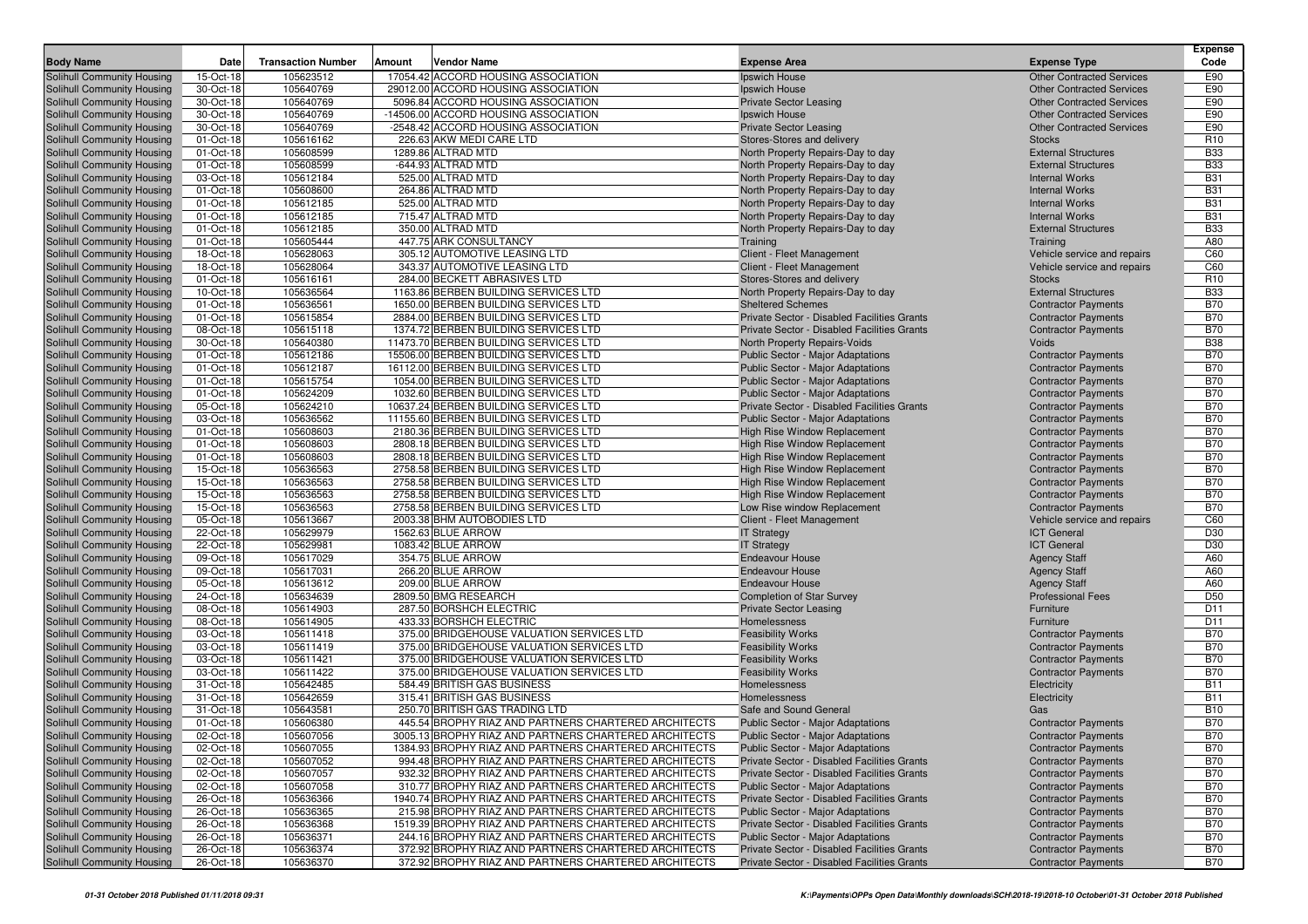| <b>Body Name</b>                                         | Date                   | <b>Transaction Number</b> | Amount | <b>Vendor Name</b>                                   | <b>Expense Area</b>                                                    | <b>Expense Type</b>                            | <b>Expense</b><br>Code   |
|----------------------------------------------------------|------------------------|---------------------------|--------|------------------------------------------------------|------------------------------------------------------------------------|------------------------------------------------|--------------------------|
| Solihull Community Housing                               | 26-Oct-18              | 105636373                 |        | 310.77 BROPHY RIAZ AND PARTNERS CHARTERED ARCHITECTS | Public Sector - Major Adaptations                                      | <b>Contractor Payments</b>                     | <b>B70</b>               |
| Solihull Community Housing                               | 12-Oct-18              | 105622415                 |        | 2031.00 CAPITA BUSINESS SERVICES LTD                 | <b>IT Strategy</b>                                                     | <b>ICT Services &amp; Consultancy</b>          | D38                      |
| Solihull Community Housing                               | 15-Oct-18              | 105624069                 |        | 380.00 CAPITAL FURNISHINGS                           | Homelessness                                                           | Furniture                                      | D <sub>11</sub>          |
| Solihull Community Housing                               | 15-Oct-18              | 105624072                 |        | 360.00 CAPITAL FURNISHINGS                           | Homelessness                                                           | Furniture                                      | D <sub>11</sub>          |
| Solihull Community Housing                               | 15-Oct-18              | 105624077                 |        | 605.00 CAPITAL FURNISHINGS                           | Homelessness                                                           | Furniture                                      | D <sub>11</sub>          |
| Solihull Community Housing                               | 15-Oct-18              | 105624078                 |        | 310.00 CAPITAL FURNISHINGS                           | Homelessness                                                           | Furniture                                      | D <sub>11</sub>          |
| Solihull Community Housing                               | 15-Oct-18              | 105624079                 |        | 340.00 CAPITAL FURNISHINGS                           | Homelessness                                                           | Furniture                                      | D <sub>11</sub>          |
| Solihull Community Housing                               | 15-Oct-18              | 105624082                 |        | 565.00 CAPITAL FURNISHINGS                           | Homelessness                                                           | Furniture                                      | D <sub>11</sub>          |
| Solihull Community Housing                               | 15-Oct-18              | 105624056                 |        | 305.00 CAPITAL FURNISHINGS                           | Homelessness                                                           | Furniture                                      | D <sub>11</sub>          |
| Solihull Community Housing                               | 15-Oct-18              | 105624061                 |        | 320.00 CAPITAL FURNISHINGS                           | Homelessness                                                           | Furniture                                      | D <sub>11</sub>          |
| Solihull Community Housing                               | 15-Oct-18              | 105624064                 |        | 565.00 CAPITAL FURNISHINGS                           | Homelessness                                                           | Furniture                                      | D <sub>11</sub>          |
| Solihull Community Housing                               | 15-Oct-18              | 105624065                 |        | 475.00 CAPITAL FURNISHINGS                           | Homelessness                                                           | Furniture                                      | D <sub>11</sub>          |
| Solihull Community Housing                               | 15-Oct-18              | 105624041                 |        | 265.00 CAPITAL FURNISHINGS                           | Homelessness                                                           | Furniture                                      | D <sub>11</sub>          |
| Solihull Community Housing                               | 15-Oct-18              | 105624043                 |        | 565.00 CAPITAL FURNISHINGS                           | Homelessness                                                           | Furniture                                      | D <sub>11</sub>          |
| Solihull Community Housing                               | 15-Oct-18              | 105624046                 |        | 565.00 CAPITAL FURNISHINGS                           | Homelessness                                                           | Furniture                                      | D <sub>11</sub>          |
| Solihull Community Housing                               | 15-Oct-18              | 105624051                 |        | 689.00 CAPITAL FURNISHINGS                           | <b>Private Sector Leasing</b>                                          | Furniture                                      | D <sub>11</sub>          |
| Solihull Community Housing                               | 15-Oct-18              | 105624052                 |        | 310.00 CAPITAL FURNISHINGS                           | Homelessness                                                           | Furniture                                      | D <sub>11</sub>          |
| Solihull Community Housing                               | 15-Oct-18              | 105624054                 |        | 725.00 CAPITAL FURNISHINGS                           | Homelessness                                                           | Furniture                                      | D <sub>11</sub>          |
| Solihull Community Housing                               | 01-Oct-18              | 105624168                 |        | 2575.26 CENTRAL (HIGH RISE) LTD                      | Flat Re-roofing                                                        | <b>Contractor Payments</b>                     | <b>B70</b>               |
| Solihull Community Housing                               | 01-Oct-18              | 105624169                 |        | 2575.26 CENTRAL (HIGH RISE) LTD                      | Flat Re-roofing                                                        | <b>Contractor Payments</b>                     | <b>B70</b>               |
| Solihull Community Housing                               | 01-Oct-18              | 105608527                 |        | 424.27 CHAPMANS ELECTRICAL                           | <b>Mechanical &amp; Electrical</b>                                     | <b>Utility Related Works</b>                   | <b>B34</b>               |
| Solihull Community Housing                               | 31-Oct-18              | 105643522                 |        | 1446.90 CHAPMANS ELECTRICAL                          | <b>Mechanical &amp; Electrical</b>                                     | <b>Utility Related Works</b>                   | <b>B34</b>               |
| Solihull Community Housing                               | 31-Oct-18              | 105643580                 |        | 1446.90 CHAPMANS ELECTRICAL                          | <b>Mechanical &amp; Electrical</b>                                     | <b>Utility Related Works</b>                   | <b>B34</b>               |
| Solihull Community Housing                               | 03-Oct-18              | 105610672                 |        | 625.00 CHARTERED INSTITUTE OF MARKETING              | Safe and Sound Operational                                             | Marketing                                      | D83                      |
| Solihull Community Housing                               | 04-Oct-18              | 105611495                 |        | 1325.00 CHELMSLEY & DISTRICT CONSERVATIVE CLUB LTD   | Business Support - MST Back Office Support                             | <b>Professional Fees</b>                       | D <sub>50</sub>          |
| Solihull Community Housing                               | 15-Oct-18              | 105623377                 |        | 19911.15 CIVICA UK LTD                               | <b>IT Services</b>                                                     | <b>ICT Software</b>                            | D31                      |
| Solihull Community Housing                               | 19-Oct-18              | 105628476                 |        | 884.84 CLEARWATER TECHNOLOGY LTD                     | Client ¿ H & S Water Risk                                              | <b>Water risks</b>                             | <b>B13</b>               |
| Solihull Community Housing                               | 19-Oct-18              | 105628478                 |        | 285.00 CLEARWATER TECHNOLOGY LTD                     | Client ¿ H & S Water Risk                                              | <b>Water risks</b>                             | <b>B13</b>               |
| Solihull Community Housing                               | 10-Oct-18              | 105622392                 |        | 1100.00 CONTOUR SHOWERS LTD                          | Stores-Stores and delivery                                             | <b>Stocks</b>                                  | R <sub>10</sub>          |
| Solihull Community Housing                               | 05-Oct-18              | 105613354                 |        | 2100.00 DATASTOX LTD                                 | <b>IT Services</b>                                                     | <b>ICT Software</b>                            | D31                      |
| Solihull Community Housing                               | 01-Oct-18              | 105613675                 |        | 225.00 DMW ENVIRONMENTAL                             | Direct - Asbestos                                                      | <b>Internal Works</b>                          | <b>B31</b>               |
| Solihull Community Housing                               | 01-Oct-18              | 105613675                 |        | 95.00 DMW ENVIRONMENTAL                              | North Property Repairs-Day to day                                      | <b>Internal Works</b>                          | <b>B31</b>               |
| Solihull Community Housing                               | 01-Oct-18              | 105613675                 |        | 95.00 DMW ENVIRONMENTAL                              | North Property Repairs-Day to day                                      | <b>Internal Works</b>                          | <b>B31</b>               |
| Solihull Community Housing                               | 01-Oct-18              | 105613675                 |        | 95.00 DMW ENVIRONMENTAL                              | North Property Repairs-Day to day                                      | <b>Internal Works</b>                          | <b>B31</b>               |
| Solihull Community Housing                               | 01-Oct-18              | 105613675                 |        | 95.00 DMW ENVIRONMENTAL                              | North Property Repairs-Day to day                                      | <b>Internal Works</b>                          | <b>B31</b>               |
| Solihull Community Housing                               | 01-Oct-18              | 105613675                 |        | 95.00 DMW ENVIRONMENTAL                              | North Property Repairs-Day to day                                      | <b>Internal Works</b>                          | <b>B31</b>               |
| Solihull Community Housing                               | 01-Oct-18              | 105613675                 |        | 95.00 DMW ENVIRONMENTAL                              | North Property Repairs-Day to day                                      | <b>Internal Works</b>                          | <b>B31</b>               |
| Solihull Community Housing                               | 01-Oct-18              | 105613675                 |        | 135.00 DMW ENVIRONMENTAL                             | North Property Repairs-Day to day                                      | <b>Internal Works</b>                          | <b>B31</b>               |
| Solihull Community Housing                               | 01-Oct-18              | 105613675                 |        | 95.00 DMW ENVIRONMENTAL                              | North Property Repairs-Day to day                                      | <b>Internal Works</b>                          | <b>B31</b>               |
| Solihull Community Housing                               | 01-Oct-18              | 105613675                 |        | 95.00 DMW ENVIRONMENTAL                              | North Property Repairs-Day to day                                      | <b>Internal Works</b>                          | <b>B31</b>               |
| Solihull Community Housing                               | 01-Oct-18              | 105613675                 |        | 95.00 DMW ENVIRONMENTAL                              | North Property Repairs-Day to day                                      | <b>Internal Works</b>                          | <b>B31</b>               |
| Solihull Community Housing                               | 01-Oct-18              | 105613675                 |        | 95.00 DMW ENVIRONMENTAL                              | North Property Repairs-Day to day                                      | <b>Internal Works</b>                          | <b>B31</b>               |
| Solihull Community Housing                               | 01-Oct-18              | 105613675                 |        | 95.00 DMW ENVIRONMENTAL                              | North Property Repairs-Day to day                                      | <b>Internal Works</b>                          | <b>B31</b>               |
| Solihull Community Housing                               | 01-Oct-18              | 105613675                 |        | 95.00 DMW ENVIRONMENTAL                              | North Property Repairs-Day to day                                      | <b>Internal Works</b>                          | <b>B31</b>               |
| Solihull Community Housing                               | 01-Oct-18              | 105613675                 |        | 95.00 DMW ENVIRONMENTAL                              | North Property Repairs-Day to day                                      | <b>Internal Works</b>                          | <b>B31</b>               |
| Solihull Community Housing                               | 01-Oct-18              | 105613675                 |        | 95.00 DMW ENVIRONMENTAL                              | North Property Repairs-Day to day                                      | <b>Internal Works</b>                          | <b>B31</b>               |
| Solihull Community Housing                               | 01-Oct-18              | 105613675                 |        | 95.00 DMW ENVIRONMENTAL                              | North Property Repairs-Day to day                                      | <b>Internal Works</b>                          | <b>B31</b><br><b>B31</b> |
| Solihull Community Housing<br>Solihull Community Housing | 01-Oct-18<br>01-Oct-18 | 105613675<br>105613675    |        | 95.00 DMW ENVIRONMENTAL<br>85.00 DMW ENVIRONMENTAL   | North Property Repairs-Day to day                                      | <b>Internal Works</b><br><b>Internal Works</b> | <b>B31</b>               |
| Solihull Community Housing                               |                        | 105613675                 |        | 95.00 DMW ENVIRONMENTAL                              | North Property Repairs-Day to day                                      | <b>Internal Works</b>                          | <b>B31</b>               |
|                                                          | 01-Oct-18              | 105613675                 |        | 95.00 DMW ENVIRONMENTAL                              | North Property Repairs-Day to day<br>North Property Repairs-Day to day | <b>Internal Works</b>                          | <b>B31</b>               |
| Solihull Community Housing<br>Solihull Community Housing | 01-Oct-18<br>01-Oct-18 | 105613675                 |        | 95.00 DMW ENVIRONMENTAL                              | North Property Repairs-Day to day                                      | <b>Internal Works</b>                          | <b>B31</b>               |
| Solihull Community Housing                               | 01-Oct-18              | 105613675                 |        | 95.00 DMW ENVIRONMENTAL                              | North Property Repairs-Day to day                                      | <b>Internal Works</b>                          | <b>B31</b>               |
| Solihull Community Housing                               | 01-Oct-18              | 105613675                 |        | 135.00 DMW ENVIRONMENTAL                             | North Property Repairs-Day to day                                      | <b>Internal Works</b>                          | <b>B31</b>               |
| Solihull Community Housing                               | 01-Oct-18              | 105613675                 |        | 95.00 DMW ENVIRONMENTAL                              | North Property Repairs-Day to day                                      | <b>Internal Works</b>                          | <b>B31</b>               |
| Solihull Community Housing                               | 01-Oct-18              | 105613675                 |        | 135.00 DMW ENVIRONMENTAL                             | North Property Repairs-Day to day                                      | <b>Internal Works</b>                          | <b>B31</b>               |
| Solihull Community Housing                               | 01-Oct-18              | 105613675                 |        | 95.00 DMW ENVIRONMENTAL                              | North Property Repairs-Day to day                                      | <b>Internal Works</b>                          | <b>B31</b>               |
| Solihull Community Housing                               | 01-Oct-18              | 105613675                 |        | 95.00 DMW ENVIRONMENTAL                              | North Property Repairs-Day to day                                      | <b>Internal Works</b>                          | <b>B31</b>               |
| Solihull Community Housing                               | 01-Oct-18              | 105613675                 |        | 95.00 DMW ENVIRONMENTAL                              | North Property Repairs-Day to day                                      | <b>Internal Works</b>                          | <b>B31</b>               |
| Solihull Community Housing                               | 01-Oct-18              | 105613675                 |        | 95.00 DMW ENVIRONMENTAL                              | North Property Repairs-Day to day                                      | <b>Internal Works</b>                          | <b>B31</b>               |
| Solihull Community Housing                               | 01-Oct-18              | 105613675                 |        | 95.00 DMW ENVIRONMENTAL                              | North Property Repairs-Day to day                                      | <b>Internal Works</b>                          | <b>B31</b>               |
| Solihull Community Housing                               | 01-Oct-18              | 105613675                 |        | 95.00 DMW ENVIRONMENTAL                              | North Property Repairs-Day to day                                      | <b>Internal Works</b>                          | <b>B31</b>               |
| Solihull Community Housing                               | 01-Oct-18              | 105613675                 |        | 95.00 DMW ENVIRONMENTAL                              | North Property Repairs-Day to day                                      | <b>Internal Works</b>                          | <b>B31</b>               |
|                                                          |                        |                           |        |                                                      |                                                                        |                                                |                          |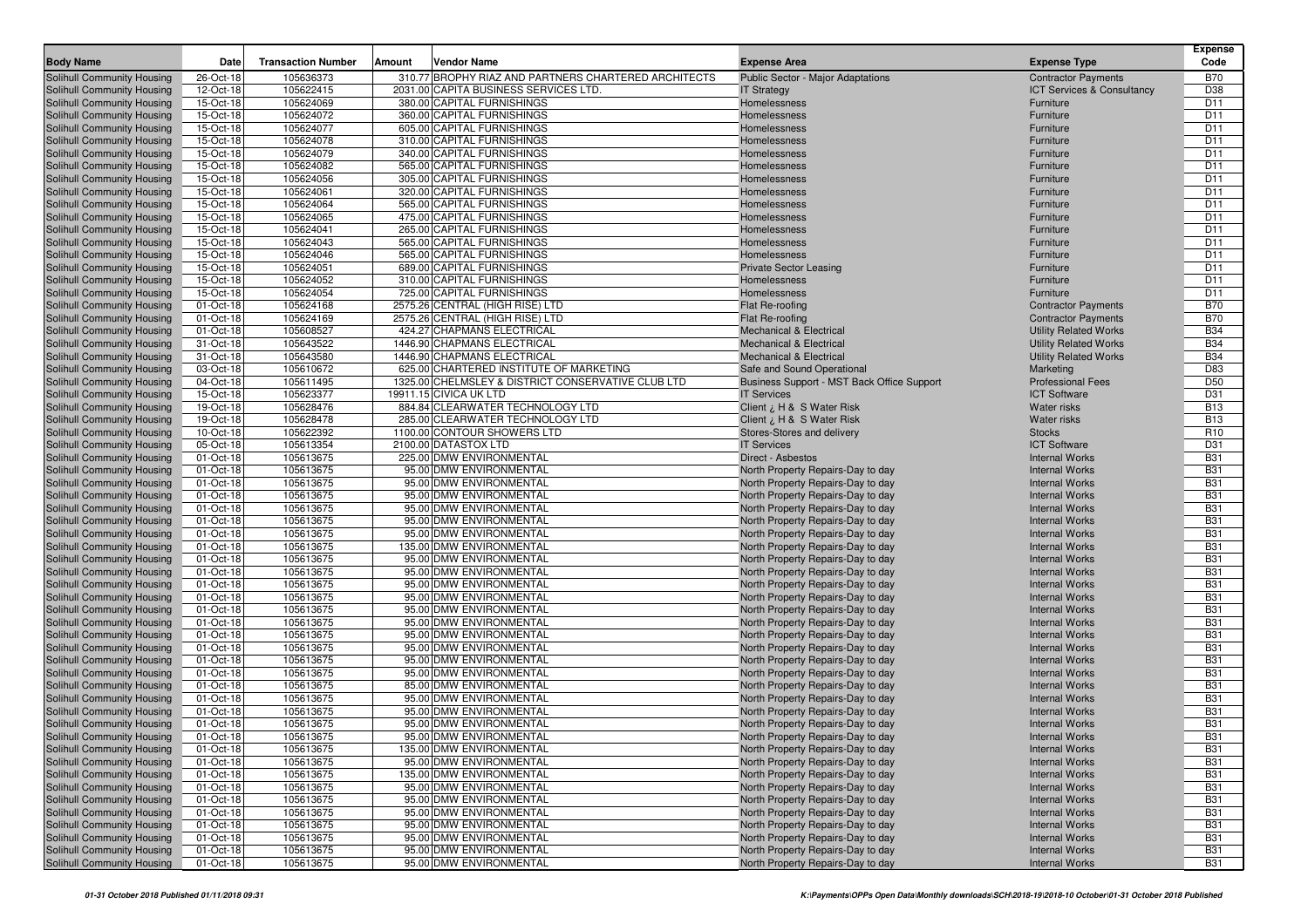|                                                          |                        |                           |                                                     |                                                                        |                                                          | <b>Expense</b>           |
|----------------------------------------------------------|------------------------|---------------------------|-----------------------------------------------------|------------------------------------------------------------------------|----------------------------------------------------------|--------------------------|
| <b>Body Name</b>                                         | Date                   | <b>Transaction Number</b> | Amount<br>Vendor Name                               | <b>Expense Area</b>                                                    | <b>Expense Type</b>                                      | Code                     |
| Solihull Community Housing                               | 01-Oct-18              | 105613675                 | 95.00 DMW ENVIRONMENTAL                             | North Property Repairs-Day to day                                      | <b>Internal Works</b>                                    | <b>B31</b>               |
| Solihull Community Housing                               | 01-Oct-18              | 105613675                 | 95.00 DMW ENVIRONMENTAL                             | North Property Repairs-Day to day                                      | <b>Internal Works</b>                                    | <b>B31</b>               |
| Solihull Community Housing                               | 01-Oct-18              | 105613675                 | 95.00 DMW ENVIRONMENTAL                             | North Property Repairs-Day to day                                      | <b>Internal Works</b>                                    | <b>B31</b>               |
| Solihull Community Housing                               | 01-Oct-18<br>01-Oct-18 | 105613675<br>105613675    | 95.00 DMW ENVIRONMENTAL<br>95.00 DMW ENVIRONMENTAL  | North Property Repairs-Day to day                                      | <b>Internal Works</b><br><b>Internal Works</b>           | <b>B31</b><br><b>B31</b> |
| Solihull Community Housing<br>Solihull Community Housing | 01-Oct-18              | 105613675                 | 135.00 DMW ENVIRONMENTAL                            | North Property Repairs-Day to day<br>North Property Repairs-Day to day | <b>Internal Works</b>                                    | <b>B31</b>               |
| Solihull Community Housing                               | 01-Oct-18              | 105613675                 | 95.00 DMW ENVIRONMENTAL                             | North Property Repairs-Day to day                                      | <b>Internal Works</b>                                    | <b>B31</b>               |
| Solihull Community Housing                               | 01-Oct-18              | 105613675                 | 95.00 DMW ENVIRONMENTAL                             | North Property Repairs-Day to day                                      | <b>Internal Works</b>                                    | <b>B31</b>               |
| Solihull Community Housing                               | 01-Oct-18              | 105613675                 | 95.00 DMW ENVIRONMENTAL                             | North Property Repairs-Day to day                                      | <b>Internal Works</b>                                    | <b>B31</b>               |
| Solihull Community Housing                               | 01-Oct-18              | 105613675                 | 95.00 DMW ENVIRONMENTAL                             | North Property Repairs-Day to day                                      | <b>Internal Works</b>                                    | <b>B31</b>               |
| Solihull Community Housing                               | 01-Oct-18              | 105613675                 | 95.00 DMW ENVIRONMENTAL                             | North Property Repairs-Day to day                                      | <b>Internal Works</b>                                    | <b>B31</b>               |
| Solihull Community Housing                               | 01-Oct-18              | 105613675                 | 95.00 DMW ENVIRONMENTAL                             | North Property Repairs-Day to day                                      | <b>Internal Works</b>                                    | <b>B31</b>               |
| Solihull Community Housing                               | 01-Oct-18              | 105613675                 | 95.00 DMW ENVIRONMENTAL                             | North Property Repairs-Day to day                                      | <b>Internal Works</b>                                    | <b>B31</b>               |
| Solihull Community Housing                               | 01-Oct-18              | 105613675                 | 225.00 DMW ENVIRONMENTAL                            | North Property Repairs-Day to day                                      | <b>Internal Works</b>                                    | <b>B31</b>               |
| Solihull Community Housing                               | 01-Oct-18              | 105613675                 | 85.00 DMW ENVIRONMENTAL                             | <b>Public Sector - Major Adaptations</b>                               | <b>Contractor Payments</b>                               | <b>B70</b>               |
| Solihull Community Housing                               | 01-Oct-18              | 105613675                 | 135.00 DMW ENVIRONMENTAL                            | <b>Public Sector - Major Adaptations</b>                               | <b>Contractor Payments</b>                               | <b>B70</b>               |
| Solihull Community Housing                               | 01-Oct-18              | 105613675                 | 135.00 DMW ENVIRONMENTAL                            | Lift Refurbishment                                                     | <b>Contractor Payments</b>                               | <b>B70</b>               |
| Solihull Community Housing                               | 01-Oct-18              | 105613675                 | 135.00 DMW ENVIRONMENTAL                            | Lift Refurbishment                                                     | <b>Contractor Payments</b>                               | <b>B70</b>               |
| Solihull Community Housing                               | 01-Oct-18              | 105613675                 | 135.00 DMW ENVIRONMENTAL                            | <b>MST</b> -Structural Works                                           | <b>Contractor Payments</b>                               | <b>B70</b>               |
| Solihull Community Housing                               | 01-Oct-18              | 105613675                 | 225.00 DMW ENVIRONMENTAL                            | <b>MST</b> -Structural Works                                           | <b>Contractor Payments</b>                               | <b>B70</b>               |
| Solihull Community Housing                               | 01-Oct-18              | 105613675                 | 135.00 DMW ENVIRONMENTAL                            | Gas Warm Air/B'boiler/Storage Heater                                   | <b>Contractor Payments</b>                               | <b>B70</b>               |
| Solihull Community Housing                               | 01-Oct-18              | 105613675                 | 135.00 DMW ENVIRONMENTAL                            | Gas Warm Air/B'boiler/Storage Heater                                   | <b>Contractor Payments</b>                               | <b>B70</b>               |
| Solihull Community Housing                               | 01-Oct-18              | 105613675                 | 135.00 DMW ENVIRONMENTAL                            | Gas Warm Air/B'boiler/Storage Heater                                   | <b>Contractor Payments</b>                               | <b>B70</b>               |
| Solihull Community Housing                               | 01-Oct-18              | 105613675                 | 135.00 DMW ENVIRONMENTAL                            | Gas Warm Air/B'boiler/Storage Heater                                   | <b>Contractor Payments</b>                               | <b>B70</b>               |
| Solihull Community Housing                               | 01-Oct-18              | 105613675<br>105613675    | 135.00 DMW ENVIRONMENTAL<br>85.00 DMW ENVIRONMENTAL | Kitchens                                                               | <b>Contractor Payments</b>                               | <b>B70</b><br><b>B70</b> |
| Solihull Community Housing<br>Solihull Community Housing | 01-Oct-18<br>01-Oct-18 | 105613675                 | 85.00 DMW ENVIRONMENTAL                             | Kitchens<br>Kitchens                                                   | <b>Contractor Payments</b><br><b>Contractor Payments</b> | <b>B70</b>               |
| Solihull Community Housing                               | 01-Oct-18              | 105613675                 | 85.00 DMW ENVIRONMENTAL                             | Kitchens                                                               | <b>Contractor Payments</b>                               | <b>B70</b>               |
| Solihull Community Housing                               | 01-Oct-18              | 105613675                 | 135.00 DMW ENVIRONMENTAL                            | Kitchens                                                               | <b>Contractor Payments</b>                               | <b>B70</b>               |
| Solihull Community Housing                               | 01-Oct-18              | 105613675                 | 135.00 DMW ENVIRONMENTAL                            | Kitchens                                                               | <b>Contractor Payments</b>                               | <b>B70</b>               |
| Solihull Community Housing                               | 01-Oct-18              | 105613675                 | 85.00 DMW ENVIRONMENTAL                             | Kitchens                                                               | <b>Contractor Payments</b>                               | <b>B70</b>               |
| Solihull Community Housing                               | 01-Oct-18              | 105613675                 | 85.00 DMW ENVIRONMENTAL                             | Kitchens                                                               | <b>Contractor Payments</b>                               | <b>B70</b>               |
| Solihull Community Housing                               | 01-Oct-18              | 105613675                 | 85.00 DMW ENVIRONMENTAL                             | Kitchens                                                               | <b>Contractor Payments</b>                               | <b>B70</b>               |
| Solihull Community Housing                               | 01-Oct-18              | 105613675                 | 85.00 DMW ENVIRONMENTAL                             | Kitchens                                                               | <b>Contractor Payments</b>                               | <b>B70</b>               |
| Solihull Community Housing                               | 01-Oct-18              | 105613675                 | 85.00 DMW ENVIRONMENTAL                             | Kitchens                                                               | <b>Contractor Payments</b>                               | <b>B70</b>               |
| Solihull Community Housing                               | 01-Oct-18              | 105613675                 | 135.00 DMW ENVIRONMENTAL                            | Kitchens                                                               | <b>Contractor Payments</b>                               | <b>B70</b>               |
| Solihull Community Housing                               | 01-Oct-18              | 105613675                 | 135.00 DMW ENVIRONMENTAL                            | Kitchens                                                               | <b>Contractor Payments</b>                               | <b>B70</b>               |
| Solihull Community Housing                               | 01-Oct-18              | 105613675                 | 135.00 DMW ENVIRONMENTAL                            | Kitchens                                                               | <b>Contractor Payments</b>                               | <b>B70</b>               |
| Solihull Community Housing                               | 01-Oct-18              | 105613675                 | 85.00 DMW ENVIRONMENTAL                             | Kitchens                                                               | <b>Contractor Payments</b>                               | <b>B70</b>               |
| Solihull Community Housing                               | 01-Oct-18              | 105613675                 | 85.00 DMW ENVIRONMENTAL                             | Kitchens                                                               | <b>Contractor Payments</b>                               | <b>B70</b>               |
| Solihull Community Housing                               | 01-Oct-18              | 105613675                 | 85.00 DMW ENVIRONMENTAL                             | Kitchens                                                               | <b>Contractor Payments</b>                               | <b>B70</b>               |
| Solihull Community Housing                               | 01-Oct-18              | 105613675                 | 135.00 DMW ENVIRONMENTAL                            | Kitchens                                                               | <b>Contractor Payments</b>                               | <b>B70</b>               |
| Solihull Community Housing<br>Solihull Community Housing | 01-Oct-18              | 105613700<br>105613700    | 95.00 DMW ENVIRONMENTAL<br>95.00 DMW ENVIRONMENTAL  | <b>Private Sector Leasing</b>                                          | <b>Other Works</b><br><b>Internal Works</b>              | <b>B32</b><br><b>B31</b> |
| Solihull Community Housing                               | 01-Oct-18<br>01-Oct-18 | 105613700                 | 95.00 DMW ENVIRONMENTAL                             | North Property Repairs-Day to day<br>North Property Repairs-Day to day | <b>Internal Works</b>                                    | <b>B31</b>               |
| Solihull Community Housing                               | 01-Oct-18              | 105613700                 | 95.00 DMW ENVIRONMENTAL                             | North Property Repairs-Day to day                                      | <b>Internal Works</b>                                    | <b>B31</b>               |
| Solihull Community Housing                               | 01-Oct-18              | 105613700                 | 95.00 DMW ENVIRONMENTAL                             | North Property Repairs-Day to day                                      | <b>Internal Works</b>                                    | <b>B31</b>               |
| Solihull Community Housing                               | 01-Oct-18              | 105613700                 | 95.00 DMW ENVIRONMENTAL                             | North Property Repairs-Day to day                                      | <b>Internal Works</b>                                    | <b>B31</b>               |
| Solihull Community Housing                               | 01-Oct-18              | 105613700                 | 95.00 DMW ENVIRONMENTAL                             | North Property Repairs-Day to day                                      | <b>Internal Works</b>                                    | <b>B31</b>               |
| Solihull Community Housing                               | 01-Oct-18              | 105613700                 | 95.00 DMW ENVIRONMENTAL                             | North Property Repairs-Day to day                                      | <b>Internal Works</b>                                    | <b>B31</b>               |
| Solihull Community Housing                               | 01-Oct-18              | 105613700                 | 135.00 DMW ENVIRONMENTAL                            | North Property Repairs-Day to day                                      | <b>Internal Works</b>                                    | <b>B31</b>               |
| <b>Solihull Community Housing</b>                        | 01-Oct-18              | 105613700                 | 95.00 DMW ENVIRONMENTAL                             | North Property Repairs-Day to day                                      | <b>Internal Works</b>                                    | <b>B31</b>               |
| Solihull Community Housing                               | 01-Oct-18              | 105613700                 | 95.00 DMW ENVIRONMENTAL                             | North Property Repairs-Day to day                                      | <b>Internal Works</b>                                    | <b>B31</b>               |
| Solihull Community Housing                               | 01-Oct-18              | 105613700                 | 95.00 DMW ENVIRONMENTAL                             | North Property Repairs-Day to day                                      | <b>Internal Works</b>                                    | <b>B31</b>               |
| Solihull Community Housing                               | 01-Oct-18              | 105613700                 | 95.00 DMW ENVIRONMENTAL                             | North Property Repairs-Day to day                                      | <b>Internal Works</b>                                    | <b>B31</b>               |
| Solihull Community Housing                               | 01-Oct-18              | 105613700                 | 95.00 DMW ENVIRONMENTAL                             | North Property Repairs-Day to day                                      | <b>Internal Works</b>                                    | <b>B31</b>               |
| Solihull Community Housing                               | 01-Oct-18              | 105613700                 | 135.00 DMW ENVIRONMENTAL                            | North Property Repairs-Day to day                                      | <b>Internal Works</b>                                    | <b>B31</b>               |
| Solihull Community Housing                               | 01-Oct-18              | 105613700                 | 135.00 DMW ENVIRONMENTAL                            | North Property Repairs-Day to day                                      | <b>Internal Works</b>                                    | <b>B31</b>               |
| Solihull Community Housing                               | 01-Oct-18              | 105613700                 | 135.00 DMW ENVIRONMENTAL                            | North Property Repairs-Day to day                                      | <b>Internal Works</b>                                    | <b>B31</b>               |
| Solihull Community Housing                               | 01-Oct-18              | 105613700                 | 95.00 DMW ENVIRONMENTAL                             | North Property Repairs-Day to day                                      | <b>Internal Works</b>                                    | <b>B31</b>               |
| Solihull Community Housing                               | 01-Oct-18              | 105613700                 | 95.00 DMW ENVIRONMENTAL                             | North Property Repairs-Day to day                                      | <b>Internal Works</b>                                    | <b>B31</b>               |
| Solihull Community Housing                               | 01-Oct-18              | 105613700                 | 95.00 DMW ENVIRONMENTAL                             | North Property Repairs-Day to day                                      | <b>Internal Works</b>                                    | <b>B31</b>               |
| Solihull Community Housing                               | 01-Oct-18              | 105613700                 | 135.00 DMW ENVIRONMENTAL                            | North Property Repairs-Day to day                                      | <b>Internal Works</b>                                    | <b>B31</b>               |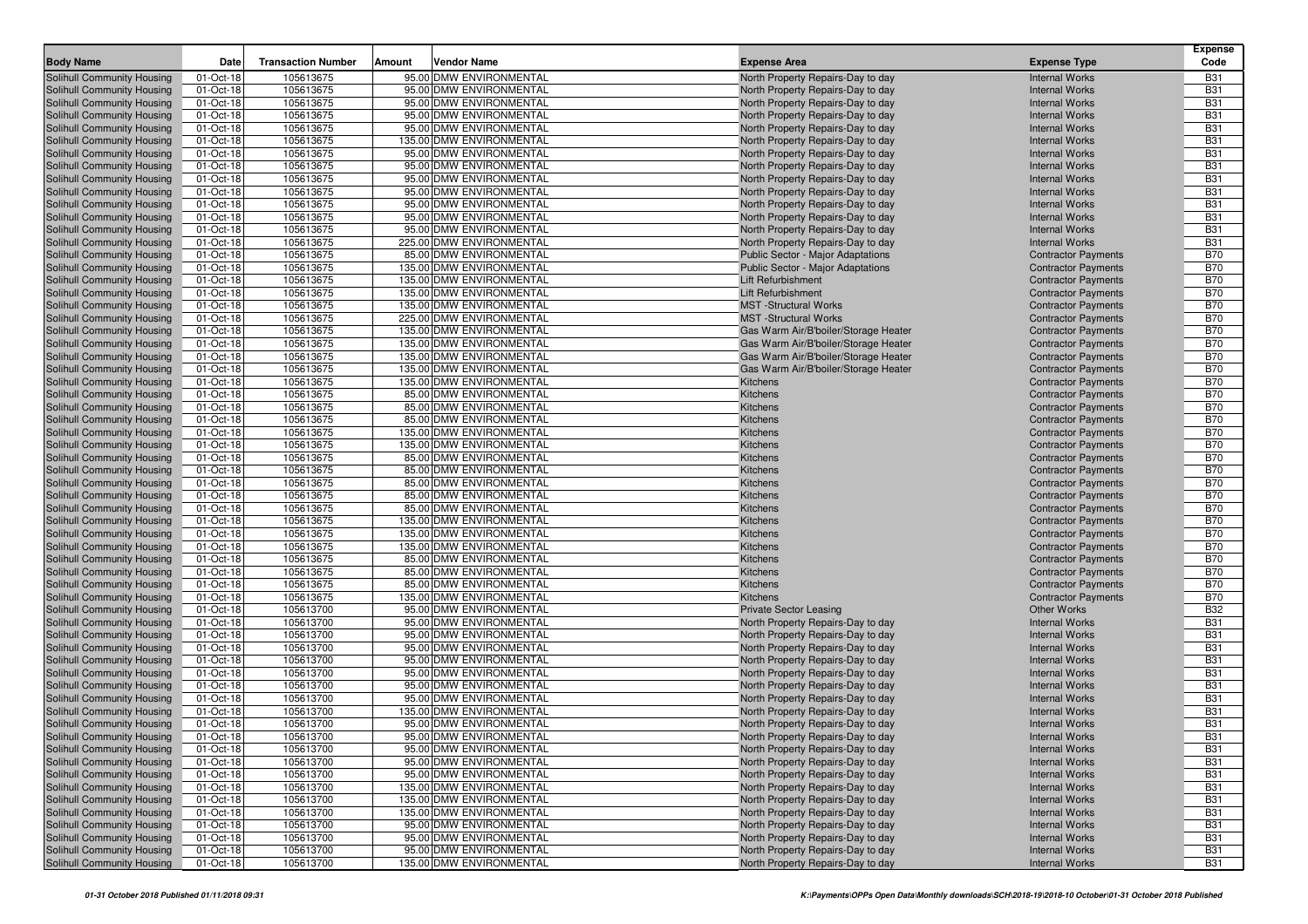|                                                          | Date                   |                           |                                                     |                                                                        |                                                          | <b>Expense</b><br>Code   |
|----------------------------------------------------------|------------------------|---------------------------|-----------------------------------------------------|------------------------------------------------------------------------|----------------------------------------------------------|--------------------------|
| <b>Body Name</b>                                         |                        | <b>Transaction Number</b> | Amount<br><b>Vendor Name</b>                        | <b>Expense Area</b>                                                    | <b>Expense Type</b>                                      |                          |
| Solihull Community Housing                               | 01-Oct-18              | 105613700                 | 95.00 DMW ENVIRONMENTAL                             | North Property Repairs-Day to day                                      | <b>Internal Works</b>                                    | <b>B31</b>               |
| Solihull Community Housing                               | 01-Oct-18              | 105613700                 | 95.00 DMW ENVIRONMENTAL                             | North Property Repairs-Day to day                                      | <b>Internal Works</b>                                    | <b>B31</b>               |
| Solihull Community Housing                               | 01-Oct-18              | 105613700                 | 95.00 DMW ENVIRONMENTAL                             | North Property Repairs-Day to day                                      | <b>Internal Works</b>                                    | <b>B31</b>               |
| Solihull Community Housing                               | 01-Oct-18              | 105613700                 | 95.00 DMW ENVIRONMENTAL<br>95.00 DMW ENVIRONMENTAL  | North Property Repairs-Day to day                                      | <b>Internal Works</b>                                    | <b>B31</b>               |
| Solihull Community Housing                               | 01-Oct-18              | 105613700                 |                                                     | North Property Repairs-Day to day                                      | <b>Internal Works</b>                                    | <b>B31</b><br><b>B31</b> |
| Solihull Community Housing                               | 01-Oct-18<br>01-Oct-18 | 105613700<br>105613700    | 95.00 DMW ENVIRONMENTAL<br>95.00 DMW ENVIRONMENTAL  | North Property Repairs-Day to day                                      | <b>Internal Works</b>                                    | <b>B31</b>               |
| Solihull Community Housing<br>Solihull Community Housing | 01-Oct-18              | 105613700                 | 135.00 DMW ENVIRONMENTAL                            | North Property Repairs-Day to day<br>North Property Repairs-Day to day | <b>Internal Works</b><br><b>Internal Works</b>           | <b>B31</b>               |
| Solihull Community Housing                               | 01-Oct-18              | 105613700                 | 135.00 DMW ENVIRONMENTAL                            | North Property Repairs-Day to day                                      | <b>Internal Works</b>                                    | <b>B31</b>               |
| Solihull Community Housing                               | 01-Oct-18              | 105613700                 | 95.00 DMW ENVIRONMENTAL                             | North Property Repairs-Day to day                                      | <b>Internal Works</b>                                    | <b>B31</b>               |
| Solihull Community Housing                               | 01-Oct-18              | 105613700                 | 95.00 DMW ENVIRONMENTAL                             | North Property Repairs-Day to day                                      | <b>Internal Works</b>                                    | <b>B31</b>               |
| Solihull Community Housing                               | 01-Oct-18              | 105613700                 | 95.00 DMW ENVIRONMENTAL                             | North Property Repairs-Day to day                                      | <b>Internal Works</b>                                    | <b>B31</b>               |
| Solihull Community Housing                               | 01-Oct-18              | 105613700                 | 225.00 DMW ENVIRONMENTAL                            | North Property Repairs-Day to day                                      | <b>Internal Works</b>                                    | <b>B31</b>               |
| Solihull Community Housing                               | 01-Oct-18              | 105613700                 | 135.00 DMW ENVIRONMENTAL                            | North Property Repairs-Day to day                                      | <b>Internal Works</b>                                    | <b>B31</b>               |
| Solihull Community Housing                               | 01-Oct-18              | 105613700                 | 95.00 DMW ENVIRONMENTAL                             | North Property Repairs-Day to day                                      | <b>Internal Works</b>                                    | <b>B31</b>               |
| Solihull Community Housing                               | 01-Oct-18              | 105613700                 | 95.00 DMW ENVIRONMENTAL                             | North Property Repairs-Day to day                                      | <b>Internal Works</b>                                    | <b>B31</b>               |
| Solihull Community Housing                               | 01-Oct-18              | 105613700                 | 95.00 DMW ENVIRONMENTAL                             | North Property Repairs-Day to day                                      | <b>Internal Works</b>                                    | <b>B31</b>               |
| Solihull Community Housing                               | 01-Oct-18              | 105613700                 | 95.00 DMW ENVIRONMENTAL                             | North Property Repairs-Day to day                                      | <b>Internal Works</b>                                    | <b>B31</b>               |
| Solihull Community Housing                               | 01-Oct-18              | 105613700                 | 95.00 DMW ENVIRONMENTAL                             | North Property Repairs-Day to day                                      | <b>Internal Works</b>                                    | <b>B31</b>               |
| Solihull Community Housing                               | 01-Oct-18              | 105613700                 | 95.00 DMW ENVIRONMENTAL                             | North Property Repairs-Day to day                                      | <b>Internal Works</b>                                    | <b>B31</b>               |
| Solihull Community Housing                               | 01-Oct-18              | 105613700                 | 95.00 DMW ENVIRONMENTAL                             | North Property Repairs-Day to day                                      | <b>Internal Works</b>                                    | <b>B31</b>               |
| Solihull Community Housing                               | 01-Oct-18              | 105613700                 | 95.00 DMW ENVIRONMENTAL                             | North Property Repairs-Day to day                                      | <b>Internal Works</b>                                    | <b>B31</b>               |
| Solihull Community Housing                               | 01-Oct-18              | 105613700                 | 95.00 DMW ENVIRONMENTAL                             | North Property Repairs-Day to day                                      | <b>Internal Works</b>                                    | <b>B31</b>               |
| Solihull Community Housing                               | 01-Oct-18              | 105613700                 | 95.00 DMW ENVIRONMENTAL                             | North Property Repairs-Day to day                                      | <b>Internal Works</b>                                    | <b>B31</b>               |
| Solihull Community Housing                               | 01-Oct-18              | 105613700                 | 95.00 DMW ENVIRONMENTAL                             | North Property Repairs-Day to day                                      | <b>Internal Works</b>                                    | <b>B31</b>               |
| Solihull Community Housing                               | 01-Oct-18              | 105613700                 | 95.00 DMW ENVIRONMENTAL                             | North Property Repairs-Day to day                                      | <b>Internal Works</b>                                    | <b>B31</b>               |
| Solihull Community Housing                               | 01-Oct-18              | 105613700                 | 225.00 DMW ENVIRONMENTAL                            | North Property Repairs-Day to day                                      | <b>Internal Works</b>                                    | <b>B31</b>               |
| Solihull Community Housing                               | 01-Oct-18              | 105613700                 | 95.00 DMW ENVIRONMENTAL                             | North Property Repairs-Day to day                                      | <b>Internal Works</b>                                    | <b>B31</b>               |
| Solihull Community Housing                               | 01-Oct-18              | 105613700                 | 135.00 DMW ENVIRONMENTAL                            | <b>Public Sector - Major Adaptations</b>                               | <b>Contractor Payments</b>                               | <b>B70</b>               |
| Solihull Community Housing                               | 01-Oct-18              | 105613700                 | 135.00 DMW ENVIRONMENTAL                            | Public Sector - Major Adaptations                                      | <b>Contractor Payments</b>                               | <b>B70</b>               |
| Solihull Community Housing                               | 01-Oct-18              | 105613700                 | 85.00 DMW ENVIRONMENTAL                             | Public Sector - Major Adaptations                                      | <b>Contractor Payments</b>                               | <b>B70</b>               |
| Solihull Community Housing                               | 01-Oct-18              | 105613700                 | 135.00 DMW ENVIRONMENTAL                            | Public Sector - Major Adaptations                                      | <b>Contractor Payments</b>                               | <b>B70</b>               |
| Solihull Community Housing                               | 01-Oct-18              | 105613700                 | 135.00 DMW ENVIRONMENTAL                            | <b>Public Sector - Major Adaptations</b>                               | <b>Contractor Payments</b>                               | <b>B70</b>               |
| Solihull Community Housing                               | 01-Oct-18              | 105613700                 | 135.00 DMW ENVIRONMENTAL                            | Public Sector - Major Adaptations                                      | <b>Contractor Payments</b>                               | <b>B70</b>               |
| Solihull Community Housing                               | 01-Oct-18              | 105613700                 | 85.00 DMW ENVIRONMENTAL                             | Public Sector - Major Adaptations                                      | <b>Contractor Payments</b>                               | <b>B70</b>               |
| Solihull Community Housing                               | 01-Oct-18              | 105613700                 | 85.00 DMW ENVIRONMENTAL                             | Public Sector - Major Adaptations                                      | <b>Contractor Payments</b>                               | <b>B70</b>               |
| Solihull Community Housing                               | 01-Oct-18              | 105613700                 | 135.00 DMW ENVIRONMENTAL                            | <b>Public Sector - Major Adaptations</b>                               | <b>Contractor Payments</b>                               | <b>B70</b>               |
| Solihull Community Housing                               | 01-Oct-18              | 105613700                 | 135.00 DMW ENVIRONMENTAL<br>85.00 DMW ENVIRONMENTAL | Public Sector - Major Adaptations                                      | <b>Contractor Payments</b>                               | <b>B70</b><br><b>B70</b> |
| Solihull Community Housing<br>Solihull Community Housing | 01-Oct-18<br>01-Oct-18 | 105613700<br>105613700    | 85.00 DMW ENVIRONMENTAL                             | Public Sector - Major Adaptations<br>Public Sector - Major Adaptations | <b>Contractor Payments</b><br><b>Contractor Payments</b> | <b>B70</b>               |
| Solihull Community Housing                               | 01-Oct-18              | 105613700                 | 85.00 DMW ENVIRONMENTAL                             | Public Sector - Major Adaptations                                      | <b>Contractor Payments</b>                               | <b>B70</b>               |
| Solihull Community Housing                               | 01-Oct-18              | 105613700                 | 135.00 DMW ENVIRONMENTAL                            | <b>Public Sector - Major Adaptations</b>                               | <b>Contractor Payments</b>                               | <b>B70</b>               |
| Solihull Community Housing                               | 01-Oct-18              | 105613700                 | 135.00 DMW ENVIRONMENTAL                            | Public Sector - Major Adaptations                                      | <b>Contractor Payments</b>                               | <b>B70</b>               |
| Solihull Community Housing                               | 01-Oct-18              | 105613700                 | 135.00 DMW ENVIRONMENTAL                            | <b>Public Sector - Major Adaptations</b>                               | <b>Contractor Payments</b>                               | <b>B70</b>               |
| Solihull Community Housing                               | 01-Oct-18              | 105613700                 | 135.00 DMW ENVIRONMENTAL                            | Public Sector - Major Adaptations                                      | <b>Contractor Payments</b>                               | <b>B70</b>               |
| Solihull Community Housing                               | 01-Oct-18              | 105613700                 | 135.00 DMW ENVIRONMENTAL                            | Public Sector - Major Adaptations                                      | <b>Contractor Payments</b>                               | <b>B70</b>               |
| Solihull Community Housing                               | 01-Oct-18              | 105613700                 | 85.00 DMW ENVIRONMENTAL                             | <b>MST</b> -Structural Works                                           | <b>Contractor Payments</b>                               | <b>B70</b>               |
| Solihull Community Housing                               | 01-Oct-18              | 105613700                 | 135.00 DMW ENVIRONMENTAL                            | Gas Warm Air/B'boiler/Storage Heater                                   | <b>Contractor Payments</b>                               | <b>B70</b>               |
| Solihull Community Housing                               | 01-Oct-18              | 105613700                 | 135.00 DMW ENVIRONMENTAL                            | Gas Warm Air/B'boiler/Storage Heater                                   | <b>Contractor Payments</b>                               | <b>B70</b>               |
| Solihull Community Housing                               | 01-Oct-18              | 105613700                 | 135.00 DMW ENVIRONMENTAL                            | Gas Warm Air/B'boiler/Storage Heater                                   | <b>Contractor Payments</b>                               | <b>B70</b>               |
| Solihull Community Housing                               | 01-Oct-18              | 105613700                 | 135.00 DMW ENVIRONMENTAL                            | Gas Warm Air/B'boiler/Storage Heater                                   | <b>Contractor Payments</b>                               | <b>B70</b>               |
| Solihull Community Housing                               | 01-Oct-18              | 105613700                 | 135.00 DMW ENVIRONMENTAL                            | Gas Warm Air/B'boiler/Storage Heater                                   | <b>Contractor Payments</b>                               | <b>B70</b>               |
| <b>Solihull Community Housing</b>                        | 01-Oct-18              | 105613700                 | 135.00 DMW ENVIRONMENTAL                            | Gas Warm Air/B'boiler/Storage Heater                                   | <b>Contractor Payments</b>                               | <b>B70</b>               |
| Solihull Community Housing                               | 01-Oct-18              | 105613700                 | 135.00 DMW ENVIRONMENTAL                            | Gas Warm Air/B'boiler/Storage Heater                                   | <b>Contractor Payments</b>                               | <b>B70</b>               |
| Solihull Community Housing                               | 01-Oct-18              | 105613700                 | 135.00 DMW ENVIRONMENTAL                            | Gas Warm Air/B'boiler/Storage Heater                                   | <b>Contractor Payments</b>                               | <b>B70</b>               |
| Solihull Community Housing                               | 01-Oct-18              | 105613700                 | 135.00 DMW ENVIRONMENTAL                            | Gas Warm Air/B'boiler/Storage Heater                                   | <b>Contractor Payments</b>                               | <b>B70</b>               |
| Solihull Community Housing                               | 01-Oct-18              | 105613700                 | 135.00 DMW ENVIRONMENTAL                            | Gas Warm Air/B'boiler/Storage Heater                                   | <b>Contractor Payments</b>                               | <b>B70</b>               |
| Solihull Community Housing                               | 01-Oct-18              | 105613700                 | 135.00 DMW ENVIRONMENTAL                            | Gas Warm Air/B'boiler/Storage Heater                                   | <b>Contractor Payments</b>                               | <b>B70</b>               |
| Solihull Community Housing                               | 01-Oct-18              | 105613700                 | 135.00 DMW ENVIRONMENTAL                            | Gas Warm Air/B'boiler/Storage Heater                                   | <b>Contractor Payments</b>                               | <b>B70</b>               |
| Solihull Community Housing                               | 01-Oct-18              | 105613700                 | 135.00 DMW ENVIRONMENTAL                            | Gas Warm Air/B'boiler/Storage Heater                                   | <b>Contractor Payments</b>                               | <b>B70</b>               |
| Solihull Community Housing                               | 01-Oct-18              | 105613700                 | 135.00 DMW ENVIRONMENTAL                            | Gas Warm Air/B'boiler/Storage Heater                                   | <b>Contractor Payments</b>                               | <b>B70</b>               |
| Solihull Community Housing                               | 01-Oct-18              | 105613700                 | 135.00 DMW ENVIRONMENTAL                            | Garage Strategy Implementation                                         | <b>Contractor Payments</b>                               | <b>B70</b>               |
| Solihull Community Housing                               | 01-Oct-18              | 105613700                 | 85.00 DMW ENVIRONMENTAL                             | Kitchens                                                               | <b>Contractor Payments</b>                               | <b>B70</b>               |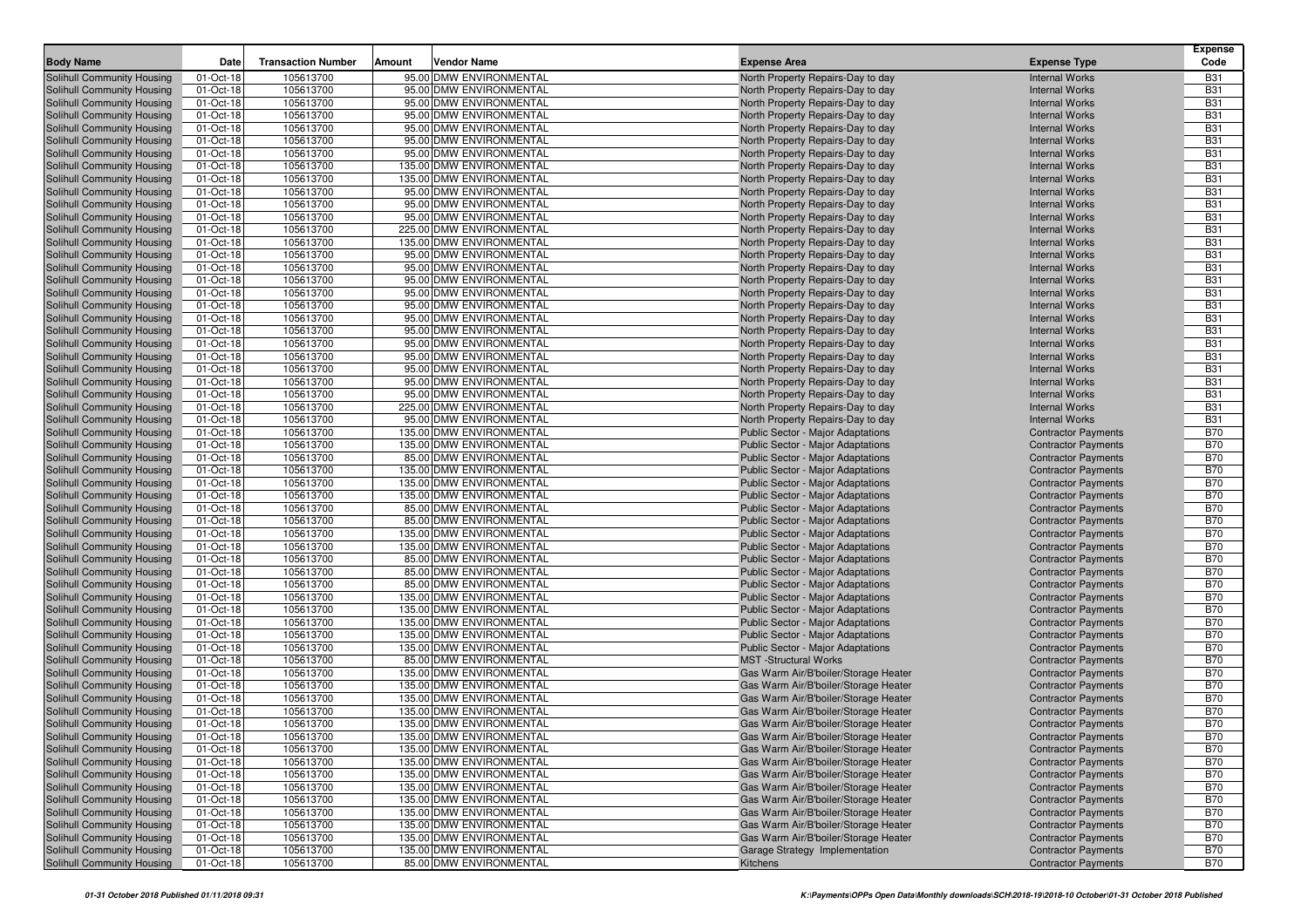| <b>Body Name</b>                                         | Date                   | <b>Transaction Number</b> | Amount | <b>Vendor Name</b>                                   | <b>Expense Area</b>                                                           | <b>Expense Type</b>                                      | <b>Expense</b><br>Code   |
|----------------------------------------------------------|------------------------|---------------------------|--------|------------------------------------------------------|-------------------------------------------------------------------------------|----------------------------------------------------------|--------------------------|
| <b>Solihull Community Housing</b>                        | 01-Oct-18              | 105613700                 |        | 135.00 DMW ENVIRONMENTAL                             | Kitchens                                                                      | <b>Contractor Payments</b>                               | <b>B70</b>               |
| Solihull Community Housing                               | 01-Oct-18              | 105613700                 |        | 135.00 DMW ENVIRONMENTAL                             | Kitchens                                                                      | <b>Contractor Payments</b>                               | <b>B70</b>               |
| Solihull Community Housing                               | 01-Oct-18              | 105613700                 |        | 225.00 DMW ENVIRONMENTAL                             | Kitchens                                                                      | <b>Contractor Payments</b>                               | <b>B70</b>               |
| Solihull Community Housing                               | 01-Oct-18              | 105613700                 |        | 675.00 DMW ENVIRONMENTAL                             | <b>Sheltered Schemes</b>                                                      | <b>Contractor Payments</b>                               | <b>B70</b>               |
| Solihull Community Housing                               | 08-Oct-18              | 105615346                 |        | 429.20 DMW ENVIRONMENTAL                             | North Property Repairs-Day to day                                             | <b>Internal Works</b>                                    | <b>B31</b>               |
| Solihull Community Housing                               | 01-Oct-18              | 105626917                 |        | 135.00 DMW ENVIRONMENTAL                             | Direct - Asbestos                                                             | <b>Internal Works</b>                                    | <b>B31</b>               |
| Solihull Community Housing                               | 01-Oct-18              | 105626917                 |        | 95.00 DMW ENVIRONMENTAL                              | North Property Repairs-Day to day                                             | <b>Internal Works</b>                                    | <b>B31</b>               |
| Solihull Community Housing                               | 01-Oct-18              | 105626917                 |        | 95.00 DMW ENVIRONMENTAL                              | North Property Repairs-Day to day                                             | <b>Internal Works</b>                                    | <b>B31</b>               |
| Solihull Community Housing                               | 01-Oct-18              | 105626917                 |        | 95.00 DMW ENVIRONMENTAL                              | North Property Repairs-Day to day                                             | <b>Internal Works</b>                                    | <b>B31</b>               |
| Solihull Community Housing                               | 01-Oct-18              | 105626917                 |        | 95.00 DMW ENVIRONMENTAL                              | North Property Repairs-Day to day                                             | <b>Internal Works</b>                                    | <b>B31</b>               |
| Solihull Community Housing                               | 01-Oct-18              | 105626917                 |        | 135.00 DMW ENVIRONMENTAL                             | North Property Repairs-Day to day                                             | <b>Internal Works</b>                                    | <b>B31</b>               |
| Solihull Community Housing                               | 01-Oct-18              | 105626917                 |        | 95.00 DMW ENVIRONMENTAL                              | North Property Repairs-Day to day                                             | <b>Internal Works</b>                                    | <b>B31</b>               |
| Solihull Community Housing                               | 01-Oct-18              | 105626917                 |        | 95.00 DMW ENVIRONMENTAL                              | North Property Repairs-Day to day                                             | <b>Internal Works</b>                                    | <b>B31</b>               |
| Solihull Community Housing                               | 01-Oct-18              | 105626917                 |        | 95.00 DMW ENVIRONMENTAL                              | North Property Repairs-Day to day                                             | <b>Internal Works</b>                                    | <b>B31</b>               |
| Solihull Community Housing                               | 01-Oct-18              | 105626917                 |        | 95.00 DMW ENVIRONMENTAL                              | North Property Repairs-Day to day                                             | <b>Internal Works</b>                                    | <b>B31</b>               |
| Solihull Community Housing                               | 01-Oct-18              | 105626917                 |        | 95.00 DMW ENVIRONMENTAL                              | North Property Repairs-Day to day                                             | <b>Internal Works</b>                                    | <b>B31</b>               |
| Solihull Community Housing                               | 01-Oct-18              | 105626917                 |        | 95.00 DMW ENVIRONMENTAL                              | North Property Repairs-Day to day                                             | <b>Internal Works</b>                                    | <b>B31</b>               |
| Solihull Community Housing                               | 01-Oct-18              | 105626917                 |        | 95.00 DMW ENVIRONMENTAL                              | North Property Repairs-Day to day                                             | <b>Internal Works</b>                                    | <b>B31</b>               |
| Solihull Community Housing                               | 01-Oct-18              | 105626917                 |        | 95.00 DMW ENVIRONMENTAL                              | North Property Repairs-Day to day                                             | <b>Internal Works</b>                                    | <b>B31</b>               |
| Solihull Community Housing                               | 01-Oct-18              | 105626917                 |        | 95.00 DMW ENVIRONMENTAL                              | North Property Repairs-Day to day                                             | <b>Internal Works</b>                                    | <b>B31</b>               |
| Solihull Community Housing                               | 01-Oct-18              | 105626917                 |        | 95.00 DMW ENVIRONMENTAL                              | North Property Repairs-Day to day                                             | <b>Internal Works</b>                                    | <b>B31</b>               |
| Solihull Community Housing                               | 01-Oct-18              | 105626917                 |        | 135.00 DMW ENVIRONMENTAL                             | North Property Repairs-Day to day                                             | <b>Internal Works</b>                                    | <b>B31</b>               |
| Solihull Community Housing                               | 01-Oct-18              | 105626917                 |        | 95.00 DMW ENVIRONMENTAL                              | North Property Repairs-Day to day                                             | <b>Internal Works</b>                                    | <b>B31</b>               |
| Solihull Community Housing                               | 01-Oct-18              | 105626917                 |        | 95.00 DMW ENVIRONMENTAL                              | North Property Repairs-Day to day                                             | <b>Internal Works</b>                                    | <b>B31</b>               |
| Solihull Community Housing                               | 01-Oct-18              | 105626917                 |        | 95.00 DMW ENVIRONMENTAL                              | North Property Repairs-Day to day                                             | <b>Internal Works</b>                                    | <b>B31</b>               |
| Solihull Community Housing                               | 01-Oct-18              | 105626917                 |        | 95.00 DMW ENVIRONMENTAL                              | North Property Repairs-Day to day                                             | <b>Internal Works</b>                                    | <b>B31</b>               |
| Solihull Community Housing                               | 01-Oct-18              | 105626917                 |        | 95.00 DMW ENVIRONMENTAL                              | North Property Repairs-Day to day                                             | <b>Internal Works</b>                                    | <b>B31</b>               |
| Solihull Community Housing                               | 01-Oct-18              | 105626917                 |        | 95.00 DMW ENVIRONMENTAL                              | North Property Repairs-Day to day                                             | <b>Internal Works</b>                                    | <b>B31</b>               |
| Solihull Community Housing                               | 01-Oct-18              | 105626917                 |        | 95.00 DMW ENVIRONMENTAL                              | North Property Repairs-Day to day                                             | <b>Internal Works</b>                                    | <b>B31</b>               |
| Solihull Community Housing                               | 01-Oct-18              | 105626917                 |        | 95.00 DMW ENVIRONMENTAL                              | North Property Repairs-Day to day                                             | <b>Internal Works</b>                                    | <b>B31</b>               |
| Solihull Community Housing                               | 01-Oct-18              | 105626917                 |        | 95.00 DMW ENVIRONMENTAL                              | North Property Repairs-Day to day                                             | <b>Internal Works</b>                                    | <b>B31</b>               |
| Solihull Community Housing                               | 01-Oct-18              | 105626917                 |        | 95.00 DMW ENVIRONMENTAL                              | North Property Repairs-Day to day                                             | <b>Internal Works</b>                                    | <b>B31</b>               |
| Solihull Community Housing                               | 01-Oct-18              | 105626917                 |        | 95.00 DMW ENVIRONMENTAL                              | North Property Repairs-Day to day                                             | <b>Internal Works</b>                                    | <b>B31</b>               |
| Solihull Community Housing                               | 01-Oct-18              | 105626917                 |        | 95.00 DMW ENVIRONMENTAL                              | North Property Repairs-Day to day                                             | <b>Internal Works</b>                                    | <b>B31</b>               |
| Solihull Community Housing                               | 01-Oct-18              | 105626917                 |        | 135.00 DMW ENVIRONMENTAL                             | North Property Repairs-Day to day                                             | <b>Internal Works</b>                                    | <b>B31</b>               |
| Solihull Community Housing                               | 01-Oct-18              | 105626917                 |        | 95.00 DMW ENVIRONMENTAL                              | North Property Repairs-Day to day                                             | <b>Internal Works</b>                                    | <b>B31</b>               |
| Solihull Community Housing                               | 01-Oct-18              | 105626917                 |        | 95.00 DMW ENVIRONMENTAL                              | North Property Repairs-Day to day                                             | <b>Internal Works</b>                                    | <b>B31</b>               |
| Solihull Community Housing                               | 01-Oct-18              | 105626917                 |        | 95.00 DMW ENVIRONMENTAL                              | North Property Repairs-Day to day                                             | <b>Internal Works</b>                                    | <b>B31</b>               |
| Solihull Community Housing                               | 01-Oct-18              | 105626917<br>105626917    |        | 225.00 DMW ENVIRONMENTAL<br>135.00 DMW ENVIRONMENTAL | North Property Repairs-Day to day                                             | <b>Internal Works</b>                                    | <b>B31</b><br><b>B70</b> |
| Solihull Community Housing<br>Solihull Community Housing | 01-Oct-18<br>01-Oct-18 | 105626917                 |        | 95.00 DMW ENVIRONMENTAL                              | <b>Public Sector - Major Adaptations</b><br>Public Sector - Major Adaptations | <b>Contractor Payments</b><br><b>Contractor Payments</b> | <b>B70</b>               |
| Solihull Community Housing                               | 01-Oct-18              | 105626917                 |        | 85.00 DMW ENVIRONMENTAL                              | Public Sector - Major Adaptations                                             | <b>Contractor Payments</b>                               | <b>B70</b>               |
| Solihull Community Housing                               | 01-Oct-18              | 105626917                 |        | 135.00 DMW ENVIRONMENTAL                             | Public Sector - Major Adaptations                                             | <b>Contractor Payments</b>                               | <b>B70</b>               |
| Solihull Community Housing                               | 01-Oct-18              | 105626917                 |        | 135.00 DMW ENVIRONMENTAL                             | Public Sector - Major Adaptations                                             | <b>Contractor Payments</b>                               | <b>B70</b>               |
| Solihull Community Housing                               | 01-Oct-18              | 105626917                 |        | 135.00 DMW ENVIRONMENTAL                             | <b>Public Sector - Major Adaptations</b>                                      | <b>Contractor Payments</b>                               | <b>B70</b>               |
| Solihull Community Housing                               | 01-Oct-18              | 105626917                 |        | 85.00 DMW ENVIRONMENTAL                              | Public Sector - Major Adaptations                                             | <b>Contractor Payments</b>                               | <b>B70</b>               |
| Solihull Community Housing                               | 01-Oct-18              | 105626917                 |        | 95.00 DMW ENVIRONMENTAL                              | High Rise Window Replacement                                                  | <b>Contractor Payments</b>                               | <b>B70</b>               |
| Solihull Community Housing                               | 01-Oct-18              | 105626917                 |        | 95.00 DMW ENVIRONMENTAL                              | <b>Cyclical Maintenance</b>                                                   | <b>Contractor Payments</b>                               | <b>B70</b>               |
| Solihull Community Housing                               | 01-Oct-18              | 105626917                 |        | 95.00 DMW ENVIRONMENTAL                              | <b>Cyclical Maintenance</b>                                                   | <b>Contractor Payments</b>                               | <b>B70</b>               |
| Solihull Community Housing                               | 01-Oct-18              | 105626917                 |        | 85.00 DMW ENVIRONMENTAL                              | Private Sector - Disabled Facilities Grants                                   | <b>Contractor Payments</b>                               | <b>B70</b>               |
| Solihull Community Housing                               | 01-Oct-18              | 105626917                 |        | 85.00 DMW ENVIRONMENTAL                              | Private Sector - Disabled Facilities Grants                                   | <b>Contractor Payments</b>                               | <b>B70</b>               |
| Solihull Community Housing                               | 01-Oct-18              | 105626917                 |        | 135.00 DMW ENVIRONMENTAL                             | Gas Warm Air/B'boiler/Storage Heater                                          | <b>Contractor Payments</b>                               | <b>B70</b>               |
| Solihull Community Housing                               | 01-Oct-18              | 105626917                 |        | 135.00 DMW ENVIRONMENTAL                             | Gas Warm Air/B'boiler/Storage Heater                                          | <b>Contractor Payments</b>                               | <b>B70</b>               |
| <b>Solihull Community Housing</b>                        | 01-Oct-18              | 105626917                 |        | 135.00 DMW ENVIRONMENTAL                             | Gas Warm Air/B'boiler/Storage Heater                                          | <b>Contractor Payments</b>                               | <b>B70</b>               |
| Solihull Community Housing                               | 01-Oct-18              | 105626917                 |        | 135.00 DMW ENVIRONMENTAL                             | Gas Warm Air/B'boiler/Storage Heater                                          | <b>Contractor Payments</b>                               | <b>B70</b>               |
| Solihull Community Housing                               | 01-Oct-18              | 105626917                 |        | 135.00 DMW ENVIRONMENTAL                             | Gas Warm Air/B'boiler/Storage Heater                                          | <b>Contractor Payments</b>                               | <b>B70</b>               |
| Solihull Community Housing                               | 01-Oct-18              | 105626917                 |        | 135.00 DMW ENVIRONMENTAL                             | Gas Warm Air/B'boiler/Storage Heater                                          | <b>Contractor Payments</b>                               | <b>B70</b>               |
| Solihull Community Housing                               | 01-Oct-18              | 105626917                 |        | 135.00 DMW ENVIRONMENTAL                             | Gas Warm Air/B'boiler/Storage Heater                                          | <b>Contractor Payments</b>                               | <b>B70</b>               |
| Solihull Community Housing                               | 01-Oct-18              | 105626917                 |        | 135.00 DMW ENVIRONMENTAL                             | Gas Warm Air/B'boiler/Storage Heater                                          | <b>Contractor Payments</b>                               | <b>B70</b>               |
| Solihull Community Housing                               | 01-Oct-18              | 105626917                 |        | 135.00 DMW ENVIRONMENTAL                             | Gas Warm Air/B'boiler/Storage Heater                                          | <b>Contractor Payments</b>                               | <b>B70</b>               |
| Solihull Community Housing                               | 01-Oct-18              | 105626917                 |        | 135.00 DMW ENVIRONMENTAL                             | Gas Warm Air/B'boiler/Storage Heater                                          | <b>Contractor Payments</b>                               | <b>B70</b>               |
| Solihull Community Housing                               | 01-Oct-18              | 105626917                 |        | 135.00 DMW ENVIRONMENTAL                             | Gas Warm Air/B'boiler/Storage Heater                                          | <b>Contractor Payments</b>                               | <b>B70</b>               |
| Solihull Community Housing                               | 01-Oct-18              | 105626917                 |        | 225.00 DMW ENVIRONMENTAL                             | Gas Warm Air/B'boiler/Storage Heater                                          | <b>Contractor Payments</b>                               | <b>B70</b>               |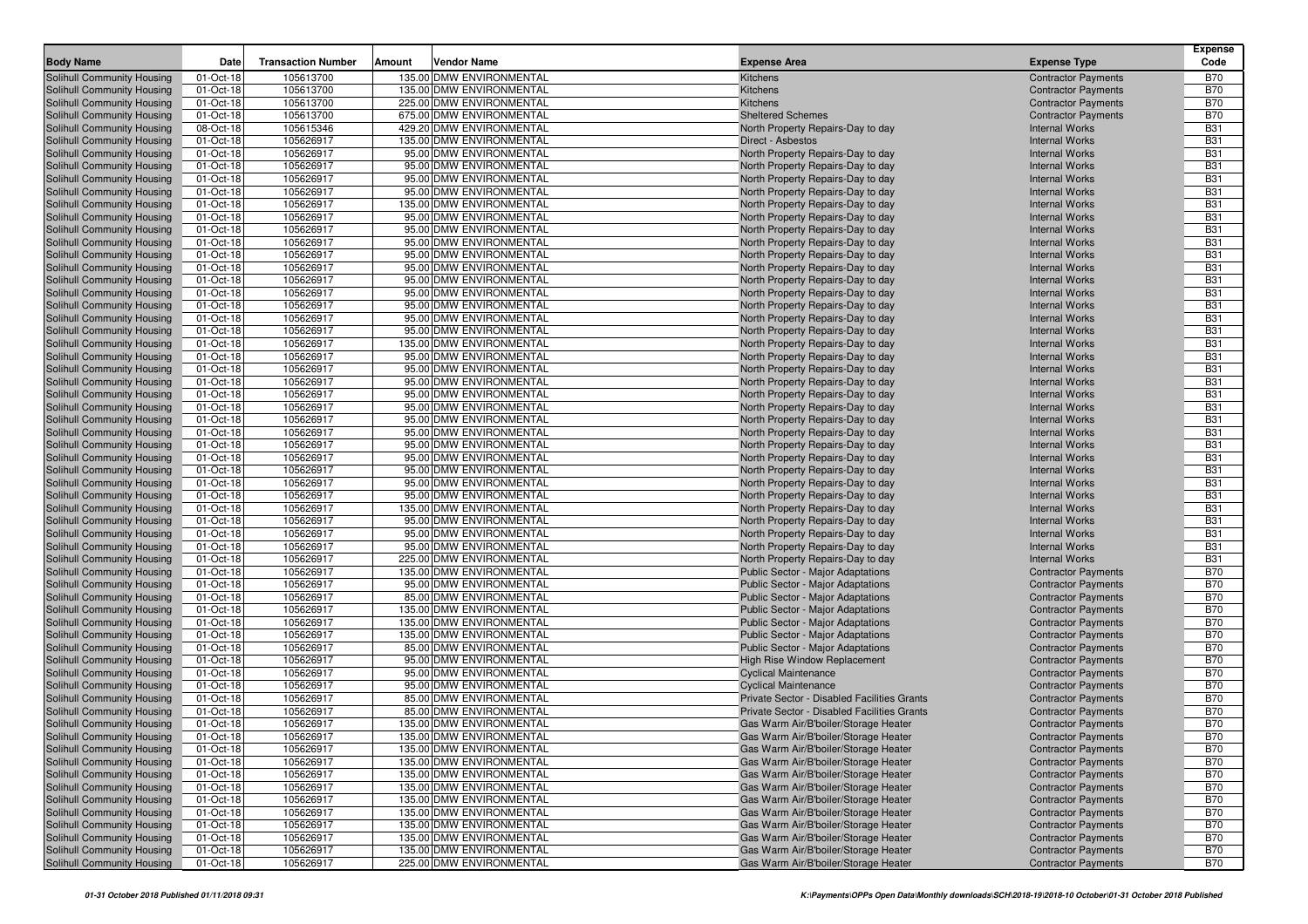|                                                          |                        |                           |                                                      |                                                                          |                                                              | <b>Expense</b>           |
|----------------------------------------------------------|------------------------|---------------------------|------------------------------------------------------|--------------------------------------------------------------------------|--------------------------------------------------------------|--------------------------|
| <b>Body Name</b>                                         | <b>Date</b>            | <b>Transaction Number</b> | Amount<br>Vendor Name                                | <b>Expense Area</b>                                                      | <b>Expense Type</b>                                          | Code                     |
| Solihull Community Housing                               | 01-Oct-18              | 105626917                 | 135.00 DMW ENVIRONMENTAL                             | Kitchens                                                                 | <b>Contractor Payments</b>                                   | <b>B70</b>               |
| Solihull Community Housing                               | 01-Oct-18              | 105626917                 | 135.00 DMW ENVIRONMENTAL                             | Kitchens                                                                 | <b>Contractor Payments</b>                                   | <b>B70</b>               |
| Solihull Community Housing                               | 01-Oct-18              | 105626917                 | 135.00 DMW ENVIRONMENTAL                             | Kitchens                                                                 | <b>Contractor Payments</b>                                   | <b>B70</b>               |
| Solihull Community Housing<br>Solihull Community Housing | 01-Oct-18<br>01-Oct-18 | 105626917<br>105626917    | 135.00 DMW ENVIRONMENTAL<br>135.00 DMW ENVIRONMENTAL | Kitchens                                                                 | <b>Contractor Payments</b>                                   | <b>B70</b><br><b>B70</b> |
| Solihull Community Housing                               | 01-Oct-18              | 105626917                 | 135.00 DMW ENVIRONMENTAL                             | Kitchens<br>Kitchens                                                     | <b>Contractor Payments</b><br><b>Contractor Payments</b>     | <b>B70</b>               |
| Solihull Community Housing                               | 01-Oct-18              | 105626917                 | 135.00 DMW ENVIRONMENTAL                             | Kitchens                                                                 | <b>Contractor Payments</b>                                   | <b>B70</b>               |
| Solihull Community Housing                               | 01-Oct-18              | 105626917                 | 85.00 DMW ENVIRONMENTAL                              | Kitchens                                                                 | <b>Contractor Payments</b>                                   | <b>B70</b>               |
| Solihull Community Housing                               | 01-Oct-18              | 105626917                 | 85.00 DMW ENVIRONMENTAL                              | Kitchens                                                                 | <b>Contractor Payments</b>                                   | <b>B70</b>               |
| Solihull Community Housing                               | 01-Oct-18              | 105626917                 | 85.00 DMW ENVIRONMENTAL                              | Kitchens                                                                 | <b>Contractor Payments</b>                                   | <b>B70</b>               |
| Solihull Community Housing                               | 01-Oct-18              | 105626917                 | 85.00 DMW ENVIRONMENTAL                              | Kitchens                                                                 | <b>Contractor Payments</b>                                   | <b>B70</b>               |
| Solihull Community Housing                               | 01-Oct-18              | 105626917                 | 85.00 DMW ENVIRONMENTAL                              | Kitchens                                                                 | <b>Contractor Payments</b>                                   | <b>B70</b>               |
| Solihull Community Housing                               | 01-Oct-18              | 105626917                 | 135.00 DMW ENVIRONMENTAL                             | Kitchens                                                                 | <b>Contractor Payments</b>                                   | <b>B70</b>               |
| Solihull Community Housing                               | 01-Oct-18              | 105626917                 | 85.00 DMW ENVIRONMENTAL                              | Kitchens                                                                 | <b>Contractor Payments</b>                                   | <b>B70</b>               |
| Solihull Community Housing                               | 01-Oct-18              | 105626917                 | 85.00 DMW ENVIRONMENTAL                              | Kitchens                                                                 | <b>Contractor Payments</b>                                   | <b>B70</b>               |
| Solihull Community Housing                               | 01-Oct-18              | 105626917                 | 85.00 DMW ENVIRONMENTAL                              | Kitchens                                                                 | <b>Contractor Payments</b>                                   | <b>B70</b>               |
| Solihull Community Housing                               | 16-Oct-18              | 105624237                 | 330.00 DMW ENVIRONMENTAL                             | North Property Repairs-Day to day                                        | <b>Internal Works</b>                                        | <b>B31</b>               |
| Solihull Community Housing                               | 01-Oct-18              | 105619860                 | 686.88 DODD GROUP                                    | <b>Electrical Improvement Works</b>                                      | <b>Contractor Payments</b>                                   | <b>B70</b>               |
| Solihull Community Housing                               | 01-Oct-18              | 105619861                 | 210.70 DODD GROUP                                    | <b>Electrical Testing</b>                                                | <b>Utility Related Works</b>                                 | <b>B34</b>               |
| Solihull Community Housing                               | 01-Oct-18              | 105619862                 | 542.51 DODD GROUP                                    | <b>Electrical Improvement Works</b>                                      | <b>Contractor Payments</b>                                   | <b>B70</b>               |
| Solihull Community Housing                               | 01-Oct-18              | 105608155                 | 667.68 DODD GROUP                                    | <b>Kitchens</b>                                                          | <b>Contractor Payments</b>                                   | <b>B70</b>               |
| Solihull Community Housing                               | 01-Oct-18              | 105608156                 | 883.36 DODD GROUP                                    | Private Sector - Disabled Facilities Grants                              | <b>Contractor Payments</b>                                   | <b>B70</b>               |
| Solihull Community Housing                               | 01-Oct-18              | 105608157                 | 630.31 DODD GROUP                                    | Kitchens                                                                 | <b>Contractor Payments</b>                                   | <b>B70</b>               |
| Solihull Community Housing                               | 01-Oct-18              | 105608158                 | 729.64 DODD GROUP                                    | Kitchens                                                                 | <b>Contractor Payments</b>                                   | <b>B70</b>               |
| Solihull Community Housing                               | 01-Oct-18              | 105608159                 | 697.01 DODD GROUP                                    | Kitchens                                                                 | <b>Contractor Payments</b>                                   | <b>B70</b>               |
| Solihull Community Housing                               | 01-Oct-18              | 105608160                 | 1271.18 DODD GROUP                                   | Private Sector - Disabled Facilities Grants                              | <b>Contractor Payments</b>                                   | <b>B70</b>               |
| Solihull Community Housing                               | 01-Oct-18              | 105608161                 | 1165.29 DODD GROUP                                   | Private Sector - Disabled Facilities Grants                              | <b>Contractor Payments</b>                                   | <b>B70</b>               |
| Solihull Community Housing                               | 01-Oct-18              | 105623855                 | 2455.98 DODD GROUP                                   | <b>North Property Repairs-Voids</b>                                      | Voids                                                        | <b>B38</b>               |
| Solihull Community Housing                               | 01-Oct-18              | 105623856                 | 2911.77 DODD GROUP                                   | North Property Repairs-Voids                                             | Voids                                                        | <b>B38</b>               |
| Solihull Community Housing                               | 01-Oct-18              | 105615502                 | 264.07 DODD GROUP                                    | <b>Mechanical &amp; Electrical</b>                                       | <b>Utility Related Works</b>                                 | <b>B34</b>               |
| Solihull Community Housing                               | 01-Oct-18              | 105615504                 | 306.64 DODD GROUP                                    | <b>Mechanical &amp; Electrical</b>                                       | <b>Utility Related Works</b>                                 | <b>B34</b>               |
| Solihull Community Housing                               | 01-Oct-18              | 105615505                 | 221.66 DODD GROUP                                    | <b>Mechanical &amp; Electrical</b>                                       | <b>Utility Related Works</b>                                 | <b>B34</b>               |
| Solihull Community Housing                               | 01-Oct-18              | 105615506                 | 268.33 DODD GROUP                                    | <b>Mechanical &amp; Electrical</b>                                       | <b>Utility Related Works</b>                                 | <b>B34</b>               |
| Solihull Community Housing                               | 01-Oct-18              | 105615507<br>105615508    | 221.66 DODD GROUP<br>367.64 DODD GROUP               | <b>Mechanical &amp; Electrical</b>                                       | <b>Utility Related Works</b>                                 | <b>B34</b><br><b>B34</b> |
| Solihull Community Housing<br>Solihull Community Housing | 01-Oct-18<br>01-Oct-18 | 105615509                 | 415.59 DODD GROUP                                    | <b>Mechanical &amp; Electrical</b><br><b>Mechanical &amp; Electrical</b> | <b>Utility Related Works</b><br><b>Utility Related Works</b> | <b>B34</b>               |
| Solihull Community Housing                               | 01-Oct-18              | 105615510                 | 221.66 DODD GROUP                                    | <b>Mechanical &amp; Electrical</b>                                       | <b>Utility Related Works</b>                                 | <b>B34</b>               |
| Solihull Community Housing                               | 01-Oct-18              | 105615511                 | 425.01 DODD GROUP                                    | <b>Mechanical &amp; Electrical</b>                                       | <b>Utility Related Works</b>                                 | <b>B34</b>               |
| Solihull Community Housing                               | 01-Oct-18              | 105615513                 | 658.84 DODD GROUP                                    | <b>Mechanical &amp; Electrical</b>                                       | <b>Utility Related Works</b>                                 | <b>B34</b>               |
| Solihull Community Housing                               | 01-Oct-18              | 105615514                 | 235.53 DODD GROUP                                    | <b>Mechanical &amp; Electrical</b>                                       | <b>Utility Related Works</b>                                 | <b>B34</b>               |
| Solihull Community Housing                               | 01-Oct-18              | 105615515                 | 654.52 DODD GROUP                                    | <b>Mechanical &amp; Electrical</b>                                       | <b>Utility Related Works</b>                                 | <b>B34</b>               |
| Solihull Community Housing                               | 01-Oct-18              | 105615516                 | 221.66 DODD GROUP                                    | <b>Mechanical &amp; Electrical</b>                                       | <b>Utility Related Works</b>                                 | <b>B34</b>               |
| Solihull Community Housing                               | 01-Oct-18              | 105615517                 | 377.56 DODD GROUP                                    | <b>Mechanical &amp; Electrical</b>                                       | <b>Utility Related Works</b>                                 | <b>B34</b>               |
| Solihull Community Housing                               | 01-Oct-18              | 105615518                 | 228.29 DODD GROUP                                    | <b>Mechanical &amp; Electrical</b>                                       | <b>Utility Related Works</b>                                 | <b>B34</b>               |
| Solihull Community Housing                               | 01-Oct-18              | 105615519                 | 274.09 DODD GROUP                                    | <b>Mechanical &amp; Electrical</b>                                       | <b>Utility Related Works</b>                                 | <b>B34</b>               |
| Solihull Community Housing                               | 01-Oct-18              | 105615520                 | 244.73 DODD GROUP                                    | <b>Mechanical &amp; Electrical</b>                                       | <b>Utility Related Works</b>                                 | <b>B34</b>               |
| Solihull Community Housing                               | 01-Oct-18              | 105615521                 | 212.82 DODD GROUP                                    | <b>Mechanical &amp; Electrical</b>                                       | <b>Utility Related Works</b>                                 | <b>B34</b>               |
| Solihull Community Housing                               | 01-Oct-18              | 105615523                 | 413.88 DODD GROUP                                    | <b>Mechanical &amp; Electrical</b>                                       | <b>Utility Related Works</b>                                 | <b>B34</b>               |
| Solihull Community Housing                               | 01-Oct-18              | 105615524                 | 221.66 DODD GROUP                                    | <b>Mechanical &amp; Electrical</b>                                       | <b>Utility Related Works</b>                                 | <b>B34</b>               |
| Solihull Community Housing                               | 01-Oct-18              | 105615525                 | 257.34 DODD GROUP                                    | <b>Mechanical &amp; Electrical</b>                                       | <b>Utility Related Works</b>                                 | <b>B34</b>               |
| Solihull Community Housing                               | 01-Oct-18              | 105615526                 | 582.37 DODD GROUP                                    | <b>Mechanical &amp; Electrical</b>                                       | <b>Utility Related Works</b>                                 | <b>B34</b>               |
| Solihull Community Housing                               | 01-Oct-18              | 105615527                 | 226.83 DODD GROUP                                    | <b>Mechanical &amp; Electrical</b>                                       | <b>Utility Related Works</b>                                 | <b>B34</b>               |
| Solihull Community Housing                               | 01-Oct-18              | 105615529                 | 237.77 DODD GROUP                                    | Mechanical & Electrical                                                  | <b>Utility Related Works</b>                                 | <b>B34</b>               |
| Solihull Community Housing                               | 01-Oct-18              | 105615530                 | 221.66 DODD GROUP                                    | Mechanical & Electrical                                                  | <b>Utility Related Works</b>                                 | <b>B34</b>               |
| <b>Solihull Community Housing</b>                        | 01-Oct-18              | 105615531                 | 257.34 DODD GROUP                                    | <b>Mechanical &amp; Electrical</b>                                       | <b>Utility Related Works</b>                                 | <b>B34</b>               |
| Solihull Community Housing                               | 01-Oct-18              | 105621374                 | 288.96 DODD GROUP                                    | <b>Electrical Testing</b>                                                | <b>Utility Related Works</b>                                 | <b>B34</b>               |
| <b>Solihull Community Housing</b>                        | 01-Oct-18              | 105621375                 | 421.40 DODD GROUP                                    | <b>Electrical Testing</b>                                                | <b>Utility Related Works</b>                                 | <b>B34</b>               |
| Solihull Community Housing                               | 01-Oct-18              | 105621376                 | 210.70 DODD GROUP                                    | <b>Electrical Testing</b>                                                | <b>Utility Related Works</b>                                 | <b>B34</b>               |
| Solihull Community Housing                               | 01-Oct-18              | 105621377                 | 210.70 DODD GROUP                                    | <b>Electrical Testing</b>                                                | <b>Utility Related Works</b>                                 | <b>B34</b>               |
| Solihull Community Housing                               | 01-Oct-18              | 105621378                 | 210.70 DODD GROUP                                    | <b>Electrical Testing</b>                                                | <b>Utility Related Works</b>                                 | <b>B34</b>               |
| Solihull Community Housing                               | 01-Oct-18              | 105621379                 | 443.30 DODD GROUP                                    | Mechanical & Electrical                                                  | <b>Utility Related Works</b>                                 | <b>B34</b>               |
| <b>Solihull Community Housing</b>                        | 01-Oct-18              | 105621381                 | 273.02 DODD GROUP                                    | <b>Mechanical &amp; Electrical</b>                                       | <b>Utility Related Works</b>                                 | <b>B34</b>               |
| Solihull Community Housing                               | 01-Oct-18              | 105619864                 | 650.45 DODD GROUP                                    | Mechanical & Electrical                                                  | <b>Utility Related Works</b>                                 | <b>B34</b>               |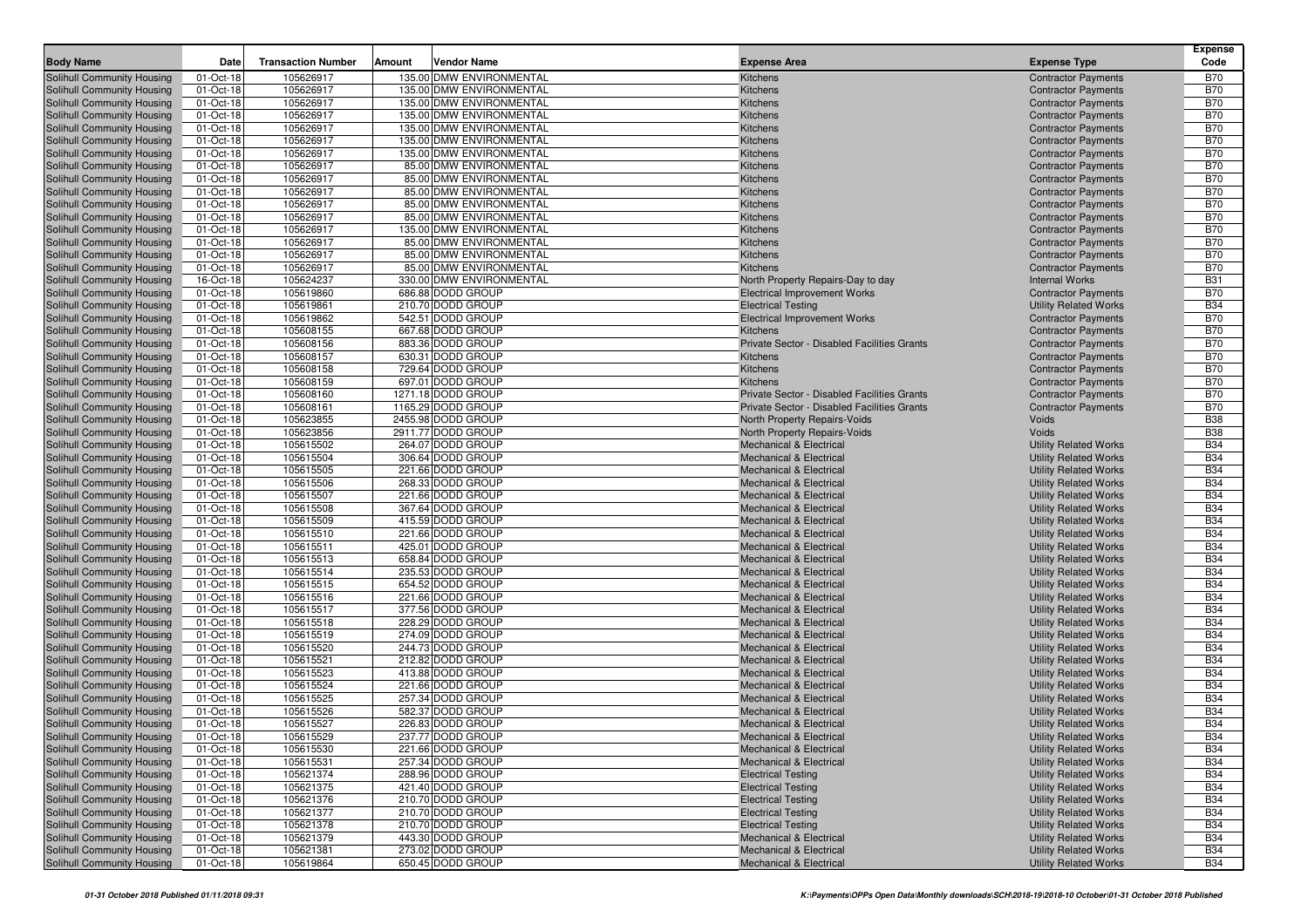|                                                          | <b>Date</b>            | <b>Transaction Number</b> | Amount<br><b>Vendor Name</b>           | <b>Expense Area</b>                                                               |                                                              | <b>Expense</b><br>Code   |
|----------------------------------------------------------|------------------------|---------------------------|----------------------------------------|-----------------------------------------------------------------------------------|--------------------------------------------------------------|--------------------------|
| <b>Body Name</b>                                         |                        |                           |                                        |                                                                                   | <b>Expense Type</b>                                          |                          |
| Solihull Community Housing                               | 01-Oct-18              | 105621382<br>105621383    | 471.98 DODD GROUP<br>239.99 DODD GROUP | <b>Mechanical &amp; Electrical</b>                                                | <b>Utility Related Works</b>                                 | <b>B34</b><br><b>B34</b> |
| Solihull Community Housing<br>Solihull Community Housing | 01-Oct-18<br>01-Oct-18 | 105621384                 | 458.35 DODD GROUP                      | <b>Mechanical &amp; Electrical</b><br><b>Mechanical &amp; Electrical</b>          | <b>Utility Related Works</b><br><b>Utility Related Works</b> | <b>B34</b>               |
| Solihull Community Housing                               | 01-Oct-18              | 105621385                 | 458.35 DODD GROUP                      | <b>Mechanical &amp; Electrical</b>                                                | <b>Utility Related Works</b>                                 | <b>B34</b>               |
| Solihull Community Housing                               | 01-Oct-18              | 105621386                 | 417.43 DODD GROUP                      | <b>Mechanical &amp; Electrical</b>                                                | <b>Utility Related Works</b>                                 | <b>B34</b>               |
| Solihull Community Housing                               | 01-Oct-18              | 105621387                 | 456.47 DODD GROUP                      | <b>Mechanical &amp; Electrical</b>                                                | <b>Utility Related Works</b>                                 | <b>B34</b>               |
| Solihull Community Housing                               | 01-Oct-18              | 105619866                 | 328.93 DODD GROUP                      | <b>Mechanical &amp; Electrical</b>                                                | <b>Utility Related Works</b>                                 | <b>B34</b>               |
| Solihull Community Housing                               | 01-Oct-18              | 105619867                 | 425.52 DODD GROUP                      | <b>Mechanical &amp; Electrical</b>                                                | <b>Utility Related Works</b>                                 | <b>B34</b>               |
| Solihull Community Housing                               | 01-Oct-18              | 105619868                 | 452.09 DODD GROUP                      | <b>Mechanical &amp; Electrical</b>                                                | <b>Utility Related Works</b>                                 | <b>B34</b>               |
| Solihull Community Housing                               | 01-Oct-18              | 105621388                 | 276.30 DODD GROUP                      | <b>Mechanical &amp; Electrical</b>                                                | <b>Utility Related Works</b>                                 | <b>B34</b>               |
| Solihull Community Housing                               | 01-Oct-18              | 105621389                 | 467.68 DODD GROUP                      | <b>Mechanical &amp; Electrical</b>                                                | <b>Utility Related Works</b>                                 | <b>B34</b>               |
| Solihull Community Housing                               | 01-Oct-18              | 105619869                 | 487.02 DODD GROUP                      | <b>Mechanical &amp; Electrical</b>                                                | <b>Utility Related Works</b>                                 | <b>B34</b>               |
| Solihull Community Housing                               | 01-Oct-18              | 105619870                 | 476.08 DODD GROUP                      | <b>Mechanical &amp; Electrical</b>                                                | <b>Utility Related Works</b>                                 | <b>B34</b>               |
| Solihull Community Housing                               | 01-Oct-18              | 105619871                 | 551.81 DODD GROUP                      | <b>Mechanical &amp; Electrical</b>                                                | <b>Utility Related Works</b>                                 | <b>B34</b>               |
| Solihull Community Housing                               | 01-Oct-18              | 105619872                 | 238.24 DODD GROUP                      | <b>Mechanical &amp; Electrical</b>                                                | <b>Utility Related Works</b>                                 | <b>B34</b>               |
| Solihull Community Housing                               | 01-Oct-18              | 105619873                 | 472.42 DODD GROUP                      | <b>Mechanical &amp; Electrical</b>                                                | <b>Utility Related Works</b>                                 | <b>B34</b>               |
| Solihull Community Housing                               | 01-Oct-18              | 105619874                 | 299.98 DODD GROUP                      | <b>Mechanical &amp; Electrical</b>                                                | <b>Utility Related Works</b>                                 | <b>B34</b>               |
| Solihull Community Housing                               | 01-Oct-18              | 105619875                 | 418.93 DODD GROUP                      | <b>Mechanical &amp; Electrical</b>                                                | <b>Utility Related Works</b>                                 | <b>B34</b>               |
| Solihull Community Housing                               | 01-Oct-18              | 105621390                 | 475.64 DODD GROUP                      | <b>Mechanical &amp; Electrical</b>                                                | <b>Utility Related Works</b>                                 | <b>B34</b>               |
| Solihull Community Housing                               | 01-Oct-18              | 105619876                 | 315.28 DODD GROUP                      | <b>Mechanical &amp; Electrical</b>                                                | <b>Utility Related Works</b>                                 | <b>B34</b>               |
| Solihull Community Housing                               | 01-Oct-18              | 105621392                 | 467.68 DODD GROUP                      | Mechanical & Electrical                                                           | <b>Utility Related Works</b>                                 | <b>B34</b><br><b>B34</b> |
| Solihull Community Housing<br>Solihull Community Housing | 01-Oct-18<br>01-Oct-18 | 105619877<br>105619878    | 481.24 DODD GROUP<br>572.31 DODD GROUP | <b>Mechanical &amp; Electrical</b><br><b>North Property Repairs-Voids</b>         | <b>Utility Related Works</b><br>Voids                        | <b>B38</b>               |
| Solihull Community Housing                               | 01-Oct-18              | 105615532                 | 221.66 DODD GROUP                      | <b>Mechanical &amp; Electrical</b>                                                | <b>Utility Related Works</b>                                 | <b>B34</b>               |
| Solihull Community Housing                               | 01-Oct-18              | 105615533                 | 221.66 DODD GROUP                      | <b>Mechanical &amp; Electrical</b>                                                | <b>Utility Related Works</b>                                 | <b>B34</b>               |
| Solihull Community Housing                               | 01-Oct-18              | 105623857                 | 794.14 DODD GROUP                      | <b>North Property Repairs-Voids</b>                                               | Voids                                                        | <b>B38</b>               |
| Solihull Community Housing                               | 01-Oct-18              | 105623858                 | 2765.56 DODD GROUP                     | North Property Repairs-Voids                                                      | Voids                                                        | <b>B38</b>               |
| Solihull Community Housing                               | 01-Oct-18              | 105623859                 | 697.60 DODD GROUP                      | North Property Repairs-Voids                                                      | Voids                                                        | <b>B38</b>               |
| Solihull Community Housing                               | 01-Oct-18              | 105623860                 | 602.00 DODD GROUP                      | <b>Electrical Testing</b>                                                         | <b>Utility Related Works</b>                                 | <b>B34</b>               |
| Solihull Community Housing                               | 01-Oct-18              | 105627808                 | 891.49 DODD GROUP                      | Mechanical & Electrical                                                           | <b>Utility Related Works</b>                                 | <b>B34</b>               |
| Solihull Community Housing                               | 01-Oct-18              | 105619879                 | 563.55 DODD GROUP                      | <b>Mechanical &amp; Electrical</b>                                                | <b>Utility Related Works</b>                                 | <b>B34</b>               |
| Solihull Community Housing                               | 01-Oct-18              | 105619880                 | 524.18 DODD GROUP                      | <b>Mechanical &amp; Electrical</b>                                                | <b>Utility Related Works</b>                                 | <b>B34</b>               |
| Solihull Community Housing                               | 01-Oct-18              | 105621394                 | 444.70 DODD GROUP                      | <b>Mechanical &amp; Electrical</b>                                                | <b>Utility Related Works</b>                                 | <b>B34</b>               |
| Solihull Community Housing                               | 01-Oct-18              | 105619881                 | 417.37 DODD GROUP                      | <b>Electrical Improvement Works</b>                                               | <b>Contractor Payments</b>                                   | <b>B70</b>               |
| Solihull Community Housing                               | 01-Oct-18              | 105619882                 | 426.73 DODD GROUP                      | <b>Electrical Improvement Works</b>                                               | <b>Contractor Payments</b>                                   | <b>B70</b>               |
| Solihull Community Housing                               | 01-Oct-18              | 105621396                 | 354.40 DODD GROUP                      | <b>Electrical Improvement Works</b>                                               | <b>Contractor Payments</b>                                   | <b>B70</b>               |
| Solihull Community Housing                               | 01-Oct-18              | 105611234                 | 549.37 DODD GROUP                      | Kitchens                                                                          | <b>Contractor Payments</b>                                   | <b>B70</b>               |
| Solihull Community Housing                               | 01-Oct-18              | 105615534                 | 659.64 DODD GROUP                      | <b>Kitchens</b>                                                                   | <b>Contractor Payments</b>                                   | <b>B70</b>               |
| Solihull Community Housing                               | 01-Oct-18              | 105611235<br>105621398    | 518.88 DODD GROUP<br>314.39 DODD GROUP | Private Sector - Disabled Facilities Grants<br><b>Mechanical &amp; Electrical</b> | <b>Contractor Payments</b>                                   | <b>B70</b><br><b>B34</b> |
| Solihull Community Housing<br>Solihull Community Housing | 04-Oct-18<br>04-Oct-18 | 105615535                 | 268.33 DODD GROUP                      | <b>Mechanical &amp; Electrical</b>                                                | <b>Utility Related Works</b><br><b>Utility Related Works</b> | <b>B34</b>               |
| Solihull Community Housing                               | 04-Oct-18              | 105615536                 | 268.33 DODD GROUP                      | <b>Mechanical &amp; Electrical</b>                                                | <b>Utility Related Works</b>                                 | <b>B34</b>               |
| Solihull Community Housing                               | 04-Oct-18              | 105615537                 | 233.86 DODD GROUP                      | <b>Mechanical &amp; Electrical</b>                                                | <b>Utility Related Works</b>                                 | <b>B34</b>               |
| Solihull Community Housing                               | 04-Oct-18              | 105615538                 | 221.66 DODD GROUP                      | <b>Mechanical &amp; Electrical</b>                                                | <b>Utility Related Works</b>                                 | <b>B34</b>               |
| Solihull Community Housing                               | 04-Oct-18              | 105615539                 | 268.33 DODD GROUP                      | <b>Mechanical &amp; Electrical</b>                                                | <b>Utility Related Works</b>                                 | <b>B34</b>               |
| Solihull Community Housing                               | 04-Oct-18              | 105615540                 | 221.66 DODD GROUP                      | Mechanical & Electrical                                                           | <b>Utility Related Works</b>                                 | <b>B34</b>               |
| Solihull Community Housing                               | 04-Oct-18              | 105615541                 | 212.07 DODD GROUP                      | <b>Mechanical &amp; Electrical</b>                                                | <b>Utility Related Works</b>                                 | <b>B34</b>               |
| Solihull Community Housing                               | 04-Oct-18              | 105615542                 | 343.49 DODD GROUP                      | <b>Mechanical &amp; Electrical</b>                                                | <b>Utility Related Works</b>                                 | <b>B34</b>               |
| Solihull Community Housing                               | 04-Oct-18              | 105615543                 | 372.73 DODD GROUP                      | <b>Mechanical &amp; Electrical</b>                                                | <b>Utility Related Works</b>                                 | <b>B34</b>               |
| Solihull Community Housing                               | 04-Oct-18              | 105615544                 | 236.75 DODD GROUP                      | Mechanical & Electrical                                                           | <b>Utility Related Works</b>                                 | <b>B34</b>               |
| Solihull Community Housing                               | 04-Oct-18              | 105621399                 | 504.69 DODD GROUP                      | <b>Mechanical &amp; Electrical</b>                                                | <b>Utility Related Works</b>                                 | <b>B34</b>               |
| Solihull Community Housing                               | 04-Oct-18              | 105621400                 | 455.37 DODD GROUP                      | <b>Mechanical &amp; Electrical</b>                                                | <b>Utility Related Works</b>                                 | <b>B34</b>               |
| <b>Solihull Community Housing</b>                        | 04-Oct-18              | 105621402                 | 303.57 DODD GROUP                      | <b>Mechanical &amp; Electrical</b>                                                | <b>Utility Related Works</b>                                 | B34                      |
| Solihull Community Housing                               | 04-Oct-18              | 105621403                 | 319.30 DODD GROUP                      | <b>Mechanical &amp; Electrical</b>                                                | <b>Utility Related Works</b>                                 | <b>B34</b>               |
| Solihull Community Housing                               | 04-Oct-18              | 105621405                 | 511.32 DODD GROUP                      | <b>Mechanical &amp; Electrical</b>                                                | <b>Utility Related Works</b>                                 | <b>B34</b>               |
| Solihull Community Housing                               | 04-Oct-18              | 105621406                 | 484.05 DODD GROUP                      | <b>Mechanical &amp; Electrical</b>                                                | <b>Utility Related Works</b>                                 | <b>B34</b>               |
| Solihull Community Housing                               | 04-Oct-18              | 105621407                 | 456.77 DODD GROUP                      | Mechanical & Electrical                                                           | <b>Utility Related Works</b>                                 | <b>B34</b>               |
| Solihull Community Housing                               | 04-Oct-18              | 105621408                 | 431.06 DODD GROUP                      | <b>Mechanical &amp; Electrical</b>                                                | <b>Utility Related Works</b>                                 | <b>B34</b>               |
| Solihull Community Housing                               | 04-Oct-18              | 105621409                 | 456.78 DODD GROUP<br>453.61 DODD GROUP | <b>Mechanical &amp; Electrical</b>                                                | <b>Utility Related Works</b><br><b>Utility Related Works</b> | <b>B34</b>               |
| Solihull Community Housing<br>Solihull Community Housing | 04-Oct-18<br>04-Oct-18 | 105621410<br>105621411    | 467.24 DODD GROUP                      | <b>Mechanical &amp; Electrical</b><br>Mechanical & Electrical                     | <b>Utility Related Works</b>                                 | <b>B34</b><br><b>B34</b> |
| Solihull Community Housing                               | 04-Oct-18              | 105619887                 | 331.81 DODD GROUP                      | <b>Mechanical &amp; Electrical</b>                                                | <b>Utility Related Works</b>                                 | <b>B34</b>               |
| Solihull Community Housing                               | 04-Oct-18              | 105621413                 | 288.06 DODD GROUP                      | Mechanical & Electrical                                                           | <b>Utility Related Works</b>                                 | <b>B34</b>               |
|                                                          |                        |                           |                                        |                                                                                   |                                                              |                          |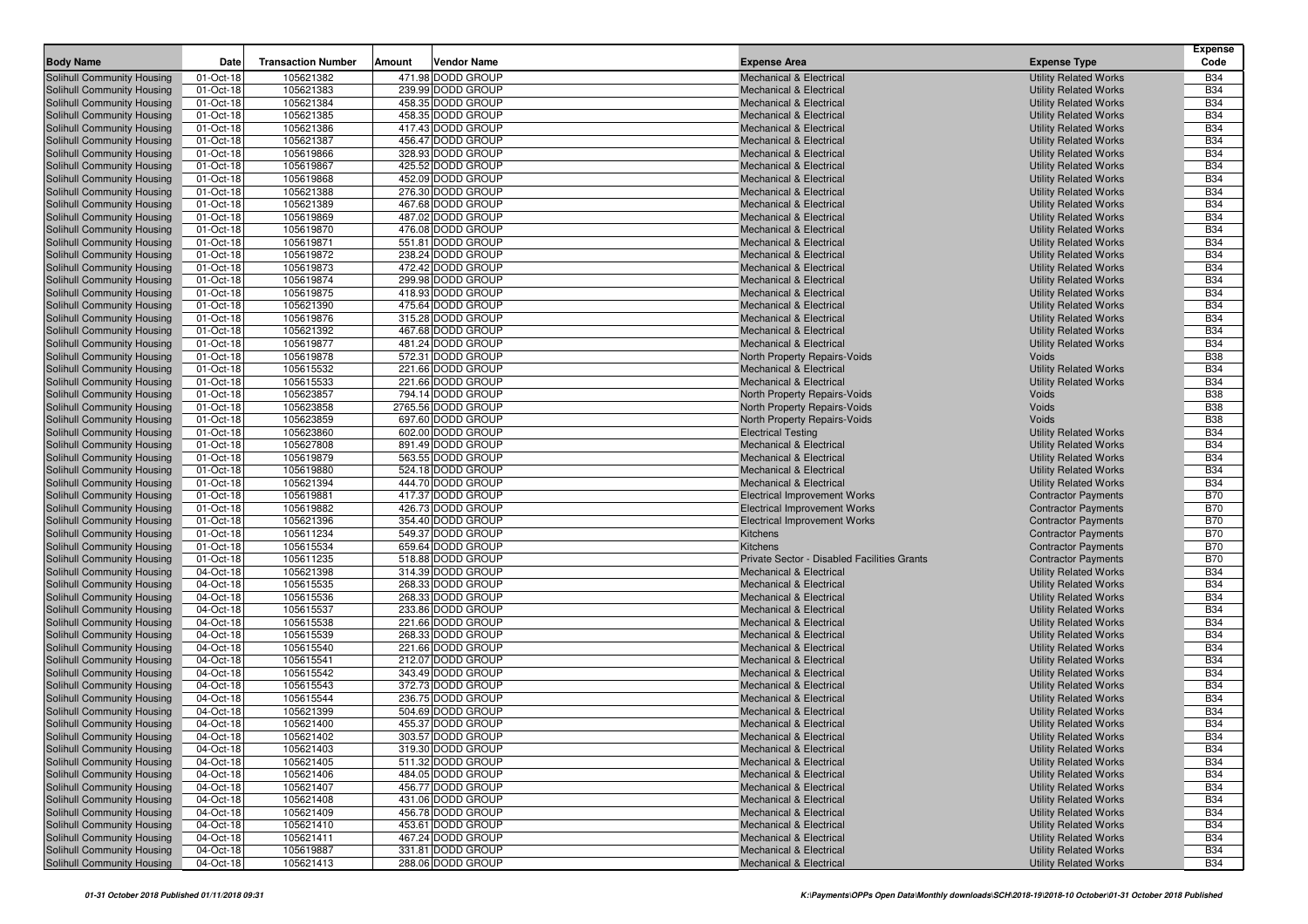|                                                          |                         |                           |        |                                          |                                                                              |                                                              | <b>Expense</b>           |
|----------------------------------------------------------|-------------------------|---------------------------|--------|------------------------------------------|------------------------------------------------------------------------------|--------------------------------------------------------------|--------------------------|
| <b>Body Name</b>                                         | Date                    | <b>Transaction Number</b> | Amount | Vendor Name                              | <b>Expense Area</b>                                                          | <b>Expense Type</b>                                          | Code                     |
| Solihull Community Housing                               | 04-Oct-18               | 105621414                 |        | 652.94 DODD GROUP                        | <b>Mechanical &amp; Electrical</b>                                           | <b>Utility Related Works</b>                                 | <b>B34</b>               |
| Solihull Community Housing                               | 04-Oct-18               | 105621415<br>105619888    |        | 451.53 DODD GROUP<br>215.25 DODD GROUP   | <b>Mechanical &amp; Electrical</b>                                           | <b>Utility Related Works</b>                                 | <b>B34</b><br><b>B34</b> |
| Solihull Community Housing                               | 04-Oct-18               |                           |        | 448.22 DODD GROUP                        | <b>Mechanical &amp; Electrical</b>                                           | <b>Utility Related Works</b>                                 | <b>B34</b>               |
| Solihull Community Housing<br>Solihull Community Housing | 04-Oct-18<br>04-Oct-18  | 105621417<br>105621418    |        | 262.65 DODD GROUP                        | <b>Mechanical &amp; Electrical</b><br><b>Mechanical &amp; Electrical</b>     | <b>Utility Related Works</b><br><b>Utility Related Works</b> | <b>B34</b>               |
| Solihull Community Housing                               | $\overline{0}$ 4-Oct-18 | 105619889                 |        | 748.42 DODD GROUP                        | <b>Electrical Improvement Works</b>                                          | <b>Contractor Payments</b>                                   | <b>B70</b>               |
| Solihull Community Housing                               | 04-Oct-18               | 105619890                 |        | 727.44 DODD GROUP                        | <b>Electrical Improvement Works</b>                                          | <b>Contractor Payments</b>                                   | <b>B70</b>               |
| Solihull Community Housing                               | 04-Oct-18               | 105619891                 |        | 776.20 DODD GROUP                        | <b>Electrical Improvement Works</b>                                          | <b>Contractor Payments</b>                                   | <b>B70</b>               |
| Solihull Community Housing                               | 04-Oct-18               | 105619892                 |        | 519.29 DODD GROUP                        | <b>Electrical Improvement Works</b>                                          | <b>Contractor Payments</b>                                   | <b>B70</b>               |
| Solihull Community Housing                               | 04-Oct-18               | 105619893                 |        | 498.70 DODD GROUP                        | <b>Electrical Improvement Works</b>                                          | <b>Contractor Payments</b>                                   | <b>B70</b>               |
| Solihull Community Housing                               | 04-Oct-18               | 105619894                 |        | 605.85 DODD GROUP                        | <b>Electrical Improvement Works</b>                                          | <b>Contractor Payments</b>                                   | <b>B70</b>               |
| Solihull Community Housing                               | 04-Oct-18               | 105621419                 |        | 424.88 DODD GROUP                        | <b>Electrical Improvement Works</b>                                          | <b>Contractor Payments</b>                                   | <b>B70</b>               |
| Solihull Community Housing                               | 04-Oct-18               | 105619896                 |        | 733.49 DODD GROUP                        | <b>Electrical Improvement Works</b>                                          | <b>Contractor Payments</b>                                   | <b>B70</b>               |
| Solihull Community Housing                               | 04-Oct-18               | 105621420                 |        | 325.52 DODD GROUP                        | <b>Electrical Improvement Works</b>                                          | <b>Contractor Payments</b>                                   | <b>B70</b>               |
| Solihull Community Housing                               | 04-Oct-18               | 105621421                 |        | 349.08 DODD GROUP                        | <b>Electrical Improvement Works</b>                                          | <b>Contractor Payments</b>                                   | <b>B70</b>               |
| Solihull Community Housing                               | 04-Oct-18               | 105621422                 |        | 458.08 DODD GROUP                        | <b>Electrical Improvement Works</b>                                          | <b>Contractor Payments</b>                                   | <b>B70</b>               |
| Solihull Community Housing                               | 04-Oct-18               | 105621423                 |        | 489.55 DODD GROUP                        | <b>Electrical Improvement Works</b>                                          | <b>Contractor Payments</b>                                   | <b>B70</b>               |
| Solihull Community Housing                               | 04-Oct-18               | 105621424                 |        | 554.19 DODD GROUP                        | <b>Electrical Improvement Works</b>                                          | <b>Contractor Payments</b>                                   | <b>B70</b>               |
| Solihull Community Housing                               | 04-Oct-18               | 105621425                 |        | 530.23 DODD GROUP                        | <b>Electrical Improvement Works</b>                                          | <b>Contractor Payments</b>                                   | <b>B70</b>               |
| Solihull Community Housing                               | 04-Oct-18               | 105621426                 |        | 385.31 DODD GROUP                        | <b>Electrical Improvement Works</b>                                          | <b>Contractor Payments</b>                                   | <b>B70</b>               |
| Solihull Community Housing                               | 04-Oct-18               | 105621427                 |        | 495.82 DODD GROUP                        | <b>Electrical Improvement Works</b>                                          | <b>Contractor Payments</b>                                   | <b>B70</b>               |
| Solihull Community Housing                               | 04-Oct-18               | 105619897                 |        | 616.78 DODD GROUP                        | <b>Electrical Improvement Works</b>                                          | <b>Contractor Payments</b>                                   | <b>B70</b>               |
| Solihull Community Housing                               | 05-Oct-18               | 105627809                 |        | 4809.98 DODD GROUP                       | Mechanical & Electrical                                                      | <b>Other Building Costs</b>                                  | <b>B39</b>               |
| Solihull Community Housing<br>Solihull Community Housing | 05-Oct-18<br>05-Oct-18  | 105619934<br>105623861    |        | 457.37 DODD GROUP<br>540.52 DODD GROUP   | <b>Public Sector - Major Adaptations</b><br>North Property Repairs-Voids     | <b>Contractor Payments</b><br>Voids                          | <b>B70</b><br><b>B38</b> |
| Solihull Community Housing                               | 05-Oct-18               | 105623862                 |        | 3012.59 DODD GROUP                       | North Property Repairs-Voids                                                 | Voids                                                        | <b>B38</b>               |
| Solihull Community Housing                               | 05-Oct-18               | 105623863                 |        | 452.70 DODD GROUP                        | North Property Repairs-Voids                                                 | Voids                                                        | <b>B38</b>               |
| Solihull Community Housing                               | 05-Oct-18               | 105623864                 |        | 317.36 DODD GROUP                        | North Property Repairs-Voids                                                 | Voids                                                        | <b>B38</b>               |
| Solihull Community Housing                               | 05-Oct-18               | 105623865                 |        | 648.88 DODD GROUP                        | North Property Repairs-Voids                                                 | Voids                                                        | <b>B38</b>               |
| <b>Solihull Community Housing</b>                        | 05-Oct-18               | 105623866                 |        | 307.14 DODD GROUP                        | North Property Repairs-Voids                                                 | Voids                                                        | <b>B38</b>               |
| Solihull Community Housing                               | 05-Oct-18               | 105623867                 |        | 425.16 DODD GROUP                        | North Property Repairs-Voids                                                 | Voids                                                        | <b>B38</b>               |
| Solihull Community Housing                               | 05-Oct-18               | 105623868                 |        | 1807.22 DODD GROUP                       | North Property Repairs-Voids                                                 | Voids                                                        | <b>B38</b>               |
| Solihull Community Housing                               | $05$ -Oct-18            | 105623869                 |        | 2600.17 DODD GROUP                       | North Property Repairs-Voids                                                 | Voids                                                        | <b>B38</b>               |
| Solihull Community Housing                               | 05-Oct-18               | 105623870                 |        | 445.12 DODD GROUP                        | North Property Repairs-Voids                                                 | Voids                                                        | <b>B38</b>               |
| Solihull Community Housing                               | 05-Oct-18               | 105623871                 |        | 613.62 DODD GROUP                        | North Property Repairs-Voids                                                 | Voids                                                        | <b>B38</b>               |
| Solihull Community Housing                               | 05-Oct-18               | 105623872                 |        | 329.56 DODD GROUP                        | North Property Repairs-Voids                                                 | Voids                                                        | <b>B38</b>               |
| Solihull Community Housing                               | 05-Oct-18               | 105619964                 |        | 247.08 DODD GROUP                        | North Property Repairs-Voids                                                 | Voids                                                        | <b>B38</b>               |
| Solihull Community Housing                               | 05-Oct-18               | 105623873                 |        | 680.85 DODD GROUP                        | North Property Repairs-Voids                                                 | Voids                                                        | <b>B38</b>               |
| Solihull Community Housing                               | 24-Oct-18               | 105635840                 |        | 2510.10 DODD GROUP                       | Gas Warm Air/B'boiler/Storage Heater                                         | <b>Contractor Payments</b>                                   | <b>B70</b>               |
| Solihull Community Housing                               | 24-Oct-18               | 105635841                 |        | 1966.98 DODD GROUP                       | Gas Warm Air/B'boiler/Storage Heater                                         | <b>Contractor Payments</b>                                   | <b>B70</b>               |
| Solihull Community Housing                               | 24-Oct-18<br>24-Oct-18  | 105635842<br>105635843    |        | 1966.98 DODD GROUP<br>1966.98 DODD GROUP | Gas Warm Air/B'boiler/Storage Heater                                         | <b>Contractor Payments</b><br><b>Contractor Payments</b>     | <b>B70</b><br><b>B70</b> |
| Solihull Community Housing<br>Solihull Community Housing | 24-Oct-18               | 105635844                 |        | 3331.35 DODD GROUP                       | Gas Warm Air/B'boiler/Storage Heater<br>Gas Warm Air/B'boiler/Storage Heater | <b>Contractor Payments</b>                                   | <b>B70</b>               |
| Solihull Community Housing                               | 24-Oct-18               | 105635845                 |        | 3331.35 DODD GROUP                       | Gas Warm Air/B'boiler/Storage Heater                                         | <b>Contractor Payments</b>                                   | <b>B70</b>               |
| Solihull Community Housing                               | 24-Oct-18               | 105635846                 |        | 3331.35 DODD GROUP                       | Gas Warm Air/B'boiler/Storage Heater                                         | <b>Contractor Payments</b>                                   | <b>B70</b>               |
| Solihull Community Housing                               | 24-Oct-18               | 105635847                 |        | 3331.35 DODD GROUP                       | <b>MST</b> -Structural Works                                                 | <b>Contractor Payments</b>                                   | <b>B70</b>               |
| Solihull Community Housing                               | 24-Oct-18               | 105635848                 |        | 3331.35 DODD GROUP                       | Gas Warm Air/B'boiler/Storage Heater                                         | <b>Contractor Payments</b>                                   | <b>B70</b>               |
| Solihull Community Housing                               | 24-Oct-18               | 105635849                 |        | 3331.35 DODD GROUP                       | Gas Warm Air/B'boiler/Storage Heater                                         | <b>Contractor Payments</b>                                   | <b>B70</b>               |
| Solihull Community Housing                               | 24-Oct-18               | 105635850                 |        | 3331.35 DODD GROUP                       | Gas Warm Air/B'boiler/Storage Heater                                         | <b>Contractor Payments</b>                                   | <b>B70</b>               |
| Solihull Community Housing                               | 24-Oct-18               | 105635851                 |        | 3331.35 DODD GROUP                       | Gas Warm Air/B'boiler/Storage Heater                                         | <b>Contractor Payments</b>                                   | <b>B70</b>               |
| Solihull Community Housing                               | 24-Oct-18               | 105635852                 |        | 3331.35 DODD GROUP                       | Gas Warm Air/B'boiler/Storage Heater                                         | <b>Contractor Payments</b>                                   | <b>B70</b>               |
| Solihull Community Housing                               | 24-Oct-18               | 105640419                 |        | 574.14 DODD GROUP                        | Mechanical & Electrical                                                      | <b>Utility Related Works</b>                                 | <b>B34</b>               |
| Solihull Community Housing                               | 24-Oct-18               | 105640420                 |        | 428.99 DODD GROUP                        | <b>Mechanical &amp; Electrical</b>                                           | <b>Utility Related Works</b>                                 | <b>B34</b>               |
| Solihull Community Housing                               | 24-Oct-18               | 105635860                 |        | 221.66 DODD GROUP                        | Mechanical & Electrical                                                      | <b>Utility Related Works</b>                                 | <b>B34</b>               |
| Solihull Community Housing                               | 24-Oct-18               | 105635875                 |        | 221.66 DODD GROUP                        | <b>Mechanical &amp; Electrical</b>                                           | <b>Utility Related Works</b>                                 | <b>B34</b>               |
| Solihull Community Housing                               | 24-Oct-18               | 105640421                 |        | 419.88 DODD GROUP                        | Mechanical & Electrical                                                      | <b>Utility Related Works</b>                                 | <b>B34</b>               |
| Solihull Community Housing                               | 24-Oct-18               | 105635887                 |        | 216.54 DODD GROUP                        | Mechanical & Electrical                                                      | <b>Utility Related Works</b>                                 | <b>B34</b>               |
| Solihull Community Housing                               | 24-Oct-18               | 105635906                 |        | 221.66 DODD GROUP                        | <b>Mechanical &amp; Electrical</b>                                           | <b>Utility Related Works</b>                                 | <b>B34</b>               |
| Solihull Community Housing                               | 24-Oct-18               | 105640422                 |        | 505.24 DODD GROUP                        | <b>Mechanical &amp; Electrical</b>                                           | <b>Utility Related Works</b><br><b>Utility Related Works</b> | <b>B34</b>               |
| Solihull Community Housing<br>Solihull Community Housing | 24-Oct-18<br>24-Oct-18  | 105640423<br>105635946    |        | 453.08 DODD GROUP<br>221.66 DODD GROUP   | <b>Mechanical &amp; Electrical</b><br>Mechanical & Electrical                | <b>Utility Related Works</b>                                 | <b>B34</b><br><b>B34</b> |
| Solihull Community Housing                               | $\overline{2}$ 4-Oct-18 | 105640424                 |        | 450.64 DODD GROUP                        | <b>Mechanical &amp; Electrical</b>                                           | <b>Utility Related Works</b>                                 | <b>B34</b>               |
| Solihull Community Housing                               | 24-Oct-18               | 105635975                 |        | 223.70 DODD GROUP                        | Mechanical & Electrical                                                      | <b>Utility Related Works</b>                                 | <b>B34</b>               |
|                                                          |                         |                           |        |                                          |                                                                              |                                                              |                          |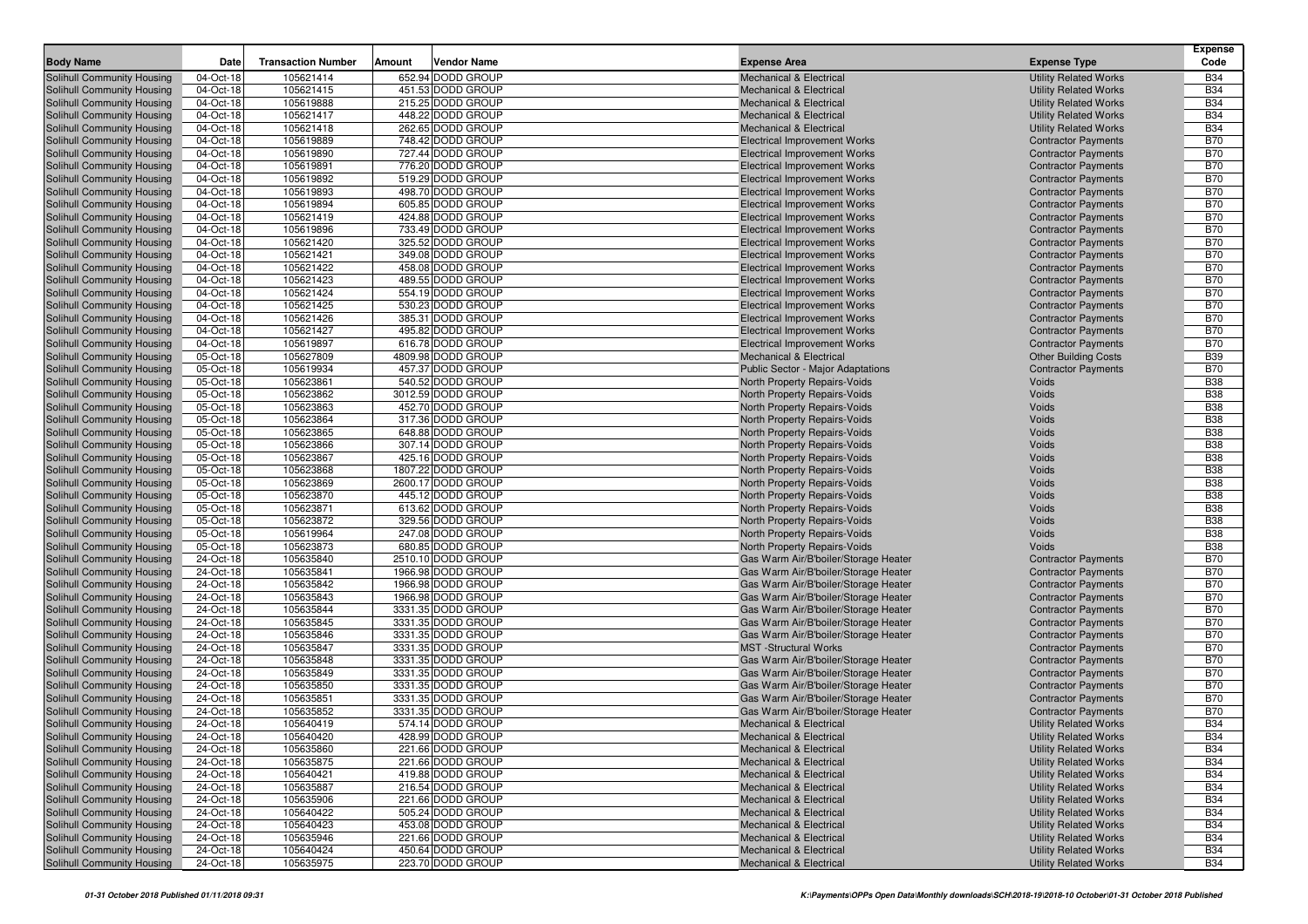| <b>Body Name</b>                                         | Date                   | <b>Transaction Number</b> | Amount | Vendor Name                                               | <b>Expense Area</b>                                                        | <b>Expense Type</b>                                      | <b>Expense</b><br>Code             |
|----------------------------------------------------------|------------------------|---------------------------|--------|-----------------------------------------------------------|----------------------------------------------------------------------------|----------------------------------------------------------|------------------------------------|
|                                                          |                        | 105635978                 |        | 214.49 DODD GROUP                                         |                                                                            | <b>Utility Related Works</b>                             | <b>B34</b>                         |
| Solihull Community Housing<br>Solihull Community Housing | 24-Oct-18<br>24-Oct-18 | 105640425                 |        | 246.64 DODD GROUP                                         | <b>Mechanical &amp; Electrical</b><br><b>Mechanical &amp; Electrical</b>   | <b>Utility Related Works</b>                             | <b>B34</b>                         |
| Solihull Community Housing                               | 24-Oct-18              | 105635991                 |        | 221.66 DODD GROUP                                         | <b>Mechanical &amp; Electrical</b>                                         | <b>Utility Related Works</b>                             | <b>B34</b>                         |
| Solihull Community Housing                               | 24-Oct-18              | 105635996                 |        | 221.66 DODD GROUP                                         | <b>Mechanical &amp; Electrical</b>                                         | <b>Utility Related Works</b>                             | <b>B34</b>                         |
| Solihull Community Housing                               | 24-Oct-18              | 105640426                 |        | 420.65 DODD GROUP                                         | <b>Mechanical &amp; Electrical</b>                                         | <b>Utility Related Works</b>                             | <b>B34</b>                         |
| Solihull Community Housing                               | 24-Oct-18              | 105640427                 |        | 351.64 DODD GROUP                                         | <b>Mechanical &amp; Electrical</b>                                         | <b>Utility Related Works</b>                             | <b>B34</b>                         |
| Solihull Community Housing                               | 24-Oct-18              | 105640428                 |        | 568.86 DODD GROUP                                         | Low Rise - Envelope Programme                                              | <b>Contractor Payments</b>                               | <b>B70</b>                         |
| Solihull Community Housing                               | 24-Oct-18              | 105640429                 |        | 841.73 DODD GROUP                                         | <b>Mechanical &amp; Electrical</b>                                         | <b>Utility Related Works</b>                             | <b>B34</b>                         |
| Solihull Community Housing                               | 24-Oct-18              | 105640430                 |        | 254.19 DODD GROUP                                         | <b>Mechanical &amp; Electrical</b>                                         | <b>Utility Related Works</b>                             | <b>B34</b>                         |
| Solihull Community Housing                               | 24-Oct-18              | 105640431                 |        | 275.64 DODD GROUP                                         | <b>Mechanical &amp; Electrical</b>                                         | <b>Utility Related Works</b>                             | <b>B34</b>                         |
| Solihull Community Housing                               | 24-Oct-18              | 105640432                 |        | 257.34 DODD GROUP                                         | <b>Mechanical &amp; Electrical</b>                                         | <b>Utility Related Works</b>                             | <b>B34</b>                         |
| Solihull Community Housing                               | 24-Oct-18              | 105636046                 |        | 221.66 DODD GROUP                                         | Mechanical & Electrical                                                    | <b>Utility Related Works</b>                             | <b>B34</b>                         |
| Solihull Community Housing                               | 24-Oct-18              | 105640433                 |        | 463.51 DODD GROUP                                         | <b>Mechanical &amp; Electrical</b>                                         | <b>Utility Related Works</b>                             | <b>B34</b>                         |
| Solihull Community Housing                               | 24-Oct-18              | 105640435                 |        | 428.11 DODD GROUP                                         | Mechanical & Electrical                                                    | <b>Utility Related Works</b>                             | <b>B34</b>                         |
| Solihull Community Housing                               | 24-Oct-18              | 105640436                 |        | 426.56 DODD GROUP                                         | <b>Mechanical &amp; Electrical</b>                                         | <b>Utility Related Works</b>                             | <b>B34</b>                         |
| Solihull Community Housing                               | 24-Oct-18              | 105640437                 |        | 289.92 DODD GROUP                                         | <b>Mechanical &amp; Electrical</b>                                         | <b>Utility Related Works</b>                             | <b>B34</b>                         |
| Solihull Community Housing                               | 24-Oct-18              | 105640438                 |        | 322.82 DODD GROUP                                         | <b>Mechanical &amp; Electrical</b>                                         | <b>Utility Related Works</b>                             | <b>B34</b>                         |
| Solihull Community Housing                               | 24-Oct-18              | 105640439                 |        | 593.81 DODD GROUP                                         | <b>Mechanical &amp; Electrical</b>                                         | <b>Utility Related Works</b>                             | <b>B34</b>                         |
| Solihull Community Housing                               | 24-Oct-18              | 105640440                 |        | 431.06 DODD GROUP                                         | <b>Mechanical &amp; Electrical</b>                                         | <b>Utility Related Works</b>                             | <b>B34</b>                         |
| Solihull Community Housing                               | 24-Oct-18              | 105636091                 |        | 453.61 DODD GROUP                                         | <b>Direct-Adaptations-Showers</b>                                          | <b>Internal Works</b>                                    | <b>B31</b>                         |
| Solihull Community Housing                               | 25-Oct-18              | 105643851                 |        | 350.54 DODD GROUP<br>472.54 DODD GROUP                    | <b>Mechanical &amp; Electrical</b>                                         | <b>Utility Related Works</b>                             | <b>B34</b><br><b>B70</b>           |
| Solihull Community Housing<br>Solihull Community Housing | 25-Oct-18<br>25-Oct-18 | 105643972<br>105643976    |        | 409.86 DODD GROUP                                         | <b>Electrical Improvement Works</b><br><b>Electrical Improvement Works</b> | <b>Contractor Payments</b><br><b>Contractor Payments</b> | <b>B70</b>                         |
| Solihull Community Housing                               | 25-Oct-18              | 105643985                 |        | 436.18 DODD GROUP                                         | <b>Electrical Improvement Works</b>                                        | <b>Contractor Payments</b>                               | <b>B70</b>                         |
| Solihull Community Housing                               | 25-Oct-18              | 105643986                 |        | 211.29 DODD GROUP                                         | North Property Repairs-Voids                                               | Voids                                                    | <b>B38</b>                         |
| Solihull Community Housing                               | 25-Oct-18              | 105643987                 |        | 393.53 DODD GROUP                                         | <b>Electrical Improvement Works</b>                                        | <b>Contractor Payments</b>                               | <b>B70</b>                         |
| Solihull Community Housing                               | 25-Oct-18              | 105643995                 |        | 480.77 DODD GROUP                                         | <b>Electrical Improvement Works</b>                                        | <b>Contractor Payments</b>                               | <b>B70</b>                         |
| Solihull Community Housing                               | 25-Oct-18              | 105643996                 |        | 453.82 DODD GROUP                                         | <b>Electrical Improvement Works</b>                                        | <b>Contractor Payments</b>                               | <b>B70</b>                         |
| Solihull Community Housing                               | 25-Oct-18              | 105643998                 |        | 460.06 DODD GROUP                                         | <b>Electrical Improvement Works</b>                                        | <b>Contractor Payments</b>                               | <b>B70</b>                         |
| Solihull Community Housing                               | 25-Oct-18              | 105644000                 |        | 484.85 DODD GROUP                                         | <b>Electrical Improvement Works</b>                                        | <b>Contractor Payments</b>                               | <b>B70</b>                         |
| Solihull Community Housing                               | 25-Oct-18              | 105644003                 |        | 484.93 DODD GROUP                                         | <b>Electrical Improvement Works</b>                                        | <b>Contractor Payments</b>                               | <b>B70</b>                         |
| Solihull Community Housing                               | 25-Oct-18              | 105644012                 |        | 291.89 DODD GROUP                                         | North Property Repairs-Voids                                               | Voids                                                    | <b>B38</b>                         |
| Solihull Community Housing                               | 25-Oct-18              | 105644068                 |        | 242.09 DODD GROUP                                         | North Property Repairs-Voids                                               | Voids                                                    | <b>B38</b>                         |
| Solihull Community Housing                               | 25-Oct-18              | 105644071                 |        | 244.28 DODD GROUP                                         | North Property Repairs-Voids                                               | Voids                                                    | <b>B38</b>                         |
| Solihull Community Housing                               | 25-Oct-18              | 105644073                 |        | 269.05 DODD GROUP                                         | North Property Repairs-Voids                                               | Voids                                                    | <b>B38</b>                         |
| Solihull Community Housing                               | 25-Oct-18              | 105644080                 |        | 283.12 DODD GROUP                                         | North Property Repairs-Voids                                               | Voids                                                    | <b>B38</b>                         |
| Solihull Community Housing                               | 25-Oct-18              | 105644159                 |        | 277.06 DODD GROUP                                         | Mechanical & Electrical                                                    | <b>Utility Related Works</b>                             | <b>B34</b>                         |
| Solihull Community Housing                               | 25-Oct-18              | 105644161                 |        | 468.60 DODD GROUP                                         | Kitchens                                                                   | <b>Contractor Payments</b>                               | <b>B70</b>                         |
| Solihull Community Housing                               | 25-Oct-18              | 105644162<br>105644163    |        | 418.33 DODD GROUP<br>478.38 DODD GROUP                    | Kitchens<br>Kitchens                                                       | <b>Contractor Payments</b>                               | <b>B70</b><br><b>B70</b>           |
| Solihull Community Housing<br>Solihull Community Housing | 25-Oct-18<br>25-Oct-18 | 105644167                 |        | 490.69 DODD GROUP                                         | Kitchens                                                                   | <b>Contractor Payments</b><br><b>Contractor Payments</b> | <b>B70</b>                         |
| Solihull Community Housing                               | 30-Oct-18              | 105644443                 |        | 289.76 DODD GROUP                                         | North Property Repairs-Voids                                               | Voids                                                    | <b>B38</b>                         |
| Solihull Community Housing                               | 30-Oct-18              | 105644445                 |        | 260.67 DODD GROUP                                         | North Property Repairs-Voids                                               | Voids                                                    | <b>B38</b>                         |
| Solihull Community Housing                               | 30-Oct-18              | 105644446                 |        | 266.63 DODD GROUP                                         | North Property Repairs-Voids                                               | Voids                                                    | <b>B38</b>                         |
| Solihull Community Housing                               | 30-Oct-18              | 105644455                 |        | 259.55 DODD GROUP                                         | North Property Repairs-Voids                                               | Voids                                                    | <b>B38</b>                         |
| Solihull Community Housing                               | 30-Oct-18              | 105644456                 |        | 230.31 DODD GROUP                                         | North Property Repairs-Voids                                               | Voids                                                    | <b>B38</b>                         |
| Solihull Community Housing                               | 30-Oct-18              | 105644489                 |        | 497.04 DODD GROUP                                         | <b>Electrical Improvement Works</b>                                        | <b>Contractor Payments</b>                               | <b>B70</b>                         |
| Solihull Community Housing                               | 30-Oct-18              | 105644490                 |        | 463.36 DODD GROUP                                         | <b>Electrical Improvement Works</b>                                        | <b>Contractor Payments</b>                               | <b>B70</b>                         |
| Solihull Community Housing                               | 30-Oct-18              | 105644491                 |        | 432.42 DODD GROUP                                         | <b>Electrical Improvement Works</b>                                        | <b>Contractor Payments</b>                               | <b>B70</b>                         |
| Solihull Community Housing                               | 30-Oct-18              | 105644492                 |        | 268.79 DODD GROUP                                         | <b>Electrical Improvement Works</b>                                        | <b>Contractor Payments</b>                               | <b>B70</b>                         |
| Solihull Community Housing                               | 30-Oct-18              | 105644493                 |        | 392.47 DODD GROUP                                         | <b>Electrical Improvement Works</b>                                        | <b>Contractor Payments</b>                               | <b>B70</b>                         |
| Solihull Community Housing                               | 30-Oct-18              | 105644494                 |        | 459.31 DODD GROUP                                         | <b>Electrical Improvement Works</b>                                        | <b>Contractor Payments</b>                               | <b>B70</b>                         |
| Solihull Community Housing                               | 30-Oct-18              | 105644516                 |        | 461.30 DODD GROUP                                         | Kitchens                                                                   | <b>Contractor Payments</b>                               | <b>B70</b>                         |
| <b>Solihull Community Housing</b>                        | 30-Oct-18              | 105644517                 |        | 500.43 DODD GROUP                                         | Kitchens                                                                   | <b>Contractor Payments</b>                               | <b>B70</b>                         |
| Solihull Community Housing                               | 26-Oct-18              | 105636252                 |        | -2674.63 DODD GROUP                                       | Gas Warm Air/B'boiler/Storage Heater                                       | <b>Contractor Payments</b>                               | <b>B70</b>                         |
| Solihull Community Housing                               | 01-Oct-18              | 105616069                 |        | 314.00 DOORFIT PRODUCTS LTD                               | Stores-Stores and delivery                                                 | <b>Stocks</b>                                            | R <sub>10</sub>                    |
| Solihull Community Housing                               | 01-Oct-18              | 105616070                 |        | 320.00 DOORFIT PRODUCTS LTD                               | Stores-Stores and delivery                                                 | <b>Stocks</b>                                            | R <sub>10</sub>                    |
| Solihull Community Housing<br>Solihull Community Housing | 01-Oct-18              | 105616070                 |        | 377.00 DOORFIT PRODUCTS LTD                               | Stores-Stores and delivery                                                 | <b>Stocks</b>                                            | R <sub>10</sub>                    |
| Solihull Community Housing                               | 01-Oct-18<br>01-Oct-18 | 105616073<br>105616073    |        | 50.10 DOORFIT PRODUCTS LTD<br>239.90 DOORFIT PRODUCTS LTD | Stores-Stores and delivery<br>Stores-Stores and delivery                   | <b>Stocks</b><br><b>Stocks</b>                           | R <sub>10</sub><br>R <sub>10</sub> |
| Solihull Community Housing                               | 01-Oct-18              | 105616076                 |        | 314.00 DOORFIT PRODUCTS LTD                               | Stores-Stores and delivery                                                 | <b>Stocks</b>                                            | R <sub>10</sub>                    |
| Solihull Community Housing                               | 01-Oct-18              | 105616078                 |        | 377.00 DOORFIT PRODUCTS LTD                               | Stores-Stores and delivery                                                 | <b>Stocks</b>                                            | R <sub>10</sub>                    |
| Solihull Community Housing                               | 01-Oct-18              | 105616078                 |        | 30.00 DOORFIT PRODUCTS LTD                                | Stores-Stores and delivery                                                 | <b>Stocks</b>                                            | R <sub>10</sub>                    |
|                                                          |                        |                           |        |                                                           |                                                                            |                                                          |                                    |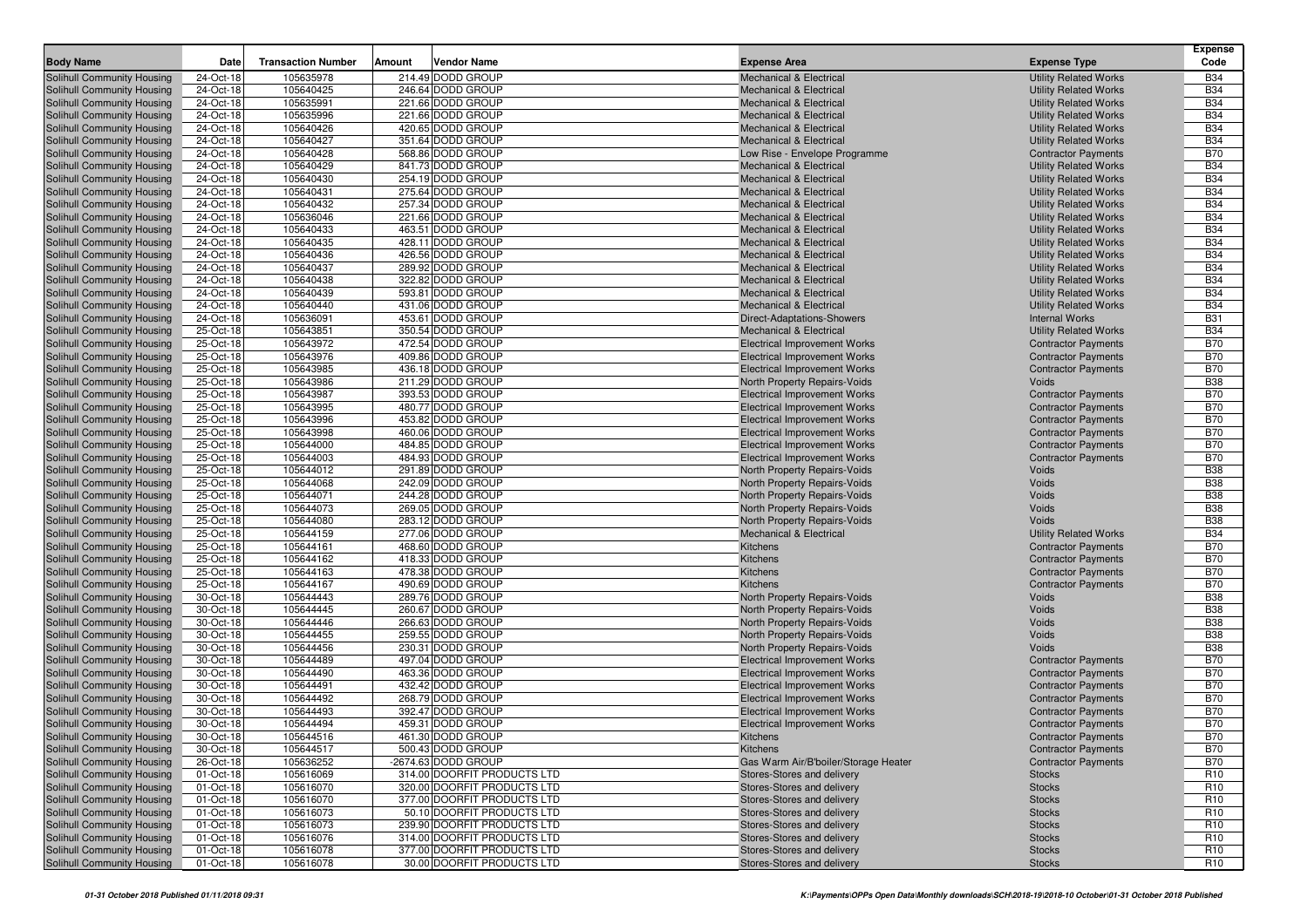| <b>Body Name</b>                                         | Date                   | <b>Transaction Number</b> | Vendor Name<br>Amount                                                                | <b>Expense Area</b>                                                    | <b>Expense Type</b>                          | <b>Expense</b><br>Code   |
|----------------------------------------------------------|------------------------|---------------------------|--------------------------------------------------------------------------------------|------------------------------------------------------------------------|----------------------------------------------|--------------------------|
| Solihull Community Housing                               | 05-Oct-18              | 105624403                 | 11.40 DOORFIT PRODUCTS LTD                                                           | Stores-Stores and delivery                                             | <b>Stocks</b>                                | R <sub>10</sub>          |
| Solihull Community Housing                               | 05-Oct-18              | 105624403                 | 223.80 DOORFIT PRODUCTS LTD                                                          | Stores-Stores and delivery                                             | <b>Stocks</b>                                | R <sub>10</sub>          |
| Solihull Community Housing                               | 05-Oct-18              | 105624403                 | 18.00 DOORFIT PRODUCTS LTD                                                           | Stores-Stores and delivery                                             | <b>Stocks</b>                                | R <sub>10</sub>          |
| Solihull Community Housing                               | 15-Oct-18              | 105624405                 | 90.00 DOORFIT PRODUCTS LTD                                                           | Stores-Stores and delivery                                             | <b>Stocks</b>                                | R <sub>10</sub>          |
| Solihull Community Housing                               | 15-Oct-18              | 105624405                 | 15.00 DOORFIT PRODUCTS LTD                                                           | Stores-Stores and delivery                                             | <b>Stocks</b>                                | R <sub>10</sub>          |
| Solihull Community Housing                               | 15-Oct-18              | 105624405                 | 108.69 DOORFIT PRODUCTS LTD                                                          | Stores-Stores and delivery                                             | <b>Stocks</b>                                | R <sub>10</sub>          |
| Solihull Community Housing                               | 11-Oct-18              | 105634605                 | 308.00 DOORFIT PRODUCTS LTD                                                          | Stores-Stores and delivery                                             | <b>Stocks</b>                                | R <sub>10</sub>          |
| Solihull Community Housing                               | 11-Oct-18              | 105634605                 | 363.00 DOORFIT PRODUCTS LTD                                                          | Stores-Stores and delivery                                             | <b>Stocks</b>                                | R <sub>10</sub>          |
| Solihull Community Housing                               | 12-Oct-18              | 105634230                 | 320.00 DOORFIT PRODUCTS LTD                                                          | Stores-Stores and delivery                                             | <b>Stocks</b>                                | R <sub>10</sub>          |
| Solihull Community Housing                               | 12-Oct-18              | 105634230                 | 28.00 DOORFIT PRODUCTS LTD                                                           | Stores-Stores and delivery                                             | <b>Stocks</b>                                | R <sub>10</sub>          |
| Solihull Community Housing                               | 15-Oct-18              | 105634235                 | 377.00 DOORFIT PRODUCTS LTD                                                          | Stores-Stores and delivery                                             | <b>Stocks</b>                                | R <sub>10</sub>          |
| Solihull Community Housing                               | 15-Oct-18              | 105634235                 | 60.00 DOORFIT PRODUCTS LTD                                                           | Stores-Stores and delivery                                             | <b>Stocks</b>                                | R <sub>10</sub>          |
| Solihull Community Housing                               | 29-Oct-18              | 105638383                 | 847.20 DR GAIL YOUNG                                                                 | Housing Aid & Homelessness                                             | <b>Tenant Medicals</b>                       | D63                      |
| Solihull Community Housing                               | 01-Oct-18              | 105627887                 | 274.07 DRAINTECH SERVICES (MIDLANDS) LTD                                             | North Property Repairs-Day to day                                      | <b>Other Works</b>                           | <b>B32</b>               |
| Solihull Community Housing                               | 15-Oct-18              | 105627889                 | 321.58 DRAINTECH SERVICES (MIDLANDS) LTD                                             | North Property Repairs-Day to day                                      | <b>Other Works</b>                           | <b>B32</b>               |
| Solihull Community Housing                               | 15-Oct-18              | 105627890                 | 496.05 DRAINTECH SERVICES (MIDLANDS) LTD                                             | North Property Repairs-Day to day                                      | <b>Other Works</b>                           | <b>B32</b>               |
| Solihull Community Housing                               | 01-Oct-18              | 105608534                 | 442.74 DRAINTECH SERVICES (MIDLANDS) LTD                                             | North Property Repairs-Day to day                                      | <b>Other Works</b>                           | <b>B32</b>               |
| Solihull Community Housing                               | 01-Oct-18              | 105608535                 | 793.58 DRAINTECH SERVICES (MIDLANDS) LTD                                             | North Property Repairs-Day to day                                      | <b>Other Works</b>                           | <b>B32</b>               |
| Solihull Community Housing                               | 15-Oct-18              | 105627894                 | 1849.40 DRAINTECH SERVICES (MIDLANDS) LTD                                            | North Property Repairs-Day to day                                      | <b>Other Works</b>                           | <b>B32</b>               |
| Solihull Community Housing                               | 01-Oct-18              | 105608549                 | 2247.52 DRAINTECH SERVICES (MIDLANDS) LTD                                            | <b>MST</b> -Structural Works                                           | <b>Contractor Payments</b>                   | <b>B70</b>               |
| Solihull Community Housing                               | 01-Oct-18              | 105608549                 | 2247.52 DRAINTECH SERVICES (MIDLANDS) LTD                                            | <b>MST</b> -Structural Works                                           | <b>Contractor Payments</b>                   | <b>B70</b>               |
| Solihull Community Housing                               | 01-Oct-18              | 105608549                 | -2247.52 DRAINTECH SERVICES (MIDLANDS) LTD                                           | <b>MST</b> -Structural Works                                           | <b>Contractor Payments</b>                   | <b>B70</b>               |
| Solihull Community Housing                               | 01-Oct-18              | 105608550                 | 959.20 DRAINTECH SERVICES (MIDLANDS) LTD                                             | North Property Repairs-Day to day                                      | <b>Other Works</b><br><b>Other Works</b>     | <b>B32</b>               |
| Solihull Community Housing                               | 01-Oct-18              | 105608551                 | 543.76 DRAINTECH SERVICES (MIDLANDS) LTD                                             | North Property Repairs-Day to day                                      | <b>Other Works</b>                           | <b>B32</b>               |
| Solihull Community Housing                               | 01-Oct-18              | 105608552<br>105608553    | 217.77 DRAINTECH SERVICES (MIDLANDS) LTD<br>477.60 DRAINTECH SERVICES (MIDLANDS) LTD | North Property Repairs-Day to day                                      | <b>Other Works</b>                           | <b>B32</b><br><b>B32</b> |
| Solihull Community Housing<br>Solihull Community Housing | 01-Oct-18              | 105608555                 | 433.62 DRAINTECH SERVICES (MIDLANDS) LTD                                             | North Property Repairs-Day to day                                      | <b>Other Works</b>                           | <b>B32</b>               |
| Solihull Community Housing                               | 01-Oct-18<br>01-Oct-18 | 105608556                 | 415.17 DRAINTECH SERVICES (MIDLANDS) LTD                                             | North Property Repairs-Day to day<br>North Property Repairs-Day to day | <b>Other Works</b>                           | <b>B32</b>               |
| Solihull Community Housing                               | 01-Oct-18              | 105615814                 | 326.78 DRAINTECH SERVICES (MIDLANDS) LTD                                             | North Property Repairs-Day to day                                      | <b>Internal Works</b>                        | <b>B31</b>               |
| Solihull Community Housing                               | 01-Oct-18              | 105615815                 | 350.49 DRAINTECH SERVICES (MIDLANDS) LTD                                             | North Property Repairs-Day to day                                      | <b>Other Works</b>                           | <b>B32</b>               |
| Solihull Community Housing                               | 01-Oct-18              | 105615819                 | 363.41 DRAINTECH SERVICES (MIDLANDS) LTD                                             | North Property Repairs-Day to day                                      | <b>Internal Works</b>                        | <b>B31</b>               |
| Solihull Community Housing                               | 11-Oct-18              | 105627944                 | 563.59 DRAINTECH SERVICES (MIDLANDS) LTD                                             | North Property Repairs-Day to day                                      | <b>Other Works</b>                           | <b>B32</b>               |
| Solihull Community Housing                               | 11-Oct-18              | 105627898                 | 310.96 DRAINTECH SERVICES (MIDLANDS) LTD                                             | <b>MST</b> -Structural Works                                           | <b>Contractor Payments</b>                   | <b>B70</b>               |
| Solihull Community Housing                               | 08-Oct-18              | 105627903                 | 20436.02 DSR DEMOLITION LTD                                                          | Garage Strategy Implementation                                         | <b>Contractor Payments</b>                   | <b>B70</b>               |
| Solihull Community Housing                               | 08-Oct-18              | 105627904                 | 34393.62 DSR DEMOLITION LTD                                                          | Garage Strategy Implementation                                         | <b>Contractor Payments</b>                   | <b>B70</b>               |
| Solihull Community Housing                               | 08-Oct-18              | 105627905                 | 2249.00 DSR DEMOLITION LTD                                                           | Garage Strategy Implementation                                         | <b>Contractor Payments</b>                   | <b>B70</b>               |
| Solihull Community Housing                               | 12-Oct-18              | 105622500                 | 895.74 DULUX DECORATOR CENTRES                                                       | North Property Repairs-Voids                                           | <b>Internal Works</b>                        | <b>B31</b>               |
| Solihull Community Housing                               | 12-Oct-18              | 105622500                 | 529.38 DULUX DECORATOR CENTRES                                                       | Gas Warm Air/B'boiler/Storage Heater                                   | <b>Contractor Payments</b>                   | <b>B70</b>               |
| Solihull Community Housing                               | 12-Oct-18              | 105622428                 | 355.87 DULUX DECORATOR CENTRES                                                       | North Property Repairs-Voids                                           | <b>Internal Works</b>                        | <b>B31</b>               |
| Solihull Community Housing                               | 12-Oct-18              | 105622428                 | 307.55 DULUX DECORATOR CENTRES                                                       | Gas Warm Air/B'boiler/Storage Heater                                   | <b>Contractor Payments</b>                   | <b>B70</b>               |
| Solihull Community Housing                               | 02-Oct-18              | 105624406                 | 15.30 E H SMITH (BUILDERS MERCHANTS) LTD                                             | Stores-Stores and delivery                                             | <b>Stocks</b>                                | R <sub>10</sub>          |
| Solihull Community Housing                               | 02-Oct-18              | 105624406                 | 7.50 E H SMITH (BUILDERS MERCHANTS) LTD                                              | Stores-Stores and delivery                                             | <b>Stocks</b>                                | R <sub>10</sub>          |
| Solihull Community Housing                               | 02-Oct-18              | 105624406                 | 186.76 E H SMITH (BUILDERS MERCHANTS) LTD                                            | Stores-Stores and delivery                                             | <b>Stocks</b>                                | R <sub>10</sub>          |
| Solihull Community Housing                               | 18-Oct-18              | 105627981                 | 809.03 EDEN BROWN RECRUITMENT LTD                                                    | Housing Aid & Homelessness                                             | <b>Agency Staff</b>                          | A60                      |
| Solihull Community Housing                               | 05-Oct-18              | 105613644                 | 778.84 EDEN BROWN RECRUITMENT LTD                                                    | Housing Aid & Homelessness                                             | <b>Agency Staff</b>                          | A60                      |
| Solihull Community Housing                               | 16-Oct-18              | 105624235                 | 893.55 EDEN BROWN RECRUITMENT LTD                                                    | Housing Aid & Homelessness                                             | <b>Agency Staff</b>                          | A60                      |
| Solihull Community Housing                               | 18-Oct-18              | 105628003                 | 893.55 EDEN BROWN RECRUITMENT LTD                                                    | Housing Aid & Homelessness                                             | <b>Agency Staff</b>                          | A60                      |
| Solihull Community Housing                               | 25-Oct-18              | 105635377                 | 893.55 EDEN BROWN RECRUITMENT LTD                                                    | Housing Aid & Homelessness                                             | <b>Agency Staff</b>                          | A60                      |
| Solihull Community Housing                               | 03-Oct-18              | 105610678                 | 1783.10 EDENRED                                                                      | <b>Central Administration</b>                                          | Other Fees & Charges                         | D <sub>59</sub>          |
| Solihull Community Housing                               | 03-Oct-18              | 105610678                 | -891.55 EDENRED                                                                      | <b>Central Administration</b>                                          | Other Fees & Charges                         | D <sub>59</sub>          |
| Solihull Community Housing                               | 12-Oct-18              | 105622606                 | 909.77 ELDERCARE                                                                     | Safe and Sound Operational                                             | <b>Other Supplier/Services Costs</b>         | D90                      |
| Solihull Community Housing                               | 12-Oct-18              | 105622605                 | 284.53 ELDERCARE                                                                     | Safe and Sound Operational                                             | <b>Equipment Rental/Lease</b>                | D <sub>18</sub>          |
| Solihull Community Housing                               | 12-Oct-18<br>29-Oct-18 | 105622607                 | 4828.62 ELDERCARE<br>2750.00 ENCRAFT LTD                                             | Safe and Sound Operational                                             | Other Supplier/Services Costs                | D90<br>D <sub>59</sub>   |
| Solihull Community Housing                               |                        | 105638368                 |                                                                                      | <b>Biomass System</b>                                                  | Other Fees & Charges                         |                          |
| Solihull Community Housing<br>Solihull Community Housing | 29-Oct-18              | 105638369<br>105638371    | 2750.00 ENCRAFT LTD<br>3800.00 ENCRAFT LTD                                           | <b>Biomass System</b><br><b>Biomass System</b>                         | Other Fees & Charges                         | D59<br>D <sub>59</sub>   |
| Solihull Community Housing                               | 29-Oct-18<br>29-Oct-18 | 105638372                 | 1100.00 ENCRAFT LTD                                                                  | <b>Biomass System</b>                                                  | Other Fees & Charges<br>Other Fees & Charges | D <sub>59</sub>          |
| Solihull Community Housing                               | 01-Oct-18              | 105613686                 | 51.45 ENVIROCALL LTD                                                                 | North Property Repairs-Day to day                                      | <b>Internal Works</b>                        | <b>B31</b>               |
| Solihull Community Housing                               | 01-Oct-18              | 105613686                 | 168.03 ENVIROCALL LTD                                                                | North Property Repairs-Day to day                                      | <b>Internal Works</b>                        | <b>B31</b>               |
| Solihull Community Housing                               | 01-Oct-18              | 105613686                 | 39.93 ENVIROCALL LTD                                                                 | North Property Repairs-Day to day                                      | <b>Internal Works</b>                        | <b>B31</b>               |
| Solihull Community Housing                               | 01-Oct-18              | 105613686                 | 51.45 ENVIROCALL LTD                                                                 | North Property Repairs-Day to day                                      | <b>Internal Works</b>                        | <b>B31</b>               |
| Solihull Community Housing                               | 01-Oct-18              | 105613686                 | 20.48 ENVIROCALL LTD                                                                 | North Property Repairs-Day to day                                      | <b>Internal Works</b>                        | <b>B31</b>               |
| Solihull Community Housing                               | 01-Oct-18              | 105613686                 | 20.48 ENVIROCALL LTD                                                                 | North Property Repairs-Day to day                                      | <b>Internal Works</b>                        | <b>B31</b>               |
|                                                          |                        |                           |                                                                                      |                                                                        |                                              |                          |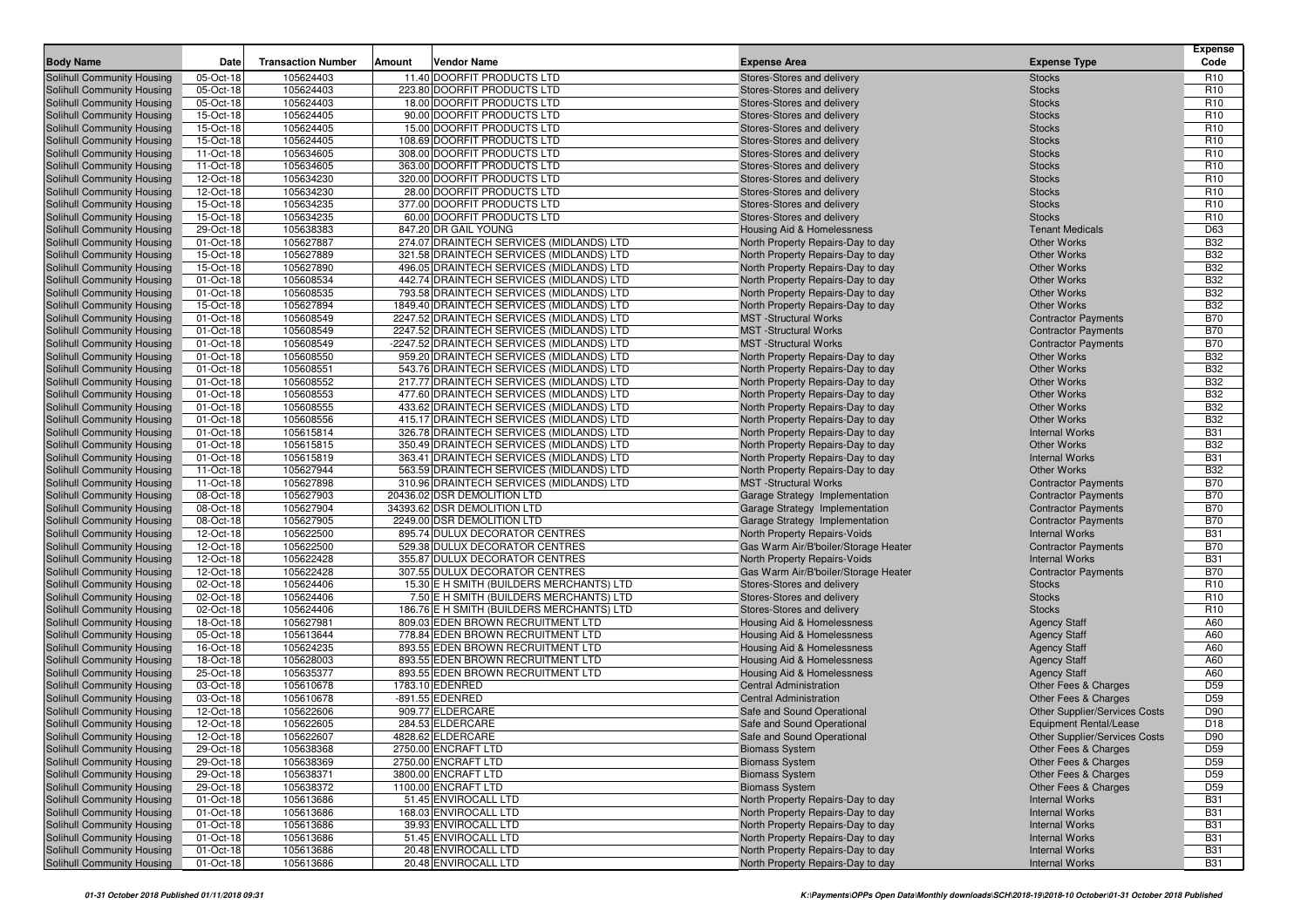| <b>Body Name</b>                                         | Date                   | <b>Transaction Number</b> | Vendor Name<br>Amount                        | <b>Expense Area</b>                                                    | <b>Expense Type</b>                            | <b>Expense</b><br>Code   |
|----------------------------------------------------------|------------------------|---------------------------|----------------------------------------------|------------------------------------------------------------------------|------------------------------------------------|--------------------------|
| Solihull Community Housing                               | 01-Oct-18              | 105613686                 | 11.62 ENVIROCALL LTD                         | North Property Repairs-Day to day                                      | <b>Internal Works</b>                          | <b>B31</b>               |
| Solihull Community Housing                               | 01-Oct-18              | 105613686                 | 20.48 ENVIROCALL LTD                         | North Property Repairs-Day to day                                      | <b>Internal Works</b>                          | <b>B31</b>               |
| Solihull Community Housing                               | 01-Oct-18              | 105613686                 | 41.07 ENVIROCALL LTD                         | North Property Repairs-Day to day                                      | <b>Internal Works</b>                          | <b>B31</b>               |
| Solihull Community Housing                               | 01-Oct-18              | 105613686                 | 74.52 ENVIROCALL LTD                         | North Property Repairs-Day to day                                      | <b>Internal Works</b>                          | <b>B31</b>               |
| Solihull Community Housing                               | 01-Oct-18              | 105613686                 | 46.41 ENVIROCALL LTD                         | North Property Repairs-Day to day                                      | <b>Internal Works</b>                          | <b>B31</b>               |
| Solihull Community Housing                               | 01-Oct-18              | 105613686                 | 20.48 ENVIROCALL LTD                         | North Property Repairs-Day to day                                      | <b>Internal Works</b>                          | <b>B31</b>               |
| Solihull Community Housing                               | 01-Oct-18              | 105613686                 | 39.93 ENVIROCALL LTD                         | North Property Repairs-Day to day                                      | <b>Internal Works</b>                          | <b>B31</b>               |
| Solihull Community Housing                               | 01-Oct-18              | 105613686                 | 102.68 ENVIROCALL LTD                        | North Property Repairs-Day to day                                      | <b>Internal Works</b>                          | <b>B31</b>               |
| Solihull Community Housing                               | 01-Oct-18              | 105613686                 | 20.54 ENVIROCALL LTD                         | North Property Repairs-Day to day                                      | <b>Internal Works</b>                          | <b>B31</b>               |
| Solihull Community Housing                               | 01-Oct-18              | 105613686                 | 20.48 ENVIROCALL LTD                         | North Property Repairs-Day to day                                      | <b>Internal Works</b>                          | <b>B31</b>               |
| Solihull Community Housing                               | 01-Oct-18              | 105613686                 | 49.89 ENVIROCALL LTD                         | North Property Repairs-Day to day                                      | <b>Internal Works</b>                          | <b>B31</b>               |
| Solihull Community Housing                               | 01-Oct-18              | 105613686                 | 51.45 ENVIROCALL LTD                         | North Property Repairs-Day to day                                      | <b>Internal Works</b>                          | <b>B31</b>               |
| <b>Solihull Community Housing</b>                        | 01-Oct-18              | 105613686                 | 61.71 ENVIROCALL LTD                         | North Property Repairs-Day to day                                      | <b>Internal Works</b>                          | <b>B31</b>               |
| Solihull Community Housing                               | 01-Oct-18              | 105613686                 | 26.97 ENVIROCALL LTD                         | North Property Repairs-Day to day                                      | <b>Internal Works</b>                          | <b>B31</b>               |
| Solihull Community Housing                               | 01-Oct-18              | 105613686                 | 69.08 ENVIROCALL LTD                         | North Property Repairs-Day to day                                      | <b>Internal Works</b>                          | <b>B31</b>               |
| Solihull Community Housing                               | 01-Oct-18              | 105613686                 | 26.97 ENVIROCALL LTD                         | North Property Repairs-Day to day                                      | <b>Internal Works</b>                          | <b>B31</b>               |
| Solihull Community Housing                               | 01-Oct-18              | 105613686                 | 34.85 ENVIROCALL LTD<br>26.97 ENVIROCALL LTD | North Property Repairs-Day to day                                      | <b>Internal Works</b>                          | <b>B31</b><br><b>B31</b> |
| Solihull Community Housing<br>Solihull Community Housing | 01-Oct-18<br>01-Oct-18 | 105613686<br>105613686    | 26.97 ENVIROCALL LTD                         | North Property Repairs-Day to day<br>North Property Repairs-Day to day | <b>Internal Works</b><br><b>Internal Works</b> | <b>B31</b>               |
| Solihull Community Housing                               | 01-Oct-18              | 105613686                 | 51.45 ENVIROCALL LTD                         | North Property Repairs-Day to day                                      | <b>Internal Works</b>                          | <b>B31</b>               |
| Solihull Community Housing                               | 01-Oct-18              | 105613686                 | 26.97 ENVIROCALL LTD                         | North Property Repairs-Day to day                                      | <b>Internal Works</b>                          | <b>B31</b>               |
| Solihull Community Housing                               | 01-Oct-18              | 105613686                 | 52.90 ENVIROCALL LTD                         | North Property Repairs-Day to day                                      | <b>Internal Works</b>                          | <b>B31</b>               |
| Solihull Community Housing                               | 01-Oct-18              | 105613686                 | 126.64 ENVIROCALL LTD                        | North Property Repairs-Day to day                                      | <b>Internal Works</b>                          | <b>B31</b>               |
| Solihull Community Housing                               | 01-Oct-18              | 105613686                 | 52.90 ENVIROCALL LTD                         | North Property Repairs-Day to day                                      | <b>Internal Works</b>                          | <b>B31</b>               |
| Solihull Community Housing                               | 01-Oct-18              | 105613686                 | 35.26 ENVIROCALL LTD                         | <b>Public Sector - Major Adaptations</b>                               | <b>Contractor Payments</b>                     | <b>B70</b>               |
| Solihull Community Housing                               | 01-Oct-18              | 105613686                 | 47.51 ENVIROCALL LTD                         | <b>Public Sector - Major Adaptations</b>                               | <b>Contractor Payments</b>                     | <b>B70</b>               |
| Solihull Community Housing                               | 01-Oct-18              | 105613686                 | 64.52 ENVIROCALL LTD                         | Public Sector - Major Adaptations                                      | <b>Contractor Payments</b>                     | <b>B70</b>               |
| Solihull Community Housing                               | 01-Oct-18              | 105613686                 | 317.38 ENVIROCALL LTD                        | <b>MST</b> -Structural Works                                           | <b>Contractor Payments</b>                     | <b>B70</b>               |
| Solihull Community Housing                               | 01-Oct-18              | 105613686                 | 51.45 ENVIROCALL LTD                         | Gas Warm Air/B'boiler/Storage Heater                                   | <b>Contractor Payments</b>                     | <b>B70</b>               |
| Solihull Community Housing                               | 01-Oct-18              | 105613686                 | 39.93 ENVIROCALL LTD                         | Gas Warm Air/B'boiler/Storage Heater                                   | <b>Contractor Payments</b>                     | <b>B70</b>               |
| Solihull Community Housing                               | 01-Oct-18              | 105613686                 | 278.49 ENVIROCALL LTD                        | Kitchens                                                               | <b>Contractor Payments</b>                     | <b>B70</b>               |
| Solihull Community Housing                               | 01-Oct-18              | 105613686                 | 132.24 ENVIROCALL LTD                        | Kitchens                                                               | <b>Contractor Payments</b>                     | <b>B70</b>               |
| Solihull Community Housing                               | 01-Oct-18              | 105613687                 | 51.45 ENVIROCALL LTD                         | North Property Repairs-Day to day                                      | <b>Internal Works</b>                          | <b>B31</b>               |
| Solihull Community Housing                               | 01-Oct-18              | 105613687                 | 51.45 ENVIROCALL LTD                         | North Property Repairs-Day to day                                      | <b>Internal Works</b>                          | <b>B31</b>               |
| Solihull Community Housing                               | 01-Oct-18              | 105613687                 | 126.28 ENVIROCALL LTD                        | North Property Repairs-Day to day                                      | <b>Internal Works</b>                          | <b>B31</b>               |
| Solihull Community Housing                               | 01-Oct-18              | 105613687                 | 20.48 ENVIROCALL LTD                         | North Property Repairs-Day to day                                      | <b>Internal Works</b>                          | <b>B31</b>               |
| Solihull Community Housing<br>Solihull Community Housing | 01-Oct-18<br>01-Oct-18 | 105613687<br>105613687    | 20.48 ENVIROCALL LTD<br>69.23 ENVIROCALL LTD | North Property Repairs-Day to day                                      | <b>Internal Works</b><br><b>Internal Works</b> | <b>B31</b><br><b>B31</b> |
| Solihull Community Housing                               | 01-Oct-18              | 105613687                 | 119.64 ENVIROCALL LTD                        | North Property Repairs-Day to day<br>North Property Repairs-Day to day | <b>Internal Works</b>                          | <b>B31</b>               |
| Solihull Community Housing                               | 01-Oct-18              | 105613687                 | 20.48 ENVIROCALL LTD                         | North Property Repairs-Day to day                                      | <b>Internal Works</b>                          | <b>B31</b>               |
| Solihull Community Housing                               | 01-Oct-18              | 105613687                 | 115.54 ENVIROCALL LTD                        | North Property Repairs-Day to day                                      | <b>Internal Works</b>                          | <b>B31</b>               |
| Solihull Community Housing                               | 01-Oct-18              | 105613687                 | 239.08 ENVIROCALL LTD                        | North Property Repairs-Day to day                                      | <b>Internal Works</b>                          | <b>B31</b>               |
| Solihull Community Housing                               | 01-Oct-18              | 105613687                 | 43.56 ENVIROCALL LTD                         | North Property Repairs-Day to day                                      | <b>Internal Works</b>                          | <b>B31</b>               |
| Solihull Community Housing                               | 01-Oct-18              | 105613687                 | 33.45 ENVIROCALL LTD                         | North Property Repairs-Day to day                                      | <b>Internal Works</b>                          | <b>B31</b>               |
| Solihull Community Housing                               | 01-Oct-18              | 105613687                 | 26.97 ENVIROCALL LTD                         | Public Sector - Major Adaptations                                      | <b>Contractor Payments</b>                     | <b>B70</b>               |
| Solihull Community Housing                               | 01-Oct-18              | 105613687                 | 25.72 ENVIROCALL LTD                         | <b>MST</b> -Structural Works                                           | <b>Contractor Payments</b>                     | <b>B70</b>               |
| Solihull Community Housing                               | 01-Oct-18              | 105613687                 | 92.83 ENVIROCALL LTD                         | Gas Warm Air/B'boiler/Storage Heater                                   | <b>Contractor Payments</b>                     | <b>B70</b>               |
| Solihull Community Housing                               | 01-Oct-18              | 105613687                 | 225.18 ENVIROCALL LTD                        | Gas Warm Air/B'boiler/Storage Heater                                   | <b>Contractor Payments</b>                     | <b>B70</b>               |
| Solihull Community Housing                               | 01-Oct-18              | 105613687                 | 192.76 ENVIROCALL LTD                        | Gas Warm Air/B'boiler/Storage Heater                                   | <b>Contractor Payments</b>                     | <b>B70</b>               |
| Solihull Community Housing                               | 01-Oct-18              | 105613687                 | 26.45 ENVIROCALL LTD                         | Kitchens                                                               | <b>Contractor Payments</b>                     | <b>B70</b>               |
| Solihull Community Housing                               | 01-Oct-18              | 105613687                 | 88.16 ENVIROCALL LTD                         | Kitchens                                                               | <b>Contractor Payments</b>                     | <b>B70</b>               |
| Solihull Community Housing                               | 01-Oct-18              | 105613687                 | 26.45 ENVIROCALL LTD                         | Kitchens                                                               | <b>Contractor Payments</b>                     | <b>B70</b>               |
| Solihull Community Housing                               | 01-Oct-18              | 105613687                 | 39.93 ENVIROCALL LTD                         | Kitchens                                                               | <b>Contractor Payments</b>                     | <b>B70</b>               |
| <b>Solihull Community Housing</b>                        | 01-Oct-18              | 105613687                 | 4.41 ENVIROCALL LTD                          | Kitchens                                                               | <b>Contractor Payments</b>                     | <b>B70</b>               |
| Solihull Community Housing                               | 01-Oct-18              | 105613688                 | 20.54 ENVIROCALL LTD                         | North Property Repairs-Day to day                                      | <b>Internal Works</b>                          | <b>B31</b>               |
| Solihull Community Housing                               | 01-Oct-18              | 105613688                 | 46.41 ENVIROCALL LTD                         | North Property Repairs-Day to day                                      | <b>Internal Works</b>                          | <b>B31</b>               |
| Solihull Community Housing                               | 01-Oct-18              | 105613688                 | 39.93 ENVIROCALL LTD                         | North Property Repairs-Day to day                                      | <b>Internal Works</b>                          | <b>B31</b>               |
| Solihull Community Housing<br>Solihull Community Housing | 01-Oct-18              | 105613688                 | 26.97 ENVIROCALL LTD                         | North Property Repairs-Day to day                                      | <b>Internal Works</b>                          | <b>B31</b><br><b>B31</b> |
| Solihull Community Housing                               | 01-Oct-18<br>01-Oct-18 | 105613688<br>105613688    | 26.97 ENVIROCALL LTD<br>69.60 ENVIROCALL LTD | North Property Repairs-Day to day<br>North Property Repairs-Day to day | <b>Internal Works</b><br><b>Internal Works</b> | <b>B31</b>               |
| Solihull Community Housing                               | 01-Oct-18              | 105613688                 | 46.41 ENVIROCALL LTD                         | North Property Repairs-Day to day                                      | <b>Internal Works</b>                          | <b>B31</b>               |
| Solihull Community Housing                               | 01-Oct-18              | 105613688                 | 159.73 ENVIROCALL LTD                        | North Property Repairs-Day to day                                      | <b>Internal Works</b>                          | <b>B31</b>               |
| Solihull Community Housing                               | 01-Oct-18              | 105613688                 | 64.04 ENVIROCALL LTD                         | North Property Repairs-Day to day                                      | <b>Internal Works</b>                          | <b>B31</b>               |
|                                                          |                        |                           |                                              |                                                                        |                                                |                          |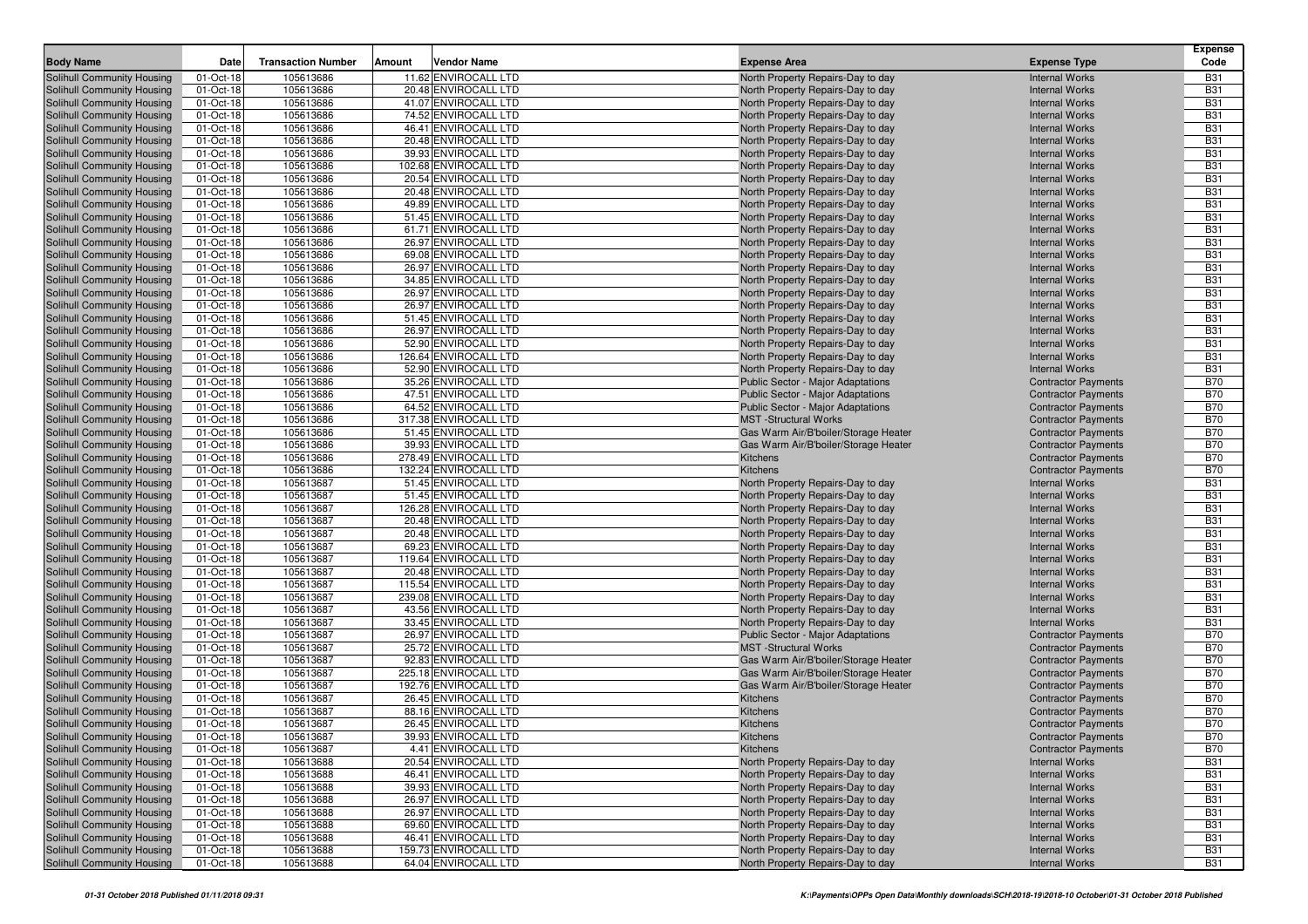|                                   |           | <b>Transaction Number</b> |        | Vendor Name           |                                          |                            | Expense<br>Code |
|-----------------------------------|-----------|---------------------------|--------|-----------------------|------------------------------------------|----------------------------|-----------------|
| <b>Body Name</b>                  | Date      |                           | Amount |                       | <b>Expense Area</b>                      | <b>Expense Type</b>        |                 |
| Solihull Community Housing        | 01-Oct-18 | 105613688                 |        | 26.97 ENVIROCALL LTD  | North Property Repairs-Day to day        | <b>Internal Works</b>      | <b>B31</b>      |
| Solihull Community Housing        | 01-Oct-18 | 105613688                 |        | 76.03 ENVIROCALL LTD  | North Property Repairs-Day to day        | <b>Internal Works</b>      | <b>B31</b>      |
| Solihull Community Housing        | 01-Oct-18 | 105613688                 |        | 51.45 ENVIROCALL LTD  | North Property Repairs-Day to day        | <b>Internal Works</b>      | <b>B31</b>      |
| Solihull Community Housing        | 01-Oct-18 | 105613688                 |        | 43.56 ENVIROCALL LTD  | North Property Repairs-Day to day        | <b>Internal Works</b>      | <b>B31</b>      |
| Solihull Community Housing        | 01-Oct-18 | 105613688                 |        | 38.38 ENVIROCALL LTD  | North Property Repairs-Day to day        | <b>Internal Works</b>      | <b>B31</b>      |
| Solihull Community Housing        | 01-Oct-18 | 105613688                 |        | 65.34 ENVIROCALL LTD  | North Property Repairs-Day to day        | <b>Internal Works</b>      | <b>B31</b>      |
| Solihull Community Housing        | 01-Oct-18 | 105613688                 |        | 82.56 ENVIROCALL LTD  | <b>Public Sector - Major Adaptations</b> | <b>Contractor Payments</b> | <b>B70</b>      |
| Solihull Community Housing        | 01-Oct-18 | 105613688                 |        | 457.07 ENVIROCALL LTD | Public Sector - Major Adaptations        | <b>Contractor Payments</b> | <b>B70</b>      |
| Solihull Community Housing        | 01-Oct-18 | 105613688                 |        | 33.45 ENVIROCALL LTD  | Gas Warm Air/B'boiler/Storage Heater     | <b>Contractor Payments</b> | <b>B70</b>      |
| Solihull Community Housing        | 01-Oct-18 | 105613688                 |        | 51.45 ENVIROCALL LTD  | Gas Warm Air/B'boiler/Storage Heater     | <b>Contractor Payments</b> | <b>B70</b>      |
| Solihull Community Housing        | 01-Oct-18 | 105613688                 |        | 52.90 ENVIROCALL LTD  | Kitchens                                 | <b>Contractor Payments</b> | <b>B70</b>      |
| Solihull Community Housing        | 01-Oct-18 | 105613688                 |        | 8.82 ENVIROCALL LTD   | Kitchens                                 | <b>Contractor Payments</b> | <b>B70</b>      |
| Solihull Community Housing        | 01-Oct-18 | 105613688                 |        | 69.49 ENVIROCALL LTD  | Kitchens                                 | <b>Contractor Payments</b> | <b>B70</b>      |
| Solihull Community Housing        | 01-Oct-18 | 105613688                 |        | 39.93 ENVIROCALL LTD  | Kitchens                                 | <b>Contractor Payments</b> | <b>B70</b>      |
| Solihull Community Housing        | 01-Oct-18 | 105613689                 |        | 540.17 ENVIROCALL LTD | North Property Repairs-Day to day        | <b>Internal Works</b>      | <b>B31</b>      |
| Solihull Community Housing        | 01-Oct-18 | 105613689                 |        | 84.01 ENVIROCALL LTD  | North Property Repairs-Day to day        | <b>Internal Works</b>      | <b>B31</b>      |
| Solihull Community Housing        | 01-Oct-18 | 105613689                 |        | 198.36 ENVIROCALL LTD | North Property Repairs-Day to day        | <b>Internal Works</b>      | <b>B31</b>      |
| Solihull Community Housing        | 01-Oct-18 | 105613689                 |        | 71.67 ENVIROCALL LTD  | North Property Repairs-Day to day        | <b>Internal Works</b>      | <b>B31</b>      |
| Solihull Community Housing        | 01-Oct-18 | 105613689                 |        | 51.45 ENVIROCALL LTD  | North Property Repairs-Day to day        | <b>Internal Works</b>      | <b>B31</b>      |
| Solihull Community Housing        | 01-Oct-18 | 105613689                 |        | 51.45 ENVIROCALL LTD  | North Property Repairs-Day to day        | <b>Internal Works</b>      | <b>B31</b>      |
| Solihull Community Housing        | 01-Oct-18 | 105613689                 |        | 20.48 ENVIROCALL LTD  | North Property Repairs-Day to day        | <b>Internal Works</b>      | <b>B31</b>      |
| Solihull Community Housing        | 01-Oct-18 | 105613689                 |        | 52.90 ENVIROCALL LTD  | North Property Repairs-Day to day        | <b>Internal Works</b>      | <b>B31</b>      |
| Solihull Community Housing        | 01-Oct-18 | 105613689                 |        | 114.61 ENVIROCALL LTD | North Property Repairs-Day to day        | <b>Internal Works</b>      | <b>B31</b>      |
| Solihull Community Housing        | 01-Oct-18 | 105613689                 |        | 132.77 ENVIROCALL LTD | North Property Repairs-Day to day        | <b>Internal Works</b>      | <b>B31</b>      |
| Solihull Community Housing        | 01-Oct-18 | 105613689                 |        | 26.97 ENVIROCALL LTD  | North Property Repairs-Day to day        | <b>Internal Works</b>      | <b>B31</b>      |
| Solihull Community Housing        | 01-Oct-18 | 105613689                 |        | 79.86 ENVIROCALL LTD  | North Property Repairs-Day to day        | <b>Internal Works</b>      | <b>B31</b>      |
| Solihull Community Housing        | 01-Oct-18 | 105613689                 |        | 26.97 ENVIROCALL LTD  | North Property Repairs-Day to day        | <b>Internal Works</b>      | <b>B31</b>      |
| Solihull Community Housing        | 01-Oct-18 | 105613689                 |        | 26.97 ENVIROCALL LTD  | North Property Repairs-Day to day        | <b>Internal Works</b>      | <b>B31</b>      |
| Solihull Community Housing        | 01-Oct-18 | 105613689                 |        | 26.97 ENVIROCALL LTD  | North Property Repairs-Day to day        | <b>Internal Works</b>      | <b>B31</b>      |
| Solihull Community Housing        | 01-Oct-18 | 105613689                 |        | 153.92 ENVIROCALL LTD | North Property Repairs-Day to day        | <b>Internal Works</b>      | <b>B31</b>      |
| Solihull Community Housing        | 01-Oct-18 | 105613689                 |        | 51.45 ENVIROCALL LTD  | North Property Repairs-Day to day        | <b>Internal Works</b>      | <b>B31</b>      |
| Solihull Community Housing        | 01-Oct-18 | 105613689                 |        | 26.97 ENVIROCALL LTD  | North Property Repairs-Day to day        | <b>Internal Works</b>      | <b>B31</b>      |
| Solihull Community Housing        | 01-Oct-18 | 105613689                 |        | 26.97 ENVIROCALL LTD  | North Property Repairs-Day to day        | <b>Internal Works</b>      | <b>B31</b>      |
| Solihull Community Housing        | 01-Oct-18 | 105613689                 |        | 105.79 ENVIROCALL LTD | North Property Repairs-Day to day        | <b>Internal Works</b>      | <b>B31</b>      |
| Solihull Community Housing        | 01-Oct-18 | 105613689                 |        | 279.84 ENVIROCALL LTD | North Property Repairs-Day to day        | <b>Internal Works</b>      | <b>B31</b>      |
| Solihull Community Housing        | 01-Oct-18 | 105613689                 |        | 51.45 ENVIROCALL LTD  | North Property Repairs-Day to day        | <b>Internal Works</b>      | <b>B31</b>      |
| Solihull Community Housing        | 01-Oct-18 | 105613689                 |        | 132.24 ENVIROCALL LTD | North Property Repairs-Day to day        | <b>Internal Works</b>      | <b>B31</b>      |
| Solihull Community Housing        | 01-Oct-18 | 105613689                 |        | 35.26 ENVIROCALL LTD  | Public Sector - Major Adaptations        | <b>Contractor Payments</b> | <b>B70</b>      |
| Solihull Community Housing        | 01-Oct-18 | 105613689                 |        | 119.80 ENVIROCALL LTD | Gas Warm Air/B'boiler/Storage Heater     | <b>Contractor Payments</b> | <b>B70</b>      |
| Solihull Community Housing        | 01-Oct-18 | 105613689                 |        | 52.12 ENVIROCALL LTD  | Kitchens                                 | <b>Contractor Payments</b> | <b>B70</b>      |
| Solihull Community Housing        | 01-Oct-18 | 105613689                 |        | 70.53 ENVIROCALL LTD  | Kitchens                                 | <b>Contractor Payments</b> | <b>B70</b>      |
| Solihull Community Housing        | 01-Oct-18 | 105613689                 |        | 166.99 ENVIROCALL LTD | Kitchens                                 | <b>Contractor Payments</b> | <b>B70</b>      |
| Solihull Community Housing        | 01-Oct-18 | 105613689                 |        | 88.16 ENVIROCALL LTD  | Kitchens                                 | <b>Contractor Payments</b> | <b>B70</b>      |
| Solihull Community Housing        | 01-Oct-18 | 105613690                 |        | 51.45 ENVIROCALL LTD  | North Property Repairs-Day to day        | <b>Internal Works</b>      | <b>B31</b>      |
| Solihull Community Housing        | 01-Oct-18 | 105613690                 |        | 51.45 ENVIROCALL LTD  | North Property Repairs-Day to day        | <b>Internal Works</b>      | <b>B31</b>      |
| Solihull Community Housing        | 01-Oct-18 | 105613690                 |        | 86.34 ENVIROCALL LTD  | North Property Repairs-Day to day        | <b>Internal Works</b>      | <b>B31</b>      |
| Solihull Community Housing        | 01-Oct-18 | 105613690                 |        | 51.45 ENVIROCALL LTD  | North Property Repairs-Day to day        | <b>Internal Works</b>      | <b>B31</b>      |
| Solihull Community Housing        | 01-Oct-18 | 105613690                 |        | 73.38 ENVIROCALL LTD  | North Property Repairs-Day to day        | <b>Internal Works</b>      | <b>B31</b>      |
| Solihull Community Housing        | 01-Oct-18 | 105613690                 |        | 153.92 ENVIROCALL LTD | North Property Repairs-Day to day        | <b>Internal Works</b>      | <b>B31</b>      |
| Solihull Community Housing        | 01-Oct-18 | 105613690                 |        | 39.93 ENVIROCALL LTD  | North Property Repairs-Day to day        | <b>Internal Works</b>      | <b>B31</b>      |
| Solihull Community Housing        | 01-Oct-18 | 105613690                 |        | 167.51 ENVIROCALL LTD | North Property Repairs-Day to day        | <b>Internal Works</b>      | <b>B31</b>      |
| <b>Solihull Community Housing</b> | 01-Oct-18 | 105613690                 |        | 39.93 ENVIROCALL LTD  | North Property Repairs-Day to day        | <b>Internal Works</b>      | <b>B31</b>      |
| Solihull Community Housing        | 01-Oct-18 | 105613690                 |        | 46.41 ENVIROCALL LTD  | North Property Repairs-Day to day        | <b>Internal Works</b>      | <b>B31</b>      |
| Solihull Community Housing        | 01-Oct-18 | 105613690                 |        | 65.96 ENVIROCALL LTD  | North Property Repairs-Day to day        | <b>Internal Works</b>      | <b>B31</b>      |
| Solihull Community Housing        | 01-Oct-18 | 105613690                 |        | 162.32 ENVIROCALL LTD | North Property Repairs-Day to day        | <b>Internal Works</b>      | <b>B31</b>      |
| Solihull Community Housing        | 01-Oct-18 | 105613690                 |        | 39.93 ENVIROCALL LTD  | North Property Repairs-Day to day        | <b>Internal Works</b>      | <b>B31</b>      |
| Solihull Community Housing        | 01-Oct-18 | 105613690                 |        | 39.93 ENVIROCALL LTD  | North Property Repairs-Day to day        | <b>Internal Works</b>      | <b>B31</b>      |
| Solihull Community Housing        | 01-Oct-18 | 105613690                 |        | 51.45 ENVIROCALL LTD  | North Property Repairs-Day to day        | <b>Internal Works</b>      | <b>B31</b>      |
| Solihull Community Housing        | 01-Oct-18 | 105613690                 |        | 273.30 ENVIROCALL LTD | North Property Repairs-Day to day        | <b>Internal Works</b>      | <b>B31</b>      |
| Solihull Community Housing        | 01-Oct-18 | 105613690                 |        | 79.86 ENVIROCALL LTD  | North Property Repairs-Day to day        | <b>Internal Works</b>      | <b>B31</b>      |
| Solihull Community Housing        | 01-Oct-18 | 105613690                 |        | 35.26 ENVIROCALL LTD  | North Property Repairs-Day to day        | <b>Internal Works</b>      | <b>B31</b>      |
| Solihull Community Housing        | 01-Oct-18 | 105613690                 |        | 26.97 ENVIROCALL LTD  | North Property Repairs-Day to day        | <b>Internal Works</b>      | <b>B31</b>      |
| Solihull Community Housing        | 01-Oct-18 | 105613690                 |        | 26.97 ENVIROCALL LTD  | North Property Repairs-Day to day        | <b>Internal Works</b>      | <b>B31</b>      |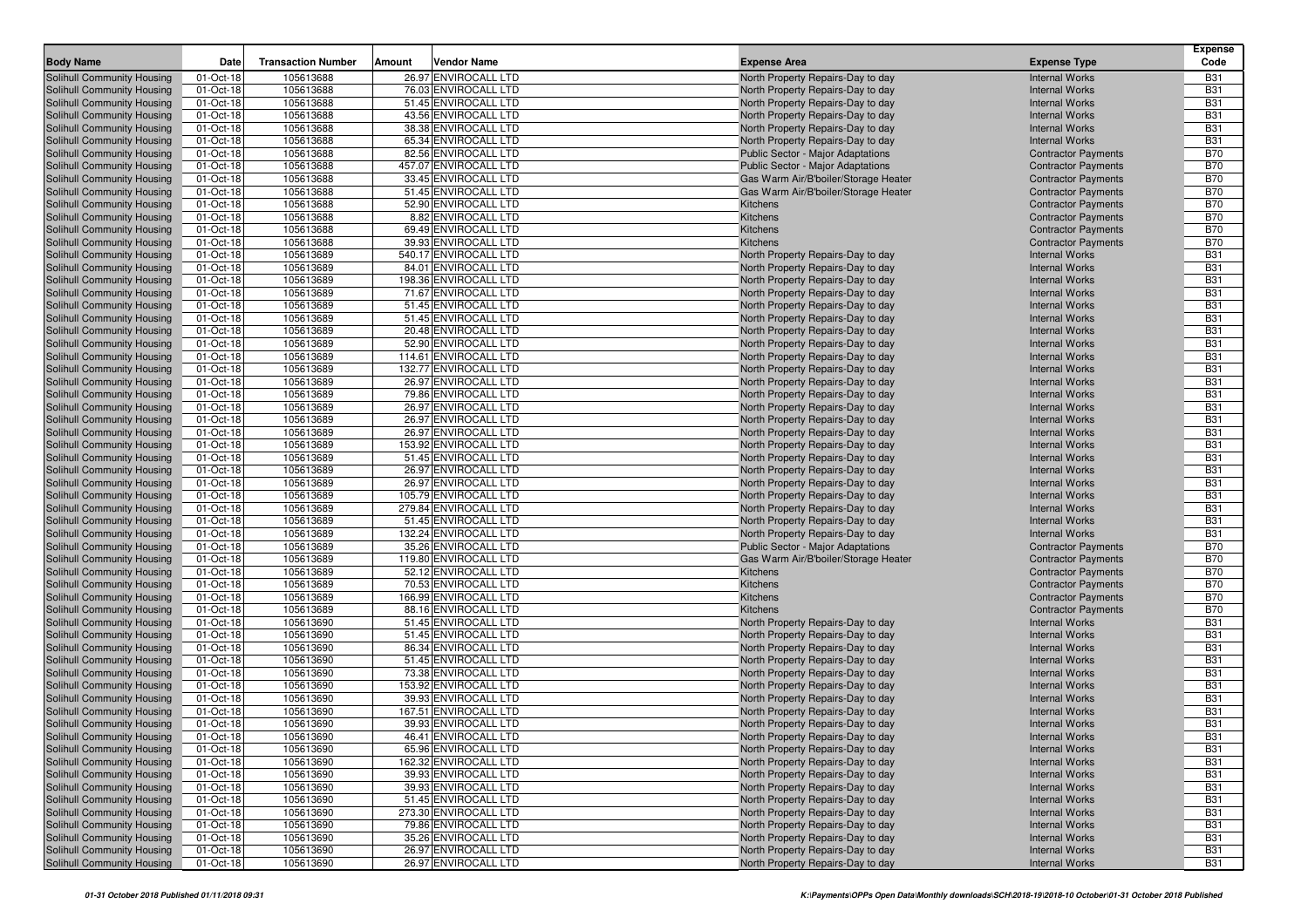| <b>Body Name</b>                                         | Date                   | <b>Transaction Number</b> | Amount<br>Vendor Name                        | <b>Expense Area</b>                                                    | <b>Expense Type</b>                                 | <b>Expense</b><br>Code   |
|----------------------------------------------------------|------------------------|---------------------------|----------------------------------------------|------------------------------------------------------------------------|-----------------------------------------------------|--------------------------|
|                                                          |                        | 105613690                 | 26.97 ENVIROCALL LTD                         |                                                                        |                                                     | <b>B31</b>               |
| Solihull Community Housing<br>Solihull Community Housing | 01-Oct-18<br>01-Oct-18 | 105613690                 | 39.93 ENVIROCALL LTD                         | North Property Repairs-Day to day<br>North Property Repairs-Day to day | <b>Internal Works</b><br><b>Internal Works</b>      | <b>B31</b>               |
| Solihull Community Housing                               | 01-Oct-18              | 105613690                 | 80.49 ENVIROCALL LTD                         | North Property Repairs-Day to day                                      | <b>Internal Works</b>                               | <b>B31</b>               |
| Solihull Community Housing                               | 01-Oct-18              | 105613690                 | 51.45 ENVIROCALL LTD                         | <b>Public Sector - Major Adaptations</b>                               | <b>Contractor Payments</b>                          | <b>B70</b>               |
| Solihull Community Housing                               | 01-Oct-18              | 105613690                 | 26.97 ENVIROCALL LTD                         | <b>Public Sector - Major Adaptations</b>                               | <b>Contractor Payments</b>                          | <b>B70</b>               |
| Solihull Community Housing                               | 01-Oct-18              | 105613690                 | 509.27 ENVIROCALL LTD                        | <b>MST</b> -Structural Works                                           | <b>Contractor Payments</b>                          | <b>B70</b>               |
| Solihull Community Housing                               | 01-Oct-18              | 105613690                 | 119.80 ENVIROCALL LTD                        | Gas Warm Air/B'boiler/Storage Heater                                   | <b>Contractor Payments</b>                          | <b>B70</b>               |
| Solihull Community Housing                               | 01-Oct-18              | 105613690                 | 88.16 ENVIROCALL LTD                         | Kitchens                                                               | <b>Contractor Payments</b>                          | <b>B70</b>               |
| Solihull Community Housing                               | 01-Oct-18              | 105613690                 | 86.35 ENVIROCALL LTD                         | Kitchens                                                               | <b>Contractor Payments</b>                          | <b>B70</b>               |
| Solihull Community Housing                               | 01-Oct-18              | 105613690                 | 88.16 ENVIROCALL LTD                         | Kitchens                                                               | <b>Contractor Payments</b>                          | <b>B70</b>               |
| Solihull Community Housing                               | 01-Oct-18              | 105613691                 | 252.04 ENVIROCALL LTD                        | North Property Repairs-Day to day                                      | <b>Internal Works</b>                               | <b>B31</b>               |
| Solihull Community Housing                               | 01-Oct-18              | 105613691                 | 20.48 ENVIROCALL LTD                         | North Property Repairs-Day to day                                      | <b>Internal Works</b>                               | <b>B31</b>               |
| Solihull Community Housing                               | 01-Oct-18              | 105613691                 | 26.97 ENVIROCALL LTD                         | North Property Repairs-Day to day                                      | <b>Internal Works</b>                               | <b>B31</b>               |
| Solihull Community Housing                               | 01-Oct-18              | 105613691                 | 139.25 ENVIROCALL LTD                        | North Property Repairs-Day to day                                      | <b>Internal Works</b>                               | <b>B31</b>               |
| Solihull Community Housing                               | 01-Oct-18              | 105613691                 | 20.48 ENVIROCALL LTD                         | North Property Repairs-Day to day                                      | <b>Internal Works</b>                               | <b>B31</b>               |
| Solihull Community Housing                               | 01-Oct-18              | 105613691                 | 79.86 ENVIROCALL LTD                         | North Property Repairs-Day to day                                      | <b>Internal Works</b>                               | <b>B31</b>               |
| Solihull Community Housing                               | 01-Oct-18              | 105613691                 | 79.35 ENVIROCALL LTD                         | North Property Repairs-Day to day                                      | <b>Internal Works</b>                               | <b>B31</b>               |
| Solihull Community Housing                               | 01-Oct-18              | 105613691                 | 26.97 ENVIROCALL LTD                         | North Property Repairs-Day to day                                      | <b>Internal Works</b>                               | <b>B31</b>               |
| Solihull Community Housing                               | 01-Oct-18              | 105613691                 | 79.86 ENVIROCALL LTD                         | North Property Repairs-Day to day                                      | <b>Internal Works</b>                               | <b>B31</b>               |
| Solihull Community Housing                               | 01-Oct-18              | 105613691                 | 51.45 ENVIROCALL LTD                         | North Property Repairs-Day to day                                      | <b>Internal Works</b>                               | <b>B31</b>               |
| Solihull Community Housing                               | 01-Oct-18              | 105613691                 | 51.45 ENVIROCALL LTD                         | North Property Repairs-Day to day                                      | <b>Internal Works</b>                               | <b>B31</b>               |
| Solihull Community Housing                               | 01-Oct-18              | 105613691                 | 26.97 ENVIROCALL LTD                         | North Property Repairs-Day to day                                      | <b>Internal Works</b>                               | <b>B31</b>               |
| Solihull Community Housing                               | 01-Oct-18              | 105613691                 | 176.32 ENVIROCALL LTD                        | North Property Repairs-Day to day                                      | <b>Internal Works</b>                               | <b>B31</b>               |
| Solihull Community Housing                               | 01-Oct-18              | 105613691                 | 39.93 ENVIROCALL LTD                         | North Property Repairs-Day to day                                      | <b>Internal Works</b>                               | <b>B31</b>               |
| Solihull Community Housing                               | 01-Oct-18              | 105613691                 | 114.61 ENVIROCALL LTD                        | North Property Repairs-Day to day                                      | <b>Internal Works</b>                               | <b>B31</b>               |
| Solihull Community Housing                               | 01-Oct-18              | 105613691                 | 82.56 ENVIROCALL LTD                         | North Property Repairs-Day to day                                      | <b>Internal Works</b>                               | <b>B31</b>               |
| Solihull Community Housing                               | 01-Oct-18              | 105613691                 | 100.60 ENVIROCALL LTD                        | North Property Repairs-Day to day                                      | <b>Internal Works</b>                               | <b>B31</b>               |
| Solihull Community Housing                               | 01-Oct-18              | 105613691                 | 83.80 ENVIROCALL LTD                         | North Property Repairs-Day to day                                      | <b>Internal Works</b>                               | <b>B31</b>               |
| Solihull Community Housing                               | 01-Oct-18              | 105613691                 | 84.01 ENVIROCALL LTD                         | North Property Repairs-Day to day                                      | <b>Internal Works</b>                               | <b>B31</b>               |
| Solihull Community Housing                               | 01-Oct-18              | 105613691                 | 86.34 ENVIROCALL LTD                         | North Property Repairs-Day to day                                      | <b>Internal Works</b>                               | <b>B31</b>               |
| Solihull Community Housing                               | 01-Oct-18              | 105613691                 | 51.45 ENVIROCALL LTD                         | North Property Repairs-Day to day                                      | <b>Internal Works</b>                               | <b>B31</b>               |
| Solihull Community Housing                               | 01-Oct-18              | 105613691                 | 51.45 ENVIROCALL LTD                         | North Property Repairs-Day to day                                      | <b>Internal Works</b>                               | <b>B31</b>               |
| Solihull Community Housing                               | 01-Oct-18              | 105613691                 | 470.47 ENVIROCALL LTD                        | North Property Repairs-Day to day                                      | <b>Internal Works</b>                               | <b>B31</b>               |
| Solihull Community Housing                               | 01-Oct-18              | 105613691                 | 531.31 ENVIROCALL LTD                        | North Property Repairs-Day to day                                      | <b>Internal Works</b>                               | <b>B31</b>               |
| Solihull Community Housing                               | 01-Oct-18              | 105613691                 | 242.70 ENVIROCALL LTD                        | North Property Repairs-Day to day                                      | <b>Internal Works</b>                               | <b>B31</b>               |
| Solihull Community Housing                               | 01-Oct-18              | 105613691                 | 53.42 ENVIROCALL LTD                         | <b>Public Sector - Major Adaptations</b>                               | <b>Contractor Payments</b>                          | <b>B70</b>               |
| Solihull Community Housing                               | 01-Oct-18              | 105613691                 | 35.26 ENVIROCALL LTD                         | <b>Public Sector - Major Adaptations</b>                               | <b>Contractor Payments</b>                          | <b>B70</b>               |
| Solihull Community Housing                               | 01-Oct-18              | 105613691                 | 94.39 ENVIROCALL LTD                         | <b>Public Sector - Major Adaptations</b>                               | <b>Contractor Payments</b>                          | <b>B70</b>               |
| Solihull Community Housing                               | 01-Oct-18              | 105613691                 | 20.48 ENVIROCALL LTD                         | Gas Warm Air/B'boiler/Storage Heater                                   | <b>Contractor Payments</b>                          | <b>B70</b>               |
| Solihull Community Housing                               | 01-Oct-18              | 105613691                 | 20.48 ENVIROCALL LTD<br>44.08 ENVIROCALL LTD | Gas Warm Air/B'boiler/Storage Heater                                   | <b>Contractor Payments</b>                          | <b>B70</b><br><b>B70</b> |
| Solihull Community Housing                               | 01-Oct-18<br>01-Oct-18 | 105613691<br>105613691    | 35.26 ENVIROCALL LTD                         | Kitchens<br>Kitchens                                                   | <b>Contractor Payments</b>                          | <b>B70</b>               |
| Solihull Community Housing<br>Solihull Community Housing | 01-Oct-18              | 105613692                 | 168.03 ENVIROCALL LTD                        | North Property Repairs-Day to day                                      | <b>Contractor Payments</b><br><b>Internal Works</b> | <b>B31</b>               |
| Solihull Community Housing                               | 01-Oct-18              | 105613692                 | 51.45 ENVIROCALL LTD                         | North Property Repairs-Day to day                                      | <b>Internal Works</b>                               | <b>B31</b>               |
| Solihull Community Housing                               | 01-Oct-18              | 105613692                 | 51.45 ENVIROCALL LTD                         | North Property Repairs-Day to day                                      | <b>Internal Works</b>                               | <b>B31</b>               |
| Solihull Community Housing                               | 01-Oct-18              | 105613692                 | 20.48 ENVIROCALL LTD                         | North Property Repairs-Day to day                                      | <b>Internal Works</b>                               | <b>B31</b>               |
| Solihull Community Housing                               | 01-Oct-18              | 105613692                 | 26.97 ENVIROCALL LTD                         | North Property Repairs-Day to day                                      | <b>Internal Works</b>                               | <b>B31</b>               |
| Solihull Community Housing                               | 01-Oct-18              | 105613692                 | 39.93 ENVIROCALL LTD                         | North Property Repairs-Day to day                                      | <b>Internal Works</b>                               | <b>B31</b>               |
| Solihull Community Housing                               | 01-Oct-18              | 105613692                 | 69.49 ENVIROCALL LTD                         | North Property Repairs-Day to day                                      | <b>Internal Works</b>                               | <b>B31</b>               |
| Solihull Community Housing                               | 01-Oct-18              | 105613692                 | 51.45 ENVIROCALL LTD                         | North Property Repairs-Day to day                                      | <b>Internal Works</b>                               | <b>B31</b>               |
| Solihull Community Housing                               | 01-Oct-18              | 105613692                 | 39.93 ENVIROCALL LTD                         | North Property Repairs-Day to day                                      | <b>Internal Works</b>                               | <b>B31</b>               |
| <b>Solihull Community Housing</b>                        | 01-Oct-18              | 105613692                 | 39.93 ENVIROCALL LTD                         | North Property Repairs-Day to day                                      | <b>Internal Works</b>                               | <b>B31</b>               |
| Solihull Community Housing                               | 01-Oct-18              | 105613692                 | 92.31 ENVIROCALL LTD                         | North Property Repairs-Day to day                                      | <b>Internal Works</b>                               | <b>B31</b>               |
| <b>Solihull Community Housing</b>                        | 01-Oct-18              | 105613692                 | 26.97 ENVIROCALL LTD                         | North Property Repairs-Day to day                                      | <b>Internal Works</b>                               | <b>B31</b>               |
| Solihull Community Housing                               | 01-Oct-18              | 105613692                 | 159.73 ENVIROCALL LTD                        | North Property Repairs-Day to day                                      | <b>Internal Works</b>                               | <b>B31</b>               |
| Solihull Community Housing                               | 01-Oct-18              | 105613692                 | 105.79 ENVIROCALL LTD                        | North Property Repairs-Day to day                                      | <b>Internal Works</b>                               | <b>B31</b>               |
| Solihull Community Housing                               | 01-Oct-18              | 105613692                 | 126.28 ENVIROCALL LTD                        | North Property Repairs-Day to day                                      | <b>Internal Works</b>                               | <b>B31</b>               |
| Solihull Community Housing                               | 01-Oct-18              | 105613692                 | 229.22 ENVIROCALL LTD                        | North Property Repairs-Day to day                                      | <b>Internal Works</b>                               | <b>B31</b>               |
| Solihull Community Housing                               | 01-Oct-18              | 105613692                 | 17.63 ENVIROCALL LTD                         | North Property Repairs-Day to day                                      | <b>Internal Works</b>                               | <b>B31</b>               |
| Solihull Community Housing                               | 01-Oct-18              | 105613692                 | 26.45 ENVIROCALL LTD                         | North Property Repairs-Day to day                                      | <b>Internal Works</b>                               | <b>B31</b>               |
| Solihull Community Housing                               | 01-Oct-18              | 105613692                 | 26.97 ENVIROCALL LTD                         | North Property Repairs-Day to day                                      | <b>Internal Works</b>                               | <b>B31</b>               |
| Solihull Community Housing                               | 01-Oct-18              | 105613692                 | 26.97 ENVIROCALL LTD                         | North Property Repairs-Day to day                                      | <b>Internal Works</b>                               | <b>B31</b>               |
| Solihull Community Housing                               | 01-Oct-18              | 105613692                 | 39.93 ENVIROCALL LTD                         | North Property Repairs-Day to day                                      | <b>Internal Works</b>                               | <b>B31</b>               |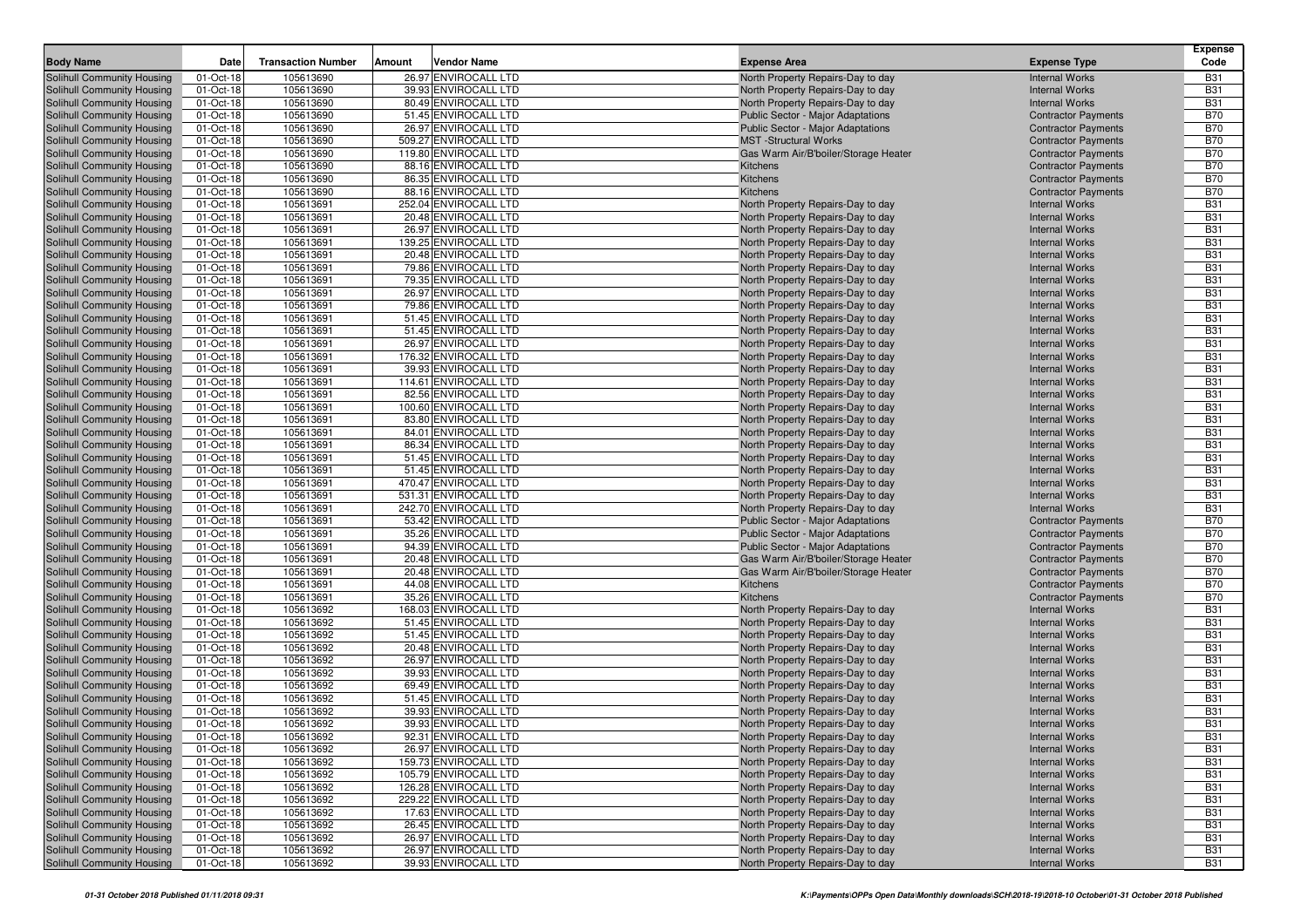| <b>Body Name</b>                                         | Date                   | <b>Transaction Number</b> | Amount<br>Vendor Name                         | <b>Expense Area</b>                                                      | <b>Expense Type</b>                                      | <b>Expense</b><br>Code   |
|----------------------------------------------------------|------------------------|---------------------------|-----------------------------------------------|--------------------------------------------------------------------------|----------------------------------------------------------|--------------------------|
|                                                          |                        |                           |                                               |                                                                          |                                                          |                          |
| Solihull Community Housing                               | 01-Oct-18<br>01-Oct-18 | 105613692<br>105613692    | 33.45 ENVIROCALL LTD<br>88.16 ENVIROCALL LTD  | Public Sector - Major Adaptations                                        | <b>Contractor Payments</b><br><b>Contractor Payments</b> | <b>B70</b><br><b>B70</b> |
| Solihull Community Housing<br>Solihull Community Housing | 01-Oct-18              | 105613692                 | 672.11 ENVIROCALL LTD                         | <b>Public Sector - Major Adaptations</b><br><b>MST</b> -Structural Works | <b>Contractor Payments</b>                               | <b>B70</b>               |
| Solihull Community Housing                               | 01-Oct-18              | 105613692                 | 252.04 ENVIROCALL LTD                         | <b>MST</b> -Structural Works                                             | <b>Contractor Payments</b>                               | <b>B70</b>               |
| Solihull Community Housing                               | 01-Oct-18              | 105613692                 | 291.87 ENVIROCALL LTD                         | <b>MST</b> -Structural Works                                             | <b>Contractor Payments</b>                               | <b>B70</b>               |
| Solihull Community Housing                               | 01-Oct-18              | 105613692                 | 26.97 ENVIROCALL LTD                          | Gas Warm Air/B'boiler/Storage Heater                                     | <b>Contractor Payments</b>                               | <b>B70</b>               |
| Solihull Community Housing                               | 01-Oct-18              | 105613692                 | 51.45 ENVIROCALL LTD                          | Gas Warm Air/B'boiler/Storage Heater                                     | <b>Contractor Payments</b>                               | <b>B70</b>               |
| Solihull Community Housing                               | 01-Oct-18              | 105613692                 | 27.38 ENVIROCALL LTD                          | Gas Warm Air/B'boiler/Storage Heater                                     | <b>Contractor Payments</b>                               | <b>B70</b>               |
| Solihull Community Housing                               | 01-Oct-18              | 105613692                 | 105.79 ENVIROCALL LTD                         | Kitchens                                                                 | <b>Contractor Payments</b>                               | <b>B70</b>               |
| Solihull Community Housing                               | 01-Oct-18              | 105613692                 | 88.16 ENVIROCALL LTD                          | Kitchens                                                                 | <b>Contractor Payments</b>                               | <b>B70</b>               |
| Solihull Community Housing                               | 01-Oct-18              | 105613692                 | 52.90 ENVIROCALL LTD                          | Kitchens                                                                 | <b>Contractor Payments</b>                               | <b>B70</b>               |
| Solihull Community Housing                               | 01-Oct-18              | 105613693                 | 104.24 ENVIROCALL LTD                         | North Property Repairs-Day to day                                        | <b>Internal Works</b>                                    | <b>B31</b>               |
| Solihull Community Housing                               | 01-Oct-18              | 105613693                 | 403.57 ENVIROCALL LTD                         | North Property Repairs-Day to day                                        | <b>Internal Works</b>                                    | <b>B31</b>               |
| Solihull Community Housing                               | 01-Oct-18              | 105613693                 | 51.45 ENVIROCALL LTD                          | North Property Repairs-Day to day                                        | <b>Internal Works</b>                                    | <b>B31</b>               |
| Solihull Community Housing                               | 01-Oct-18              | 105613693                 | 66.90 ENVIROCALL LTD                          | North Property Repairs-Day to day                                        | <b>Internal Works</b>                                    | <b>B31</b>               |
| Solihull Community Housing                               | 01-Oct-18              | 105613693                 | 26.97 ENVIROCALL LTD                          | North Property Repairs-Day to day                                        | <b>Internal Works</b>                                    | <b>B31</b>               |
| Solihull Community Housing                               | 01-Oct-18              | 105613693                 | 371.32 ENVIROCALL LTD                         | North Property Repairs-Day to day                                        | <b>Internal Works</b>                                    | <b>B31</b>               |
| Solihull Community Housing                               | 01-Oct-18              | 105613693                 | 39.93 ENVIROCALL LTD                          | North Property Repairs-Day to day                                        | <b>Internal Works</b>                                    | <b>B31</b>               |
| Solihull Community Housing                               | 01-Oct-18              | 105613693                 | 86.34 ENVIROCALL LTD                          | North Property Repairs-Day to day                                        | <b>Internal Works</b>                                    | <b>B31</b>               |
| Solihull Community Housing                               | 01-Oct-18              | 105613693                 | 39.93 ENVIROCALL LTD                          | North Property Repairs-Day to day                                        | <b>Internal Works</b>                                    | <b>B31</b>               |
| Solihull Community Housing                               | 01-Oct-18              | 105613693                 | 277.97 ENVIROCALL LTD                         | North Property Repairs-Day to day                                        | <b>Internal Works</b>                                    | <b>B31</b>               |
| Solihull Community Housing                               | 01-Oct-18              | 105613693                 | 132.77 ENVIROCALL LTD                         | North Property Repairs-Day to day                                        | <b>Internal Works</b>                                    | <b>B31</b>               |
| Solihull Community Housing                               | 01-Oct-18              | 105613693                 | 132.77 ENVIROCALL LTD                         | North Property Repairs-Day to day                                        | <b>Internal Works</b>                                    | <b>B31</b><br><b>B31</b> |
| Solihull Community Housing<br>Solihull Community Housing | 01-Oct-18<br>01-Oct-18 | 105613693<br>105613693    | 20.48 ENVIROCALL LTD<br>119.80 ENVIROCALL LTD | North Property Repairs-Day to day<br>North Property Repairs-Day to day   | <b>Internal Works</b><br><b>Internal Works</b>           | <b>B31</b>               |
| Solihull Community Housing                               | 01-Oct-18              | 105613693                 | 242.97 ENVIROCALL LTD                         | North Property Repairs-Day to day                                        | <b>Internal Works</b>                                    | <b>B31</b>               |
| Solihull Community Housing                               | 01-Oct-18              | 105613693                 | 26.97 ENVIROCALL LTD                          | North Property Repairs-Day to day                                        | <b>Internal Works</b>                                    | <b>B31</b>               |
| Solihull Community Housing                               | 01-Oct-18              | 105613693                 | 66.90 ENVIROCALL LTD                          | North Property Repairs-Day to day                                        | <b>Internal Works</b>                                    | <b>B31</b>               |
| Solihull Community Housing                               | 01-Oct-18              | 105613693                 | 66.90 ENVIROCALL LTD                          | North Property Repairs-Day to day                                        | <b>Internal Works</b>                                    | <b>B31</b>               |
| Solihull Community Housing                               | 01-Oct-18              | 105613693                 | 33.45 ENVIROCALL LTD                          | North Property Repairs-Day to day                                        | <b>Internal Works</b>                                    | <b>B31</b>               |
| Solihull Community Housing                               | 01-Oct-18              | 105613693                 | 51.45 ENVIROCALL LTD                          | North Property Repairs-Day to day                                        | <b>Internal Works</b>                                    | <b>B31</b>               |
| Solihull Community Housing                               | 01-Oct-18              | 105613693                 | 157.66 ENVIROCALL LTD                         | North Property Repairs-Day to day                                        | <b>Internal Works</b>                                    | <b>B31</b>               |
| Solihull Community Housing                               | 01-Oct-18              | 105613693                 | 141.06 ENVIROCALL LTD                         | North Property Repairs-Day to day                                        | <b>Internal Works</b>                                    | <b>B31</b>               |
| Solihull Community Housing                               | 01-Oct-18              | 105613693                 | 311.16 ENVIROCALL LTD                         | North Property Repairs-Day to day                                        | <b>Internal Works</b>                                    | <b>B31</b>               |
| Solihull Community Housing                               | 01-Oct-18              | 105613693                 | 51.45 ENVIROCALL LTD                          | Public Sector - Major Adaptations                                        | <b>Contractor Payments</b>                               | <b>B70</b>               |
| Solihull Community Housing                               | 01-Oct-18              | 105613693                 | 173.73 ENVIROCALL LTD                         | Kitchens                                                                 | <b>Contractor Payments</b>                               | <b>B70</b>               |
| Solihull Community Housing                               | 01-Oct-18              | 105613693                 | 51.45 ENVIROCALL LTD                          | Kitchens                                                                 | <b>Contractor Payments</b>                               | <b>B70</b>               |
| Solihull Community Housing                               | 01-Oct-18              | 105613693                 | 734.34 ENVIROCALL LTD                         | Kitchens                                                                 | <b>Contractor Payments</b>                               | <b>B70</b>               |
| Solihull Community Housing                               | 01-Oct-18              | 105613693                 | 8.82 ENVIROCALL LTD                           | Kitchens                                                                 | <b>Contractor Payments</b>                               | <b>B70</b>               |
| Solihull Community Housing                               | 01-Oct-18              | 105613694                 | 19.29 ENVIROCALL LTD                          | North Property Repairs-Day to day                                        | <b>Internal Works</b>                                    | <b>B31</b>               |
| Solihull Community Housing                               | 01-Oct-18              | 105613694                 | 470.44 ENVIROCALL LTD                         | North Property Repairs-Day to day                                        | <b>Internal Works</b>                                    | <b>B31</b>               |
| Solihull Community Housing                               | 01-Oct-18              | 105613694                 | 185.66 ENVIROCALL LTD                         | North Property Repairs-Day to day                                        | <b>Internal Works</b>                                    | <b>B31</b>               |
| Solihull Community Housing<br>Solihull Community Housing | 01-Oct-18<br>01-Oct-18 | 105613694<br>105613694    | 366.65 ENVIROCALL LTD<br>26.97 ENVIROCALL LTD | North Property Repairs-Day to day<br>North Property Repairs-Day to day   | <b>Internal Works</b><br><b>Internal Works</b>           | <b>B31</b><br><b>B31</b> |
| Solihull Community Housing                               | 01-Oct-18              | 105613694                 | 212.63 ENVIROCALL LTD                         | North Property Repairs-Day to day                                        | <b>Internal Works</b>                                    | <b>B31</b>               |
| Solihull Community Housing                               | 01-Oct-18              | 105613694                 | 139.25 ENVIROCALL LTD                         | North Property Repairs-Day to day                                        | <b>Internal Works</b>                                    | <b>B31</b>               |
| Solihull Community Housing                               | 01-Oct-18              | 105613694                 | 73.38 ENVIROCALL LTD                          | North Property Repairs-Day to day                                        | <b>Internal Works</b>                                    | <b>B31</b>               |
| Solihull Community Housing                               | 01-Oct-18              | 105613694                 | 66.90 ENVIROCALL LTD                          | North Property Repairs-Day to day                                        | <b>Internal Works</b>                                    | <b>B31</b>               |
| Solihull Community Housing                               | 01-Oct-18              | 105613694                 | 66.90 ENVIROCALL LTD                          | North Property Repairs-Day to day                                        | <b>Internal Works</b>                                    | <b>B31</b>               |
| Solihull Community Housing                               | 01-Oct-18              | 105613694                 | 185.66 ENVIROCALL LTD                         | North Property Repairs-Day to day                                        | <b>Internal Works</b>                                    | <b>B31</b>               |
| Solihull Community Housing                               | 01-Oct-18              | 105613694                 | 76.75 ENVIROCALL LTD                          | North Property Repairs-Day to day                                        | <b>Internal Works</b>                                    | <b>B31</b>               |
| <b>Solihull Community Housing</b>                        | 01-Oct-18              | 105613694                 | 119.80 ENVIROCALL LTD                         | North Property Repairs-Day to day                                        | <b>Internal Works</b>                                    | <b>B31</b>               |
| Solihull Community Housing                               | 01-Oct-18              | 105613694                 | 51.45 ENVIROCALL LTD                          | North Property Repairs-Day to day                                        | <b>Internal Works</b>                                    | <b>B31</b>               |
| Solihull Community Housing                               | 01-Oct-18              | 105613694                 | 39.93 ENVIROCALL LTD                          | North Property Repairs-Day to day                                        | <b>Internal Works</b>                                    | <b>B31</b>               |
| Solihull Community Housing                               | 01-Oct-18              | 105613694                 | 219.11 ENVIROCALL LTD                         | North Property Repairs-Day to day                                        | <b>Internal Works</b>                                    | <b>B31</b>               |
| Solihull Community Housing                               | 01-Oct-18              | 105613694                 | 446.00 ENVIROCALL LTD                         | North Property Repairs-Day to day                                        | <b>Internal Works</b>                                    | <b>B31</b>               |
| Solihull Community Housing                               | 01-Oct-18              | 105613694                 | 39.93 ENVIROCALL LTD                          | North Property Repairs-Day to day                                        | <b>Internal Works</b>                                    | <b>B31</b>               |
| Solihull Community Housing                               | 01-Oct-18              | 105613694                 | 33.45 ENVIROCALL LTD                          | North Property Repairs-Day to day                                        | <b>Internal Works</b>                                    | <b>B31</b>               |
| Solihull Community Housing                               | 01-Oct-18              | 105613694                 | 26.97 ENVIROCALL LTD                          | North Property Repairs-Day to day                                        | <b>Internal Works</b>                                    | <b>B31</b>               |
| Solihull Community Housing                               | 01-Oct-18              | 105613694                 | 229.22 ENVIROCALL LTD                         | North Property Repairs-Day to day                                        | <b>Internal Works</b>                                    | <b>B31</b>               |
| Solihull Community Housing                               | 01-Oct-18              | 105613694                 | 33.45 ENVIROCALL LTD                          | North Property Repairs-Day to day                                        | <b>Internal Works</b>                                    | <b>B31</b>               |
| Solihull Community Housing                               | 01-Oct-18              | 105613694                 | 79.86 ENVIROCALL LTD                          | North Property Repairs-Day to day                                        | <b>Internal Works</b>                                    | <b>B31</b>               |
| Solihull Community Housing                               | 01-Oct-18              | 105613694                 | 185.66 ENVIROCALL LTD                         | North Property Repairs-Day to day                                        | <b>Internal Works</b>                                    | <b>B31</b>               |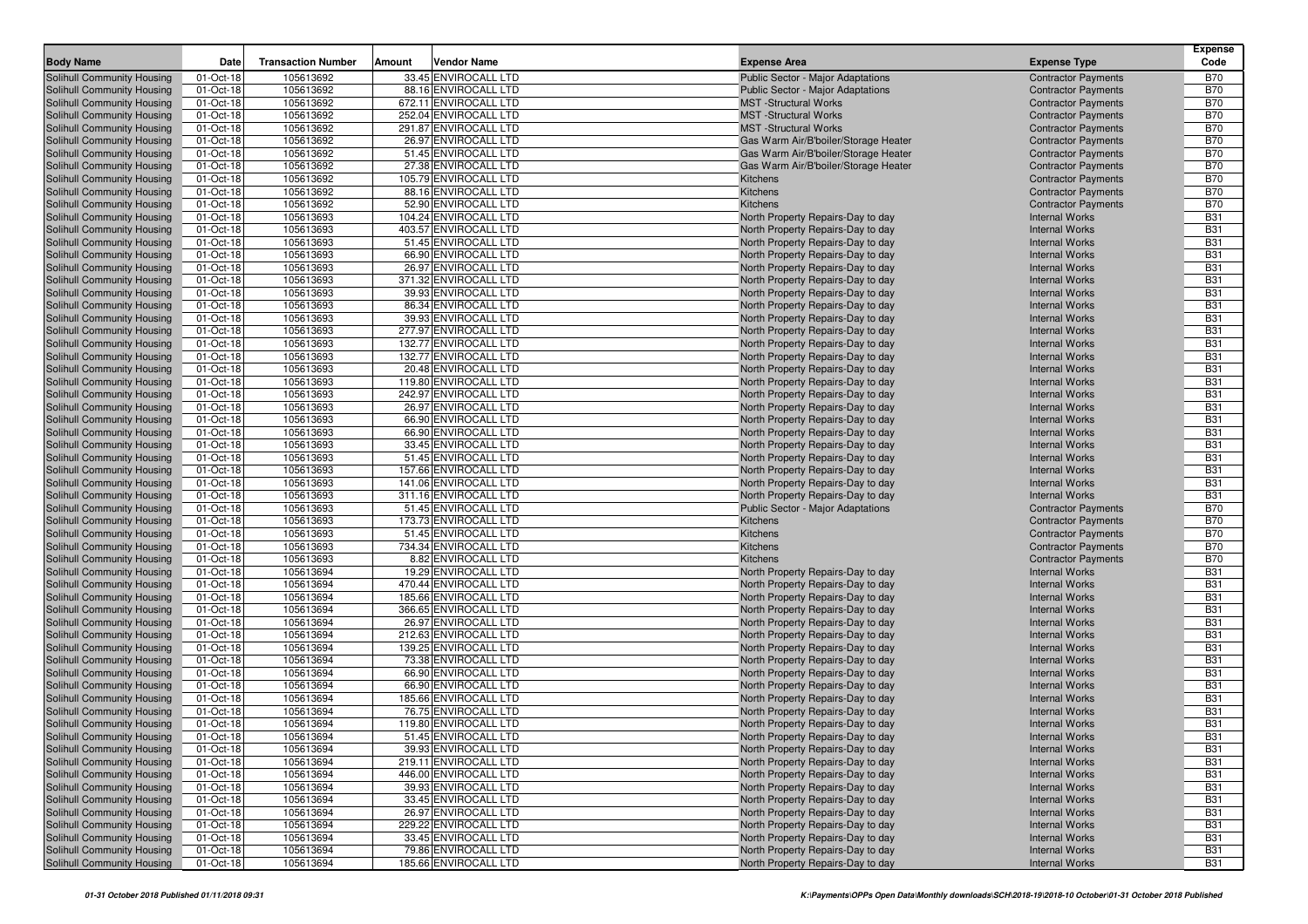| <b>Body Name</b>                                         | Date                   | <b>Transaction Number</b> | Amount | Vendor Name                                   | <b>Expense Area</b>                                                          | <b>Expense Type</b>                                      | <b>Expense</b><br>Code   |
|----------------------------------------------------------|------------------------|---------------------------|--------|-----------------------------------------------|------------------------------------------------------------------------------|----------------------------------------------------------|--------------------------|
| Solihull Community Housing                               |                        | 105613694                 |        | 33.45 ENVIROCALL LTD                          |                                                                              |                                                          |                          |
| Solihull Community Housing                               | 01-Oct-18<br>01-Oct-18 | 105613694                 |        | 92.83 ENVIROCALL LTD                          | North Property Repairs-Day to day<br>North Property Repairs-Day to day       | <b>Internal Works</b><br><b>Internal Works</b>           | <b>B31</b><br><b>B31</b> |
| Solihull Community Housing                               | 01-Oct-18              | 105613694                 |        | 26.97 ENVIROCALL LTD                          | North Property Repairs-Day to day                                            | <b>Internal Works</b>                                    | <b>B31</b>               |
| Solihull Community Housing                               | 01-Oct-18              | 105613694                 |        | 159.73 ENVIROCALL LTD                         | North Property Repairs-Day to day                                            | <b>Internal Works</b>                                    | <b>B31</b>               |
| Solihull Community Housing                               | 01-Oct-18              | 105613694                 |        | 13.69 ENVIROCALL LTD                          | North Property Repairs-Day to day                                            | <b>Internal Works</b>                                    | <b>B31</b>               |
| Solihull Community Housing                               | 01-Oct-18              | 105613694                 |        | 39.93 ENVIROCALL LTD                          | North Property Repairs-Day to day                                            | <b>Internal Works</b>                                    | <b>B31</b>               |
| Solihull Community Housing                               | 01-Oct-18              | 105613694                 |        | 33.45 ENVIROCALL LTD                          | North Property Repairs-Day to day                                            | <b>Internal Works</b>                                    | <b>B31</b>               |
| Solihull Community Housing                               | 01-Oct-18              | 105613694                 |        | 73.38 ENVIROCALL LTD                          | North Property Repairs-Day to day                                            | <b>Internal Works</b>                                    | <b>B31</b>               |
| Solihull Community Housing                               | 01-Oct-18              | 105613694                 |        | 26.97 ENVIROCALL LTD                          | Public Sector - Major Adaptations                                            | <b>Contractor Payments</b>                               | <b>B70</b>               |
| Solihull Community Housing                               | 01-Oct-18              | 105613694                 |        | 79.09 ENVIROCALL LTD                          | Public Sector - Major Adaptations                                            | <b>Contractor Payments</b>                               | <b>B70</b>               |
| Solihull Community Housing                               | 01-Oct-18              | 105613694                 |        | 73.38 ENVIROCALL LTD                          | Public Sector - Major Adaptations                                            | <b>Contractor Payments</b>                               | <b>B70</b>               |
| Solihull Community Housing                               | 01-Oct-18              | 105613694                 |        | 51.45 ENVIROCALL LTD                          | Gas Warm Air/B'boiler/Storage Heater                                         | <b>Contractor Payments</b>                               | <b>B70</b>               |
| <b>Solihull Community Housing</b>                        | 01-Oct-18              | 105613694                 |        | 51.45 ENVIROCALL LTD                          | Kitchens                                                                     | <b>Contractor Payments</b>                               | <b>B70</b>               |
| Solihull Community Housing                               | 01-Oct-18              | 105613694                 |        | 550.76 ENVIROCALL LTD                         | Kitchens                                                                     | <b>Contractor Payments</b>                               | <b>B70</b>               |
| Solihull Community Housing                               | 01-Oct-18              | 105613694                 |        | 51.45 ENVIROCALL LTD                          | Kitchens                                                                     | <b>Contractor Payments</b>                               | <b>B70</b>               |
| Solihull Community Housing                               | 01-Oct-18              | 105613694                 |        | 104.76 ENVIROCALL LTD                         | Kitchens                                                                     | <b>Contractor Payments</b>                               | <b>B70</b>               |
| Solihull Community Housing                               | 01-Oct-18              | 105613695                 |        | 252.04 ENVIROCALL LTD                         | North Property Repairs-Day to day                                            | <b>Internal Works</b>                                    | <b>B31</b>               |
| Solihull Community Housing                               | 01-Oct-18              | 105613695                 |        | 191.88 ENVIROCALL LTD                         | North Property Repairs-Day to day                                            | <b>Internal Works</b>                                    | <b>B31</b>               |
| Solihull Community Housing                               | 01-Oct-18              | 105613695                 |        | 79.86 ENVIROCALL LTD                          | North Property Repairs-Day to day                                            | <b>Internal Works</b>                                    | <b>B31</b>               |
| Solihull Community Housing                               | 01-Oct-18              | 105613695                 |        | 34.54 ENVIROCALL LTD                          | North Property Repairs-Day to day                                            | <b>Internal Works</b>                                    | <b>B31</b>               |
| Solihull Community Housing                               | 01-Oct-18              | 105613695                 |        | 92.83 ENVIROCALL LTD                          | North Property Repairs-Day to day                                            | <b>Internal Works</b>                                    | <b>B31</b>               |
| Solihull Community Housing                               | 01-Oct-18              | 105613695                 |        | 96.15 ENVIROCALL LTD                          | North Property Repairs-Day to day                                            | <b>Internal Works</b>                                    | <b>B31</b><br><b>B31</b> |
| Solihull Community Housing<br>Solihull Community Housing | 01-Oct-18<br>01-Oct-18 | 105613695<br>105613695    |        | 26.97 ENVIROCALL LTD<br>356.80 ENVIROCALL LTD | North Property Repairs-Day to day                                            | <b>Internal Works</b><br><b>Internal Works</b>           | <b>B31</b>               |
| Solihull Community Housing                               | 01-Oct-18              | 105613695                 |        | 51.45 ENVIROCALL LTD                          | North Property Repairs-Day to day<br>North Property Repairs-Day to day       | <b>Internal Works</b>                                    | <b>B31</b>               |
| Solihull Community Housing                               | 01-Oct-18              | 105613695                 |        | 66.90 ENVIROCALL LTD                          | North Property Repairs-Day to day                                            | <b>Internal Works</b>                                    | <b>B31</b>               |
| Solihull Community Housing                               | 01-Oct-18              | 105613695                 |        | 25.72 ENVIROCALL LTD                          | North Property Repairs-Day to day                                            | <b>Internal Works</b>                                    | <b>B31</b>               |
| Solihull Community Housing                               | 01-Oct-18              | 105613695                 |        | 39.93 ENVIROCALL LTD                          | North Property Repairs-Day to day                                            | <b>Internal Works</b>                                    | <b>B31</b>               |
| Solihull Community Housing                               | 01-Oct-18              | 105613695                 |        | 26.97 ENVIROCALL LTD                          | North Property Repairs-Day to day                                            | <b>Internal Works</b>                                    | <b>B31</b>               |
| Solihull Community Housing                               | 01-Oct-18              | 105613695                 |        | 439.00 ENVIROCALL LTD                         | North Property Repairs-Day to day                                            | <b>Internal Works</b>                                    | <b>B31</b>               |
| Solihull Community Housing                               | 01-Oct-18              | 105613695                 |        | 132.24 ENVIROCALL LTD                         | North Property Repairs-Day to day                                            | <b>Internal Works</b>                                    | <b>B31</b>               |
| Solihull Community Housing                               | 01-Oct-18              | 105613695                 |        | 132.77 ENVIROCALL LTD                         | North Property Repairs-Day to day                                            | <b>Internal Works</b>                                    | <b>B31</b>               |
| Solihull Community Housing                               | 01-Oct-18              | 105613695                 |        | 39.93 ENVIROCALL LTD                          | North Property Repairs-Day to day                                            | <b>Internal Works</b>                                    | <b>B31</b>               |
| Solihull Community Housing                               | 01-Oct-18              | 105613695                 |        | 51.45 ENVIROCALL LTD                          | North Property Repairs-Day to day                                            | <b>Internal Works</b>                                    | <b>B31</b>               |
| Solihull Community Housing                               | 01-Oct-18              | 105613695                 |        | 165.95 ENVIROCALL LTD                         | North Property Repairs-Day to day                                            | <b>Internal Works</b>                                    | <b>B31</b>               |
| Solihull Community Housing                               | 01-Oct-18              | 105613695                 |        | 39.93 ENVIROCALL LTD                          | North Property Repairs-Day to day                                            | <b>Internal Works</b>                                    | <b>B31</b>               |
| Solihull Community Housing                               | 01-Oct-18              | 105613695                 |        | 11.62 ENVIROCALL LTD                          | North Property Repairs-Day to day                                            | <b>Internal Works</b>                                    | <b>B31</b>               |
| Solihull Community Housing                               | 01-Oct-18              | 105613695                 |        | 39.94 ENVIROCALL LTD                          | Public Sector - Major Adaptations                                            | <b>Contractor Payments</b>                               | <b>B70</b>               |
| Solihull Community Housing                               | 01-Oct-18              | 105613695                 |        | 148.84 ENVIROCALL LTD                         | Public Sector - Major Adaptations                                            | <b>Contractor Payments</b>                               | <b>B70</b>               |
| Solihull Community Housing                               | 01-Oct-18              | 105613695                 |        | 99.31 ENVIROCALL LTD                          | Public Sector - Major Adaptations                                            | <b>Contractor Payments</b>                               | <b>B70</b>               |
| Solihull Community Housing                               | 01-Oct-18              | 105613695                 |        | 188.77 ENVIROCALL LTD                         | Public Sector - Major Adaptations                                            | <b>Contractor Payments</b>                               | <b>B70</b>               |
| Solihull Community Housing                               | 01-Oct-18              | 105613695                 |        | 1266.42 ENVIROCALL LTD                        | <b>MST</b> -Structural Works                                                 | <b>Contractor Payments</b>                               | <b>B70</b>               |
| Solihull Community Housing                               | 01-Oct-18              | 105613695                 |        | 46.41 ENVIROCALL LTD                          | Gas Warm Air/B'boiler/Storage Heater                                         | <b>Contractor Payments</b>                               | <b>B70</b>               |
| Solihull Community Housing                               | 01-Oct-18              | 105613695                 |        | 39.93 ENVIROCALL LTD                          | Gas Warm Air/B'boiler/Storage Heater                                         | <b>Contractor Payments</b>                               | <b>B70</b>               |
| Solihull Community Housing                               | 01-Oct-18              | 105613695                 |        | 39.93 ENVIROCALL LTD                          | Gas Warm Air/B'boiler/Storage Heater                                         | <b>Contractor Payments</b>                               | <b>B70</b>               |
| Solihull Community Housing                               | 01-Oct-18              | 105613695                 |        | 39.93 ENVIROCALL LTD                          | Gas Warm Air/B'boiler/Storage Heater                                         | <b>Contractor Payments</b>                               | <b>B70</b>               |
| Solihull Community Housing<br>Solihull Community Housing | 01-Oct-18<br>01-Oct-18 | 105613695<br>105613695    |        | 39.93 ENVIROCALL LTD<br>40.24 ENVIROCALL LTD  | Gas Warm Air/B'boiler/Storage Heater<br>Gas Warm Air/B'boiler/Storage Heater | <b>Contractor Payments</b><br><b>Contractor Payments</b> | <b>B70</b><br><b>B70</b> |
| Solihull Community Housing                               | 01-Oct-18              | 105613695                 |        | 544.79 ENVIROCALL LTD                         | Kitchens                                                                     | <b>Contractor Payments</b>                               | <b>B70</b>               |
| Solihull Community Housing                               | 01-Oct-18              | 105613695                 |        | 885.05 ENVIROCALL LTD                         | Kitchens                                                                     | <b>Contractor Payments</b>                               | <b>B70</b>               |
| Solihull Community Housing                               | 01-Oct-18              | 105613695                 |        | 388.95 ENVIROCALL LTD                         | Kitchens                                                                     | <b>Contractor Payments</b>                               | <b>B70</b>               |
| <b>Solihull Community Housing</b>                        | 01-Oct-18              | 105613695                 |        | 2127.20 ENVIROCALL LTD                        | <b>Sheltered Schemes</b>                                                     | <b>Contractor Payments</b>                               | <b>B70</b>               |
| Solihull Community Housing                               | 01-Oct-18              | 105613696                 |        | 455.54 ENVIROCALL LTD                         | North Property Repairs-Day to day                                            | <b>Internal Works</b>                                    | <b>B31</b>               |
| Solihull Community Housing                               | 01-Oct-18              | 105613696                 |        | 84.01 ENVIROCALL LTD                          | North Property Repairs-Day to day                                            | <b>Internal Works</b>                                    | <b>B31</b>               |
| Solihull Community Housing                               | 01-Oct-18              | 105613696                 |        | 403.57 ENVIROCALL LTD                         | North Property Repairs-Day to day                                            | <b>Internal Works</b>                                    | <b>B31</b>               |
| Solihull Community Housing                               | 01-Oct-18              | 105613696                 |        | 19.19 ENVIROCALL LTD                          | North Property Repairs-Day to day                                            | <b>Internal Works</b>                                    | <b>B31</b>               |
| Solihull Community Housing                               | 01-Oct-18              | 105613696                 |        | 113.32 ENVIROCALL LTD                         | North Property Repairs-Day to day                                            | <b>Internal Works</b>                                    | <b>B31</b>               |
| Solihull Community Housing                               | 01-Oct-18              | 105613696                 |        | 132.77 ENVIROCALL LTD                         | North Property Repairs-Day to day                                            | <b>Internal Works</b>                                    | <b>B31</b>               |
| Solihull Community Housing                               | 01-Oct-18              | 105613696                 |        | 26.97 ENVIROCALL LTD                          | North Property Repairs-Day to day                                            | <b>Internal Works</b>                                    | <b>B31</b>               |
| Solihull Community Housing                               | 01-Oct-18              | 105613696                 |        | 51.45 ENVIROCALL LTD                          | North Property Repairs-Day to day                                            | <b>Internal Works</b>                                    | <b>B31</b>               |
| Solihull Community Housing                               | 01-Oct-18              | 105613696                 |        | 26.97 ENVIROCALL LTD                          | North Property Repairs-Day to day                                            | <b>Internal Works</b>                                    | <b>B31</b>               |
| Solihull Community Housing                               | 01-Oct-18              | 105613696                 |        | 79.86 ENVIROCALL LTD                          | North Property Repairs-Day to day                                            | <b>Internal Works</b>                                    | <b>B31</b>               |
| Solihull Community Housing                               | 01-Oct-18              | 105613696                 |        | 206.14 ENVIROCALL LTD                         | North Property Repairs-Day to day                                            | <b>Internal Works</b>                                    | <b>B31</b>               |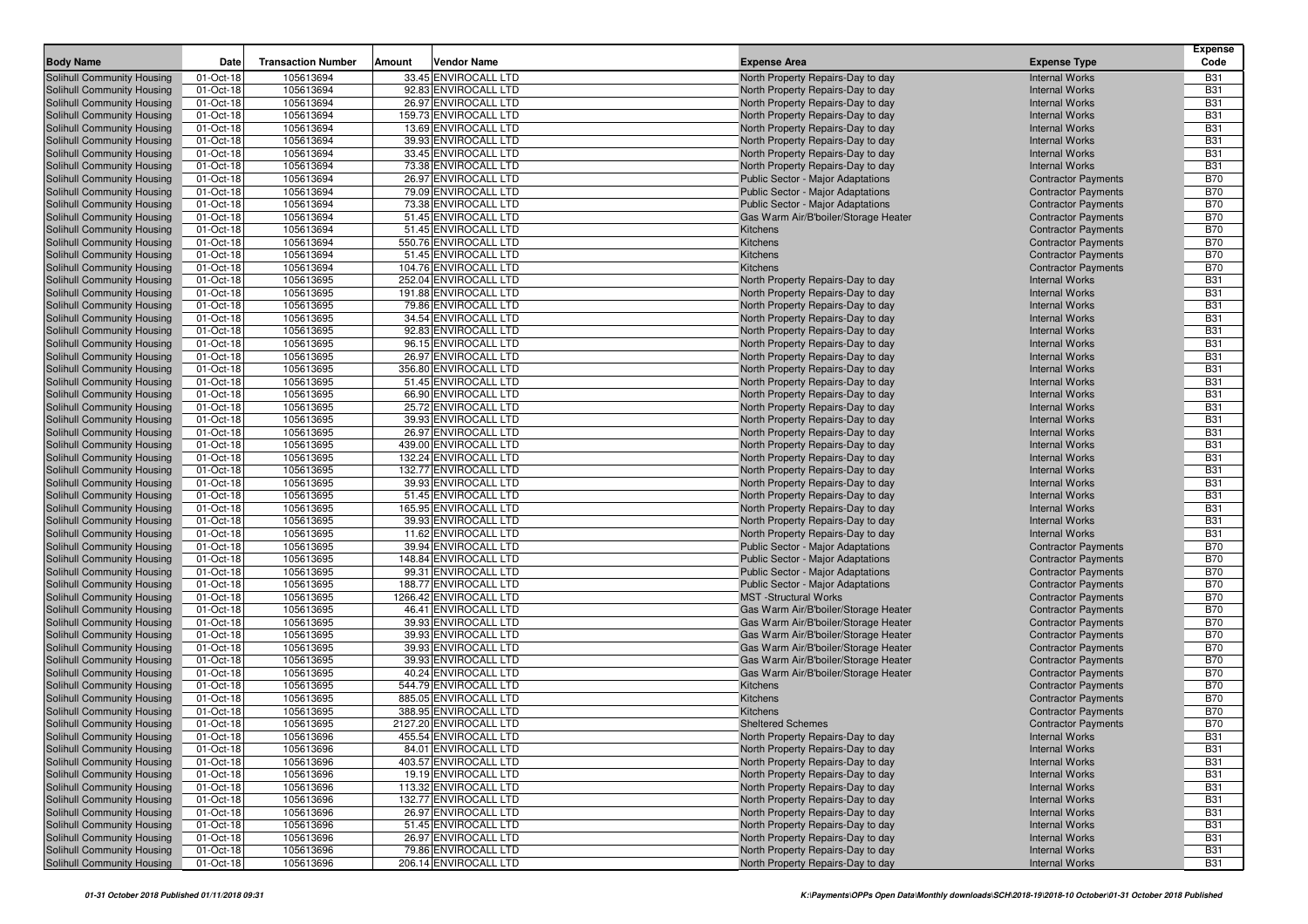|                                                          |                        |                           |                                               |                                                                        |                                                | <b>Expense</b>           |
|----------------------------------------------------------|------------------------|---------------------------|-----------------------------------------------|------------------------------------------------------------------------|------------------------------------------------|--------------------------|
| <b>Body Name</b>                                         | Date                   | <b>Transaction Number</b> | Vendor Name<br>Amount                         | <b>Expense Area</b>                                                    | <b>Expense Type</b>                            | Code                     |
| Solihull Community Housing                               | 01-Oct-18              | 105613696                 | 86.34 ENVIROCALL LTD                          | North Property Repairs-Day to day                                      | <b>Internal Works</b>                          | <b>B31</b>               |
| Solihull Community Housing                               | 01-Oct-18              | 105613696                 | 26.97 ENVIROCALL LTD                          | North Property Repairs-Day to day                                      | <b>Internal Works</b>                          | <b>B31</b>               |
| Solihull Community Housing                               | 01-Oct-18              | 105613696                 | 39.93 ENVIROCALL LTD                          | North Property Repairs-Day to day                                      | <b>Internal Works</b>                          | <b>B31</b>               |
| Solihull Community Housing                               | 01-Oct-18              | 105613696                 | 26.97 ENVIROCALL LTD                          | North Property Repairs-Day to day                                      | <b>Internal Works</b>                          | <b>B31</b>               |
| Solihull Community Housing                               | 01-Oct-18              | 105613696                 | 23.23 ENVIROCALL LTD                          | North Property Repairs-Day to day                                      | <b>Internal Works</b>                          | <b>B31</b>               |
| Solihull Community Housing                               | 01-Oct-18              | 105613696                 | 46.41 ENVIROCALL LTD                          | North Property Repairs-Day to day                                      | <b>Internal Works</b>                          | <b>B31</b>               |
| Solihull Community Housing                               | 01-Oct-18              | 105613696                 | 51.45 ENVIROCALL LTD                          | North Property Repairs-Day to day                                      | <b>Internal Works</b>                          | <b>B31</b>               |
| Solihull Community Housing                               | 01-Oct-18              | 105613696                 | 20.54 ENVIROCALL LTD                          | North Property Repairs-Day to day                                      | <b>Internal Works</b>                          | <b>B31</b>               |
| Solihull Community Housing                               | 01-Oct-18              | 105613696                 | 33.45 ENVIROCALL LTD                          | North Property Repairs-Day to day                                      | <b>Internal Works</b>                          | <b>B31</b>               |
| Solihull Community Housing                               | 01-Oct-18              | 105613696                 | 39.93 ENVIROCALL LTD                          | North Property Repairs-Day to day                                      | <b>Internal Works</b>                          | <b>B31</b>               |
| Solihull Community Housing                               | 01-Oct-18              | 105613696                 | 39.93 ENVIROCALL LTD                          | North Property Repairs-Day to day                                      | <b>Internal Works</b>                          | <b>B31</b>               |
| Solihull Community Housing                               | 01-Oct-18              | 105613696<br>105613696    | 39.93 ENVIROCALL LTD<br>105.79 ENVIROCALL LTD | North Property Repairs-Day to day                                      | <b>Internal Works</b>                          | <b>B31</b>               |
| Solihull Community Housing<br>Solihull Community Housing | 01-Oct-18<br>01-Oct-18 | 105613696                 | 17.63 ENVIROCALL LTD                          | North Property Repairs-Day to day                                      | <b>Internal Works</b><br><b>Internal Works</b> | <b>B31</b><br><b>B31</b> |
| Solihull Community Housing                               | 01-Oct-18              | 105613696                 | 119.80 ENVIROCALL LTD                         | North Property Repairs-Day to day<br>North Property Repairs-Day to day | <b>Internal Works</b>                          | <b>B31</b>               |
| Solihull Community Housing                               | 01-Oct-18              | 105613696                 | 69.49 ENVIROCALL LTD                          | <b>Public Sector - Major Adaptations</b>                               | <b>Contractor Payments</b>                     | <b>B70</b>               |
| Solihull Community Housing                               | 01-Oct-18              | 105613696                 | 20.48 ENVIROCALL LTD                          | <b>Public Sector - Major Adaptations</b>                               | <b>Contractor Payments</b>                     | <b>B70</b>               |
| Solihull Community Housing                               | 01-Oct-18              | 105613696                 | 39.93 ENVIROCALL LTD                          | Gas Warm Air/B'boiler/Storage Heater                                   | <b>Contractor Payments</b>                     | <b>B70</b>               |
| Solihull Community Housing                               | 01-Oct-18              | 105613696                 | 39.93 ENVIROCALL LTD                          | Gas Warm Air/B'boiler/Storage Heater                                   | <b>Contractor Payments</b>                     | <b>B70</b>               |
| Solihull Community Housing                               | 01-Oct-18              | 105613696                 | 39.93 ENVIROCALL LTD                          | Gas Warm Air/B'boiler/Storage Heater                                   | <b>Contractor Payments</b>                     | <b>B70</b>               |
| Solihull Community Housing                               | 01-Oct-18              | 105613696                 | 66.90 ENVIROCALL LTD                          | Gas Warm Air/B'boiler/Storage Heater                                   | <b>Contractor Payments</b>                     | <b>B70</b>               |
| Solihull Community Housing                               | 01-Oct-18              | 105613696                 | 66.90 ENVIROCALL LTD                          | Gas Warm Air/B'boiler/Storage Heater                                   | <b>Contractor Payments</b>                     | <b>B70</b>               |
| Solihull Community Housing                               | 01-Oct-18              | 105613696                 | 371.32 ENVIROCALL LTD                         | Gas Warm Air/B'boiler/Storage Heater                                   | <b>Contractor Payments</b>                     | <b>B70</b>               |
| Solihull Community Housing                               | 01-Oct-18              | 105613696                 | 119.80 ENVIROCALL LTD                         | Gas Warm Air/B'boiler/Storage Heater                                   | <b>Contractor Payments</b>                     | <b>B70</b>               |
| Solihull Community Housing                               | 01-Oct-18              | 105613696                 | 215.22 ENVIROCALL LTD                         | Kitchens                                                               | <b>Contractor Payments</b>                     | <b>B70</b>               |
| Solihull Community Housing                               | 01-Oct-18              | 105613696                 | 294.30 ENVIROCALL LTD                         | Kitchens                                                               | <b>Contractor Payments</b>                     | <b>B70</b>               |
| Solihull Community Housing                               | 01-Oct-18              | 105613697                 | 105.79 ENVIROCALL LTD                         | North Property Repairs-Day to day                                      | <b>Internal Works</b>                          | <b>B31</b>               |
| Solihull Community Housing                               | 01-Oct-18              | 105613697                 | 51.45 ENVIROCALL LTD                          | North Property Repairs-Day to day                                      | <b>Internal Works</b>                          | <b>B31</b>               |
| Solihull Community Housing                               | 01-Oct-18              | 105613697                 | 79.86 ENVIROCALL LTD                          | North Property Repairs-Day to day                                      | <b>Internal Works</b>                          | <b>B31</b>               |
| Solihull Community Housing                               | 01-Oct-18              | 105613697                 | 61.61 ENVIROCALL LTD                          | North Property Repairs-Day to day                                      | <b>Internal Works</b>                          | <b>B31</b>               |
| Solihull Community Housing                               | 01-Oct-18              | 105613697                 | 61.61 ENVIROCALL LTD                          | North Property Repairs-Day to day                                      | <b>Internal Works</b>                          | <b>B31</b>               |
| Solihull Community Housing                               | 01-Oct-18              | 105613697                 | 158.69 ENVIROCALL LTD                         | North Property Repairs-Day to day                                      | <b>Internal Works</b>                          | <b>B31</b>               |
| Solihull Community Housing                               | 01-Oct-18              | 105613697                 | 39.93 ENVIROCALL LTD                          | North Property Repairs-Day to day                                      | <b>Internal Works</b>                          | <b>B31</b>               |
| Solihull Community Housing                               | 01-Oct-18              | 105613697                 | 232.07 ENVIROCALL LTD                         | North Property Repairs-Day to day                                      | <b>Internal Works</b>                          | <b>B31</b>               |
| Solihull Community Housing                               | 01-Oct-18              | 105613697                 | 33.45 ENVIROCALL LTD                          | North Property Repairs-Day to day                                      | <b>Internal Works</b>                          | <b>B31</b>               |
| Solihull Community Housing                               | 01-Oct-18              | 105613697                 | 231.04 ENVIROCALL LTD                         | North Property Repairs-Day to day                                      | <b>Internal Works</b>                          | <b>B31</b>               |
| Solihull Community Housing                               | 01-Oct-18              | 105613697                 | 132.24 ENVIROCALL LTD                         | North Property Repairs-Day to day                                      | <b>Internal Works</b>                          | <b>B31</b>               |
| Solihull Community Housing                               | 01-Oct-18              | 105613697                 | 139.25 ENVIROCALL LTD                         | North Property Repairs-Day to day                                      | <b>Internal Works</b>                          | <b>B31</b>               |
| Solihull Community Housing                               | 01-Oct-18              | 105613697                 | 164.29 ENVIROCALL LTD                         | North Property Repairs-Day to day                                      | <b>Internal Works</b>                          | <b>B31</b>               |
| Solihull Community Housing                               | 01-Oct-18              | 105613697                 | 20.54 ENVIROCALL LTD                          | North Property Repairs-Day to day                                      | <b>Internal Works</b>                          | <b>B31</b><br><b>B31</b> |
| Solihull Community Housing                               | 01-Oct-18              | 105613697<br>105613697    | 115.54 ENVIROCALL LTD                         | North Property Repairs-Day to day                                      | <b>Internal Works</b>                          | <b>B31</b>               |
| Solihull Community Housing<br>Solihull Community Housing | 01-Oct-18<br>01-Oct-18 | 105613697                 | 41.07 ENVIROCALL LTD<br>92.83 ENVIROCALL LTD  | North Property Repairs-Day to day<br>North Property Repairs-Day to day | <b>Internal Works</b><br><b>Internal Works</b> | <b>B31</b>               |
| Solihull Community Housing                               | 01-Oct-18              | 105613697                 | 20.54 ENVIROCALL LTD                          | North Property Repairs-Day to day                                      | <b>Internal Works</b>                          | <b>B31</b>               |
| Solihull Community Housing                               | 01-Oct-18              | 105613697                 | 39.93 ENVIROCALL LTD                          | North Property Repairs-Day to day                                      | <b>Internal Works</b>                          | <b>B31</b>               |
| Solihull Community Housing                               | 01-Oct-18              | 105613697                 | 26.97 ENVIROCALL LTD                          | <b>Public Sector - Major Adaptations</b>                               | <b>Contractor Payments</b>                     | <b>B70</b>               |
| Solihull Community Housing                               | 01-Oct-18              | 105613697                 | 26.97 ENVIROCALL LTD                          | <b>Public Sector - Major Adaptations</b>                               | <b>Contractor Payments</b>                     | <b>B70</b>               |
| Solihull Community Housing                               | 01-Oct-18              | 105613697                 | 112.02 ENVIROCALL LTD                         | Gas Warm Air/B'boiler/Storage Heater                                   | <b>Contractor Payments</b>                     | <b>B70</b>               |
| Solihull Community Housing                               | 01-Oct-18              | 105613697                 | 112.02 ENVIROCALL LTD                         | Gas Warm Air/B'boiler/Storage Heater                                   | <b>Contractor Payments</b>                     | <b>B70</b>               |
| Solihull Community Housing                               | 01-Oct-18              | 105613697                 | 138.99 ENVIROCALL LTD                         | Kitchens                                                               | <b>Contractor Payments</b>                     | <b>B70</b>               |
| Solihull Community Housing                               | 01-Oct-18              | 105613697                 | 138.99 ENVIROCALL LTD                         | Kitchens                                                               | <b>Contractor Payments</b>                     | <b>B70</b>               |
| Solihull Community Housing                               | 01-Oct-18              | 105613697                 | 208.47 ENVIROCALL LTD                         | Kitchens                                                               | <b>Contractor Payments</b>                     | <b>B70</b>               |
| Solihull Community Housing                               | 01-Oct-18              | 105613698                 | 61.04 ENVIROCALL LTD                          | Direct - Asbestos                                                      | <b>Internal Works</b>                          | <b>B31</b>               |
| Solihull Community Housing                               | 01-Oct-18              | 105613698                 | 924.81 ENVIROCALL LTD                         | North Property Repairs-Day to day                                      | <b>Internal Works</b>                          | <b>B31</b>               |
| Solihull Community Housing                               | 01-Oct-18              | 105613698                 | 278.49 ENVIROCALL LTD                         | North Property Repairs-Day to day                                      | <b>Internal Works</b>                          | <b>B31</b>               |
| Solihull Community Housing                               | 01-Oct-18              | 105613698                 | 185.66 ENVIROCALL LTD                         | North Property Repairs-Day to day                                      | <b>Internal Works</b>                          | <b>B31</b>               |
| Solihull Community Housing                               | 01-Oct-18              | 105613698                 | 33.45 ENVIROCALL LTD                          | North Property Repairs-Day to day                                      | <b>Internal Works</b>                          | <b>B31</b>               |
| Solihull Community Housing                               | 01-Oct-18              | 105613698                 | 132.77 ENVIROCALL LTD                         | North Property Repairs-Day to day                                      | <b>Internal Works</b>                          | <b>B31</b>               |
| Solihull Community Housing                               | 01-Oct-18              | 105613698                 | 33.45 ENVIROCALL LTD                          | North Property Repairs-Day to day                                      | <b>Internal Works</b>                          | <b>B31</b>               |
| Solihull Community Housing                               | 01-Oct-18              | 105613698                 | 26.97 ENVIROCALL LTD                          | North Property Repairs-Day to day                                      | <b>Internal Works</b>                          | <b>B31</b>               |
| Solihull Community Housing                               | 01-Oct-18              | 105613698                 | 39.93 ENVIROCALL LTD                          | North Property Repairs-Day to day                                      | <b>Internal Works</b>                          | <b>B31</b>               |
| Solihull Community Housing                               | 01-Oct-18              | 105613698                 | 252.56 ENVIROCALL LTD                         | North Property Repairs-Day to day                                      | <b>Internal Works</b>                          | <b>B31</b>               |
| Solihull Community Housing                               | 01-Oct-18              | 105613698                 | 26.97 ENVIROCALL LTD                          | North Property Repairs-Day to day                                      | <b>Internal Works</b>                          | <b>B31</b>               |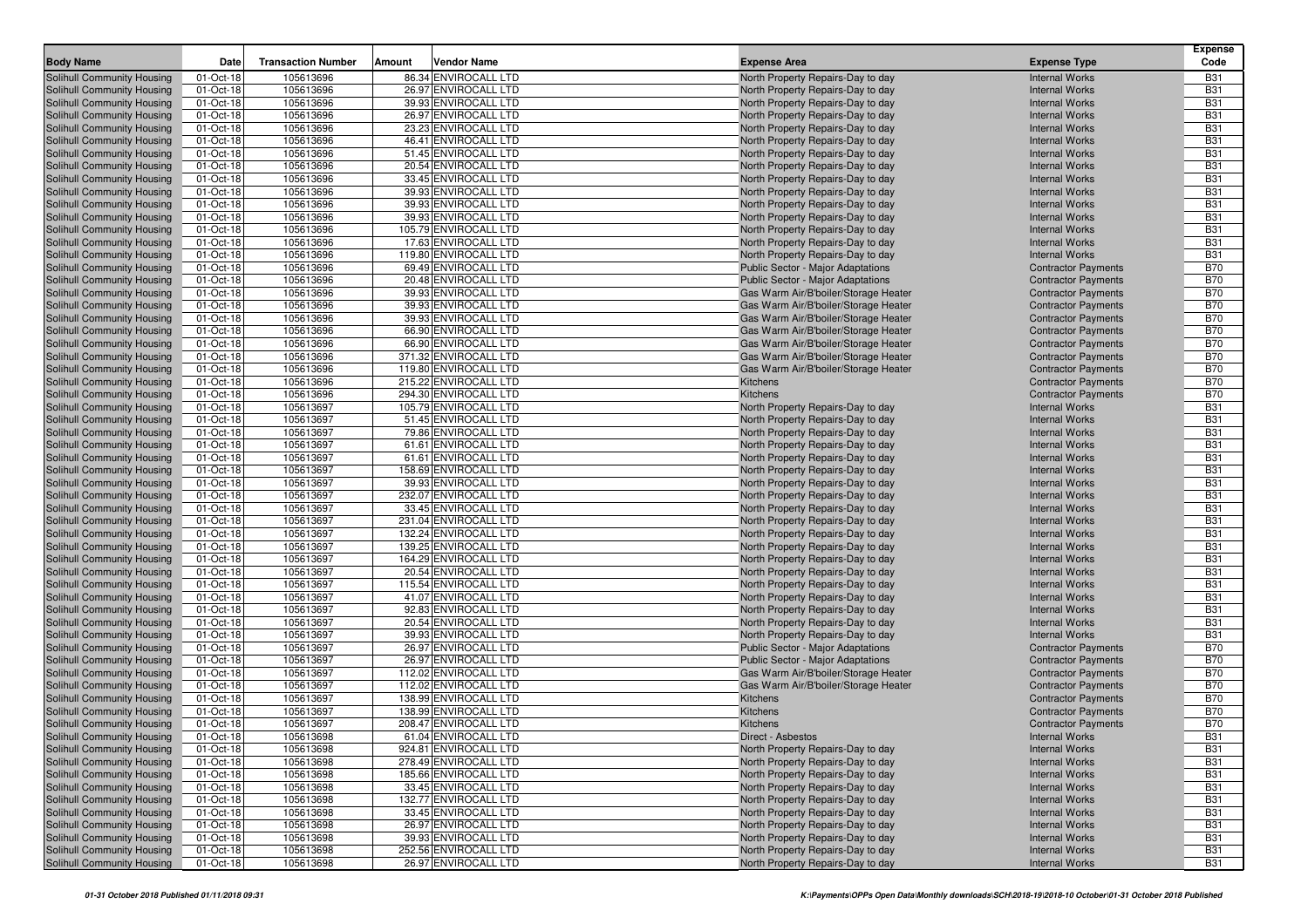| <b>Body Name</b><br><b>Transaction Number</b><br>Amount<br>Vendor Name<br><b>Expense Type</b><br>Code<br>Date<br><b>Expense Area</b><br>105613698<br>152.21 ENVIROCALL LTD<br>Solihull Community Housing<br>01-Oct-18<br>North Property Repairs-Day to day<br><b>Internal Works</b><br><b>B31</b><br><b>B31</b><br>Solihull Community Housing<br>01-Oct-18<br>105613698<br>33.45 ENVIROCALL LTD<br>North Property Repairs-Day to day<br><b>Internal Works</b><br>01-Oct-18<br>105613698<br>33.29 ENVIROCALL LTD<br><b>B31</b><br>Solihull Community Housing<br>North Property Repairs-Day to day<br><b>Internal Works</b><br>46.41 ENVIROCALL LTD<br>01-Oct-18<br>105613698<br><b>B31</b><br>Solihull Community Housing<br>North Property Repairs-Day to day<br><b>Internal Works</b><br><b>Solihull Community Housing</b><br>01-Oct-18<br>105613698<br>33.45 ENVIROCALL LTD<br>North Property Repairs-Day to day<br><b>B31</b><br><b>Internal Works</b><br>01-Oct-18<br>105613698<br><b>B31</b><br>Solihull Community Housing<br>86.34 ENVIROCALL LTD<br>North Property Repairs-Day to day<br><b>Internal Works</b><br>01-Oct-18<br>105613698<br>39.93 ENVIROCALL LTD<br><b>B31</b><br>Solihull Community Housing<br>North Property Repairs-Day to day<br><b>Internal Works</b><br><b>B31</b><br>Solihull Community Housing<br>01-Oct-18<br>105613698<br>17.00 ENVIROCALL LTD<br>North Property Repairs-Day to day<br><b>Internal Works</b><br>Solihull Community Housing<br>01-Oct-18<br>105613698<br>98.36 ENVIROCALL LTD<br><b>B31</b><br>North Property Repairs-Day to day<br><b>Internal Works</b><br>01-Oct-18<br>105613698<br>17.00 ENVIROCALL LTD<br><b>B31</b><br>Solihull Community Housing<br>North Property Repairs-Day to day<br><b>Internal Works</b><br>01-Oct-18<br>44.66 ENVIROCALL LTD<br><b>B31</b><br>Solihull Community Housing<br>105613698<br>North Property Repairs-Day to day<br><b>Internal Works</b><br>01-Oct-18<br>105613698<br>108.46 ENVIROCALL LTD<br><b>Internal Works</b><br><b>B31</b><br>Solihull Community Housing<br>North Property Repairs-Day to day<br>Solihull Community Housing<br>01-Oct-18<br>105613698<br>144.61 ENVIROCALL LTD<br><b>B31</b><br>North Property Repairs-Day to day<br><b>Internal Works</b><br>01-Oct-18<br>51.45 ENVIROCALL LTD<br><b>B70</b><br>Solihull Community Housing<br>105613698<br><b>Public Sector - Major Adaptations</b><br><b>Contractor Payments</b><br><b>B70</b><br>105613698<br>26.45 ENVIROCALL LTD<br>Solihull Community Housing<br>01-Oct-18<br>Public Sector - Major Adaptations<br><b>Contractor Payments</b><br>Solihull Community Housing<br>01-Oct-18<br>105613698<br>52.74 ENVIROCALL LTD<br><b>B70</b><br><b>Private Sector - Minor Works</b><br><b>Contractor Payments</b><br>01-Oct-18<br>105613698<br>39.93 ENVIROCALL LTD<br><b>B70</b><br>Solihull Community Housing<br>Gas Warm Air/B'boiler/Storage Heater<br><b>Contractor Payments</b><br>01-Oct-18<br>105613698<br>26.97 ENVIROCALL LTD<br><b>B70</b><br>Solihull Community Housing<br>Gas Warm Air/B'boiler/Storage Heater<br><b>Contractor Payments</b><br>01-Oct-18<br>105613698<br>39.93 ENVIROCALL LTD<br><b>B70</b><br>Solihull Community Housing<br>Gas Warm Air/B'boiler/Storage Heater<br><b>Contractor Payments</b><br><b>B70</b><br>01-Oct-18<br>105613698<br>410.73 ENVIROCALL LTD<br>Solihull Community Housing<br>Low Rise - Envelope Programme<br><b>Contractor Payments</b><br>01-Oct-18<br>105613698<br>104.24 ENVIROCALL LTD<br><b>B70</b><br>Solihull Community Housing<br>Kitchens<br><b>Contractor Payments</b><br><b>B70</b><br>01-Oct-18<br>105613698<br>569.42 ENVIROCALL LTD<br>Solihull Community Housing<br>Kitchens<br><b>Contractor Payments</b><br>112.02 ENVIROCALL LTD<br><b>B31</b><br>Solihull Community Housing<br>01-Oct-18<br>105613699<br>North Property Repairs-Day to day<br><b>Internal Works</b><br>01-Oct-18<br>105613699<br>51.45 ENVIROCALL LTD<br><b>B31</b><br>Solihull Community Housing<br>North Property Repairs-Day to day<br><b>Internal Works</b><br>01-Oct-18<br>105613699<br>132.77 ENVIROCALL LTD<br><b>B31</b><br>Solihull Community Housing<br>North Property Repairs-Day to day<br><b>Internal Works</b><br>105613699<br>172.70 ENVIROCALL LTD<br>North Property Repairs-Day to day<br><b>B31</b><br>Solihull Community Housing<br>01-Oct-18<br><b>Internal Works</b><br>01-Oct-18<br>42.53 ENVIROCALL LTD<br><b>B31</b><br>Solihull Community Housing<br>105613699<br>North Property Repairs-Day to day<br><b>Internal Works</b><br>01-Oct-18<br>105613699<br>119.80 ENVIROCALL LTD<br><b>B31</b><br>Solihull Community Housing<br>North Property Repairs-Day to day<br><b>Internal Works</b><br>01-Oct-18<br>105613699<br>170.00 ENVIROCALL LTD<br><b>B31</b><br>Solihull Community Housing<br>North Property Repairs-Day to day<br><b>Internal Works</b><br>Solihull Community Housing<br>01-Oct-18<br>105613699<br>180.76 ENVIROCALL LTD<br>North Property Repairs-Day to day<br><b>Internal Works</b><br><b>B31</b><br>01-Oct-18<br>105613699<br>25.50 ENVIROCALL LTD<br><b>B31</b><br>Solihull Community Housing<br><b>Internal Works</b><br>North Property Repairs-Day to day<br>01-Oct-18<br>105613699<br>34.00 ENVIROCALL LTD<br><b>B31</b><br>Solihull Community Housing<br>North Property Repairs-Day to day<br><b>Internal Works</b><br>Solihull Community Housing<br>01-Oct-18<br>105613699<br>17.00 ENVIROCALL LTD<br>North Property Repairs-Day to day<br><b>B31</b><br><b>Internal Works</b><br>01-Oct-18<br>105613699<br>8.50 ENVIROCALL LTD<br><b>B31</b><br>Solihull Community Housing<br>North Property Repairs-Day to day<br><b>Internal Works</b><br>Solihull Community Housing<br>01-Oct-18<br>105613699<br>34.00 ENVIROCALL LTD<br><b>B31</b><br>North Property Repairs-Day to day<br><b>Internal Works</b><br>01-Oct-18<br>136.00 ENVIROCALL LTD<br><b>B31</b><br>Solihull Community Housing<br>105613699<br>North Property Repairs-Day to day<br><b>Internal Works</b><br>105613699<br>110.50 ENVIROCALL LTD<br><b>B31</b><br>Solihull Community Housing<br>01-Oct-18<br>North Property Repairs-Day to day<br><b>Internal Works</b><br>01-Oct-18<br>105613699<br>17.00 ENVIROCALL LTD<br><b>B31</b><br>Solihull Community Housing<br>North Property Repairs-Day to day<br><b>Internal Works</b><br>01-Oct-18<br>105613699<br>25.50 ENVIROCALL LTD<br><b>B31</b><br>Solihull Community Housing<br>North Property Repairs-Day to day<br><b>Internal Works</b><br>105613699<br>136.00 ENVIROCALL LTD<br><b>B31</b><br>Solihull Community Housing<br>01-Oct-18<br>North Property Repairs-Day to day<br><b>Internal Works</b><br>Solihull Community Housing<br>01-Oct-18<br>105613699<br>108.46 ENVIROCALL LTD<br><b>B31</b><br>North Property Repairs-Day to day<br><b>Internal Works</b><br>01-Oct-18<br>105613699<br>34.00 ENVIROCALL LTD<br><b>B31</b><br>Solihull Community Housing<br>North Property Repairs-Day to day<br><b>Internal Works</b><br>01-Oct-18<br>105613699<br>39.34 ENVIROCALL LTD<br><b>B31</b><br>Solihull Community Housing<br>North Property Repairs-Day to day<br><b>Internal Works</b><br>01-Oct-18<br>105613699<br>20.48 ENVIROCALL LTD<br><b>B70</b><br>Solihull Community Housing<br><b>Public Sector - Major Adaptations</b><br><b>Contractor Payments</b><br><b>B70</b><br>01-Oct-18<br>105613699<br>52.74 ENVIROCALL LTD<br>Solihull Community Housing<br>Gas Warm Air/B'boiler/Storage Heater<br><b>Contractor Payments</b><br>01-Oct-18<br>105613699<br>52.74 ENVIROCALL LTD<br>Gas Warm Air/B'boiler/Storage Heater<br><b>B70</b><br>Solihull Community Housing<br><b>Contractor Payments</b><br>01-Oct-18<br>105613699<br>52.74 ENVIROCALL LTD<br><b>B70</b><br>Solihull Community Housing<br>Gas Warm Air/B'boiler/Storage Heater<br><b>Contractor Payments</b><br><b>B70</b><br>Solihull Community Housing<br>01-Oct-18<br>105613699<br>421.06 ENVIROCALL LTD<br>Low Rise - Envelope Programme<br><b>Contractor Payments</b><br>01-Oct-18<br>105613699<br>421.06 ENVIROCALL LTD<br><b>B70</b><br>Solihull Community Housing<br>Low Rise - Envelope Programme<br><b>Contractor Payments</b><br>Solihull Community Housing<br>01-Oct-18<br>105613699<br>140.02 ENVIROCALL LTD<br><b>B70</b><br>Low Rise - Envelope Programme<br><b>Contractor Payments</b><br>01-Oct-18<br>105613699<br>72.30 ENVIROCALL LTD<br><b>B70</b><br>Solihull Community Housing<br>Kitchens<br><b>Contractor Payments</b><br>Solihull Community Housing<br>01-Oct-18<br>105613699<br>72.30 ENVIROCALL LTD<br><b>B70</b><br>Kitchens<br><b>Contractor Payments</b><br>Solihull Community Housing<br>29.51 ENVIROCALL LTD<br><b>B70</b><br>$01$ -Oct-18<br>105613699<br>Kitchens<br><b>Contractor Payments</b><br><b>B31</b><br>Solihull Community Housing<br>01-Oct-18<br>105634586<br>51.45 ENVIROCALL LTD<br>North Property Repairs-Day to day<br><b>Internal Works</b><br>01-Oct-18<br>105634586<br>51.45 ENVIROCALL LTD<br>North Property Repairs-Day to day<br><b>B31</b><br><b>Internal Works</b><br>01-Oct-18<br>105634586<br>273.82 ENVIROCALL LTD<br><b>B31</b><br>North Property Repairs-Day to day<br><b>Internal Works</b><br>Solihull Community Housing<br>105634586<br>455.02 ENVIROCALL LTD<br>North Property Repairs-Day to day<br><b>B31</b><br>01-Oct-18<br><b>Internal Works</b><br>Solihull Community Housing<br>01-Oct-18<br>105634586<br>170.00 ENVIROCALL LTD<br>North Property Repairs-Day to day<br><b>B31</b><br><b>Internal Works</b><br>Solihull Community Housing<br>01-Oct-18<br>105634586<br>187.00 ENVIROCALL LTD<br><b>B31</b><br>North Property Repairs-Day to day<br><b>Internal Works</b><br>Solihull Community Housing<br>01-Oct-18<br>105634586<br>25.50 ENVIROCALL LTD<br>North Property Repairs-Day to day<br><b>B31</b><br><b>Internal Works</b><br>Solihull Community Housing<br>01-Oct-18<br>105634586<br>25.50 ENVIROCALL LTD<br><b>B31</b><br>North Property Repairs-Day to day<br><b>Internal Works</b><br>01-Oct-18<br>105634586<br>51.00 ENVIROCALL LTD<br><b>Internal Works</b><br><b>B31</b><br>North Property Repairs-Day to day<br>Solihull Community Housing<br>01-Oct-18<br>105634586<br>68.00 ENVIROCALL LTD<br>North Property Repairs-Day to day<br><b>Internal Works</b><br><b>B31</b> |                            |  |  | <b>Expense</b> |
|----------------------------------------------------------------------------------------------------------------------------------------------------------------------------------------------------------------------------------------------------------------------------------------------------------------------------------------------------------------------------------------------------------------------------------------------------------------------------------------------------------------------------------------------------------------------------------------------------------------------------------------------------------------------------------------------------------------------------------------------------------------------------------------------------------------------------------------------------------------------------------------------------------------------------------------------------------------------------------------------------------------------------------------------------------------------------------------------------------------------------------------------------------------------------------------------------------------------------------------------------------------------------------------------------------------------------------------------------------------------------------------------------------------------------------------------------------------------------------------------------------------------------------------------------------------------------------------------------------------------------------------------------------------------------------------------------------------------------------------------------------------------------------------------------------------------------------------------------------------------------------------------------------------------------------------------------------------------------------------------------------------------------------------------------------------------------------------------------------------------------------------------------------------------------------------------------------------------------------------------------------------------------------------------------------------------------------------------------------------------------------------------------------------------------------------------------------------------------------------------------------------------------------------------------------------------------------------------------------------------------------------------------------------------------------------------------------------------------------------------------------------------------------------------------------------------------------------------------------------------------------------------------------------------------------------------------------------------------------------------------------------------------------------------------------------------------------------------------------------------------------------------------------------------------------------------------------------------------------------------------------------------------------------------------------------------------------------------------------------------------------------------------------------------------------------------------------------------------------------------------------------------------------------------------------------------------------------------------------------------------------------------------------------------------------------------------------------------------------------------------------------------------------------------------------------------------------------------------------------------------------------------------------------------------------------------------------------------------------------------------------------------------------------------------------------------------------------------------------------------------------------------------------------------------------------------------------------------------------------------------------------------------------------------------------------------------------------------------------------------------------------------------------------------------------------------------------------------------------------------------------------------------------------------------------------------------------------------------------------------------------------------------------------------------------------------------------------------------------------------------------------------------------------------------------------------------------------------------------------------------------------------------------------------------------------------------------------------------------------------------------------------------------------------------------------------------------------------------------------------------------------------------------------------------------------------------------------------------------------------------------------------------------------------------------------------------------------------------------------------------------------------------------------------------------------------------------------------------------------------------------------------------------------------------------------------------------------------------------------------------------------------------------------------------------------------------------------------------------------------------------------------------------------------------------------------------------------------------------------------------------------------------------------------------------------------------------------------------------------------------------------------------------------------------------------------------------------------------------------------------------------------------------------------------------------------------------------------------------------------------------------------------------------------------------------------------------------------------------------------------------------------------------------------------------------------------------------------------------------------------------------------------------------------------------------------------------------------------------------------------------------------------------------------------------------------------------------------------------------------------------------------------------------------------------------------------------------------------------------------------------------------------------------------------------------------------------------------------------------------------------------------------------------------------------------------------------------------------------------------------------------------------------------------------------------------------------------------------------------------------------------------------------------------------------------------------------------------------------------------------------------------------------------------------------------------------------------------------------------------------------------------------------------------------------------------------------------------------------------------------------------------------------------------------------------------------------------------------------------------------------------------------------------------------------------------------------------------------------------------------------------------------------------------------------------------------------------------------------------------------------------------------------------------------------------------------------------------------------------------------------------------------------------------------------------------------------------------------------------------------------------------------------------------------------------------------------------------------------------------------------------------------------------------------------------------------------------------------------------------------------------------------------------------------------------------------------------------------------------------------------------------------------------------------------------------------------------------------------------------------------------------------------------------------------------------------------------------------------------------------------------------------------------------------------------------------------------------------------------------------------------------------------------------------------------------------------------------------------------------------------------------------------------------------------------------------------------------------------------------------------------------------------------------------------------------------------------------------------------------------------------------------------------------------------------------------------------------------------------------------------------------------------------------------------------------------------------------------------------------------------------------------------------------------------------------------------------------------------------------------------------------------------------------------------------------------------------------------------------------------------------------------------------------------------------------------------------------------------------------------------------------------------------------------------------------------------------------------------------------------------------------------------------------------------------------------------------------------------------------------------------------------------------------------|----------------------------|--|--|----------------|
|                                                                                                                                                                                                                                                                                                                                                                                                                                                                                                                                                                                                                                                                                                                                                                                                                                                                                                                                                                                                                                                                                                                                                                                                                                                                                                                                                                                                                                                                                                                                                                                                                                                                                                                                                                                                                                                                                                                                                                                                                                                                                                                                                                                                                                                                                                                                                                                                                                                                                                                                                                                                                                                                                                                                                                                                                                                                                                                                                                                                                                                                                                                                                                                                                                                                                                                                                                                                                                                                                                                                                                                                                                                                                                                                                                                                                                                                                                                                                                                                                                                                                                                                                                                                                                                                                                                                                                                                                                                                                                                                                                                                                                                                                                                                                                                                                                                                                                                                                                                                                                                                                                                                                                                                                                                                                                                                                                                                                                                                                                                                                                                                                                                                                                                                                                                                                                                                                                                                                                                                                                                                                                                                                                                                                                                                                                                                                                                                                                                                                                                                                                                                                                                                                                                                                                                                                                                                                                                                                                                                                                                                                                                                                                                                                                                                                                                                                                                                                                                                                                                                                                                                                                                                                                                                                                                                                                                                                                                                                                                                                                                                                                                                                                                                                                                                                                                                                                                                                                                                                                                                                                                                                                                                                                                                                                                                                                                                                                                                                                                                                                                                                                                                                                                                                                                                                                                                                                                                                                                                                                                                                                                                                                                                                                                                                                                                                                                                                                                                                                                                                                                                                                                                                                                                                                                                                                    |                            |  |  |                |
|                                                                                                                                                                                                                                                                                                                                                                                                                                                                                                                                                                                                                                                                                                                                                                                                                                                                                                                                                                                                                                                                                                                                                                                                                                                                                                                                                                                                                                                                                                                                                                                                                                                                                                                                                                                                                                                                                                                                                                                                                                                                                                                                                                                                                                                                                                                                                                                                                                                                                                                                                                                                                                                                                                                                                                                                                                                                                                                                                                                                                                                                                                                                                                                                                                                                                                                                                                                                                                                                                                                                                                                                                                                                                                                                                                                                                                                                                                                                                                                                                                                                                                                                                                                                                                                                                                                                                                                                                                                                                                                                                                                                                                                                                                                                                                                                                                                                                                                                                                                                                                                                                                                                                                                                                                                                                                                                                                                                                                                                                                                                                                                                                                                                                                                                                                                                                                                                                                                                                                                                                                                                                                                                                                                                                                                                                                                                                                                                                                                                                                                                                                                                                                                                                                                                                                                                                                                                                                                                                                                                                                                                                                                                                                                                                                                                                                                                                                                                                                                                                                                                                                                                                                                                                                                                                                                                                                                                                                                                                                                                                                                                                                                                                                                                                                                                                                                                                                                                                                                                                                                                                                                                                                                                                                                                                                                                                                                                                                                                                                                                                                                                                                                                                                                                                                                                                                                                                                                                                                                                                                                                                                                                                                                                                                                                                                                                                                                                                                                                                                                                                                                                                                                                                                                                                                                                                                    |                            |  |  |                |
|                                                                                                                                                                                                                                                                                                                                                                                                                                                                                                                                                                                                                                                                                                                                                                                                                                                                                                                                                                                                                                                                                                                                                                                                                                                                                                                                                                                                                                                                                                                                                                                                                                                                                                                                                                                                                                                                                                                                                                                                                                                                                                                                                                                                                                                                                                                                                                                                                                                                                                                                                                                                                                                                                                                                                                                                                                                                                                                                                                                                                                                                                                                                                                                                                                                                                                                                                                                                                                                                                                                                                                                                                                                                                                                                                                                                                                                                                                                                                                                                                                                                                                                                                                                                                                                                                                                                                                                                                                                                                                                                                                                                                                                                                                                                                                                                                                                                                                                                                                                                                                                                                                                                                                                                                                                                                                                                                                                                                                                                                                                                                                                                                                                                                                                                                                                                                                                                                                                                                                                                                                                                                                                                                                                                                                                                                                                                                                                                                                                                                                                                                                                                                                                                                                                                                                                                                                                                                                                                                                                                                                                                                                                                                                                                                                                                                                                                                                                                                                                                                                                                                                                                                                                                                                                                                                                                                                                                                                                                                                                                                                                                                                                                                                                                                                                                                                                                                                                                                                                                                                                                                                                                                                                                                                                                                                                                                                                                                                                                                                                                                                                                                                                                                                                                                                                                                                                                                                                                                                                                                                                                                                                                                                                                                                                                                                                                                                                                                                                                                                                                                                                                                                                                                                                                                                                                                                    |                            |  |  |                |
|                                                                                                                                                                                                                                                                                                                                                                                                                                                                                                                                                                                                                                                                                                                                                                                                                                                                                                                                                                                                                                                                                                                                                                                                                                                                                                                                                                                                                                                                                                                                                                                                                                                                                                                                                                                                                                                                                                                                                                                                                                                                                                                                                                                                                                                                                                                                                                                                                                                                                                                                                                                                                                                                                                                                                                                                                                                                                                                                                                                                                                                                                                                                                                                                                                                                                                                                                                                                                                                                                                                                                                                                                                                                                                                                                                                                                                                                                                                                                                                                                                                                                                                                                                                                                                                                                                                                                                                                                                                                                                                                                                                                                                                                                                                                                                                                                                                                                                                                                                                                                                                                                                                                                                                                                                                                                                                                                                                                                                                                                                                                                                                                                                                                                                                                                                                                                                                                                                                                                                                                                                                                                                                                                                                                                                                                                                                                                                                                                                                                                                                                                                                                                                                                                                                                                                                                                                                                                                                                                                                                                                                                                                                                                                                                                                                                                                                                                                                                                                                                                                                                                                                                                                                                                                                                                                                                                                                                                                                                                                                                                                                                                                                                                                                                                                                                                                                                                                                                                                                                                                                                                                                                                                                                                                                                                                                                                                                                                                                                                                                                                                                                                                                                                                                                                                                                                                                                                                                                                                                                                                                                                                                                                                                                                                                                                                                                                                                                                                                                                                                                                                                                                                                                                                                                                                                                                                    |                            |  |  |                |
|                                                                                                                                                                                                                                                                                                                                                                                                                                                                                                                                                                                                                                                                                                                                                                                                                                                                                                                                                                                                                                                                                                                                                                                                                                                                                                                                                                                                                                                                                                                                                                                                                                                                                                                                                                                                                                                                                                                                                                                                                                                                                                                                                                                                                                                                                                                                                                                                                                                                                                                                                                                                                                                                                                                                                                                                                                                                                                                                                                                                                                                                                                                                                                                                                                                                                                                                                                                                                                                                                                                                                                                                                                                                                                                                                                                                                                                                                                                                                                                                                                                                                                                                                                                                                                                                                                                                                                                                                                                                                                                                                                                                                                                                                                                                                                                                                                                                                                                                                                                                                                                                                                                                                                                                                                                                                                                                                                                                                                                                                                                                                                                                                                                                                                                                                                                                                                                                                                                                                                                                                                                                                                                                                                                                                                                                                                                                                                                                                                                                                                                                                                                                                                                                                                                                                                                                                                                                                                                                                                                                                                                                                                                                                                                                                                                                                                                                                                                                                                                                                                                                                                                                                                                                                                                                                                                                                                                                                                                                                                                                                                                                                                                                                                                                                                                                                                                                                                                                                                                                                                                                                                                                                                                                                                                                                                                                                                                                                                                                                                                                                                                                                                                                                                                                                                                                                                                                                                                                                                                                                                                                                                                                                                                                                                                                                                                                                                                                                                                                                                                                                                                                                                                                                                                                                                                                                                    |                            |  |  |                |
|                                                                                                                                                                                                                                                                                                                                                                                                                                                                                                                                                                                                                                                                                                                                                                                                                                                                                                                                                                                                                                                                                                                                                                                                                                                                                                                                                                                                                                                                                                                                                                                                                                                                                                                                                                                                                                                                                                                                                                                                                                                                                                                                                                                                                                                                                                                                                                                                                                                                                                                                                                                                                                                                                                                                                                                                                                                                                                                                                                                                                                                                                                                                                                                                                                                                                                                                                                                                                                                                                                                                                                                                                                                                                                                                                                                                                                                                                                                                                                                                                                                                                                                                                                                                                                                                                                                                                                                                                                                                                                                                                                                                                                                                                                                                                                                                                                                                                                                                                                                                                                                                                                                                                                                                                                                                                                                                                                                                                                                                                                                                                                                                                                                                                                                                                                                                                                                                                                                                                                                                                                                                                                                                                                                                                                                                                                                                                                                                                                                                                                                                                                                                                                                                                                                                                                                                                                                                                                                                                                                                                                                                                                                                                                                                                                                                                                                                                                                                                                                                                                                                                                                                                                                                                                                                                                                                                                                                                                                                                                                                                                                                                                                                                                                                                                                                                                                                                                                                                                                                                                                                                                                                                                                                                                                                                                                                                                                                                                                                                                                                                                                                                                                                                                                                                                                                                                                                                                                                                                                                                                                                                                                                                                                                                                                                                                                                                                                                                                                                                                                                                                                                                                                                                                                                                                                                                                    |                            |  |  |                |
|                                                                                                                                                                                                                                                                                                                                                                                                                                                                                                                                                                                                                                                                                                                                                                                                                                                                                                                                                                                                                                                                                                                                                                                                                                                                                                                                                                                                                                                                                                                                                                                                                                                                                                                                                                                                                                                                                                                                                                                                                                                                                                                                                                                                                                                                                                                                                                                                                                                                                                                                                                                                                                                                                                                                                                                                                                                                                                                                                                                                                                                                                                                                                                                                                                                                                                                                                                                                                                                                                                                                                                                                                                                                                                                                                                                                                                                                                                                                                                                                                                                                                                                                                                                                                                                                                                                                                                                                                                                                                                                                                                                                                                                                                                                                                                                                                                                                                                                                                                                                                                                                                                                                                                                                                                                                                                                                                                                                                                                                                                                                                                                                                                                                                                                                                                                                                                                                                                                                                                                                                                                                                                                                                                                                                                                                                                                                                                                                                                                                                                                                                                                                                                                                                                                                                                                                                                                                                                                                                                                                                                                                                                                                                                                                                                                                                                                                                                                                                                                                                                                                                                                                                                                                                                                                                                                                                                                                                                                                                                                                                                                                                                                                                                                                                                                                                                                                                                                                                                                                                                                                                                                                                                                                                                                                                                                                                                                                                                                                                                                                                                                                                                                                                                                                                                                                                                                                                                                                                                                                                                                                                                                                                                                                                                                                                                                                                                                                                                                                                                                                                                                                                                                                                                                                                                                                                                    |                            |  |  |                |
|                                                                                                                                                                                                                                                                                                                                                                                                                                                                                                                                                                                                                                                                                                                                                                                                                                                                                                                                                                                                                                                                                                                                                                                                                                                                                                                                                                                                                                                                                                                                                                                                                                                                                                                                                                                                                                                                                                                                                                                                                                                                                                                                                                                                                                                                                                                                                                                                                                                                                                                                                                                                                                                                                                                                                                                                                                                                                                                                                                                                                                                                                                                                                                                                                                                                                                                                                                                                                                                                                                                                                                                                                                                                                                                                                                                                                                                                                                                                                                                                                                                                                                                                                                                                                                                                                                                                                                                                                                                                                                                                                                                                                                                                                                                                                                                                                                                                                                                                                                                                                                                                                                                                                                                                                                                                                                                                                                                                                                                                                                                                                                                                                                                                                                                                                                                                                                                                                                                                                                                                                                                                                                                                                                                                                                                                                                                                                                                                                                                                                                                                                                                                                                                                                                                                                                                                                                                                                                                                                                                                                                                                                                                                                                                                                                                                                                                                                                                                                                                                                                                                                                                                                                                                                                                                                                                                                                                                                                                                                                                                                                                                                                                                                                                                                                                                                                                                                                                                                                                                                                                                                                                                                                                                                                                                                                                                                                                                                                                                                                                                                                                                                                                                                                                                                                                                                                                                                                                                                                                                                                                                                                                                                                                                                                                                                                                                                                                                                                                                                                                                                                                                                                                                                                                                                                                                                                    |                            |  |  |                |
|                                                                                                                                                                                                                                                                                                                                                                                                                                                                                                                                                                                                                                                                                                                                                                                                                                                                                                                                                                                                                                                                                                                                                                                                                                                                                                                                                                                                                                                                                                                                                                                                                                                                                                                                                                                                                                                                                                                                                                                                                                                                                                                                                                                                                                                                                                                                                                                                                                                                                                                                                                                                                                                                                                                                                                                                                                                                                                                                                                                                                                                                                                                                                                                                                                                                                                                                                                                                                                                                                                                                                                                                                                                                                                                                                                                                                                                                                                                                                                                                                                                                                                                                                                                                                                                                                                                                                                                                                                                                                                                                                                                                                                                                                                                                                                                                                                                                                                                                                                                                                                                                                                                                                                                                                                                                                                                                                                                                                                                                                                                                                                                                                                                                                                                                                                                                                                                                                                                                                                                                                                                                                                                                                                                                                                                                                                                                                                                                                                                                                                                                                                                                                                                                                                                                                                                                                                                                                                                                                                                                                                                                                                                                                                                                                                                                                                                                                                                                                                                                                                                                                                                                                                                                                                                                                                                                                                                                                                                                                                                                                                                                                                                                                                                                                                                                                                                                                                                                                                                                                                                                                                                                                                                                                                                                                                                                                                                                                                                                                                                                                                                                                                                                                                                                                                                                                                                                                                                                                                                                                                                                                                                                                                                                                                                                                                                                                                                                                                                                                                                                                                                                                                                                                                                                                                                                                                    |                            |  |  |                |
|                                                                                                                                                                                                                                                                                                                                                                                                                                                                                                                                                                                                                                                                                                                                                                                                                                                                                                                                                                                                                                                                                                                                                                                                                                                                                                                                                                                                                                                                                                                                                                                                                                                                                                                                                                                                                                                                                                                                                                                                                                                                                                                                                                                                                                                                                                                                                                                                                                                                                                                                                                                                                                                                                                                                                                                                                                                                                                                                                                                                                                                                                                                                                                                                                                                                                                                                                                                                                                                                                                                                                                                                                                                                                                                                                                                                                                                                                                                                                                                                                                                                                                                                                                                                                                                                                                                                                                                                                                                                                                                                                                                                                                                                                                                                                                                                                                                                                                                                                                                                                                                                                                                                                                                                                                                                                                                                                                                                                                                                                                                                                                                                                                                                                                                                                                                                                                                                                                                                                                                                                                                                                                                                                                                                                                                                                                                                                                                                                                                                                                                                                                                                                                                                                                                                                                                                                                                                                                                                                                                                                                                                                                                                                                                                                                                                                                                                                                                                                                                                                                                                                                                                                                                                                                                                                                                                                                                                                                                                                                                                                                                                                                                                                                                                                                                                                                                                                                                                                                                                                                                                                                                                                                                                                                                                                                                                                                                                                                                                                                                                                                                                                                                                                                                                                                                                                                                                                                                                                                                                                                                                                                                                                                                                                                                                                                                                                                                                                                                                                                                                                                                                                                                                                                                                                                                                                                    |                            |  |  |                |
|                                                                                                                                                                                                                                                                                                                                                                                                                                                                                                                                                                                                                                                                                                                                                                                                                                                                                                                                                                                                                                                                                                                                                                                                                                                                                                                                                                                                                                                                                                                                                                                                                                                                                                                                                                                                                                                                                                                                                                                                                                                                                                                                                                                                                                                                                                                                                                                                                                                                                                                                                                                                                                                                                                                                                                                                                                                                                                                                                                                                                                                                                                                                                                                                                                                                                                                                                                                                                                                                                                                                                                                                                                                                                                                                                                                                                                                                                                                                                                                                                                                                                                                                                                                                                                                                                                                                                                                                                                                                                                                                                                                                                                                                                                                                                                                                                                                                                                                                                                                                                                                                                                                                                                                                                                                                                                                                                                                                                                                                                                                                                                                                                                                                                                                                                                                                                                                                                                                                                                                                                                                                                                                                                                                                                                                                                                                                                                                                                                                                                                                                                                                                                                                                                                                                                                                                                                                                                                                                                                                                                                                                                                                                                                                                                                                                                                                                                                                                                                                                                                                                                                                                                                                                                                                                                                                                                                                                                                                                                                                                                                                                                                                                                                                                                                                                                                                                                                                                                                                                                                                                                                                                                                                                                                                                                                                                                                                                                                                                                                                                                                                                                                                                                                                                                                                                                                                                                                                                                                                                                                                                                                                                                                                                                                                                                                                                                                                                                                                                                                                                                                                                                                                                                                                                                                                                                                    |                            |  |  |                |
|                                                                                                                                                                                                                                                                                                                                                                                                                                                                                                                                                                                                                                                                                                                                                                                                                                                                                                                                                                                                                                                                                                                                                                                                                                                                                                                                                                                                                                                                                                                                                                                                                                                                                                                                                                                                                                                                                                                                                                                                                                                                                                                                                                                                                                                                                                                                                                                                                                                                                                                                                                                                                                                                                                                                                                                                                                                                                                                                                                                                                                                                                                                                                                                                                                                                                                                                                                                                                                                                                                                                                                                                                                                                                                                                                                                                                                                                                                                                                                                                                                                                                                                                                                                                                                                                                                                                                                                                                                                                                                                                                                                                                                                                                                                                                                                                                                                                                                                                                                                                                                                                                                                                                                                                                                                                                                                                                                                                                                                                                                                                                                                                                                                                                                                                                                                                                                                                                                                                                                                                                                                                                                                                                                                                                                                                                                                                                                                                                                                                                                                                                                                                                                                                                                                                                                                                                                                                                                                                                                                                                                                                                                                                                                                                                                                                                                                                                                                                                                                                                                                                                                                                                                                                                                                                                                                                                                                                                                                                                                                                                                                                                                                                                                                                                                                                                                                                                                                                                                                                                                                                                                                                                                                                                                                                                                                                                                                                                                                                                                                                                                                                                                                                                                                                                                                                                                                                                                                                                                                                                                                                                                                                                                                                                                                                                                                                                                                                                                                                                                                                                                                                                                                                                                                                                                                                                                    |                            |  |  |                |
|                                                                                                                                                                                                                                                                                                                                                                                                                                                                                                                                                                                                                                                                                                                                                                                                                                                                                                                                                                                                                                                                                                                                                                                                                                                                                                                                                                                                                                                                                                                                                                                                                                                                                                                                                                                                                                                                                                                                                                                                                                                                                                                                                                                                                                                                                                                                                                                                                                                                                                                                                                                                                                                                                                                                                                                                                                                                                                                                                                                                                                                                                                                                                                                                                                                                                                                                                                                                                                                                                                                                                                                                                                                                                                                                                                                                                                                                                                                                                                                                                                                                                                                                                                                                                                                                                                                                                                                                                                                                                                                                                                                                                                                                                                                                                                                                                                                                                                                                                                                                                                                                                                                                                                                                                                                                                                                                                                                                                                                                                                                                                                                                                                                                                                                                                                                                                                                                                                                                                                                                                                                                                                                                                                                                                                                                                                                                                                                                                                                                                                                                                                                                                                                                                                                                                                                                                                                                                                                                                                                                                                                                                                                                                                                                                                                                                                                                                                                                                                                                                                                                                                                                                                                                                                                                                                                                                                                                                                                                                                                                                                                                                                                                                                                                                                                                                                                                                                                                                                                                                                                                                                                                                                                                                                                                                                                                                                                                                                                                                                                                                                                                                                                                                                                                                                                                                                                                                                                                                                                                                                                                                                                                                                                                                                                                                                                                                                                                                                                                                                                                                                                                                                                                                                                                                                                                                                    |                            |  |  |                |
|                                                                                                                                                                                                                                                                                                                                                                                                                                                                                                                                                                                                                                                                                                                                                                                                                                                                                                                                                                                                                                                                                                                                                                                                                                                                                                                                                                                                                                                                                                                                                                                                                                                                                                                                                                                                                                                                                                                                                                                                                                                                                                                                                                                                                                                                                                                                                                                                                                                                                                                                                                                                                                                                                                                                                                                                                                                                                                                                                                                                                                                                                                                                                                                                                                                                                                                                                                                                                                                                                                                                                                                                                                                                                                                                                                                                                                                                                                                                                                                                                                                                                                                                                                                                                                                                                                                                                                                                                                                                                                                                                                                                                                                                                                                                                                                                                                                                                                                                                                                                                                                                                                                                                                                                                                                                                                                                                                                                                                                                                                                                                                                                                                                                                                                                                                                                                                                                                                                                                                                                                                                                                                                                                                                                                                                                                                                                                                                                                                                                                                                                                                                                                                                                                                                                                                                                                                                                                                                                                                                                                                                                                                                                                                                                                                                                                                                                                                                                                                                                                                                                                                                                                                                                                                                                                                                                                                                                                                                                                                                                                                                                                                                                                                                                                                                                                                                                                                                                                                                                                                                                                                                                                                                                                                                                                                                                                                                                                                                                                                                                                                                                                                                                                                                                                                                                                                                                                                                                                                                                                                                                                                                                                                                                                                                                                                                                                                                                                                                                                                                                                                                                                                                                                                                                                                                                                                    |                            |  |  |                |
|                                                                                                                                                                                                                                                                                                                                                                                                                                                                                                                                                                                                                                                                                                                                                                                                                                                                                                                                                                                                                                                                                                                                                                                                                                                                                                                                                                                                                                                                                                                                                                                                                                                                                                                                                                                                                                                                                                                                                                                                                                                                                                                                                                                                                                                                                                                                                                                                                                                                                                                                                                                                                                                                                                                                                                                                                                                                                                                                                                                                                                                                                                                                                                                                                                                                                                                                                                                                                                                                                                                                                                                                                                                                                                                                                                                                                                                                                                                                                                                                                                                                                                                                                                                                                                                                                                                                                                                                                                                                                                                                                                                                                                                                                                                                                                                                                                                                                                                                                                                                                                                                                                                                                                                                                                                                                                                                                                                                                                                                                                                                                                                                                                                                                                                                                                                                                                                                                                                                                                                                                                                                                                                                                                                                                                                                                                                                                                                                                                                                                                                                                                                                                                                                                                                                                                                                                                                                                                                                                                                                                                                                                                                                                                                                                                                                                                                                                                                                                                                                                                                                                                                                                                                                                                                                                                                                                                                                                                                                                                                                                                                                                                                                                                                                                                                                                                                                                                                                                                                                                                                                                                                                                                                                                                                                                                                                                                                                                                                                                                                                                                                                                                                                                                                                                                                                                                                                                                                                                                                                                                                                                                                                                                                                                                                                                                                                                                                                                                                                                                                                                                                                                                                                                                                                                                                                                                    |                            |  |  |                |
|                                                                                                                                                                                                                                                                                                                                                                                                                                                                                                                                                                                                                                                                                                                                                                                                                                                                                                                                                                                                                                                                                                                                                                                                                                                                                                                                                                                                                                                                                                                                                                                                                                                                                                                                                                                                                                                                                                                                                                                                                                                                                                                                                                                                                                                                                                                                                                                                                                                                                                                                                                                                                                                                                                                                                                                                                                                                                                                                                                                                                                                                                                                                                                                                                                                                                                                                                                                                                                                                                                                                                                                                                                                                                                                                                                                                                                                                                                                                                                                                                                                                                                                                                                                                                                                                                                                                                                                                                                                                                                                                                                                                                                                                                                                                                                                                                                                                                                                                                                                                                                                                                                                                                                                                                                                                                                                                                                                                                                                                                                                                                                                                                                                                                                                                                                                                                                                                                                                                                                                                                                                                                                                                                                                                                                                                                                                                                                                                                                                                                                                                                                                                                                                                                                                                                                                                                                                                                                                                                                                                                                                                                                                                                                                                                                                                                                                                                                                                                                                                                                                                                                                                                                                                                                                                                                                                                                                                                                                                                                                                                                                                                                                                                                                                                                                                                                                                                                                                                                                                                                                                                                                                                                                                                                                                                                                                                                                                                                                                                                                                                                                                                                                                                                                                                                                                                                                                                                                                                                                                                                                                                                                                                                                                                                                                                                                                                                                                                                                                                                                                                                                                                                                                                                                                                                                                                                    |                            |  |  |                |
|                                                                                                                                                                                                                                                                                                                                                                                                                                                                                                                                                                                                                                                                                                                                                                                                                                                                                                                                                                                                                                                                                                                                                                                                                                                                                                                                                                                                                                                                                                                                                                                                                                                                                                                                                                                                                                                                                                                                                                                                                                                                                                                                                                                                                                                                                                                                                                                                                                                                                                                                                                                                                                                                                                                                                                                                                                                                                                                                                                                                                                                                                                                                                                                                                                                                                                                                                                                                                                                                                                                                                                                                                                                                                                                                                                                                                                                                                                                                                                                                                                                                                                                                                                                                                                                                                                                                                                                                                                                                                                                                                                                                                                                                                                                                                                                                                                                                                                                                                                                                                                                                                                                                                                                                                                                                                                                                                                                                                                                                                                                                                                                                                                                                                                                                                                                                                                                                                                                                                                                                                                                                                                                                                                                                                                                                                                                                                                                                                                                                                                                                                                                                                                                                                                                                                                                                                                                                                                                                                                                                                                                                                                                                                                                                                                                                                                                                                                                                                                                                                                                                                                                                                                                                                                                                                                                                                                                                                                                                                                                                                                                                                                                                                                                                                                                                                                                                                                                                                                                                                                                                                                                                                                                                                                                                                                                                                                                                                                                                                                                                                                                                                                                                                                                                                                                                                                                                                                                                                                                                                                                                                                                                                                                                                                                                                                                                                                                                                                                                                                                                                                                                                                                                                                                                                                                                                                    |                            |  |  |                |
|                                                                                                                                                                                                                                                                                                                                                                                                                                                                                                                                                                                                                                                                                                                                                                                                                                                                                                                                                                                                                                                                                                                                                                                                                                                                                                                                                                                                                                                                                                                                                                                                                                                                                                                                                                                                                                                                                                                                                                                                                                                                                                                                                                                                                                                                                                                                                                                                                                                                                                                                                                                                                                                                                                                                                                                                                                                                                                                                                                                                                                                                                                                                                                                                                                                                                                                                                                                                                                                                                                                                                                                                                                                                                                                                                                                                                                                                                                                                                                                                                                                                                                                                                                                                                                                                                                                                                                                                                                                                                                                                                                                                                                                                                                                                                                                                                                                                                                                                                                                                                                                                                                                                                                                                                                                                                                                                                                                                                                                                                                                                                                                                                                                                                                                                                                                                                                                                                                                                                                                                                                                                                                                                                                                                                                                                                                                                                                                                                                                                                                                                                                                                                                                                                                                                                                                                                                                                                                                                                                                                                                                                                                                                                                                                                                                                                                                                                                                                                                                                                                                                                                                                                                                                                                                                                                                                                                                                                                                                                                                                                                                                                                                                                                                                                                                                                                                                                                                                                                                                                                                                                                                                                                                                                                                                                                                                                                                                                                                                                                                                                                                                                                                                                                                                                                                                                                                                                                                                                                                                                                                                                                                                                                                                                                                                                                                                                                                                                                                                                                                                                                                                                                                                                                                                                                                                                                    |                            |  |  |                |
|                                                                                                                                                                                                                                                                                                                                                                                                                                                                                                                                                                                                                                                                                                                                                                                                                                                                                                                                                                                                                                                                                                                                                                                                                                                                                                                                                                                                                                                                                                                                                                                                                                                                                                                                                                                                                                                                                                                                                                                                                                                                                                                                                                                                                                                                                                                                                                                                                                                                                                                                                                                                                                                                                                                                                                                                                                                                                                                                                                                                                                                                                                                                                                                                                                                                                                                                                                                                                                                                                                                                                                                                                                                                                                                                                                                                                                                                                                                                                                                                                                                                                                                                                                                                                                                                                                                                                                                                                                                                                                                                                                                                                                                                                                                                                                                                                                                                                                                                                                                                                                                                                                                                                                                                                                                                                                                                                                                                                                                                                                                                                                                                                                                                                                                                                                                                                                                                                                                                                                                                                                                                                                                                                                                                                                                                                                                                                                                                                                                                                                                                                                                                                                                                                                                                                                                                                                                                                                                                                                                                                                                                                                                                                                                                                                                                                                                                                                                                                                                                                                                                                                                                                                                                                                                                                                                                                                                                                                                                                                                                                                                                                                                                                                                                                                                                                                                                                                                                                                                                                                                                                                                                                                                                                                                                                                                                                                                                                                                                                                                                                                                                                                                                                                                                                                                                                                                                                                                                                                                                                                                                                                                                                                                                                                                                                                                                                                                                                                                                                                                                                                                                                                                                                                                                                                                                                                    |                            |  |  |                |
|                                                                                                                                                                                                                                                                                                                                                                                                                                                                                                                                                                                                                                                                                                                                                                                                                                                                                                                                                                                                                                                                                                                                                                                                                                                                                                                                                                                                                                                                                                                                                                                                                                                                                                                                                                                                                                                                                                                                                                                                                                                                                                                                                                                                                                                                                                                                                                                                                                                                                                                                                                                                                                                                                                                                                                                                                                                                                                                                                                                                                                                                                                                                                                                                                                                                                                                                                                                                                                                                                                                                                                                                                                                                                                                                                                                                                                                                                                                                                                                                                                                                                                                                                                                                                                                                                                                                                                                                                                                                                                                                                                                                                                                                                                                                                                                                                                                                                                                                                                                                                                                                                                                                                                                                                                                                                                                                                                                                                                                                                                                                                                                                                                                                                                                                                                                                                                                                                                                                                                                                                                                                                                                                                                                                                                                                                                                                                                                                                                                                                                                                                                                                                                                                                                                                                                                                                                                                                                                                                                                                                                                                                                                                                                                                                                                                                                                                                                                                                                                                                                                                                                                                                                                                                                                                                                                                                                                                                                                                                                                                                                                                                                                                                                                                                                                                                                                                                                                                                                                                                                                                                                                                                                                                                                                                                                                                                                                                                                                                                                                                                                                                                                                                                                                                                                                                                                                                                                                                                                                                                                                                                                                                                                                                                                                                                                                                                                                                                                                                                                                                                                                                                                                                                                                                                                                                                                    |                            |  |  |                |
|                                                                                                                                                                                                                                                                                                                                                                                                                                                                                                                                                                                                                                                                                                                                                                                                                                                                                                                                                                                                                                                                                                                                                                                                                                                                                                                                                                                                                                                                                                                                                                                                                                                                                                                                                                                                                                                                                                                                                                                                                                                                                                                                                                                                                                                                                                                                                                                                                                                                                                                                                                                                                                                                                                                                                                                                                                                                                                                                                                                                                                                                                                                                                                                                                                                                                                                                                                                                                                                                                                                                                                                                                                                                                                                                                                                                                                                                                                                                                                                                                                                                                                                                                                                                                                                                                                                                                                                                                                                                                                                                                                                                                                                                                                                                                                                                                                                                                                                                                                                                                                                                                                                                                                                                                                                                                                                                                                                                                                                                                                                                                                                                                                                                                                                                                                                                                                                                                                                                                                                                                                                                                                                                                                                                                                                                                                                                                                                                                                                                                                                                                                                                                                                                                                                                                                                                                                                                                                                                                                                                                                                                                                                                                                                                                                                                                                                                                                                                                                                                                                                                                                                                                                                                                                                                                                                                                                                                                                                                                                                                                                                                                                                                                                                                                                                                                                                                                                                                                                                                                                                                                                                                                                                                                                                                                                                                                                                                                                                                                                                                                                                                                                                                                                                                                                                                                                                                                                                                                                                                                                                                                                                                                                                                                                                                                                                                                                                                                                                                                                                                                                                                                                                                                                                                                                                                                                    |                            |  |  |                |
|                                                                                                                                                                                                                                                                                                                                                                                                                                                                                                                                                                                                                                                                                                                                                                                                                                                                                                                                                                                                                                                                                                                                                                                                                                                                                                                                                                                                                                                                                                                                                                                                                                                                                                                                                                                                                                                                                                                                                                                                                                                                                                                                                                                                                                                                                                                                                                                                                                                                                                                                                                                                                                                                                                                                                                                                                                                                                                                                                                                                                                                                                                                                                                                                                                                                                                                                                                                                                                                                                                                                                                                                                                                                                                                                                                                                                                                                                                                                                                                                                                                                                                                                                                                                                                                                                                                                                                                                                                                                                                                                                                                                                                                                                                                                                                                                                                                                                                                                                                                                                                                                                                                                                                                                                                                                                                                                                                                                                                                                                                                                                                                                                                                                                                                                                                                                                                                                                                                                                                                                                                                                                                                                                                                                                                                                                                                                                                                                                                                                                                                                                                                                                                                                                                                                                                                                                                                                                                                                                                                                                                                                                                                                                                                                                                                                                                                                                                                                                                                                                                                                                                                                                                                                                                                                                                                                                                                                                                                                                                                                                                                                                                                                                                                                                                                                                                                                                                                                                                                                                                                                                                                                                                                                                                                                                                                                                                                                                                                                                                                                                                                                                                                                                                                                                                                                                                                                                                                                                                                                                                                                                                                                                                                                                                                                                                                                                                                                                                                                                                                                                                                                                                                                                                                                                                                                                                    |                            |  |  |                |
|                                                                                                                                                                                                                                                                                                                                                                                                                                                                                                                                                                                                                                                                                                                                                                                                                                                                                                                                                                                                                                                                                                                                                                                                                                                                                                                                                                                                                                                                                                                                                                                                                                                                                                                                                                                                                                                                                                                                                                                                                                                                                                                                                                                                                                                                                                                                                                                                                                                                                                                                                                                                                                                                                                                                                                                                                                                                                                                                                                                                                                                                                                                                                                                                                                                                                                                                                                                                                                                                                                                                                                                                                                                                                                                                                                                                                                                                                                                                                                                                                                                                                                                                                                                                                                                                                                                                                                                                                                                                                                                                                                                                                                                                                                                                                                                                                                                                                                                                                                                                                                                                                                                                                                                                                                                                                                                                                                                                                                                                                                                                                                                                                                                                                                                                                                                                                                                                                                                                                                                                                                                                                                                                                                                                                                                                                                                                                                                                                                                                                                                                                                                                                                                                                                                                                                                                                                                                                                                                                                                                                                                                                                                                                                                                                                                                                                                                                                                                                                                                                                                                                                                                                                                                                                                                                                                                                                                                                                                                                                                                                                                                                                                                                                                                                                                                                                                                                                                                                                                                                                                                                                                                                                                                                                                                                                                                                                                                                                                                                                                                                                                                                                                                                                                                                                                                                                                                                                                                                                                                                                                                                                                                                                                                                                                                                                                                                                                                                                                                                                                                                                                                                                                                                                                                                                                                                                    |                            |  |  |                |
|                                                                                                                                                                                                                                                                                                                                                                                                                                                                                                                                                                                                                                                                                                                                                                                                                                                                                                                                                                                                                                                                                                                                                                                                                                                                                                                                                                                                                                                                                                                                                                                                                                                                                                                                                                                                                                                                                                                                                                                                                                                                                                                                                                                                                                                                                                                                                                                                                                                                                                                                                                                                                                                                                                                                                                                                                                                                                                                                                                                                                                                                                                                                                                                                                                                                                                                                                                                                                                                                                                                                                                                                                                                                                                                                                                                                                                                                                                                                                                                                                                                                                                                                                                                                                                                                                                                                                                                                                                                                                                                                                                                                                                                                                                                                                                                                                                                                                                                                                                                                                                                                                                                                                                                                                                                                                                                                                                                                                                                                                                                                                                                                                                                                                                                                                                                                                                                                                                                                                                                                                                                                                                                                                                                                                                                                                                                                                                                                                                                                                                                                                                                                                                                                                                                                                                                                                                                                                                                                                                                                                                                                                                                                                                                                                                                                                                                                                                                                                                                                                                                                                                                                                                                                                                                                                                                                                                                                                                                                                                                                                                                                                                                                                                                                                                                                                                                                                                                                                                                                                                                                                                                                                                                                                                                                                                                                                                                                                                                                                                                                                                                                                                                                                                                                                                                                                                                                                                                                                                                                                                                                                                                                                                                                                                                                                                                                                                                                                                                                                                                                                                                                                                                                                                                                                                                                                                    |                            |  |  |                |
|                                                                                                                                                                                                                                                                                                                                                                                                                                                                                                                                                                                                                                                                                                                                                                                                                                                                                                                                                                                                                                                                                                                                                                                                                                                                                                                                                                                                                                                                                                                                                                                                                                                                                                                                                                                                                                                                                                                                                                                                                                                                                                                                                                                                                                                                                                                                                                                                                                                                                                                                                                                                                                                                                                                                                                                                                                                                                                                                                                                                                                                                                                                                                                                                                                                                                                                                                                                                                                                                                                                                                                                                                                                                                                                                                                                                                                                                                                                                                                                                                                                                                                                                                                                                                                                                                                                                                                                                                                                                                                                                                                                                                                                                                                                                                                                                                                                                                                                                                                                                                                                                                                                                                                                                                                                                                                                                                                                                                                                                                                                                                                                                                                                                                                                                                                                                                                                                                                                                                                                                                                                                                                                                                                                                                                                                                                                                                                                                                                                                                                                                                                                                                                                                                                                                                                                                                                                                                                                                                                                                                                                                                                                                                                                                                                                                                                                                                                                                                                                                                                                                                                                                                                                                                                                                                                                                                                                                                                                                                                                                                                                                                                                                                                                                                                                                                                                                                                                                                                                                                                                                                                                                                                                                                                                                                                                                                                                                                                                                                                                                                                                                                                                                                                                                                                                                                                                                                                                                                                                                                                                                                                                                                                                                                                                                                                                                                                                                                                                                                                                                                                                                                                                                                                                                                                                                                                    |                            |  |  |                |
|                                                                                                                                                                                                                                                                                                                                                                                                                                                                                                                                                                                                                                                                                                                                                                                                                                                                                                                                                                                                                                                                                                                                                                                                                                                                                                                                                                                                                                                                                                                                                                                                                                                                                                                                                                                                                                                                                                                                                                                                                                                                                                                                                                                                                                                                                                                                                                                                                                                                                                                                                                                                                                                                                                                                                                                                                                                                                                                                                                                                                                                                                                                                                                                                                                                                                                                                                                                                                                                                                                                                                                                                                                                                                                                                                                                                                                                                                                                                                                                                                                                                                                                                                                                                                                                                                                                                                                                                                                                                                                                                                                                                                                                                                                                                                                                                                                                                                                                                                                                                                                                                                                                                                                                                                                                                                                                                                                                                                                                                                                                                                                                                                                                                                                                                                                                                                                                                                                                                                                                                                                                                                                                                                                                                                                                                                                                                                                                                                                                                                                                                                                                                                                                                                                                                                                                                                                                                                                                                                                                                                                                                                                                                                                                                                                                                                                                                                                                                                                                                                                                                                                                                                                                                                                                                                                                                                                                                                                                                                                                                                                                                                                                                                                                                                                                                                                                                                                                                                                                                                                                                                                                                                                                                                                                                                                                                                                                                                                                                                                                                                                                                                                                                                                                                                                                                                                                                                                                                                                                                                                                                                                                                                                                                                                                                                                                                                                                                                                                                                                                                                                                                                                                                                                                                                                                                                                    |                            |  |  |                |
|                                                                                                                                                                                                                                                                                                                                                                                                                                                                                                                                                                                                                                                                                                                                                                                                                                                                                                                                                                                                                                                                                                                                                                                                                                                                                                                                                                                                                                                                                                                                                                                                                                                                                                                                                                                                                                                                                                                                                                                                                                                                                                                                                                                                                                                                                                                                                                                                                                                                                                                                                                                                                                                                                                                                                                                                                                                                                                                                                                                                                                                                                                                                                                                                                                                                                                                                                                                                                                                                                                                                                                                                                                                                                                                                                                                                                                                                                                                                                                                                                                                                                                                                                                                                                                                                                                                                                                                                                                                                                                                                                                                                                                                                                                                                                                                                                                                                                                                                                                                                                                                                                                                                                                                                                                                                                                                                                                                                                                                                                                                                                                                                                                                                                                                                                                                                                                                                                                                                                                                                                                                                                                                                                                                                                                                                                                                                                                                                                                                                                                                                                                                                                                                                                                                                                                                                                                                                                                                                                                                                                                                                                                                                                                                                                                                                                                                                                                                                                                                                                                                                                                                                                                                                                                                                                                                                                                                                                                                                                                                                                                                                                                                                                                                                                                                                                                                                                                                                                                                                                                                                                                                                                                                                                                                                                                                                                                                                                                                                                                                                                                                                                                                                                                                                                                                                                                                                                                                                                                                                                                                                                                                                                                                                                                                                                                                                                                                                                                                                                                                                                                                                                                                                                                                                                                                                                                    |                            |  |  |                |
|                                                                                                                                                                                                                                                                                                                                                                                                                                                                                                                                                                                                                                                                                                                                                                                                                                                                                                                                                                                                                                                                                                                                                                                                                                                                                                                                                                                                                                                                                                                                                                                                                                                                                                                                                                                                                                                                                                                                                                                                                                                                                                                                                                                                                                                                                                                                                                                                                                                                                                                                                                                                                                                                                                                                                                                                                                                                                                                                                                                                                                                                                                                                                                                                                                                                                                                                                                                                                                                                                                                                                                                                                                                                                                                                                                                                                                                                                                                                                                                                                                                                                                                                                                                                                                                                                                                                                                                                                                                                                                                                                                                                                                                                                                                                                                                                                                                                                                                                                                                                                                                                                                                                                                                                                                                                                                                                                                                                                                                                                                                                                                                                                                                                                                                                                                                                                                                                                                                                                                                                                                                                                                                                                                                                                                                                                                                                                                                                                                                                                                                                                                                                                                                                                                                                                                                                                                                                                                                                                                                                                                                                                                                                                                                                                                                                                                                                                                                                                                                                                                                                                                                                                                                                                                                                                                                                                                                                                                                                                                                                                                                                                                                                                                                                                                                                                                                                                                                                                                                                                                                                                                                                                                                                                                                                                                                                                                                                                                                                                                                                                                                                                                                                                                                                                                                                                                                                                                                                                                                                                                                                                                                                                                                                                                                                                                                                                                                                                                                                                                                                                                                                                                                                                                                                                                                                                                    |                            |  |  |                |
|                                                                                                                                                                                                                                                                                                                                                                                                                                                                                                                                                                                                                                                                                                                                                                                                                                                                                                                                                                                                                                                                                                                                                                                                                                                                                                                                                                                                                                                                                                                                                                                                                                                                                                                                                                                                                                                                                                                                                                                                                                                                                                                                                                                                                                                                                                                                                                                                                                                                                                                                                                                                                                                                                                                                                                                                                                                                                                                                                                                                                                                                                                                                                                                                                                                                                                                                                                                                                                                                                                                                                                                                                                                                                                                                                                                                                                                                                                                                                                                                                                                                                                                                                                                                                                                                                                                                                                                                                                                                                                                                                                                                                                                                                                                                                                                                                                                                                                                                                                                                                                                                                                                                                                                                                                                                                                                                                                                                                                                                                                                                                                                                                                                                                                                                                                                                                                                                                                                                                                                                                                                                                                                                                                                                                                                                                                                                                                                                                                                                                                                                                                                                                                                                                                                                                                                                                                                                                                                                                                                                                                                                                                                                                                                                                                                                                                                                                                                                                                                                                                                                                                                                                                                                                                                                                                                                                                                                                                                                                                                                                                                                                                                                                                                                                                                                                                                                                                                                                                                                                                                                                                                                                                                                                                                                                                                                                                                                                                                                                                                                                                                                                                                                                                                                                                                                                                                                                                                                                                                                                                                                                                                                                                                                                                                                                                                                                                                                                                                                                                                                                                                                                                                                                                                                                                                                                                    |                            |  |  |                |
|                                                                                                                                                                                                                                                                                                                                                                                                                                                                                                                                                                                                                                                                                                                                                                                                                                                                                                                                                                                                                                                                                                                                                                                                                                                                                                                                                                                                                                                                                                                                                                                                                                                                                                                                                                                                                                                                                                                                                                                                                                                                                                                                                                                                                                                                                                                                                                                                                                                                                                                                                                                                                                                                                                                                                                                                                                                                                                                                                                                                                                                                                                                                                                                                                                                                                                                                                                                                                                                                                                                                                                                                                                                                                                                                                                                                                                                                                                                                                                                                                                                                                                                                                                                                                                                                                                                                                                                                                                                                                                                                                                                                                                                                                                                                                                                                                                                                                                                                                                                                                                                                                                                                                                                                                                                                                                                                                                                                                                                                                                                                                                                                                                                                                                                                                                                                                                                                                                                                                                                                                                                                                                                                                                                                                                                                                                                                                                                                                                                                                                                                                                                                                                                                                                                                                                                                                                                                                                                                                                                                                                                                                                                                                                                                                                                                                                                                                                                                                                                                                                                                                                                                                                                                                                                                                                                                                                                                                                                                                                                                                                                                                                                                                                                                                                                                                                                                                                                                                                                                                                                                                                                                                                                                                                                                                                                                                                                                                                                                                                                                                                                                                                                                                                                                                                                                                                                                                                                                                                                                                                                                                                                                                                                                                                                                                                                                                                                                                                                                                                                                                                                                                                                                                                                                                                                                                                    |                            |  |  |                |
|                                                                                                                                                                                                                                                                                                                                                                                                                                                                                                                                                                                                                                                                                                                                                                                                                                                                                                                                                                                                                                                                                                                                                                                                                                                                                                                                                                                                                                                                                                                                                                                                                                                                                                                                                                                                                                                                                                                                                                                                                                                                                                                                                                                                                                                                                                                                                                                                                                                                                                                                                                                                                                                                                                                                                                                                                                                                                                                                                                                                                                                                                                                                                                                                                                                                                                                                                                                                                                                                                                                                                                                                                                                                                                                                                                                                                                                                                                                                                                                                                                                                                                                                                                                                                                                                                                                                                                                                                                                                                                                                                                                                                                                                                                                                                                                                                                                                                                                                                                                                                                                                                                                                                                                                                                                                                                                                                                                                                                                                                                                                                                                                                                                                                                                                                                                                                                                                                                                                                                                                                                                                                                                                                                                                                                                                                                                                                                                                                                                                                                                                                                                                                                                                                                                                                                                                                                                                                                                                                                                                                                                                                                                                                                                                                                                                                                                                                                                                                                                                                                                                                                                                                                                                                                                                                                                                                                                                                                                                                                                                                                                                                                                                                                                                                                                                                                                                                                                                                                                                                                                                                                                                                                                                                                                                                                                                                                                                                                                                                                                                                                                                                                                                                                                                                                                                                                                                                                                                                                                                                                                                                                                                                                                                                                                                                                                                                                                                                                                                                                                                                                                                                                                                                                                                                                                                                                    |                            |  |  |                |
|                                                                                                                                                                                                                                                                                                                                                                                                                                                                                                                                                                                                                                                                                                                                                                                                                                                                                                                                                                                                                                                                                                                                                                                                                                                                                                                                                                                                                                                                                                                                                                                                                                                                                                                                                                                                                                                                                                                                                                                                                                                                                                                                                                                                                                                                                                                                                                                                                                                                                                                                                                                                                                                                                                                                                                                                                                                                                                                                                                                                                                                                                                                                                                                                                                                                                                                                                                                                                                                                                                                                                                                                                                                                                                                                                                                                                                                                                                                                                                                                                                                                                                                                                                                                                                                                                                                                                                                                                                                                                                                                                                                                                                                                                                                                                                                                                                                                                                                                                                                                                                                                                                                                                                                                                                                                                                                                                                                                                                                                                                                                                                                                                                                                                                                                                                                                                                                                                                                                                                                                                                                                                                                                                                                                                                                                                                                                                                                                                                                                                                                                                                                                                                                                                                                                                                                                                                                                                                                                                                                                                                                                                                                                                                                                                                                                                                                                                                                                                                                                                                                                                                                                                                                                                                                                                                                                                                                                                                                                                                                                                                                                                                                                                                                                                                                                                                                                                                                                                                                                                                                                                                                                                                                                                                                                                                                                                                                                                                                                                                                                                                                                                                                                                                                                                                                                                                                                                                                                                                                                                                                                                                                                                                                                                                                                                                                                                                                                                                                                                                                                                                                                                                                                                                                                                                                                                                    |                            |  |  |                |
|                                                                                                                                                                                                                                                                                                                                                                                                                                                                                                                                                                                                                                                                                                                                                                                                                                                                                                                                                                                                                                                                                                                                                                                                                                                                                                                                                                                                                                                                                                                                                                                                                                                                                                                                                                                                                                                                                                                                                                                                                                                                                                                                                                                                                                                                                                                                                                                                                                                                                                                                                                                                                                                                                                                                                                                                                                                                                                                                                                                                                                                                                                                                                                                                                                                                                                                                                                                                                                                                                                                                                                                                                                                                                                                                                                                                                                                                                                                                                                                                                                                                                                                                                                                                                                                                                                                                                                                                                                                                                                                                                                                                                                                                                                                                                                                                                                                                                                                                                                                                                                                                                                                                                                                                                                                                                                                                                                                                                                                                                                                                                                                                                                                                                                                                                                                                                                                                                                                                                                                                                                                                                                                                                                                                                                                                                                                                                                                                                                                                                                                                                                                                                                                                                                                                                                                                                                                                                                                                                                                                                                                                                                                                                                                                                                                                                                                                                                                                                                                                                                                                                                                                                                                                                                                                                                                                                                                                                                                                                                                                                                                                                                                                                                                                                                                                                                                                                                                                                                                                                                                                                                                                                                                                                                                                                                                                                                                                                                                                                                                                                                                                                                                                                                                                                                                                                                                                                                                                                                                                                                                                                                                                                                                                                                                                                                                                                                                                                                                                                                                                                                                                                                                                                                                                                                                                                                    |                            |  |  |                |
|                                                                                                                                                                                                                                                                                                                                                                                                                                                                                                                                                                                                                                                                                                                                                                                                                                                                                                                                                                                                                                                                                                                                                                                                                                                                                                                                                                                                                                                                                                                                                                                                                                                                                                                                                                                                                                                                                                                                                                                                                                                                                                                                                                                                                                                                                                                                                                                                                                                                                                                                                                                                                                                                                                                                                                                                                                                                                                                                                                                                                                                                                                                                                                                                                                                                                                                                                                                                                                                                                                                                                                                                                                                                                                                                                                                                                                                                                                                                                                                                                                                                                                                                                                                                                                                                                                                                                                                                                                                                                                                                                                                                                                                                                                                                                                                                                                                                                                                                                                                                                                                                                                                                                                                                                                                                                                                                                                                                                                                                                                                                                                                                                                                                                                                                                                                                                                                                                                                                                                                                                                                                                                                                                                                                                                                                                                                                                                                                                                                                                                                                                                                                                                                                                                                                                                                                                                                                                                                                                                                                                                                                                                                                                                                                                                                                                                                                                                                                                                                                                                                                                                                                                                                                                                                                                                                                                                                                                                                                                                                                                                                                                                                                                                                                                                                                                                                                                                                                                                                                                                                                                                                                                                                                                                                                                                                                                                                                                                                                                                                                                                                                                                                                                                                                                                                                                                                                                                                                                                                                                                                                                                                                                                                                                                                                                                                                                                                                                                                                                                                                                                                                                                                                                                                                                                                                                                    |                            |  |  |                |
|                                                                                                                                                                                                                                                                                                                                                                                                                                                                                                                                                                                                                                                                                                                                                                                                                                                                                                                                                                                                                                                                                                                                                                                                                                                                                                                                                                                                                                                                                                                                                                                                                                                                                                                                                                                                                                                                                                                                                                                                                                                                                                                                                                                                                                                                                                                                                                                                                                                                                                                                                                                                                                                                                                                                                                                                                                                                                                                                                                                                                                                                                                                                                                                                                                                                                                                                                                                                                                                                                                                                                                                                                                                                                                                                                                                                                                                                                                                                                                                                                                                                                                                                                                                                                                                                                                                                                                                                                                                                                                                                                                                                                                                                                                                                                                                                                                                                                                                                                                                                                                                                                                                                                                                                                                                                                                                                                                                                                                                                                                                                                                                                                                                                                                                                                                                                                                                                                                                                                                                                                                                                                                                                                                                                                                                                                                                                                                                                                                                                                                                                                                                                                                                                                                                                                                                                                                                                                                                                                                                                                                                                                                                                                                                                                                                                                                                                                                                                                                                                                                                                                                                                                                                                                                                                                                                                                                                                                                                                                                                                                                                                                                                                                                                                                                                                                                                                                                                                                                                                                                                                                                                                                                                                                                                                                                                                                                                                                                                                                                                                                                                                                                                                                                                                                                                                                                                                                                                                                                                                                                                                                                                                                                                                                                                                                                                                                                                                                                                                                                                                                                                                                                                                                                                                                                                                                                    |                            |  |  |                |
|                                                                                                                                                                                                                                                                                                                                                                                                                                                                                                                                                                                                                                                                                                                                                                                                                                                                                                                                                                                                                                                                                                                                                                                                                                                                                                                                                                                                                                                                                                                                                                                                                                                                                                                                                                                                                                                                                                                                                                                                                                                                                                                                                                                                                                                                                                                                                                                                                                                                                                                                                                                                                                                                                                                                                                                                                                                                                                                                                                                                                                                                                                                                                                                                                                                                                                                                                                                                                                                                                                                                                                                                                                                                                                                                                                                                                                                                                                                                                                                                                                                                                                                                                                                                                                                                                                                                                                                                                                                                                                                                                                                                                                                                                                                                                                                                                                                                                                                                                                                                                                                                                                                                                                                                                                                                                                                                                                                                                                                                                                                                                                                                                                                                                                                                                                                                                                                                                                                                                                                                                                                                                                                                                                                                                                                                                                                                                                                                                                                                                                                                                                                                                                                                                                                                                                                                                                                                                                                                                                                                                                                                                                                                                                                                                                                                                                                                                                                                                                                                                                                                                                                                                                                                                                                                                                                                                                                                                                                                                                                                                                                                                                                                                                                                                                                                                                                                                                                                                                                                                                                                                                                                                                                                                                                                                                                                                                                                                                                                                                                                                                                                                                                                                                                                                                                                                                                                                                                                                                                                                                                                                                                                                                                                                                                                                                                                                                                                                                                                                                                                                                                                                                                                                                                                                                                                                                    |                            |  |  |                |
|                                                                                                                                                                                                                                                                                                                                                                                                                                                                                                                                                                                                                                                                                                                                                                                                                                                                                                                                                                                                                                                                                                                                                                                                                                                                                                                                                                                                                                                                                                                                                                                                                                                                                                                                                                                                                                                                                                                                                                                                                                                                                                                                                                                                                                                                                                                                                                                                                                                                                                                                                                                                                                                                                                                                                                                                                                                                                                                                                                                                                                                                                                                                                                                                                                                                                                                                                                                                                                                                                                                                                                                                                                                                                                                                                                                                                                                                                                                                                                                                                                                                                                                                                                                                                                                                                                                                                                                                                                                                                                                                                                                                                                                                                                                                                                                                                                                                                                                                                                                                                                                                                                                                                                                                                                                                                                                                                                                                                                                                                                                                                                                                                                                                                                                                                                                                                                                                                                                                                                                                                                                                                                                                                                                                                                                                                                                                                                                                                                                                                                                                                                                                                                                                                                                                                                                                                                                                                                                                                                                                                                                                                                                                                                                                                                                                                                                                                                                                                                                                                                                                                                                                                                                                                                                                                                                                                                                                                                                                                                                                                                                                                                                                                                                                                                                                                                                                                                                                                                                                                                                                                                                                                                                                                                                                                                                                                                                                                                                                                                                                                                                                                                                                                                                                                                                                                                                                                                                                                                                                                                                                                                                                                                                                                                                                                                                                                                                                                                                                                                                                                                                                                                                                                                                                                                                                                                    |                            |  |  |                |
|                                                                                                                                                                                                                                                                                                                                                                                                                                                                                                                                                                                                                                                                                                                                                                                                                                                                                                                                                                                                                                                                                                                                                                                                                                                                                                                                                                                                                                                                                                                                                                                                                                                                                                                                                                                                                                                                                                                                                                                                                                                                                                                                                                                                                                                                                                                                                                                                                                                                                                                                                                                                                                                                                                                                                                                                                                                                                                                                                                                                                                                                                                                                                                                                                                                                                                                                                                                                                                                                                                                                                                                                                                                                                                                                                                                                                                                                                                                                                                                                                                                                                                                                                                                                                                                                                                                                                                                                                                                                                                                                                                                                                                                                                                                                                                                                                                                                                                                                                                                                                                                                                                                                                                                                                                                                                                                                                                                                                                                                                                                                                                                                                                                                                                                                                                                                                                                                                                                                                                                                                                                                                                                                                                                                                                                                                                                                                                                                                                                                                                                                                                                                                                                                                                                                                                                                                                                                                                                                                                                                                                                                                                                                                                                                                                                                                                                                                                                                                                                                                                                                                                                                                                                                                                                                                                                                                                                                                                                                                                                                                                                                                                                                                                                                                                                                                                                                                                                                                                                                                                                                                                                                                                                                                                                                                                                                                                                                                                                                                                                                                                                                                                                                                                                                                                                                                                                                                                                                                                                                                                                                                                                                                                                                                                                                                                                                                                                                                                                                                                                                                                                                                                                                                                                                                                                                                                    |                            |  |  |                |
|                                                                                                                                                                                                                                                                                                                                                                                                                                                                                                                                                                                                                                                                                                                                                                                                                                                                                                                                                                                                                                                                                                                                                                                                                                                                                                                                                                                                                                                                                                                                                                                                                                                                                                                                                                                                                                                                                                                                                                                                                                                                                                                                                                                                                                                                                                                                                                                                                                                                                                                                                                                                                                                                                                                                                                                                                                                                                                                                                                                                                                                                                                                                                                                                                                                                                                                                                                                                                                                                                                                                                                                                                                                                                                                                                                                                                                                                                                                                                                                                                                                                                                                                                                                                                                                                                                                                                                                                                                                                                                                                                                                                                                                                                                                                                                                                                                                                                                                                                                                                                                                                                                                                                                                                                                                                                                                                                                                                                                                                                                                                                                                                                                                                                                                                                                                                                                                                                                                                                                                                                                                                                                                                                                                                                                                                                                                                                                                                                                                                                                                                                                                                                                                                                                                                                                                                                                                                                                                                                                                                                                                                                                                                                                                                                                                                                                                                                                                                                                                                                                                                                                                                                                                                                                                                                                                                                                                                                                                                                                                                                                                                                                                                                                                                                                                                                                                                                                                                                                                                                                                                                                                                                                                                                                                                                                                                                                                                                                                                                                                                                                                                                                                                                                                                                                                                                                                                                                                                                                                                                                                                                                                                                                                                                                                                                                                                                                                                                                                                                                                                                                                                                                                                                                                                                                                                                                    |                            |  |  |                |
|                                                                                                                                                                                                                                                                                                                                                                                                                                                                                                                                                                                                                                                                                                                                                                                                                                                                                                                                                                                                                                                                                                                                                                                                                                                                                                                                                                                                                                                                                                                                                                                                                                                                                                                                                                                                                                                                                                                                                                                                                                                                                                                                                                                                                                                                                                                                                                                                                                                                                                                                                                                                                                                                                                                                                                                                                                                                                                                                                                                                                                                                                                                                                                                                                                                                                                                                                                                                                                                                                                                                                                                                                                                                                                                                                                                                                                                                                                                                                                                                                                                                                                                                                                                                                                                                                                                                                                                                                                                                                                                                                                                                                                                                                                                                                                                                                                                                                                                                                                                                                                                                                                                                                                                                                                                                                                                                                                                                                                                                                                                                                                                                                                                                                                                                                                                                                                                                                                                                                                                                                                                                                                                                                                                                                                                                                                                                                                                                                                                                                                                                                                                                                                                                                                                                                                                                                                                                                                                                                                                                                                                                                                                                                                                                                                                                                                                                                                                                                                                                                                                                                                                                                                                                                                                                                                                                                                                                                                                                                                                                                                                                                                                                                                                                                                                                                                                                                                                                                                                                                                                                                                                                                                                                                                                                                                                                                                                                                                                                                                                                                                                                                                                                                                                                                                                                                                                                                                                                                                                                                                                                                                                                                                                                                                                                                                                                                                                                                                                                                                                                                                                                                                                                                                                                                                                                                                    |                            |  |  |                |
|                                                                                                                                                                                                                                                                                                                                                                                                                                                                                                                                                                                                                                                                                                                                                                                                                                                                                                                                                                                                                                                                                                                                                                                                                                                                                                                                                                                                                                                                                                                                                                                                                                                                                                                                                                                                                                                                                                                                                                                                                                                                                                                                                                                                                                                                                                                                                                                                                                                                                                                                                                                                                                                                                                                                                                                                                                                                                                                                                                                                                                                                                                                                                                                                                                                                                                                                                                                                                                                                                                                                                                                                                                                                                                                                                                                                                                                                                                                                                                                                                                                                                                                                                                                                                                                                                                                                                                                                                                                                                                                                                                                                                                                                                                                                                                                                                                                                                                                                                                                                                                                                                                                                                                                                                                                                                                                                                                                                                                                                                                                                                                                                                                                                                                                                                                                                                                                                                                                                                                                                                                                                                                                                                                                                                                                                                                                                                                                                                                                                                                                                                                                                                                                                                                                                                                                                                                                                                                                                                                                                                                                                                                                                                                                                                                                                                                                                                                                                                                                                                                                                                                                                                                                                                                                                                                                                                                                                                                                                                                                                                                                                                                                                                                                                                                                                                                                                                                                                                                                                                                                                                                                                                                                                                                                                                                                                                                                                                                                                                                                                                                                                                                                                                                                                                                                                                                                                                                                                                                                                                                                                                                                                                                                                                                                                                                                                                                                                                                                                                                                                                                                                                                                                                                                                                                                                                                    |                            |  |  |                |
|                                                                                                                                                                                                                                                                                                                                                                                                                                                                                                                                                                                                                                                                                                                                                                                                                                                                                                                                                                                                                                                                                                                                                                                                                                                                                                                                                                                                                                                                                                                                                                                                                                                                                                                                                                                                                                                                                                                                                                                                                                                                                                                                                                                                                                                                                                                                                                                                                                                                                                                                                                                                                                                                                                                                                                                                                                                                                                                                                                                                                                                                                                                                                                                                                                                                                                                                                                                                                                                                                                                                                                                                                                                                                                                                                                                                                                                                                                                                                                                                                                                                                                                                                                                                                                                                                                                                                                                                                                                                                                                                                                                                                                                                                                                                                                                                                                                                                                                                                                                                                                                                                                                                                                                                                                                                                                                                                                                                                                                                                                                                                                                                                                                                                                                                                                                                                                                                                                                                                                                                                                                                                                                                                                                                                                                                                                                                                                                                                                                                                                                                                                                                                                                                                                                                                                                                                                                                                                                                                                                                                                                                                                                                                                                                                                                                                                                                                                                                                                                                                                                                                                                                                                                                                                                                                                                                                                                                                                                                                                                                                                                                                                                                                                                                                                                                                                                                                                                                                                                                                                                                                                                                                                                                                                                                                                                                                                                                                                                                                                                                                                                                                                                                                                                                                                                                                                                                                                                                                                                                                                                                                                                                                                                                                                                                                                                                                                                                                                                                                                                                                                                                                                                                                                                                                                                                                                    |                            |  |  |                |
|                                                                                                                                                                                                                                                                                                                                                                                                                                                                                                                                                                                                                                                                                                                                                                                                                                                                                                                                                                                                                                                                                                                                                                                                                                                                                                                                                                                                                                                                                                                                                                                                                                                                                                                                                                                                                                                                                                                                                                                                                                                                                                                                                                                                                                                                                                                                                                                                                                                                                                                                                                                                                                                                                                                                                                                                                                                                                                                                                                                                                                                                                                                                                                                                                                                                                                                                                                                                                                                                                                                                                                                                                                                                                                                                                                                                                                                                                                                                                                                                                                                                                                                                                                                                                                                                                                                                                                                                                                                                                                                                                                                                                                                                                                                                                                                                                                                                                                                                                                                                                                                                                                                                                                                                                                                                                                                                                                                                                                                                                                                                                                                                                                                                                                                                                                                                                                                                                                                                                                                                                                                                                                                                                                                                                                                                                                                                                                                                                                                                                                                                                                                                                                                                                                                                                                                                                                                                                                                                                                                                                                                                                                                                                                                                                                                                                                                                                                                                                                                                                                                                                                                                                                                                                                                                                                                                                                                                                                                                                                                                                                                                                                                                                                                                                                                                                                                                                                                                                                                                                                                                                                                                                                                                                                                                                                                                                                                                                                                                                                                                                                                                                                                                                                                                                                                                                                                                                                                                                                                                                                                                                                                                                                                                                                                                                                                                                                                                                                                                                                                                                                                                                                                                                                                                                                                                                                    |                            |  |  |                |
|                                                                                                                                                                                                                                                                                                                                                                                                                                                                                                                                                                                                                                                                                                                                                                                                                                                                                                                                                                                                                                                                                                                                                                                                                                                                                                                                                                                                                                                                                                                                                                                                                                                                                                                                                                                                                                                                                                                                                                                                                                                                                                                                                                                                                                                                                                                                                                                                                                                                                                                                                                                                                                                                                                                                                                                                                                                                                                                                                                                                                                                                                                                                                                                                                                                                                                                                                                                                                                                                                                                                                                                                                                                                                                                                                                                                                                                                                                                                                                                                                                                                                                                                                                                                                                                                                                                                                                                                                                                                                                                                                                                                                                                                                                                                                                                                                                                                                                                                                                                                                                                                                                                                                                                                                                                                                                                                                                                                                                                                                                                                                                                                                                                                                                                                                                                                                                                                                                                                                                                                                                                                                                                                                                                                                                                                                                                                                                                                                                                                                                                                                                                                                                                                                                                                                                                                                                                                                                                                                                                                                                                                                                                                                                                                                                                                                                                                                                                                                                                                                                                                                                                                                                                                                                                                                                                                                                                                                                                                                                                                                                                                                                                                                                                                                                                                                                                                                                                                                                                                                                                                                                                                                                                                                                                                                                                                                                                                                                                                                                                                                                                                                                                                                                                                                                                                                                                                                                                                                                                                                                                                                                                                                                                                                                                                                                                                                                                                                                                                                                                                                                                                                                                                                                                                                                                                                                    |                            |  |  |                |
|                                                                                                                                                                                                                                                                                                                                                                                                                                                                                                                                                                                                                                                                                                                                                                                                                                                                                                                                                                                                                                                                                                                                                                                                                                                                                                                                                                                                                                                                                                                                                                                                                                                                                                                                                                                                                                                                                                                                                                                                                                                                                                                                                                                                                                                                                                                                                                                                                                                                                                                                                                                                                                                                                                                                                                                                                                                                                                                                                                                                                                                                                                                                                                                                                                                                                                                                                                                                                                                                                                                                                                                                                                                                                                                                                                                                                                                                                                                                                                                                                                                                                                                                                                                                                                                                                                                                                                                                                                                                                                                                                                                                                                                                                                                                                                                                                                                                                                                                                                                                                                                                                                                                                                                                                                                                                                                                                                                                                                                                                                                                                                                                                                                                                                                                                                                                                                                                                                                                                                                                                                                                                                                                                                                                                                                                                                                                                                                                                                                                                                                                                                                                                                                                                                                                                                                                                                                                                                                                                                                                                                                                                                                                                                                                                                                                                                                                                                                                                                                                                                                                                                                                                                                                                                                                                                                                                                                                                                                                                                                                                                                                                                                                                                                                                                                                                                                                                                                                                                                                                                                                                                                                                                                                                                                                                                                                                                                                                                                                                                                                                                                                                                                                                                                                                                                                                                                                                                                                                                                                                                                                                                                                                                                                                                                                                                                                                                                                                                                                                                                                                                                                                                                                                                                                                                                                                                    |                            |  |  |                |
|                                                                                                                                                                                                                                                                                                                                                                                                                                                                                                                                                                                                                                                                                                                                                                                                                                                                                                                                                                                                                                                                                                                                                                                                                                                                                                                                                                                                                                                                                                                                                                                                                                                                                                                                                                                                                                                                                                                                                                                                                                                                                                                                                                                                                                                                                                                                                                                                                                                                                                                                                                                                                                                                                                                                                                                                                                                                                                                                                                                                                                                                                                                                                                                                                                                                                                                                                                                                                                                                                                                                                                                                                                                                                                                                                                                                                                                                                                                                                                                                                                                                                                                                                                                                                                                                                                                                                                                                                                                                                                                                                                                                                                                                                                                                                                                                                                                                                                                                                                                                                                                                                                                                                                                                                                                                                                                                                                                                                                                                                                                                                                                                                                                                                                                                                                                                                                                                                                                                                                                                                                                                                                                                                                                                                                                                                                                                                                                                                                                                                                                                                                                                                                                                                                                                                                                                                                                                                                                                                                                                                                                                                                                                                                                                                                                                                                                                                                                                                                                                                                                                                                                                                                                                                                                                                                                                                                                                                                                                                                                                                                                                                                                                                                                                                                                                                                                                                                                                                                                                                                                                                                                                                                                                                                                                                                                                                                                                                                                                                                                                                                                                                                                                                                                                                                                                                                                                                                                                                                                                                                                                                                                                                                                                                                                                                                                                                                                                                                                                                                                                                                                                                                                                                                                                                                                                                                    |                            |  |  |                |
|                                                                                                                                                                                                                                                                                                                                                                                                                                                                                                                                                                                                                                                                                                                                                                                                                                                                                                                                                                                                                                                                                                                                                                                                                                                                                                                                                                                                                                                                                                                                                                                                                                                                                                                                                                                                                                                                                                                                                                                                                                                                                                                                                                                                                                                                                                                                                                                                                                                                                                                                                                                                                                                                                                                                                                                                                                                                                                                                                                                                                                                                                                                                                                                                                                                                                                                                                                                                                                                                                                                                                                                                                                                                                                                                                                                                                                                                                                                                                                                                                                                                                                                                                                                                                                                                                                                                                                                                                                                                                                                                                                                                                                                                                                                                                                                                                                                                                                                                                                                                                                                                                                                                                                                                                                                                                                                                                                                                                                                                                                                                                                                                                                                                                                                                                                                                                                                                                                                                                                                                                                                                                                                                                                                                                                                                                                                                                                                                                                                                                                                                                                                                                                                                                                                                                                                                                                                                                                                                                                                                                                                                                                                                                                                                                                                                                                                                                                                                                                                                                                                                                                                                                                                                                                                                                                                                                                                                                                                                                                                                                                                                                                                                                                                                                                                                                                                                                                                                                                                                                                                                                                                                                                                                                                                                                                                                                                                                                                                                                                                                                                                                                                                                                                                                                                                                                                                                                                                                                                                                                                                                                                                                                                                                                                                                                                                                                                                                                                                                                                                                                                                                                                                                                                                                                                                                                                    |                            |  |  |                |
|                                                                                                                                                                                                                                                                                                                                                                                                                                                                                                                                                                                                                                                                                                                                                                                                                                                                                                                                                                                                                                                                                                                                                                                                                                                                                                                                                                                                                                                                                                                                                                                                                                                                                                                                                                                                                                                                                                                                                                                                                                                                                                                                                                                                                                                                                                                                                                                                                                                                                                                                                                                                                                                                                                                                                                                                                                                                                                                                                                                                                                                                                                                                                                                                                                                                                                                                                                                                                                                                                                                                                                                                                                                                                                                                                                                                                                                                                                                                                                                                                                                                                                                                                                                                                                                                                                                                                                                                                                                                                                                                                                                                                                                                                                                                                                                                                                                                                                                                                                                                                                                                                                                                                                                                                                                                                                                                                                                                                                                                                                                                                                                                                                                                                                                                                                                                                                                                                                                                                                                                                                                                                                                                                                                                                                                                                                                                                                                                                                                                                                                                                                                                                                                                                                                                                                                                                                                                                                                                                                                                                                                                                                                                                                                                                                                                                                                                                                                                                                                                                                                                                                                                                                                                                                                                                                                                                                                                                                                                                                                                                                                                                                                                                                                                                                                                                                                                                                                                                                                                                                                                                                                                                                                                                                                                                                                                                                                                                                                                                                                                                                                                                                                                                                                                                                                                                                                                                                                                                                                                                                                                                                                                                                                                                                                                                                                                                                                                                                                                                                                                                                                                                                                                                                                                                                                                                                    |                            |  |  |                |
|                                                                                                                                                                                                                                                                                                                                                                                                                                                                                                                                                                                                                                                                                                                                                                                                                                                                                                                                                                                                                                                                                                                                                                                                                                                                                                                                                                                                                                                                                                                                                                                                                                                                                                                                                                                                                                                                                                                                                                                                                                                                                                                                                                                                                                                                                                                                                                                                                                                                                                                                                                                                                                                                                                                                                                                                                                                                                                                                                                                                                                                                                                                                                                                                                                                                                                                                                                                                                                                                                                                                                                                                                                                                                                                                                                                                                                                                                                                                                                                                                                                                                                                                                                                                                                                                                                                                                                                                                                                                                                                                                                                                                                                                                                                                                                                                                                                                                                                                                                                                                                                                                                                                                                                                                                                                                                                                                                                                                                                                                                                                                                                                                                                                                                                                                                                                                                                                                                                                                                                                                                                                                                                                                                                                                                                                                                                                                                                                                                                                                                                                                                                                                                                                                                                                                                                                                                                                                                                                                                                                                                                                                                                                                                                                                                                                                                                                                                                                                                                                                                                                                                                                                                                                                                                                                                                                                                                                                                                                                                                                                                                                                                                                                                                                                                                                                                                                                                                                                                                                                                                                                                                                                                                                                                                                                                                                                                                                                                                                                                                                                                                                                                                                                                                                                                                                                                                                                                                                                                                                                                                                                                                                                                                                                                                                                                                                                                                                                                                                                                                                                                                                                                                                                                                                                                                                                                    |                            |  |  |                |
|                                                                                                                                                                                                                                                                                                                                                                                                                                                                                                                                                                                                                                                                                                                                                                                                                                                                                                                                                                                                                                                                                                                                                                                                                                                                                                                                                                                                                                                                                                                                                                                                                                                                                                                                                                                                                                                                                                                                                                                                                                                                                                                                                                                                                                                                                                                                                                                                                                                                                                                                                                                                                                                                                                                                                                                                                                                                                                                                                                                                                                                                                                                                                                                                                                                                                                                                                                                                                                                                                                                                                                                                                                                                                                                                                                                                                                                                                                                                                                                                                                                                                                                                                                                                                                                                                                                                                                                                                                                                                                                                                                                                                                                                                                                                                                                                                                                                                                                                                                                                                                                                                                                                                                                                                                                                                                                                                                                                                                                                                                                                                                                                                                                                                                                                                                                                                                                                                                                                                                                                                                                                                                                                                                                                                                                                                                                                                                                                                                                                                                                                                                                                                                                                                                                                                                                                                                                                                                                                                                                                                                                                                                                                                                                                                                                                                                                                                                                                                                                                                                                                                                                                                                                                                                                                                                                                                                                                                                                                                                                                                                                                                                                                                                                                                                                                                                                                                                                                                                                                                                                                                                                                                                                                                                                                                                                                                                                                                                                                                                                                                                                                                                                                                                                                                                                                                                                                                                                                                                                                                                                                                                                                                                                                                                                                                                                                                                                                                                                                                                                                                                                                                                                                                                                                                                                                                                    |                            |  |  |                |
|                                                                                                                                                                                                                                                                                                                                                                                                                                                                                                                                                                                                                                                                                                                                                                                                                                                                                                                                                                                                                                                                                                                                                                                                                                                                                                                                                                                                                                                                                                                                                                                                                                                                                                                                                                                                                                                                                                                                                                                                                                                                                                                                                                                                                                                                                                                                                                                                                                                                                                                                                                                                                                                                                                                                                                                                                                                                                                                                                                                                                                                                                                                                                                                                                                                                                                                                                                                                                                                                                                                                                                                                                                                                                                                                                                                                                                                                                                                                                                                                                                                                                                                                                                                                                                                                                                                                                                                                                                                                                                                                                                                                                                                                                                                                                                                                                                                                                                                                                                                                                                                                                                                                                                                                                                                                                                                                                                                                                                                                                                                                                                                                                                                                                                                                                                                                                                                                                                                                                                                                                                                                                                                                                                                                                                                                                                                                                                                                                                                                                                                                                                                                                                                                                                                                                                                                                                                                                                                                                                                                                                                                                                                                                                                                                                                                                                                                                                                                                                                                                                                                                                                                                                                                                                                                                                                                                                                                                                                                                                                                                                                                                                                                                                                                                                                                                                                                                                                                                                                                                                                                                                                                                                                                                                                                                                                                                                                                                                                                                                                                                                                                                                                                                                                                                                                                                                                                                                                                                                                                                                                                                                                                                                                                                                                                                                                                                                                                                                                                                                                                                                                                                                                                                                                                                                                                                                    |                            |  |  |                |
|                                                                                                                                                                                                                                                                                                                                                                                                                                                                                                                                                                                                                                                                                                                                                                                                                                                                                                                                                                                                                                                                                                                                                                                                                                                                                                                                                                                                                                                                                                                                                                                                                                                                                                                                                                                                                                                                                                                                                                                                                                                                                                                                                                                                                                                                                                                                                                                                                                                                                                                                                                                                                                                                                                                                                                                                                                                                                                                                                                                                                                                                                                                                                                                                                                                                                                                                                                                                                                                                                                                                                                                                                                                                                                                                                                                                                                                                                                                                                                                                                                                                                                                                                                                                                                                                                                                                                                                                                                                                                                                                                                                                                                                                                                                                                                                                                                                                                                                                                                                                                                                                                                                                                                                                                                                                                                                                                                                                                                                                                                                                                                                                                                                                                                                                                                                                                                                                                                                                                                                                                                                                                                                                                                                                                                                                                                                                                                                                                                                                                                                                                                                                                                                                                                                                                                                                                                                                                                                                                                                                                                                                                                                                                                                                                                                                                                                                                                                                                                                                                                                                                                                                                                                                                                                                                                                                                                                                                                                                                                                                                                                                                                                                                                                                                                                                                                                                                                                                                                                                                                                                                                                                                                                                                                                                                                                                                                                                                                                                                                                                                                                                                                                                                                                                                                                                                                                                                                                                                                                                                                                                                                                                                                                                                                                                                                                                                                                                                                                                                                                                                                                                                                                                                                                                                                                                                                    |                            |  |  |                |
|                                                                                                                                                                                                                                                                                                                                                                                                                                                                                                                                                                                                                                                                                                                                                                                                                                                                                                                                                                                                                                                                                                                                                                                                                                                                                                                                                                                                                                                                                                                                                                                                                                                                                                                                                                                                                                                                                                                                                                                                                                                                                                                                                                                                                                                                                                                                                                                                                                                                                                                                                                                                                                                                                                                                                                                                                                                                                                                                                                                                                                                                                                                                                                                                                                                                                                                                                                                                                                                                                                                                                                                                                                                                                                                                                                                                                                                                                                                                                                                                                                                                                                                                                                                                                                                                                                                                                                                                                                                                                                                                                                                                                                                                                                                                                                                                                                                                                                                                                                                                                                                                                                                                                                                                                                                                                                                                                                                                                                                                                                                                                                                                                                                                                                                                                                                                                                                                                                                                                                                                                                                                                                                                                                                                                                                                                                                                                                                                                                                                                                                                                                                                                                                                                                                                                                                                                                                                                                                                                                                                                                                                                                                                                                                                                                                                                                                                                                                                                                                                                                                                                                                                                                                                                                                                                                                                                                                                                                                                                                                                                                                                                                                                                                                                                                                                                                                                                                                                                                                                                                                                                                                                                                                                                                                                                                                                                                                                                                                                                                                                                                                                                                                                                                                                                                                                                                                                                                                                                                                                                                                                                                                                                                                                                                                                                                                                                                                                                                                                                                                                                                                                                                                                                                                                                                                                                                    |                            |  |  |                |
|                                                                                                                                                                                                                                                                                                                                                                                                                                                                                                                                                                                                                                                                                                                                                                                                                                                                                                                                                                                                                                                                                                                                                                                                                                                                                                                                                                                                                                                                                                                                                                                                                                                                                                                                                                                                                                                                                                                                                                                                                                                                                                                                                                                                                                                                                                                                                                                                                                                                                                                                                                                                                                                                                                                                                                                                                                                                                                                                                                                                                                                                                                                                                                                                                                                                                                                                                                                                                                                                                                                                                                                                                                                                                                                                                                                                                                                                                                                                                                                                                                                                                                                                                                                                                                                                                                                                                                                                                                                                                                                                                                                                                                                                                                                                                                                                                                                                                                                                                                                                                                                                                                                                                                                                                                                                                                                                                                                                                                                                                                                                                                                                                                                                                                                                                                                                                                                                                                                                                                                                                                                                                                                                                                                                                                                                                                                                                                                                                                                                                                                                                                                                                                                                                                                                                                                                                                                                                                                                                                                                                                                                                                                                                                                                                                                                                                                                                                                                                                                                                                                                                                                                                                                                                                                                                                                                                                                                                                                                                                                                                                                                                                                                                                                                                                                                                                                                                                                                                                                                                                                                                                                                                                                                                                                                                                                                                                                                                                                                                                                                                                                                                                                                                                                                                                                                                                                                                                                                                                                                                                                                                                                                                                                                                                                                                                                                                                                                                                                                                                                                                                                                                                                                                                                                                                                                                                    |                            |  |  |                |
|                                                                                                                                                                                                                                                                                                                                                                                                                                                                                                                                                                                                                                                                                                                                                                                                                                                                                                                                                                                                                                                                                                                                                                                                                                                                                                                                                                                                                                                                                                                                                                                                                                                                                                                                                                                                                                                                                                                                                                                                                                                                                                                                                                                                                                                                                                                                                                                                                                                                                                                                                                                                                                                                                                                                                                                                                                                                                                                                                                                                                                                                                                                                                                                                                                                                                                                                                                                                                                                                                                                                                                                                                                                                                                                                                                                                                                                                                                                                                                                                                                                                                                                                                                                                                                                                                                                                                                                                                                                                                                                                                                                                                                                                                                                                                                                                                                                                                                                                                                                                                                                                                                                                                                                                                                                                                                                                                                                                                                                                                                                                                                                                                                                                                                                                                                                                                                                                                                                                                                                                                                                                                                                                                                                                                                                                                                                                                                                                                                                                                                                                                                                                                                                                                                                                                                                                                                                                                                                                                                                                                                                                                                                                                                                                                                                                                                                                                                                                                                                                                                                                                                                                                                                                                                                                                                                                                                                                                                                                                                                                                                                                                                                                                                                                                                                                                                                                                                                                                                                                                                                                                                                                                                                                                                                                                                                                                                                                                                                                                                                                                                                                                                                                                                                                                                                                                                                                                                                                                                                                                                                                                                                                                                                                                                                                                                                                                                                                                                                                                                                                                                                                                                                                                                                                                                                                                                    |                            |  |  |                |
|                                                                                                                                                                                                                                                                                                                                                                                                                                                                                                                                                                                                                                                                                                                                                                                                                                                                                                                                                                                                                                                                                                                                                                                                                                                                                                                                                                                                                                                                                                                                                                                                                                                                                                                                                                                                                                                                                                                                                                                                                                                                                                                                                                                                                                                                                                                                                                                                                                                                                                                                                                                                                                                                                                                                                                                                                                                                                                                                                                                                                                                                                                                                                                                                                                                                                                                                                                                                                                                                                                                                                                                                                                                                                                                                                                                                                                                                                                                                                                                                                                                                                                                                                                                                                                                                                                                                                                                                                                                                                                                                                                                                                                                                                                                                                                                                                                                                                                                                                                                                                                                                                                                                                                                                                                                                                                                                                                                                                                                                                                                                                                                                                                                                                                                                                                                                                                                                                                                                                                                                                                                                                                                                                                                                                                                                                                                                                                                                                                                                                                                                                                                                                                                                                                                                                                                                                                                                                                                                                                                                                                                                                                                                                                                                                                                                                                                                                                                                                                                                                                                                                                                                                                                                                                                                                                                                                                                                                                                                                                                                                                                                                                                                                                                                                                                                                                                                                                                                                                                                                                                                                                                                                                                                                                                                                                                                                                                                                                                                                                                                                                                                                                                                                                                                                                                                                                                                                                                                                                                                                                                                                                                                                                                                                                                                                                                                                                                                                                                                                                                                                                                                                                                                                                                                                                                                                                    | Solihull Community Housing |  |  |                |
|                                                                                                                                                                                                                                                                                                                                                                                                                                                                                                                                                                                                                                                                                                                                                                                                                                                                                                                                                                                                                                                                                                                                                                                                                                                                                                                                                                                                                                                                                                                                                                                                                                                                                                                                                                                                                                                                                                                                                                                                                                                                                                                                                                                                                                                                                                                                                                                                                                                                                                                                                                                                                                                                                                                                                                                                                                                                                                                                                                                                                                                                                                                                                                                                                                                                                                                                                                                                                                                                                                                                                                                                                                                                                                                                                                                                                                                                                                                                                                                                                                                                                                                                                                                                                                                                                                                                                                                                                                                                                                                                                                                                                                                                                                                                                                                                                                                                                                                                                                                                                                                                                                                                                                                                                                                                                                                                                                                                                                                                                                                                                                                                                                                                                                                                                                                                                                                                                                                                                                                                                                                                                                                                                                                                                                                                                                                                                                                                                                                                                                                                                                                                                                                                                                                                                                                                                                                                                                                                                                                                                                                                                                                                                                                                                                                                                                                                                                                                                                                                                                                                                                                                                                                                                                                                                                                                                                                                                                                                                                                                                                                                                                                                                                                                                                                                                                                                                                                                                                                                                                                                                                                                                                                                                                                                                                                                                                                                                                                                                                                                                                                                                                                                                                                                                                                                                                                                                                                                                                                                                                                                                                                                                                                                                                                                                                                                                                                                                                                                                                                                                                                                                                                                                                                                                                                                                                    | Solihull Community Housing |  |  |                |
|                                                                                                                                                                                                                                                                                                                                                                                                                                                                                                                                                                                                                                                                                                                                                                                                                                                                                                                                                                                                                                                                                                                                                                                                                                                                                                                                                                                                                                                                                                                                                                                                                                                                                                                                                                                                                                                                                                                                                                                                                                                                                                                                                                                                                                                                                                                                                                                                                                                                                                                                                                                                                                                                                                                                                                                                                                                                                                                                                                                                                                                                                                                                                                                                                                                                                                                                                                                                                                                                                                                                                                                                                                                                                                                                                                                                                                                                                                                                                                                                                                                                                                                                                                                                                                                                                                                                                                                                                                                                                                                                                                                                                                                                                                                                                                                                                                                                                                                                                                                                                                                                                                                                                                                                                                                                                                                                                                                                                                                                                                                                                                                                                                                                                                                                                                                                                                                                                                                                                                                                                                                                                                                                                                                                                                                                                                                                                                                                                                                                                                                                                                                                                                                                                                                                                                                                                                                                                                                                                                                                                                                                                                                                                                                                                                                                                                                                                                                                                                                                                                                                                                                                                                                                                                                                                                                                                                                                                                                                                                                                                                                                                                                                                                                                                                                                                                                                                                                                                                                                                                                                                                                                                                                                                                                                                                                                                                                                                                                                                                                                                                                                                                                                                                                                                                                                                                                                                                                                                                                                                                                                                                                                                                                                                                                                                                                                                                                                                                                                                                                                                                                                                                                                                                                                                                                                                                    |                            |  |  |                |
|                                                                                                                                                                                                                                                                                                                                                                                                                                                                                                                                                                                                                                                                                                                                                                                                                                                                                                                                                                                                                                                                                                                                                                                                                                                                                                                                                                                                                                                                                                                                                                                                                                                                                                                                                                                                                                                                                                                                                                                                                                                                                                                                                                                                                                                                                                                                                                                                                                                                                                                                                                                                                                                                                                                                                                                                                                                                                                                                                                                                                                                                                                                                                                                                                                                                                                                                                                                                                                                                                                                                                                                                                                                                                                                                                                                                                                                                                                                                                                                                                                                                                                                                                                                                                                                                                                                                                                                                                                                                                                                                                                                                                                                                                                                                                                                                                                                                                                                                                                                                                                                                                                                                                                                                                                                                                                                                                                                                                                                                                                                                                                                                                                                                                                                                                                                                                                                                                                                                                                                                                                                                                                                                                                                                                                                                                                                                                                                                                                                                                                                                                                                                                                                                                                                                                                                                                                                                                                                                                                                                                                                                                                                                                                                                                                                                                                                                                                                                                                                                                                                                                                                                                                                                                                                                                                                                                                                                                                                                                                                                                                                                                                                                                                                                                                                                                                                                                                                                                                                                                                                                                                                                                                                                                                                                                                                                                                                                                                                                                                                                                                                                                                                                                                                                                                                                                                                                                                                                                                                                                                                                                                                                                                                                                                                                                                                                                                                                                                                                                                                                                                                                                                                                                                                                                                                                                                    |                            |  |  |                |
|                                                                                                                                                                                                                                                                                                                                                                                                                                                                                                                                                                                                                                                                                                                                                                                                                                                                                                                                                                                                                                                                                                                                                                                                                                                                                                                                                                                                                                                                                                                                                                                                                                                                                                                                                                                                                                                                                                                                                                                                                                                                                                                                                                                                                                                                                                                                                                                                                                                                                                                                                                                                                                                                                                                                                                                                                                                                                                                                                                                                                                                                                                                                                                                                                                                                                                                                                                                                                                                                                                                                                                                                                                                                                                                                                                                                                                                                                                                                                                                                                                                                                                                                                                                                                                                                                                                                                                                                                                                                                                                                                                                                                                                                                                                                                                                                                                                                                                                                                                                                                                                                                                                                                                                                                                                                                                                                                                                                                                                                                                                                                                                                                                                                                                                                                                                                                                                                                                                                                                                                                                                                                                                                                                                                                                                                                                                                                                                                                                                                                                                                                                                                                                                                                                                                                                                                                                                                                                                                                                                                                                                                                                                                                                                                                                                                                                                                                                                                                                                                                                                                                                                                                                                                                                                                                                                                                                                                                                                                                                                                                                                                                                                                                                                                                                                                                                                                                                                                                                                                                                                                                                                                                                                                                                                                                                                                                                                                                                                                                                                                                                                                                                                                                                                                                                                                                                                                                                                                                                                                                                                                                                                                                                                                                                                                                                                                                                                                                                                                                                                                                                                                                                                                                                                                                                                                                                    |                            |  |  |                |
|                                                                                                                                                                                                                                                                                                                                                                                                                                                                                                                                                                                                                                                                                                                                                                                                                                                                                                                                                                                                                                                                                                                                                                                                                                                                                                                                                                                                                                                                                                                                                                                                                                                                                                                                                                                                                                                                                                                                                                                                                                                                                                                                                                                                                                                                                                                                                                                                                                                                                                                                                                                                                                                                                                                                                                                                                                                                                                                                                                                                                                                                                                                                                                                                                                                                                                                                                                                                                                                                                                                                                                                                                                                                                                                                                                                                                                                                                                                                                                                                                                                                                                                                                                                                                                                                                                                                                                                                                                                                                                                                                                                                                                                                                                                                                                                                                                                                                                                                                                                                                                                                                                                                                                                                                                                                                                                                                                                                                                                                                                                                                                                                                                                                                                                                                                                                                                                                                                                                                                                                                                                                                                                                                                                                                                                                                                                                                                                                                                                                                                                                                                                                                                                                                                                                                                                                                                                                                                                                                                                                                                                                                                                                                                                                                                                                                                                                                                                                                                                                                                                                                                                                                                                                                                                                                                                                                                                                                                                                                                                                                                                                                                                                                                                                                                                                                                                                                                                                                                                                                                                                                                                                                                                                                                                                                                                                                                                                                                                                                                                                                                                                                                                                                                                                                                                                                                                                                                                                                                                                                                                                                                                                                                                                                                                                                                                                                                                                                                                                                                                                                                                                                                                                                                                                                                                                                                    |                            |  |  |                |
|                                                                                                                                                                                                                                                                                                                                                                                                                                                                                                                                                                                                                                                                                                                                                                                                                                                                                                                                                                                                                                                                                                                                                                                                                                                                                                                                                                                                                                                                                                                                                                                                                                                                                                                                                                                                                                                                                                                                                                                                                                                                                                                                                                                                                                                                                                                                                                                                                                                                                                                                                                                                                                                                                                                                                                                                                                                                                                                                                                                                                                                                                                                                                                                                                                                                                                                                                                                                                                                                                                                                                                                                                                                                                                                                                                                                                                                                                                                                                                                                                                                                                                                                                                                                                                                                                                                                                                                                                                                                                                                                                                                                                                                                                                                                                                                                                                                                                                                                                                                                                                                                                                                                                                                                                                                                                                                                                                                                                                                                                                                                                                                                                                                                                                                                                                                                                                                                                                                                                                                                                                                                                                                                                                                                                                                                                                                                                                                                                                                                                                                                                                                                                                                                                                                                                                                                                                                                                                                                                                                                                                                                                                                                                                                                                                                                                                                                                                                                                                                                                                                                                                                                                                                                                                                                                                                                                                                                                                                                                                                                                                                                                                                                                                                                                                                                                                                                                                                                                                                                                                                                                                                                                                                                                                                                                                                                                                                                                                                                                                                                                                                                                                                                                                                                                                                                                                                                                                                                                                                                                                                                                                                                                                                                                                                                                                                                                                                                                                                                                                                                                                                                                                                                                                                                                                                                                                    |                            |  |  |                |
|                                                                                                                                                                                                                                                                                                                                                                                                                                                                                                                                                                                                                                                                                                                                                                                                                                                                                                                                                                                                                                                                                                                                                                                                                                                                                                                                                                                                                                                                                                                                                                                                                                                                                                                                                                                                                                                                                                                                                                                                                                                                                                                                                                                                                                                                                                                                                                                                                                                                                                                                                                                                                                                                                                                                                                                                                                                                                                                                                                                                                                                                                                                                                                                                                                                                                                                                                                                                                                                                                                                                                                                                                                                                                                                                                                                                                                                                                                                                                                                                                                                                                                                                                                                                                                                                                                                                                                                                                                                                                                                                                                                                                                                                                                                                                                                                                                                                                                                                                                                                                                                                                                                                                                                                                                                                                                                                                                                                                                                                                                                                                                                                                                                                                                                                                                                                                                                                                                                                                                                                                                                                                                                                                                                                                                                                                                                                                                                                                                                                                                                                                                                                                                                                                                                                                                                                                                                                                                                                                                                                                                                                                                                                                                                                                                                                                                                                                                                                                                                                                                                                                                                                                                                                                                                                                                                                                                                                                                                                                                                                                                                                                                                                                                                                                                                                                                                                                                                                                                                                                                                                                                                                                                                                                                                                                                                                                                                                                                                                                                                                                                                                                                                                                                                                                                                                                                                                                                                                                                                                                                                                                                                                                                                                                                                                                                                                                                                                                                                                                                                                                                                                                                                                                                                                                                                                                                    | Solihull Community Housing |  |  |                |
|                                                                                                                                                                                                                                                                                                                                                                                                                                                                                                                                                                                                                                                                                                                                                                                                                                                                                                                                                                                                                                                                                                                                                                                                                                                                                                                                                                                                                                                                                                                                                                                                                                                                                                                                                                                                                                                                                                                                                                                                                                                                                                                                                                                                                                                                                                                                                                                                                                                                                                                                                                                                                                                                                                                                                                                                                                                                                                                                                                                                                                                                                                                                                                                                                                                                                                                                                                                                                                                                                                                                                                                                                                                                                                                                                                                                                                                                                                                                                                                                                                                                                                                                                                                                                                                                                                                                                                                                                                                                                                                                                                                                                                                                                                                                                                                                                                                                                                                                                                                                                                                                                                                                                                                                                                                                                                                                                                                                                                                                                                                                                                                                                                                                                                                                                                                                                                                                                                                                                                                                                                                                                                                                                                                                                                                                                                                                                                                                                                                                                                                                                                                                                                                                                                                                                                                                                                                                                                                                                                                                                                                                                                                                                                                                                                                                                                                                                                                                                                                                                                                                                                                                                                                                                                                                                                                                                                                                                                                                                                                                                                                                                                                                                                                                                                                                                                                                                                                                                                                                                                                                                                                                                                                                                                                                                                                                                                                                                                                                                                                                                                                                                                                                                                                                                                                                                                                                                                                                                                                                                                                                                                                                                                                                                                                                                                                                                                                                                                                                                                                                                                                                                                                                                                                                                                                                                                    |                            |  |  |                |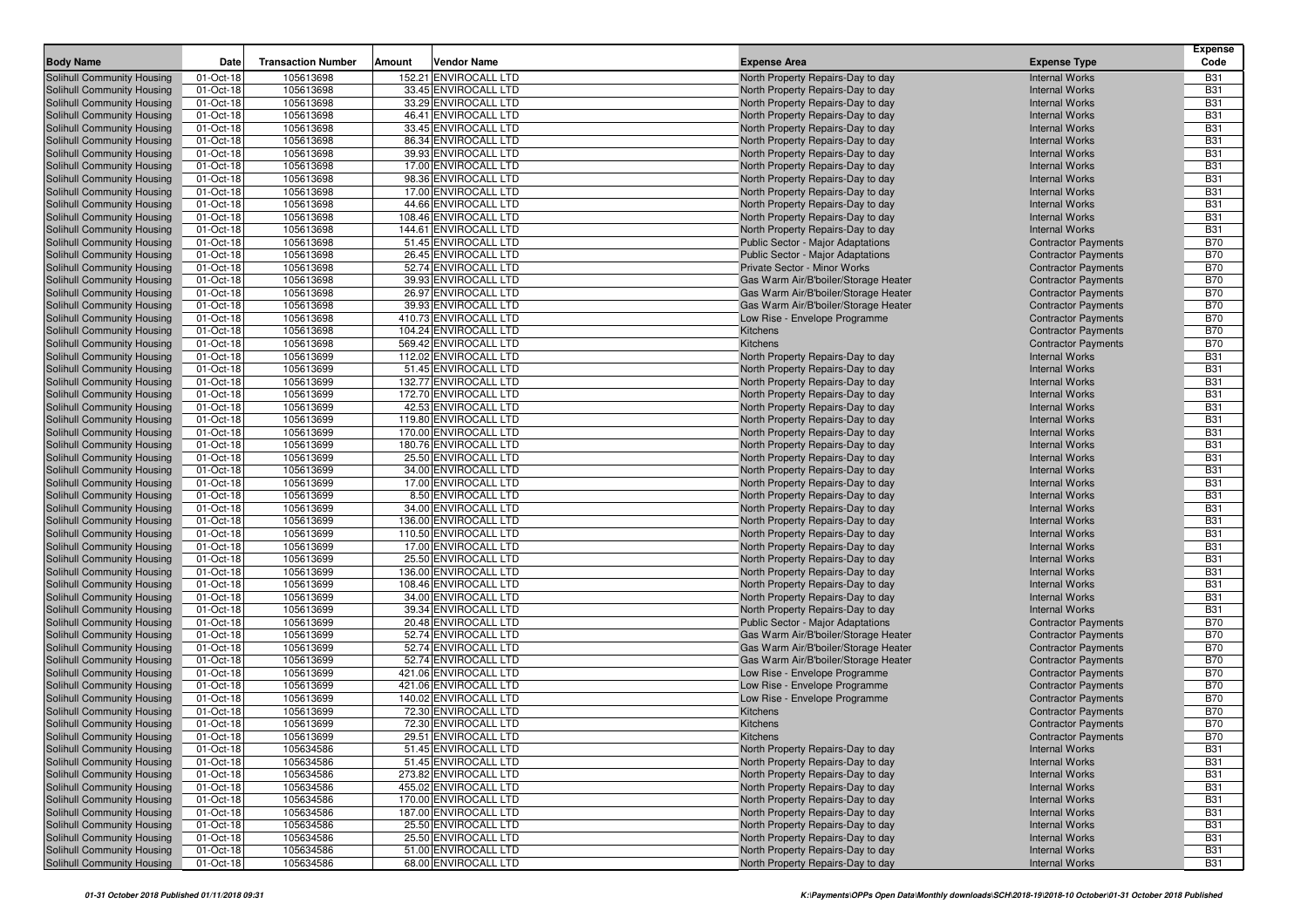|                                                          |                        |                           |        |                                              |                                                                        |                                                | <b>Expense</b>           |
|----------------------------------------------------------|------------------------|---------------------------|--------|----------------------------------------------|------------------------------------------------------------------------|------------------------------------------------|--------------------------|
| <b>Body Name</b>                                         | Date                   | <b>Transaction Number</b> | Amount | Vendor Name                                  | <b>Expense Area</b>                                                    | <b>Expense Type</b>                            | Code                     |
| Solihull Community Housing                               | 01-Oct-18              | 105634586                 |        | 25.50 ENVIROCALL LTD                         | North Property Repairs-Day to day                                      | <b>Internal Works</b>                          | <b>B31</b>               |
| Solihull Community Housing                               | 01-Oct-18              | 105634586                 |        | 42.50 ENVIROCALL LTD                         | North Property Repairs-Day to day                                      | <b>Internal Works</b>                          | <b>B31</b>               |
| Solihull Community Housing                               | 01-Oct-18              | 105634586                 |        | 85.00 ENVIROCALL LTD                         | North Property Repairs-Day to day                                      | <b>Internal Works</b>                          | <b>B31</b>               |
| Solihull Community Housing                               | 01-Oct-18              | 105634586                 |        | 68.00 ENVIROCALL LTD                         | North Property Repairs-Day to day                                      | <b>Internal Works</b>                          | <b>B31</b>               |
| <b>Solihull Community Housing</b>                        | 01-Oct-18              | 105634586                 |        | 17.00 ENVIROCALL LTD                         | North Property Repairs-Day to day                                      | <b>Internal Works</b>                          | <b>B31</b>               |
| Solihull Community Housing                               | 01-Oct-18              | 105634586                 |        | 34.00 ENVIROCALL LTD                         | North Property Repairs-Day to day                                      | <b>Internal Works</b>                          | <b>B31</b>               |
| Solihull Community Housing                               | 01-Oct-18              | 105634586                 |        | 17.00 ENVIROCALL LTD                         | North Property Repairs-Day to day                                      | <b>Internal Works</b>                          | <b>B31</b>               |
| Solihull Community Housing                               | 01-Oct-18              | 105634586                 |        | 51.00 ENVIROCALL LTD                         | North Property Repairs-Day to day                                      | <b>Internal Works</b>                          | <b>B31</b>               |
| Solihull Community Housing                               | 01-Oct-18              | 105634586                 |        | 34.00 ENVIROCALL LTD                         | North Property Repairs-Day to day                                      | <b>Internal Works</b>                          | <b>B31</b>               |
| Solihull Community Housing                               | 01-Oct-18              | 105634586                 |        | 17.00 ENVIROCALL LTD<br>17.00 ENVIROCALL LTD | North Property Repairs-Day to day                                      | <b>Internal Works</b>                          | <b>B31</b><br><b>B31</b> |
| Solihull Community Housing                               | 01-Oct-18<br>01-Oct-18 | 105634586<br>105634586    |        | 17.00 ENVIROCALL LTD                         | North Property Repairs-Day to day<br>North Property Repairs-Day to day | <b>Internal Works</b><br><b>Internal Works</b> | <b>B31</b>               |
| Solihull Community Housing<br>Solihull Community Housing | 01-Oct-18              | 105634586                 |        | 96.76 ENVIROCALL LTD                         |                                                                        | <b>Internal Works</b>                          | <b>B31</b>               |
| Solihull Community Housing                               | 01-Oct-18              | 105634586                 |        | 17.00 ENVIROCALL LTD                         | North Property Repairs-Day to day<br>North Property Repairs-Day to day | <b>Internal Works</b>                          | <b>B31</b>               |
| Solihull Community Housing                               | 01-Oct-18              | 105634586                 |        | 162.26 ENVIROCALL LTD                        | North Property Repairs-Day to day                                      | <b>Internal Works</b>                          | <b>B31</b>               |
| Solihull Community Housing                               | 01-Oct-18              | 105634586                 |        | 350.89 ENVIROCALL LTD                        | North Property Repairs-Day to day                                      | <b>Internal Works</b>                          | <b>B31</b>               |
| Solihull Community Housing                               | 01-Oct-18              | 105634586                 |        | 330.05 ENVIROCALL LTD                        | North Property Repairs-Day to day                                      | <b>Internal Works</b>                          | <b>B31</b>               |
| Solihull Community Housing                               | 01-Oct-18              | 105634586                 |        | 52.74 ENVIROCALL LTD                         | North Property Repairs-Day to day                                      | <b>Internal Works</b>                          | <b>B31</b>               |
| Solihull Community Housing                               | 01-Oct-18              | 105634586                 |        | 17.00 ENVIROCALL LTD                         | North Property Repairs-Day to day                                      | <b>Internal Works</b>                          | <b>B31</b>               |
| Solihull Community Housing                               | 01-Oct-18              | 105634586                 |        | 25.50 ENVIROCALL LTD                         | North Property Repairs-Day to day                                      | <b>Internal Works</b>                          | <b>B31</b>               |
| Solihull Community Housing                               | 01-Oct-18              | 105634586                 |        | 52.74 ENVIROCALL LTD                         | <b>Public Sector - Major Adaptations</b>                               | <b>Contractor Payments</b>                     | <b>B70</b>               |
| Solihull Community Housing                               | 01-Oct-18              | 105634586                 |        | 421.06 ENVIROCALL LTD                        | Low Rise - Envelope Programme                                          | <b>Contractor Payments</b>                     | <b>B70</b>               |
| Solihull Community Housing                               | 01-Oct-18              | 105634586                 |        | 421.06 ENVIROCALL LTD                        | Low Rise - Envelope Programme                                          | <b>Contractor Payments</b>                     | <b>B70</b>               |
| Solihull Community Housing                               | 01-Oct-18              | 105634586                 |        | 424.26 ENVIROCALL LTD                        | Kitchens                                                               | <b>Contractor Payments</b>                     | <b>B70</b>               |
| Solihull Community Housing                               | 01-Oct-18              | 105634586                 |        | 52.74 ENVIROCALL LTD                         | Kitchens                                                               | <b>Contractor Payments</b>                     | <b>B70</b>               |
| Solihull Community Housing                               | 01-Oct-18              | 105634586                 |        | 108.46 ENVIROCALL LTD                        | Kitchens                                                               | <b>Contractor Payments</b>                     | <b>B70</b>               |
| Solihull Community Housing                               | 09-Oct-18              | 105634587                 |        | 66.38 ENVIROCALL LTD                         | North Property Repairs-Day to day                                      | <b>Internal Works</b>                          | <b>B31</b>               |
| Solihull Community Housing                               | 09-Oct-18              | 105634587                 |        | 66.90 ENVIROCALL LTD                         | North Property Repairs-Day to day                                      | <b>Internal Works</b>                          | <b>B31</b>               |
| Solihull Community Housing                               | 09-Oct-18              | 105634587                 |        | 709.56 ENVIROCALL LTD                        | North Property Repairs-Day to day                                      | <b>Internal Works</b>                          | <b>B31</b>               |
| <b>Solihull Community Housing</b>                        | 09-Oct-18              | 105634587                 |        | 79.33 ENVIROCALL LTD                         | North Property Repairs-Day to day                                      | <b>Internal Works</b>                          | <b>B31</b>               |
| Solihull Community Housing                               | 09-Oct-18              | 105634587                 |        | 340.00 ENVIROCALL LTD                        | North Property Repairs-Day to day                                      | <b>Internal Works</b>                          | <b>B31</b>               |
| Solihull Community Housing                               | 09-Oct-18              | 105634587                 |        | 68.00 ENVIROCALL LTD                         | North Property Repairs-Day to day                                      | <b>Internal Works</b>                          | <b>B31</b>               |
| Solihull Community Housing                               | 09-Oct-18              | 105634587                 |        | 34.00 ENVIROCALL LTD                         | North Property Repairs-Day to day                                      | <b>Internal Works</b>                          | <b>B31</b>               |
| Solihull Community Housing                               | 09-Oct-18              | 105634587                 |        | 25.50 ENVIROCALL LTD                         | North Property Repairs-Day to day                                      | <b>Internal Works</b>                          | <b>B31</b>               |
| Solihull Community Housing                               | 09-Oct-18              | 105634587                 |        | 8.50 ENVIROCALL LTD                          | North Property Repairs-Day to day                                      | <b>Internal Works</b>                          | <b>B31</b>               |
| Solihull Community Housing                               | 09-Oct-18              | 105634587                 |        | 102.00 ENVIROCALL LTD                        | North Property Repairs-Day to day                                      | <b>Internal Works</b>                          | <b>B31</b>               |
| Solihull Community Housing                               | 09-Oct-18              | 105634587                 |        | 119.00 ENVIROCALL LTD                        | North Property Repairs-Day to day                                      | <b>Internal Works</b>                          | <b>B31</b>               |
| Solihull Community Housing                               | 09-Oct-18              | 105634587                 |        | 51.00 ENVIROCALL LTD                         | North Property Repairs-Day to day                                      | <b>Internal Works</b>                          | <b>B31</b>               |
| Solihull Community Housing                               | 09-Oct-18              | 105634587                 |        | 108.46 ENVIROCALL LTD                        | North Property Repairs-Day to day                                      | <b>Internal Works</b>                          | <b>B31</b>               |
| Solihull Community Housing                               | 09-Oct-18              | 105634587                 |        | 25.50 ENVIROCALL LTD                         | North Property Repairs-Day to day                                      | <b>Internal Works</b>                          | <b>B31</b>               |
| Solihull Community Housing                               | 09-Oct-18              | 105634587                 |        | 119.00 ENVIROCALL LTD                        | North Property Repairs-Day to day                                      | <b>Internal Works</b>                          | <b>B31</b>               |
| Solihull Community Housing                               | 09-Oct-18<br>09-Oct-18 | 105634587<br>105634587    |        | 52.74 ENVIROCALL LTD<br>25.50 ENVIROCALL LTD | North Property Repairs-Day to day                                      | <b>Internal Works</b><br><b>Internal Works</b> | <b>B31</b><br><b>B31</b> |
| Solihull Community Housing<br>Solihull Community Housing | 09-Oct-18              | 105634587                 |        | 85.00 ENVIROCALL LTD                         | North Property Repairs-Day to day<br>North Property Repairs-Day to day | <b>Internal Works</b>                          | <b>B31</b>               |
| Solihull Community Housing                               | 09-Oct-18              | 105634587                 |        | 61.04 ENVIROCALL LTD                         | North Property Repairs-Day to day                                      | <b>Internal Works</b>                          | <b>B31</b>               |
| Solihull Community Housing                               | 09-Oct-18              | 105634587                 |        | 201.49 ENVIROCALL LTD                        | North Property Repairs-Day to day                                      | <b>Internal Works</b>                          | <b>B31</b>               |
| Solihull Community Housing                               | 09-Oct-18              | 105634587                 |        | 51.00 ENVIROCALL LTD                         | North Property Repairs-Day to day                                      | <b>Internal Works</b>                          | <b>B31</b>               |
| Solihull Community Housing                               | 09-Oct-18              | 105634587                 |        | 25.50 ENVIROCALL LTD                         | North Property Repairs-Day to day                                      | <b>Internal Works</b>                          | <b>B31</b>               |
| Solihull Community Housing                               | 09-Oct-18              | 105634587                 |        | 17.00 ENVIROCALL LTD                         | North Property Repairs-Day to day                                      | <b>Internal Works</b>                          | <b>B31</b>               |
| Solihull Community Housing                               | 09-Oct-18              | 105634587                 |        | 44.66 ENVIROCALL LTD                         | North Property Repairs-Day to day                                      | <b>Internal Works</b>                          | <b>B31</b>               |
| Solihull Community Housing                               | 09-Oct-18              | 105634587                 |        | 51.00 ENVIROCALL LTD                         | North Property Repairs-Day to day                                      | <b>Internal Works</b>                          | <b>B31</b>               |
| Solihull Community Housing                               | 09-Oct-18              | 105634587                 |        | 1370.38 ENVIROCALL LTD                       | North Property Repairs-Day to day                                      | <b>Internal Works</b>                          | <b>B31</b>               |
| Solihull Community Housing                               | 09-Oct-18              | 105634587                 |        | 421.06 ENVIROCALL LTD                        | Low Rise - Envelope Programme                                          | <b>Contractor Payments</b>                     | <b>B70</b>               |
| Solihull Community Housing                               | 12-Oct-18              | 105622426                 |        | 11538.96 ENVIRONMENTAL CONTRACTS LTD         | Stores-Stores and delivery                                             | <b>Waste Disposal</b>                          | E20                      |
| Solihull Community Housing                               | 16-Oct-18              | 105625149                 |        | 427.50 EUROPEAN METAL RECYCLING LTD          | Stores-Stores and delivery                                             | <b>Waste Disposal</b>                          | E20                      |
| Solihull Community Housing                               | 03-Oct-18              | 105611411                 |        | 245.00 FAMILY CARE TRUST (SOLIHULL)          | <b>Private Sector Leasing</b>                                          | Other Works                                    | <b>B32</b>               |
| Solihull Community Housing                               | 11-Oct-18              | 105621024                 |        | 629.00 FAST TRACK MANAGEMENT SERVICES LTD    | North Property Repairs-Day to day                                      | <b>Agency Staff</b>                            | A60                      |
| Solihull Community Housing                               | 18-Oct-18              | 105628058                 |        | 629.00 FAST TRACK MANAGEMENT SERVICES LTD    | North Property Repairs-Day to day                                      | <b>Agency Staff</b>                            | A60                      |
| Solihull Community Housing                               | 24-Oct-18              | 105634765                 |        | 499.12 FAST TRACK MANAGEMENT SERVICES LTD    | North Property Repairs-Day to day                                      | <b>Agency Staff</b>                            | A60                      |
| Solihull Community Housing                               | 18-Oct-18              | 105627990                 |        | 231.50 FIRST SELF ACCESS STORAGE LTD         | Area Caretakers                                                        | <b>Materials</b>                               | D <sub>13</sub>          |
| Solihull Community Housing                               | 15-Oct-18              | 105624036                 |        | 3441.42 FLETCHER PROPERTY RENTALS LTD        | <b>Private Sector Leasing</b>                                          | Rents                                          | <b>B22</b>               |
| Solihull Community Housing                               | 18-Oct-18              | 105628020                 |        | 3441.42 FLETCHER PROPERTY RENTALS LTD        | <b>Private Sector Leasing</b>                                          | Rents                                          | <b>B22</b>               |
| Solihull Community Housing                               | 08-Oct-18              | 105615344                 |        | 3441.42 FLETCHER PROPERTY RENTALS LTD        | <b>Private Sector Leasing</b>                                          | Rents                                          | <b>B22</b>               |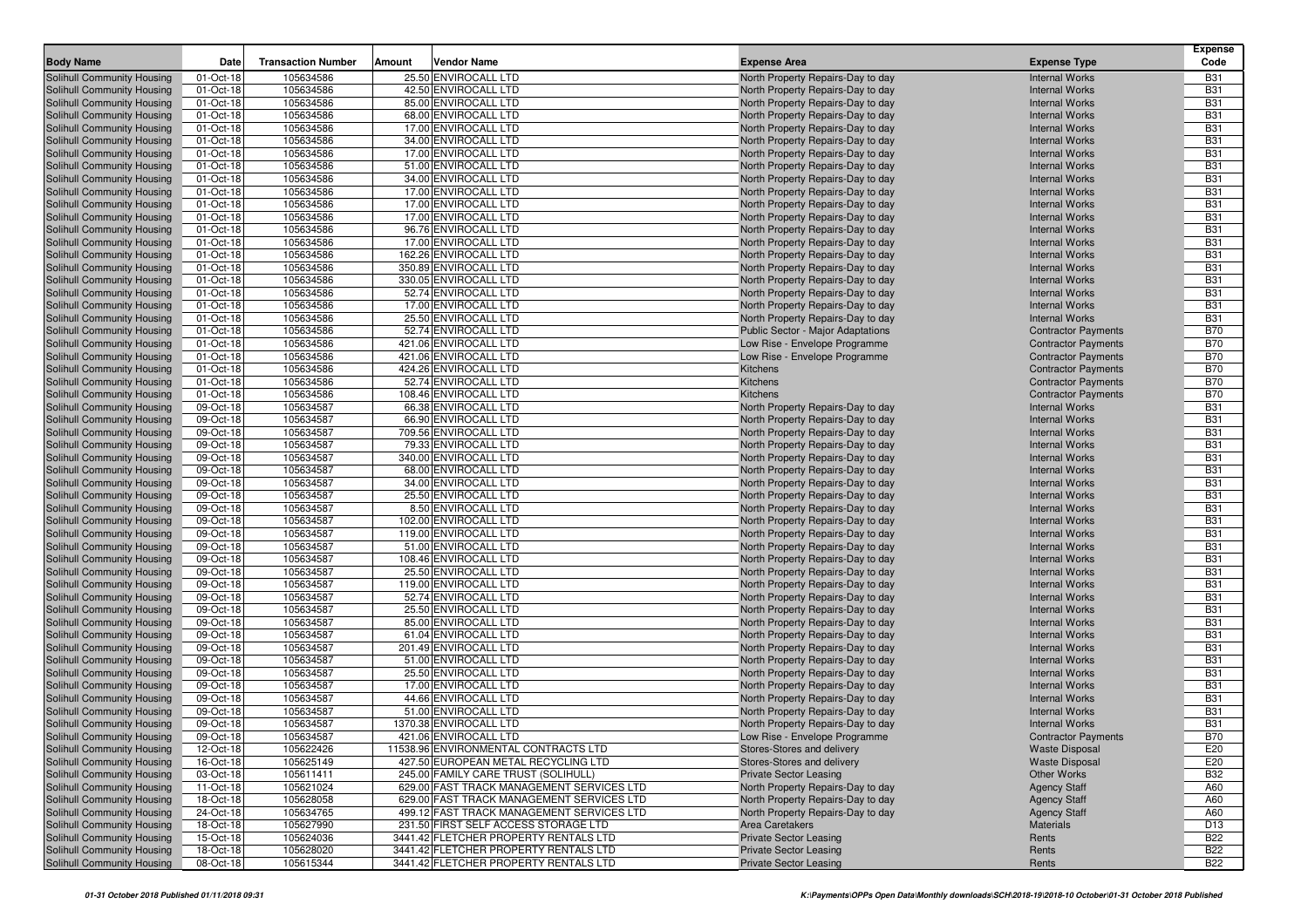| <b>Body Name</b>           | Date      | <b>Transaction Number</b> | Amount | Vendor Name                                    | <b>Expense Area</b>                           | <b>Expense Type</b>                  | <b>Expense</b><br>Code |
|----------------------------|-----------|---------------------------|--------|------------------------------------------------|-----------------------------------------------|--------------------------------------|------------------------|
| Solihull Community Housing | 01-Oct-18 | 105621952                 |        | 249.28 FLOOR RESTORATIONS LTD                  | North Property Repairs-Voids                  | Voids                                | <b>B38</b>             |
| Solihull Community Housing | 01-Oct-18 | 105641111                 |        | 209.83 FLOOR RESTORATIONS LTD                  | North Property Repairs-Day to day             | <b>Internal Works</b>                | <b>B31</b>             |
| Solihull Community Housing | 01-Oct-18 | 105641115                 |        | 230.80 FLOOR RESTORATIONS LTD                  | North Property Repairs-Day to day             | <b>Internal Works</b>                | <b>B31</b>             |
| Solihull Community Housing | 01-Oct-18 | 105641117                 |        | 598.28 FLOOR RESTORATIONS LTD                  | North Property Repairs-Voids                  | Voids                                | <b>B38</b>             |
| Solihull Community Housing | 01-Oct-18 | 105641121                 |        | 349.00 FLOOR RESTORATIONS LTD                  | North Property Repairs-Voids                  | Voids                                | <b>B38</b>             |
| Solihull Community Housing | 01-Oct-18 | 105641123                 |        | 797.71 FLOOR RESTORATIONS LTD                  | <b>North Property Repairs-Voids</b>           | Voids                                | <b>B38</b>             |
| Solihull Community Housing | 01-Oct-18 | 105627880                 |        | 6118.30 FLOOR RESTORATIONS LTD                 | North Property Repairs-Day to day             | <b>Internal Works</b>                | <b>B31</b>             |
| Solihull Community Housing | 01-Oct-18 | 105635349                 |        | 249.29 FLOOR RESTORATIONS LTD                  | North Property Repairs-Day to day             | <b>Internal Works</b>                | <b>B31</b>             |
| Solihull Community Housing | 03-Oct-18 | 105641140                 |        | 897.42 FLOOR RESTORATIONS LTD                  | North Property Repairs-Voids                  | Voids                                | <b>B38</b>             |
| Solihull Community Housing | 15-Oct-18 | 105630430                 |        | 215.82 FLOOR RESTORATIONS LTD                  | Public Sector - Major Adaptations             | <b>Contractor Payments</b>           | <b>B70</b>             |
| Solihull Community Housing | 16-Oct-18 | 105624218                 |        | 246.00 GRANGE REMOVAL CO LTD                   | Housing Aid & Homelessness                    | <b>Other Supplier/Services Costs</b> | D90                    |
| Solihull Community Housing | 19-Oct-18 | 105628414                 |        | 230.00 GRANGE REMOVAL CO LTD                   | <b>Area Caretakers</b>                        | <b>Materials</b>                     | D <sub>13</sub>        |
| Solihull Community Housing | 16-Oct-18 | 105624220                 |        | 294.00 GRANGE REMOVAL CO LTD                   | Housing Aid & Homelessness                    | <b>Other Supplier/Services Costs</b> | D90                    |
| Solihull Community Housing | 01-Oct-18 | 105630431                 |        | 485.00 HANDICARE ACCESSIBILITY LTD             | Private Sector - Disabled Facilities Grants   | <b>Contractor Payments</b>           | <b>B70</b>             |
| Solihull Community Housing | 01-Oct-18 | 105621954                 |        | 2281.00 HANDICARE ACCESSIBILITY LTD            | <b>Public Sector - Major Adaptations</b>      | <b>Contractor Payments</b>           | <b>B70</b>             |
| Solihull Community Housing | 01-Oct-18 | 105613674                 |        | 1589.00 HANDICARE ACCESSIBILITY LTD            | Public Sector - Major Adaptations             | <b>Contractor Payments</b>           | <b>B70</b>             |
| Solihull Community Housing | 03-Oct-18 | 105610661                 |        | 612.57 HANDICARE ACCESSIBILITY LTD             | Home Improvement Agency                       | Adaptations                          | <b>B83</b>             |
| Solihull Community Housing | 03-Oct-18 | 105610663                 |        | 1000.00 HANDICARE ACCESSIBILITY LTD            | Home Improvement Agency                       | Adaptations                          | <b>B83</b>             |
| Solihull Community Housing | 10-Oct-18 | 105619579                 |        | 641.74 HANDICARE ACCESSIBILITY LTD             | Home Improvement Agency                       | Adaptations                          | <b>B83</b>             |
| Solihull Community Housing | 10-Oct-18 | 105619580                 |        | 1062.50 HANDICARE ACCESSIBILITY LTD            | Home Improvement Agency                       | Adaptations                          | <b>B83</b>             |
| Solihull Community Housing | 19-Oct-18 | 105628386                 |        | 4090.19 HARDYMAN GROUP LTD                     | Public Sector - Major Adaptations             | <b>Contractor Payments</b>           | <b>B70</b>             |
| Solihull Community Housing | 23-Oct-18 | 105631415                 |        | 886023.51 HM REVENUE & CUSTOMS                 | <b>VAT</b>                                    | <b>Creditor: Government</b>          | S04                    |
| Solihull Community Housing | 24-Oct-18 | 105634734                 |        | 2938.00 HM REVENUE & CUSTOMS                   | <b>Central Administration</b>                 | <b>Other Employee Costs</b>          | A90                    |
| Solihull Community Housing | 05-Oct-18 | 105614135                 |        | 2968.00 HM REVENUE & CUSTOMS                   | <b>Central Administration</b>                 | <b>Other Employee Costs</b>          | A90                    |
| Solihull Community Housing | 26-Oct-18 | 105636379                 |        | 19000.00 HOUSING CONTACT                       | <b>Income Collection Team</b>                 | <b>ICT Software</b>                  | D31                    |
| Solihull Community Housing | 01-Oct-18 | 105605443                 |        | 209.00 HQN LTD                                 | Training                                      | Training                             | A80                    |
| Solihull Community Housing | 10-Oct-18 | 105619544                 |        | -420.00 HUNTLEY REFRIGERATION LTD              | <b>Sub Contractors Tax</b>                    | <b>Creditor: Inland Revenue</b>      | S02                    |
| Solihull Community Housing | 10-Oct-18 | 105619543                 |        | 6312.89 INLAND REVENUE ONLY                    | Sub Contractors Tax                           | <b>Creditor: Inland Revenue</b>      | S02                    |
| Solihull Community Housing | 17-Oct-18 | 105626907                 |        | 46761.09 J HARPER & SONS (LEOMINSTER) LTD      | New Build - Green Hill Way                    | <b>Contractor Payments</b>           | <b>B70</b>             |
| Solihull Community Housing | 17-Oct-18 | 105626908                 |        | 19762.46 J HARPER & SONS (LEOMINSTER) LTD      | New Build - Cambridge Drive                   | <b>Contractor Payments</b>           | <b>B70</b>             |
| Solihull Community Housing | 03-Oct-18 | 105610677                 |        | 640.38 JAMES ANDREWS RECRUITMENT SOLUTIONS LTD | <b>Housing Aid &amp; Homelessness</b>         | <b>Agency Staff</b>                  | A60                    |
| Solihull Community Housing | 10-Oct-18 | 105619549                 |        | 669.75 JAMES ANDREWS RECRUITMENT SOLUTIONS LTD | Housing Aid & Homelessness                    | <b>Agency Staff</b>                  | A60                    |
| Solihull Community Housing | 17-Oct-18 | 105625322                 |        | 611.00 JAMES ANDREWS RECRUITMENT SOLUTIONS LTD | Housing Aid & Homelessness                    | <b>Agency Staff</b>                  | A60                    |
| Solihull Community Housing | 23-Oct-18 | 105631419                 |        | 669.75 JAMES ANDREWS RECRUITMENT SOLUTIONS LTD | Housing Aid & Homelessness                    | <b>Agency Staff</b>                  | A60                    |
| Solihull Community Housing | 31-Oct-18 | 105643588                 |        | 646.25 JAMES ANDREWS RECRUITMENT SOLUTIONS LTD | Housing Aid & Homelessness                    | <b>Agency Staff</b>                  | A60                    |
| Solihull Community Housing | 03-Oct-18 | 105610668                 |        | 491800.62 JESSUP BROTHERS LTD                  | New Build - Coleshill Heath School Extra Care | <b>Contractor Payments</b>           | <b>B70</b>             |
| Solihull Community Housing | 11-Oct-18 | 105622022                 |        | 262958.32 JESSUP BROTHERS LTD                  | New Build - Coleshill Heath School Extra Care | <b>Contractor Payments</b>           | <b>B70</b>             |
| Solihull Community Housing | 01-Oct-18 | 105634238                 |        | 30.20 JEWSON LTD                               | Stores-Stores and delivery                    | <b>Stocks</b>                        | R <sub>10</sub>        |
| Solihull Community Housing | 01-Oct-18 | 105634238                 |        | 187.68 JEWSON LTD                              | Stores-Stores and delivery                    | <b>Stocks</b>                        | R <sub>10</sub>        |
| Solihull Community Housing | 01-Oct-18 | 105634238                 |        | 146.40 JEWSON LTD                              | Stores-Stores and delivery                    | <b>Stocks</b>                        | R <sub>10</sub>        |
| Solihull Community Housing | 01-Oct-18 | 105634238                 |        | 4.29 JEWSON LTD                                | Stores-Stores and delivery                    | <b>Stocks</b>                        | R <sub>10</sub>        |
| Solihull Community Housing | 01-Oct-18 | 105634238                 |        | 298.90 JEWSON LTD                              | Stores-Stores and delivery                    | <b>Stocks</b>                        | R <sub>10</sub>        |
| Solihull Community Housing | 01-Oct-18 | 105634238                 |        | 329.50 JEWSON LTD                              | Stores-Stores and delivery                    | <b>Stocks</b>                        | R <sub>10</sub>        |
| Solihull Community Housing | 01-Oct-18 | 105634238                 |        | 494.30 JEWSON LTD                              | Stores-Stores and delivery                    | <b>Stocks</b>                        | R <sub>10</sub>        |
| Solihull Community Housing | 01-Oct-18 | 105634238                 |        | 244.28 JEWSON LTD                              | Stores-Stores and delivery                    | <b>Stocks</b>                        | R <sub>10</sub>        |
| Solihull Community Housing | 01-Oct-18 | 105634238                 |        | 29.40 JEWSON LTD                               | Stores-Stores and delivery                    | <b>Stocks</b>                        | R <sub>10</sub>        |
| Solihull Community Housing | 01-Oct-18 | 105634238                 |        | 56.28 JEWSON LTD                               | Stores-Stores and delivery                    | <b>Stocks</b>                        | R <sub>10</sub>        |
| Solihull Community Housing | 01-Oct-18 | 105634238                 |        | 29.85 JEWSON LTD                               | Stores-Stores and delivery                    | <b>Stocks</b>                        | R <sub>10</sub>        |
| Solihull Community Housing | 01-Oct-18 | 105634238                 |        | 1224.40 JEWSON LTD                             | Stores-Stores and delivery                    | <b>Stocks</b>                        | R <sub>10</sub>        |
| Solihull Community Housing | 01-Oct-18 | 105634238                 |        | 31.90 JEWSON LTD                               | Stores-Stores and delivery                    | <b>Stocks</b>                        | R <sub>10</sub>        |
| Solihull Community Housing | 01-Oct-18 | 105634238                 |        | 35.00 JEWSON LTD                               | Stores-Stores and delivery                    | <b>Stocks</b>                        | R <sub>10</sub>        |
| Solihull Community Housing | 01-Oct-18 | 105634238                 |        | 62.00 JEWSON LTD                               | Stores-Stores and delivery                    | <b>Stocks</b>                        | R <sub>10</sub>        |
| Solihull Community Housing | 01-Oct-18 | 105634238                 |        | 26.95 JEWSON LTD                               | Stores-Stores and delivery                    | <b>Stocks</b>                        | R <sub>10</sub>        |
| Solihull Community Housing | 01-Oct-18 | 105634239                 |        | 16.10 JEWSON LTD                               | Stores-Stores and delivery                    | <b>Stocks</b>                        | R <sub>10</sub>        |
| Solihull Community Housing | 01-Oct-18 | 105634239                 |        | 8.80 JEWSON LTD                                | Stores-Stores and delivery                    | <b>Stocks</b>                        | R <sub>10</sub>        |
| Solihull Community Housing | 01-Oct-18 | 105634239                 |        | 9.60 JEWSON LTD                                | Stores-Stores and delivery                    | <b>Stocks</b>                        | R <sub>10</sub>        |
| Solihull Community Housing | 01-Oct-18 | 105634239                 |        | 8.20 JEWSON LTD                                | Stores-Stores and delivery                    | <b>Stocks</b>                        | R <sub>10</sub>        |
| Solihull Community Housing | 01-Oct-18 | 105634239                 |        | 9.60 JEWSON LTD                                | Stores-Stores and delivery                    | <b>Stocks</b>                        | R <sub>10</sub>        |
| Solihull Community Housing | 01-Oct-18 | 105634239                 |        | 23.50 JEWSON LTD                               | Stores-Stores and delivery                    | <b>Stocks</b>                        | R <sub>10</sub>        |
| Solihull Community Housing | 01-Oct-18 | 105634239                 |        | 79.26 JEWSON LTD                               | Stores-Stores and delivery                    | <b>Stocks</b>                        | R <sub>10</sub>        |
| Solihull Community Housing | 01-Oct-18 | 105634239                 |        | 32.40 JEWSON LTD                               | Stores-Stores and delivery                    | <b>Stocks</b>                        | R <sub>10</sub>        |
| Solihull Community Housing | 01-Oct-18 | 105634239                 |        | 29.20 JEWSON LTD                               | Stores-Stores and delivery                    | <b>Stocks</b>                        | R <sub>10</sub>        |
| Solihull Community Housing | 01-Oct-18 | 105634239                 |        | 8.00 JEWSON LTD                                | Stores-Stores and delivery                    | <b>Stocks</b>                        | R <sub>10</sub>        |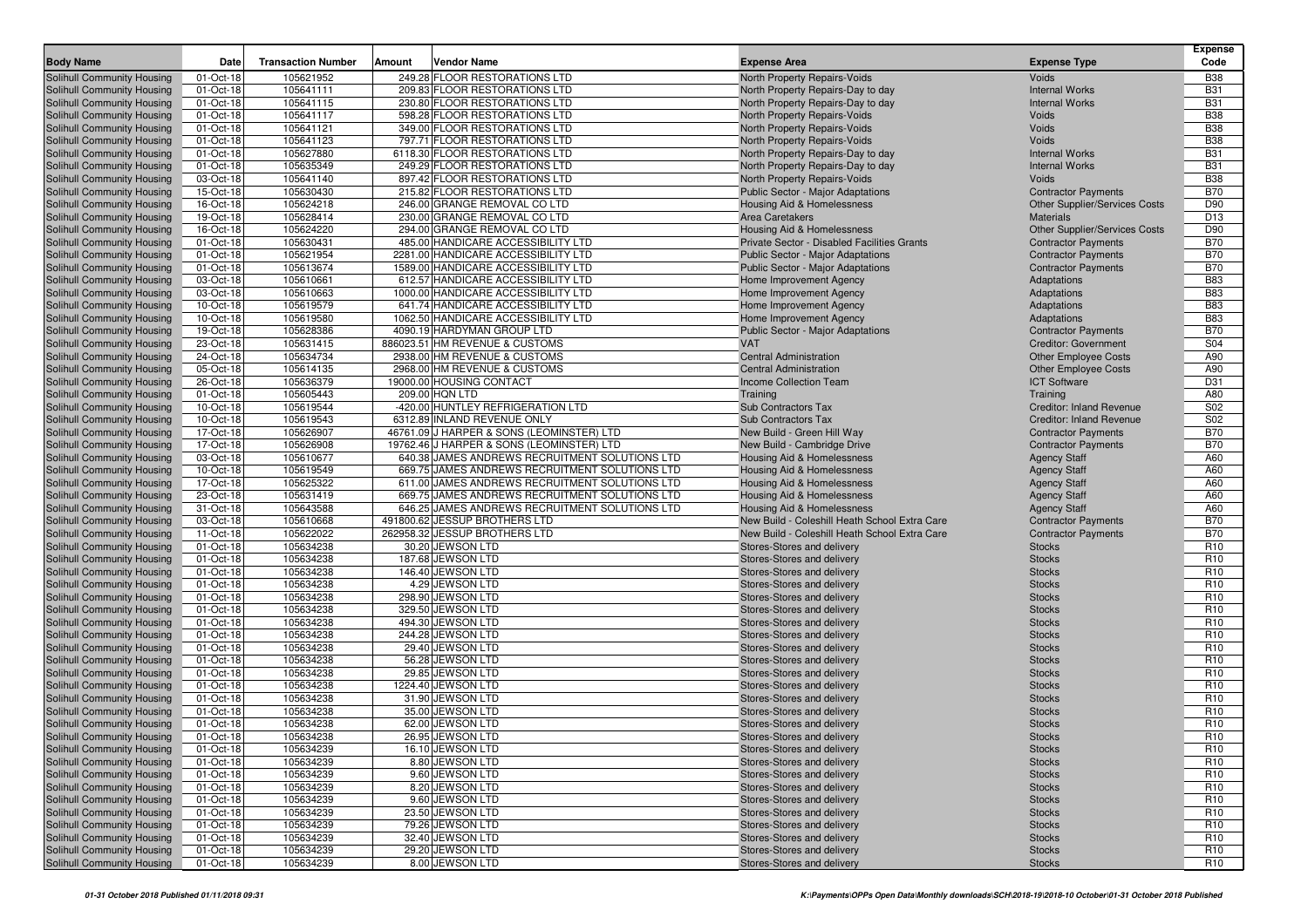| <b>Body Name</b>                                                | Date                   | <b>Transaction Number</b> | <b>Vendor Name</b><br>Amount         | <b>Expense Area</b>                                      | <b>Expense Type</b>            | <b>Expense</b><br>Code             |
|-----------------------------------------------------------------|------------------------|---------------------------|--------------------------------------|----------------------------------------------------------|--------------------------------|------------------------------------|
| Solihull Community Housing                                      | 01-Oct-18              | 105634239                 | 56.49 JEWSON LTD                     | Stores-Stores and delivery                               | <b>Stocks</b>                  | R <sub>10</sub>                    |
| Solihull Community Housing                                      | 01-Oct-18              | 105634239                 | 19.90 JEWSON LTD                     | Stores-Stores and delivery                               | <b>Stocks</b>                  | R <sub>10</sub>                    |
| Solihull Community Housing                                      | 01-Oct-18              | 105634239                 | 20.90 JEWSON LTD                     | Stores-Stores and delivery                               | <b>Stocks</b>                  | R <sub>10</sub>                    |
| Solihull Community Housing                                      | 01-Oct-18              | 105634239                 | 26.90 JEWSON LTD                     | Stores-Stores and delivery                               | <b>Stocks</b>                  | R <sub>10</sub>                    |
| Solihull Community Housing                                      | 01-Oct-18              | 105634239                 | 15.00 JEWSON LTD                     | Stores-Stores and delivery                               | <b>Stocks</b>                  | R <sub>10</sub>                    |
| Solihull Community Housing                                      | 01-Oct-18              | 105634239                 | 37.68 JEWSON LTD                     | Stores-Stores and delivery                               | <b>Stocks</b>                  | R <sub>10</sub>                    |
| Solihull Community Housing                                      | 01-Oct-18              | 105634239                 | 84.36 JEWSON LTD                     | Stores-Stores and delivery                               | <b>Stocks</b>                  | R <sub>10</sub>                    |
| Solihull Community Housing                                      | 01-Oct-18              | 105634239                 | 27.24 JEWSON LTD                     | Stores-Stores and delivery                               | <b>Stocks</b>                  | R <sub>10</sub>                    |
| Solihull Community Housing                                      | 01-Oct-18              | 105634239                 | 28.70 JEWSON LTD                     | Stores-Stores and delivery                               | <b>Stocks</b>                  | R <sub>10</sub>                    |
| <b>Solihull Community Housing</b>                               | 01-Oct-18              | 105634239                 | 3.80 JEWSON LTD                      | Stores-Stores and delivery                               | <b>Stocks</b>                  | R <sub>10</sub>                    |
| Solihull Community Housing                                      | 01-Oct-18              | 105634239                 | 62.10 JEWSON LTD                     | Stores-Stores and delivery                               | <b>Stocks</b>                  | R <sub>10</sub>                    |
| Solihull Community Housing                                      | 01-Oct-18              | 105634239                 | 2.75 JEWSON LTD                      | Stores-Stores and delivery                               | <b>Stocks</b>                  | R <sub>10</sub>                    |
| Solihull Community Housing                                      | 01-Oct-18              | 105634239                 | 56.00 JEWSON LTD                     | Stores-Stores and delivery                               | <b>Stocks</b>                  | R <sub>10</sub>                    |
| <b>Solihull Community Housing</b>                               | 01-Oct-18              | 105634239                 | 51.12 JEWSON LTD                     | Stores-Stores and delivery                               | <b>Stocks</b>                  | R <sub>10</sub>                    |
| Solihull Community Housing                                      | 01-Oct-18              | 105634239                 | 312.80 JEWSON LTD                    | Stores-Stores and delivery                               | <b>Stocks</b>                  | R <sub>10</sub>                    |
| Solihull Community Housing                                      | 01-Oct-18              | 105634239                 | 28.50 JEWSON LTD                     | Stores-Stores and delivery                               | <b>Stocks</b>                  | R <sub>10</sub><br>R <sub>10</sub> |
| Solihull Community Housing<br><b>Solihull Community Housing</b> | 01-Oct-18<br>01-Oct-18 | 105634239<br>105634239    | 39.81 JEWSON LTD<br>13.80 JEWSON LTD | Stores-Stores and delivery                               | <b>Stocks</b>                  | R <sub>10</sub>                    |
| Solihull Community Housing                                      | 01-Oct-18              | 105634239                 | 6.90 JEWSON LTD                      | Stores-Stores and delivery<br>Stores-Stores and delivery | <b>Stocks</b><br><b>Stocks</b> | R <sub>10</sub>                    |
| Solihull Community Housing                                      | 01-Oct-18              | 105634239                 | 351.80 JEWSON LTD                    | Stores-Stores and delivery                               | <b>Stocks</b>                  | R <sub>10</sub>                    |
| Solihull Community Housing                                      | 01-Oct-18              | 105634239                 | 129.50 JEWSON LTD                    | Stores-Stores and delivery                               | <b>Stocks</b>                  | R <sub>10</sub>                    |
| Solihull Community Housing                                      | 01-Oct-18              | 105634239                 | 27.45 JEWSON LTD                     | Stores-Stores and delivery                               | <b>Stocks</b>                  | R <sub>10</sub>                    |
| Solihull Community Housing                                      | 01-Oct-18              | 105634239                 | 27.95 JEWSON LTD                     | Stores-Stores and delivery                               | <b>Stocks</b>                  | R <sub>10</sub>                    |
| Solihull Community Housing                                      | 04-Oct-18              | 105611494                 | -416.67 JEWSON LTD                   | North Property Repairs-Day to day                        | Materials                      | D <sub>13</sub>                    |
| Solihull Community Housing                                      | 01-Oct-18              | 105616087                 | -284.80 JEWSON LTD                   | Stores-Stores and delivery                               | <b>Stocks</b>                  | R <sub>10</sub>                    |
| Solihull Community Housing                                      | 01-Oct-18              | 105634240                 | 9.50 JEWSON LTD                      | Stores-Stores and delivery                               | <b>Stocks</b>                  | R <sub>10</sub>                    |
| Solihull Community Housing                                      | 01-Oct-18              | 105634240                 | 33.90 JEWSON LTD                     | Stores-Stores and delivery                               | <b>Stocks</b>                  | R <sub>10</sub>                    |
| Solihull Community Housing                                      | 01-Oct-18              | 105634240                 | 149.61 JEWSON LTD                    | Stores-Stores and delivery                               | <b>Stocks</b>                  | R <sub>10</sub>                    |
| Solihull Community Housing                                      | 01-Oct-18              | 105634240                 | 75.84 JEWSON LTD                     | Stores-Stores and delivery                               | <b>Stocks</b>                  | R <sub>10</sub>                    |
| Solihull Community Housing                                      | 01-Oct-18              | 105634240                 | 43.00 JEWSON LTD                     | Stores-Stores and delivery                               | <b>Stocks</b>                  | R <sub>10</sub>                    |
| Solihull Community Housing                                      | 01-Oct-18              | 105634240                 | 198.40 JEWSON LTD                    | Stores-Stores and delivery                               | <b>Stocks</b>                  | R <sub>10</sub>                    |
| <b>Solihull Community Housing</b>                               | 01-Oct-18              | 105634240                 | 367.76 JEWSON LTD                    | Stores-Stores and delivery                               | <b>Stocks</b>                  | R <sub>10</sub>                    |
| Solihull Community Housing                                      | 01-Oct-18              | 105634240                 | 123.06 JEWSON LTD                    | Stores-Stores and delivery                               | <b>Stocks</b>                  | R <sub>10</sub>                    |
| Solihull Community Housing                                      | 01-Oct-18              | 105634240                 | 216.00 JEWSON LTD                    | Stores-Stores and delivery                               | <b>Stocks</b>                  | R <sub>10</sub>                    |
| Solihull Community Housing                                      | 01-Oct-18              | 105634240                 | 193.90 JEWSON LTD                    | Stores-Stores and delivery                               | <b>Stocks</b>                  | R <sub>10</sub>                    |
| Solihull Community Housing                                      | 01-Oct-18              | 105634240                 | 46.95 JEWSON LTD                     | Stores-Stores and delivery                               | <b>Stocks</b>                  | R <sub>10</sub>                    |
| Solihull Community Housing                                      | 01-Oct-18              | 105634240                 | 8.00 JEWSON LTD                      | Stores-Stores and delivery                               | <b>Stocks</b>                  | R <sub>10</sub>                    |
| Solihull Community Housing                                      | 01-Oct-18              | 105634240                 | 27.95 JEWSON LTD                     | Stores-Stores and delivery                               | <b>Stocks</b>                  | R <sub>10</sub>                    |
| Solihull Community Housing                                      | 01-Oct-18              | 105634240                 | 160.90 JEWSON LTD                    | Stores-Stores and delivery                               | <b>Stocks</b>                  | R <sub>10</sub>                    |
| Solihull Community Housing                                      | 01-Oct-18              | 105634242                 | 58.40 JEWSON LTD                     | Stores-Stores and delivery                               | <b>Stocks</b>                  | R <sub>10</sub>                    |
| Solihull Community Housing                                      | 01-Oct-18              | 105634242                 | 79.20 JEWSON LTD                     | Stores-Stores and delivery                               | <b>Stocks</b>                  | R <sub>10</sub>                    |
| Solihull Community Housing                                      | 01-Oct-18              | 105634242                 | 65.00 JEWSON LTD                     | Stores-Stores and delivery                               | <b>Stocks</b>                  | R <sub>10</sub>                    |
| Solihull Community Housing                                      | 01-Oct-18              | 105634242                 | 8.00 JEWSON LTD                      | Stores-Stores and delivery                               | <b>Stocks</b>                  | R <sub>10</sub>                    |
| Solihull Community Housing                                      | 01-Oct-18<br>01-Oct-18 | 105634242<br>105634242    | 98.14 JEWSON LTD<br>27.00 JEWSON LTD | Stores-Stores and delivery                               | <b>Stocks</b>                  | R <sub>10</sub><br>R <sub>10</sub> |
| Solihull Community Housing<br>Solihull Community Housing        | 01-Oct-18              | 105634242                 | 421.20 JEWSON LTD                    | Stores-Stores and delivery<br>Stores-Stores and delivery | <b>Stocks</b><br><b>Stocks</b> | R <sub>10</sub>                    |
| Solihull Community Housing                                      | 01-Oct-18              | 105634242                 | 20.70 JEWSON LTD                     | Stores-Stores and delivery                               | <b>Stocks</b>                  | R <sub>10</sub>                    |
| Solihull Community Housing                                      | 01-Oct-18              | 105634242                 | 6.00 JEWSON LTD                      | Stores-Stores and delivery                               | <b>Stocks</b>                  | R <sub>10</sub>                    |
| Solihull Community Housing                                      | 01-Oct-18              | 105634242                 | 104.00 JEWSON LTD                    | Stores-Stores and delivery                               | <b>Stocks</b>                  | R <sub>10</sub>                    |
| Solihull Community Housing                                      | 01-Oct-18              | 105634242                 | 8.40 JEWSON LTD                      | Stores-Stores and delivery                               | <b>Stocks</b>                  | R <sub>10</sub>                    |
| Solihull Community Housing                                      | 01-Oct-18              | 105634242                 | 16.80 JEWSON LTD                     | Stores-Stores and delivery                               | <b>Stocks</b>                  | R <sub>10</sub>                    |
| Solihull Community Housing                                      | 01-Oct-18              | 105634242                 | 26.95 JEWSON LTD                     | Stores-Stores and delivery                               | <b>Stocks</b>                  | R <sub>10</sub>                    |
| Solihull Community Housing                                      | 01-Oct-18              | 105634242                 | 30.00 JEWSON LTD                     | Stores-Stores and delivery                               | <b>Stocks</b>                  | R <sub>10</sub>                    |
| Solihull Community Housing                                      | 04-Oct-18              | 105611493                 | 438.70 JEWSON LTD                    | North Property Repairs-Day to day                        | <b>Materials</b>               | D <sub>13</sub>                    |
| Solihull Community Housing                                      | 01-Oct-18              | 105634244                 | 232.54 JEWSON LTD                    | Stores-Stores and delivery                               | <b>Stocks</b>                  | R <sub>10</sub>                    |
| Solihull Community Housing                                      | 01-Oct-18              | 105634245                 | 553.23 JEWSON LTD                    | Stores-Stores and delivery                               | <b>Stocks</b>                  | R <sub>10</sub>                    |
| <b>Solihull Community Housing</b>                               | 01-Oct-18              | 105616088                 | 2.10 JEWSON LTD                      | Stores-Stores and delivery                               | Stocks                         | R <sub>10</sub>                    |
| Solihull Community Housing                                      | 01-Oct-18              | 105616088                 | 92.76 JEWSON LTD                     | Stores-Stores and delivery                               | <b>Stocks</b>                  | R <sub>10</sub>                    |
| Solihull Community Housing                                      | 01-Oct-18              | 105616088                 | 635.70 JEWSON LTD                    | Stores-Stores and delivery                               | Stocks                         | R <sub>10</sub>                    |
| Solihull Community Housing                                      | 01-Oct-18              | 105616088                 | 317.08 JEWSON LTD                    | Stores-Stores and delivery                               | <b>Stocks</b>                  | R <sub>10</sub>                    |
| Solihull Community Housing                                      | 01-Oct-18              | 105616088                 | 13.57 JEWSON LTD                     | Stores-Stores and delivery                               | <b>Stocks</b>                  | R <sub>10</sub>                    |
| Solihull Community Housing                                      | 01-Oct-18              | 105616088                 | 7.70 JEWSON LTD                      | Stores-Stores and delivery                               | Stocks                         | R <sub>10</sub>                    |
| Solihull Community Housing                                      | 01-Oct-18              | 105616088                 | 31.20 JEWSON LTD                     | Stores-Stores and delivery                               | Stocks                         | R <sub>10</sub>                    |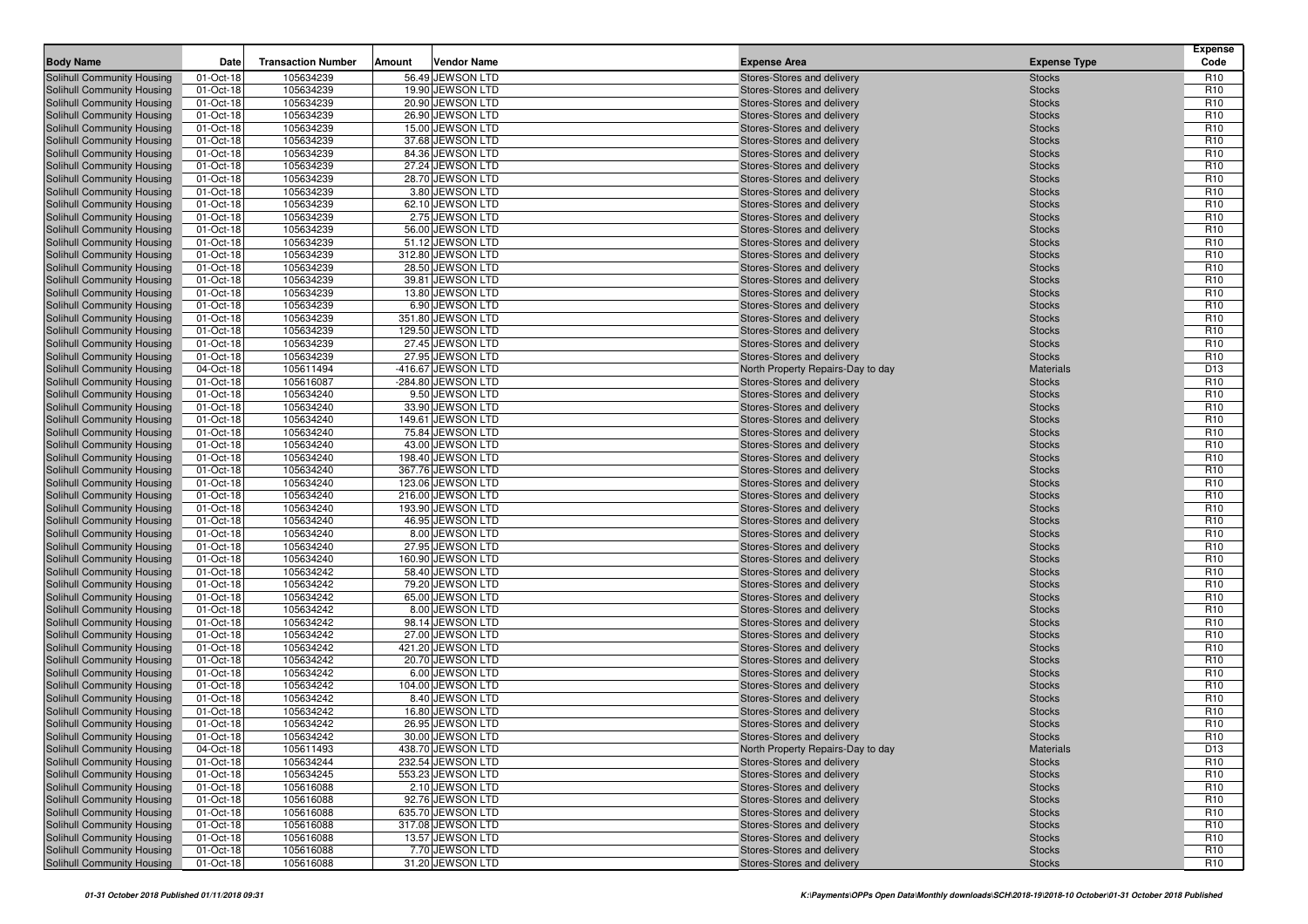| <b>Body Name</b>                                         | Date                   | <b>Transaction Number</b> | Amount | <b>Vendor Name</b>                     | <b>Expense Area</b>                                      | <b>Expense Type</b>            | <b>Expense</b><br>Code             |
|----------------------------------------------------------|------------------------|---------------------------|--------|----------------------------------------|----------------------------------------------------------|--------------------------------|------------------------------------|
| Solihull Community Housing                               | 01-Oct-18              | 105616088                 |        | 51.10 JEWSON LTD                       | Stores-Stores and delivery                               | <b>Stocks</b>                  | R <sub>10</sub>                    |
| Solihull Community Housing                               | 01-Oct-18              | 105616088                 |        | 11.00 JEWSON LTD                       | Stores-Stores and delivery                               | <b>Stocks</b>                  | R <sub>10</sub>                    |
| Solihull Community Housing                               | 01-Oct-18              | 105616088                 |        | 94.80 JEWSON LTD                       | Stores-Stores and delivery                               | <b>Stocks</b>                  | R <sub>10</sub>                    |
| Solihull Community Housing                               | 01-Oct-18              | 105616088                 |        | 9.60 JEWSON LTD                        | Stores-Stores and delivery                               | <b>Stocks</b>                  | R <sub>10</sub>                    |
| Solihull Community Housing                               | 01-Oct-18              | 105616088                 |        | 65.07 JEWSON LTD                       | Stores-Stores and delivery                               | <b>Stocks</b>                  | R <sub>10</sub>                    |
| Solihull Community Housing                               | 01-Oct-18              | 105616088                 |        | 6.86 JEWSON LTD                        | Stores-Stores and delivery                               | <b>Stocks</b>                  | R <sub>10</sub>                    |
| Solihull Community Housing                               | 01-Oct-18              | 105616088                 |        | 437.70 JEWSON LTD                      | Stores-Stores and delivery                               | <b>Stocks</b>                  | R <sub>10</sub>                    |
| Solihull Community Housing                               | 01-Oct-18              | 105616088                 |        | 6.40 JEWSON LTD                        | Stores-Stores and delivery                               | <b>Stocks</b>                  | R <sub>10</sub>                    |
| Solihull Community Housing                               | 01-Oct-18              | 105616088                 |        | 50.55 JEWSON LTD                       | Stores-Stores and delivery                               | <b>Stocks</b>                  | R <sub>10</sub>                    |
| <b>Solihull Community Housing</b>                        | 01-Oct-18              | 105616088                 |        | 65.00 JEWSON LTD                       | Stores-Stores and delivery                               | <b>Stocks</b>                  | R <sub>10</sub>                    |
| Solihull Community Housing                               | 01-Oct-18              | 105616088                 |        | 101.25 JEWSON LTD                      | Stores-Stores and delivery                               | <b>Stocks</b>                  | R <sub>10</sub>                    |
| Solihull Community Housing                               | 01-Oct-18              | 105616088                 |        | 26.20 JEWSON LTD                       | Stores-Stores and delivery                               | <b>Stocks</b>                  | R <sub>10</sub>                    |
| Solihull Community Housing                               | 01-Oct-18              | 105616088                 |        | 83.60 JEWSON LTD                       | Stores-Stores and delivery                               | <b>Stocks</b>                  | R <sub>10</sub>                    |
| <b>Solihull Community Housing</b>                        | 01-Oct-18              | 105616088                 |        | 625.00 JEWSON LTD                      | Stores-Stores and delivery                               | <b>Stocks</b>                  | R <sub>10</sub>                    |
| Solihull Community Housing                               | 01-Oct-18              | 105616088                 |        | 72.45 JEWSON LTD                       | Stores-Stores and delivery                               | <b>Stocks</b>                  | R <sub>10</sub>                    |
| Solihull Community Housing                               | 01-Oct-18              | 105616088                 |        | 27.56 JEWSON LTD                       | Stores-Stores and delivery                               | <b>Stocks</b>                  | R <sub>10</sub>                    |
| Solihull Community Housing                               | 01-Oct-18              | 105616088                 |        | 62.10 JEWSON LTD                       | Stores-Stores and delivery                               | <b>Stocks</b>                  | R <sub>10</sub>                    |
| Solihull Community Housing                               | 01-Oct-18              | 105616088                 |        | 7.00 JEWSON LTD                        | Stores-Stores and delivery                               | <b>Stocks</b>                  | R <sub>10</sub>                    |
| Solihull Community Housing                               | 01-Oct-18              | 105616088                 |        | 41.94 JEWSON LTD                       | Stores-Stores and delivery                               | <b>Stocks</b>                  | R <sub>10</sub>                    |
| Solihull Community Housing                               | 01-Oct-18              | 105616088                 |        | 501.00 JEWSON LTD                      | Stores-Stores and delivery                               | <b>Stocks</b>                  | R <sub>10</sub>                    |
| Solihull Community Housing                               | 01-Oct-18              | 105616088                 |        | 205.10 JEWSON LTD                      | Stores-Stores and delivery                               | <b>Stocks</b>                  | R <sub>10</sub>                    |
| Solihull Community Housing                               | 01-Oct-18              | 105616088                 |        | 359.50 JEWSON LTD                      | Stores-Stores and delivery                               | <b>Stocks</b>                  | R <sub>10</sub>                    |
| Solihull Community Housing                               | 01-Oct-18              | 105616088                 |        | 6.00 JEWSON LTD                        | Stores-Stores and delivery                               | <b>Stocks</b>                  | R <sub>10</sub>                    |
| Solihull Community Housing                               | 01-Oct-18              | 105616088                 |        | 8.40 JEWSON LTD                        | Stores-Stores and delivery                               | <b>Stocks</b>                  | R <sub>10</sub>                    |
| Solihull Community Housing<br>Solihull Community Housing | 01-Oct-18              | 105616088                 |        | 15.30 JEWSON LTD                       | Stores-Stores and delivery                               | <b>Stocks</b>                  | R <sub>10</sub>                    |
| Solihull Community Housing                               | 01-Oct-18              | 105616088<br>105616088    |        | 6.90 JEWSON LTD<br>182.97 JEWSON LTD   | Stores-Stores and delivery                               | <b>Stocks</b><br><b>Stocks</b> | R <sub>10</sub><br>R <sub>10</sub> |
| Solihull Community Housing                               | 01-Oct-18<br>01-Oct-18 | 105616088                 |        | 32.40 JEWSON LTD                       | Stores-Stores and delivery<br>Stores-Stores and delivery | <b>Stocks</b>                  | R <sub>10</sub>                    |
| Solihull Community Housing                               | 01-Oct-18              | 105616088                 |        | 27.95 JEWSON LTD                       | Stores-Stores and delivery                               | <b>Stocks</b>                  | R <sub>10</sub>                    |
| Solihull Community Housing                               | 01-Oct-18              | 105616089                 |        | 8.50 JEWSON LTD                        | Stores-Stores and delivery                               | <b>Stocks</b>                  | R <sub>10</sub>                    |
| Solihull Community Housing                               | 01-Oct-18              | 105616089                 |        | 79.26 JEWSON LTD                       | Stores-Stores and delivery                               | <b>Stocks</b>                  | R <sub>10</sub>                    |
| Solihull Community Housing                               | 01-Oct-18              | 105616089                 |        | 75.60 JEWSON LTD                       | Stores-Stores and delivery                               | <b>Stocks</b>                  | R <sub>10</sub>                    |
| Solihull Community Housing                               | 01-Oct-18              | 105616089                 |        | 16.97 JEWSON LTD                       | Stores-Stores and delivery                               | <b>Stocks</b>                  | R <sub>10</sub>                    |
| Solihull Community Housing                               | 01-Oct-18              | 105616089                 |        | 38.10 JEWSON LTD                       | Stores-Stores and delivery                               | <b>Stocks</b>                  | R <sub>10</sub>                    |
| Solihull Community Housing                               | 01-Oct-18              | 105616089                 |        | 11.08 JEWSON LTD                       | Stores-Stores and delivery                               | <b>Stocks</b>                  | R <sub>10</sub>                    |
| Solihull Community Housing                               | 01-Oct-18              | 105616089                 |        | 44.91 JEWSON LTD                       | Stores-Stores and delivery                               | <b>Stocks</b>                  | R <sub>10</sub>                    |
| Solihull Community Housing                               | 01-Oct-18              | 105616089                 |        | 198.40 JEWSON LTD                      | Stores-Stores and delivery                               | <b>Stocks</b>                  | R <sub>10</sub>                    |
| Solihull Community Housing                               | 01-Oct-18              | 105616089                 |        | 51.57 JEWSON LTD                       | Stores-Stores and delivery                               | <b>Stocks</b>                  | R <sub>10</sub>                    |
| Solihull Community Housing                               | 01-Oct-18              | 105616089                 |        | 93.90 JEWSON LTD                       | Stores-Stores and delivery                               | <b>Stocks</b>                  | R <sub>10</sub>                    |
| Solihull Community Housing                               | 01-Oct-18              | 105616089                 |        | 60.90 JEWSON LTD                       | Stores-Stores and delivery                               | <b>Stocks</b>                  | R <sub>10</sub>                    |
| Solihull Community Housing                               | 01-Oct-18              | 105616089                 |        | 375.20 JEWSON LTD                      | Stores-Stores and delivery                               | <b>Stocks</b>                  | R <sub>10</sub>                    |
| Solihull Community Housing                               | 01-Oct-18              | 105616089                 |        | 216.00 JEWSON LTD                      | Stores-Stores and delivery                               | <b>Stocks</b>                  | R <sub>10</sub>                    |
| Solihull Community Housing                               | 01-Oct-18              | 105616089                 |        | 101.65 JEWSON LTD                      | Stores-Stores and delivery                               | <b>Stocks</b>                  | R <sub>10</sub>                    |
| Solihull Community Housing                               | 01-Oct-18              | 105616089                 |        | 3.80 JEWSON LTD                        | Stores-Stores and delivery                               | <b>Stocks</b>                  | R <sub>10</sub>                    |
| Solihull Community Housing                               | 01-Oct-18              | 105616089                 |        | 705.00 JEWSON LTD                      | Stores-Stores and delivery                               | <b>Stocks</b>                  | R <sub>10</sub>                    |
| Solihull Community Housing                               | 01-Oct-18              | 105616089                 |        | 196.70 JEWSON LTD                      | Stores-Stores and delivery                               | <b>Stocks</b>                  | R <sub>10</sub>                    |
| Solihull Community Housing                               | 01-Oct-18              | 105616089                 |        | 88.45 JEWSON LTD                       | Stores-Stores and delivery                               | <b>Stocks</b>                  | R <sub>10</sub>                    |
| Solihull Community Housing                               | 01-Oct-18              | 105616089                 |        | 38.88 JEWSON LTD                       | Stores-Stores and delivery                               | <b>Stocks</b>                  | R <sub>10</sub>                    |
| Solihull Community Housing                               | 01-Oct-18              | 105616089                 |        | 246.50 JEWSON LTD                      | Stores-Stores and delivery                               | <b>Stocks</b>                  | R <sub>10</sub>                    |
| Solihull Community Housing                               | 01-Oct-18              | 105616089                 |        | 66.16 JEWSON LTD                       | Stores-Stores and delivery                               | <b>Stocks</b>                  | R <sub>10</sub>                    |
| Solihull Community Housing                               | 01-Oct-18              | 105616089                 |        | 38.67 JEWSON LTD                       | Stores-Stores and delivery                               | <b>Stocks</b>                  | R <sub>10</sub>                    |
| Solihull Community Housing                               | 01-Oct-18              | 105616089                 |        | 59.32 JEWSON LTD                       | Stores-Stores and delivery                               | <b>Stocks</b>                  | R <sub>10</sub>                    |
| Solihull Community Housing                               | 01-Oct-18              | 105616089                 |        | 100.50 JEWSON LTD                      | Stores-Stores and delivery                               | <b>Stocks</b>                  | R <sub>10</sub>                    |
| Solihull Community Housing                               | 01-Oct-18              | 105616089                 |        | 332.60 JEWSON LTD                      | Stores-Stores and delivery                               | <b>Stocks</b>                  | R <sub>10</sub>                    |
| Solihull Community Housing                               | 01-Oct-18              | 105616089                 |        | 5.80 JEWSON LTD                        | Stores-Stores and delivery                               | <b>Stocks</b>                  | R <sub>10</sub>                    |
| Solihull Community Housing                               | 01-Oct-18              | 105616089                 |        | 17.40 JEWSON LTD                       | Stores-Stores and delivery                               | <b>Stocks</b>                  | R <sub>10</sub>                    |
| Solihull Community Housing<br>Solihull Community Housing | 01-Oct-18              | 105624410<br>105616091    |        | 469.48 JEWSON LTD<br>400.00 JEWSON LTD | Stores-Stores and delivery                               | <b>Stocks</b>                  | R <sub>10</sub><br>R <sub>10</sub> |
| Solihull Community Housing                               | 01-Oct-18<br>01-Oct-18 | 105616092                 |        | 234.57 JEWSON LTD                      | Stores-Stores and delivery<br>Stores-Stores and delivery | <b>Stocks</b>                  | R <sub>10</sub>                    |
| Solihull Community Housing                               | 01-Oct-18              | 105616093                 |        | 422.70 JEWSON LTD                      | Stores-Stores and delivery                               | <b>Stocks</b><br><b>Stocks</b> | R <sub>10</sub>                    |
| Solihull Community Housing                               | 01-Oct-18              | 105616093                 |        | 58.36 JEWSON LTD                       | Stores-Stores and delivery                               | <b>Stocks</b>                  | R <sub>10</sub>                    |
| Solihull Community Housing                               | 01-Oct-18              | 105616093                 |        | 36.10 JEWSON LTD                       | Stores-Stores and delivery                               | <b>Stocks</b>                  | R <sub>10</sub>                    |
| Solihull Community Housing                               | 01-Oct-18              | 105616093                 |        | 466.40 JEWSON LTD                      | Stores-Stores and delivery                               | <b>Stocks</b>                  | R <sub>10</sub>                    |
|                                                          |                        |                           |        |                                        |                                                          |                                |                                    |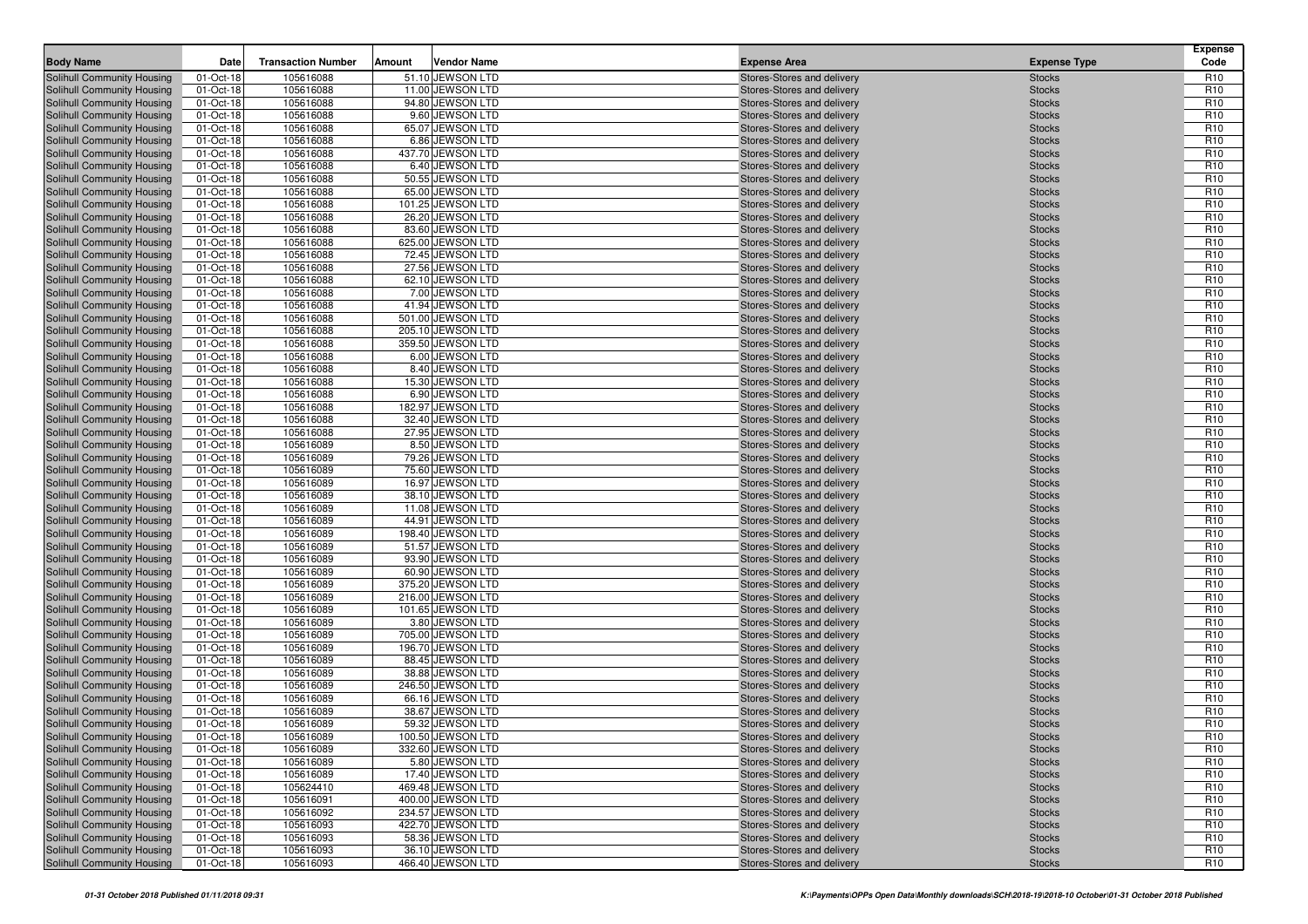|                                                          |                        | <b>Transaction Number</b> |        | <b>Vendor Name</b>                    |                                                          |                                | <b>Expense</b><br>Code             |
|----------------------------------------------------------|------------------------|---------------------------|--------|---------------------------------------|----------------------------------------------------------|--------------------------------|------------------------------------|
| <b>Body Name</b>                                         | Date                   |                           | Amount |                                       | <b>Expense Area</b>                                      | <b>Expense Type</b>            |                                    |
| Solihull Community Housing                               | 01-Oct-18              | 105616093                 |        | 45.00 JEWSON LTD                      | Stores-Stores and delivery                               | <b>Stocks</b>                  | R <sub>10</sub>                    |
| Solihull Community Housing                               | 01-Oct-18              | 105616093                 |        | 31.04 JEWSON LTD<br>76.20 JEWSON LTD  | Stores-Stores and delivery                               | <b>Stocks</b>                  | R <sub>10</sub><br>R <sub>10</sub> |
| Solihull Community Housing<br>Solihull Community Housing | 01-Oct-18<br>01-Oct-18 | 105616093<br>105616093    |        | 98.00 JEWSON LTD                      | Stores-Stores and delivery<br>Stores-Stores and delivery | <b>Stocks</b><br><b>Stocks</b> | R <sub>10</sub>                    |
| Solihull Community Housing                               | 01-Oct-18              | 105616093                 |        | 23.11 JEWSON LTD                      | Stores-Stores and delivery                               | <b>Stocks</b>                  | R <sub>10</sub>                    |
| Solihull Community Housing                               | 01-Oct-18              | 105616093                 |        | 39.40 JEWSON LTD                      | Stores-Stores and delivery                               | <b>Stocks</b>                  | R <sub>10</sub>                    |
| Solihull Community Housing                               | 01-Oct-18              | 105616101                 |        | 565.02 JEWSON LTD                     | Stores-Stores and delivery                               | <b>Stocks</b>                  | R <sub>10</sub>                    |
| Solihull Community Housing                               | 11-Oct-18              | 105621489                 |        | 734.40 JEWSON LTD                     | Stores-Stores and delivery                               | <b>Stocks</b>                  | R <sub>10</sub>                    |
| Solihull Community Housing                               | 01-Oct-18              | 105616104                 |        | 33.70 JEWSON LTD                      | Stores-Stores and delivery                               | <b>Stocks</b>                  | R <sub>10</sub>                    |
| Solihull Community Housing                               | 01-Oct-18              | 105616104                 |        | 268.95 JEWSON LTD                     | Stores-Stores and delivery                               | <b>Stocks</b>                  | R <sub>10</sub>                    |
| Solihull Community Housing                               | 01-Oct-18              | 105616104                 |        | 3.60 JEWSON LTD                       | Stores-Stores and delivery                               | <b>Stocks</b>                  | R <sub>10</sub>                    |
| Solihull Community Housing                               | 01-Oct-18              | 105616104                 |        | 9.80 JEWSON LTD                       | Stores-Stores and delivery                               | <b>Stocks</b>                  | R <sub>10</sub>                    |
| Solihull Community Housing                               | 01-Oct-18              | 105616104                 |        | 50.55 JEWSON LTD                      | Stores-Stores and delivery                               | <b>Stocks</b>                  | R <sub>10</sub>                    |
| Solihull Community Housing                               | 01-Oct-18              | 105616104                 |        | 65.00 JEWSON LTD                      | Stores-Stores and delivery                               | <b>Stocks</b>                  | R <sub>10</sub>                    |
| Solihull Community Housing                               | 01-Oct-18              | 105616104                 |        | 0.11 JEWSON LTD                       | Stores-Stores and delivery                               | <b>Stocks</b>                  | R <sub>10</sub>                    |
| Solihull Community Housing                               | 01-Oct-18              | 105616104                 |        | 60.40 JEWSON LTD                      | Stores-Stores and delivery                               | <b>Stocks</b>                  | R <sub>10</sub>                    |
| Solihull Community Housing                               | 01-Oct-18              | 105616104                 |        | 67.65 JEWSON LTD                      | Stores-Stores and delivery                               | <b>Stocks</b>                  | R <sub>10</sub>                    |
| Solihull Community Housing                               | 01-Oct-18              | 105616104                 |        | 57.00 JEWSON LTD                      | Stores-Stores and delivery                               | <b>Stocks</b>                  | R <sub>10</sub>                    |
| Solihull Community Housing                               | 01-Oct-18              | 105616104                 |        | 53.00 JEWSON LTD                      | Stores-Stores and delivery                               | <b>Stocks</b>                  | R <sub>10</sub>                    |
| Solihull Community Housing                               | 01-Oct-18              | 105616104                 |        | 60.00 JEWSON LTD                      | Stores-Stores and delivery                               | <b>Stocks</b>                  | R <sub>10</sub>                    |
| Solihull Community Housing                               | 01-Oct-18              | 105616104                 |        | 35.00 JEWSON LTD                      | Stores-Stores and delivery                               | <b>Stocks</b>                  | R <sub>10</sub>                    |
| Solihull Community Housing                               | 01-Oct-18              | 105616104                 |        | 78.75 JEWSON LTD                      | Stores-Stores and delivery                               | <b>Stocks</b>                  | R <sub>10</sub>                    |
| Solihull Community Housing                               | 01-Oct-18              | 105616104<br>105616104    |        | 19.00 JEWSON LTD<br>25.34 JEWSON LTD  | Stores-Stores and delivery<br>Stores-Stores and delivery | <b>Stocks</b>                  | R <sub>10</sub><br>R <sub>10</sub> |
| Solihull Community Housing<br>Solihull Community Housing | 01-Oct-18<br>01-Oct-18 | 105616104                 |        | 192.60 JEWSON LTD                     | Stores-Stores and delivery                               | <b>Stocks</b><br><b>Stocks</b> | R <sub>10</sub>                    |
| Solihull Community Housing                               | 01-Oct-18              | 105616104                 |        | 425.00 JEWSON LTD                     | Stores-Stores and delivery                               | <b>Stocks</b>                  | R <sub>10</sub>                    |
| Solihull Community Housing                               | 01-Oct-18              | 105616104                 |        | 15.00 JEWSON LTD                      | Stores-Stores and delivery                               | <b>Stocks</b>                  | R <sub>10</sub>                    |
| Solihull Community Housing                               | 01-Oct-18              | 105616105                 |        | 278.15 JEWSON LTD                     | Stores-Stores and delivery                               | <b>Stocks</b>                  | R <sub>10</sub>                    |
| Solihull Community Housing                               | 01-Oct-18              | 105616105                 |        | 179.30 JEWSON LTD                     | Stores-Stores and delivery                               | <b>Stocks</b>                  | R <sub>10</sub>                    |
| Solihull Community Housing                               | 01-Oct-18              | 105616105                 |        | 100.80 JEWSON LTD                     | Stores-Stores and delivery                               | <b>Stocks</b>                  | R <sub>10</sub>                    |
| Solihull Community Housing                               | 01-Oct-18              | 105616105                 |        | 93.90 JEWSON LTD                      | Stores-Stores and delivery                               | <b>Stocks</b>                  | R <sub>10</sub>                    |
| Solihull Community Housing                               | 01-Oct-18              | 105616105                 |        | 260.36 JEWSON LTD                     | Stores-Stores and delivery                               | <b>Stocks</b>                  | R <sub>10</sub>                    |
| Solihull Community Housing                               | 01-Oct-18              | 105616105                 |        | 28.50 JEWSON LTD                      | Stores-Stores and delivery                               | <b>Stocks</b>                  | R <sub>10</sub>                    |
| Solihull Community Housing                               | 01-Oct-18              | 105616105                 |        | 5.68 JEWSON LTD                       | Stores-Stores and delivery                               | <b>Stocks</b>                  | R <sub>10</sub>                    |
| Solihull Community Housing                               | 01-Oct-18              | 105616105                 |        | 121.54 JEWSON LTD                     | Stores-Stores and delivery                               | <b>Stocks</b>                  | R <sub>10</sub>                    |
| Solihull Community Housing                               | 01-Oct-18              | 105616105                 |        | 46.20 JEWSON LTD                      | Stores-Stores and delivery                               | <b>Stocks</b>                  | R <sub>10</sub>                    |
| Solihull Community Housing                               | 01-Oct-18              | 105616105                 |        | 78.40 JEWSON LTD                      | Stores-Stores and delivery                               | <b>Stocks</b>                  | R <sub>10</sub>                    |
| Solihull Community Housing                               | 01-Oct-18              | 105616105                 |        | 9.00 JEWSON LTD                       | Stores-Stores and delivery                               | <b>Stocks</b>                  | R <sub>10</sub>                    |
| Solihull Community Housing                               | 01-Oct-18              | 105616106                 |        | 225.30 JEWSON LTD                     | Stores-Stores and delivery                               | <b>Stocks</b>                  | R <sub>10</sub>                    |
| Solihull Community Housing                               | 01-Oct-18<br>01-Oct-18 | 105616106<br>105616106    |        | 82.80 JEWSON LTD<br>113.80 JEWSON LTD | Stores-Stores and delivery                               | <b>Stocks</b>                  | R <sub>10</sub><br>R <sub>10</sub> |
| Solihull Community Housing<br>Solihull Community Housing | 01-Oct-18              | 105616106                 |        | 11.20 JEWSON LTD                      | Stores-Stores and delivery<br>Stores-Stores and delivery | <b>Stocks</b><br><b>Stocks</b> | R <sub>10</sub>                    |
| Solihull Community Housing                               | 01-Oct-18              | 105616110                 |        | 337.50 JEWSON LTD                     | Stores-Stores and delivery                               | <b>Stocks</b>                  | R <sub>10</sub>                    |
| Solihull Community Housing                               | 01-Oct-18              | 105634246                 |        | 131.60 JEWSON LTD                     | Stores-Stores and delivery                               | <b>Stocks</b>                  | R <sub>10</sub>                    |
| Solihull Community Housing                               | 01-Oct-18              | 105634246                 |        | 212.00 JEWSON LTD                     | Stores-Stores and delivery                               | <b>Stocks</b>                  | R <sub>10</sub>                    |
| Solihull Community Housing                               | 01-Oct-18              | 105616111                 |        | 97.20 JEWSON LTD                      | Stores-Stores and delivery                               | <b>Stocks</b>                  | R <sub>10</sub>                    |
| Solihull Community Housing                               | 01-Oct-18              | 105616111                 |        | 38.00 JEWSON LTD                      | Stores-Stores and delivery                               | <b>Stocks</b>                  | R <sub>10</sub>                    |
| Solihull Community Housing                               | 01-Oct-18              | 105616111                 |        | 45.60 JEWSON LTD                      | Stores-Stores and delivery                               | <b>Stocks</b>                  | R <sub>10</sub>                    |
| Solihull Community Housing                               | 01-Oct-18              | 105616111                 |        | 8.00 JEWSON LTD                       | Stores-Stores and delivery                               | <b>Stocks</b>                  | R <sub>10</sub>                    |
| Solihull Community Housing                               | 01-Oct-18              | 105616111                 |        | 51.10 JEWSON LTD                      | Stores-Stores and delivery                               | <b>Stocks</b>                  | R <sub>10</sub>                    |
| Solihull Community Housing                               | 01-Oct-18              | 105616111                 |        | 0.29 JEWSON LTD                       | Stores-Stores and delivery                               | <b>Stocks</b>                  | R <sub>10</sub>                    |
| <b>Solihull Community Housing</b>                        | 01-Oct-18              | 105616111                 |        | 21.00 JEWSON LTD                      | Stores-Stores and delivery                               | <b>Stocks</b>                  | R <sub>10</sub>                    |
| Solihull Community Housing                               | 01-Oct-18              | 105616111                 |        | 13.32 JEWSON LTD                      | Stores-Stores and delivery                               | <b>Stocks</b>                  | R <sub>10</sub>                    |
| <b>Solihull Community Housing</b>                        | 01-Oct-18              | 105616111                 |        | 47.10 JEWSON LTD                      | Stores-Stores and delivery                               | <b>Stocks</b>                  | R <sub>10</sub>                    |
| Solihull Community Housing                               | 01-Oct-18              | 105616111                 |        | 600.00 JEWSON LTD                     | Stores-Stores and delivery                               | <b>Stocks</b>                  | R <sub>10</sub>                    |
| Solihull Community Housing                               | 01-Oct-18              | 105616111                 |        | 169.30 JEWSON LTD                     | Stores-Stores and delivery                               | <b>Stocks</b>                  | R <sub>10</sub>                    |
| Solihull Community Housing                               | 01-Oct-18              | 105616111                 |        | 14.00 JEWSON LTD                      | Stores-Stores and delivery                               | <b>Stocks</b>                  | R <sub>10</sub>                    |
| Solihull Community Housing                               | 01-Oct-18              | 105616111                 |        | 13.80 JEWSON LTD                      | Stores-Stores and delivery                               | <b>Stocks</b>                  | R <sub>10</sub>                    |
| Solihull Community Housing                               | 01-Oct-18              | 105616111                 |        | 75.00 JEWSON LTD                      | Stores-Stores and delivery                               | <b>Stocks</b>                  | R <sub>10</sub>                    |
| Solihull Community Housing<br>Solihull Community Housing | 01-Oct-18              | 105616111<br>105616111    |        | 1.60 JEWSON LTD<br>108.00 JEWSON LTD  | Stores-Stores and delivery<br>Stores-Stores and delivery | <b>Stocks</b><br><b>Stocks</b> | R <sub>10</sub><br>R <sub>10</sub> |
| Solihull Community Housing                               | 01-Oct-18<br>01-Oct-18 | 105616111                 |        | 45.60 JEWSON LTD                      | Stores-Stores and delivery                               | <b>Stocks</b>                  | R <sub>10</sub>                    |
| Solihull Community Housing                               | 01-Oct-18              | 105616111                 |        | 14.00 JEWSON LTD                      | Stores-Stores and delivery                               | <b>Stocks</b>                  | R <sub>10</sub>                    |
|                                                          |                        |                           |        |                                       |                                                          |                                |                                    |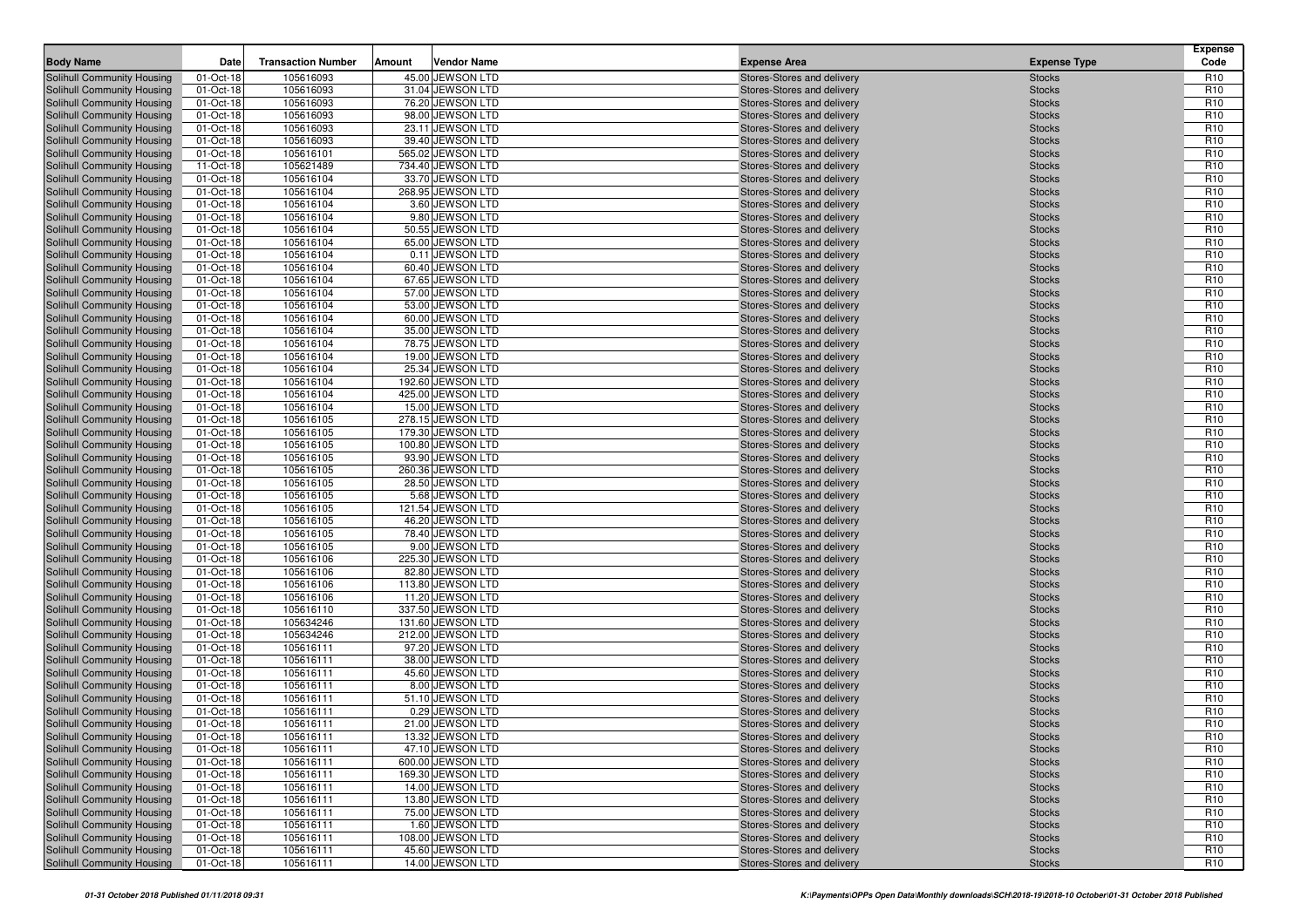| Solihull Community Housing<br>01-Oct-18<br>105616111<br>26.95 JEWSON LTD<br>Stores-Stores and delivery<br>R <sub>10</sub><br><b>Stocks</b><br>01-Oct-18<br>105616111<br>15.80 JEWSON LTD<br>R <sub>10</sub><br>Solihull Community Housing<br>Stores-Stores and delivery<br><b>Stocks</b><br>01-Oct-18<br>105616112<br>32.40 JEWSON LTD<br>R <sub>10</sub><br>Solihull Community Housing<br>Stores-Stores and delivery<br><b>Stocks</b><br>01-Oct-18<br>105616112<br>6.95 JEWSON LTD<br>R <sub>10</sub><br>Solihull Community Housing<br>Stores-Stores and delivery<br><b>Stocks</b><br>01-Oct-18<br>107.00 JEWSON LTD<br>R <sub>10</sub><br>Solihull Community Housing<br>105616112<br>Stores-Stores and delivery<br><b>Stocks</b><br>501.00 JEWSON LTD<br>R <sub>10</sub><br>Solihull Community Housing<br>01-Oct-18<br>105616112<br>Stores-Stores and delivery<br><b>Stocks</b><br>01-Oct-18<br>105616112<br>975.00 JEWSON LTD<br>R <sub>10</sub><br>Solihull Community Housing<br>Stores-Stores and delivery<br><b>Stocks</b><br>01-Oct-18<br>105616112<br>81.40 JEWSON LTD<br>R <sub>10</sub><br>Solihull Community Housing<br>Stores-Stores and delivery<br><b>Stocks</b><br>105616114<br>15.20 JEWSON LTD<br>R <sub>10</sub><br>Solihull Community Housing<br>01-Oct-18<br>Stores-Stores and delivery<br><b>Stocks</b><br>01-Oct-18<br>105616114<br>4.50 JEWSON LTD<br>R <sub>10</sub><br>Solihull Community Housing<br>Stores-Stores and delivery<br><b>Stocks</b><br>01-Oct-18<br>105616114<br>13.16 JEWSON LTD<br>R <sub>10</sub><br>Solihull Community Housing<br>Stores-Stores and delivery<br><b>Stocks</b><br>01-Oct-18<br>7.70 JEWSON LTD<br>R <sub>10</sub><br>Solihull Community Housing<br>105616114<br>Stores-Stores and delivery<br><b>Stocks</b><br>01-Oct-18<br>105616114<br>6.40 JEWSON LTD<br>R <sub>10</sub><br>Solihull Community Housing<br>Stores-Stores and delivery<br><b>Stocks</b><br>R <sub>10</sub><br><b>Solihull Community Housing</b><br>01-Oct-18<br>105616114<br>14.05 JEWSON LTD<br><b>Stocks</b><br>Stores-Stores and delivery<br>01-Oct-18<br>105616114<br>625.00 JEWSON LTD<br>R <sub>10</sub><br>Solihull Community Housing<br>Stores-Stores and delivery<br><b>Stocks</b><br>01-Oct-18<br>105616114<br>62.10 JEWSON LTD<br>R <sub>10</sub><br>Solihull Community Housing<br>Stores-Stores and delivery<br><b>Stocks</b><br>01-Oct-18<br>105616114<br>133.50 JEWSON LTD<br>R <sub>10</sub><br>Solihull Community Housing<br>Stores-Stores and delivery<br><b>Stocks</b><br>01-Oct-18<br>293.70 JEWSON LTD<br>R <sub>10</sub><br>Solihull Community Housing<br>105616114<br>Stores-Stores and delivery<br><b>Stocks</b><br>R <sub>10</sub><br>Solihull Community Housing<br>01-Oct-18<br>105616114<br>150.90 JEWSON LTD<br>Stores-Stores and delivery<br><b>Stocks</b><br>01-Oct-18<br>105616115<br>31.14 JEWSON LTD<br>R <sub>10</sub><br>Solihull Community Housing<br>Stores-Stores and delivery<br><b>Stocks</b><br>01-Oct-18<br>105616115<br>32.40 JEWSON LTD<br>R <sub>10</sub><br>Solihull Community Housing<br>Stores-Stores and delivery<br><b>Stocks</b><br>01-Oct-18<br>105616115<br>49.50 JEWSON LTD<br>R <sub>10</sub><br>Solihull Community Housing<br>Stores-Stores and delivery<br><b>Stocks</b><br>R <sub>10</sub><br>Solihull Community Housing<br>01-Oct-18<br>105616115<br>11.40 JEWSON LTD<br><b>Stocks</b><br>Stores-Stores and delivery<br>01-Oct-18<br>105616115<br>6.10 JEWSON LTD<br>R <sub>10</sub><br>Solihull Community Housing<br>Stores-Stores and delivery<br><b>Stocks</b><br>R <sub>10</sub><br>01-Oct-18<br>Solihull Community Housing<br>105616115<br>55.60 JEWSON LTD<br>Stores-Stores and delivery<br><b>Stocks</b><br>01-Oct-18<br>105616115<br>192.00 JEWSON LTD<br>R <sub>10</sub><br>Solihull Community Housing<br>Stores-Stores and delivery<br><b>Stocks</b><br>105616115<br>34.86 JEWSON LTD<br>R <sub>10</sub><br>Solihull Community Housing<br>01-Oct-18<br><b>Stocks</b><br>Stores-Stores and delivery<br>R <sub>10</sub><br>Solihull Community Housing<br>01-Oct-18<br>105616115<br>216.00 JEWSON LTD<br>Stores-Stores and delivery<br><b>Stocks</b><br>01-Oct-18<br>105616115<br>1224.40 JEWSON LTD<br>R <sub>10</sub><br>Solihull Community Housing<br>Stores-Stores and delivery<br><b>Stocks</b><br>01-Oct-18<br>9.90 JEWSON LTD<br>R <sub>10</sub><br>Solihull Community Housing<br>105616115<br>Stores-Stores and delivery<br><b>Stocks</b><br>16.84 JEWSON LTD<br>R <sub>10</sub><br>Solihull Community Housing<br>01-Oct-18<br>105616115<br>Stores-Stores and delivery<br><b>Stocks</b><br>01-Oct-18<br>105616115<br>204.60 JEWSON LTD<br>R <sub>10</sub><br>Solihull Community Housing<br>Stores-Stores and delivery<br><b>Stocks</b><br>01-Oct-18<br>105616115<br>103.60 JEWSON LTD<br>R <sub>10</sub><br>Solihull Community Housing<br>Stores-Stores and delivery<br><b>Stocks</b><br>88.60 JEWSON LTD<br>R <sub>10</sub><br>Solihull Community Housing<br>01-Oct-18<br>105616115<br>Stores-Stores and delivery<br><b>Stocks</b><br>Solihull Community Housing<br>01-Oct-18<br>105616115<br>48.00 JEWSON LTD<br>R <sub>10</sub><br>Stores-Stores and delivery<br><b>Stocks</b><br>8.00 JEWSON LTD<br>R <sub>10</sub><br>Solihull Community Housing<br>01-Oct-18<br>105616115<br><b>Stocks</b><br>Stores-Stores and delivery<br>01-Oct-18<br>105616115<br>92.00 JEWSON LTD<br>R <sub>10</sub><br>Solihull Community Housing<br>Stores-Stores and delivery<br><b>Stocks</b><br>01-Oct-18<br>105616115<br>6.90 JEWSON LTD<br>R <sub>10</sub><br>Solihull Community Housing<br>Stores-Stores and delivery<br><b>Stocks</b><br>01-Oct-18<br>18.24 JEWSON LTD<br>R <sub>10</sub><br>Solihull Community Housing<br>105616115<br>Stores-Stores and delivery<br><b>Stocks</b><br>150.90 JEWSON LTD<br>R <sub>10</sub><br>Solihull Community Housing<br>01-Oct-18<br>105616115<br>Stores-Stores and delivery<br><b>Stocks</b><br>R <sub>10</sub><br>105616116<br>600.00 JEWSON LTD<br>Solihull Community Housing<br>01-Oct-18<br>Stores-Stores and delivery<br><b>Stocks</b><br>01-Oct-18<br>105616124<br>-600.00 JEWSON LTD<br>R <sub>10</sub><br>Solihull Community Housing<br>Stores-Stores and delivery<br><b>Stocks</b><br>01-Oct-18<br>105624413<br>19.30 JEWSON LTD<br>R <sub>10</sub><br>Solihull Community Housing<br>Stores-Stores and delivery<br><b>Stocks</b><br>105624413<br>4.85 JEWSON LTD<br>R <sub>10</sub><br>Solihull Community Housing<br>01-Oct-18<br>Stores-Stores and delivery<br><b>Stocks</b><br>01-Oct-18<br>105624413<br>23.50 JEWSON LTD<br>R <sub>10</sub><br>Solihull Community Housing<br>Stores-Stores and delivery<br><b>Stocks</b><br>01-Oct-18<br>105624413<br>6.12 JEWSON LTD<br>R <sub>10</sub><br>Solihull Community Housing<br>Stores-Stores and delivery<br><b>Stocks</b><br>01-Oct-18<br>105624413<br>89.65 JEWSON LTD<br>R <sub>10</sub><br>Solihull Community Housing<br>Stores-Stores and delivery<br><b>Stocks</b><br>105624413<br>R <sub>10</sub><br><b>Solihull Community Housing</b><br>01-Oct-18<br>9.60 JEWSON LTD<br><b>Stocks</b><br>Stores-Stores and delivery<br>01-Oct-18<br>105624413<br>343.80 JEWSON LTD<br>R <sub>10</sub><br>Solihull Community Housing<br>Stores-Stores and delivery<br><b>Stocks</b><br>105624413<br>201.50 JEWSON LTD<br>R <sub>10</sub><br>Solihull Community Housing<br>01-Oct-18<br>Stores-Stores and delivery<br><b>Stocks</b><br>01-Oct-18<br>105624413<br>198.40 JEWSON LTD<br>R <sub>10</sub><br>Solihull Community Housing<br>Stores-Stores and delivery<br><b>Stocks</b><br>Solihull Community Housing<br>01-Oct-18<br>105624413<br>123.00 JEWSON LTD<br>R <sub>10</sub><br>Stores-Stores and delivery<br><b>Stocks</b><br>R <sub>10</sub><br>Solihull Community Housing<br>01-Oct-18<br>105624413<br>56.28 JEWSON LTD<br>Stores-Stores and delivery<br><b>Stocks</b><br>105624413<br>3.80 JEWSON LTD<br>R <sub>10</sub><br>Solihull Community Housing<br>01-Oct-18<br>Stores-Stores and delivery<br><b>Stocks</b><br>Solihull Community Housing<br>105624413<br>97.40 JEWSON LTD<br>R <sub>10</sub><br>01-Oct-18<br>Stores-Stores and delivery<br><b>Stocks</b><br>12.40 JEWSON LTD<br>Solihull Community Housing<br>01-Oct-18<br>105624413<br>Stores-Stores and delivery<br>R <sub>10</sub><br><b>Stocks</b><br>Solihull Community Housing<br>20.70 JEWSON LTD<br>Stores-Stores and delivery<br>R <sub>10</sub><br>01-Oct-18<br>105624413<br><b>Stocks</b><br>Solihull Community Housing<br>01-Oct-18<br>105624413<br>19.83 JEWSON LTD<br>R <sub>10</sub><br>Stores-Stores and delivery<br><b>Stocks</b><br>Solihull Community Housing<br>01-Oct-18<br>105624413<br>30.00 JEWSON LTD<br>Stores-Stores and delivery<br>R <sub>10</sub><br><b>Stocks</b><br>Solihull Community Housing<br>01-Oct-18<br>105624413<br>311.40 JEWSON LTD<br>Stores-Stores and delivery<br>R <sub>10</sub><br><b>Stocks</b><br>Solihull Community Housing<br>01-Oct-18<br>105624413<br>14.45 JEWSON LTD<br>R <sub>10</sub><br>Stores-Stores and delivery<br><b>Stocks</b><br>Solihull Community Housing<br>01-Oct-18<br>105624413<br>255.60 JEWSON LTD<br>Stores-Stores and delivery<br>R <sub>10</sub><br><b>Stocks</b> | <b>Body Name</b>           | Date      | <b>Transaction Number</b> | Amount | <b>Vendor Name</b> | <b>Expense Area</b>        | <b>Expense Type</b> | <b>Expense</b><br>Code |
|-------------------------------------------------------------------------------------------------------------------------------------------------------------------------------------------------------------------------------------------------------------------------------------------------------------------------------------------------------------------------------------------------------------------------------------------------------------------------------------------------------------------------------------------------------------------------------------------------------------------------------------------------------------------------------------------------------------------------------------------------------------------------------------------------------------------------------------------------------------------------------------------------------------------------------------------------------------------------------------------------------------------------------------------------------------------------------------------------------------------------------------------------------------------------------------------------------------------------------------------------------------------------------------------------------------------------------------------------------------------------------------------------------------------------------------------------------------------------------------------------------------------------------------------------------------------------------------------------------------------------------------------------------------------------------------------------------------------------------------------------------------------------------------------------------------------------------------------------------------------------------------------------------------------------------------------------------------------------------------------------------------------------------------------------------------------------------------------------------------------------------------------------------------------------------------------------------------------------------------------------------------------------------------------------------------------------------------------------------------------------------------------------------------------------------------------------------------------------------------------------------------------------------------------------------------------------------------------------------------------------------------------------------------------------------------------------------------------------------------------------------------------------------------------------------------------------------------------------------------------------------------------------------------------------------------------------------------------------------------------------------------------------------------------------------------------------------------------------------------------------------------------------------------------------------------------------------------------------------------------------------------------------------------------------------------------------------------------------------------------------------------------------------------------------------------------------------------------------------------------------------------------------------------------------------------------------------------------------------------------------------------------------------------------------------------------------------------------------------------------------------------------------------------------------------------------------------------------------------------------------------------------------------------------------------------------------------------------------------------------------------------------------------------------------------------------------------------------------------------------------------------------------------------------------------------------------------------------------------------------------------------------------------------------------------------------------------------------------------------------------------------------------------------------------------------------------------------------------------------------------------------------------------------------------------------------------------------------------------------------------------------------------------------------------------------------------------------------------------------------------------------------------------------------------------------------------------------------------------------------------------------------------------------------------------------------------------------------------------------------------------------------------------------------------------------------------------------------------------------------------------------------------------------------------------------------------------------------------------------------------------------------------------------------------------------------------------------------------------------------------------------------------------------------------------------------------------------------------------------------------------------------------------------------------------------------------------------------------------------------------------------------------------------------------------------------------------------------------------------------------------------------------------------------------------------------------------------------------------------------------------------------------------------------------------------------------------------------------------------------------------------------------------------------------------------------------------------------------------------------------------------------------------------------------------------------------------------------------------------------------------------------------------------------------------------------------------------------------------------------------------------------------------------------------------------------------------------------------------------------------------------------------------------------------------------------------------------------------------------------------------------------------------------------------------------------------------------------------------------------------------------------------------------------------------------------------------------------------------------------------------------------------------------------------------------------------------------------------------------------------------------------------------------------------------------------------------------------------------------------------------------------------------------------------------------------------------------------------------------------------------------------------------------------------------------------------------------------------------------------------------------------------------------------------------------------------------------------------------------------------------------------------------------------------------------------------------------------------------------------------------------------------------------------------------------------------------------------------------------------------------------------------------------------------------------------------------------------------------------------------------------------------------------------------------------------------------------------------------------------------------------------------------------------------------------------------------------------------------------------------------------------------------------------------------------------------------------------------------------------------------------------------------------------------------------------------------------------------------------------------------------------------------------------------------------------------------------------------------------------------------------------------------------------------------------------------------------------------------------------------------------------------------------------------------------------------------------------------------------------------------------------------------------------------------------------------------------------------------------------------------------------------------------------------------------------------------------------------------------------------------------------------------------------------------------------------------------------------------------------------------------------------------------------------------------------|----------------------------|-----------|---------------------------|--------|--------------------|----------------------------|---------------------|------------------------|
|                                                                                                                                                                                                                                                                                                                                                                                                                                                                                                                                                                                                                                                                                                                                                                                                                                                                                                                                                                                                                                                                                                                                                                                                                                                                                                                                                                                                                                                                                                                                                                                                                                                                                                                                                                                                                                                                                                                                                                                                                                                                                                                                                                                                                                                                                                                                                                                                                                                                                                                                                                                                                                                                                                                                                                                                                                                                                                                                                                                                                                                                                                                                                                                                                                                                                                                                                                                                                                                                                                                                                                                                                                                                                                                                                                                                                                                                                                                                                                                                                                                                                                                                                                                                                                                                                                                                                                                                                                                                                                                                                                                                                                                                                                                                                                                                                                                                                                                                                                                                                                                                                                                                                                                                                                                                                                                                                                                                                                                                                                                                                                                                                                                                                                                                                                                                                                                                                                                                                                                                                                                                                                                                                                                                                                                                                                                                                                                                                                                                                                                                                                                                                                                                                                                                                                                                                                                                                                                                                                                                                                                                                                                                                                                                                                                                                                                                                                                                                                                                                                                                                                                                                                                                                                                                                                                                                                                                                                                                                                                                                                                                                                                                                                                                                                                                                                                                                                                                                                                                                                                                                                                                                                                                                                                                                                                                                                                                                                                                                                                                                                                                                                                                                                                           |                            |           |                           |        |                    |                            |                     |                        |
|                                                                                                                                                                                                                                                                                                                                                                                                                                                                                                                                                                                                                                                                                                                                                                                                                                                                                                                                                                                                                                                                                                                                                                                                                                                                                                                                                                                                                                                                                                                                                                                                                                                                                                                                                                                                                                                                                                                                                                                                                                                                                                                                                                                                                                                                                                                                                                                                                                                                                                                                                                                                                                                                                                                                                                                                                                                                                                                                                                                                                                                                                                                                                                                                                                                                                                                                                                                                                                                                                                                                                                                                                                                                                                                                                                                                                                                                                                                                                                                                                                                                                                                                                                                                                                                                                                                                                                                                                                                                                                                                                                                                                                                                                                                                                                                                                                                                                                                                                                                                                                                                                                                                                                                                                                                                                                                                                                                                                                                                                                                                                                                                                                                                                                                                                                                                                                                                                                                                                                                                                                                                                                                                                                                                                                                                                                                                                                                                                                                                                                                                                                                                                                                                                                                                                                                                                                                                                                                                                                                                                                                                                                                                                                                                                                                                                                                                                                                                                                                                                                                                                                                                                                                                                                                                                                                                                                                                                                                                                                                                                                                                                                                                                                                                                                                                                                                                                                                                                                                                                                                                                                                                                                                                                                                                                                                                                                                                                                                                                                                                                                                                                                                                                                                           |                            |           |                           |        |                    |                            |                     |                        |
|                                                                                                                                                                                                                                                                                                                                                                                                                                                                                                                                                                                                                                                                                                                                                                                                                                                                                                                                                                                                                                                                                                                                                                                                                                                                                                                                                                                                                                                                                                                                                                                                                                                                                                                                                                                                                                                                                                                                                                                                                                                                                                                                                                                                                                                                                                                                                                                                                                                                                                                                                                                                                                                                                                                                                                                                                                                                                                                                                                                                                                                                                                                                                                                                                                                                                                                                                                                                                                                                                                                                                                                                                                                                                                                                                                                                                                                                                                                                                                                                                                                                                                                                                                                                                                                                                                                                                                                                                                                                                                                                                                                                                                                                                                                                                                                                                                                                                                                                                                                                                                                                                                                                                                                                                                                                                                                                                                                                                                                                                                                                                                                                                                                                                                                                                                                                                                                                                                                                                                                                                                                                                                                                                                                                                                                                                                                                                                                                                                                                                                                                                                                                                                                                                                                                                                                                                                                                                                                                                                                                                                                                                                                                                                                                                                                                                                                                                                                                                                                                                                                                                                                                                                                                                                                                                                                                                                                                                                                                                                                                                                                                                                                                                                                                                                                                                                                                                                                                                                                                                                                                                                                                                                                                                                                                                                                                                                                                                                                                                                                                                                                                                                                                                                                           |                            |           |                           |        |                    |                            |                     |                        |
|                                                                                                                                                                                                                                                                                                                                                                                                                                                                                                                                                                                                                                                                                                                                                                                                                                                                                                                                                                                                                                                                                                                                                                                                                                                                                                                                                                                                                                                                                                                                                                                                                                                                                                                                                                                                                                                                                                                                                                                                                                                                                                                                                                                                                                                                                                                                                                                                                                                                                                                                                                                                                                                                                                                                                                                                                                                                                                                                                                                                                                                                                                                                                                                                                                                                                                                                                                                                                                                                                                                                                                                                                                                                                                                                                                                                                                                                                                                                                                                                                                                                                                                                                                                                                                                                                                                                                                                                                                                                                                                                                                                                                                                                                                                                                                                                                                                                                                                                                                                                                                                                                                                                                                                                                                                                                                                                                                                                                                                                                                                                                                                                                                                                                                                                                                                                                                                                                                                                                                                                                                                                                                                                                                                                                                                                                                                                                                                                                                                                                                                                                                                                                                                                                                                                                                                                                                                                                                                                                                                                                                                                                                                                                                                                                                                                                                                                                                                                                                                                                                                                                                                                                                                                                                                                                                                                                                                                                                                                                                                                                                                                                                                                                                                                                                                                                                                                                                                                                                                                                                                                                                                                                                                                                                                                                                                                                                                                                                                                                                                                                                                                                                                                                                                           |                            |           |                           |        |                    |                            |                     |                        |
|                                                                                                                                                                                                                                                                                                                                                                                                                                                                                                                                                                                                                                                                                                                                                                                                                                                                                                                                                                                                                                                                                                                                                                                                                                                                                                                                                                                                                                                                                                                                                                                                                                                                                                                                                                                                                                                                                                                                                                                                                                                                                                                                                                                                                                                                                                                                                                                                                                                                                                                                                                                                                                                                                                                                                                                                                                                                                                                                                                                                                                                                                                                                                                                                                                                                                                                                                                                                                                                                                                                                                                                                                                                                                                                                                                                                                                                                                                                                                                                                                                                                                                                                                                                                                                                                                                                                                                                                                                                                                                                                                                                                                                                                                                                                                                                                                                                                                                                                                                                                                                                                                                                                                                                                                                                                                                                                                                                                                                                                                                                                                                                                                                                                                                                                                                                                                                                                                                                                                                                                                                                                                                                                                                                                                                                                                                                                                                                                                                                                                                                                                                                                                                                                                                                                                                                                                                                                                                                                                                                                                                                                                                                                                                                                                                                                                                                                                                                                                                                                                                                                                                                                                                                                                                                                                                                                                                                                                                                                                                                                                                                                                                                                                                                                                                                                                                                                                                                                                                                                                                                                                                                                                                                                                                                                                                                                                                                                                                                                                                                                                                                                                                                                                                                           |                            |           |                           |        |                    |                            |                     |                        |
|                                                                                                                                                                                                                                                                                                                                                                                                                                                                                                                                                                                                                                                                                                                                                                                                                                                                                                                                                                                                                                                                                                                                                                                                                                                                                                                                                                                                                                                                                                                                                                                                                                                                                                                                                                                                                                                                                                                                                                                                                                                                                                                                                                                                                                                                                                                                                                                                                                                                                                                                                                                                                                                                                                                                                                                                                                                                                                                                                                                                                                                                                                                                                                                                                                                                                                                                                                                                                                                                                                                                                                                                                                                                                                                                                                                                                                                                                                                                                                                                                                                                                                                                                                                                                                                                                                                                                                                                                                                                                                                                                                                                                                                                                                                                                                                                                                                                                                                                                                                                                                                                                                                                                                                                                                                                                                                                                                                                                                                                                                                                                                                                                                                                                                                                                                                                                                                                                                                                                                                                                                                                                                                                                                                                                                                                                                                                                                                                                                                                                                                                                                                                                                                                                                                                                                                                                                                                                                                                                                                                                                                                                                                                                                                                                                                                                                                                                                                                                                                                                                                                                                                                                                                                                                                                                                                                                                                                                                                                                                                                                                                                                                                                                                                                                                                                                                                                                                                                                                                                                                                                                                                                                                                                                                                                                                                                                                                                                                                                                                                                                                                                                                                                                                                           |                            |           |                           |        |                    |                            |                     |                        |
|                                                                                                                                                                                                                                                                                                                                                                                                                                                                                                                                                                                                                                                                                                                                                                                                                                                                                                                                                                                                                                                                                                                                                                                                                                                                                                                                                                                                                                                                                                                                                                                                                                                                                                                                                                                                                                                                                                                                                                                                                                                                                                                                                                                                                                                                                                                                                                                                                                                                                                                                                                                                                                                                                                                                                                                                                                                                                                                                                                                                                                                                                                                                                                                                                                                                                                                                                                                                                                                                                                                                                                                                                                                                                                                                                                                                                                                                                                                                                                                                                                                                                                                                                                                                                                                                                                                                                                                                                                                                                                                                                                                                                                                                                                                                                                                                                                                                                                                                                                                                                                                                                                                                                                                                                                                                                                                                                                                                                                                                                                                                                                                                                                                                                                                                                                                                                                                                                                                                                                                                                                                                                                                                                                                                                                                                                                                                                                                                                                                                                                                                                                                                                                                                                                                                                                                                                                                                                                                                                                                                                                                                                                                                                                                                                                                                                                                                                                                                                                                                                                                                                                                                                                                                                                                                                                                                                                                                                                                                                                                                                                                                                                                                                                                                                                                                                                                                                                                                                                                                                                                                                                                                                                                                                                                                                                                                                                                                                                                                                                                                                                                                                                                                                                                           |                            |           |                           |        |                    |                            |                     |                        |
|                                                                                                                                                                                                                                                                                                                                                                                                                                                                                                                                                                                                                                                                                                                                                                                                                                                                                                                                                                                                                                                                                                                                                                                                                                                                                                                                                                                                                                                                                                                                                                                                                                                                                                                                                                                                                                                                                                                                                                                                                                                                                                                                                                                                                                                                                                                                                                                                                                                                                                                                                                                                                                                                                                                                                                                                                                                                                                                                                                                                                                                                                                                                                                                                                                                                                                                                                                                                                                                                                                                                                                                                                                                                                                                                                                                                                                                                                                                                                                                                                                                                                                                                                                                                                                                                                                                                                                                                                                                                                                                                                                                                                                                                                                                                                                                                                                                                                                                                                                                                                                                                                                                                                                                                                                                                                                                                                                                                                                                                                                                                                                                                                                                                                                                                                                                                                                                                                                                                                                                                                                                                                                                                                                                                                                                                                                                                                                                                                                                                                                                                                                                                                                                                                                                                                                                                                                                                                                                                                                                                                                                                                                                                                                                                                                                                                                                                                                                                                                                                                                                                                                                                                                                                                                                                                                                                                                                                                                                                                                                                                                                                                                                                                                                                                                                                                                                                                                                                                                                                                                                                                                                                                                                                                                                                                                                                                                                                                                                                                                                                                                                                                                                                                                                           |                            |           |                           |        |                    |                            |                     |                        |
|                                                                                                                                                                                                                                                                                                                                                                                                                                                                                                                                                                                                                                                                                                                                                                                                                                                                                                                                                                                                                                                                                                                                                                                                                                                                                                                                                                                                                                                                                                                                                                                                                                                                                                                                                                                                                                                                                                                                                                                                                                                                                                                                                                                                                                                                                                                                                                                                                                                                                                                                                                                                                                                                                                                                                                                                                                                                                                                                                                                                                                                                                                                                                                                                                                                                                                                                                                                                                                                                                                                                                                                                                                                                                                                                                                                                                                                                                                                                                                                                                                                                                                                                                                                                                                                                                                                                                                                                                                                                                                                                                                                                                                                                                                                                                                                                                                                                                                                                                                                                                                                                                                                                                                                                                                                                                                                                                                                                                                                                                                                                                                                                                                                                                                                                                                                                                                                                                                                                                                                                                                                                                                                                                                                                                                                                                                                                                                                                                                                                                                                                                                                                                                                                                                                                                                                                                                                                                                                                                                                                                                                                                                                                                                                                                                                                                                                                                                                                                                                                                                                                                                                                                                                                                                                                                                                                                                                                                                                                                                                                                                                                                                                                                                                                                                                                                                                                                                                                                                                                                                                                                                                                                                                                                                                                                                                                                                                                                                                                                                                                                                                                                                                                                                                           |                            |           |                           |        |                    |                            |                     |                        |
|                                                                                                                                                                                                                                                                                                                                                                                                                                                                                                                                                                                                                                                                                                                                                                                                                                                                                                                                                                                                                                                                                                                                                                                                                                                                                                                                                                                                                                                                                                                                                                                                                                                                                                                                                                                                                                                                                                                                                                                                                                                                                                                                                                                                                                                                                                                                                                                                                                                                                                                                                                                                                                                                                                                                                                                                                                                                                                                                                                                                                                                                                                                                                                                                                                                                                                                                                                                                                                                                                                                                                                                                                                                                                                                                                                                                                                                                                                                                                                                                                                                                                                                                                                                                                                                                                                                                                                                                                                                                                                                                                                                                                                                                                                                                                                                                                                                                                                                                                                                                                                                                                                                                                                                                                                                                                                                                                                                                                                                                                                                                                                                                                                                                                                                                                                                                                                                                                                                                                                                                                                                                                                                                                                                                                                                                                                                                                                                                                                                                                                                                                                                                                                                                                                                                                                                                                                                                                                                                                                                                                                                                                                                                                                                                                                                                                                                                                                                                                                                                                                                                                                                                                                                                                                                                                                                                                                                                                                                                                                                                                                                                                                                                                                                                                                                                                                                                                                                                                                                                                                                                                                                                                                                                                                                                                                                                                                                                                                                                                                                                                                                                                                                                                                                           |                            |           |                           |        |                    |                            |                     |                        |
|                                                                                                                                                                                                                                                                                                                                                                                                                                                                                                                                                                                                                                                                                                                                                                                                                                                                                                                                                                                                                                                                                                                                                                                                                                                                                                                                                                                                                                                                                                                                                                                                                                                                                                                                                                                                                                                                                                                                                                                                                                                                                                                                                                                                                                                                                                                                                                                                                                                                                                                                                                                                                                                                                                                                                                                                                                                                                                                                                                                                                                                                                                                                                                                                                                                                                                                                                                                                                                                                                                                                                                                                                                                                                                                                                                                                                                                                                                                                                                                                                                                                                                                                                                                                                                                                                                                                                                                                                                                                                                                                                                                                                                                                                                                                                                                                                                                                                                                                                                                                                                                                                                                                                                                                                                                                                                                                                                                                                                                                                                                                                                                                                                                                                                                                                                                                                                                                                                                                                                                                                                                                                                                                                                                                                                                                                                                                                                                                                                                                                                                                                                                                                                                                                                                                                                                                                                                                                                                                                                                                                                                                                                                                                                                                                                                                                                                                                                                                                                                                                                                                                                                                                                                                                                                                                                                                                                                                                                                                                                                                                                                                                                                                                                                                                                                                                                                                                                                                                                                                                                                                                                                                                                                                                                                                                                                                                                                                                                                                                                                                                                                                                                                                                                                           |                            |           |                           |        |                    |                            |                     |                        |
|                                                                                                                                                                                                                                                                                                                                                                                                                                                                                                                                                                                                                                                                                                                                                                                                                                                                                                                                                                                                                                                                                                                                                                                                                                                                                                                                                                                                                                                                                                                                                                                                                                                                                                                                                                                                                                                                                                                                                                                                                                                                                                                                                                                                                                                                                                                                                                                                                                                                                                                                                                                                                                                                                                                                                                                                                                                                                                                                                                                                                                                                                                                                                                                                                                                                                                                                                                                                                                                                                                                                                                                                                                                                                                                                                                                                                                                                                                                                                                                                                                                                                                                                                                                                                                                                                                                                                                                                                                                                                                                                                                                                                                                                                                                                                                                                                                                                                                                                                                                                                                                                                                                                                                                                                                                                                                                                                                                                                                                                                                                                                                                                                                                                                                                                                                                                                                                                                                                                                                                                                                                                                                                                                                                                                                                                                                                                                                                                                                                                                                                                                                                                                                                                                                                                                                                                                                                                                                                                                                                                                                                                                                                                                                                                                                                                                                                                                                                                                                                                                                                                                                                                                                                                                                                                                                                                                                                                                                                                                                                                                                                                                                                                                                                                                                                                                                                                                                                                                                                                                                                                                                                                                                                                                                                                                                                                                                                                                                                                                                                                                                                                                                                                                                                           |                            |           |                           |        |                    |                            |                     |                        |
|                                                                                                                                                                                                                                                                                                                                                                                                                                                                                                                                                                                                                                                                                                                                                                                                                                                                                                                                                                                                                                                                                                                                                                                                                                                                                                                                                                                                                                                                                                                                                                                                                                                                                                                                                                                                                                                                                                                                                                                                                                                                                                                                                                                                                                                                                                                                                                                                                                                                                                                                                                                                                                                                                                                                                                                                                                                                                                                                                                                                                                                                                                                                                                                                                                                                                                                                                                                                                                                                                                                                                                                                                                                                                                                                                                                                                                                                                                                                                                                                                                                                                                                                                                                                                                                                                                                                                                                                                                                                                                                                                                                                                                                                                                                                                                                                                                                                                                                                                                                                                                                                                                                                                                                                                                                                                                                                                                                                                                                                                                                                                                                                                                                                                                                                                                                                                                                                                                                                                                                                                                                                                                                                                                                                                                                                                                                                                                                                                                                                                                                                                                                                                                                                                                                                                                                                                                                                                                                                                                                                                                                                                                                                                                                                                                                                                                                                                                                                                                                                                                                                                                                                                                                                                                                                                                                                                                                                                                                                                                                                                                                                                                                                                                                                                                                                                                                                                                                                                                                                                                                                                                                                                                                                                                                                                                                                                                                                                                                                                                                                                                                                                                                                                                                           |                            |           |                           |        |                    |                            |                     |                        |
|                                                                                                                                                                                                                                                                                                                                                                                                                                                                                                                                                                                                                                                                                                                                                                                                                                                                                                                                                                                                                                                                                                                                                                                                                                                                                                                                                                                                                                                                                                                                                                                                                                                                                                                                                                                                                                                                                                                                                                                                                                                                                                                                                                                                                                                                                                                                                                                                                                                                                                                                                                                                                                                                                                                                                                                                                                                                                                                                                                                                                                                                                                                                                                                                                                                                                                                                                                                                                                                                                                                                                                                                                                                                                                                                                                                                                                                                                                                                                                                                                                                                                                                                                                                                                                                                                                                                                                                                                                                                                                                                                                                                                                                                                                                                                                                                                                                                                                                                                                                                                                                                                                                                                                                                                                                                                                                                                                                                                                                                                                                                                                                                                                                                                                                                                                                                                                                                                                                                                                                                                                                                                                                                                                                                                                                                                                                                                                                                                                                                                                                                                                                                                                                                                                                                                                                                                                                                                                                                                                                                                                                                                                                                                                                                                                                                                                                                                                                                                                                                                                                                                                                                                                                                                                                                                                                                                                                                                                                                                                                                                                                                                                                                                                                                                                                                                                                                                                                                                                                                                                                                                                                                                                                                                                                                                                                                                                                                                                                                                                                                                                                                                                                                                                                           |                            |           |                           |        |                    |                            |                     |                        |
|                                                                                                                                                                                                                                                                                                                                                                                                                                                                                                                                                                                                                                                                                                                                                                                                                                                                                                                                                                                                                                                                                                                                                                                                                                                                                                                                                                                                                                                                                                                                                                                                                                                                                                                                                                                                                                                                                                                                                                                                                                                                                                                                                                                                                                                                                                                                                                                                                                                                                                                                                                                                                                                                                                                                                                                                                                                                                                                                                                                                                                                                                                                                                                                                                                                                                                                                                                                                                                                                                                                                                                                                                                                                                                                                                                                                                                                                                                                                                                                                                                                                                                                                                                                                                                                                                                                                                                                                                                                                                                                                                                                                                                                                                                                                                                                                                                                                                                                                                                                                                                                                                                                                                                                                                                                                                                                                                                                                                                                                                                                                                                                                                                                                                                                                                                                                                                                                                                                                                                                                                                                                                                                                                                                                                                                                                                                                                                                                                                                                                                                                                                                                                                                                                                                                                                                                                                                                                                                                                                                                                                                                                                                                                                                                                                                                                                                                                                                                                                                                                                                                                                                                                                                                                                                                                                                                                                                                                                                                                                                                                                                                                                                                                                                                                                                                                                                                                                                                                                                                                                                                                                                                                                                                                                                                                                                                                                                                                                                                                                                                                                                                                                                                                                                           |                            |           |                           |        |                    |                            |                     |                        |
|                                                                                                                                                                                                                                                                                                                                                                                                                                                                                                                                                                                                                                                                                                                                                                                                                                                                                                                                                                                                                                                                                                                                                                                                                                                                                                                                                                                                                                                                                                                                                                                                                                                                                                                                                                                                                                                                                                                                                                                                                                                                                                                                                                                                                                                                                                                                                                                                                                                                                                                                                                                                                                                                                                                                                                                                                                                                                                                                                                                                                                                                                                                                                                                                                                                                                                                                                                                                                                                                                                                                                                                                                                                                                                                                                                                                                                                                                                                                                                                                                                                                                                                                                                                                                                                                                                                                                                                                                                                                                                                                                                                                                                                                                                                                                                                                                                                                                                                                                                                                                                                                                                                                                                                                                                                                                                                                                                                                                                                                                                                                                                                                                                                                                                                                                                                                                                                                                                                                                                                                                                                                                                                                                                                                                                                                                                                                                                                                                                                                                                                                                                                                                                                                                                                                                                                                                                                                                                                                                                                                                                                                                                                                                                                                                                                                                                                                                                                                                                                                                                                                                                                                                                                                                                                                                                                                                                                                                                                                                                                                                                                                                                                                                                                                                                                                                                                                                                                                                                                                                                                                                                                                                                                                                                                                                                                                                                                                                                                                                                                                                                                                                                                                                                                           |                            |           |                           |        |                    |                            |                     |                        |
|                                                                                                                                                                                                                                                                                                                                                                                                                                                                                                                                                                                                                                                                                                                                                                                                                                                                                                                                                                                                                                                                                                                                                                                                                                                                                                                                                                                                                                                                                                                                                                                                                                                                                                                                                                                                                                                                                                                                                                                                                                                                                                                                                                                                                                                                                                                                                                                                                                                                                                                                                                                                                                                                                                                                                                                                                                                                                                                                                                                                                                                                                                                                                                                                                                                                                                                                                                                                                                                                                                                                                                                                                                                                                                                                                                                                                                                                                                                                                                                                                                                                                                                                                                                                                                                                                                                                                                                                                                                                                                                                                                                                                                                                                                                                                                                                                                                                                                                                                                                                                                                                                                                                                                                                                                                                                                                                                                                                                                                                                                                                                                                                                                                                                                                                                                                                                                                                                                                                                                                                                                                                                                                                                                                                                                                                                                                                                                                                                                                                                                                                                                                                                                                                                                                                                                                                                                                                                                                                                                                                                                                                                                                                                                                                                                                                                                                                                                                                                                                                                                                                                                                                                                                                                                                                                                                                                                                                                                                                                                                                                                                                                                                                                                                                                                                                                                                                                                                                                                                                                                                                                                                                                                                                                                                                                                                                                                                                                                                                                                                                                                                                                                                                                                                           |                            |           |                           |        |                    |                            |                     |                        |
|                                                                                                                                                                                                                                                                                                                                                                                                                                                                                                                                                                                                                                                                                                                                                                                                                                                                                                                                                                                                                                                                                                                                                                                                                                                                                                                                                                                                                                                                                                                                                                                                                                                                                                                                                                                                                                                                                                                                                                                                                                                                                                                                                                                                                                                                                                                                                                                                                                                                                                                                                                                                                                                                                                                                                                                                                                                                                                                                                                                                                                                                                                                                                                                                                                                                                                                                                                                                                                                                                                                                                                                                                                                                                                                                                                                                                                                                                                                                                                                                                                                                                                                                                                                                                                                                                                                                                                                                                                                                                                                                                                                                                                                                                                                                                                                                                                                                                                                                                                                                                                                                                                                                                                                                                                                                                                                                                                                                                                                                                                                                                                                                                                                                                                                                                                                                                                                                                                                                                                                                                                                                                                                                                                                                                                                                                                                                                                                                                                                                                                                                                                                                                                                                                                                                                                                                                                                                                                                                                                                                                                                                                                                                                                                                                                                                                                                                                                                                                                                                                                                                                                                                                                                                                                                                                                                                                                                                                                                                                                                                                                                                                                                                                                                                                                                                                                                                                                                                                                                                                                                                                                                                                                                                                                                                                                                                                                                                                                                                                                                                                                                                                                                                                                                           |                            |           |                           |        |                    |                            |                     |                        |
|                                                                                                                                                                                                                                                                                                                                                                                                                                                                                                                                                                                                                                                                                                                                                                                                                                                                                                                                                                                                                                                                                                                                                                                                                                                                                                                                                                                                                                                                                                                                                                                                                                                                                                                                                                                                                                                                                                                                                                                                                                                                                                                                                                                                                                                                                                                                                                                                                                                                                                                                                                                                                                                                                                                                                                                                                                                                                                                                                                                                                                                                                                                                                                                                                                                                                                                                                                                                                                                                                                                                                                                                                                                                                                                                                                                                                                                                                                                                                                                                                                                                                                                                                                                                                                                                                                                                                                                                                                                                                                                                                                                                                                                                                                                                                                                                                                                                                                                                                                                                                                                                                                                                                                                                                                                                                                                                                                                                                                                                                                                                                                                                                                                                                                                                                                                                                                                                                                                                                                                                                                                                                                                                                                                                                                                                                                                                                                                                                                                                                                                                                                                                                                                                                                                                                                                                                                                                                                                                                                                                                                                                                                                                                                                                                                                                                                                                                                                                                                                                                                                                                                                                                                                                                                                                                                                                                                                                                                                                                                                                                                                                                                                                                                                                                                                                                                                                                                                                                                                                                                                                                                                                                                                                                                                                                                                                                                                                                                                                                                                                                                                                                                                                                                                           |                            |           |                           |        |                    |                            |                     |                        |
|                                                                                                                                                                                                                                                                                                                                                                                                                                                                                                                                                                                                                                                                                                                                                                                                                                                                                                                                                                                                                                                                                                                                                                                                                                                                                                                                                                                                                                                                                                                                                                                                                                                                                                                                                                                                                                                                                                                                                                                                                                                                                                                                                                                                                                                                                                                                                                                                                                                                                                                                                                                                                                                                                                                                                                                                                                                                                                                                                                                                                                                                                                                                                                                                                                                                                                                                                                                                                                                                                                                                                                                                                                                                                                                                                                                                                                                                                                                                                                                                                                                                                                                                                                                                                                                                                                                                                                                                                                                                                                                                                                                                                                                                                                                                                                                                                                                                                                                                                                                                                                                                                                                                                                                                                                                                                                                                                                                                                                                                                                                                                                                                                                                                                                                                                                                                                                                                                                                                                                                                                                                                                                                                                                                                                                                                                                                                                                                                                                                                                                                                                                                                                                                                                                                                                                                                                                                                                                                                                                                                                                                                                                                                                                                                                                                                                                                                                                                                                                                                                                                                                                                                                                                                                                                                                                                                                                                                                                                                                                                                                                                                                                                                                                                                                                                                                                                                                                                                                                                                                                                                                                                                                                                                                                                                                                                                                                                                                                                                                                                                                                                                                                                                                                                           |                            |           |                           |        |                    |                            |                     |                        |
|                                                                                                                                                                                                                                                                                                                                                                                                                                                                                                                                                                                                                                                                                                                                                                                                                                                                                                                                                                                                                                                                                                                                                                                                                                                                                                                                                                                                                                                                                                                                                                                                                                                                                                                                                                                                                                                                                                                                                                                                                                                                                                                                                                                                                                                                                                                                                                                                                                                                                                                                                                                                                                                                                                                                                                                                                                                                                                                                                                                                                                                                                                                                                                                                                                                                                                                                                                                                                                                                                                                                                                                                                                                                                                                                                                                                                                                                                                                                                                                                                                                                                                                                                                                                                                                                                                                                                                                                                                                                                                                                                                                                                                                                                                                                                                                                                                                                                                                                                                                                                                                                                                                                                                                                                                                                                                                                                                                                                                                                                                                                                                                                                                                                                                                                                                                                                                                                                                                                                                                                                                                                                                                                                                                                                                                                                                                                                                                                                                                                                                                                                                                                                                                                                                                                                                                                                                                                                                                                                                                                                                                                                                                                                                                                                                                                                                                                                                                                                                                                                                                                                                                                                                                                                                                                                                                                                                                                                                                                                                                                                                                                                                                                                                                                                                                                                                                                                                                                                                                                                                                                                                                                                                                                                                                                                                                                                                                                                                                                                                                                                                                                                                                                                                                           |                            |           |                           |        |                    |                            |                     |                        |
|                                                                                                                                                                                                                                                                                                                                                                                                                                                                                                                                                                                                                                                                                                                                                                                                                                                                                                                                                                                                                                                                                                                                                                                                                                                                                                                                                                                                                                                                                                                                                                                                                                                                                                                                                                                                                                                                                                                                                                                                                                                                                                                                                                                                                                                                                                                                                                                                                                                                                                                                                                                                                                                                                                                                                                                                                                                                                                                                                                                                                                                                                                                                                                                                                                                                                                                                                                                                                                                                                                                                                                                                                                                                                                                                                                                                                                                                                                                                                                                                                                                                                                                                                                                                                                                                                                                                                                                                                                                                                                                                                                                                                                                                                                                                                                                                                                                                                                                                                                                                                                                                                                                                                                                                                                                                                                                                                                                                                                                                                                                                                                                                                                                                                                                                                                                                                                                                                                                                                                                                                                                                                                                                                                                                                                                                                                                                                                                                                                                                                                                                                                                                                                                                                                                                                                                                                                                                                                                                                                                                                                                                                                                                                                                                                                                                                                                                                                                                                                                                                                                                                                                                                                                                                                                                                                                                                                                                                                                                                                                                                                                                                                                                                                                                                                                                                                                                                                                                                                                                                                                                                                                                                                                                                                                                                                                                                                                                                                                                                                                                                                                                                                                                                                                           |                            |           |                           |        |                    |                            |                     |                        |
|                                                                                                                                                                                                                                                                                                                                                                                                                                                                                                                                                                                                                                                                                                                                                                                                                                                                                                                                                                                                                                                                                                                                                                                                                                                                                                                                                                                                                                                                                                                                                                                                                                                                                                                                                                                                                                                                                                                                                                                                                                                                                                                                                                                                                                                                                                                                                                                                                                                                                                                                                                                                                                                                                                                                                                                                                                                                                                                                                                                                                                                                                                                                                                                                                                                                                                                                                                                                                                                                                                                                                                                                                                                                                                                                                                                                                                                                                                                                                                                                                                                                                                                                                                                                                                                                                                                                                                                                                                                                                                                                                                                                                                                                                                                                                                                                                                                                                                                                                                                                                                                                                                                                                                                                                                                                                                                                                                                                                                                                                                                                                                                                                                                                                                                                                                                                                                                                                                                                                                                                                                                                                                                                                                                                                                                                                                                                                                                                                                                                                                                                                                                                                                                                                                                                                                                                                                                                                                                                                                                                                                                                                                                                                                                                                                                                                                                                                                                                                                                                                                                                                                                                                                                                                                                                                                                                                                                                                                                                                                                                                                                                                                                                                                                                                                                                                                                                                                                                                                                                                                                                                                                                                                                                                                                                                                                                                                                                                                                                                                                                                                                                                                                                                                                           |                            |           |                           |        |                    |                            |                     |                        |
|                                                                                                                                                                                                                                                                                                                                                                                                                                                                                                                                                                                                                                                                                                                                                                                                                                                                                                                                                                                                                                                                                                                                                                                                                                                                                                                                                                                                                                                                                                                                                                                                                                                                                                                                                                                                                                                                                                                                                                                                                                                                                                                                                                                                                                                                                                                                                                                                                                                                                                                                                                                                                                                                                                                                                                                                                                                                                                                                                                                                                                                                                                                                                                                                                                                                                                                                                                                                                                                                                                                                                                                                                                                                                                                                                                                                                                                                                                                                                                                                                                                                                                                                                                                                                                                                                                                                                                                                                                                                                                                                                                                                                                                                                                                                                                                                                                                                                                                                                                                                                                                                                                                                                                                                                                                                                                                                                                                                                                                                                                                                                                                                                                                                                                                                                                                                                                                                                                                                                                                                                                                                                                                                                                                                                                                                                                                                                                                                                                                                                                                                                                                                                                                                                                                                                                                                                                                                                                                                                                                                                                                                                                                                                                                                                                                                                                                                                                                                                                                                                                                                                                                                                                                                                                                                                                                                                                                                                                                                                                                                                                                                                                                                                                                                                                                                                                                                                                                                                                                                                                                                                                                                                                                                                                                                                                                                                                                                                                                                                                                                                                                                                                                                                                                           |                            |           |                           |        |                    |                            |                     |                        |
|                                                                                                                                                                                                                                                                                                                                                                                                                                                                                                                                                                                                                                                                                                                                                                                                                                                                                                                                                                                                                                                                                                                                                                                                                                                                                                                                                                                                                                                                                                                                                                                                                                                                                                                                                                                                                                                                                                                                                                                                                                                                                                                                                                                                                                                                                                                                                                                                                                                                                                                                                                                                                                                                                                                                                                                                                                                                                                                                                                                                                                                                                                                                                                                                                                                                                                                                                                                                                                                                                                                                                                                                                                                                                                                                                                                                                                                                                                                                                                                                                                                                                                                                                                                                                                                                                                                                                                                                                                                                                                                                                                                                                                                                                                                                                                                                                                                                                                                                                                                                                                                                                                                                                                                                                                                                                                                                                                                                                                                                                                                                                                                                                                                                                                                                                                                                                                                                                                                                                                                                                                                                                                                                                                                                                                                                                                                                                                                                                                                                                                                                                                                                                                                                                                                                                                                                                                                                                                                                                                                                                                                                                                                                                                                                                                                                                                                                                                                                                                                                                                                                                                                                                                                                                                                                                                                                                                                                                                                                                                                                                                                                                                                                                                                                                                                                                                                                                                                                                                                                                                                                                                                                                                                                                                                                                                                                                                                                                                                                                                                                                                                                                                                                                                                           |                            |           |                           |        |                    |                            |                     |                        |
|                                                                                                                                                                                                                                                                                                                                                                                                                                                                                                                                                                                                                                                                                                                                                                                                                                                                                                                                                                                                                                                                                                                                                                                                                                                                                                                                                                                                                                                                                                                                                                                                                                                                                                                                                                                                                                                                                                                                                                                                                                                                                                                                                                                                                                                                                                                                                                                                                                                                                                                                                                                                                                                                                                                                                                                                                                                                                                                                                                                                                                                                                                                                                                                                                                                                                                                                                                                                                                                                                                                                                                                                                                                                                                                                                                                                                                                                                                                                                                                                                                                                                                                                                                                                                                                                                                                                                                                                                                                                                                                                                                                                                                                                                                                                                                                                                                                                                                                                                                                                                                                                                                                                                                                                                                                                                                                                                                                                                                                                                                                                                                                                                                                                                                                                                                                                                                                                                                                                                                                                                                                                                                                                                                                                                                                                                                                                                                                                                                                                                                                                                                                                                                                                                                                                                                                                                                                                                                                                                                                                                                                                                                                                                                                                                                                                                                                                                                                                                                                                                                                                                                                                                                                                                                                                                                                                                                                                                                                                                                                                                                                                                                                                                                                                                                                                                                                                                                                                                                                                                                                                                                                                                                                                                                                                                                                                                                                                                                                                                                                                                                                                                                                                                                                           |                            |           |                           |        |                    |                            |                     |                        |
|                                                                                                                                                                                                                                                                                                                                                                                                                                                                                                                                                                                                                                                                                                                                                                                                                                                                                                                                                                                                                                                                                                                                                                                                                                                                                                                                                                                                                                                                                                                                                                                                                                                                                                                                                                                                                                                                                                                                                                                                                                                                                                                                                                                                                                                                                                                                                                                                                                                                                                                                                                                                                                                                                                                                                                                                                                                                                                                                                                                                                                                                                                                                                                                                                                                                                                                                                                                                                                                                                                                                                                                                                                                                                                                                                                                                                                                                                                                                                                                                                                                                                                                                                                                                                                                                                                                                                                                                                                                                                                                                                                                                                                                                                                                                                                                                                                                                                                                                                                                                                                                                                                                                                                                                                                                                                                                                                                                                                                                                                                                                                                                                                                                                                                                                                                                                                                                                                                                                                                                                                                                                                                                                                                                                                                                                                                                                                                                                                                                                                                                                                                                                                                                                                                                                                                                                                                                                                                                                                                                                                                                                                                                                                                                                                                                                                                                                                                                                                                                                                                                                                                                                                                                                                                                                                                                                                                                                                                                                                                                                                                                                                                                                                                                                                                                                                                                                                                                                                                                                                                                                                                                                                                                                                                                                                                                                                                                                                                                                                                                                                                                                                                                                                                                           |                            |           |                           |        |                    |                            |                     |                        |
|                                                                                                                                                                                                                                                                                                                                                                                                                                                                                                                                                                                                                                                                                                                                                                                                                                                                                                                                                                                                                                                                                                                                                                                                                                                                                                                                                                                                                                                                                                                                                                                                                                                                                                                                                                                                                                                                                                                                                                                                                                                                                                                                                                                                                                                                                                                                                                                                                                                                                                                                                                                                                                                                                                                                                                                                                                                                                                                                                                                                                                                                                                                                                                                                                                                                                                                                                                                                                                                                                                                                                                                                                                                                                                                                                                                                                                                                                                                                                                                                                                                                                                                                                                                                                                                                                                                                                                                                                                                                                                                                                                                                                                                                                                                                                                                                                                                                                                                                                                                                                                                                                                                                                                                                                                                                                                                                                                                                                                                                                                                                                                                                                                                                                                                                                                                                                                                                                                                                                                                                                                                                                                                                                                                                                                                                                                                                                                                                                                                                                                                                                                                                                                                                                                                                                                                                                                                                                                                                                                                                                                                                                                                                                                                                                                                                                                                                                                                                                                                                                                                                                                                                                                                                                                                                                                                                                                                                                                                                                                                                                                                                                                                                                                                                                                                                                                                                                                                                                                                                                                                                                                                                                                                                                                                                                                                                                                                                                                                                                                                                                                                                                                                                                                                           |                            |           |                           |        |                    |                            |                     |                        |
|                                                                                                                                                                                                                                                                                                                                                                                                                                                                                                                                                                                                                                                                                                                                                                                                                                                                                                                                                                                                                                                                                                                                                                                                                                                                                                                                                                                                                                                                                                                                                                                                                                                                                                                                                                                                                                                                                                                                                                                                                                                                                                                                                                                                                                                                                                                                                                                                                                                                                                                                                                                                                                                                                                                                                                                                                                                                                                                                                                                                                                                                                                                                                                                                                                                                                                                                                                                                                                                                                                                                                                                                                                                                                                                                                                                                                                                                                                                                                                                                                                                                                                                                                                                                                                                                                                                                                                                                                                                                                                                                                                                                                                                                                                                                                                                                                                                                                                                                                                                                                                                                                                                                                                                                                                                                                                                                                                                                                                                                                                                                                                                                                                                                                                                                                                                                                                                                                                                                                                                                                                                                                                                                                                                                                                                                                                                                                                                                                                                                                                                                                                                                                                                                                                                                                                                                                                                                                                                                                                                                                                                                                                                                                                                                                                                                                                                                                                                                                                                                                                                                                                                                                                                                                                                                                                                                                                                                                                                                                                                                                                                                                                                                                                                                                                                                                                                                                                                                                                                                                                                                                                                                                                                                                                                                                                                                                                                                                                                                                                                                                                                                                                                                                                                           |                            |           |                           |        |                    |                            |                     |                        |
|                                                                                                                                                                                                                                                                                                                                                                                                                                                                                                                                                                                                                                                                                                                                                                                                                                                                                                                                                                                                                                                                                                                                                                                                                                                                                                                                                                                                                                                                                                                                                                                                                                                                                                                                                                                                                                                                                                                                                                                                                                                                                                                                                                                                                                                                                                                                                                                                                                                                                                                                                                                                                                                                                                                                                                                                                                                                                                                                                                                                                                                                                                                                                                                                                                                                                                                                                                                                                                                                                                                                                                                                                                                                                                                                                                                                                                                                                                                                                                                                                                                                                                                                                                                                                                                                                                                                                                                                                                                                                                                                                                                                                                                                                                                                                                                                                                                                                                                                                                                                                                                                                                                                                                                                                                                                                                                                                                                                                                                                                                                                                                                                                                                                                                                                                                                                                                                                                                                                                                                                                                                                                                                                                                                                                                                                                                                                                                                                                                                                                                                                                                                                                                                                                                                                                                                                                                                                                                                                                                                                                                                                                                                                                                                                                                                                                                                                                                                                                                                                                                                                                                                                                                                                                                                                                                                                                                                                                                                                                                                                                                                                                                                                                                                                                                                                                                                                                                                                                                                                                                                                                                                                                                                                                                                                                                                                                                                                                                                                                                                                                                                                                                                                                                                           |                            |           |                           |        |                    |                            |                     |                        |
|                                                                                                                                                                                                                                                                                                                                                                                                                                                                                                                                                                                                                                                                                                                                                                                                                                                                                                                                                                                                                                                                                                                                                                                                                                                                                                                                                                                                                                                                                                                                                                                                                                                                                                                                                                                                                                                                                                                                                                                                                                                                                                                                                                                                                                                                                                                                                                                                                                                                                                                                                                                                                                                                                                                                                                                                                                                                                                                                                                                                                                                                                                                                                                                                                                                                                                                                                                                                                                                                                                                                                                                                                                                                                                                                                                                                                                                                                                                                                                                                                                                                                                                                                                                                                                                                                                                                                                                                                                                                                                                                                                                                                                                                                                                                                                                                                                                                                                                                                                                                                                                                                                                                                                                                                                                                                                                                                                                                                                                                                                                                                                                                                                                                                                                                                                                                                                                                                                                                                                                                                                                                                                                                                                                                                                                                                                                                                                                                                                                                                                                                                                                                                                                                                                                                                                                                                                                                                                                                                                                                                                                                                                                                                                                                                                                                                                                                                                                                                                                                                                                                                                                                                                                                                                                                                                                                                                                                                                                                                                                                                                                                                                                                                                                                                                                                                                                                                                                                                                                                                                                                                                                                                                                                                                                                                                                                                                                                                                                                                                                                                                                                                                                                                                                           |                            |           |                           |        |                    |                            |                     |                        |
|                                                                                                                                                                                                                                                                                                                                                                                                                                                                                                                                                                                                                                                                                                                                                                                                                                                                                                                                                                                                                                                                                                                                                                                                                                                                                                                                                                                                                                                                                                                                                                                                                                                                                                                                                                                                                                                                                                                                                                                                                                                                                                                                                                                                                                                                                                                                                                                                                                                                                                                                                                                                                                                                                                                                                                                                                                                                                                                                                                                                                                                                                                                                                                                                                                                                                                                                                                                                                                                                                                                                                                                                                                                                                                                                                                                                                                                                                                                                                                                                                                                                                                                                                                                                                                                                                                                                                                                                                                                                                                                                                                                                                                                                                                                                                                                                                                                                                                                                                                                                                                                                                                                                                                                                                                                                                                                                                                                                                                                                                                                                                                                                                                                                                                                                                                                                                                                                                                                                                                                                                                                                                                                                                                                                                                                                                                                                                                                                                                                                                                                                                                                                                                                                                                                                                                                                                                                                                                                                                                                                                                                                                                                                                                                                                                                                                                                                                                                                                                                                                                                                                                                                                                                                                                                                                                                                                                                                                                                                                                                                                                                                                                                                                                                                                                                                                                                                                                                                                                                                                                                                                                                                                                                                                                                                                                                                                                                                                                                                                                                                                                                                                                                                                                                           |                            |           |                           |        |                    |                            |                     |                        |
|                                                                                                                                                                                                                                                                                                                                                                                                                                                                                                                                                                                                                                                                                                                                                                                                                                                                                                                                                                                                                                                                                                                                                                                                                                                                                                                                                                                                                                                                                                                                                                                                                                                                                                                                                                                                                                                                                                                                                                                                                                                                                                                                                                                                                                                                                                                                                                                                                                                                                                                                                                                                                                                                                                                                                                                                                                                                                                                                                                                                                                                                                                                                                                                                                                                                                                                                                                                                                                                                                                                                                                                                                                                                                                                                                                                                                                                                                                                                                                                                                                                                                                                                                                                                                                                                                                                                                                                                                                                                                                                                                                                                                                                                                                                                                                                                                                                                                                                                                                                                                                                                                                                                                                                                                                                                                                                                                                                                                                                                                                                                                                                                                                                                                                                                                                                                                                                                                                                                                                                                                                                                                                                                                                                                                                                                                                                                                                                                                                                                                                                                                                                                                                                                                                                                                                                                                                                                                                                                                                                                                                                                                                                                                                                                                                                                                                                                                                                                                                                                                                                                                                                                                                                                                                                                                                                                                                                                                                                                                                                                                                                                                                                                                                                                                                                                                                                                                                                                                                                                                                                                                                                                                                                                                                                                                                                                                                                                                                                                                                                                                                                                                                                                                                                           |                            |           |                           |        |                    |                            |                     |                        |
|                                                                                                                                                                                                                                                                                                                                                                                                                                                                                                                                                                                                                                                                                                                                                                                                                                                                                                                                                                                                                                                                                                                                                                                                                                                                                                                                                                                                                                                                                                                                                                                                                                                                                                                                                                                                                                                                                                                                                                                                                                                                                                                                                                                                                                                                                                                                                                                                                                                                                                                                                                                                                                                                                                                                                                                                                                                                                                                                                                                                                                                                                                                                                                                                                                                                                                                                                                                                                                                                                                                                                                                                                                                                                                                                                                                                                                                                                                                                                                                                                                                                                                                                                                                                                                                                                                                                                                                                                                                                                                                                                                                                                                                                                                                                                                                                                                                                                                                                                                                                                                                                                                                                                                                                                                                                                                                                                                                                                                                                                                                                                                                                                                                                                                                                                                                                                                                                                                                                                                                                                                                                                                                                                                                                                                                                                                                                                                                                                                                                                                                                                                                                                                                                                                                                                                                                                                                                                                                                                                                                                                                                                                                                                                                                                                                                                                                                                                                                                                                                                                                                                                                                                                                                                                                                                                                                                                                                                                                                                                                                                                                                                                                                                                                                                                                                                                                                                                                                                                                                                                                                                                                                                                                                                                                                                                                                                                                                                                                                                                                                                                                                                                                                                                                           |                            |           |                           |        |                    |                            |                     |                        |
|                                                                                                                                                                                                                                                                                                                                                                                                                                                                                                                                                                                                                                                                                                                                                                                                                                                                                                                                                                                                                                                                                                                                                                                                                                                                                                                                                                                                                                                                                                                                                                                                                                                                                                                                                                                                                                                                                                                                                                                                                                                                                                                                                                                                                                                                                                                                                                                                                                                                                                                                                                                                                                                                                                                                                                                                                                                                                                                                                                                                                                                                                                                                                                                                                                                                                                                                                                                                                                                                                                                                                                                                                                                                                                                                                                                                                                                                                                                                                                                                                                                                                                                                                                                                                                                                                                                                                                                                                                                                                                                                                                                                                                                                                                                                                                                                                                                                                                                                                                                                                                                                                                                                                                                                                                                                                                                                                                                                                                                                                                                                                                                                                                                                                                                                                                                                                                                                                                                                                                                                                                                                                                                                                                                                                                                                                                                                                                                                                                                                                                                                                                                                                                                                                                                                                                                                                                                                                                                                                                                                                                                                                                                                                                                                                                                                                                                                                                                                                                                                                                                                                                                                                                                                                                                                                                                                                                                                                                                                                                                                                                                                                                                                                                                                                                                                                                                                                                                                                                                                                                                                                                                                                                                                                                                                                                                                                                                                                                                                                                                                                                                                                                                                                                                           |                            |           |                           |        |                    |                            |                     |                        |
|                                                                                                                                                                                                                                                                                                                                                                                                                                                                                                                                                                                                                                                                                                                                                                                                                                                                                                                                                                                                                                                                                                                                                                                                                                                                                                                                                                                                                                                                                                                                                                                                                                                                                                                                                                                                                                                                                                                                                                                                                                                                                                                                                                                                                                                                                                                                                                                                                                                                                                                                                                                                                                                                                                                                                                                                                                                                                                                                                                                                                                                                                                                                                                                                                                                                                                                                                                                                                                                                                                                                                                                                                                                                                                                                                                                                                                                                                                                                                                                                                                                                                                                                                                                                                                                                                                                                                                                                                                                                                                                                                                                                                                                                                                                                                                                                                                                                                                                                                                                                                                                                                                                                                                                                                                                                                                                                                                                                                                                                                                                                                                                                                                                                                                                                                                                                                                                                                                                                                                                                                                                                                                                                                                                                                                                                                                                                                                                                                                                                                                                                                                                                                                                                                                                                                                                                                                                                                                                                                                                                                                                                                                                                                                                                                                                                                                                                                                                                                                                                                                                                                                                                                                                                                                                                                                                                                                                                                                                                                                                                                                                                                                                                                                                                                                                                                                                                                                                                                                                                                                                                                                                                                                                                                                                                                                                                                                                                                                                                                                                                                                                                                                                                                                                           |                            |           |                           |        |                    |                            |                     |                        |
|                                                                                                                                                                                                                                                                                                                                                                                                                                                                                                                                                                                                                                                                                                                                                                                                                                                                                                                                                                                                                                                                                                                                                                                                                                                                                                                                                                                                                                                                                                                                                                                                                                                                                                                                                                                                                                                                                                                                                                                                                                                                                                                                                                                                                                                                                                                                                                                                                                                                                                                                                                                                                                                                                                                                                                                                                                                                                                                                                                                                                                                                                                                                                                                                                                                                                                                                                                                                                                                                                                                                                                                                                                                                                                                                                                                                                                                                                                                                                                                                                                                                                                                                                                                                                                                                                                                                                                                                                                                                                                                                                                                                                                                                                                                                                                                                                                                                                                                                                                                                                                                                                                                                                                                                                                                                                                                                                                                                                                                                                                                                                                                                                                                                                                                                                                                                                                                                                                                                                                                                                                                                                                                                                                                                                                                                                                                                                                                                                                                                                                                                                                                                                                                                                                                                                                                                                                                                                                                                                                                                                                                                                                                                                                                                                                                                                                                                                                                                                                                                                                                                                                                                                                                                                                                                                                                                                                                                                                                                                                                                                                                                                                                                                                                                                                                                                                                                                                                                                                                                                                                                                                                                                                                                                                                                                                                                                                                                                                                                                                                                                                                                                                                                                                                           |                            |           |                           |        |                    |                            |                     |                        |
|                                                                                                                                                                                                                                                                                                                                                                                                                                                                                                                                                                                                                                                                                                                                                                                                                                                                                                                                                                                                                                                                                                                                                                                                                                                                                                                                                                                                                                                                                                                                                                                                                                                                                                                                                                                                                                                                                                                                                                                                                                                                                                                                                                                                                                                                                                                                                                                                                                                                                                                                                                                                                                                                                                                                                                                                                                                                                                                                                                                                                                                                                                                                                                                                                                                                                                                                                                                                                                                                                                                                                                                                                                                                                                                                                                                                                                                                                                                                                                                                                                                                                                                                                                                                                                                                                                                                                                                                                                                                                                                                                                                                                                                                                                                                                                                                                                                                                                                                                                                                                                                                                                                                                                                                                                                                                                                                                                                                                                                                                                                                                                                                                                                                                                                                                                                                                                                                                                                                                                                                                                                                                                                                                                                                                                                                                                                                                                                                                                                                                                                                                                                                                                                                                                                                                                                                                                                                                                                                                                                                                                                                                                                                                                                                                                                                                                                                                                                                                                                                                                                                                                                                                                                                                                                                                                                                                                                                                                                                                                                                                                                                                                                                                                                                                                                                                                                                                                                                                                                                                                                                                                                                                                                                                                                                                                                                                                                                                                                                                                                                                                                                                                                                                                                           |                            |           |                           |        |                    |                            |                     |                        |
|                                                                                                                                                                                                                                                                                                                                                                                                                                                                                                                                                                                                                                                                                                                                                                                                                                                                                                                                                                                                                                                                                                                                                                                                                                                                                                                                                                                                                                                                                                                                                                                                                                                                                                                                                                                                                                                                                                                                                                                                                                                                                                                                                                                                                                                                                                                                                                                                                                                                                                                                                                                                                                                                                                                                                                                                                                                                                                                                                                                                                                                                                                                                                                                                                                                                                                                                                                                                                                                                                                                                                                                                                                                                                                                                                                                                                                                                                                                                                                                                                                                                                                                                                                                                                                                                                                                                                                                                                                                                                                                                                                                                                                                                                                                                                                                                                                                                                                                                                                                                                                                                                                                                                                                                                                                                                                                                                                                                                                                                                                                                                                                                                                                                                                                                                                                                                                                                                                                                                                                                                                                                                                                                                                                                                                                                                                                                                                                                                                                                                                                                                                                                                                                                                                                                                                                                                                                                                                                                                                                                                                                                                                                                                                                                                                                                                                                                                                                                                                                                                                                                                                                                                                                                                                                                                                                                                                                                                                                                                                                                                                                                                                                                                                                                                                                                                                                                                                                                                                                                                                                                                                                                                                                                                                                                                                                                                                                                                                                                                                                                                                                                                                                                                                                           |                            |           |                           |        |                    |                            |                     |                        |
|                                                                                                                                                                                                                                                                                                                                                                                                                                                                                                                                                                                                                                                                                                                                                                                                                                                                                                                                                                                                                                                                                                                                                                                                                                                                                                                                                                                                                                                                                                                                                                                                                                                                                                                                                                                                                                                                                                                                                                                                                                                                                                                                                                                                                                                                                                                                                                                                                                                                                                                                                                                                                                                                                                                                                                                                                                                                                                                                                                                                                                                                                                                                                                                                                                                                                                                                                                                                                                                                                                                                                                                                                                                                                                                                                                                                                                                                                                                                                                                                                                                                                                                                                                                                                                                                                                                                                                                                                                                                                                                                                                                                                                                                                                                                                                                                                                                                                                                                                                                                                                                                                                                                                                                                                                                                                                                                                                                                                                                                                                                                                                                                                                                                                                                                                                                                                                                                                                                                                                                                                                                                                                                                                                                                                                                                                                                                                                                                                                                                                                                                                                                                                                                                                                                                                                                                                                                                                                                                                                                                                                                                                                                                                                                                                                                                                                                                                                                                                                                                                                                                                                                                                                                                                                                                                                                                                                                                                                                                                                                                                                                                                                                                                                                                                                                                                                                                                                                                                                                                                                                                                                                                                                                                                                                                                                                                                                                                                                                                                                                                                                                                                                                                                                                           |                            |           |                           |        |                    |                            |                     |                        |
|                                                                                                                                                                                                                                                                                                                                                                                                                                                                                                                                                                                                                                                                                                                                                                                                                                                                                                                                                                                                                                                                                                                                                                                                                                                                                                                                                                                                                                                                                                                                                                                                                                                                                                                                                                                                                                                                                                                                                                                                                                                                                                                                                                                                                                                                                                                                                                                                                                                                                                                                                                                                                                                                                                                                                                                                                                                                                                                                                                                                                                                                                                                                                                                                                                                                                                                                                                                                                                                                                                                                                                                                                                                                                                                                                                                                                                                                                                                                                                                                                                                                                                                                                                                                                                                                                                                                                                                                                                                                                                                                                                                                                                                                                                                                                                                                                                                                                                                                                                                                                                                                                                                                                                                                                                                                                                                                                                                                                                                                                                                                                                                                                                                                                                                                                                                                                                                                                                                                                                                                                                                                                                                                                                                                                                                                                                                                                                                                                                                                                                                                                                                                                                                                                                                                                                                                                                                                                                                                                                                                                                                                                                                                                                                                                                                                                                                                                                                                                                                                                                                                                                                                                                                                                                                                                                                                                                                                                                                                                                                                                                                                                                                                                                                                                                                                                                                                                                                                                                                                                                                                                                                                                                                                                                                                                                                                                                                                                                                                                                                                                                                                                                                                                                                           |                            |           |                           |        |                    |                            |                     |                        |
|                                                                                                                                                                                                                                                                                                                                                                                                                                                                                                                                                                                                                                                                                                                                                                                                                                                                                                                                                                                                                                                                                                                                                                                                                                                                                                                                                                                                                                                                                                                                                                                                                                                                                                                                                                                                                                                                                                                                                                                                                                                                                                                                                                                                                                                                                                                                                                                                                                                                                                                                                                                                                                                                                                                                                                                                                                                                                                                                                                                                                                                                                                                                                                                                                                                                                                                                                                                                                                                                                                                                                                                                                                                                                                                                                                                                                                                                                                                                                                                                                                                                                                                                                                                                                                                                                                                                                                                                                                                                                                                                                                                                                                                                                                                                                                                                                                                                                                                                                                                                                                                                                                                                                                                                                                                                                                                                                                                                                                                                                                                                                                                                                                                                                                                                                                                                                                                                                                                                                                                                                                                                                                                                                                                                                                                                                                                                                                                                                                                                                                                                                                                                                                                                                                                                                                                                                                                                                                                                                                                                                                                                                                                                                                                                                                                                                                                                                                                                                                                                                                                                                                                                                                                                                                                                                                                                                                                                                                                                                                                                                                                                                                                                                                                                                                                                                                                                                                                                                                                                                                                                                                                                                                                                                                                                                                                                                                                                                                                                                                                                                                                                                                                                                                                           |                            |           |                           |        |                    |                            |                     |                        |
|                                                                                                                                                                                                                                                                                                                                                                                                                                                                                                                                                                                                                                                                                                                                                                                                                                                                                                                                                                                                                                                                                                                                                                                                                                                                                                                                                                                                                                                                                                                                                                                                                                                                                                                                                                                                                                                                                                                                                                                                                                                                                                                                                                                                                                                                                                                                                                                                                                                                                                                                                                                                                                                                                                                                                                                                                                                                                                                                                                                                                                                                                                                                                                                                                                                                                                                                                                                                                                                                                                                                                                                                                                                                                                                                                                                                                                                                                                                                                                                                                                                                                                                                                                                                                                                                                                                                                                                                                                                                                                                                                                                                                                                                                                                                                                                                                                                                                                                                                                                                                                                                                                                                                                                                                                                                                                                                                                                                                                                                                                                                                                                                                                                                                                                                                                                                                                                                                                                                                                                                                                                                                                                                                                                                                                                                                                                                                                                                                                                                                                                                                                                                                                                                                                                                                                                                                                                                                                                                                                                                                                                                                                                                                                                                                                                                                                                                                                                                                                                                                                                                                                                                                                                                                                                                                                                                                                                                                                                                                                                                                                                                                                                                                                                                                                                                                                                                                                                                                                                                                                                                                                                                                                                                                                                                                                                                                                                                                                                                                                                                                                                                                                                                                                                           |                            |           |                           |        |                    |                            |                     |                        |
|                                                                                                                                                                                                                                                                                                                                                                                                                                                                                                                                                                                                                                                                                                                                                                                                                                                                                                                                                                                                                                                                                                                                                                                                                                                                                                                                                                                                                                                                                                                                                                                                                                                                                                                                                                                                                                                                                                                                                                                                                                                                                                                                                                                                                                                                                                                                                                                                                                                                                                                                                                                                                                                                                                                                                                                                                                                                                                                                                                                                                                                                                                                                                                                                                                                                                                                                                                                                                                                                                                                                                                                                                                                                                                                                                                                                                                                                                                                                                                                                                                                                                                                                                                                                                                                                                                                                                                                                                                                                                                                                                                                                                                                                                                                                                                                                                                                                                                                                                                                                                                                                                                                                                                                                                                                                                                                                                                                                                                                                                                                                                                                                                                                                                                                                                                                                                                                                                                                                                                                                                                                                                                                                                                                                                                                                                                                                                                                                                                                                                                                                                                                                                                                                                                                                                                                                                                                                                                                                                                                                                                                                                                                                                                                                                                                                                                                                                                                                                                                                                                                                                                                                                                                                                                                                                                                                                                                                                                                                                                                                                                                                                                                                                                                                                                                                                                                                                                                                                                                                                                                                                                                                                                                                                                                                                                                                                                                                                                                                                                                                                                                                                                                                                                                           |                            |           |                           |        |                    |                            |                     |                        |
|                                                                                                                                                                                                                                                                                                                                                                                                                                                                                                                                                                                                                                                                                                                                                                                                                                                                                                                                                                                                                                                                                                                                                                                                                                                                                                                                                                                                                                                                                                                                                                                                                                                                                                                                                                                                                                                                                                                                                                                                                                                                                                                                                                                                                                                                                                                                                                                                                                                                                                                                                                                                                                                                                                                                                                                                                                                                                                                                                                                                                                                                                                                                                                                                                                                                                                                                                                                                                                                                                                                                                                                                                                                                                                                                                                                                                                                                                                                                                                                                                                                                                                                                                                                                                                                                                                                                                                                                                                                                                                                                                                                                                                                                                                                                                                                                                                                                                                                                                                                                                                                                                                                                                                                                                                                                                                                                                                                                                                                                                                                                                                                                                                                                                                                                                                                                                                                                                                                                                                                                                                                                                                                                                                                                                                                                                                                                                                                                                                                                                                                                                                                                                                                                                                                                                                                                                                                                                                                                                                                                                                                                                                                                                                                                                                                                                                                                                                                                                                                                                                                                                                                                                                                                                                                                                                                                                                                                                                                                                                                                                                                                                                                                                                                                                                                                                                                                                                                                                                                                                                                                                                                                                                                                                                                                                                                                                                                                                                                                                                                                                                                                                                                                                                                           |                            |           |                           |        |                    |                            |                     |                        |
|                                                                                                                                                                                                                                                                                                                                                                                                                                                                                                                                                                                                                                                                                                                                                                                                                                                                                                                                                                                                                                                                                                                                                                                                                                                                                                                                                                                                                                                                                                                                                                                                                                                                                                                                                                                                                                                                                                                                                                                                                                                                                                                                                                                                                                                                                                                                                                                                                                                                                                                                                                                                                                                                                                                                                                                                                                                                                                                                                                                                                                                                                                                                                                                                                                                                                                                                                                                                                                                                                                                                                                                                                                                                                                                                                                                                                                                                                                                                                                                                                                                                                                                                                                                                                                                                                                                                                                                                                                                                                                                                                                                                                                                                                                                                                                                                                                                                                                                                                                                                                                                                                                                                                                                                                                                                                                                                                                                                                                                                                                                                                                                                                                                                                                                                                                                                                                                                                                                                                                                                                                                                                                                                                                                                                                                                                                                                                                                                                                                                                                                                                                                                                                                                                                                                                                                                                                                                                                                                                                                                                                                                                                                                                                                                                                                                                                                                                                                                                                                                                                                                                                                                                                                                                                                                                                                                                                                                                                                                                                                                                                                                                                                                                                                                                                                                                                                                                                                                                                                                                                                                                                                                                                                                                                                                                                                                                                                                                                                                                                                                                                                                                                                                                                                           |                            |           |                           |        |                    |                            |                     |                        |
|                                                                                                                                                                                                                                                                                                                                                                                                                                                                                                                                                                                                                                                                                                                                                                                                                                                                                                                                                                                                                                                                                                                                                                                                                                                                                                                                                                                                                                                                                                                                                                                                                                                                                                                                                                                                                                                                                                                                                                                                                                                                                                                                                                                                                                                                                                                                                                                                                                                                                                                                                                                                                                                                                                                                                                                                                                                                                                                                                                                                                                                                                                                                                                                                                                                                                                                                                                                                                                                                                                                                                                                                                                                                                                                                                                                                                                                                                                                                                                                                                                                                                                                                                                                                                                                                                                                                                                                                                                                                                                                                                                                                                                                                                                                                                                                                                                                                                                                                                                                                                                                                                                                                                                                                                                                                                                                                                                                                                                                                                                                                                                                                                                                                                                                                                                                                                                                                                                                                                                                                                                                                                                                                                                                                                                                                                                                                                                                                                                                                                                                                                                                                                                                                                                                                                                                                                                                                                                                                                                                                                                                                                                                                                                                                                                                                                                                                                                                                                                                                                                                                                                                                                                                                                                                                                                                                                                                                                                                                                                                                                                                                                                                                                                                                                                                                                                                                                                                                                                                                                                                                                                                                                                                                                                                                                                                                                                                                                                                                                                                                                                                                                                                                                                                           |                            |           |                           |        |                    |                            |                     |                        |
|                                                                                                                                                                                                                                                                                                                                                                                                                                                                                                                                                                                                                                                                                                                                                                                                                                                                                                                                                                                                                                                                                                                                                                                                                                                                                                                                                                                                                                                                                                                                                                                                                                                                                                                                                                                                                                                                                                                                                                                                                                                                                                                                                                                                                                                                                                                                                                                                                                                                                                                                                                                                                                                                                                                                                                                                                                                                                                                                                                                                                                                                                                                                                                                                                                                                                                                                                                                                                                                                                                                                                                                                                                                                                                                                                                                                                                                                                                                                                                                                                                                                                                                                                                                                                                                                                                                                                                                                                                                                                                                                                                                                                                                                                                                                                                                                                                                                                                                                                                                                                                                                                                                                                                                                                                                                                                                                                                                                                                                                                                                                                                                                                                                                                                                                                                                                                                                                                                                                                                                                                                                                                                                                                                                                                                                                                                                                                                                                                                                                                                                                                                                                                                                                                                                                                                                                                                                                                                                                                                                                                                                                                                                                                                                                                                                                                                                                                                                                                                                                                                                                                                                                                                                                                                                                                                                                                                                                                                                                                                                                                                                                                                                                                                                                                                                                                                                                                                                                                                                                                                                                                                                                                                                                                                                                                                                                                                                                                                                                                                                                                                                                                                                                                                                           |                            |           |                           |        |                    |                            |                     |                        |
|                                                                                                                                                                                                                                                                                                                                                                                                                                                                                                                                                                                                                                                                                                                                                                                                                                                                                                                                                                                                                                                                                                                                                                                                                                                                                                                                                                                                                                                                                                                                                                                                                                                                                                                                                                                                                                                                                                                                                                                                                                                                                                                                                                                                                                                                                                                                                                                                                                                                                                                                                                                                                                                                                                                                                                                                                                                                                                                                                                                                                                                                                                                                                                                                                                                                                                                                                                                                                                                                                                                                                                                                                                                                                                                                                                                                                                                                                                                                                                                                                                                                                                                                                                                                                                                                                                                                                                                                                                                                                                                                                                                                                                                                                                                                                                                                                                                                                                                                                                                                                                                                                                                                                                                                                                                                                                                                                                                                                                                                                                                                                                                                                                                                                                                                                                                                                                                                                                                                                                                                                                                                                                                                                                                                                                                                                                                                                                                                                                                                                                                                                                                                                                                                                                                                                                                                                                                                                                                                                                                                                                                                                                                                                                                                                                                                                                                                                                                                                                                                                                                                                                                                                                                                                                                                                                                                                                                                                                                                                                                                                                                                                                                                                                                                                                                                                                                                                                                                                                                                                                                                                                                                                                                                                                                                                                                                                                                                                                                                                                                                                                                                                                                                                                                           |                            |           |                           |        |                    |                            |                     |                        |
|                                                                                                                                                                                                                                                                                                                                                                                                                                                                                                                                                                                                                                                                                                                                                                                                                                                                                                                                                                                                                                                                                                                                                                                                                                                                                                                                                                                                                                                                                                                                                                                                                                                                                                                                                                                                                                                                                                                                                                                                                                                                                                                                                                                                                                                                                                                                                                                                                                                                                                                                                                                                                                                                                                                                                                                                                                                                                                                                                                                                                                                                                                                                                                                                                                                                                                                                                                                                                                                                                                                                                                                                                                                                                                                                                                                                                                                                                                                                                                                                                                                                                                                                                                                                                                                                                                                                                                                                                                                                                                                                                                                                                                                                                                                                                                                                                                                                                                                                                                                                                                                                                                                                                                                                                                                                                                                                                                                                                                                                                                                                                                                                                                                                                                                                                                                                                                                                                                                                                                                                                                                                                                                                                                                                                                                                                                                                                                                                                                                                                                                                                                                                                                                                                                                                                                                                                                                                                                                                                                                                                                                                                                                                                                                                                                                                                                                                                                                                                                                                                                                                                                                                                                                                                                                                                                                                                                                                                                                                                                                                                                                                                                                                                                                                                                                                                                                                                                                                                                                                                                                                                                                                                                                                                                                                                                                                                                                                                                                                                                                                                                                                                                                                                                                           |                            |           |                           |        |                    |                            |                     |                        |
|                                                                                                                                                                                                                                                                                                                                                                                                                                                                                                                                                                                                                                                                                                                                                                                                                                                                                                                                                                                                                                                                                                                                                                                                                                                                                                                                                                                                                                                                                                                                                                                                                                                                                                                                                                                                                                                                                                                                                                                                                                                                                                                                                                                                                                                                                                                                                                                                                                                                                                                                                                                                                                                                                                                                                                                                                                                                                                                                                                                                                                                                                                                                                                                                                                                                                                                                                                                                                                                                                                                                                                                                                                                                                                                                                                                                                                                                                                                                                                                                                                                                                                                                                                                                                                                                                                                                                                                                                                                                                                                                                                                                                                                                                                                                                                                                                                                                                                                                                                                                                                                                                                                                                                                                                                                                                                                                                                                                                                                                                                                                                                                                                                                                                                                                                                                                                                                                                                                                                                                                                                                                                                                                                                                                                                                                                                                                                                                                                                                                                                                                                                                                                                                                                                                                                                                                                                                                                                                                                                                                                                                                                                                                                                                                                                                                                                                                                                                                                                                                                                                                                                                                                                                                                                                                                                                                                                                                                                                                                                                                                                                                                                                                                                                                                                                                                                                                                                                                                                                                                                                                                                                                                                                                                                                                                                                                                                                                                                                                                                                                                                                                                                                                                                                           |                            |           |                           |        |                    |                            |                     |                        |
|                                                                                                                                                                                                                                                                                                                                                                                                                                                                                                                                                                                                                                                                                                                                                                                                                                                                                                                                                                                                                                                                                                                                                                                                                                                                                                                                                                                                                                                                                                                                                                                                                                                                                                                                                                                                                                                                                                                                                                                                                                                                                                                                                                                                                                                                                                                                                                                                                                                                                                                                                                                                                                                                                                                                                                                                                                                                                                                                                                                                                                                                                                                                                                                                                                                                                                                                                                                                                                                                                                                                                                                                                                                                                                                                                                                                                                                                                                                                                                                                                                                                                                                                                                                                                                                                                                                                                                                                                                                                                                                                                                                                                                                                                                                                                                                                                                                                                                                                                                                                                                                                                                                                                                                                                                                                                                                                                                                                                                                                                                                                                                                                                                                                                                                                                                                                                                                                                                                                                                                                                                                                                                                                                                                                                                                                                                                                                                                                                                                                                                                                                                                                                                                                                                                                                                                                                                                                                                                                                                                                                                                                                                                                                                                                                                                                                                                                                                                                                                                                                                                                                                                                                                                                                                                                                                                                                                                                                                                                                                                                                                                                                                                                                                                                                                                                                                                                                                                                                                                                                                                                                                                                                                                                                                                                                                                                                                                                                                                                                                                                                                                                                                                                                                                           |                            |           |                           |        |                    |                            |                     |                        |
|                                                                                                                                                                                                                                                                                                                                                                                                                                                                                                                                                                                                                                                                                                                                                                                                                                                                                                                                                                                                                                                                                                                                                                                                                                                                                                                                                                                                                                                                                                                                                                                                                                                                                                                                                                                                                                                                                                                                                                                                                                                                                                                                                                                                                                                                                                                                                                                                                                                                                                                                                                                                                                                                                                                                                                                                                                                                                                                                                                                                                                                                                                                                                                                                                                                                                                                                                                                                                                                                                                                                                                                                                                                                                                                                                                                                                                                                                                                                                                                                                                                                                                                                                                                                                                                                                                                                                                                                                                                                                                                                                                                                                                                                                                                                                                                                                                                                                                                                                                                                                                                                                                                                                                                                                                                                                                                                                                                                                                                                                                                                                                                                                                                                                                                                                                                                                                                                                                                                                                                                                                                                                                                                                                                                                                                                                                                                                                                                                                                                                                                                                                                                                                                                                                                                                                                                                                                                                                                                                                                                                                                                                                                                                                                                                                                                                                                                                                                                                                                                                                                                                                                                                                                                                                                                                                                                                                                                                                                                                                                                                                                                                                                                                                                                                                                                                                                                                                                                                                                                                                                                                                                                                                                                                                                                                                                                                                                                                                                                                                                                                                                                                                                                                                                           |                            |           |                           |        |                    |                            |                     |                        |
|                                                                                                                                                                                                                                                                                                                                                                                                                                                                                                                                                                                                                                                                                                                                                                                                                                                                                                                                                                                                                                                                                                                                                                                                                                                                                                                                                                                                                                                                                                                                                                                                                                                                                                                                                                                                                                                                                                                                                                                                                                                                                                                                                                                                                                                                                                                                                                                                                                                                                                                                                                                                                                                                                                                                                                                                                                                                                                                                                                                                                                                                                                                                                                                                                                                                                                                                                                                                                                                                                                                                                                                                                                                                                                                                                                                                                                                                                                                                                                                                                                                                                                                                                                                                                                                                                                                                                                                                                                                                                                                                                                                                                                                                                                                                                                                                                                                                                                                                                                                                                                                                                                                                                                                                                                                                                                                                                                                                                                                                                                                                                                                                                                                                                                                                                                                                                                                                                                                                                                                                                                                                                                                                                                                                                                                                                                                                                                                                                                                                                                                                                                                                                                                                                                                                                                                                                                                                                                                                                                                                                                                                                                                                                                                                                                                                                                                                                                                                                                                                                                                                                                                                                                                                                                                                                                                                                                                                                                                                                                                                                                                                                                                                                                                                                                                                                                                                                                                                                                                                                                                                                                                                                                                                                                                                                                                                                                                                                                                                                                                                                                                                                                                                                                                           |                            |           |                           |        |                    |                            |                     |                        |
|                                                                                                                                                                                                                                                                                                                                                                                                                                                                                                                                                                                                                                                                                                                                                                                                                                                                                                                                                                                                                                                                                                                                                                                                                                                                                                                                                                                                                                                                                                                                                                                                                                                                                                                                                                                                                                                                                                                                                                                                                                                                                                                                                                                                                                                                                                                                                                                                                                                                                                                                                                                                                                                                                                                                                                                                                                                                                                                                                                                                                                                                                                                                                                                                                                                                                                                                                                                                                                                                                                                                                                                                                                                                                                                                                                                                                                                                                                                                                                                                                                                                                                                                                                                                                                                                                                                                                                                                                                                                                                                                                                                                                                                                                                                                                                                                                                                                                                                                                                                                                                                                                                                                                                                                                                                                                                                                                                                                                                                                                                                                                                                                                                                                                                                                                                                                                                                                                                                                                                                                                                                                                                                                                                                                                                                                                                                                                                                                                                                                                                                                                                                                                                                                                                                                                                                                                                                                                                                                                                                                                                                                                                                                                                                                                                                                                                                                                                                                                                                                                                                                                                                                                                                                                                                                                                                                                                                                                                                                                                                                                                                                                                                                                                                                                                                                                                                                                                                                                                                                                                                                                                                                                                                                                                                                                                                                                                                                                                                                                                                                                                                                                                                                                                                           |                            |           |                           |        |                    |                            |                     |                        |
|                                                                                                                                                                                                                                                                                                                                                                                                                                                                                                                                                                                                                                                                                                                                                                                                                                                                                                                                                                                                                                                                                                                                                                                                                                                                                                                                                                                                                                                                                                                                                                                                                                                                                                                                                                                                                                                                                                                                                                                                                                                                                                                                                                                                                                                                                                                                                                                                                                                                                                                                                                                                                                                                                                                                                                                                                                                                                                                                                                                                                                                                                                                                                                                                                                                                                                                                                                                                                                                                                                                                                                                                                                                                                                                                                                                                                                                                                                                                                                                                                                                                                                                                                                                                                                                                                                                                                                                                                                                                                                                                                                                                                                                                                                                                                                                                                                                                                                                                                                                                                                                                                                                                                                                                                                                                                                                                                                                                                                                                                                                                                                                                                                                                                                                                                                                                                                                                                                                                                                                                                                                                                                                                                                                                                                                                                                                                                                                                                                                                                                                                                                                                                                                                                                                                                                                                                                                                                                                                                                                                                                                                                                                                                                                                                                                                                                                                                                                                                                                                                                                                                                                                                                                                                                                                                                                                                                                                                                                                                                                                                                                                                                                                                                                                                                                                                                                                                                                                                                                                                                                                                                                                                                                                                                                                                                                                                                                                                                                                                                                                                                                                                                                                                                                           |                            |           |                           |        |                    |                            |                     |                        |
|                                                                                                                                                                                                                                                                                                                                                                                                                                                                                                                                                                                                                                                                                                                                                                                                                                                                                                                                                                                                                                                                                                                                                                                                                                                                                                                                                                                                                                                                                                                                                                                                                                                                                                                                                                                                                                                                                                                                                                                                                                                                                                                                                                                                                                                                                                                                                                                                                                                                                                                                                                                                                                                                                                                                                                                                                                                                                                                                                                                                                                                                                                                                                                                                                                                                                                                                                                                                                                                                                                                                                                                                                                                                                                                                                                                                                                                                                                                                                                                                                                                                                                                                                                                                                                                                                                                                                                                                                                                                                                                                                                                                                                                                                                                                                                                                                                                                                                                                                                                                                                                                                                                                                                                                                                                                                                                                                                                                                                                                                                                                                                                                                                                                                                                                                                                                                                                                                                                                                                                                                                                                                                                                                                                                                                                                                                                                                                                                                                                                                                                                                                                                                                                                                                                                                                                                                                                                                                                                                                                                                                                                                                                                                                                                                                                                                                                                                                                                                                                                                                                                                                                                                                                                                                                                                                                                                                                                                                                                                                                                                                                                                                                                                                                                                                                                                                                                                                                                                                                                                                                                                                                                                                                                                                                                                                                                                                                                                                                                                                                                                                                                                                                                                                                           |                            |           |                           |        |                    |                            |                     |                        |
|                                                                                                                                                                                                                                                                                                                                                                                                                                                                                                                                                                                                                                                                                                                                                                                                                                                                                                                                                                                                                                                                                                                                                                                                                                                                                                                                                                                                                                                                                                                                                                                                                                                                                                                                                                                                                                                                                                                                                                                                                                                                                                                                                                                                                                                                                                                                                                                                                                                                                                                                                                                                                                                                                                                                                                                                                                                                                                                                                                                                                                                                                                                                                                                                                                                                                                                                                                                                                                                                                                                                                                                                                                                                                                                                                                                                                                                                                                                                                                                                                                                                                                                                                                                                                                                                                                                                                                                                                                                                                                                                                                                                                                                                                                                                                                                                                                                                                                                                                                                                                                                                                                                                                                                                                                                                                                                                                                                                                                                                                                                                                                                                                                                                                                                                                                                                                                                                                                                                                                                                                                                                                                                                                                                                                                                                                                                                                                                                                                                                                                                                                                                                                                                                                                                                                                                                                                                                                                                                                                                                                                                                                                                                                                                                                                                                                                                                                                                                                                                                                                                                                                                                                                                                                                                                                                                                                                                                                                                                                                                                                                                                                                                                                                                                                                                                                                                                                                                                                                                                                                                                                                                                                                                                                                                                                                                                                                                                                                                                                                                                                                                                                                                                                                                           |                            |           |                           |        |                    |                            |                     |                        |
|                                                                                                                                                                                                                                                                                                                                                                                                                                                                                                                                                                                                                                                                                                                                                                                                                                                                                                                                                                                                                                                                                                                                                                                                                                                                                                                                                                                                                                                                                                                                                                                                                                                                                                                                                                                                                                                                                                                                                                                                                                                                                                                                                                                                                                                                                                                                                                                                                                                                                                                                                                                                                                                                                                                                                                                                                                                                                                                                                                                                                                                                                                                                                                                                                                                                                                                                                                                                                                                                                                                                                                                                                                                                                                                                                                                                                                                                                                                                                                                                                                                                                                                                                                                                                                                                                                                                                                                                                                                                                                                                                                                                                                                                                                                                                                                                                                                                                                                                                                                                                                                                                                                                                                                                                                                                                                                                                                                                                                                                                                                                                                                                                                                                                                                                                                                                                                                                                                                                                                                                                                                                                                                                                                                                                                                                                                                                                                                                                                                                                                                                                                                                                                                                                                                                                                                                                                                                                                                                                                                                                                                                                                                                                                                                                                                                                                                                                                                                                                                                                                                                                                                                                                                                                                                                                                                                                                                                                                                                                                                                                                                                                                                                                                                                                                                                                                                                                                                                                                                                                                                                                                                                                                                                                                                                                                                                                                                                                                                                                                                                                                                                                                                                                                                           |                            |           |                           |        |                    |                            |                     |                        |
|                                                                                                                                                                                                                                                                                                                                                                                                                                                                                                                                                                                                                                                                                                                                                                                                                                                                                                                                                                                                                                                                                                                                                                                                                                                                                                                                                                                                                                                                                                                                                                                                                                                                                                                                                                                                                                                                                                                                                                                                                                                                                                                                                                                                                                                                                                                                                                                                                                                                                                                                                                                                                                                                                                                                                                                                                                                                                                                                                                                                                                                                                                                                                                                                                                                                                                                                                                                                                                                                                                                                                                                                                                                                                                                                                                                                                                                                                                                                                                                                                                                                                                                                                                                                                                                                                                                                                                                                                                                                                                                                                                                                                                                                                                                                                                                                                                                                                                                                                                                                                                                                                                                                                                                                                                                                                                                                                                                                                                                                                                                                                                                                                                                                                                                                                                                                                                                                                                                                                                                                                                                                                                                                                                                                                                                                                                                                                                                                                                                                                                                                                                                                                                                                                                                                                                                                                                                                                                                                                                                                                                                                                                                                                                                                                                                                                                                                                                                                                                                                                                                                                                                                                                                                                                                                                                                                                                                                                                                                                                                                                                                                                                                                                                                                                                                                                                                                                                                                                                                                                                                                                                                                                                                                                                                                                                                                                                                                                                                                                                                                                                                                                                                                                                                           |                            |           |                           |        |                    |                            |                     |                        |
|                                                                                                                                                                                                                                                                                                                                                                                                                                                                                                                                                                                                                                                                                                                                                                                                                                                                                                                                                                                                                                                                                                                                                                                                                                                                                                                                                                                                                                                                                                                                                                                                                                                                                                                                                                                                                                                                                                                                                                                                                                                                                                                                                                                                                                                                                                                                                                                                                                                                                                                                                                                                                                                                                                                                                                                                                                                                                                                                                                                                                                                                                                                                                                                                                                                                                                                                                                                                                                                                                                                                                                                                                                                                                                                                                                                                                                                                                                                                                                                                                                                                                                                                                                                                                                                                                                                                                                                                                                                                                                                                                                                                                                                                                                                                                                                                                                                                                                                                                                                                                                                                                                                                                                                                                                                                                                                                                                                                                                                                                                                                                                                                                                                                                                                                                                                                                                                                                                                                                                                                                                                                                                                                                                                                                                                                                                                                                                                                                                                                                                                                                                                                                                                                                                                                                                                                                                                                                                                                                                                                                                                                                                                                                                                                                                                                                                                                                                                                                                                                                                                                                                                                                                                                                                                                                                                                                                                                                                                                                                                                                                                                                                                                                                                                                                                                                                                                                                                                                                                                                                                                                                                                                                                                                                                                                                                                                                                                                                                                                                                                                                                                                                                                                                                           | Solihull Community Housing | 01-Oct-18 | 105624413                 |        | 31.45 JEWSON LTD   | Stores-Stores and delivery | <b>Stocks</b>       | R <sub>10</sub>        |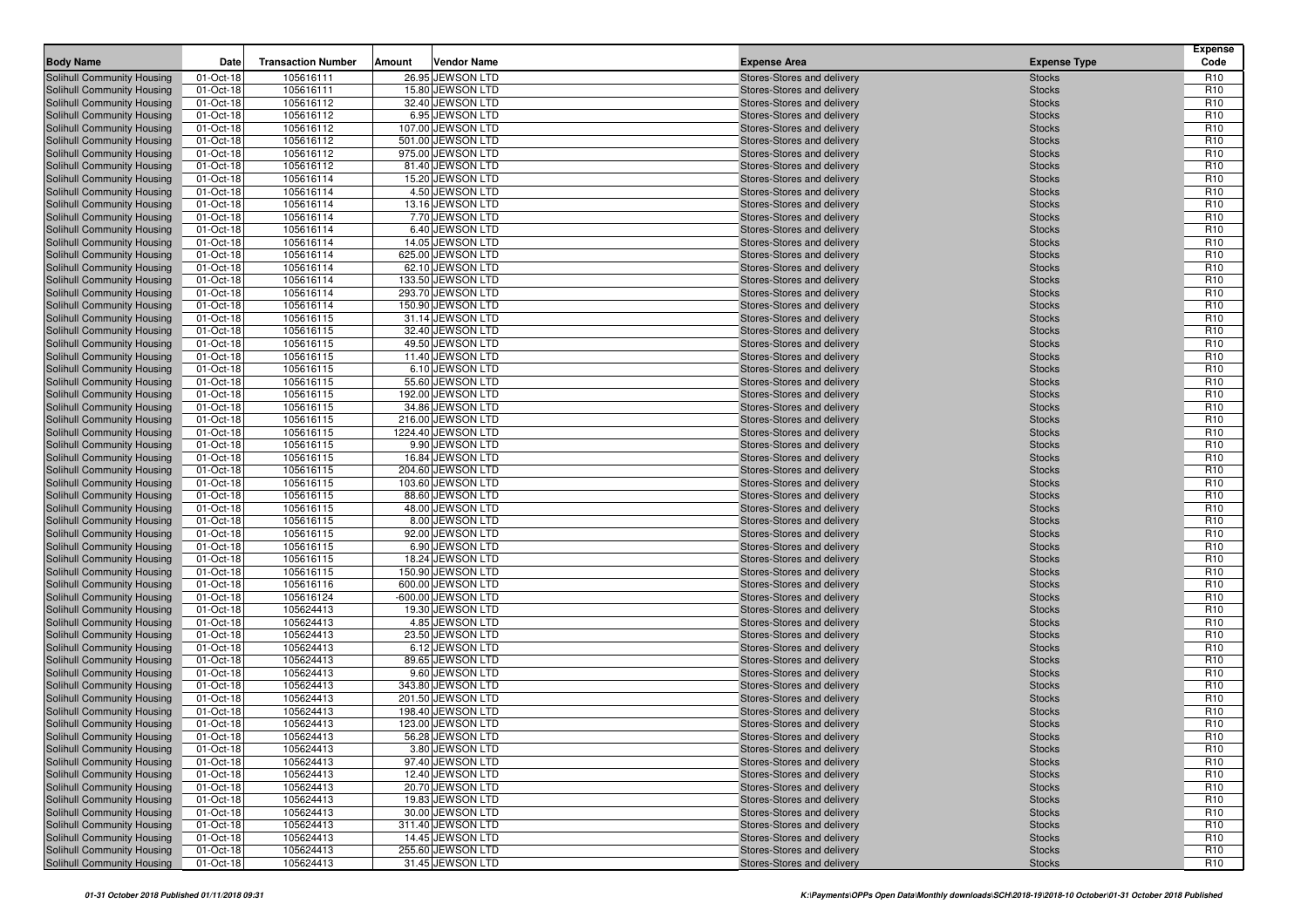| <b>Body Name</b>                                         | Date                   | <b>Transaction Number</b> | Amount | <b>Vendor Name</b>                     | <b>Expense Area</b>                                      | <b>Expense Type</b>            | <b>Expense</b><br>Code             |
|----------------------------------------------------------|------------------------|---------------------------|--------|----------------------------------------|----------------------------------------------------------|--------------------------------|------------------------------------|
|                                                          |                        |                           |        |                                        |                                                          |                                |                                    |
| Solihull Community Housing<br>Solihull Community Housing | 01-Oct-18<br>01-Oct-18 | 105624413<br>105624413    |        | 332.60 JEWSON LTD<br>149.15 JEWSON LTD | Stores-Stores and delivery<br>Stores-Stores and delivery | <b>Stocks</b><br><b>Stocks</b> | R <sub>10</sub><br>R <sub>10</sub> |
| Solihull Community Housing                               | 01-Oct-18              | 105624413                 |        | 27.95 JEWSON LTD                       | Stores-Stores and delivery                               | <b>Stocks</b>                  | R <sub>10</sub>                    |
| Solihull Community Housing                               | 01-Oct-18              | 105616125                 |        | 16.40 JEWSON LTD                       | Stores-Stores and delivery                               | <b>Stocks</b>                  | R <sub>10</sub>                    |
| Solihull Community Housing                               | 01-Oct-18              | 105616125                 |        | 94.80 JEWSON LTD                       | Stores-Stores and delivery                               | <b>Stocks</b>                  | R <sub>10</sub>                    |
| Solihull Community Housing                               | 01-Oct-18              | 105616125                 |        | 74.85 JEWSON LTD                       | Stores-Stores and delivery                               | <b>Stocks</b>                  | R <sub>10</sub>                    |
| Solihull Community Housing                               | 01-Oct-18              | 105616125                 |        | 8.10 JEWSON LTD                        | Stores-Stores and delivery                               | <b>Stocks</b>                  | R <sub>10</sub>                    |
| Solihull Community Housing                               | 01-Oct-18              | 105616125                 |        | 51.63 JEWSON LTD                       | Stores-Stores and delivery                               | <b>Stocks</b>                  | R <sub>10</sub>                    |
| Solihull Community Housing                               | 01-Oct-18              | 105616125                 |        | 60.90 JEWSON LTD                       | Stores-Stores and delivery                               | <b>Stocks</b>                  | R <sub>10</sub>                    |
| Solihull Community Housing                               | 01-Oct-18              | 105616125                 |        | 9.20 JEWSON LTD                        | Stores-Stores and delivery                               | <b>Stocks</b>                  | R <sub>10</sub>                    |
| Solihull Community Housing                               | 01-Oct-18              | 105616125                 |        | 375.20 JEWSON LTD                      | Stores-Stores and delivery                               | <b>Stocks</b>                  | R <sub>10</sub>                    |
| Solihull Community Housing                               | 01-Oct-18              | 105616125                 |        | 167.20 JEWSON LTD                      | Stores-Stores and delivery                               | <b>Stocks</b>                  | R <sub>10</sub>                    |
| Solihull Community Housing                               | 01-Oct-18              | 105616125                 |        | 87.24 JEWSON LTD                       | Stores-Stores and delivery                               | <b>Stocks</b>                  | R <sub>10</sub>                    |
| Solihull Community Housing                               | 01-Oct-18              | 105616125                 |        | 56.00 JEWSON LTD                       | Stores-Stores and delivery                               | <b>Stocks</b>                  | R <sub>10</sub>                    |
| Solihull Community Housing                               | 01-Oct-18              | 105616125                 |        | 39.81 JEWSON LTD                       | Stores-Stores and delivery                               | <b>Stocks</b>                  | R <sub>10</sub>                    |
| Solihull Community Housing                               | 01-Oct-18              | 105616125                 |        | 62.00 JEWSON LTD                       | Stores-Stores and delivery                               | <b>Stocks</b>                  | R <sub>10</sub>                    |
| Solihull Community Housing                               | 01-Oct-18              | 105616125                 |        | 220.50 JEWSON LTD                      | Stores-Stores and delivery                               | <b>Stocks</b>                  | R <sub>10</sub>                    |
| Solihull Community Housing                               | 01-Oct-18              | 105616125                 |        | 124.05 JEWSON LTD                      | Stores-Stores and delivery                               | <b>Stocks</b>                  | R <sub>10</sub>                    |
| Solihull Community Housing                               | 01-Oct-18              | 105616125                 |        | 21.55 JEWSON LTD                       | Stores-Stores and delivery                               | <b>Stocks</b>                  | R <sub>10</sub>                    |
| Solihull Community Housing                               | 01-Oct-18              | 105616126                 |        | 7.70 JEWSON LTD                        | Stores-Stores and delivery                               | <b>Stocks</b>                  | R <sub>10</sub>                    |
| Solihull Community Housing                               | 01-Oct-18              | 105616126                 |        | 88.68 JEWSON LTD                       | Stores-Stores and delivery                               | <b>Stocks</b>                  | R <sub>10</sub>                    |
| Solihull Community Housing                               | 01-Oct-18              | 105616126                 |        | 268.95 JEWSON LTD                      | Stores-Stores and delivery                               | <b>Stocks</b>                  | R <sub>10</sub>                    |
| Solihull Community Housing                               | 01-Oct-18              | 105616126                 |        | 19.90 JEWSON LTD                       | Stores-Stores and delivery                               | <b>Stocks</b>                  | R <sub>10</sub>                    |
| Solihull Community Housing                               | 01-Oct-18              | 105616126                 |        | 437.70 JEWSON LTD                      | Stores-Stores and delivery                               | <b>Stocks</b>                  | R <sub>10</sub>                    |
| Solihull Community Housing<br>Solihull Community Housing | 01-Oct-18<br>01-Oct-18 | 105616126<br>105616126    |        | 37.68 JEWSON LTD<br>15.00 JEWSON LTD   | Stores-Stores and delivery<br>Stores-Stores and delivery | <b>Stocks</b><br><b>Stocks</b> | R <sub>10</sub><br>R <sub>10</sub> |
| Solihull Community Housing                               | 01-Oct-18              | 105616126                 |        | 244.28 JEWSON LTD                      | Stores-Stores and delivery                               | <b>Stocks</b>                  | R <sub>10</sub>                    |
| Solihull Community Housing                               | 01-Oct-18              | 105616126                 |        | 16.80 JEWSON LTD                       | Stores-Stores and delivery                               | <b>Stocks</b>                  | R <sub>10</sub>                    |
| Solihull Community Housing                               | 01-Oct-18              | 105616126                 |        | 63.90 JEWSON LTD                       | Stores-Stores and delivery                               | <b>Stocks</b>                  | R <sub>10</sub>                    |
| Solihull Community Housing                               | 01-Oct-18              | 105616126                 |        | 1.20 JEWSON LTD                        | Stores-Stores and delivery                               | <b>Stocks</b>                  | R <sub>10</sub>                    |
| Solihull Community Housing                               | 01-Oct-18              | 105616126                 |        | 106.50 JEWSON LTD                      | Stores-Stores and delivery                               | <b>Stocks</b>                  | R <sub>10</sub>                    |
| Solihull Community Housing                               | 01-Oct-18              | 105616126                 |        | 34.30 JEWSON LTD                       | Stores-Stores and delivery                               | <b>Stocks</b>                  | R <sub>10</sub>                    |
| Solihull Community Housing                               | 01-Oct-18              | 105616128                 |        | 390.00 JEWSON LTD                      | Stores-Stores and delivery                               | <b>Stocks</b>                  | R <sub>10</sub>                    |
| Solihull Community Housing                               | 01-Oct-18              | 105616128                 |        | 279.00 JEWSON LTD                      | Stores-Stores and delivery                               | <b>Stocks</b>                  | R <sub>10</sub>                    |
| Solihull Community Housing                               | 01-Oct-18              | 105616128                 |        | 81.20 JEWSON LTD                       | Stores-Stores and delivery                               | <b>Stocks</b>                  | R <sub>10</sub>                    |
| Solihull Community Housing                               | 01-Oct-18              | 105616129                 |        | 146.40 JEWSON LTD                      | Stores-Stores and delivery                               | <b>Stocks</b>                  | R <sub>10</sub>                    |
| Solihull Community Housing                               | 01-Oct-18              | 105616129                 |        | 160.29 JEWSON LTD                      | Stores-Stores and delivery                               | <b>Stocks</b>                  | R <sub>10</sub>                    |
| Solihull Community Housing                               | 01-Oct-18              | 105616130                 |        | 807.50 JEWSON LTD                      | Stores-Stores and delivery                               | <b>Stocks</b>                  | R <sub>10</sub>                    |
| Solihull Community Housing                               | 01-Oct-18              | 105616132                 |        | 420.00 JEWSON LTD                      | Stores-Stores and delivery                               | <b>Stocks</b>                  | R <sub>10</sub>                    |
| Solihull Community Housing                               | 01-Oct-18              | 105616133                 |        | 7.20 JEWSON LTD                        | Stores-Stores and delivery                               | <b>Stocks</b>                  | R <sub>10</sub>                    |
| Solihull Community Housing                               | 01-Oct-18              | 105616133                 |        | 138.60 JEWSON LTD                      | Stores-Stores and delivery                               | <b>Stocks</b>                  | R <sub>10</sub>                    |
| Solihull Community Housing                               | 01-Oct-18              | 105616133                 |        | 135.70 JEWSON LTD                      | Stores-Stores and delivery                               | <b>Stocks</b>                  | R <sub>10</sub>                    |
| Solihull Community Housing                               | 01-Oct-18              | 105616133                 |        | 11.40 JEWSON LTD                       | Stores-Stores and delivery                               | <b>Stocks</b>                  | R <sub>10</sub>                    |
| Solihull Community Housing                               | 01-Oct-18              | 105616133                 |        | 45.60 JEWSON LTD                       | Stores-Stores and delivery                               | <b>Stocks</b>                  | R <sub>10</sub>                    |
| Solihull Community Housing                               | 01-Oct-18<br>01-Oct-18 | 105616133<br>105616133    |        | 20.90 JEWSON LTD<br>3.60 JEWSON LTD    | Stores-Stores and delivery<br>Stores-Stores and delivery | <b>Stocks</b>                  | R <sub>10</sub><br>R <sub>10</sub> |
| Solihull Community Housing<br>Solihull Community Housing | 01-Oct-18              | 105616133                 |        | 55.60 JEWSON LTD                       | Stores-Stores and delivery                               | <b>Stocks</b><br><b>Stocks</b> | R <sub>10</sub>                    |
| Solihull Community Housing                               | 01-Oct-18              | 105616133                 |        | 494.30 JEWSON LTD                      | Stores-Stores and delivery                               | <b>Stocks</b>                  | R <sub>10</sub>                    |
| Solihull Community Housing                               | 01-Oct-18              | 105616133                 |        | 6.44 JEWSON LTD                        | Stores-Stores and delivery                               | <b>Stocks</b>                  | R <sub>10</sub>                    |
| Solihull Community Housing                               | 01-Oct-18              | 105616133                 |        | 201.06 JEWSON LTD                      | Stores-Stores and delivery                               | <b>Stocks</b>                  | R <sub>10</sub>                    |
| Solihull Community Housing                               | 01-Oct-18              | 105616133                 |        | 16.85 JEWSON LTD                       | Stores-Stores and delivery                               | <b>Stocks</b>                  | R <sub>10</sub>                    |
| <b>Solihull Community Housing</b>                        | 01-Oct-18              | 105616133                 |        | 70.00 JEWSON LTD                       | Stores-Stores and delivery                               | <b>Stocks</b>                  | R <sub>10</sub>                    |
| Solihull Community Housing                               | 01-Oct-18              | 105616133                 |        | 39.81 JEWSON LTD                       | Stores-Stores and delivery                               | <b>Stocks</b>                  | R <sub>10</sub>                    |
| <b>Solihull Community Housing</b>                        | 01-Oct-18              | 105616133                 |        | 129.50 JEWSON LTD                      | Stores-Stores and delivery                               | <b>Stocks</b>                  | R <sub>10</sub>                    |
| Solihull Community Housing                               | 01-Oct-18              | 105616133                 |        | 13.75 JEWSON LTD                       | Stores-Stores and delivery                               | <b>Stocks</b>                  | R <sub>10</sub>                    |
| Solihull Community Housing                               | 02-Oct-18              | 105624415                 |        | 95.16 JEWSON LTD                       | Stores-Stores and delivery                               | <b>Stocks</b>                  | R <sub>10</sub>                    |
| Solihull Community Housing                               | 02-Oct-18              | 105624415                 |        | 93.90 JEWSON LTD                       | Stores-Stores and delivery                               | <b>Stocks</b>                  | R <sub>10</sub>                    |
| Solihull Community Housing                               | 02-Oct-18              | 105624415                 |        | 260.36 JEWSON LTD                      | Stores-Stores and delivery                               | <b>Stocks</b>                  | R <sub>10</sub>                    |
| Solihull Community Housing                               | 02-Oct-18              | 105624415                 |        | 103.35 JEWSON LTD                      | Stores-Stores and delivery                               | <b>Stocks</b>                  | R <sub>10</sub>                    |
| Solihull Community Housing                               | 02-Oct-18              | 105624415                 |        | 72.48 JEWSON LTD                       | Stores-Stores and delivery                               | <b>Stocks</b>                  | R <sub>10</sub>                    |
| Solihull Community Housing                               | 02-Oct-18              | 105624415                 |        | 111.20 JEWSON LTD                      | Stores-Stores and delivery                               | <b>Stocks</b>                  | R <sub>10</sub>                    |
| Solihull Community Housing                               | 02-Oct-18              | 105624415                 |        | 113.80 JEWSON LTD                      | Stores-Stores and delivery                               | <b>Stocks</b>                  | R <sub>10</sub>                    |
| Solihull Community Housing                               | 02-Oct-18              | 105624415                 |        | 97.00 JEWSON LTD                       | Stores-Stores and delivery                               | <b>Stocks</b>                  | R <sub>10</sub>                    |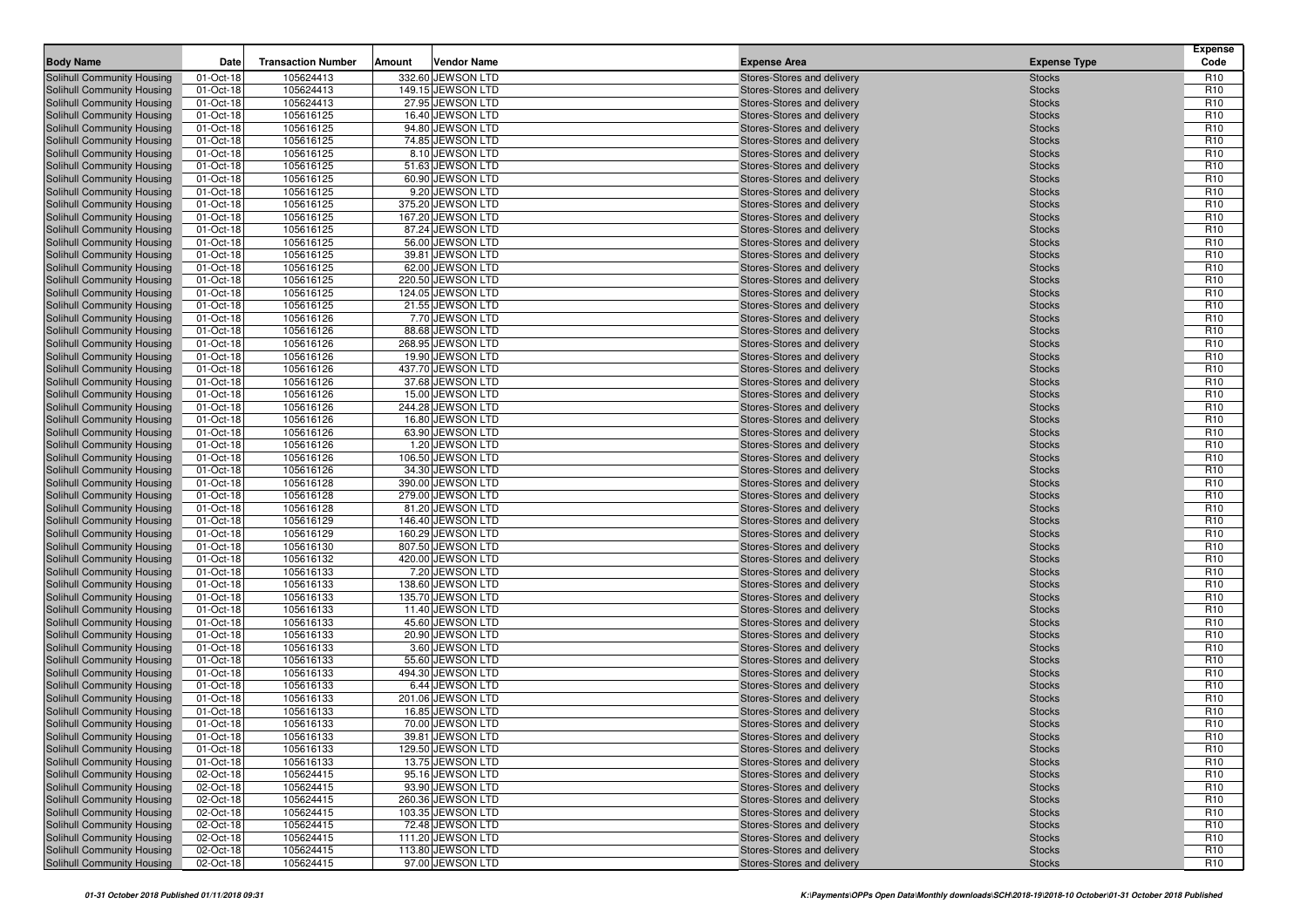| <b>Body Name</b>                                         | Date                   | <b>Transaction Number</b> | Amount | <b>Vendor Name</b>                     | <b>Expense Area</b>                                      | <b>Expense Type</b>            | <b>Expense</b><br>Code             |
|----------------------------------------------------------|------------------------|---------------------------|--------|----------------------------------------|----------------------------------------------------------|--------------------------------|------------------------------------|
| Solihull Community Housing                               | 02-Oct-18              | 105624415                 |        | 60.00 JEWSON LTD                       | Stores-Stores and delivery                               | <b>Stocks</b>                  | R <sub>10</sub>                    |
| Solihull Community Housing                               | 02-Oct-18              | 105624415                 |        | 0.30 JEWSON LTD                        | Stores-Stores and delivery                               | <b>Stocks</b>                  | R <sub>10</sub>                    |
| Solihull Community Housing                               | 02-Oct-18              | 105624415                 |        | 46.95 JEWSON LTD                       | Stores-Stores and delivery                               | <b>Stocks</b>                  | R <sub>10</sub>                    |
| Solihull Community Housing                               | 11-Oct-18              | 105621490                 |        | -734.40 JEWSON LTD                     | Stores-Stores and delivery                               | <b>Stocks</b>                  | R <sub>10</sub>                    |
| Solihull Community Housing                               | 03-Oct-18              | 105624419                 |        | 29.80 JEWSON LTD                       | Stores-Stores and delivery                               | <b>Stocks</b>                  | R <sub>10</sub>                    |
| Solihull Community Housing                               | 03-Oct-18              | 105624419                 |        | 635.70 JEWSON LTD                      | Stores-Stores and delivery                               | <b>Stocks</b>                  | R <sub>10</sub>                    |
| Solihull Community Housing                               | 03-Oct-18              | 105624419                 |        | 7.70 JEWSON LTD                        | Stores-Stores and delivery                               | <b>Stocks</b>                  | R <sub>10</sub>                    |
| Solihull Community Housing                               | 03-Oct-18              | 105624419                 |        | 26.20 JEWSON LTD                       | Stores-Stores and delivery                               | <b>Stocks</b>                  | R <sub>10</sub>                    |
| Solihull Community Housing                               | 03-Oct-18              | 105624419                 |        | 149.61 JEWSON LTD                      | Stores-Stores and delivery                               | <b>Stocks</b>                  | R <sub>10</sub>                    |
| Solihull Community Housing                               | 03-Oct-18              | 105624419                 |        | 70.80 JEWSON LTD                       | Stores-Stores and delivery                               | <b>Stocks</b>                  | R <sub>10</sub>                    |
| Solihull Community Housing                               | 03-Oct-18              | 105624419                 |        | 7.68 JEWSON LTD                        | Stores-Stores and delivery                               | <b>Stocks</b>                  | R <sub>10</sub>                    |
| Solihull Community Housing                               | 03-Oct-18              | 105624419                 |        | 133.56 JEWSON LTD                      | Stores-Stores and delivery                               | <b>Stocks</b>                  | R <sub>10</sub>                    |
| Solihull Community Housing                               | 03-Oct-18              | 105624419                 |        | 367.76 JEWSON LTD                      | Stores-Stores and delivery                               | <b>Stocks</b>                  | R <sub>10</sub>                    |
| Solihull Community Housing                               | 03-Oct-18              | 105624419                 |        | 5.50 JEWSON LTD                        | Stores-Stores and delivery                               | <b>Stocks</b>                  | R <sub>10</sub>                    |
| Solihull Community Housing                               | 03-Oct-18              | 105624419                 |        | 12.45 JEWSON LTD                       | Stores-Stores and delivery                               | <b>Stocks</b>                  | R <sub>10</sub>                    |
| Solihull Community Housing                               | 03-Oct-18              | 105624419                 |        | 222.80 JEWSON LTD                      | Stores-Stores and delivery                               | <b>Stocks</b>                  | R <sub>10</sub>                    |
| Solihull Community Housing                               | 03-Oct-18              | 105624419                 |        | 51.12 JEWSON LTD                       | Stores-Stores and delivery                               | <b>Stocks</b>                  | R <sub>10</sub>                    |
| Solihull Community Housing                               | 03-Oct-18              | 105624419                 |        | 193.90 JEWSON LTD                      | Stores-Stores and delivery                               | <b>Stocks</b>                  | R <sub>10</sub>                    |
| Solihull Community Housing                               | 03-Oct-18              | 105624419                 |        | 92.00 JEWSON LTD                       | Stores-Stores and delivery                               | <b>Stocks</b>                  | R <sub>10</sub>                    |
| Solihull Community Housing                               | 03-Oct-18              | 105624419                 |        | 73.80 JEWSON LTD                       | Stores-Stores and delivery                               | <b>Stocks</b>                  | R <sub>10</sub>                    |
| Solihull Community Housing                               | 03-Oct-18              | 105624419                 |        | 80.20 JEWSON LTD                       | Stores-Stores and delivery                               | <b>Stocks</b>                  | R <sub>10</sub>                    |
| Solihull Community Housing                               | 03-Oct-18              | 105624419                 |        | 65.60 JEWSON LTD                       | Stores-Stores and delivery                               | <b>Stocks</b>                  | R <sub>10</sub>                    |
| Solihull Community Housing                               | 03-Oct-18              | 105624419                 |        | 28.90 JEWSON LTD                       | Stores-Stores and delivery                               | <b>Stocks</b>                  | R <sub>10</sub>                    |
| Solihull Community Housing                               | 03-Oct-18              | 105624419                 |        | 107.82 JEWSON LTD                      | Stores-Stores and delivery                               | <b>Stocks</b>                  | R <sub>10</sub>                    |
| Solihull Community Housing                               | 03-Oct-18              | 105624419                 |        | 1.60 JEWSON LTD                        | Stores-Stores and delivery                               | <b>Stocks</b>                  | R <sub>10</sub>                    |
| Solihull Community Housing                               | 03-Oct-18              | 105624419                 |        | 22.10 JEWSON LTD<br>15.00 JEWSON LTD   | Stores-Stores and delivery                               | <b>Stocks</b>                  | R <sub>10</sub>                    |
| Solihull Community Housing                               | 03-Oct-18<br>04-Oct-18 | 105624419                 |        | 846.75 JEWSON LTD                      | Stores-Stores and delivery                               | <b>Stocks</b>                  | R <sub>10</sub><br>R <sub>10</sub> |
| Solihull Community Housing                               |                        | 105624422<br>105624422    |        | 122.20 JEWSON LTD                      | Stores-Stores and delivery<br>Stores-Stores and delivery | <b>Stocks</b>                  | R <sub>10</sub>                    |
| Solihull Community Housing<br>Solihull Community Housing | 04-Oct-18<br>04-Oct-18 | 105624422                 |        | 155.90 JEWSON LTD                      | Stores-Stores and delivery                               | <b>Stocks</b><br><b>Stocks</b> | R <sub>10</sub>                    |
| Solihull Community Housing                               | 04-Oct-18              | 105624422                 |        | 183.20 JEWSON LTD                      | Stores-Stores and delivery                               | <b>Stocks</b>                  | R <sub>10</sub>                    |
| Solihull Community Housing                               | 04-Oct-18              | 105624424                 |        | 4.60 JEWSON LTD                        | Stores-Stores and delivery                               | <b>Stocks</b>                  | R <sub>10</sub>                    |
| Solihull Community Housing                               | 04-Oct-18              | 105624424                 |        | 2.10 JEWSON LTD                        | Stores-Stores and delivery                               | <b>Stocks</b>                  | R <sub>10</sub>                    |
| Solihull Community Housing                               | 04-Oct-18              | 105624424                 |        | 34.80 JEWSON LTD                       | Stores-Stores and delivery                               | <b>Stocks</b>                  | R <sub>10</sub>                    |
| Solihull Community Housing                               | 04-Oct-18              | 105624424                 |        | 109.08 JEWSON LTD                      | Stores-Stores and delivery                               | <b>Stocks</b>                  | R <sub>10</sub>                    |
| Solihull Community Housing                               | 04-Oct-18              | 105624424                 |        | 76.56 JEWSON LTD                       | Stores-Stores and delivery                               | <b>Stocks</b>                  | R <sub>10</sub>                    |
| Solihull Community Housing                               | 04-Oct-18              | 105624424                 |        | 69.70 JEWSON LTD                       | Stores-Stores and delivery                               | <b>Stocks</b>                  | R <sub>10</sub>                    |
| Solihull Community Housing                               | 04-Oct-18              | 105624424                 |        | 58.36 JEWSON LTD                       | Stores-Stores and delivery                               | <b>Stocks</b>                  | R <sub>10</sub>                    |
| Solihull Community Housing                               | 04-Oct-18              | 105624424                 |        | 65.00 JEWSON LTD                       | Stores-Stores and delivery                               | <b>Stocks</b>                  | R <sub>10</sub>                    |
| Solihull Community Housing                               | 04-Oct-18              | 105624424                 |        | 15.80 JEWSON LTD                       | Stores-Stores and delivery                               | <b>Stocks</b>                  | R <sub>10</sub>                    |
| Solihull Community Housing                               | 04-Oct-18              | 105624424                 |        | 108.00 JEWSON LTD                      | Stores-Stores and delivery                               | <b>Stocks</b>                  | R <sub>10</sub>                    |
| Solihull Community Housing                               | 04-Oct-18              | 105624424                 |        | 192.60 JEWSON LTD                      | Stores-Stores and delivery                               | <b>Stocks</b>                  | R <sub>10</sub>                    |
| Solihull Community Housing                               | 04-Oct-18              | 105624424                 |        | 86.76 JEWSON LTD                       | Stores-Stores and delivery                               | <b>Stocks</b>                  | R <sub>10</sub>                    |
| Solihull Community Housing                               | 04-Oct-18              | 105624424                 |        | 39.81 JEWSON LTD                       | Stores-Stores and delivery                               | <b>Stocks</b>                  | R <sub>10</sub>                    |
| Solihull Community Housing                               | 04-Oct-18              | 105624424                 |        | 15.30 JEWSON LTD                       | Stores-Stores and delivery                               | <b>Stocks</b>                  | R <sub>10</sub>                    |
| Solihull Community Housing                               | 04-Oct-18              | 105624424                 |        | 27.90 JEWSON LTD                       | Stores-Stores and delivery                               | <b>Stocks</b>                  | R <sub>10</sub>                    |
| Solihull Community Housing                               | 04-Oct-18              | 105624424                 |        | 104.60 JEWSON LTD                      | Stores-Stores and delivery                               | <b>Stocks</b>                  | R <sub>10</sub>                    |
| Solihull Community Housing                               | 04-Oct-18              | 105624424                 |        | 199.00 JEWSON LTD                      | Stores-Stores and delivery                               | <b>Stocks</b>                  | R <sub>10</sub>                    |
| Solihull Community Housing                               | 05-Oct-18              | 105634248                 |        | 33.90 JEWSON LTD                       | Stores-Stores and delivery                               | <b>Stocks</b>                  | R <sub>10</sub>                    |
| Solihull Community Housing                               | 05-Oct-18              | 105634248                 |        | 24.40 JEWSON LTD                       | Stores-Stores and delivery                               | <b>Stocks</b>                  | R <sub>10</sub>                    |
| Solihull Community Housing                               | 05-Oct-18              | 105634248                 |        | 8.00 JEWSON LTD                        | Stores-Stores and delivery                               | <b>Stocks</b>                  | R <sub>10</sub>                    |
| Solihull Community Housing                               | 05-Oct-18              | 105634248                 |        | 420.00 JEWSON LTD                      | Stores-Stores and delivery                               | <b>Stocks</b>                  | R <sub>10</sub>                    |
| Solihull Community Housing                               | 05-Oct-18              | 105634248                 |        | 185.75 JEWSON LTD                      | Stores-Stores and delivery                               | <b>Stocks</b>                  | R <sub>10</sub>                    |
| Solihull Community Housing                               | 05-Oct-18              | 105634248                 |        | 65.00 JEWSON LTD                       | Stores-Stores and delivery                               | <b>Stocks</b>                  | R <sub>10</sub>                    |
| Solihull Community Housing                               | 05-Oct-18              | 105634248                 |        | 93.90 JEWSON LTD                       | Stores-Stores and delivery                               | <b>Stocks</b>                  | R <sub>10</sub>                    |
| Solihull Community Housing                               | 05-Oct-18              | 105634248                 |        | 104.40 JEWSON LTD                      | Stores-Stores and delivery                               | <b>Stocks</b>                  | R <sub>10</sub>                    |
| Solihull Community Housing                               | 05-Oct-18              | 105634248                 |        | 40.00 JEWSON LTD                       | Stores-Stores and delivery                               | <b>Stocks</b>                  | R <sub>10</sub>                    |
| Solihull Community Housing                               | 05-Oct-18              | 105634248                 |        | 14.60 JEWSON LTD                       | Stores-Stores and delivery                               | <b>Stocks</b>                  | R <sub>10</sub>                    |
| Solihull Community Housing                               | 05-Oct-18              | 105634248                 |        | 29.85 JEWSON LTD                       | Stores-Stores and delivery<br>Stores-Stores and delivery | <b>Stocks</b>                  | R <sub>10</sub>                    |
| Solihull Community Housing<br>Solihull Community Housing | 05-Oct-18<br>05-Oct-18 | 105634248<br>105634248    |        | 244.30 JEWSON LTD<br>126.00 JEWSON LTD | Stores-Stores and delivery                               | <b>Stocks</b><br><b>Stocks</b> | R <sub>10</sub><br>R <sub>10</sub> |
| Solihull Community Housing                               | 05-Oct-18              | 105634248                 |        | 7.17 JEWSON LTD                        | Stores-Stores and delivery                               | <b>Stocks</b>                  | R <sub>10</sub>                    |
| Solihull Community Housing                               | 05-Oct-18              | 105634248                 |        | 71.40 JEWSON LTD                       | Stores-Stores and delivery                               | <b>Stocks</b>                  | R <sub>10</sub>                    |
|                                                          |                        |                           |        |                                        |                                                          |                                |                                    |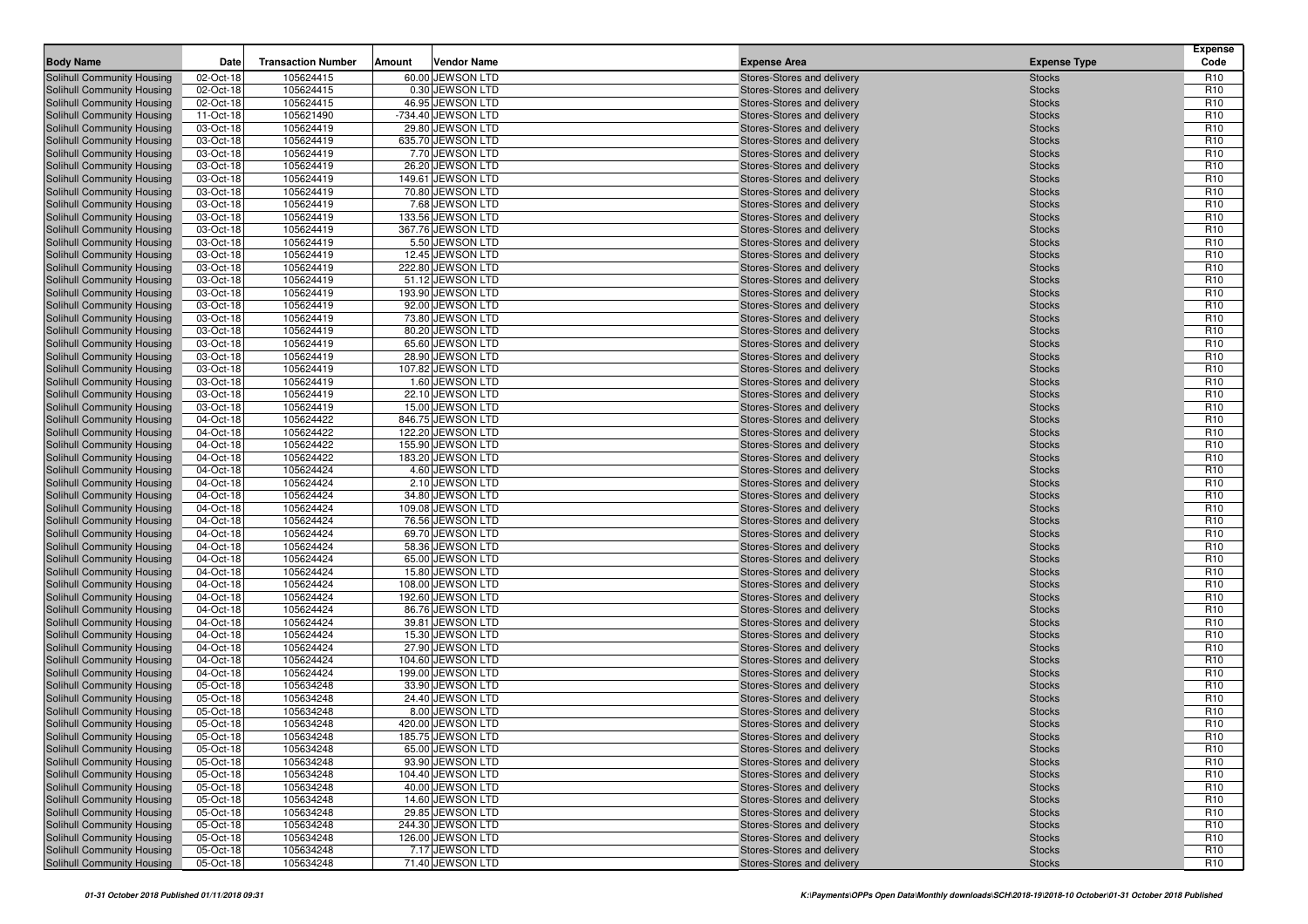| <b>Body Name</b>                                         | Date                   | <b>Transaction Number</b> | Amount | <b>Vendor Name</b>                    | <b>Expense Area</b>                                      | <b>Expense Type</b>            | <b>Expense</b><br>Code             |
|----------------------------------------------------------|------------------------|---------------------------|--------|---------------------------------------|----------------------------------------------------------|--------------------------------|------------------------------------|
| Solihull Community Housing                               | 05-Oct-18              | 105634248                 |        | 6.89 JEWSON LTD                       | Stores-Stores and delivery                               | <b>Stocks</b>                  | R <sub>10</sub>                    |
| Solihull Community Housing                               | 05-Oct-18              | 105634248                 |        | 103.20 JEWSON LTD                     | Stores-Stores and delivery                               | <b>Stocks</b>                  | R <sub>10</sub>                    |
| Solihull Community Housing                               | 05-Oct-18              | 105634248                 |        | 28.40 JEWSON LTD                      | Stores-Stores and delivery                               | <b>Stocks</b>                  | R <sub>10</sub>                    |
| Solihull Community Housing                               | 05-Oct-18              | 105634248                 |        | 6.90 JEWSON LTD                       | Stores-Stores and delivery                               | <b>Stocks</b>                  | R <sub>10</sub>                    |
| Solihull Community Housing                               | 05-Oct-18              | 105634248                 |        | 109.20 JEWSON LTD                     | Stores-Stores and delivery                               | <b>Stocks</b>                  | R <sub>10</sub>                    |
| Solihull Community Housing                               | 05-Oct-18              | 105634248                 |        | 10.89 JEWSON LTD                      | Stores-Stores and delivery                               | <b>Stocks</b>                  | R <sub>10</sub>                    |
| Solihull Community Housing                               | 05-Oct-18              | 105634248                 |        | 149.15 JEWSON LTD                     | Stores-Stores and delivery                               | <b>Stocks</b>                  | R <sub>10</sub>                    |
| Solihull Community Housing                               | 05-Oct-18              | 105634248                 |        | 60.00 JEWSON LTD                      | Stores-Stores and delivery                               | <b>Stocks</b>                  | R <sub>10</sub>                    |
| Solihull Community Housing                               | 08-Oct-18              | 105634249                 |        | 16.00 JEWSON LTD                      | Stores-Stores and delivery                               | <b>Stocks</b>                  | R <sub>10</sub>                    |
| Solihull Community Housing                               | 08-Oct-18              | 105634249                 |        | 11.00 JEWSON LTD                      | Stores-Stores and delivery                               | <b>Stocks</b>                  | R <sub>10</sub>                    |
| Solihull Community Housing                               | 08-Oct-18              | 105634249                 |        | 58.40 JEWSON LTD                      | Stores-Stores and delivery                               | <b>Stocks</b>                  | R <sub>10</sub>                    |
| Solihull Community Housing                               | 08-Oct-18              | 105634249                 |        | 81.06 JEWSON LTD                      | Stores-Stores and delivery                               | <b>Stocks</b>                  | R <sub>10</sub>                    |
| Solihull Community Housing                               | 08-Oct-18              | 105634249                 |        | 1.50 JEWSON LTD                       | Stores-Stores and delivery                               | <b>Stocks</b>                  | R <sub>10</sub>                    |
| Solihull Community Housing                               | 08-Oct-18              | 105634249                 |        | 93.60 JEWSON LTD                      | Stores-Stores and delivery                               | <b>Stocks</b>                  | R <sub>10</sub>                    |
| Solihull Community Housing                               | 08-Oct-18              | 105634249                 |        | 19.00 JEWSON LTD                      | Stores-Stores and delivery                               | <b>Stocks</b>                  | R <sub>10</sub>                    |
| Solihull Community Housing                               | 08-Oct-18              | 105634249                 |        | 55.60 JEWSON LTD                      | Stores-Stores and delivery                               | <b>Stocks</b>                  | R <sub>10</sub>                    |
| Solihull Community Housing                               | 08-Oct-18              | 105634249                 |        | 50.55 JEWSON LTD                      | Stores-Stores and delivery                               | <b>Stocks</b>                  | R <sub>10</sub>                    |
| Solihull Community Housing                               | 08-Oct-18              | 105634249                 |        | 60.90 JEWSON LTD                      | Stores-Stores and delivery                               | <b>Stocks</b>                  | R <sub>10</sub>                    |
| Solihull Community Housing                               | 08-Oct-18              | 105634249                 |        | 101.80 JEWSON LTD                     | Stores-Stores and delivery                               | <b>Stocks</b>                  | R <sub>10</sub>                    |
| Solihull Community Housing                               | 08-Oct-18              | 105634249                 |        | 5.34 JEWSON LTD                       | Stores-Stores and delivery                               | <b>Stocks</b>                  | R <sub>10</sub>                    |
| Solihull Community Housing                               | 08-Oct-18              | 105634249                 |        | 107.00 JEWSON LTD                     | Stores-Stores and delivery                               | <b>Stocks</b>                  | R <sub>10</sub>                    |
| Solihull Community Housing                               | 08-Oct-18              | 105634249                 |        | 297.36 JEWSON LTD                     | Stores-Stores and delivery                               | <b>Stocks</b>                  | R <sub>10</sub>                    |
| Solihull Community Housing                               | 08-Oct-18              | 105634249                 |        | 169.30 JEWSON LTD                     | Stores-Stores and delivery                               | <b>Stocks</b>                  | R <sub>10</sub>                    |
| Solihull Community Housing                               | 08-Oct-18              | 105634249                 |        | 9.90 JEWSON LTD                       | Stores-Stores and delivery                               | <b>Stocks</b>                  | R <sub>10</sub>                    |
| Solihull Community Housing                               | 08-Oct-18              | 105634249                 |        | 31.20 JEWSON LTD                      | Stores-Stores and delivery                               | <b>Stocks</b>                  | R <sub>10</sub>                    |
| Solihull Community Housing                               | 08-Oct-18              | 105634249                 |        | 147.78 JEWSON LTD                     | Stores-Stores and delivery                               | <b>Stocks</b>                  | R <sub>10</sub>                    |
| Solihull Community Housing                               | 10-Oct-18              | 105634250                 |        | 527.05 JEWSON LTD                     | Stores-Stores and delivery                               | <b>Stocks</b>                  | R <sub>10</sub>                    |
| Solihull Community Housing                               | 10-Oct-18              | 105634251                 |        | 92.76 JEWSON LTD                      | Stores-Stores and delivery                               | <b>Stocks</b>                  | R <sub>10</sub>                    |
| Solihull Community Housing                               | 10-Oct-18              | 105634251                 |        | 1.05 JEWSON LTD                       | Stores-Stores and delivery                               | <b>Stocks</b>                  | R <sub>10</sub>                    |
| Solihull Community Housing                               | 10-Oct-18              | 105634251                 |        | 7.60 JEWSON LTD                       | Stores-Stores and delivery                               | <b>Stocks</b>                  | R <sub>10</sub>                    |
| Solihull Community Housing                               | 10-Oct-18              | 105634251                 |        | 6.12 JEWSON LTD                       | Stores-Stores and delivery                               | <b>Stocks</b>                  | R <sub>10</sub>                    |
| Solihull Community Housing                               | 10-Oct-18              | 105634251                 |        | 45.60 JEWSON LTD                      | Stores-Stores and delivery                               | <b>Stocks</b>                  | R <sub>10</sub>                    |
| Solihull Community Housing                               | 10-Oct-18              | 105634251                 |        | 19.50 JEWSON LTD                      | Stores-Stores and delivery                               | <b>Stocks</b>                  | R <sub>10</sub>                    |
| Solihull Community Housing                               | 10-Oct-18              | 105634251                 |        | 13.85 JEWSON LTD                      | Stores-Stores and delivery                               | <b>Stocks</b>                  | R <sub>10</sub><br>R <sub>10</sub> |
| Solihull Community Housing<br>Solihull Community Housing | 10-Oct-18<br>10-Oct-18 | 105634251<br>105634251    |        | 12.20 JEWSON LTD<br>494.30 JEWSON LTD | Stores-Stores and delivery<br>Stores-Stores and delivery | <b>Stocks</b><br><b>Stocks</b> | R <sub>10</sub>                    |
| Solihull Community Housing                               | 10-Oct-18              | 105634251                 |        | 46.40 JEWSON LTD                      | Stores-Stores and delivery                               | <b>Stocks</b>                  | R <sub>10</sub>                    |
| Solihull Community Housing                               | 10-Oct-18              | 105634251                 |        | 244.28 JEWSON LTD                     | Stores-Stores and delivery                               | <b>Stocks</b>                  | R <sub>10</sub>                    |
| Solihull Community Housing                               | 10-Oct-18              | 105634251                 |        | 78.00 JEWSON LTD                      | Stores-Stores and delivery                               | <b>Stocks</b>                  | R <sub>10</sub>                    |
| Solihull Community Housing                               | 10-Oct-18              | 105634251                 |        | 103.35 JEWSON LTD                     | Stores-Stores and delivery                               | <b>Stocks</b>                  | R <sub>10</sub>                    |
| Solihull Community Housing                               | 10-Oct-18              | 105634251                 |        | 56.28 JEWSON LTD                      | Stores-Stores and delivery                               | <b>Stocks</b>                  | R <sub>10</sub>                    |
| Solihull Community Housing                               | 10-Oct-18              | 105634251                 |        | 31.00 JEWSON LTD                      | Stores-Stores and delivery                               | <b>Stocks</b>                  | R <sub>10</sub>                    |
| Solihull Community Housing                               | 10-Oct-18              | 105634251                 |        | 26.20 JEWSON LTD                      | Stores-Stores and delivery                               | <b>Stocks</b>                  | R <sub>10</sub>                    |
| Solihull Community Housing                               | 10-Oct-18              | 105634251                 |        | 6.95 JEWSON LTD                       | Stores-Stores and delivery                               | <b>Stocks</b>                  | R <sub>10</sub>                    |
| Solihull Community Housing                               | 10-Oct-18              | 105634251                 |        | 733.20 JEWSON LTD                     | Stores-Stores and delivery                               | <b>Stocks</b>                  | R <sub>10</sub>                    |
| Solihull Community Housing                               | 10-Oct-18              | 105634251                 |        | 23.00 JEWSON LTD                      | Stores-Stores and delivery                               | <b>Stocks</b>                  | R <sub>10</sub>                    |
| Solihull Community Housing                               | 10-Oct-18              | 105634251                 |        | 192.60 JEWSON LTD                     | Stores-Stores and delivery                               | <b>Stocks</b>                  | R <sub>10</sub>                    |
| Solihull Community Housing                               | 10-Oct-18              | 105634252                 |        | 9.70 JEWSON LTD                       | Stores-Stores and delivery                               | <b>Stocks</b>                  | R <sub>10</sub>                    |
| Solihull Community Housing                               | 10-Oct-18              | 105634252                 |        | 16.40 JEWSON LTD                      | Stores-Stores and delivery                               | <b>Stocks</b>                  | R <sub>10</sub>                    |
| Solihull Community Housing                               | 10-Oct-18              | 105634252                 |        | 10.70 JEWSON LTD                      | Stores-Stores and delivery                               | <b>Stocks</b>                  | R <sub>10</sub>                    |
| Solihull Community Housing                               | 10-Oct-18              | 105634252                 |        | 15.60 JEWSON LTD                      | Stores-Stores and delivery                               | <b>Stocks</b>                  | R <sub>10</sub>                    |
| Solihull Community Housing                               | 10-Oct-18              | 105634252                 |        | 26.00 JEWSON LTD                      | Stores-Stores and delivery                               | <b>Stocks</b>                  | R <sub>10</sub>                    |
| Solihull Community Housing                               | 10-Oct-18              | 105634252                 |        | 390.00 JEWSON LTD                     | Stores-Stores and delivery                               | <b>Stocks</b>                  | R <sub>10</sub>                    |
| Solihull Community Housing                               | 10-Oct-18              | 105634252                 |        | 93.60 JEWSON LTD                      | Stores-Stores and delivery                               | <b>Stocks</b>                  | R <sub>10</sub>                    |
| Solihull Community Housing                               | 10-Oct-18              | 105634252                 |        | 17.00 JEWSON LTD                      | Stores-Stores and delivery                               | <b>Stocks</b>                  | R <sub>10</sub>                    |
| Solihull Community Housing                               | 10-Oct-18              | 105634252                 |        | 39.81 JEWSON LTD                      | Stores-Stores and delivery                               | <b>Stocks</b>                  | R <sub>10</sub>                    |
| Solihull Community Housing                               | 10-Oct-18              | 105634252                 |        | 975.00 JEWSON LTD                     | Stores-Stores and delivery                               | <b>Stocks</b>                  | R <sub>10</sub>                    |
| Solihull Community Housing                               | 10-Oct-18              | 105634252                 |        | 21.55 JEWSON LTD                      | Stores-Stores and delivery                               | <b>Stocks</b>                  | R <sub>10</sub>                    |
| Solihull Community Housing                               | 10-Oct-18              | 105634252                 |        | 34.30 JEWSON LTD                      | Stores-Stores and delivery                               | <b>Stocks</b>                  | R <sub>10</sub>                    |
| Solihull Community Housing                               | 10-Oct-18              | 105634252                 |        | 40.40 JEWSON LTD                      | Stores-Stores and delivery                               | <b>Stocks</b>                  | R <sub>10</sub>                    |
| Solihull Community Housing                               | 10-Oct-18              | 105634252                 |        | 15.00 JEWSON LTD                      | Stores-Stores and delivery                               | <b>Stocks</b>                  | R <sub>10</sub>                    |
| Solihull Community Housing                               | 10-Oct-18              | 105634254                 |        | 359.50 JEWSON LTD                     | Stores-Stores and delivery                               | <b>Stocks</b>                  | R <sub>10</sub>                    |
| Solihull Community Housing                               | 11-Oct-18              | 105634255                 |        | 511.49 JEWSON LTD                     | Stores-Stores and delivery                               | <b>Stocks</b>                  | R <sub>10</sub>                    |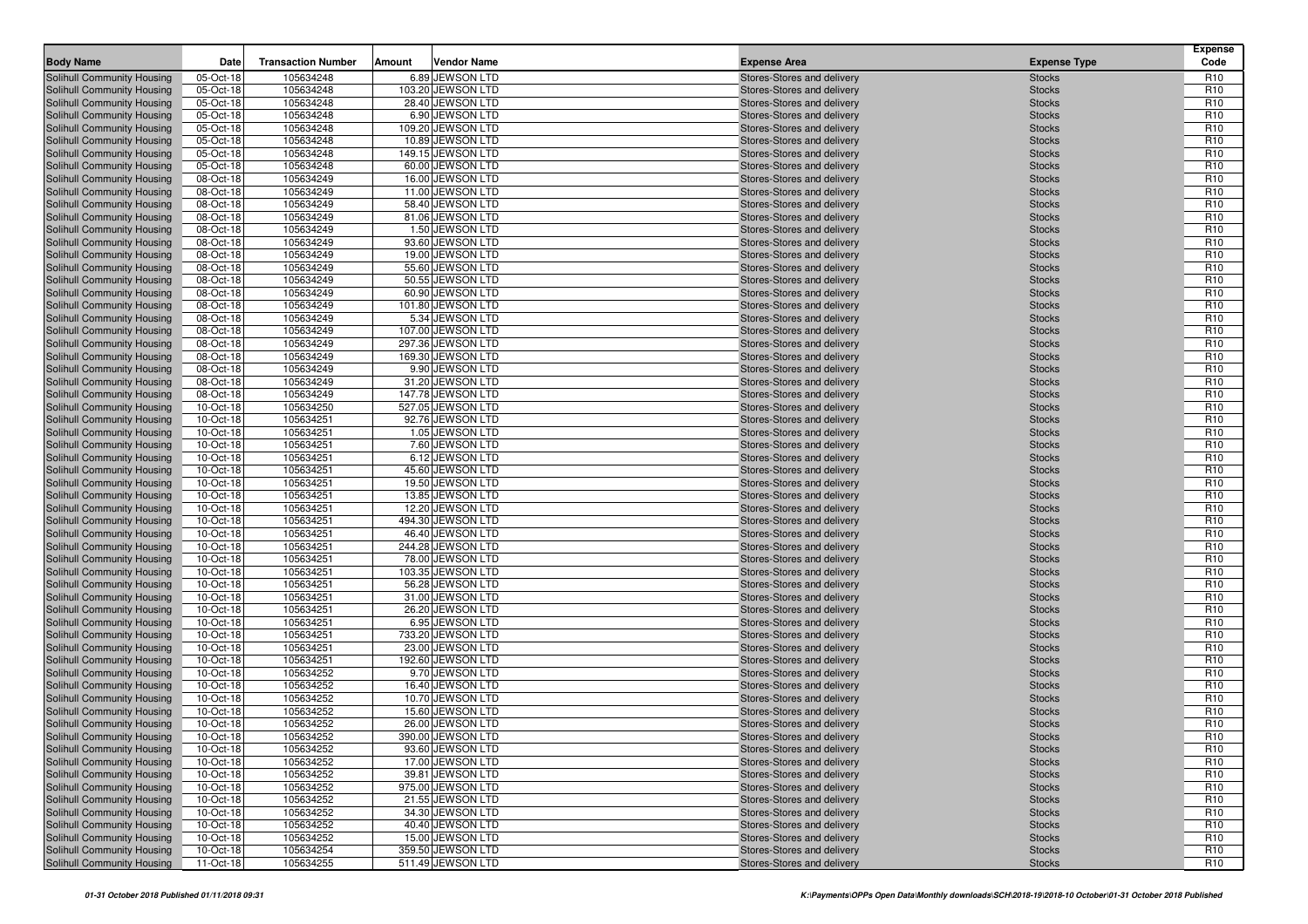| <b>Body Name</b>                                         | Date                   | <b>Transaction Number</b> | Amount | <b>Vendor Name</b>                    | <b>Expense Area</b>                                      | <b>Expense Type</b>            | <b>Expense</b><br>Code             |
|----------------------------------------------------------|------------------------|---------------------------|--------|---------------------------------------|----------------------------------------------------------|--------------------------------|------------------------------------|
| Solihull Community Housing                               | 11-Oct-18              | 105634256                 |        | 16.10 JEWSON LTD                      | Stores-Stores and delivery                               | <b>Stocks</b>                  | R <sub>10</sub>                    |
| Solihull Community Housing                               | 11-Oct-18              | 105634256                 |        | 79.26 JEWSON LTD                      | Stores-Stores and delivery                               | <b>Stocks</b>                  | R <sub>10</sub>                    |
| Solihull Community Housing                               | 11-Oct-18              | 105634256                 |        | 437.70 JEWSON LTD                     | Stores-Stores and delivery                               | <b>Stocks</b>                  | R <sub>10</sub>                    |
| Solihull Community Housing                               | 11-Oct-18              | 105634256                 |        | 65.00 JEWSON LTD                      | Stores-Stores and delivery                               | <b>Stocks</b>                  | R <sub>10</sub>                    |
| Solihull Community Housing                               | 11-Oct-18              | 105634256                 |        | 93.90 JEWSON LTD                      | Stores-Stores and delivery                               | <b>Stocks</b>                  | R <sub>10</sub>                    |
| Solihull Community Housing                               | 11-Oct-18              | 105634256                 |        | 1224.40 JEWSON LTD                    | Stores-Stores and delivery                               | <b>Stocks</b>                  | R <sub>10</sub>                    |
| Solihull Community Housing                               | 11-Oct-18              | 105634256                 |        | 19.83 JEWSON LTD                      | Stores-Stores and delivery                               | <b>Stocks</b>                  | R <sub>10</sub>                    |
| Solihull Community Housing                               | 11-Oct-18              | 105634256                 |        | 3.80 JEWSON LTD                       | Stores-Stores and delivery                               | <b>Stocks</b>                  | R <sub>10</sub>                    |
| Solihull Community Housing                               | 11-Oct-18              | 105634256                 |        | 13.34 JEWSON LTD                      | Stores-Stores and delivery                               | <b>Stocks</b>                  | R <sub>10</sub>                    |
| Solihull Community Housing                               | 11-Oct-18              | 105634256                 |        | 110.00 JEWSON LTD                     | Stores-Stores and delivery                               | <b>Stocks</b>                  | R <sub>10</sub>                    |
| Solihull Community Housing                               | 11-Oct-18              | 105634256                 |        | 53.40 JEWSON LTD                      | Stores-Stores and delivery                               | <b>Stocks</b>                  | R <sub>10</sub>                    |
| Solihull Community Housing                               | 11-Oct-18              | 105634256                 |        | 84.30 JEWSON LTD                      | Stores-Stores and delivery                               | <b>Stocks</b>                  | R <sub>10</sub>                    |
| Solihull Community Housing                               | 11-Oct-18              | 105634256                 |        | 425.00 JEWSON LTD                     | Stores-Stores and delivery                               | <b>Stocks</b>                  | R <sub>10</sub>                    |
| Solihull Community Housing                               | 12-Oct-18              | 105634260                 |        | 654.92 JEWSON LTD                     | Stores-Stores and delivery                               | <b>Stocks</b>                  | R <sub>10</sub>                    |
| Solihull Community Housing                               | 12-Oct-18              | 105634261                 |        | 65.51 JEWSON LTD                      | Stores-Stores and delivery                               | <b>Stocks</b>                  | R <sub>10</sub>                    |
| Solihull Community Housing                               | 12-Oct-18              | 105634261                 |        | 49.50 JEWSON LTD                      | Stores-Stores and delivery                               | <b>Stocks</b>                  | R <sub>10</sub>                    |
| Solihull Community Housing                               | 12-Oct-18              | 105634261                 |        | 635.70 JEWSON LTD                     | Stores-Stores and delivery                               | <b>Stocks</b>                  | R <sub>10</sub>                    |
| Solihull Community Housing                               | 12-Oct-18              | 105634261                 |        | 10.00 JEWSON LTD                      | Stores-Stores and delivery                               | <b>Stocks</b>                  | R <sub>10</sub>                    |
| Solihull Community Housing                               | 12-Oct-18              | 105634261                 |        | 135.70 JEWSON LTD                     | Stores-Stores and delivery                               | <b>Stocks</b>                  | R <sub>10</sub>                    |
| Solihull Community Housing                               | 12-Oct-18              | 105634261                 |        | 9.60 JEWSON LTD                       | Stores-Stores and delivery                               | <b>Stocks</b>                  | R <sub>10</sub>                    |
| Solihull Community Housing                               | 12-Oct-18              | 105634261                 |        | 6.00 JEWSON LTD                       | Stores-Stores and delivery                               | <b>Stocks</b>                  | R <sub>10</sub>                    |
| Solihull Community Housing                               | 12-Oct-18              | 105634261                 |        | 197.80 JEWSON LTD                     | Stores-Stores and delivery                               | <b>Stocks</b>                  | R <sub>10</sub>                    |
| Solihull Community Housing                               | 12-Oct-18              | 105634261                 |        | 198.40 JEWSON LTD                     | Stores-Stores and delivery                               | <b>Stocks</b>                  | R <sub>10</sub>                    |
| Solihull Community Housing                               | 12-Oct-18              | 105634261                 |        | 5.60 JEWSON LTD                       | Stores-Stores and delivery                               | <b>Stocks</b>                  | R <sub>10</sub>                    |
| Solihull Community Housing                               | 12-Oct-18              | 105634261                 |        | 38.30 JEWSON LTD                      | Stores-Stores and delivery                               | <b>Stocks</b>                  | R <sub>10</sub>                    |
| Solihull Community Housing                               | 12-Oct-18              | 105634261                 |        | 111.20 JEWSON LTD                     | Stores-Stores and delivery                               | <b>Stocks</b>                  | R <sub>10</sub>                    |
| Solihull Community Housing                               | 12-Oct-18              | 105634261                 |        | 244.40 JEWSON LTD                     | Stores-Stores and delivery                               | <b>Stocks</b>                  | R <sub>10</sub>                    |
| Solihull Community Housing                               | 12-Oct-18              | 105634261                 |        | 60.00 JEWSON LTD                      | Stores-Stores and delivery                               | <b>Stocks</b>                  | R <sub>10</sub>                    |
| Solihull Community Housing                               | 12-Oct-18              | 105634261                 |        | 57.00 JEWSON LTD                      | Stores-Stores and delivery                               | <b>Stocks</b>                  | R <sub>10</sub>                    |
| Solihull Community Housing                               | 12-Oct-18              | 105634261                 |        | 8.40 JEWSON LTD                       | Stores-Stores and delivery                               | <b>Stocks</b>                  | R <sub>10</sub>                    |
| Solihull Community Housing                               | 12-Oct-18              | 105634261                 |        | 54.00 JEWSON LTD                      | Stores-Stores and delivery                               | <b>Stocks</b>                  | R <sub>10</sub>                    |
| Solihull Community Housing                               | 12-Oct-18              | 105634261                 |        | 25.80 JEWSON LTD                      | Stores-Stores and delivery                               | <b>Stocks</b>                  | R <sub>10</sub>                    |
| Solihull Community Housing                               | 12-Oct-18              | 105634261                 |        | 26.95 JEWSON LTD                      | Stores-Stores and delivery                               | <b>Stocks</b>                  | R <sub>10</sub>                    |
| Solihull Community Housing                               | 12-Oct-18              | 105634261                 |        | 21.55 JEWSON LTD                      | Stores-Stores and delivery                               | <b>Stocks</b>                  | R <sub>10</sub><br>R <sub>10</sub> |
| Solihull Community Housing<br>Solihull Community Housing | 12-Oct-18<br>12-Oct-18 | 105634262<br>105634262    |        | 81.48 JEWSON LTD<br>179.30 JEWSON LTD | Stores-Stores and delivery<br>Stores-Stores and delivery | <b>Stocks</b><br><b>Stocks</b> | R <sub>10</sub>                    |
| Solihull Community Housing                               | 12-Oct-18              | 105634262                 |        | 420.00 JEWSON LTD                     | Stores-Stores and delivery                               | <b>Stocks</b>                  | R <sub>10</sub>                    |
| Solihull Community Housing                               | 12-Oct-18              | 105634262                 |        | 268.95 JEWSON LTD                     | Stores-Stores and delivery                               | <b>Stocks</b>                  | R <sub>10</sub>                    |
| Solihull Community Housing                               | 12-Oct-18              | 105634262                 |        | 68.60 JEWSON LTD                      | Stores-Stores and delivery                               | <b>Stocks</b>                  | R <sub>10</sub>                    |
| Solihull Community Housing                               | 12-Oct-18              | 105634262                 |        | 152.70 JEWSON LTD                     | Stores-Stores and delivery                               | <b>Stocks</b>                  | R <sub>10</sub>                    |
| Solihull Community Housing                               | 13-Oct-18              | 105634265                 |        | -302.70 JEWSON LTD                    | Stores-Stores and delivery                               | <b>Stocks</b>                  | R <sub>10</sub>                    |
| Solihull Community Housing                               | 13-Oct-18              | 105634271                 |        | 211.00 JEWSON LTD                     | Stores-Stores and delivery                               | <b>Stocks</b>                  | R <sub>10</sub>                    |
| Solihull Community Housing                               | 13-Oct-18              | 105634272                 |        | -212.00 JEWSON LTD                    | Stores-Stores and delivery                               | <b>Stocks</b>                  | R <sub>10</sub>                    |
| Solihull Community Housing                               | 15-Oct-18              | 105634277                 |        | 16.20 JEWSON LTD                      | Stores-Stores and delivery                               | <b>Stocks</b>                  | R <sub>10</sub>                    |
| Solihull Community Housing                               | 15-Oct-18              | 105634277                 |        | 82.80 JEWSON LTD                      | Stores-Stores and delivery                               | <b>Stocks</b>                  | R <sub>10</sub>                    |
| Solihull Community Housing                               | 15-Oct-18              | 105634277                 |        | 51.10 JEWSON LTD                      | Stores-Stores and delivery                               | <b>Stocks</b>                  | R <sub>10</sub>                    |
| Solihull Community Housing                               | 15-Oct-18              | 105634277                 |        | 20.90 JEWSON LTD                      | Stores-Stores and delivery                               | <b>Stocks</b>                  | R <sub>10</sub>                    |
| Solihull Community Housing                               | 15-Oct-18              | 105634277                 |        | 53.15 JEWSON LTD                      | Stores-Stores and delivery                               | <b>Stocks</b>                  | R <sub>10</sub>                    |
| Solihull Community Housing                               | 15-Oct-18              | 105634277                 |        | 27.40 JEWSON LTD                      | Stores-Stores and delivery                               | <b>Stocks</b>                  | R <sub>10</sub>                    |
| Solihull Community Housing                               | 15-Oct-18              | 105634277                 |        | 31.98 JEWSON LTD                      | Stores-Stores and delivery                               | <b>Stocks</b>                  | R <sub>10</sub>                    |
| Solihull Community Housing                               | 15-Oct-18              | 105634277                 |        | 60.90 JEWSON LTD                      | Stores-Stores and delivery                               | <b>Stocks</b>                  | R <sub>10</sub>                    |
| Solihull Community Housing                               | 15-Oct-18              | 105634277                 |        | 216.00 JEWSON LTD                     | Stores-Stores and delivery                               | <b>Stocks</b>                  | R <sub>10</sub>                    |
| Solihull Community Housing                               | 15-Oct-18              | 105634277                 |        | 62.10 JEWSON LTD                      | Stores-Stores and delivery                               | <b>Stocks</b>                  | R <sub>10</sub>                    |
| Solihull Community Housing                               | 15-Oct-18              | 105634277                 |        | 7.00 JEWSON LTD                       | Stores-Stores and delivery                               | <b>Stocks</b>                  | R <sub>10</sub>                    |
| Solihull Community Housing                               | 15-Oct-18              | 105634277                 |        | 30.00 JEWSON LTD                      | Stores-Stores and delivery                               | <b>Stocks</b>                  | R <sub>10</sub>                    |
| Solihull Community Housing                               | 15-Oct-18              | 105634277                 |        | 56.00 JEWSON LTD                      | Stores-Stores and delivery                               | <b>Stocks</b>                  | R <sub>10</sub>                    |
| Solihull Community Housing                               | 15-Oct-18              | 105634277                 |        | 193.90 JEWSON LTD                     | Stores-Stores and delivery                               | <b>Stocks</b>                  | R <sub>10</sub>                    |
| Solihull Community Housing                               | 15-Oct-18              | 105634277                 |        | 35.10 JEWSON LTD                      | Stores-Stores and delivery                               | <b>Stocks</b>                  | R <sub>10</sub>                    |
| Solihull Community Housing                               | 15-Oct-18              | 105634277                 |        | 15.30 JEWSON LTD                      | Stores-Stores and delivery                               | <b>Stocks</b>                  | R <sub>10</sub>                    |
| Solihull Community Housing                               | 15-Oct-18              | 105634277                 |        | 53.13 JEWSON LTD                      | Stores-Stores and delivery                               | <b>Stocks</b>                  | R <sub>10</sub>                    |
| Solihull Community Housing                               | 15-Oct-18              | 105634277                 |        | 293.70 JEWSON LTD                     | Stores-Stores and delivery                               | <b>Stocks</b>                  | R <sub>10</sub>                    |
| Solihull Community Housing                               | 15-Oct-18              | 105634277                 |        | 39.60 JEWSON LTD                      | Stores-Stores and delivery                               | <b>Stocks</b>                  | R <sub>10</sub>                    |
| Solihull Community Housing                               | 15-Oct-18              | 105634277                 |        | 46.95 JEWSON LTD                      | Stores-Stores and delivery                               | <b>Stocks</b>                  | R <sub>10</sub>                    |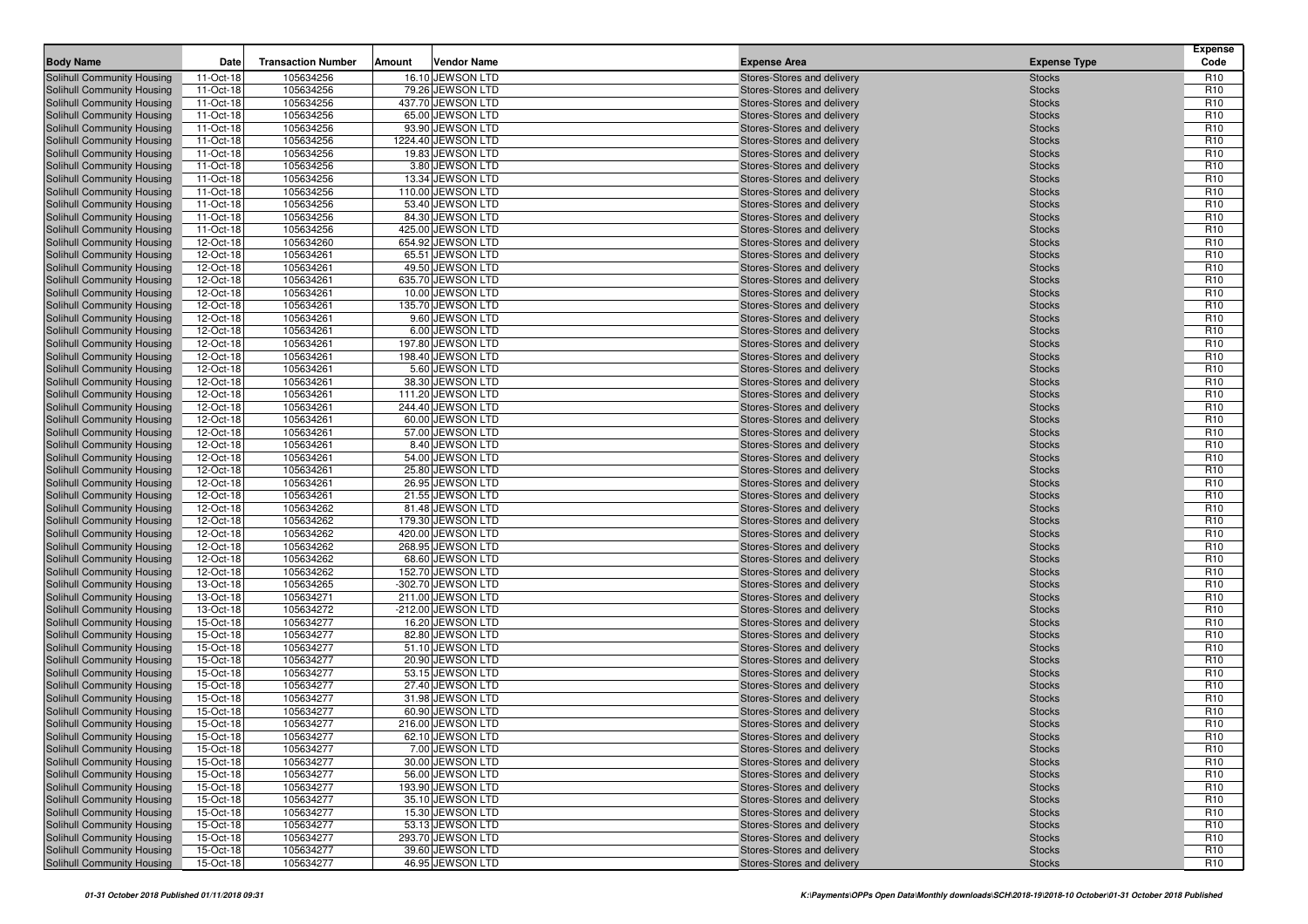| <b>Body Name</b>                                         | Date                   | <b>Transaction Number</b> | Amount | <b>Vendor Name</b>                    | <b>Expense Area</b>                                      | <b>Expense Type</b>            | <b>Expense</b><br>Code             |
|----------------------------------------------------------|------------------------|---------------------------|--------|---------------------------------------|----------------------------------------------------------|--------------------------------|------------------------------------|
| Solihull Community Housing                               | 15-Oct-18              | 105634277                 |        | 27.45 JEWSON LTD                      | Stores-Stores and delivery                               | <b>Stocks</b>                  | R <sub>10</sub>                    |
| Solihull Community Housing                               | 16-Oct-18              | 105634606                 |        | 8.80 JEWSON LTD                       | Stores-Stores and delivery                               | <b>Stocks</b>                  | R <sub>10</sub>                    |
| Solihull Community Housing                               | 16-Oct-18              | 105634606                 |        | 32.40 JEWSON LTD                      | Stores-Stores and delivery                               | <b>Stocks</b>                  | R <sub>10</sub>                    |
| Solihull Community Housing                               | 16-Oct-18              | 105634606                 |        | 70.85 JEWSON LTD                      | Stores-Stores and delivery                               | <b>Stocks</b>                  | R <sub>10</sub>                    |
| Solihull Community Housing                               | 16-Oct-18              | 105634606                 |        | 26.95 JEWSON LTD                      | Stores-Stores and delivery                               | <b>Stocks</b>                  | R <sub>10</sub>                    |
| Solihull Community Housing                               | 16-Oct-18              | 105634606                 |        | 329.50 JEWSON LTD                     | Stores-Stores and delivery                               | <b>Stocks</b>                  | R <sub>10</sub>                    |
| Solihull Community Housing                               | 16-Oct-18              | 105634606                 |        | 176.52 JEWSON LTD                     | Stores-Stores and delivery                               | <b>Stocks</b>                  | R <sub>10</sub>                    |
| Solihull Community Housing                               | 16-Oct-18              | 105634606                 |        | 488.80 JEWSON LTD                     | Stores-Stores and delivery                               | <b>Stocks</b>                  | R <sub>10</sub>                    |
| Solihull Community Housing                               | 16-Oct-18              | 105634606                 |        | 38.10 JEWSON LTD                      | Stores-Stores and delivery                               | <b>Stocks</b>                  | R <sub>10</sub>                    |
| Solihull Community Housing                               | 16-Oct-18              | 105634606                 |        | 220.50 JEWSON LTD                     | Stores-Stores and delivery                               | <b>Stocks</b>                  | R <sub>10</sub>                    |
| Solihull Community Housing                               | 16-Oct-18              | 105634606                 |        | 5.80 JEWSON LTD                       | Stores-Stores and delivery                               | <b>Stocks</b>                  | R <sub>10</sub>                    |
| Solihull Community Housing                               | 16-Oct-18              | 105634606                 |        | 45.60 JEWSON LTD                      | Stores-Stores and delivery                               | <b>Stocks</b>                  | R <sub>10</sub>                    |
| Solihull Community Housing                               | 16-Oct-18              | 105634606                 |        | 27.95 JEWSON LTD                      | Stores-Stores and delivery                               | <b>Stocks</b>                  | R <sub>10</sub>                    |
| Solihull Community Housing                               | 16-Oct-18              | 105634606                 |        | 42.00 JEWSON LTD                      | Stores-Stores and delivery                               | <b>Stocks</b>                  | R <sub>10</sub>                    |
| Solihull Community Housing                               | 17-Oct-18              | 105634611                 |        | 73.16 JEWSON LTD                      | Stores-Stores and delivery                               | <b>Stocks</b>                  | R <sub>10</sub>                    |
| Solihull Community Housing                               | 17-Oct-18              | 105634611                 |        | 5.25 JEWSON LTD                       | Stores-Stores and delivery                               | <b>Stocks</b>                  | R <sub>10</sub>                    |
| Solihull Community Housing                               | 17-Oct-18              | 105634611                 |        | 67.59 JEWSON LTD                      | Stores-Stores and delivery                               | <b>Stocks</b>                  | R <sub>10</sub>                    |
| Solihull Community Housing                               | 17-Oct-18              | 105634611                 |        | 72.17 JEWSON LTD                      | Stores-Stores and delivery                               | <b>Stocks</b>                  | R <sub>10</sub>                    |
| Solihull Community Housing                               | 17-Oct-18              | 105634612                 |        | 158.54 JEWSON LTD                     | Stores-Stores and delivery                               | <b>Stocks</b>                  | R <sub>10</sub>                    |
| Solihull Community Housing                               | 17-Oct-18              | 105634612                 |        | 88.68 JEWSON LTD                      | Stores-Stores and delivery                               | <b>Stocks</b>                  | R <sub>10</sub>                    |
| Solihull Community Housing                               | 17-Oct-18              | 105634612                 |        | 16.97 JEWSON LTD                      | Stores-Stores and delivery                               | <b>Stocks</b>                  | R <sub>10</sub>                    |
| Solihull Community Housing                               | 17-Oct-18              | 105634612                 |        | 26.80 JEWSON LTD                      | Stores-Stores and delivery                               | <b>Stocks</b>                  | R <sub>10</sub>                    |
| Solihull Community Housing                               | 17-Oct-18              | 105634612                 |        | 73.20 JEWSON LTD                      | Stores-Stores and delivery                               | <b>Stocks</b>                  | R <sub>10</sub>                    |
| Solihull Community Housing                               | 17-Oct-18              | 105634612                 |        | 123.00 JEWSON LTD                     | Stores-Stores and delivery                               | <b>Stocks</b>                  | R <sub>10</sub>                    |
| Solihull Community Housing                               | 17-Oct-18              | 105634612                 |        | 4.60 JEWSON LTD                       | Stores-Stores and delivery                               | <b>Stocks</b>                  | R <sub>10</sub>                    |
| Solihull Community Housing                               | 17-Oct-18              | 105634612                 |        | 9.50 JEWSON LTD                       | Stores-Stores and delivery                               | <b>Stocks</b>                  | R <sub>10</sub>                    |
| Solihull Community Housing                               | 17-Oct-18              | 105634612                 |        | 60.10 JEWSON LTD                      | Stores-Stores and delivery                               | <b>Stocks</b>                  | R <sub>10</sub>                    |
| Solihull Community Housing                               | 17-Oct-18              | 105634612                 |        | 8.00 JEWSON LTD                       | Stores-Stores and delivery                               | <b>Stocks</b>                  | R <sub>10</sub>                    |
| Solihull Community Housing                               | 17-Oct-18              | 105634612                 |        | 6.00 JEWSON LTD                       | Stores-Stores and delivery                               | <b>Stocks</b>                  | R <sub>10</sub>                    |
| Solihull Community Housing                               | 17-Oct-18              | 105634612                 |        | 7.35 JEWSON LTD                       | Stores-Stores and delivery                               | <b>Stocks</b>                  | R <sub>10</sub>                    |
| Solihull Community Housing                               | 17-Oct-18              | 105634612                 |        | 80.20 JEWSON LTD                      | Stores-Stores and delivery                               | <b>Stocks</b>                  | R <sub>10</sub>                    |
| Solihull Community Housing                               | 17-Oct-18              | 105634612                 |        | 106.50 JEWSON LTD                     | Stores-Stores and delivery                               | <b>Stocks</b>                  | R <sub>10</sub>                    |
| Solihull Community Housing                               | 17-Oct-18              | 105634612                 |        | 6.21 JEWSON LTD                       | Stores-Stores and delivery                               | <b>Stocks</b>                  | R <sub>10</sub>                    |
| Solihull Community Housing                               | 17-Oct-18              | 105634612                 |        | 8.00 JEWSON LTD                       | Stores-Stores and delivery                               | <b>Stocks</b>                  | R <sub>10</sub>                    |
| Solihull Community Housing<br>Solihull Community Housing | 17-Oct-18<br>17-Oct-18 | 105634612<br>105634614    |        | 81.40 JEWSON LTD<br>122.20 JEWSON LTD | Stores-Stores and delivery<br>Stores-Stores and delivery | <b>Stocks</b><br><b>Stocks</b> | R <sub>10</sub><br>R <sub>10</sub> |
| Solihull Community Housing                               | 17-Oct-18              | 105634614                 |        | 155.90 JEWSON LTD                     | Stores-Stores and delivery                               | <b>Stocks</b>                  | R <sub>10</sub>                    |
| Solihull Community Housing                               | 18-Oct-18              | 105634615                 |        | 7.70 JEWSON LTD                       | Stores-Stores and delivery                               | <b>Stocks</b>                  | R <sub>10</sub>                    |
| Solihull Community Housing                               | 18-Oct-18              | 105634615                 |        | 15.00 JEWSON LTD                      | Stores-Stores and delivery                               | <b>Stocks</b>                  | R <sub>10</sub>                    |
| Solihull Community Housing                               | 18-Oct-18              | 105634615                 |        | 3.60 JEWSON LTD                       | Stores-Stores and delivery                               | <b>Stocks</b>                  | R <sub>10</sub>                    |
| Solihull Community Housing                               | 18-Oct-18              | 105634615                 |        | 55.60 JEWSON LTD                      | Stores-Stores and delivery                               | <b>Stocks</b>                  | R <sub>10</sub>                    |
| Solihull Community Housing                               | 18-Oct-18              | 105634615                 |        | 184.80 JEWSON LTD                     | Stores-Stores and delivery                               | <b>Stocks</b>                  | R <sub>10</sub>                    |
| Solihull Community Housing                               | 18-Oct-18              | 105634615                 |        | 77.84 JEWSON LTD                      | Stores-Stores and delivery                               | <b>Stocks</b>                  | R <sub>10</sub>                    |
| Solihull Community Housing                               | 18-Oct-18              | 105634615                 |        | 187.60 JEWSON LTD                     | Stores-Stores and delivery                               | <b>Stocks</b>                  | R <sub>10</sub>                    |
| Solihull Community Housing                               | 18-Oct-18              | 105634615                 |        | 4.44 JEWSON LTD                       | Stores-Stores and delivery                               | <b>Stocks</b>                  | R <sub>10</sub>                    |
| Solihull Community Housing                               | 18-Oct-18              | 105634615                 |        | 21.30 JEWSON LTD                      | Stores-Stores and delivery                               | <b>Stocks</b>                  | R <sub>10</sub>                    |
| Solihull Community Housing                               | 18-Oct-18              | 105634615                 |        | 390.00 JEWSON LTD                     | Stores-Stores and delivery                               | <b>Stocks</b>                  | R <sub>10</sub>                    |
| Solihull Community Housing                               | 18-Oct-18              | 105634615                 |        | 60.00 JEWSON LTD                      | Stores-Stores and delivery                               | <b>Stocks</b>                  | R <sub>10</sub>                    |
| Solihull Community Housing                               | 18-Oct-18              | 105634615                 |        | 246.50 JEWSON LTD                     | Stores-Stores and delivery                               | <b>Stocks</b>                  | R <sub>10</sub>                    |
| Solihull Community Housing                               | 18-Oct-18              | 105634615                 |        | 92.00 JEWSON LTD                      | Stores-Stores and delivery                               | <b>Stocks</b>                  | R <sub>10</sub>                    |
| Solihull Community Housing                               | 18-Oct-18              | 105634615                 |        | 52.20 JEWSON LTD                      | Stores-Stores and delivery                               | <b>Stocks</b>                  | R <sub>10</sub>                    |
| Solihull Community Housing                               | 18-Oct-18              | 105634615                 |        | 11.80 JEWSON LTD                      | Stores-Stores and delivery                               | <b>Stocks</b>                  | R <sub>10</sub>                    |
| Solihull Community Housing                               | 18-Oct-18              | 105634615                 |        | 192.60 JEWSON LTD                     | Stores-Stores and delivery                               | <b>Stocks</b>                  | R <sub>10</sub>                    |
| Solihull Community Housing                               | 18-Oct-18              | 105634615                 |        | 84.00 JEWSON LTD                      | Stores-Stores and delivery                               | <b>Stocks</b>                  | R <sub>10</sub>                    |
| Solihull Community Housing                               | 18-Oct-18              | 105634615                 |        | 27.95 JEWSON LTD                      | Stores-Stores and delivery                               | <b>Stocks</b>                  | R <sub>10</sub>                    |
| Solihull Community Housing                               | 19-Oct-18              | 105634278                 |        | 16.40 JEWSON LTD                      | Stores-Stores and delivery                               | <b>Stocks</b>                  | R <sub>10</sub>                    |
| Solihull Community Housing                               | 19-Oct-18              | 105634278                 |        | 33.70 JEWSON LTD                      | Stores-Stores and delivery                               | <b>Stocks</b>                  | R <sub>10</sub>                    |
| Solihull Community Housing                               | 19-Oct-18              | 105634278                 |        | 2.10 JEWSON LTD                       | Stores-Stores and delivery                               | <b>Stocks</b>                  | R <sub>10</sub>                    |
| Solihull Community Housing                               | 19-Oct-18              | 105634278                 |        | 58.40 JEWSON LTD                      | Stores-Stores and delivery                               | <b>Stocks</b>                  | R <sub>10</sub>                    |
| Solihull Community Housing                               | 19-Oct-18              | 105634278                 |        | 21.36 JEWSON LTD                      | Stores-Stores and delivery                               | <b>Stocks</b>                  | R <sub>10</sub>                    |
| Solihull Community Housing                               | 19-Oct-18              | 105634278                 |        | 7.05 JEWSON LTD                       | Stores-Stores and delivery                               | <b>Stocks</b>                  | R <sub>10</sub>                    |
| Solihull Community Housing                               | 19-Oct-18              | 105634278                 |        | 6.50 JEWSON LTD                       | Stores-Stores and delivery                               | <b>Stocks</b>                  | R <sub>10</sub>                    |
| Solihull Community Housing                               | 19-Oct-18              | 105634278                 |        | 65.52 JEWSON LTD                      | Stores-Stores and delivery                               | <b>Stocks</b>                  | R <sub>10</sub>                    |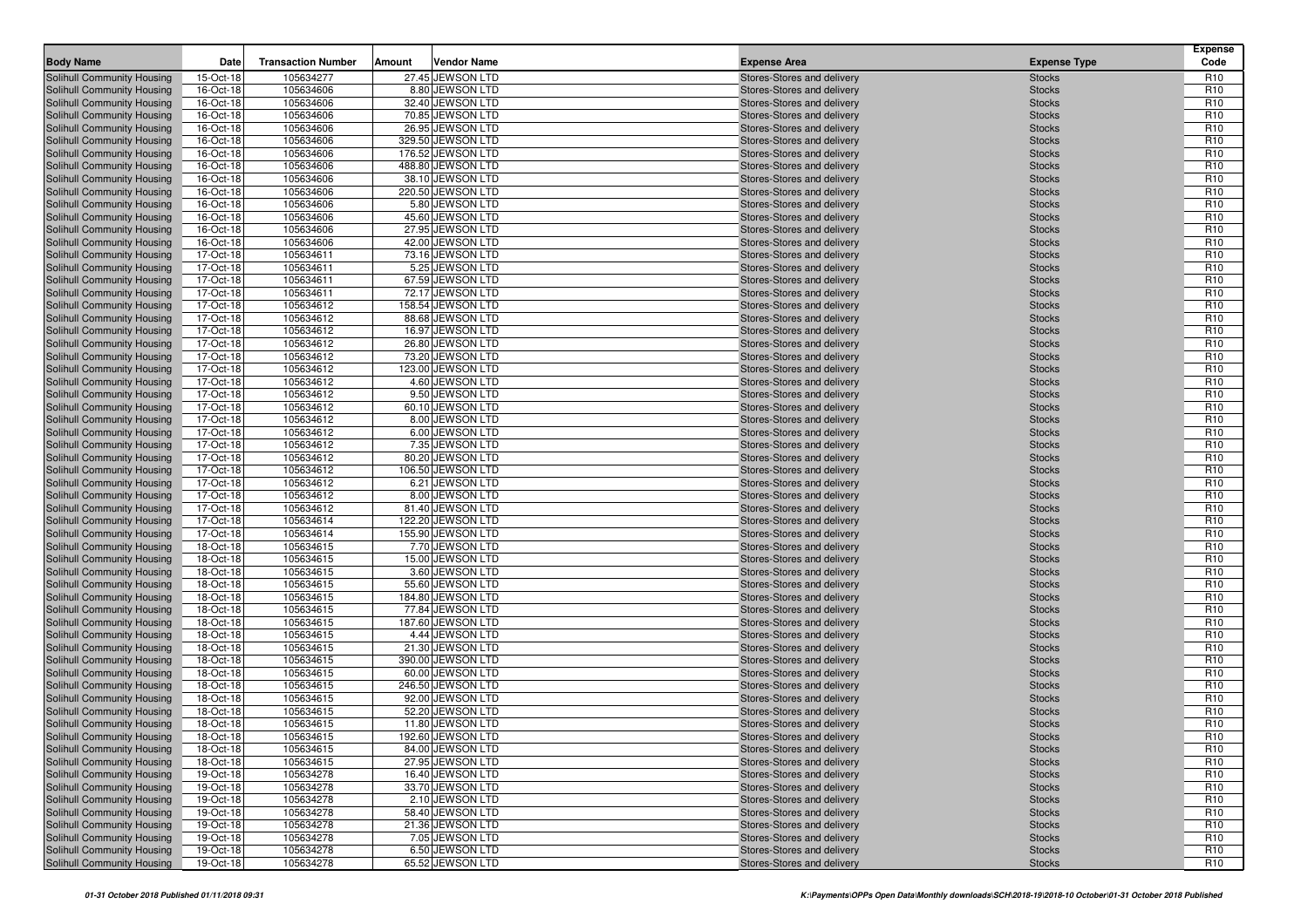| <b>Body Name</b>                                         | Date                   | <b>Transaction Number</b> | <b>Vendor Name</b><br>Amount               | <b>Expense Area</b>                                      | <b>Expense Type</b>            | <b>Expense</b><br>Code             |
|----------------------------------------------------------|------------------------|---------------------------|--------------------------------------------|----------------------------------------------------------|--------------------------------|------------------------------------|
| Solihull Community Housing                               | 19-Oct-18              | 105634278                 | 278.15 JEWSON LTD                          | Stores-Stores and delivery                               | <b>Stocks</b>                  | R <sub>10</sub>                    |
| Solihull Community Housing                               | 19-Oct-18              | 105634278                 | 26.20 JEWSON LTD                           | Stores-Stores and delivery                               | <b>Stocks</b>                  | R <sub>10</sub>                    |
| Solihull Community Housing                               | 19-Oct-18              | 105634278                 | 215.16 JEWSON LTD                          | Stores-Stores and delivery                               | <b>Stocks</b>                  | R <sub>10</sub>                    |
| Solihull Community Housing                               | 19-Oct-18              | 105634278                 | 89.65 JEWSON LTD                           | Stores-Stores and delivery                               | <b>Stocks</b>                  | R <sub>10</sub>                    |
| Solihull Community Housing                               | 19-Oct-18              | 105634278                 | 53.15 JEWSON LTD                           | Stores-Stores and delivery                               | <b>Stocks</b>                  | R <sub>10</sub>                    |
| Solihull Community Housing                               | 19-Oct-18              | 105634278                 | 22.10 JEWSON LTD                           | Stores-Stores and delivery                               | <b>Stocks</b>                  | R <sub>10</sub>                    |
| Solihull Community Housing                               | 19-Oct-18              | 105634278                 | 169.92 JEWSON LTD                          | Stores-Stores and delivery                               | <b>Stocks</b>                  | R <sub>10</sub>                    |
| Solihull Community Housing                               | 19-Oct-18              | 105634278                 | 9.88 JEWSON LTD                            | Stores-Stores and delivery                               | <b>Stocks</b>                  | R <sub>10</sub>                    |
| Solihull Community Housing                               | 19-Oct-18              | 105634278                 | 7.10 JEWSON LTD                            | Stores-Stores and delivery                               | <b>Stocks</b>                  | R <sub>10</sub>                    |
| Solihull Community Housing                               | 19-Oct-18              | 105634278                 | 70.00 JEWSON LTD                           | Stores-Stores and delivery                               | <b>Stocks</b>                  | R <sub>10</sub>                    |
| Solihull Community Housing                               | 19-Oct-18              | 105634278                 | 501.00 JEWSON LTD                          | Stores-Stores and delivery                               | <b>Stocks</b>                  | R <sub>10</sub>                    |
| Solihull Community Housing                               | 19-Oct-18              | 105634278                 | 39.81 JEWSON LTD                           | Stores-Stores and delivery                               | <b>Stocks</b>                  | R <sub>10</sub>                    |
| Solihull Community Housing                               | 19-Oct-18              | 105634278                 | 39.81 JEWSON LTD                           | Stores-Stores and delivery                               | <b>Stocks</b>                  | R <sub>10</sub>                    |
| Solihull Community Housing                               | 19-Oct-18              | 105634278                 | 13.80 JEWSON LTD                           | Stores-Stores and delivery                               | <b>Stocks</b>                  | R <sub>10</sub>                    |
| Solihull Community Housing                               | 19-Oct-18              | 105634278                 | 129.50 JEWSON LTD                          | Stores-Stores and delivery                               | <b>Stocks</b>                  | R <sub>10</sub>                    |
| Solihull Community Housing                               | 22-Oct-18              | 105634282                 | 19.30 JEWSON LTD                           | Stores-Stores and delivery                               | <b>Stocks</b>                  | R <sub>10</sub>                    |
| Solihull Community Housing                               | 22-Oct-18              | 105634282                 | 30.20 JEWSON LTD                           | Stores-Stores and delivery                               | <b>Stocks</b>                  | R <sub>10</sub>                    |
| Solihull Community Housing                               | 22-Oct-18              | 105634282                 | 10.10 JEWSON LTD                           | Stores-Stores and delivery                               | <b>Stocks</b>                  | R <sub>10</sub>                    |
| Solihull Community Housing                               | 22-Oct-18              | 105634282                 | 94.80 JEWSON LTD                           | Stores-Stores and delivery                               | <b>Stocks</b>                  | R <sub>10</sub>                    |
| Solihull Community Housing                               | 22-Oct-18              | 105634282                 | 9.60 JEWSON LTD                            | Stores-Stores and delivery                               | <b>Stocks</b>                  | R <sub>10</sub>                    |
| Solihull Community Housing                               | 22-Oct-18              | 105634282                 | 9.03 JEWSON LTD                            | Stores-Stores and delivery                               | <b>Stocks</b>                  | R <sub>10</sub>                    |
| Solihull Community Housing                               | 22-Oct-18              | 105634282                 | 133.56 JEWSON LTD                          | Stores-Stores and delivery                               | <b>Stocks</b>                  | R <sub>10</sub>                    |
| Solihull Community Housing                               | 22-Oct-18              | 105634282                 | 48.60 JEWSON LTD                           | Stores-Stores and delivery                               | <b>Stocks</b>                  | R <sub>10</sub>                    |
| Solihull Community Housing                               | 22-Oct-18              | 105634282                 | 201.06 JEWSON LTD                          | Stores-Stores and delivery                               | <b>Stocks</b>                  | R <sub>10</sub>                    |
| Solihull Community Housing                               | 22-Oct-18              | 105634282                 | 7.20 JEWSON LTD                            | Stores-Stores and delivery                               | <b>Stocks</b>                  | R <sub>10</sub>                    |
| Solihull Community Housing                               | 22-Oct-18              | 105634282                 | 133.06 JEWSON LTD                          | Stores-Stores and delivery                               | <b>Stocks</b>                  | R <sub>10</sub>                    |
| Solihull Community Housing                               | 22-Oct-18              | 105634282                 | 32.28 JEWSON LTD                           | Stores-Stores and delivery                               | <b>Stocks</b>                  | R <sub>10</sub><br>R <sub>10</sub> |
| Solihull Community Housing                               | 22-Oct-18              | 105634282                 | 28.60 JEWSON LTD                           | Stores-Stores and delivery                               | <b>Stocks</b>                  | R <sub>10</sub>                    |
| Solihull Community Housing<br>Solihull Community Housing | 22-Oct-18              | 105634282                 | 50.84 JEWSON LTD<br>66.16 JEWSON LTD       | Stores-Stores and delivery<br>Stores-Stores and delivery | <b>Stocks</b>                  | R <sub>10</sub>                    |
| Solihull Community Housing                               | 22-Oct-18<br>22-Oct-18 | 105634282<br>105634282    | 21.85 JEWSON LTD                           | Stores-Stores and delivery                               | <b>Stocks</b><br><b>Stocks</b> | R <sub>10</sub>                    |
| Solihull Community Housing                               | 22-Oct-18              | 105634282                 | 18.24 JEWSON LTD                           | Stores-Stores and delivery                               | <b>Stocks</b>                  | R <sub>10</sub>                    |
| Solihull Community Housing                               | 22-Oct-18              | 105634282                 | 22.10 JEWSON LTD                           | Stores-Stores and delivery                               | <b>Stocks</b>                  | R <sub>10</sub>                    |
| Solihull Community Housing                               | 22-Oct-18              | 105634282                 | 31.45 JEWSON LTD                           | Stores-Stores and delivery                               | <b>Stocks</b>                  | R <sub>10</sub>                    |
| Solihull Community Housing                               | 22-Oct-18              | 105634282                 | 131.24 JEWSON LTD                          | Stores-Stores and delivery                               | <b>Stocks</b>                  | R <sub>10</sub>                    |
| Solihull Community Housing                               | 01-Oct-18              | 105616135                 | 519.13 JEWSON LTD                          | Stores-Stores and delivery                               | <b>Stocks</b>                  | R <sub>10</sub>                    |
| Solihull Community Housing                               | 02-Oct-18              | 105608476                 | 1058.84 JLA TOTAL CARE LTD                 | <b>Laundry Service</b>                                   | Equipment Rental/Lease         | D <sub>18</sub>                    |
| Solihull Community Housing                               | 25-Oct-18              | 105635370                 | 787.50 KARTER THOMAS LTD                   | <b>Estate Mgmt Team</b>                                  | <b>Agency Staff</b>            | A60                                |
| Solihull Community Housing                               | 25-Oct-18              | 105635371                 | 787.50 KARTER THOMAS LTD                   | <b>Estate Mgmt Team</b>                                  | <b>Agency Staff</b>            | A60                                |
| Solihull Community Housing                               | 03-Oct-18              | 105611414                 | 2535.00 LASER SURVEYS                      | <b>Feasibility Works</b>                                 | <b>Contractor Payments</b>     | <b>B70</b>                         |
| Solihull Community Housing                               | 26-Oct-18              | 105637425                 | 271.92 LEGRAND                             | Safe and Sound Operational                               | <b>Equipment Rental/Lease</b>  | D <sub>18</sub>                    |
| Solihull Community Housing                               | 26-Oct-18              | 105637424                 | 412.42 LEGRAND                             | Safe and Sound Operational                               | Equipment Rental/Lease         | D18                                |
| Solihull Community Housing                               | 18-Oct-18              | 105627993                 | 485.20 LEGRAND                             | Safe and Sound Operational                               | Safe & Sound                   | 160                                |
| Solihull Community Housing                               | 18-Oct-18              | 105627997                 | 1485.40 LEGRAND                            | Safe and Sound Operational                               | Safe & Sound                   | 160                                |
| Solihull Community Housing                               | 18-Oct-18              | 105627995                 | 375.42 LEGRAND                             | Safe and Sound Operational                               | Safe & Sound                   | 160                                |
| Solihull Community Housing                               | 23-Oct-18              | 105630660                 | 28118.84 LEX AUTOLEASE LIMITED             | Client - Fleet Management                                | <b>Vehicle Hire</b>            | C <sub>30</sub>                    |
| Solihull Community Housing                               | 23-Oct-18              | 105630660                 | -4253.51 LEX AUTOLEASE LIMITED             | Client - Fleet Management                                | <b>Vehicle Hire</b>            | C <sub>30</sub>                    |
| Solihull Community Housing                               | 05-Oct-18              | 105614137                 | 6946.00 LIBERATA UK LIMITED                | Income Collection Team                                   | <b>Court Fees</b>              | D <sub>54</sub>                    |
| Solihull Community Housing                               | 30-Oct-18              | 105641835                 | 6500.00 LIBERATA UK LIMITED                | Income Collection Team                                   | Court Fees                     | D <sub>54</sub>                    |
| Solihull Community Housing                               | 22-Oct-18              | 105634304                 | 451.68 LIFT & ENGINEERING SERVICES         | <b>Mechanical &amp; Electrical</b>                       | <b>Utility Related Works</b>   | <b>B34</b>                         |
| Solihull Community Housing                               | 22-Oct-18              | 105644524                 | 4742.00 LIFT & ENGINEERING SERVICES        | <b>Mechanical &amp; Electrical</b>                       | <b>Utility Related Works</b>   | <b>B34</b>                         |
| <b>Solihull Community Housing</b>                        | 22-Oct-18              | 105634314                 | 213.51 LIFT & ENGINEERING SERVICES         | <b>Mechanical &amp; Electrical</b>                       | <b>Utility Related Works</b>   | <b>B34</b>                         |
| Solihull Community Housing                               | 22-Oct-18              | 105634319                 | 316.24 LIFT & ENGINEERING SERVICES         | <b>Mechanical &amp; Electrical</b>                       | <b>Utility Related Works</b>   | <b>B34</b>                         |
| Solihull Community Housing                               | 22-Oct-18              | 105634331                 | 374.14 LIFT & ENGINEERING SERVICES         | <b>Mechanical &amp; Electrical</b>                       | <b>Utility Related Works</b>   | <b>B34</b>                         |
| Solihull Community Housing                               | $22-Oct-18$            | 105634332                 | 374.14 LIFT & ENGINEERING SERVICES         | <b>Mechanical &amp; Electrical</b>                       | <b>Utility Related Works</b>   | <b>B34</b>                         |
| Solihull Community Housing                               | 22-Oct-18              | 105634333                 | 280.76 LIFT & ENGINEERING SERVICES         | <b>Mechanical &amp; Electrical</b>                       | <b>Utility Related Works</b>   | <b>B34</b>                         |
| Solihull Community Housing                               | 25-Oct-18              | 105635374                 | 280.00 LISSON GROVE BENEFITS PROGRAMME LTD | <b>IT Services</b>                                       | <b>ICT Software</b>            | D31                                |
| Solihull Community Housing                               | 26-Oct-18              | 105636378                 | 510.25 LYRECO UK LTD                       | <b>Endeavour House</b>                                   | Stationery                     | D <sub>25</sub>                    |
| Solihull Community Housing                               | 26-Oct-18              | 105636377                 | 229.74 LYRECO UK LTD                       | <b>Endeavour House</b>                                   | Stationery                     | D <sub>25</sub>                    |
| Solihull Community Housing                               | 05-Oct-18              | 105613642                 | 340.24 LYRECO UK LTD                       | <b>Endeavour House</b>                                   | Stationery                     | D <sub>25</sub>                    |
| Solihull Community Housing                               | 05-Oct-18              | 105613639                 | 458.49 LYRECO UK LTD                       | <b>Endeavour House</b>                                   | Stationery                     | D <sub>25</sub>                    |
| Solihull Community Housing                               | 01-Oct-18              | 105606396                 | 19369.21 MAN COMMERCIAL PROTECTION LTD     | <b>CCTV</b>                                              | Security                       | <b>B43</b>                         |
| Solihull Community Housing                               | 03-Oct-18              | 105610676                 | 422.50 MAN COMMERCIAL PROTECTION LTD       | <b>Housing Aid &amp; Homelessness</b>                    | <b>Agency Staff</b>            | A60                                |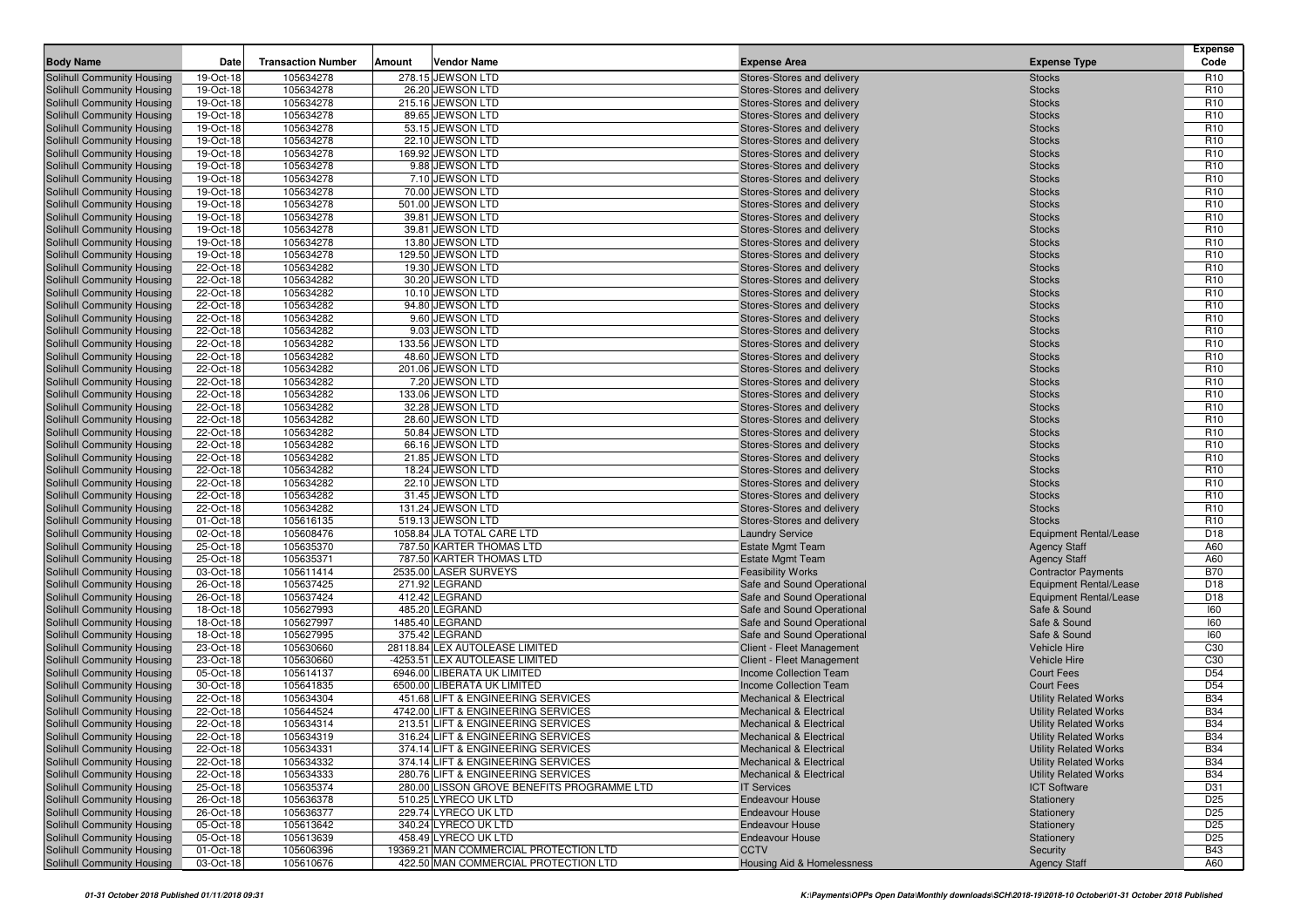|                                                          |                        |                           |                                                        |                                                  |                                            | <b>Expense</b>  |
|----------------------------------------------------------|------------------------|---------------------------|--------------------------------------------------------|--------------------------------------------------|--------------------------------------------|-----------------|
| <b>Body Name</b>                                         | Date                   | <b>Transaction Number</b> | Vendor Name<br>Amount                                  | <b>Expense Area</b>                              | <b>Expense Type</b>                        | Code            |
| Solihull Community Housing                               | 09-Oct-18              | 105615405                 | 403.00 MAN COMMERCIAL PROTECTION LTD                   | <b>Housing Aid &amp; Homelessness</b>            | <b>Agency Staff</b>                        | A60             |
| Solihull Community Housing                               | 16-Oct-18              | 105624222                 | 416.00 MAN COMMERCIAL PROTECTION LTD                   | Housing Aid & Homelessness                       | <b>Agency Staff</b>                        | A60             |
| Solihull Community Housing                               | 16-Oct-18              | 105624224                 | 648.00 MAN COMMERCIAL PROTECTION LTD                   | <b>Private Sector Leasing</b>                    | <b>Other Premises Costs</b>                | <b>B90</b>      |
| Solihull Community Housing                               | 01-Oct-18              | 105613680                 | 1688.74 MITIE PROPERTY SERVICES (UK) LTD               | High Rise - Communal Decorating                  | <b>Contractor Payments</b>                 | <b>B70</b>      |
| Solihull Community Housing                               | 01-Oct-18              | 105613681                 | 1688.74 MITIE PROPERTY SERVICES (UK) LTD               | High Rise - Communal Decorating                  | <b>Contractor Payments</b>                 | <b>B70</b>      |
| Solihull Community Housing                               | 01-Oct-18              | 105613682                 | 1688.74 MITIE PROPERTY SERVICES (UK) LTD               | High Rise - Communal Decorating                  | <b>Contractor Payments</b>                 | <b>B70</b>      |
| Solihull Community Housing                               | 01-Oct-18              | 105613683                 | 1688.74 MITIE PROPERTY SERVICES (UK) LTD               | High Rise - Communal Decorating                  | <b>Contractor Payments</b>                 | <b>B70</b>      |
| Solihull Community Housing                               | 01-Oct-18              | 105613684                 | 1688.74 MITIE PROPERTY SERVICES (UK) LTD               | High Rise - Communal Decorating                  | <b>Contractor Payments</b>                 | <b>B70</b>      |
| Solihull Community Housing                               | 01-Oct-18              | 105606486                 | 1742.50 MITIE PROPERTY SERVICES (UK) LTD               | High Rise - Communal Decorating                  | <b>Contractor Payments</b>                 | <b>B70</b>      |
| Solihull Community Housing                               | 01-Oct-18              | 105606487                 | -1742.50 MITIE PROPERTY SERVICES (UK) LTD              | High Rise - Communal Decorating                  | <b>Contractor Payments</b>                 | <b>B70</b>      |
| Solihull Community Housing                               | 01-Oct-18              | 105615855                 | 1741.46 MITIE PROPERTY SERVICES (UK) LTD               | High Rise - Communal Decorating                  | <b>Contractor Payments</b>                 | <b>B70</b>      |
| Solihull Community Housing                               | 01-Oct-18              | 105615856                 | 1741.46 MITIE PROPERTY SERVICES (UK) LTD               | High Rise - Communal Decorating                  | <b>Contractor Payments</b>                 | <b>B70</b>      |
| Solihull Community Housing                               | 01-Oct-18              | 105615857                 | 1741.46 MITIE PROPERTY SERVICES (UK) LTD               | High Rise - Communal Decorating                  | <b>Contractor Payments</b>                 | <b>B70</b>      |
| Solihull Community Housing                               | 01-Oct-18              | 105616086                 | 129.90 MOBILITY WORLD LTD                              | Stores-Stores and delivery                       | <b>Stocks</b>                              | R <sub>10</sub> |
| Solihull Community Housing                               | 01-Oct-18              | 105616086                 | 619.80 MOBILITY WORLD LTD                              | Stores-Stores and delivery                       | <b>Stocks</b>                              | R <sub>10</sub> |
| Solihull Community Housing                               | 09-Oct-18              | 105615406                 | 648.75 MORGAN HUNT UK LTD                              | North Property Repairs-Day to day                | <b>Agency Staff</b>                        | A60             |
| Solihull Community Housing                               | 01-Oct-18              | 105606383                 | 241.60 MORGAN HUNT UK LTD                              | Call Centre                                      | <b>Agency Staff</b>                        | A60             |
| Solihull Community Housing                               | 01-Oct-18              | 105606382                 | 278.54 MORGAN HUNT UK LTD                              | <b>Call Centre</b>                               | <b>Agency Staff</b>                        | A60             |
| Solihull Community Housing                               | 05-Oct-18              | 105613762                 | 509.08 MORGAN HUNT UK LTD                              | Saxon Court                                      | <b>Agency Staff</b>                        | A60             |
| Solihull Community Housing                               | 01-Oct-18              | 105606384                 | 354.85 MORGAN HUNT UK LTD                              | <b>Call Centre</b>                               | <b>Agency Staff</b>                        | A60             |
| Solihull Community Housing                               | 12-Oct-18              | 105622549<br>105613622    | 640.10 MORGAN HUNT UK LTD                              | North Property Repairs-Day to day                | <b>Agency Staff</b>                        | A60             |
| Solihull Community Housing<br>Solihull Community Housing | 05-Oct-18              | 105613761                 | 562.40 MORGAN HUNT UK LTD<br>509.08 MORGAN HUNT UK LTD | <b>Executive Team Support</b>                    | <b>Agency Staff</b>                        | A60<br>A60      |
|                                                          | 05-Oct-18<br>03-Oct-18 |                           | 640.10 MORGAN HUNT UK LTD                              | Saxon Court<br>North Property Repairs-Day to day | <b>Agency Staff</b><br><b>Agency Staff</b> | A60             |
| Solihull Community Housing                               | 31-Oct-18              | 105611424<br>105642487    | 481.00 MORGAN HUNT UK LTD                              |                                                  |                                            | A60             |
| Solihull Community Housing<br>Solihull Community Housing | 12-Oct-18              | 105622417                 | 241.60 MORGAN HUNT UK LTD                              | <b>MST Management</b><br>Call Centre             | <b>Agency Staff</b><br><b>Agency Staff</b> | A60             |
| Solihull Community Housing                               | 12-Oct-18              | 105622555                 | 227.23 MORGAN HUNT UK LTD                              | <b>Call Centre</b>                               | <b>Agency Staff</b>                        | A60             |
| Solihull Community Housing                               | 11-Oct-18              | 105621025                 | 509.08 MORGAN HUNT UK LTD                              | Saxon Court                                      | <b>Agency Staff</b>                        | A60             |
| Solihull Community Housing                               | 12-Oct-18              | 105622427                 | 354.85 MORGAN HUNT UK LTD                              | <b>Call Centre</b>                               | <b>Agency Staff</b>                        | A60             |
| Solihull Community Housing                               | 11-Oct-18              | 105621026                 | 640.10 MORGAN HUNT UK LTD                              | North Property Repairs-Day to day                | <b>Agency Staff</b>                        | A60             |
| Solihull Community Housing                               | 31-Oct-18              | 105642488                 | 481.00 MORGAN HUNT UK LTD                              | <b>MST Management</b>                            | <b>Agency Staff</b>                        | A60             |
| Solihull Community Housing                               | 18-Oct-18              | 105628000                 | 509.08 MORGAN HUNT UK LTD                              | Saxon Court                                      | <b>Agency Staff</b>                        | A60             |
| Solihull Community Housing                               | 31-Oct-18              | 105643168                 | 385.71 MORGAN HUNT UK LTD                              | Mechanical & Electrical                          | <b>Agency Staff</b>                        | A60             |
| Solihull Community Housing                               | 17-Oct-18              | 105626910                 | 640.10 MORGAN HUNT UK LTD                              | North Property Repairs-Day to day                | <b>Agency Staff</b>                        | A60             |
| Solihull Community Housing                               | 17-Oct-18              | 105626911                 | 481.00 MORGAN HUNT UK LTD                              | <b>MST Management</b>                            | <b>Agency Staff</b>                        | A60             |
| Solihull Community Housing                               | 24-Oct-18              | 105634763                 | 509.08 MORGAN HUNT UK LTD                              | Saxon Court                                      | <b>Agency Staff</b>                        | A60             |
| Solihull Community Housing                               | 24-Oct-18              | 105634764                 | 481.00 MORGAN HUNT UK LTD                              | <b>MST Management</b>                            | <b>Agency Staff</b>                        | A60             |
| Solihull Community Housing                               | 01-Oct-18              | 105624127                 | 295.00 MOSSVALE MAINTENANCE & SEALING SERVICES LTD     | <b>Mechanical &amp; Electrical</b>               | <b>Utility Related Works</b>               | <b>B34</b>      |
| Solihull Community Housing                               | 09-Oct-18              | 105624128                 | 11124.00 MOSSVALE MAINTENANCE & SEALING SERVICES LTD   | <b>Mechanical &amp; Electrical</b>               | <b>Utility Related Works</b>               | <b>B34</b>      |
| Solihull Community Housing                               | 15-Oct-18              | 105624034                 | 23750.00 NARINDER MOND T/A SERVICECARE UK              | <b>Private Sector Leasing</b>                    | Rents                                      | <b>B22</b>      |
| Solihull Community Housing                               | 15-Oct-18              | 105624037                 | 23400.00 NARINDER MOND T/A SERVICECARE UK              | <b>Private Sector Leasing</b>                    | Rents                                      | <b>B22</b>      |
| Solihull Community Housing                               | 01-Oct-18              | 105616141                 | 234.60 NATIONAL SAFETY SUPPLIES                        | Stores-Stores and delivery                       | <b>Stocks</b>                              | R <sub>10</sub> |
| Solihull Community Housing                               | 01-Oct-18              | 105616141                 | 39.50 NATIONAL SAFETY SUPPLIES                         | Stores-Stores and delivery                       | <b>Stocks</b>                              | R <sub>10</sub> |
| Solihull Community Housing                               | 01-Oct-18              | 105616144                 | 179.80 NATIONAL SAFETY SUPPLIES                        | Stores-Stores and delivery                       | <b>Stocks</b>                              | R <sub>10</sub> |
| Solihull Community Housing                               | 01-Oct-18              | 105616144                 | 32.10 NATIONAL SAFETY SUPPLIES                         | Stores-Stores and delivery                       | <b>Stocks</b>                              | R <sub>10</sub> |
| Solihull Community Housing                               | 01-Oct-18              | 105616144                 | 6.55 NATIONAL SAFETY SUPPLIES                          | Stores-Stores and delivery                       | <b>Stocks</b>                              | R <sub>10</sub> |
| Solihull Community Housing                               | 01-Oct-18              | 105616144                 | 4.59 NATIONAL SAFETY SUPPLIES                          | Stores-Stores and delivery                       | <b>Stocks</b>                              | R <sub>10</sub> |
| Solihull Community Housing                               | 01-Oct-18              | 105616144                 | 6.88 NATIONAL SAFETY SUPPLIES                          | Stores-Stores and delivery                       | <b>Stocks</b>                              | R <sub>10</sub> |
| Solihull Community Housing                               | 01-Oct-18              | 105616144                 | 20.00 NATIONAL SAFETY SUPPLIES                         | Stores-Stores and delivery                       | <b>Stocks</b>                              | R <sub>10</sub> |
| Solihull Community Housing                               | 01-Oct-18              | 105616144                 | 6.40 NATIONAL SAFETY SUPPLIES                          | Stores-Stores and delivery                       | <b>Stocks</b>                              | R <sub>10</sub> |
| Solihull Community Housing                               | 01-Oct-18              | 105616146                 | 234.60 NATIONAL SAFETY SUPPLIES                        | Stores-Stores and delivery                       | <b>Stocks</b>                              | R <sub>10</sub> |
| Solihull Community Housing                               | 18-Oct-18              | 105634289                 | 21.60 NATIONAL SAFETY SUPPLIES                         | Stores-Stores and delivery                       | <b>Stocks</b>                              | R <sub>10</sub> |
| Solihull Community Housing                               | 18-Oct-18              | 105634289                 | 31.80 NATIONAL SAFETY SUPPLIES                         | Stores-Stores and delivery                       | <b>Stocks</b>                              | R10             |
| Solihull Community Housing                               | 18-Oct-18              | 105634289                 | 234.60 NATIONAL SAFETY SUPPLIES                        | Stores-Stores and delivery                       | <b>Stocks</b>                              | R <sub>10</sub> |
| Solihull Community Housing                               | 18-Oct-18              | 105634289                 | 13.10 NATIONAL SAFETY SUPPLIES                         | Stores-Stores and delivery                       | <b>Stocks</b>                              | R <sub>10</sub> |
| Solihull Community Housing                               | 18-Oct-18              | 105634289                 | 73.92 NATIONAL SAFETY SUPPLIES                         | Stores-Stores and delivery                       | <b>Stocks</b>                              | R <sub>10</sub> |
| Solihull Community Housing                               | 19-Oct-18              | 105634290                 | 9.90 NATIONAL SAFETY SUPPLIES                          | Stores-Stores and delivery                       | <b>Stocks</b>                              | R10             |
| Solihull Community Housing                               | 19-Oct-18              | 105634290                 | 7.80 NATIONAL SAFETY SUPPLIES                          | Stores-Stores and delivery                       | <b>Stocks</b>                              | R <sub>10</sub> |
| Solihull Community Housing                               | 19-Oct-18              | 105634290                 | 179.80 NATIONAL SAFETY SUPPLIES                        | Stores-Stores and delivery                       | <b>Stocks</b>                              | R <sub>10</sub> |
| Solihull Community Housing                               | 19-Oct-18              | 105634290                 | 144.12 NATIONAL SAFETY SUPPLIES                        | Stores-Stores and delivery                       | <b>Stocks</b>                              | R <sub>10</sub> |
| Solihull Community Housing                               | 01-Oct-18              | 105616063                 | 349.40 NICHOLLS & CLARKE BUILDING PRODUCTS LTD         | Stores-Stores and delivery                       | <b>Stocks</b>                              | R <sub>10</sub> |
| Solihull Community Housing                               | 02-Oct-18              | 105607050                 | 239.25 NIYAA PEOPLE                                    | <b>MST Management</b>                            | <b>Agency Staff</b>                        | A60             |
| Solihull Community Housing                               | 09-Oct-18              | 105617034                 | 510.00 NIYAA PEOPLE                                    | Scheduling                                       | <b>Agency Staff</b>                        | A60             |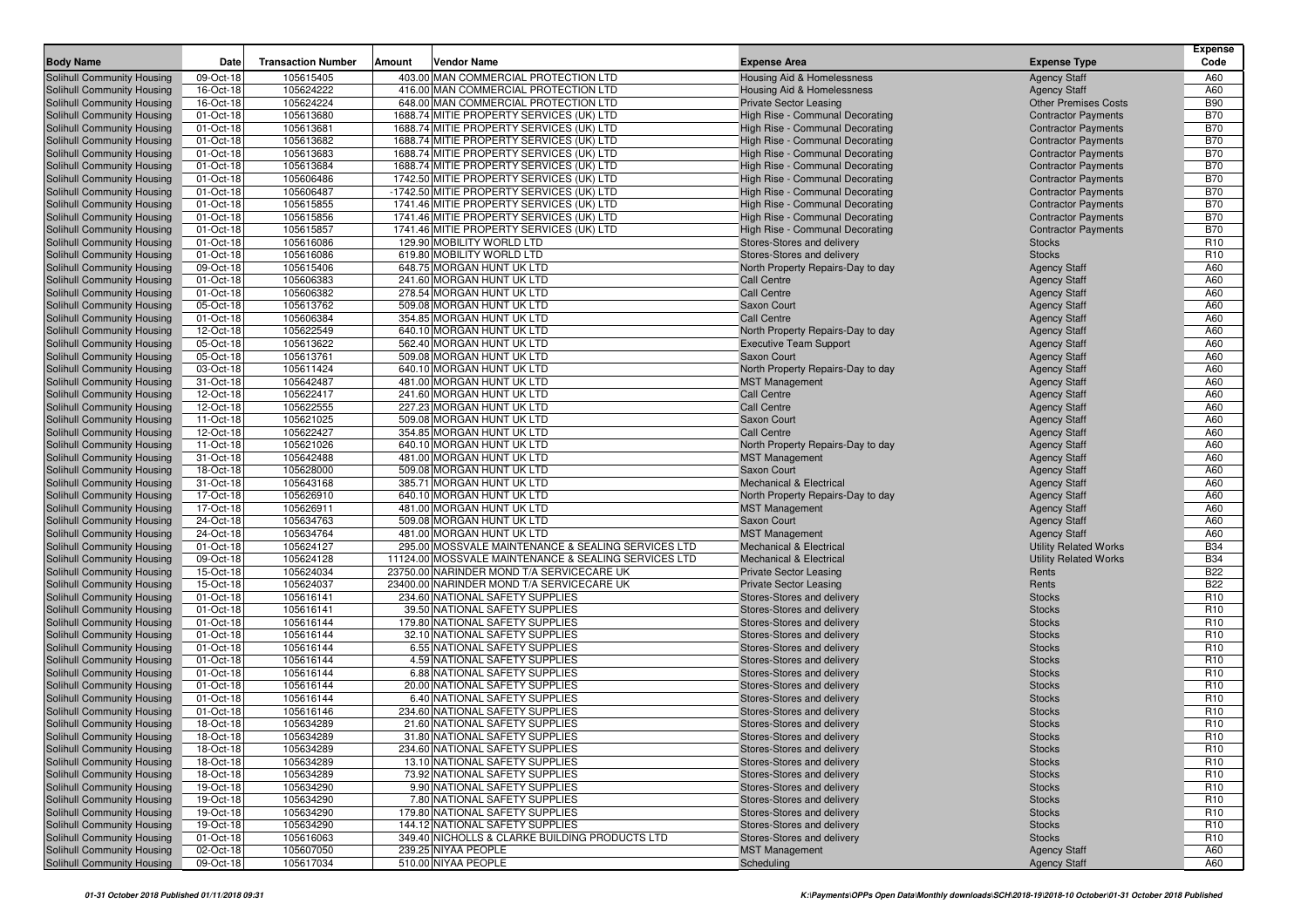|                                                          |                        |                           |               |                                                                     |                                                            |                                                          | <b>Expense</b>           |
|----------------------------------------------------------|------------------------|---------------------------|---------------|---------------------------------------------------------------------|------------------------------------------------------------|----------------------------------------------------------|--------------------------|
| <b>Body Name</b>                                         | Date                   | <b>Transaction Number</b> | <b>Amount</b> | <b>Vendor Name</b>                                                  | <b>Expense Area</b>                                        | <b>Expense Type</b>                                      | Code                     |
| Solihull Community Housing                               | 09-Oct-18              | 105617035                 |               | 435.00 NIYAA PEOPLE                                                 | Scheduling                                                 | <b>Agency Staff</b>                                      | A60                      |
| Solihull Community Housing                               | 01-Oct-18              | 105606915                 |               | 518.00 NIYAA PEOPLE                                                 | North Property Repairs-Day to day                          | <b>Agency Staff</b>                                      | A60                      |
| Solihull Community Housing                               | 01-Oct-18              | 105606914                 |               | 481.00 NIYAA PEOPLE                                                 | Anti Graffiti Team                                         | <b>Agency Staff</b>                                      | A60                      |
| Solihull Community Housing                               | 01-Oct-18              | 105606917                 |               | 481.00 NIYAA PEOPLE                                                 | Anti Graffiti Team                                         | <b>Agency Staff</b>                                      | A60                      |
| Solihull Community Housing                               | 01-Oct-18              | 105606920                 |               | 1200.00 NIYAA PEOPLE                                                | <b>Capital Programmes</b>                                  | <b>Agency Staff</b>                                      | A60                      |
| Solihull Community Housing                               | 01-Oct-18              | 105606919                 |               | 501.50 NIYAA PEOPLE                                                 | North Property Repairs-Day to day                          | <b>Agency Staff</b>                                      | A60                      |
| Solihull Community Housing                               | 01-Oct-18              | 105606918                 |               | 629.00 NIYAA PEOPLE                                                 | North Property Repairs-Day to day                          | <b>Agency Staff</b>                                      | A60                      |
| Solihull Community Housing                               | 09-Oct-18              | 105617044                 |               | 420.00 NIYAA PEOPLE                                                 | Scheduling                                                 | <b>Agency Staff</b>                                      | A60                      |
| Solihull Community Housing                               | 09-Oct-18              | 105615399                 |               | 311.25 NIYAA PEOPLE                                                 | North Property Repairs-Day to day                          | <b>Agency Staff</b>                                      | A60                      |
| Solihull Community Housing                               | 09-Oct-18              | 105615399                 |               | 206.75 NIYAA PEOPLE<br>357.50 NIYAA PEOPLE                          | North Property Repairs-Day to day<br>Anti Graffiti Team    | <b>Agency Staff</b>                                      | A60<br>A60               |
| Solihull Community Housing<br>Solihull Community Housing | 09-Oct-18              | 105615400<br>105615401    |               | 455.00 NIYAA PEOPLE                                                 | Anti Graffiti Team                                         | <b>Agency Staff</b>                                      | A60                      |
| Solihull Community Housing                               | 09-Oct-18<br>09-Oct-18 | 105615398                 |               | 1192.50 NIYAA PEOPLE                                                | <b>Capital Programmes</b>                                  | <b>Agency Staff</b><br><b>Agency Staff</b>               | A60                      |
| Solihull Community Housing                               | 09-Oct-18              | 105617045                 |               | 277.50 NIYAA PEOPLE                                                 | Scheduling                                                 | <b>Agency Staff</b>                                      | A60                      |
| Solihull Community Housing                               | 09-Oct-18              | 105615402                 |               | 629.00 NIYAA PEOPLE                                                 | North Property Repairs-Day to day                          | <b>Agency Staff</b>                                      | A60                      |
| Solihull Community Housing                               | 09-Oct-18              | 105615403                 |               | 629.00 NIYAA PEOPLE                                                 | North Property Repairs-Day to day                          | <b>Agency Staff</b>                                      | A60                      |
| Solihull Community Housing                               | 16-Oct-18              | 105624103                 |               | 383.50 NIYAA PEOPLE                                                 | Anti Graffiti Team                                         | <b>Agency Staff</b>                                      | A60                      |
| Solihull Community Housing                               | 16-Oct-18              | 105624106                 |               | 481.00 NIYAA PEOPLE                                                 | Anti Graffiti Team                                         | <b>Agency Staff</b>                                      | A60                      |
| Solihull Community Housing                               | 16-Oct-18              | 105624105                 |               | 1170.00 NIYAA PEOPLE                                                | <b>Capital Programmes</b>                                  | <b>Agency Staff</b>                                      | A60                      |
| Solihull Community Housing                               | 16-Oct-18              | 105624107                 |               | 629.00 NIYAA PEOPLE                                                 | North Property Repairs-Day to day                          | <b>Agency Staff</b>                                      | A60                      |
| Solihull Community Housing                               | 16-Oct-18              | 105624104                 |               | 629.00 NIYAA PEOPLE                                                 | North Property Repairs-Day to day                          | <b>Agency Staff</b>                                      | A60                      |
| Solihull Community Housing                               | 23-Oct-18              | 105630606                 |               | 518.00 NIYAA PEOPLE                                                 | North Property Repairs-Day to day                          | <b>Agency Staff</b>                                      | A60                      |
| Solihull Community Housing                               | 23-Oct-18              | 105630602                 |               | 481.00 NIYAA PEOPLE                                                 | Anti Graffiti Team                                         | <b>Agency Staff</b>                                      | A60                      |
| Solihull Community Housing                               | 23-Oct-18              | 105630607                 |               | 464.75 NIYAA PEOPLE                                                 | Anti Graffiti Team                                         | <b>Agency Staff</b>                                      | A60                      |
| Solihull Community Housing                               | 23-Oct-18              | 105630601                 |               | 1155.00 NIYAA PEOPLE                                                | <b>Capital Programmes</b>                                  | <b>Agency Staff</b>                                      | A60                      |
| Solihull Community Housing                               | 23-Oct-18              | 105630605                 |               | 525.00 NIYAA PEOPLE                                                 | Scheduling                                                 | <b>Agency Staff</b>                                      | A60                      |
| Solihull Community Housing                               | 23-Oct-18              | 105630608                 |               | 629.00 NIYAA PEOPLE                                                 | North Property Repairs-Day to day                          | <b>Agency Staff</b>                                      | A60                      |
| Solihull Community Housing                               | 23-Oct-18              | 105630604                 |               | 629.00 NIYAA PEOPLE                                                 | North Property Repairs-Day to day                          | <b>Agency Staff</b>                                      | A60                      |
| Solihull Community Housing                               | 30-Oct-18              | 105640414                 |               | 518.00 NIYAA PEOPLE                                                 | North Property Repairs-Day to day                          | <b>Agency Staff</b>                                      | A60                      |
| Solihull Community Housing                               | 30-Oct-18              | 105640416                 |               | 481.00 NIYAA PEOPLE                                                 | Anti Graffiti Team                                         | <b>Agency Staff</b>                                      | A60                      |
| Solihull Community Housing                               | 30-Oct-18              | 105640412                 |               | 1170.00 NIYAA PEOPLE                                                | <b>Capital Programmes</b>                                  | <b>Agency Staff</b>                                      | A60                      |
| Solihull Community Housing                               | 30-Oct-18              | 105640381                 |               | 435.00 NIYAA PEOPLE                                                 | Scheduling                                                 | <b>Agency Staff</b>                                      | A60                      |
| Solihull Community Housing                               | 30-Oct-18              | 105640413                 |               | 501.50 NIYAA PEOPLE                                                 | North Property Repairs-Day to day                          | <b>Agency Staff</b>                                      | A60                      |
| Solihull Community Housing                               | 30-Oct-18              | 105640415                 |               | 633.25 NIYAA PEOPLE                                                 | North Property Repairs-Day to day                          | <b>Agency Staff</b>                                      | A60                      |
| Solihull Community Housing                               | 03-Oct-18              | 105626537                 |               | 4547.29 NOVUS PROPERTY SOLUTIONS                                    | <b>Cyclical Maintenance</b>                                | <b>Contractor Payments</b>                               | <b>B70</b>               |
| Solihull Community Housing                               | 03-Oct-18              | 105626537                 |               | 5496.02 NOVUS PROPERTY SOLUTIONS                                    | <b>Cyclical Maintenance</b>                                | <b>Contractor Payments</b>                               | <b>B70</b>               |
| Solihull Community Housing                               | 03-Oct-18              | 105626537                 |               | 4794.63 NOVUS PROPERTY SOLUTIONS                                    | <b>Cyclical Maintenance</b>                                | <b>Contractor Payments</b>                               | <b>B70</b>               |
| Solihull Community Housing                               | 03-Oct-18              | 105626537                 |               | 598.34 NOVUS PROPERTY SOLUTIONS                                     | <b>Cyclical Maintenance</b>                                | <b>Contractor Payments</b>                               | <b>B70</b>               |
| Solihull Community Housing                               | 03-Oct-18              | 105626537<br>105626537    |               | 346.11 NOVUS PROPERTY SOLUTIONS<br>8851.91 NOVUS PROPERTY SOLUTIONS | <b>Cyclical Maintenance</b>                                | <b>Contractor Payments</b>                               | <b>B70</b><br><b>B70</b> |
| Solihull Community Housing<br>Solihull Community Housing | 03-Oct-18<br>03-Oct-18 | 105626537                 |               | 6817.33 NOVUS PROPERTY SOLUTIONS                                    | <b>Cyclical Maintenance</b><br><b>Cyclical Maintenance</b> | <b>Contractor Payments</b><br><b>Contractor Payments</b> | <b>B70</b>               |
| Solihull Community Housing                               | 03-Oct-18              | 105626537                 |               | 4960.09 NOVUS PROPERTY SOLUTIONS                                    | <b>Cyclical Maintenance</b>                                | <b>Contractor Payments</b>                               | <b>B70</b>               |
| Solihull Community Housing                               | 03-Oct-18              | 105626537                 |               | 5116.53 NOVUS PROPERTY SOLUTIONS                                    | <b>Cyclical Maintenance</b>                                | <b>Contractor Payments</b>                               | <b>B70</b>               |
| Solihull Community Housing                               | 03-Oct-18              | 105626537                 |               | 4898.70 NOVUS PROPERTY SOLUTIONS                                    | <b>Cyclical Maintenance</b>                                | <b>Contractor Payments</b>                               | <b>B70</b>               |
| Solihull Community Housing                               | 08-Oct-18              | 105626538                 |               | 8390.42 NOVUS PROPERTY SOLUTIONS                                    | <b>Cyclical Maintenance</b>                                | <b>Contractor Payments</b>                               | <b>B70</b>               |
| Solihull Community Housing                               | 08-Oct-18              | 105626538                 |               | 2519.84 NOVUS PROPERTY SOLUTIONS                                    | <b>Cyclical Maintenance</b>                                | <b>Contractor Payments</b>                               | <b>B70</b>               |
| Solihull Community Housing                               | 08-Oct-18              | 105626538                 |               | 4867.05 NOVUS PROPERTY SOLUTIONS                                    | <b>Cyclical Maintenance</b>                                | <b>Contractor Payments</b>                               | <b>B70</b>               |
| Solihull Community Housing                               | 08-Oct-18              | 105626538                 |               | 3104.17 NOVUS PROPERTY SOLUTIONS                                    | <b>Cyclical Maintenance</b>                                | <b>Contractor Payments</b>                               | <b>B70</b>               |
| Solihull Community Housing                               | 08-Oct-18              | 105626538                 |               | 2336.09 NOVUS PROPERTY SOLUTIONS                                    | <b>Cyclical Maintenance</b>                                | <b>Contractor Payments</b>                               | <b>B70</b>               |
| Solihull Community Housing                               | 08-Oct-18              | 105626538                 |               | 8376.03 NOVUS PROPERTY SOLUTIONS                                    | <b>Cyclical Maintenance</b>                                | <b>Contractor Payments</b>                               | <b>B70</b>               |
| Solihull Community Housing                               | 08-Oct-18              | 105626538                 |               | 5823.38 NOVUS PROPERTY SOLUTIONS                                    | <b>Cyclical Maintenance</b>                                | <b>Contractor Payments</b>                               | <b>B70</b>               |
| Solihull Community Housing                               | 08-Oct-18              | 105626538                 |               | 7057.25 NOVUS PROPERTY SOLUTIONS                                    | <b>Cyclical Maintenance</b>                                | <b>Contractor Payments</b>                               | <b>B70</b>               |
| Solihull Community Housing                               | 08-Oct-18              | 105626538                 |               | 4726.32 NOVUS PROPERTY SOLUTIONS                                    | <b>Cyclical Maintenance</b>                                | <b>Contractor Payments</b>                               | <b>B70</b>               |
| Solihull Community Housing                               | 08-Oct-18              | 105626538                 |               | 635.83 NOVUS PROPERTY SOLUTIONS                                     | <b>Cyclical Maintenance</b>                                | <b>Contractor Payments</b>                               | <b>B70</b>               |
| Solihull Community Housing                               | 08-Oct-18              | 105626538                 |               | 2317.64 NOVUS PROPERTY SOLUTIONS                                    | <b>Cyclical Maintenance</b>                                | <b>Contractor Payments</b>                               | <b>B70</b>               |
| Solihull Community Housing                               | 08-Oct-18              | 105626538                 |               | 1976.90 NOVUS PROPERTY SOLUTIONS                                    | <b>Cyclical Maintenance</b>                                | <b>Contractor Payments</b>                               | <b>B70</b>               |
| Solihull Community Housing                               | 08-Oct-18              | 105626538                 |               | 4151.63 NOVUS PROPERTY SOLUTIONS                                    | <b>Cyclical Maintenance</b>                                | <b>Contractor Payments</b>                               | <b>B70</b>               |
| Solihull Community Housing                               | 08-Oct-18              | 105626538                 |               | 5112.07 NOVUS PROPERTY SOLUTIONS                                    | <b>Cyclical Maintenance</b>                                | <b>Contractor Payments</b>                               | <b>B70</b>               |
| Solihull Community Housing                               | 08-Oct-18              | 105626538                 |               | 4429.68 NOVUS PROPERTY SOLUTIONS                                    | <b>Cyclical Maintenance</b>                                | <b>Contractor Payments</b>                               | <b>B70</b>               |
| Solihull Community Housing                               | 08-Oct-18              | 105626538                 |               | 3866.47 NOVUS PROPERTY SOLUTIONS                                    | <b>Cyclical Maintenance</b>                                | <b>Contractor Payments</b>                               | <b>B70</b>               |
| Solihull Community Housing                               | 08-Oct-18              | 105626538                 |               | 1869.94 NOVUS PROPERTY SOLUTIONS                                    | <b>Cyclical Maintenance</b>                                | <b>Contractor Payments</b>                               | <b>B70</b>               |
| Solihull Community Housing                               | 08-Oct-18              | 105626538                 |               | 2749.08 NOVUS PROPERTY SOLUTIONS                                    | <b>Cyclical Maintenance</b>                                | <b>Contractor Payments</b>                               | <b>B70</b>               |
| Solihull Community Housing                               | 08-Oct-18              | 105626538                 |               | 4458.34 NOVUS PROPERTY SOLUTIONS                                    | <b>Cyclical Maintenance</b>                                | <b>Contractor Payments</b>                               | <b>B70</b>               |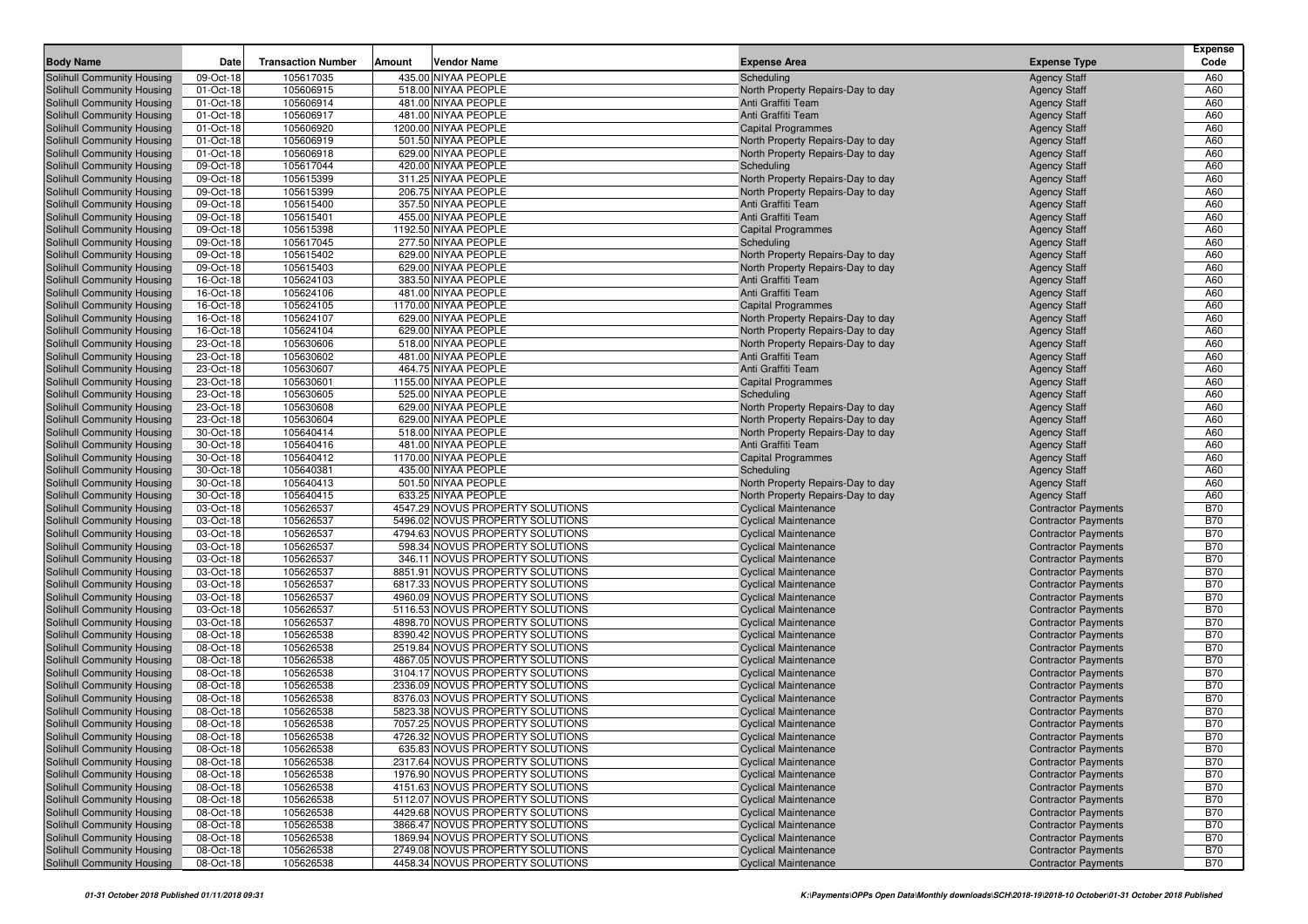| <b>Body Name</b>                                         | Date                   | <b>Transaction Number</b> | Amount | <b>Vendor Name</b>                                                                 | <b>Expense Area</b>                                               | <b>Expense Type</b>                                      | <b>Expense</b><br>Code   |
|----------------------------------------------------------|------------------------|---------------------------|--------|------------------------------------------------------------------------------------|-------------------------------------------------------------------|----------------------------------------------------------|--------------------------|
| Solihull Community Housing                               | 08-Oct-18              | 105626538                 |        | 2253.80 NOVUS PROPERTY SOLUTIONS                                                   | <b>Cyclical Maintenance</b>                                       | <b>Contractor Payments</b>                               | <b>B70</b>               |
| Solihull Community Housing                               | 08-Oct-18              | 105626538                 |        | 4230.13 NOVUS PROPERTY SOLUTIONS                                                   | <b>Cyclical Maintenance</b>                                       | <b>Contractor Payments</b>                               | <b>B70</b>               |
| Solihull Community Housing                               | 08-Oct-18              | 105626538                 |        | 1423.66 NOVUS PROPERTY SOLUTIONS                                                   | <b>Cyclical Maintenance</b>                                       | <b>Contractor Payments</b>                               | <b>B70</b>               |
| Solihull Community Housing                               | 08-Oct-18              | 105626538                 |        | 1047.65 NOVUS PROPERTY SOLUTIONS                                                   | <b>Cyclical Maintenance</b>                                       | <b>Contractor Payments</b>                               | <b>B70</b>               |
| Solihull Community Housing                               | 08-Oct-18              | 105626538                 |        | 1047.65 NOVUS PROPERTY SOLUTIONS                                                   | <b>Cyclical Maintenance</b>                                       | <b>Contractor Payments</b>                               | <b>B70</b>               |
| Solihull Community Housing                               | 08-Oct-18              | 105626538                 |        | 2060.40 NOVUS PROPERTY SOLUTIONS                                                   | <b>Cyclical Maintenance</b>                                       | <b>Contractor Payments</b>                               | <b>B70</b>               |
| Solihull Community Housing                               | 08-Oct-18              | 105626538                 |        | 2060.40 NOVUS PROPERTY SOLUTIONS                                                   | <b>Cyclical Maintenance</b>                                       | <b>Contractor Payments</b>                               | <b>B70</b>               |
| Solihull Community Housing                               | 08-Oct-18              | 105626538                 |        | 2060.40 NOVUS PROPERTY SOLUTIONS                                                   | <b>Cyclical Maintenance</b>                                       | <b>Contractor Payments</b>                               | <b>B70</b>               |
| Solihull Community Housing                               | 08-Oct-18              | 105626538                 |        | 2060.40 NOVUS PROPERTY SOLUTIONS                                                   | <b>Cyclical Maintenance</b>                                       | <b>Contractor Payments</b>                               | <b>B70</b>               |
| Solihull Community Housing                               | 08-Oct-18              | 105626538                 |        | 2060.40 NOVUS PROPERTY SOLUTIONS                                                   | <b>Cyclical Maintenance</b>                                       | <b>Contractor Payments</b>                               | <b>B70</b>               |
| Solihull Community Housing                               | 08-Oct-18              | 105626538                 |        | 2060.40 NOVUS PROPERTY SOLUTIONS                                                   | <b>Cyclical Maintenance</b>                                       | <b>Contractor Payments</b>                               | <b>B70</b>               |
| Solihull Community Housing                               | 08-Oct-18              | 105626538                 |        | 2060.40 NOVUS PROPERTY SOLUTIONS                                                   | <b>Cyclical Maintenance</b>                                       | <b>Contractor Payments</b>                               | <b>B70</b>               |
| Solihull Community Housing                               | 08-Oct-18              | 105626538                 |        | 6303.43 NOVUS PROPERTY SOLUTIONS                                                   | <b>Cyclical Maintenance</b>                                       | <b>Contractor Payments</b>                               | <b>B70</b>               |
| Solihull Community Housing                               | 08-Oct-18              | 105626538                 |        | 3109.10 NOVUS PROPERTY SOLUTIONS                                                   | <b>Cyclical Maintenance</b>                                       | <b>Contractor Payments</b>                               | <b>B70</b>               |
| Solihull Community Housing                               | 05-Oct-18              | 105613662                 |        | 1072.90 NPOWER                                                                     | <b>Private Sector Leasing</b>                                     | Electricity                                              | <b>B11</b>               |
| Solihull Community Housing                               | 01-Oct-18              | 105608570                 |        | 228.25 OAKLEAF COMMERCIAL SERVICES LTD                                             | North Property Repairs-Day to day                                 | <b>Internal Works</b>                                    | <b>B31</b>               |
| Solihull Community Housing                               | 01-Oct-18              | 105608571                 |        | 335.60 OAKLEAF COMMERCIAL SERVICES LTD                                             | North Property Repairs-Day to day                                 | <b>External Structures</b>                               | <b>B33</b>               |
| Solihull Community Housing                               | 01-Oct-18              | 105627811                 |        | 287.57 OAKLEAF COMMERCIAL SERVICES LTD                                             | North Property Repairs-Voids                                      | Voids<br><b>External Structures</b>                      | <b>B38</b><br><b>B33</b> |
| Solihull Community Housing<br>Solihull Community Housing | 01-Oct-18<br>01-Oct-18 | 105608583<br>105627814    |        | 602.03 OAKLEAF COMMERCIAL SERVICES LTD<br>554.40 OAKLEAF COMMERCIAL SERVICES LTD   | North Property Repairs-Day to day<br>North Property Repairs-Voids | Voids                                                    | <b>B38</b>               |
| Solihull Community Housing                               | 01-Oct-18              | 105608584                 |        | 681.24 OAKLEAF COMMERCIAL SERVICES LTD                                             | North Property Repairs-Day to day                                 | <b>External Structures</b>                               | <b>B33</b>               |
| Solihull Community Housing                               | 01-Oct-18              | 105624133                 |        | 849.93 OAKLEAF COMMERCIAL SERVICES LTD                                             | North Property Repairs-Day to day                                 | <b>External Structures</b>                               | <b>B33</b>               |
| Solihull Community Housing                               | 01-Oct-18              | 105624134                 |        | 445.25 OAKLEAF COMMERCIAL SERVICES LTD                                             | North Property Repairs-Day to day                                 | <b>Internal Works</b>                                    | <b>B31</b>               |
| Solihull Community Housing                               | 01-Oct-18              | 105624138                 |        | 366.18 OAKLEAF COMMERCIAL SERVICES LTD                                             | North Property Repairs-Day to day                                 | <b>Internal Works</b>                                    | <b>B31</b>               |
| Solihull Community Housing                               | 01-Oct-18              | 105608585                 |        | 509.39 OAKLEAF COMMERCIAL SERVICES LTD                                             | North Property Repairs-Day to day                                 | <b>External Structures</b>                               | <b>B33</b>               |
| Solihull Community Housing                               | 01-Oct-18              | 105608586                 |        | 680.19 OAKLEAF COMMERCIAL SERVICES LTD                                             | North Property Repairs-Day to day                                 | <b>External Structures</b>                               | <b>B33</b>               |
| Solihull Community Housing                               | 01-Oct-18              | 105608588                 |        | 438.20 OAKLEAF COMMERCIAL SERVICES LTD                                             | North Property Repairs-Day to day                                 | <b>External Structures</b>                               | <b>B33</b>               |
| Solihull Community Housing                               | 01-Oct-18              | 105608589                 |        | 272.90 OAKLEAF COMMERCIAL SERVICES LTD                                             | North Property Repairs-Day to day                                 | <b>Internal Works</b>                                    | <b>B31</b>               |
| Solihull Community Housing                               | 01-Oct-18              | 105608593                 |        | 247.94 OAKLEAF COMMERCIAL SERVICES LTD                                             | North Property Repairs-Day to day                                 | <b>Internal Works</b>                                    | <b>B31</b>               |
| Solihull Community Housing                               | 01-Oct-18              | 105608598                 |        | 445.25 OAKLEAF COMMERCIAL SERVICES LTD                                             | North Property Repairs-Day to day                                 | <b>Internal Works</b>                                    | <b>B31</b>               |
| Solihull Community Housing                               | 01-Oct-18              | 105624139                 |        | 744.48 OAKLEAF COMMERCIAL SERVICES LTD                                             | North Property Repairs-Day to day                                 | <b>Internal Works</b>                                    | <b>B31</b>               |
| Solihull Community Housing                               | 01-Oct-18              | 105624140                 |        | 386.09 OAKLEAF COMMERCIAL SERVICES LTD                                             | North Property Repairs-Day to day                                 | <b>Internal Works</b>                                    | <b>B31</b>               |
| Solihull Community Housing                               | 01-Oct-18              | 105624141                 |        | 627.03 OAKLEAF COMMERCIAL SERVICES LTD                                             | North Property Repairs-Day to day                                 | <b>External Structures</b>                               | <b>B33</b>               |
| Solihull Community Housing                               | 01-Oct-18              | 105624144                 |        | 260.74 OAKLEAF COMMERCIAL SERVICES LTD                                             | North Property Repairs-Day to day                                 | <b>Internal Works</b>                                    | <b>B31</b>               |
| Solihull Community Housing                               | 01-Oct-18              | 105624145                 |        | 1537.49 OAKLEAF COMMERCIAL SERVICES LTD                                            | North Property Repairs-Voids                                      | Voids                                                    | <b>B38</b><br><b>B70</b> |
| Solihull Community Housing<br>Solihull Community Housing | 01-Oct-18<br>01-Oct-18 | 105612183<br>105612183    |        | 2677.18 OAKLEAF COMMERCIAL SERVICES LTD<br>2333.40 OAKLEAF COMMERCIAL SERVICES LTD | Low Rise window Replacement<br>Low Rise window Replacement        | <b>Contractor Payments</b><br><b>Contractor Payments</b> | <b>B70</b>               |
| Solihull Community Housing                               | 01-Oct-18              | 105612183                 |        | 2663.33 OAKLEAF COMMERCIAL SERVICES LTD                                            | Low Rise window Replacement                                       | <b>Contractor Payments</b>                               | <b>B70</b>               |
| Solihull Community Housing                               | 01-Oct-18              | 105612183                 |        | 2270.61 OAKLEAF COMMERCIAL SERVICES LTD                                            | Low Rise window Replacement                                       | <b>Contractor Payments</b>                               | <b>B70</b>               |
| Solihull Community Housing                               | 01-Oct-18              | 105612183                 |        | 1776.55 OAKLEAF COMMERCIAL SERVICES LTD                                            | Low Rise window Replacement                                       | <b>Contractor Payments</b>                               | <b>B70</b>               |
| Solihull Community Housing                               | 01-Oct-18              | 105612183                 |        | 1442.52 OAKLEAF COMMERCIAL SERVICES LTD                                            | Low Rise window Replacement                                       | <b>Contractor Payments</b>                               | <b>B70</b>               |
| Solihull Community Housing                               | 01-Oct-18              | 105612183                 |        | 2277.40 OAKLEAF COMMERCIAL SERVICES LTD                                            | Low Rise window Replacement                                       | <b>Contractor Payments</b>                               | <b>B70</b>               |
| Solihull Community Housing                               | 01-Oct-18              | 105612183                 |        | 3450.66 OAKLEAF COMMERCIAL SERVICES LTD                                            | Low Rise window Replacement                                       | <b>Contractor Payments</b>                               | <b>B70</b>               |
| Solihull Community Housing                               | 01-Oct-18              | 105612183                 |        | 1442.52 OAKLEAF COMMERCIAL SERVICES LTD                                            | Low Rise window Replacement                                       | <b>Contractor Payments</b>                               | <b>B70</b>               |
| Solihull Community Housing                               | 01-Oct-18              | 105612183                 |        | 2661.46 OAKLEAF COMMERCIAL SERVICES LTD                                            | Low Rise window Replacement                                       | <b>Contractor Payments</b>                               | <b>B70</b>               |
| Solihull Community Housing                               | 01-Oct-18              | 105612183                 |        | 3050.73 OAKLEAF COMMERCIAL SERVICES LTD                                            | Low Rise window Replacement                                       | <b>Contractor Payments</b>                               | <b>B70</b>               |
| Solihull Community Housing                               | 03-Oct-18              | 105624153                 |        | 708.38 OAKLEAF COMMERCIAL SERVICES LTD                                             | North Property Repairs-Day to day                                 | <b>Internal Works</b>                                    | <b>B31</b>               |
| Solihull Community Housing                               | 03-Oct-18              | 105627827                 |        | 598.50 OAKLEAF COMMERCIAL SERVICES LTD                                             | North Property Repairs-Voids                                      | Voids                                                    | <b>B38</b>               |
| Solihull Community Housing                               | 10-Oct-18              | 105624155                 |        | 598.50 OAKLEAF COMMERCIAL SERVICES LTD                                             | North Property Repairs-Day to day                                 | <b>External Structures</b>                               | <b>B33</b>               |
| Solihull Community Housing                               | 10-Oct-18              | 105624156                 |        | 358.78 OAKLEAF COMMERCIAL SERVICES LTD                                             | North Property Repairs-Day to day                                 | <b>Internal Works</b>                                    | <b>B31</b>               |
| Solihull Community Housing                               | 10-Oct-18              | 105624165                 |        | 224.48 OAKLEAF COMMERCIAL SERVICES LTD                                             | North Property Repairs-Day to day                                 | <b>Internal Works</b>                                    | <b>B31</b>               |
| Solihull Community Housing<br>Solihull Community Housing | 05-Oct-18<br>05-Oct-18 | 105613611<br>105613618    |        | 275.00 OLIVE BRANCH KITCHEN<br>270.00 OLIVE BRANCH KITCHEN                         | <b>Endeavour House</b><br><b>Endeavour House</b>                  | <b>Catering Provisions</b>                               | D75<br>D75               |
| Solihull Community Housing                               | 05-Oct-18              | 105613635                 |        | 408.50 OLIVE BRANCH KITCHEN                                                        | <b>Endeavour House</b>                                            | <b>Catering Provisions</b><br><b>Catering Provisions</b> | D75                      |
| Solihull Community Housing                               | 25-Oct-18              | 105641550                 |        | 238.47 OPENVIEW SECURITY SOLUTIONS LTD                                             | <b>Mechanical &amp; Electrical</b>                                | <b>Utility Related Works</b>                             | <b>B34</b>               |
| Solihull Community Housing                               | 25-Oct-18              | 105641572                 |        | 448.77 OPENVIEW SECURITY SOLUTIONS LTD                                             | <b>Mechanical &amp; Electrical</b>                                | <b>Utility Related Works</b>                             | <b>B34</b>               |
| Solihull Community Housing                               | 01-Oct-18              | 105608567                 |        | 448.77 OPENVIEW SECURITY SOLUTIONS LTD                                             | Mechanical & Electrical                                           | <b>Utility Related Works</b>                             | <b>B34</b>               |
| Solihull Community Housing                               | 16-Oct-18              | 105624226                 |        | 777.40 ORBIS PROTECT LIMITED                                                       | Ipswich House                                                     | Cleaning                                                 | <b>B50</b>               |
| Solihull Community Housing                               | 01-Oct-18              | 105615706                 |        | 280.13 ORBIS PROTECT LIMITED                                                       | North Property Repairs-Voids                                      | Voids                                                    | <b>B38</b>               |
| Solihull Community Housing                               | 16-Oct-18              | 105624228                 |        | 777.40 ORBIS PROTECT LIMITED                                                       | Ipswich House                                                     | Cleaning                                                 | <b>B50</b>               |
| Solihull Community Housing                               | 01-Oct-18              | 105615707                 |        | 269.94 ORBIS PROTECT LIMITED                                                       | North Property Repairs-Voids                                      | Voids                                                    | <b>B38</b>               |
| Solihull Community Housing                               | 01-Oct-18              | 105627835                 |        | 258.78 ORBIS PROTECT LIMITED                                                       | North Property Repairs-Voids                                      | Voids                                                    | <b>B38</b>               |
| Solihull Community Housing                               | 01-Oct-18              | 105615709                 |        | 311.12 ORBIS PROTECT LIMITED                                                       | North Property Repairs-Voids                                      | Voids                                                    | <b>B38</b>               |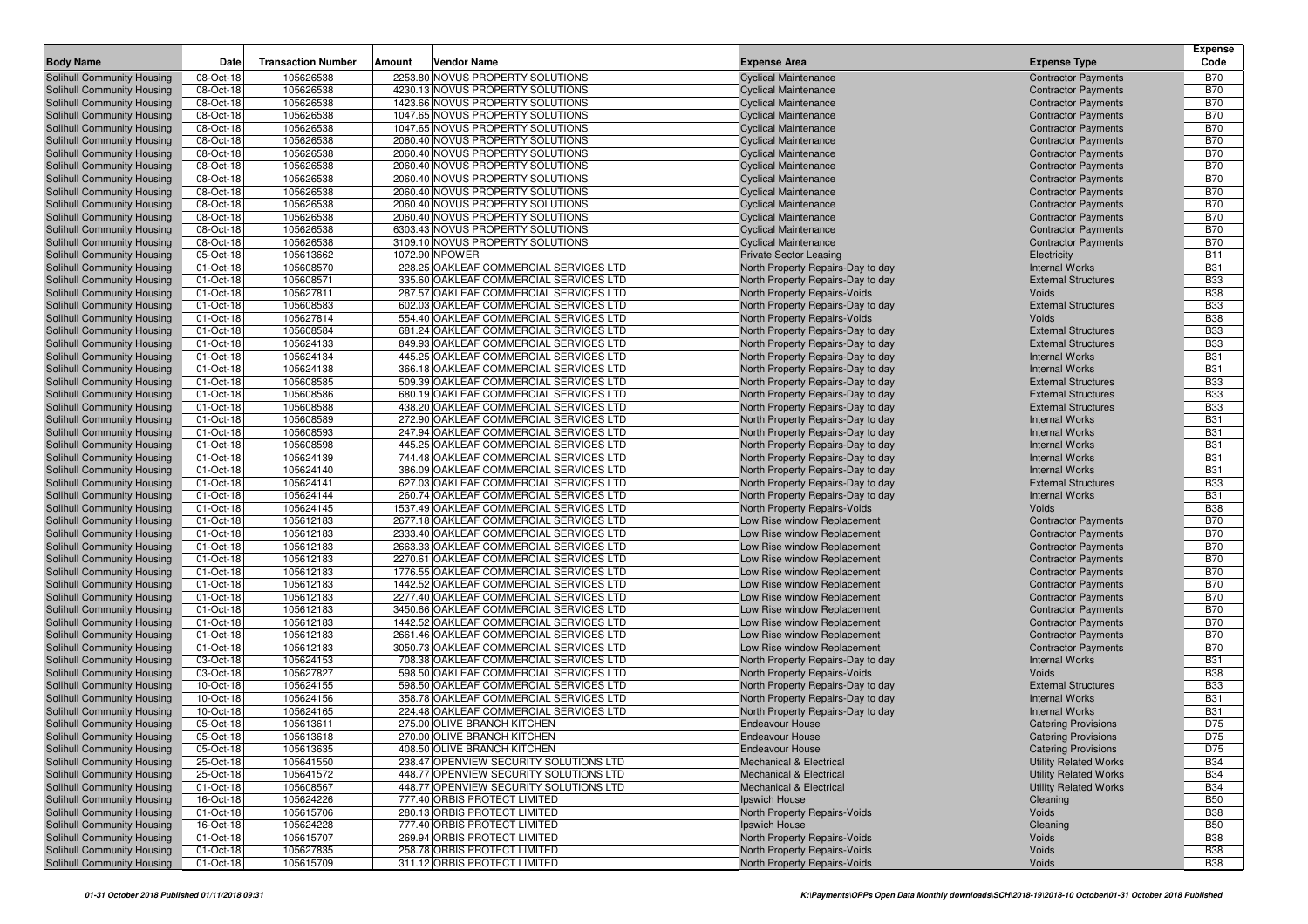| <b>Body Name</b>                                         | Date                   | <b>Transaction Number</b> | Amount      | <b>Vendor Name</b>                                                                   | <b>Expense Area</b>                                                     | <b>Expense Type</b>                             | <b>Expense</b><br>Code   |
|----------------------------------------------------------|------------------------|---------------------------|-------------|--------------------------------------------------------------------------------------|-------------------------------------------------------------------------|-------------------------------------------------|--------------------------|
|                                                          |                        | 105627841                 |             | 275.59 ORBIS PROTECT LIMITED                                                         |                                                                         |                                                 |                          |
| Solihull Community Housing<br>Solihull Community Housing | 01-Oct-18<br>01-Oct-18 | 105627843                 |             | 349.02 ORBIS PROTECT LIMITED                                                         | North Property Repairs-Voids<br>North Property Repairs-Voids            | Voids<br>Voids                                  | <b>B38</b><br><b>B38</b> |
| Solihull Community Housing                               | 01-Oct-18              | 105627844                 |             | 387.23 ORBIS PROTECT LIMITED                                                         | North Property Repairs-Voids                                            | Voids                                           | <b>B38</b>               |
| Solihull Community Housing                               | 01-Oct-18              | 105615713                 |             | 243.74 ORBIS PROTECT LIMITED                                                         | North Property Repairs-Voids                                            | Voids                                           | <b>B38</b>               |
| Solihull Community Housing                               | 01-Oct-18              | 105615717                 |             | 286.26 ORBIS PROTECT LIMITED                                                         | North Property Repairs-Voids                                            | Voids                                           | <b>B38</b>               |
| Solihull Community Housing                               | 01-Oct-18              | 105623999                 |             | 325.16 ORBIS PROTECT LIMITED                                                         | North Property Repairs-Voids                                            | Voids                                           | <b>B38</b>               |
| Solihull Community Housing                               | 01-Oct-18              | 105615718                 |             | 221.18 ORBIS PROTECT LIMITED                                                         | North Property Repairs-Voids                                            | Voids                                           | <b>B38</b>               |
| Solihull Community Housing                               | 01-Oct-18              | 105627847                 |             | 604.16 ORBIS PROTECT LIMITED                                                         | North Property Repairs-Voids                                            | Voids                                           | <b>B38</b>               |
| Solihull Community Housing                               | 01-Oct-18              | 105624004                 |             | 214.28 ORBIS PROTECT LIMITED                                                         | North Property Repairs-Voids                                            | Voids                                           | <b>B38</b>               |
| Solihull Community Housing                               | 05-Oct-18              | 105613712                 |             | 777.40 ORBIS PROTECT LIMITED                                                         | Ipswich House                                                           | Cleaning                                        | <b>B50</b>               |
| Solihull Community Housing                               | 01-Oct-18              | 105615724                 |             | 213.66 ORBIS PROTECT LIMITED                                                         | North Property Repairs-Voids                                            | Voids                                           | <b>B38</b>               |
| Solihull Community Housing                               | 01-Oct-18              | 105615728                 |             | 336.56 ORBIS PROTECT LIMITED                                                         | North Property Repairs-Voids                                            | Voids                                           | <b>B38</b>               |
| Solihull Community Housing                               | 01-Oct-18              | 105615730                 |             | 664.86 ORBIS PROTECT LIMITED                                                         | North Property Repairs-Voids                                            | Voids                                           | <b>B38</b>               |
| Solihull Community Housing                               | 01-Oct-18              | 105615731                 |             | 258.78 ORBIS PROTECT LIMITED                                                         | North Property Repairs-Voids                                            | Voids                                           | <b>B38</b>               |
| Solihull Community Housing                               | 01-Oct-18              | 105624007                 |             | 288.86 ORBIS PROTECT LIMITED                                                         | North Property Repairs-Voids                                            | Voids                                           | <b>B38</b>               |
| Solihull Community Housing                               | 01-Oct-18              | 105624008                 |             | 333.98 ORBIS PROTECT LIMITED                                                         | North Property Repairs-Voids                                            | Voids                                           | <b>B38</b>               |
| Solihull Community Housing                               | 01-Oct-18              | 105630383                 |             | 225.60 ORBIS PROTECT LIMITED                                                         | North Property Repairs-Voids                                            | Voids                                           | <b>B38</b>               |
| Solihull Community Housing<br>Solihull Community Housing | 01-Oct-18<br>01-Oct-18 | 105615738<br>105608380    |             | 327.84 ORBIS PROTECT LIMITED<br>211.09 ORBIS PROTECT LIMITED                         | North Property Repairs-Voids<br>North Property Repairs-Voids            | Voids<br>Voids                                  | <b>B38</b><br><b>B38</b> |
| Solihull Community Housing                               | 01-Oct-18              | 105624014                 |             | 243.74 ORBIS PROTECT LIMITED                                                         | North Property Repairs-Voids                                            | Voids                                           | <b>B38</b>               |
| Solihull Community Housing                               | 01-Oct-18              | 105624017                 |             | 288.86 ORBIS PROTECT LIMITED                                                         | North Property Repairs-Voids                                            | Voids                                           | <b>B38</b>               |
| Solihull Community Housing                               | 01-Oct-18              | 105608386                 |             | 242.21 ORBIS PROTECT LIMITED                                                         | North Property Repairs-Voids                                            | Voids                                           | <b>B38</b>               |
| Solihull Community Housing                               | 01-Oct-18              | 105624026                 |             | 243.74 ORBIS PROTECT LIMITED                                                         | North Property Repairs-Voids                                            | Voids                                           | <b>B38</b>               |
| Solihull Community Housing                               | 01-Oct-18              | 105624027                 |             | 243.74 ORBIS PROTECT LIMITED                                                         | North Property Repairs-Voids                                            | Voids                                           | <b>B38</b>               |
| Solihull Community Housing                               | 01-Oct-18              | 105627853                 |             | 213.66 ORBIS PROTECT LIMITED                                                         | North Property Repairs-Voids                                            | Voids                                           | <b>B38</b>               |
| Solihull Community Housing                               | 01-Oct-18              | 105606906                 |             | 3366.51 ORBIS PROTECT LIMITED                                                        | <b>Call Centre</b>                                                      | Other Fees & Charges                            | D59                      |
| Solihull Community Housing                               | 05-Oct-18              | 105613585                 |             | 7500.00 OT BATHROOMS LTD                                                             | Private Sector - Disabled Facilities Grants                             | <b>Contractor Payments</b>                      | <b>B70</b>               |
| Solihull Community Housing                               | 05-Oct-18              | 105613585                 |             | -216.00 OT BATHROOMS LTD                                                             | Sub Contractors Tax                                                     | <b>Creditor: Inland Revenue</b>                 | S02                      |
| Solihull Community Housing                               | 01-Oct-18              | 105616165                 |             | 7448.67 PACE PETROLEUM LTD                                                           | Stores-Stores and delivery                                              | <b>Stocks</b>                                   | R <sub>10</sub>          |
| Solihull Community Housing                               | 09-Oct-18              | 105634295                 |             | 7589.03 PACE PETROLEUM LTD                                                           | Stores-Stores and delivery                                              | <b>Stocks</b>                                   | R <sub>10</sub>          |
| Solihull Community Housing                               | 12-Oct-18              | 105622544                 |             | 850.00 PARTRIDGE HOMES                                                               | <b>Syrian Family Properties</b>                                         | Rents                                           | <b>B22</b>               |
| Solihull Community Housing                               | 03-Oct-18              | 105611415                 |             | 1134.48 PENNINGTON CHOICE LTD                                                        | <b>Energy Performance Certificates</b>                                  | Other Fees & Charges                            | D <sub>59</sub>          |
| Solihull Community Housing                               | 11-Oct-18<br>04-Oct-18 | 105621981<br>105612217    |             | 1486.56 PENNINGTON CHOICE LTD<br>259.99 QSP TRAINING LTD                             | <b>Energy Performance Certificates</b><br><b>Central Administration</b> | Other Fees & Charges                            | D <sub>59</sub><br>A80   |
| Solihull Community Housing<br>Solihull Community Housing | 01-Oct-18              | 105626918                 |             | 4555.00 R S MILLER ROOFING(WOLVERHAMPTON) LTD                                        | Pitched Re-roofing                                                      | Training<br><b>Contractor Payments</b>          | <b>B70</b>               |
| Solihull Community Housing                               | 01-Oct-18              | 105626918                 |             | 4555.00 R S MILLER ROOFING (WOLVERHAMPTON) LTD                                       | Pitched Re-roofing                                                      | <b>Contractor Payments</b>                      | <b>B70</b>               |
| Solihull Community Housing                               | 01-Oct-18              | 105626918                 |             | 4555.00 R S MILLER ROOFING(WOLVERHAMPTON) LTD                                        | Pitched Re-roofing                                                      | <b>Contractor Payments</b>                      | <b>B70</b>               |
| Solihull Community Housing                               | 01-Oct-18              | 105626918                 |             | 4555.00 R S MILLER ROOFING(WOLVERHAMPTON) LTD                                        | Pitched Re-roofing                                                      | <b>Contractor Payments</b>                      | <b>B70</b>               |
| Solihull Community Housing                               | 01-Oct-18              | 105626918                 |             | 3851.00 R S MILLER ROOFING(WOLVERHAMPTON) LTD                                        | Pitched Re-roofing                                                      | <b>Contractor Payments</b>                      | <b>B70</b>               |
| Solihull Community Housing                               | 01-Oct-18              | 105626918                 |             | 3851.00 R S MILLER ROOFING (WOLVERHAMPTON) LTD                                       | Pitched Re-roofing                                                      | <b>Contractor Payments</b>                      | <b>B70</b>               |
| Solihull Community Housing                               | 01-Oct-18              | 105626918                 |             | 2893.00 R S MILLER ROOFING(WOLVERHAMPTON) LTD                                        | Pitched Re-roofing                                                      | <b>Contractor Payments</b>                      | <b>B70</b>               |
| Solihull Community Housing                               | 01-Oct-18              | 105626918                 |             | 2893.00 R S MILLER ROOFING (WOLVERHAMPTON) LTD                                       | Pitched Re-roofing                                                      | <b>Contractor Payments</b>                      | <b>B70</b>               |
| Solihull Community Housing                               | 01-Oct-18              | 105626918                 |             | 2893.00 R S MILLER ROOFING (WOLVERHAMPTON) LTD                                       | Pitched Re-roofing                                                      | <b>Contractor Payments</b>                      | <b>B70</b>               |
| Solihull Community Housing                               | 01-Oct-18              | 105626918                 |             | 4555.00 R S MILLER ROOFING(WOLVERHAMPTON) LTD                                        | Pitched Re-roofing                                                      | <b>Contractor Payments</b>                      | <b>B70</b>               |
| Solihull Community Housing                               | 01-Oct-18              | 105626918                 |             | 4555.00 R S MILLER ROOFING(WOLVERHAMPTON) LTD                                        | <b>Pitched Re-roofing</b>                                               | <b>Contractor Payments</b>                      | <b>B70</b>               |
| Solihull Community Housing                               | 19-Oct-18              | 105628581                 |             | 45000.00 R S MILLER ROOFING (WOLVERHAMPTON) LTD                                      | <b>Sheltered Schemes</b>                                                | <b>Contractor Payments</b>                      | <b>B70</b>               |
| Solihull Community Housing                               | 19-Oct-18<br>19-Oct-18 | 105628581<br>105628387    |             | 474.00 R S MILLER ROOFING (WOLVERHAMPTON) LTD<br>250.00 RAPIDE COMMUNICATION LIMITED | <b>Sheltered Schemes</b><br>North Property Repairs-Day to day           | <b>Contractor Payments</b><br>Mobile Telephones | <b>B70</b><br>D41        |
| Solihull Community Housing<br>Solihull Community Housing | 29-Oct-18              | 105638531                 |             | 1150.00 RECOGNISING EXCELLENCE LTD                                                   | Money Advice Team                                                       | <b>Grants &amp; Subscriptions</b>               | D92                      |
| Solihull Community Housing                               | 18-Oct-18              | 105628022                 |             | 650.00 REDACTED PERSONAL INFORMATION                                                 | <b>Private Sector Leasing</b>                                           | Rents                                           | <b>B22</b>               |
| Solihull Community Housing                               | 15-Oct-18              | 105624031                 |             | 3900.00 REDACTED PERSONAL INFORMATION                                                | <b>Private Sector Leasing</b>                                           | Rents                                           | <b>B22</b>               |
| Solihull Community Housing                               | 04-Oct-18              | 105611527                 |             | 10000.00 REDACTED PERSONAL INFORMATION                                               | Private Sector - Disabled Facilities Grants                             | <b>Contractor Payments</b>                      | <b>B70</b>               |
| <b>Solihull Community Housing</b>                        | 17-Oct-18              | 105626657                 |             | 379.66 REDACTED PERSONAL INFORMATION                                                 | Movement Incentive Scheme                                               | <b>Other Building Costs</b>                     | <b>B39</b>               |
| Solihull Community Housing                               | 22-Oct-18              | 105629790                 |             | 1500.00 REDACTED PERSONAL INFORMATION                                                | Private Sector - Disabled Facilities Grants                             | <b>Contractor Payments</b>                      | <b>B70</b>               |
| Solihull Community Housing                               | $10$ -Oct-18           | 105619572                 |             | 1500.00 REDACTED PERSONAL INFORMATION                                                | Private Sector - Disabled Facilities Grants                             | <b>Contractor Payments</b>                      | <b>B70</b>               |
| Solihull Community Housing                               | 04-Oct-18              | 105611518                 |             | 3000.00 REDACTED PERSONAL INFORMATION                                                | Private Sector - Disabled Facilities Grants                             | <b>Contractor Payments</b>                      | <b>B70</b>               |
| Solihull Community Housing                               | 15-Oct-18              | 105624035                 |             | 3900.00 REDACTED PERSONAL INFORMATION                                                | <b>Private Sector Leasing</b>                                           | Rents                                           | <b>B22</b>               |
| Solihull Community Housing                               | 03-Oct-18              | 105610698                 |             | 1971.04 REDACTED PERSONAL INFORMATION                                                | Movement Incentive Scheme                                               | <b>Other Building Costs</b>                     | <b>B39</b>               |
| Solihull Community Housing                               | 04-Oct-18              | 105612212                 | 397.17 REED |                                                                                      | Call Centre                                                             | <b>Agency Staff</b>                             | A60                      |
| Solihull Community Housing                               | 12-Oct-18              | 105622414                 | 228.01 REED |                                                                                      | <b>Call Centre</b>                                                      | <b>Agency Staff</b>                             | A60                      |
| Solihull Community Housing                               | 12-Oct-18              | 105622416                 | 330.98 REED |                                                                                      | <b>Call Centre</b>                                                      | <b>Agency Staff</b>                             | A60                      |
| Solihull Community Housing<br>Solihull Community Housing | 05-Oct-18              | 105613669<br>105628565    | 397.17 REED |                                                                                      | <b>Call Centre</b>                                                      | <b>Agency Staff</b>                             | A60                      |
|                                                          | 19-Oct-18              |                           | 235.36 REED |                                                                                      | <b>Call Centre</b>                                                      | <b>Agency Staff</b>                             | A60                      |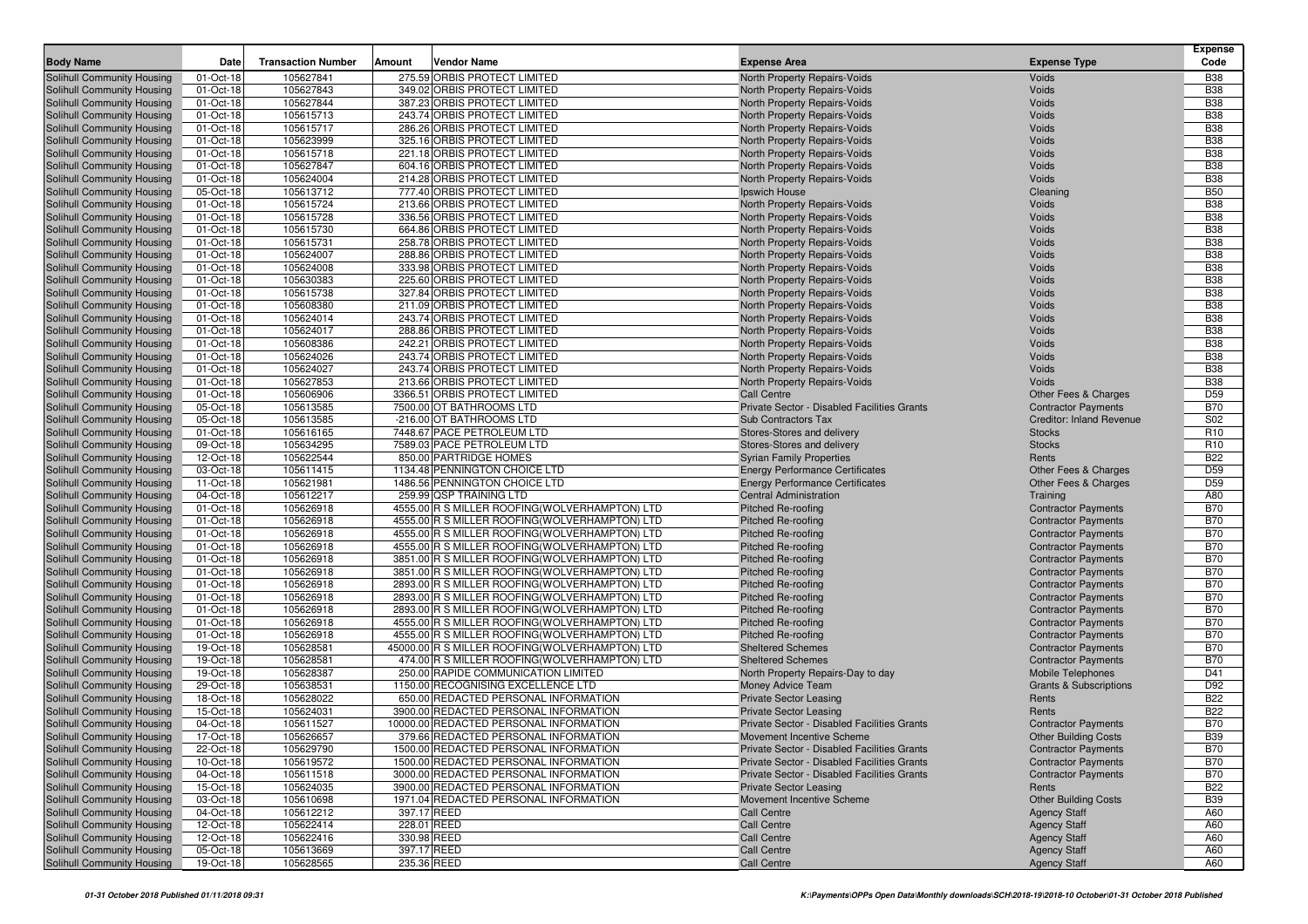| 405.00 RESOURCE PRINT SOLUTIONS<br>Solihull Community Housing<br>105606824<br>01-Oct-18<br>Customer, Communication & Information Team<br>Printing<br>D80<br>01-Oct-18<br>105606824<br>100.00 RESOURCE PRINT SOLUTIONS<br>D80<br>Solihull Community Housing<br>Customer, Communication & Information Team<br>Printing<br>A60<br>25-Oct-18<br>105636188<br>1425.00 RESOURCING GROUP<br>Solihull Community Housing<br><b>MST Management</b><br><b>Agency Staff</b><br>09-Oct-18<br>105615397<br>1147.00 RESOURCING GROUP<br><b>Agency Staff</b><br>A60<br>Solihull Community Housing<br><b>MST Management</b><br>Solihull Community Housing<br>01-Oct-18<br>105606387<br>1147.00 RESOURCING GROUP<br><b>Agency Staff</b><br>A60<br><b>MST Management</b><br>A60<br>Solihull Community Housing<br>01-Oct-18<br>105606388<br>1147.00 RESOURCING GROUP<br><b>MST Management</b><br><b>Agency Staff</b><br>01-Oct-18<br>105606390<br>1147.00 RESOURCING GROUP<br>A60<br>Solihull Community Housing<br><b>MST Management</b><br><b>Agency Staff</b><br>105606395<br>1147.00 RESOURCING GROUP<br><b>Agency Staff</b><br>A60<br>Solihull Community Housing<br>01-Oct-18<br><b>MST Management</b><br>08-Oct-18<br>105615348<br>1147.00 RESOURCING GROUP<br><b>Agency Staff</b><br>A60<br><b>MST Management</b><br>08-Oct-18<br>105614913<br>1380.00 RESOURCING GROUP<br>A60<br><b>MST Management</b><br><b>Agency Staff</b><br>12-Oct-18<br>105622550<br>1725.00 RESOURCING GROUP<br><b>Agency Staff</b><br>A60<br><b>MST Management</b><br>105628001<br>18-Oct-18<br>1725.00 RESOURCING GROUP<br><b>Agency Staff</b><br>A60<br>Solihull Community Housing<br><b>MST Management</b><br>Solihull Community Housing<br>25-Oct-18<br>105635384<br>1725.00 RESOURCING GROUP<br><b>Agency Staff</b><br>A60<br><b>MST Management</b><br>105611413<br>7550.00 RG+P<br><b>B70</b><br>03-Oct-18<br>New Build - Coleshill Heath School Extra Care<br><b>Contractor Payments</b><br>25-Oct-18<br>105635368<br>1010.00 ROYAL MAIL<br>D <sub>21</sub><br><b>Endeavour House</b><br>Postages<br>25-Oct-18<br>105635369<br>1063.62 ROYAL MAIL<br>D <sub>21</sub><br>Solihull Community Housing<br><b>Endeavour House</b><br>Postages<br>05-Oct-18<br>105613614<br>1194.06 ROYAL MAIL<br>D <sub>21</sub><br><b>Endeavour House</b><br>Postages<br>22-Oct-18<br>105629798<br>1327.76 ROYAL MAIL<br>D <sub>21</sub><br>Solihull Community Housing<br><b>Endeavour House</b><br>Postages<br>105636376<br>1094.20 ROYAL MAIL<br>D <sub>21</sub><br>Solihull Community Housing<br>26-Oct-18<br><b>Endeavour House</b><br>Postages<br>18-Oct-18<br>105627982<br>571.50 SELLICK PARTNERSHIP LTD<br>A60<br>Solihull Community Housing<br><b>Estate Mgmt Team</b><br><b>Agency Staff</b><br>Solihull Community Housing<br>12-Oct-18<br>105622545<br>503.20 SELLICK PARTNERSHIP LTD<br>A60<br>North Property Repairs-Day to day<br><b>Agency Staff</b><br>Solihull Community Housing<br>12-Oct-18<br>105622546<br>629.00 SELLICK PARTNERSHIP LTD<br><b>Agency Staff</b><br>A60<br>North Property Repairs-Day to day<br>105622547<br>573.75 SELLICK PARTNERSHIP LTD<br>A60<br>Solihull Community Housing<br>12-Oct-18<br>North Property Repairs-Day to day<br><b>Agency Staff</b><br>A60<br>01-Oct-18<br>105606447<br>682.38 SELLICK PARTNERSHIP LTD<br>Solihull Community Housing<br>Money Advice Team<br><b>Agency Staff</b><br>15-Oct-18<br>105623526<br>415.44 SELLICK PARTNERSHIP LTD<br><b>Agency Staff</b><br>A60<br>Solihull Community Housing<br>Money Advice Team<br>105630610<br>745.92 SELLICK PARTNERSHIP LTD<br>A60<br>Solihull Community Housing<br>23-Oct-18<br><b>Estate Mgmt Team</b><br><b>Agency Staff</b><br>29-Oct-18<br>105639124<br>679.50 SELLICK PARTNERSHIP LTD<br>A60<br>Solihull Community Housing<br>Money Advice Team<br><b>Agency Staff</b><br>11-Oct-18<br>105621023<br>762.50 SERVICE CARE SOLUTIONS<br>A60<br>Solihull Community Housing<br><b>Housing Aid &amp; Homelessness</b><br><b>Agency Staff</b><br>01-Oct-18<br>105606735<br>600.00 SERVICE CARE SOLUTIONS<br><b>Agency Staff</b><br>A60<br>Solihull Community Housing<br>North Property Repairs-Day to day<br>Solihull Community Housing<br>105606381<br>777.00 SERVICE CARE SOLUTIONS<br><b>Estate Mgmt Team</b><br><b>Agency Staff</b><br>A60<br>01-Oct-18<br>A60<br>Solihull Community Housing<br>05-Oct-18<br>105613627<br>240.00 SERVICE CARE SOLUTIONS<br>Housing Aid & Homelessness<br><b>Agency Staff</b><br>05-Oct-18<br>105613636<br>750.00 SERVICE CARE SOLUTIONS<br>A60<br>Solihull Community Housing<br>Housing Aid & Homelessness<br><b>Agency Staff</b><br>777.00 SERVICE CARE SOLUTIONS<br>A60<br>Solihull Community Housing<br>08-Oct-18<br>105614910<br><b>Estate Mgmt Team</b><br><b>Agency Staff</b><br>16-Oct-18<br>105624231<br>562.50 SERVICE CARE SOLUTIONS<br>Housing Aid & Homelessness<br>A60<br>Solihull Community Housing<br><b>Agency Staff</b><br>16-Oct-18<br>105624303<br>777.00 SERVICE CARE SOLUTIONS<br>A60<br>Solihull Community Housing<br><b>Estate Mgmt Team</b><br><b>Agency Staff</b><br>15-Oct-18<br>105624033<br>3038.10 SF PROPERTIES<br><b>B22</b><br>Solihull Community Housing<br><b>Private Sector Leasing</b><br>Rents<br>D <sub>50</sub><br>05-Oct-18<br>105613610<br>1520.00 SHARPE PRITCHARD<br><b>Central Administration</b><br><b>Professional Fees</b><br>02-Oct-18<br>105607047<br>602837.68 SOLIHULL MBC<br>Creditor: Solihull MBC<br>S09<br><b>Balance Sheet</b><br>105607047<br>-301418.84 SOLIHULL MBC<br>S09<br>02-Oct-18<br><b>Balance Sheet</b><br><b>Creditor: Solihull MBC</b><br>376263.10 SOLIHULL MBC<br>A92<br>02-Oct-18<br>105607464<br><b>Central Administration</b><br>Employee Insurance<br>02-Oct-18<br>105607464<br>1117.20 SOLIHULL MBC<br>A92<br><b>Board Administration</b><br>Employee Insurance<br><b>B27</b><br>02-Oct-18<br>105607464<br>2612.50 SOLIHULL MBC<br>137-139 Warwick Rd (Social Rent)<br>Insurances<br>C <sub>50</sub><br>02-Oct-18<br>105607464<br>52351.00 SOLIHULL MBC<br>Client - Fleet Management<br>Insurance<br>105624297<br>4645.05 SOLIHULL MBC<br>H <sub>10</sub><br>Solihull Community Housing<br>16-Oct-18<br>Home Improvement Agency<br>Head Office: Charges<br>16-Oct-18<br>105624300<br>2500.00 SOLIHULL MBC<br>H <sub>10</sub><br>Solihull Community Housing<br>Home Improvement Agency<br>Head Office: Charges<br><b>S09</b><br>19-Oct-18<br>105628635<br>3808.88 SOLIHULL MBC<br>Payroll - Payable to SMBC<br><b>Creditor: Solihull MBC</b><br>Solihull Community Housing<br>Solihull Community Housing<br>18-Oct-18<br>105627994<br>1882.50 SOLIHULL METROPOLITAN BOROUGH COUNCIL<br><b>B70</b><br><b>Feasibility Works</b><br><b>Contractor Payments</b><br>05-Oct-18<br>105613353<br>750.00 SOLIHULL UNITED REFORMED CHURCH<br><b>B22</b><br>Solihull Community Housing<br><b>Syrian Family Properties</b><br>Rents<br>15-Oct-18<br>105634294<br>2517.60 SUPRA UK LTD<br>R <sub>10</sub><br>Solihull Community Housing<br>Stores-Stores and delivery<br><b>Stocks</b><br>03-Oct-18<br>105611412<br>385.00 THE OYSTER PARTNERSHIP LTD<br>A60<br>Solihull Community Housing<br>Housing Aid & Homelessness<br><b>Agency Staff</b><br>18-Oct-18<br>105627985<br>1073.00 THE OYSTER PARTNERSHIP LTD<br>A60<br>Solihull Community Housing<br>Housing Aid & Homelessness<br><b>Agency Staff</b><br>Solihull Community Housing<br>18-Oct-18<br>105627986<br>930.32 THE OYSTER PARTNERSHIP LTD<br>A60<br>Housing Aid & Homelessness<br><b>Agency Staff</b><br>A60<br><b>Solihull Community Housing</b><br>18-Oct-18<br>105627989<br>1073.00 THE OYSTER PARTNERSHIP LTD<br>Housing Aid & Homelessness<br><b>Agency Staff</b><br>Solihull Community Housing<br>105628005<br>935.25 THE OYSTER PARTNERSHIP LTD<br><b>Housing Aid &amp; Homelessness</b><br><b>Agency Staff</b><br>A60<br>18-Oct-18<br>Solihull Community Housing<br>25-Oct-18<br>105635376<br>1073.00 THE OYSTER PARTNERSHIP LTD<br>Housing Aid & Homelessness<br><b>Agency Staff</b><br>A60<br>Solihull Community Housing<br>12-Oct-18<br>105622554<br>350.00 THOMPSONS SOLICITORS<br><b>Central Administration</b><br><b>Other Employee Costs</b><br>A90<br>Solihull Community Housing<br>23-Oct-18<br>105630706<br>1369.34 TOTAL GAS & POWER LTD<br><b>Endeavour House</b><br>Electricity<br><b>B11</b><br>Solihull Community Housing<br>23-Oct-18<br>105630706<br>45.07 TOTAL GAS & POWER LTD<br>137-139 Warwick Rd (Social Rent)<br><b>B11</b><br>Electricity<br>Solihull Community Housing<br>23-Oct-18<br>105630706<br>389.15 TOTAL GAS & POWER LTD<br><b>B11</b><br><b>Biomass System</b><br>Electricity<br>Solihull Community Housing<br>23-Oct-18<br>105630706<br>632.66 TOTAL GAS & POWER LTD<br>Ipswich House<br><b>B11</b><br>Electricity<br>Solihull Community Housing<br>23-Oct-18<br>105630706<br>27958.87 TOTAL GAS & POWER LTD<br>Low Rise (inc. Safe & Sound)<br><b>B11</b><br>Electricity<br>105630706<br>213.24 TOTAL GAS & POWER LTD<br>Solihull Community Housing<br>23-Oct-18<br><b>B11</b><br>Lakeside<br>Electricity<br>75.64 TOTAL GAS & POWER LTD<br>23-Oct-18<br>105630706<br><b>Auckland Hall</b><br>Electricity<br><b>B11</b> | <b>Body Name</b>           | Date | <b>Transaction Number</b> | Vendor Name<br>Amount | <b>Expense Area</b> | <b>Expense Type</b> | <b>Expense</b><br>Code |
|---------------------------------------------------------------------------------------------------------------------------------------------------------------------------------------------------------------------------------------------------------------------------------------------------------------------------------------------------------------------------------------------------------------------------------------------------------------------------------------------------------------------------------------------------------------------------------------------------------------------------------------------------------------------------------------------------------------------------------------------------------------------------------------------------------------------------------------------------------------------------------------------------------------------------------------------------------------------------------------------------------------------------------------------------------------------------------------------------------------------------------------------------------------------------------------------------------------------------------------------------------------------------------------------------------------------------------------------------------------------------------------------------------------------------------------------------------------------------------------------------------------------------------------------------------------------------------------------------------------------------------------------------------------------------------------------------------------------------------------------------------------------------------------------------------------------------------------------------------------------------------------------------------------------------------------------------------------------------------------------------------------------------------------------------------------------------------------------------------------------------------------------------------------------------------------------------------------------------------------------------------------------------------------------------------------------------------------------------------------------------------------------------------------------------------------------------------------------------------------------------------------------------------------------------------------------------------------------------------------------------------------------------------------------------------------------------------------------------------------------------------------------------------------------------------------------------------------------------------------------------------------------------------------------------------------------------------------------------------------------------------------------------------------------------------------------------------------------------------------------------------------------------------------------------------------------------------------------------------------------------------------------------------------------------------------------------------------------------------------------------------------------------------------------------------------------------------------------------------------------------------------------------------------------------------------------------------------------------------------------------------------------------------------------------------------------------------------------------------------------------------------------------------------------------------------------------------------------------------------------------------------------------------------------------------------------------------------------------------------------------------------------------------------------------------------------------------------------------------------------------------------------------------------------------------------------------------------------------------------------------------------------------------------------------------------------------------------------------------------------------------------------------------------------------------------------------------------------------------------------------------------------------------------------------------------------------------------------------------------------------------------------------------------------------------------------------------------------------------------------------------------------------------------------------------------------------------------------------------------------------------------------------------------------------------------------------------------------------------------------------------------------------------------------------------------------------------------------------------------------------------------------------------------------------------------------------------------------------------------------------------------------------------------------------------------------------------------------------------------------------------------------------------------------------------------------------------------------------------------------------------------------------------------------------------------------------------------------------------------------------------------------------------------------------------------------------------------------------------------------------------------------------------------------------------------------------------------------------------------------------------------------------------------------------------------------------------------------------------------------------------------------------------------------------------------------------------------------------------------------------------------------------------------------------------------------------------------------------------------------------------------------------------------------------------------------------------------------------------------------------------------------------------------------------------------------------------------------------------------------------------------------------------------------------------------------------------------------------------------------------------------------------------------------------------------------------------------------------------------------------------------------------------------------------------------------------------------------------------------------------------------------------------------------------------------------------------------------------------------------------------------------------------------------------------------------------------------------------------------------------------------------------------------------------------------------------------------------------------------------------------------------------------------------------------------------------------------------------------------------------------------------------------------------------------------------------------------------------------------------------------------------------------------------------------------------------------------------------------------------------------------------------------------------------------------------------------------------------------------------------------------------------------------------------------------------------------------------------------------------------------------------------------------------------------------------------------------------------------------------------------------------------------------------------------------------------------------------------------------------------------------------------------------------------------------------------------------------------------------------------------------------------------------------------------------------------------------------------------------------------------------------------------------------------------------------------------------------------------------------------------------------------------------------------------------------------------------------------------------------------------------------------------------------------------------------------------------------------------------------------------------------------------------------------------------------------------------------------------------------------------------------------------------------------------------------------------------------------------------------------------------------------------------------------------------------------------------------------------------------------------------------------------------------------------------------|----------------------------|------|---------------------------|-----------------------|---------------------|---------------------|------------------------|
|                                                                                                                                                                                                                                                                                                                                                                                                                                                                                                                                                                                                                                                                                                                                                                                                                                                                                                                                                                                                                                                                                                                                                                                                                                                                                                                                                                                                                                                                                                                                                                                                                                                                                                                                                                                                                                                                                                                                                                                                                                                                                                                                                                                                                                                                                                                                                                                                                                                                                                                                                                                                                                                                                                                                                                                                                                                                                                                                                                                                                                                                                                                                                                                                                                                                                                                                                                                                                                                                                                                                                                                                                                                                                                                                                                                                                                                                                                                                                                                                                                                                                                                                                                                                                                                                                                                                                                                                                                                                                                                                                                                                                                                                                                                                                                                                                                                                                                                                                                                                                                                                                                                                                                                                                                                                                                                                                                                                                                                                                                                                                                                                                                                                                                                                                                                                                                                                                                                                                                                                                                                                                                                                                                                                                                                                                                                                                                                                                                                                                                                                                                                                                                                                                                                                                                                                                                                                                                                                                                                                                                                                                                                                                                                                                                                                                                                                                                                                                                                                                                                                                                                                                                                                                                                                                                                                                                                                                                                                                                                                                                                                                                                                                                                                                                                                                                                                                                                                                                                                                                                                                                                                                                                                                                                                                                                                                                                                                                                                                                                                                                                                                                                                                                                             |                            |      |                           |                       |                     |                     |                        |
|                                                                                                                                                                                                                                                                                                                                                                                                                                                                                                                                                                                                                                                                                                                                                                                                                                                                                                                                                                                                                                                                                                                                                                                                                                                                                                                                                                                                                                                                                                                                                                                                                                                                                                                                                                                                                                                                                                                                                                                                                                                                                                                                                                                                                                                                                                                                                                                                                                                                                                                                                                                                                                                                                                                                                                                                                                                                                                                                                                                                                                                                                                                                                                                                                                                                                                                                                                                                                                                                                                                                                                                                                                                                                                                                                                                                                                                                                                                                                                                                                                                                                                                                                                                                                                                                                                                                                                                                                                                                                                                                                                                                                                                                                                                                                                                                                                                                                                                                                                                                                                                                                                                                                                                                                                                                                                                                                                                                                                                                                                                                                                                                                                                                                                                                                                                                                                                                                                                                                                                                                                                                                                                                                                                                                                                                                                                                                                                                                                                                                                                                                                                                                                                                                                                                                                                                                                                                                                                                                                                                                                                                                                                                                                                                                                                                                                                                                                                                                                                                                                                                                                                                                                                                                                                                                                                                                                                                                                                                                                                                                                                                                                                                                                                                                                                                                                                                                                                                                                                                                                                                                                                                                                                                                                                                                                                                                                                                                                                                                                                                                                                                                                                                                                                             |                            |      |                           |                       |                     |                     |                        |
|                                                                                                                                                                                                                                                                                                                                                                                                                                                                                                                                                                                                                                                                                                                                                                                                                                                                                                                                                                                                                                                                                                                                                                                                                                                                                                                                                                                                                                                                                                                                                                                                                                                                                                                                                                                                                                                                                                                                                                                                                                                                                                                                                                                                                                                                                                                                                                                                                                                                                                                                                                                                                                                                                                                                                                                                                                                                                                                                                                                                                                                                                                                                                                                                                                                                                                                                                                                                                                                                                                                                                                                                                                                                                                                                                                                                                                                                                                                                                                                                                                                                                                                                                                                                                                                                                                                                                                                                                                                                                                                                                                                                                                                                                                                                                                                                                                                                                                                                                                                                                                                                                                                                                                                                                                                                                                                                                                                                                                                                                                                                                                                                                                                                                                                                                                                                                                                                                                                                                                                                                                                                                                                                                                                                                                                                                                                                                                                                                                                                                                                                                                                                                                                                                                                                                                                                                                                                                                                                                                                                                                                                                                                                                                                                                                                                                                                                                                                                                                                                                                                                                                                                                                                                                                                                                                                                                                                                                                                                                                                                                                                                                                                                                                                                                                                                                                                                                                                                                                                                                                                                                                                                                                                                                                                                                                                                                                                                                                                                                                                                                                                                                                                                                                                             |                            |      |                           |                       |                     |                     |                        |
|                                                                                                                                                                                                                                                                                                                                                                                                                                                                                                                                                                                                                                                                                                                                                                                                                                                                                                                                                                                                                                                                                                                                                                                                                                                                                                                                                                                                                                                                                                                                                                                                                                                                                                                                                                                                                                                                                                                                                                                                                                                                                                                                                                                                                                                                                                                                                                                                                                                                                                                                                                                                                                                                                                                                                                                                                                                                                                                                                                                                                                                                                                                                                                                                                                                                                                                                                                                                                                                                                                                                                                                                                                                                                                                                                                                                                                                                                                                                                                                                                                                                                                                                                                                                                                                                                                                                                                                                                                                                                                                                                                                                                                                                                                                                                                                                                                                                                                                                                                                                                                                                                                                                                                                                                                                                                                                                                                                                                                                                                                                                                                                                                                                                                                                                                                                                                                                                                                                                                                                                                                                                                                                                                                                                                                                                                                                                                                                                                                                                                                                                                                                                                                                                                                                                                                                                                                                                                                                                                                                                                                                                                                                                                                                                                                                                                                                                                                                                                                                                                                                                                                                                                                                                                                                                                                                                                                                                                                                                                                                                                                                                                                                                                                                                                                                                                                                                                                                                                                                                                                                                                                                                                                                                                                                                                                                                                                                                                                                                                                                                                                                                                                                                                                                             |                            |      |                           |                       |                     |                     |                        |
|                                                                                                                                                                                                                                                                                                                                                                                                                                                                                                                                                                                                                                                                                                                                                                                                                                                                                                                                                                                                                                                                                                                                                                                                                                                                                                                                                                                                                                                                                                                                                                                                                                                                                                                                                                                                                                                                                                                                                                                                                                                                                                                                                                                                                                                                                                                                                                                                                                                                                                                                                                                                                                                                                                                                                                                                                                                                                                                                                                                                                                                                                                                                                                                                                                                                                                                                                                                                                                                                                                                                                                                                                                                                                                                                                                                                                                                                                                                                                                                                                                                                                                                                                                                                                                                                                                                                                                                                                                                                                                                                                                                                                                                                                                                                                                                                                                                                                                                                                                                                                                                                                                                                                                                                                                                                                                                                                                                                                                                                                                                                                                                                                                                                                                                                                                                                                                                                                                                                                                                                                                                                                                                                                                                                                                                                                                                                                                                                                                                                                                                                                                                                                                                                                                                                                                                                                                                                                                                                                                                                                                                                                                                                                                                                                                                                                                                                                                                                                                                                                                                                                                                                                                                                                                                                                                                                                                                                                                                                                                                                                                                                                                                                                                                                                                                                                                                                                                                                                                                                                                                                                                                                                                                                                                                                                                                                                                                                                                                                                                                                                                                                                                                                                                                             |                            |      |                           |                       |                     |                     |                        |
|                                                                                                                                                                                                                                                                                                                                                                                                                                                                                                                                                                                                                                                                                                                                                                                                                                                                                                                                                                                                                                                                                                                                                                                                                                                                                                                                                                                                                                                                                                                                                                                                                                                                                                                                                                                                                                                                                                                                                                                                                                                                                                                                                                                                                                                                                                                                                                                                                                                                                                                                                                                                                                                                                                                                                                                                                                                                                                                                                                                                                                                                                                                                                                                                                                                                                                                                                                                                                                                                                                                                                                                                                                                                                                                                                                                                                                                                                                                                                                                                                                                                                                                                                                                                                                                                                                                                                                                                                                                                                                                                                                                                                                                                                                                                                                                                                                                                                                                                                                                                                                                                                                                                                                                                                                                                                                                                                                                                                                                                                                                                                                                                                                                                                                                                                                                                                                                                                                                                                                                                                                                                                                                                                                                                                                                                                                                                                                                                                                                                                                                                                                                                                                                                                                                                                                                                                                                                                                                                                                                                                                                                                                                                                                                                                                                                                                                                                                                                                                                                                                                                                                                                                                                                                                                                                                                                                                                                                                                                                                                                                                                                                                                                                                                                                                                                                                                                                                                                                                                                                                                                                                                                                                                                                                                                                                                                                                                                                                                                                                                                                                                                                                                                                                                             |                            |      |                           |                       |                     |                     |                        |
|                                                                                                                                                                                                                                                                                                                                                                                                                                                                                                                                                                                                                                                                                                                                                                                                                                                                                                                                                                                                                                                                                                                                                                                                                                                                                                                                                                                                                                                                                                                                                                                                                                                                                                                                                                                                                                                                                                                                                                                                                                                                                                                                                                                                                                                                                                                                                                                                                                                                                                                                                                                                                                                                                                                                                                                                                                                                                                                                                                                                                                                                                                                                                                                                                                                                                                                                                                                                                                                                                                                                                                                                                                                                                                                                                                                                                                                                                                                                                                                                                                                                                                                                                                                                                                                                                                                                                                                                                                                                                                                                                                                                                                                                                                                                                                                                                                                                                                                                                                                                                                                                                                                                                                                                                                                                                                                                                                                                                                                                                                                                                                                                                                                                                                                                                                                                                                                                                                                                                                                                                                                                                                                                                                                                                                                                                                                                                                                                                                                                                                                                                                                                                                                                                                                                                                                                                                                                                                                                                                                                                                                                                                                                                                                                                                                                                                                                                                                                                                                                                                                                                                                                                                                                                                                                                                                                                                                                                                                                                                                                                                                                                                                                                                                                                                                                                                                                                                                                                                                                                                                                                                                                                                                                                                                                                                                                                                                                                                                                                                                                                                                                                                                                                                                             |                            |      |                           |                       |                     |                     |                        |
|                                                                                                                                                                                                                                                                                                                                                                                                                                                                                                                                                                                                                                                                                                                                                                                                                                                                                                                                                                                                                                                                                                                                                                                                                                                                                                                                                                                                                                                                                                                                                                                                                                                                                                                                                                                                                                                                                                                                                                                                                                                                                                                                                                                                                                                                                                                                                                                                                                                                                                                                                                                                                                                                                                                                                                                                                                                                                                                                                                                                                                                                                                                                                                                                                                                                                                                                                                                                                                                                                                                                                                                                                                                                                                                                                                                                                                                                                                                                                                                                                                                                                                                                                                                                                                                                                                                                                                                                                                                                                                                                                                                                                                                                                                                                                                                                                                                                                                                                                                                                                                                                                                                                                                                                                                                                                                                                                                                                                                                                                                                                                                                                                                                                                                                                                                                                                                                                                                                                                                                                                                                                                                                                                                                                                                                                                                                                                                                                                                                                                                                                                                                                                                                                                                                                                                                                                                                                                                                                                                                                                                                                                                                                                                                                                                                                                                                                                                                                                                                                                                                                                                                                                                                                                                                                                                                                                                                                                                                                                                                                                                                                                                                                                                                                                                                                                                                                                                                                                                                                                                                                                                                                                                                                                                                                                                                                                                                                                                                                                                                                                                                                                                                                                                                             |                            |      |                           |                       |                     |                     |                        |
|                                                                                                                                                                                                                                                                                                                                                                                                                                                                                                                                                                                                                                                                                                                                                                                                                                                                                                                                                                                                                                                                                                                                                                                                                                                                                                                                                                                                                                                                                                                                                                                                                                                                                                                                                                                                                                                                                                                                                                                                                                                                                                                                                                                                                                                                                                                                                                                                                                                                                                                                                                                                                                                                                                                                                                                                                                                                                                                                                                                                                                                                                                                                                                                                                                                                                                                                                                                                                                                                                                                                                                                                                                                                                                                                                                                                                                                                                                                                                                                                                                                                                                                                                                                                                                                                                                                                                                                                                                                                                                                                                                                                                                                                                                                                                                                                                                                                                                                                                                                                                                                                                                                                                                                                                                                                                                                                                                                                                                                                                                                                                                                                                                                                                                                                                                                                                                                                                                                                                                                                                                                                                                                                                                                                                                                                                                                                                                                                                                                                                                                                                                                                                                                                                                                                                                                                                                                                                                                                                                                                                                                                                                                                                                                                                                                                                                                                                                                                                                                                                                                                                                                                                                                                                                                                                                                                                                                                                                                                                                                                                                                                                                                                                                                                                                                                                                                                                                                                                                                                                                                                                                                                                                                                                                                                                                                                                                                                                                                                                                                                                                                                                                                                                                                             | Solihull Community Housing |      |                           |                       |                     |                     |                        |
|                                                                                                                                                                                                                                                                                                                                                                                                                                                                                                                                                                                                                                                                                                                                                                                                                                                                                                                                                                                                                                                                                                                                                                                                                                                                                                                                                                                                                                                                                                                                                                                                                                                                                                                                                                                                                                                                                                                                                                                                                                                                                                                                                                                                                                                                                                                                                                                                                                                                                                                                                                                                                                                                                                                                                                                                                                                                                                                                                                                                                                                                                                                                                                                                                                                                                                                                                                                                                                                                                                                                                                                                                                                                                                                                                                                                                                                                                                                                                                                                                                                                                                                                                                                                                                                                                                                                                                                                                                                                                                                                                                                                                                                                                                                                                                                                                                                                                                                                                                                                                                                                                                                                                                                                                                                                                                                                                                                                                                                                                                                                                                                                                                                                                                                                                                                                                                                                                                                                                                                                                                                                                                                                                                                                                                                                                                                                                                                                                                                                                                                                                                                                                                                                                                                                                                                                                                                                                                                                                                                                                                                                                                                                                                                                                                                                                                                                                                                                                                                                                                                                                                                                                                                                                                                                                                                                                                                                                                                                                                                                                                                                                                                                                                                                                                                                                                                                                                                                                                                                                                                                                                                                                                                                                                                                                                                                                                                                                                                                                                                                                                                                                                                                                                                             | Solihull Community Housing |      |                           |                       |                     |                     |                        |
|                                                                                                                                                                                                                                                                                                                                                                                                                                                                                                                                                                                                                                                                                                                                                                                                                                                                                                                                                                                                                                                                                                                                                                                                                                                                                                                                                                                                                                                                                                                                                                                                                                                                                                                                                                                                                                                                                                                                                                                                                                                                                                                                                                                                                                                                                                                                                                                                                                                                                                                                                                                                                                                                                                                                                                                                                                                                                                                                                                                                                                                                                                                                                                                                                                                                                                                                                                                                                                                                                                                                                                                                                                                                                                                                                                                                                                                                                                                                                                                                                                                                                                                                                                                                                                                                                                                                                                                                                                                                                                                                                                                                                                                                                                                                                                                                                                                                                                                                                                                                                                                                                                                                                                                                                                                                                                                                                                                                                                                                                                                                                                                                                                                                                                                                                                                                                                                                                                                                                                                                                                                                                                                                                                                                                                                                                                                                                                                                                                                                                                                                                                                                                                                                                                                                                                                                                                                                                                                                                                                                                                                                                                                                                                                                                                                                                                                                                                                                                                                                                                                                                                                                                                                                                                                                                                                                                                                                                                                                                                                                                                                                                                                                                                                                                                                                                                                                                                                                                                                                                                                                                                                                                                                                                                                                                                                                                                                                                                                                                                                                                                                                                                                                                                                             | Solihull Community Housing |      |                           |                       |                     |                     |                        |
|                                                                                                                                                                                                                                                                                                                                                                                                                                                                                                                                                                                                                                                                                                                                                                                                                                                                                                                                                                                                                                                                                                                                                                                                                                                                                                                                                                                                                                                                                                                                                                                                                                                                                                                                                                                                                                                                                                                                                                                                                                                                                                                                                                                                                                                                                                                                                                                                                                                                                                                                                                                                                                                                                                                                                                                                                                                                                                                                                                                                                                                                                                                                                                                                                                                                                                                                                                                                                                                                                                                                                                                                                                                                                                                                                                                                                                                                                                                                                                                                                                                                                                                                                                                                                                                                                                                                                                                                                                                                                                                                                                                                                                                                                                                                                                                                                                                                                                                                                                                                                                                                                                                                                                                                                                                                                                                                                                                                                                                                                                                                                                                                                                                                                                                                                                                                                                                                                                                                                                                                                                                                                                                                                                                                                                                                                                                                                                                                                                                                                                                                                                                                                                                                                                                                                                                                                                                                                                                                                                                                                                                                                                                                                                                                                                                                                                                                                                                                                                                                                                                                                                                                                                                                                                                                                                                                                                                                                                                                                                                                                                                                                                                                                                                                                                                                                                                                                                                                                                                                                                                                                                                                                                                                                                                                                                                                                                                                                                                                                                                                                                                                                                                                                                                             |                            |      |                           |                       |                     |                     |                        |
|                                                                                                                                                                                                                                                                                                                                                                                                                                                                                                                                                                                                                                                                                                                                                                                                                                                                                                                                                                                                                                                                                                                                                                                                                                                                                                                                                                                                                                                                                                                                                                                                                                                                                                                                                                                                                                                                                                                                                                                                                                                                                                                                                                                                                                                                                                                                                                                                                                                                                                                                                                                                                                                                                                                                                                                                                                                                                                                                                                                                                                                                                                                                                                                                                                                                                                                                                                                                                                                                                                                                                                                                                                                                                                                                                                                                                                                                                                                                                                                                                                                                                                                                                                                                                                                                                                                                                                                                                                                                                                                                                                                                                                                                                                                                                                                                                                                                                                                                                                                                                                                                                                                                                                                                                                                                                                                                                                                                                                                                                                                                                                                                                                                                                                                                                                                                                                                                                                                                                                                                                                                                                                                                                                                                                                                                                                                                                                                                                                                                                                                                                                                                                                                                                                                                                                                                                                                                                                                                                                                                                                                                                                                                                                                                                                                                                                                                                                                                                                                                                                                                                                                                                                                                                                                                                                                                                                                                                                                                                                                                                                                                                                                                                                                                                                                                                                                                                                                                                                                                                                                                                                                                                                                                                                                                                                                                                                                                                                                                                                                                                                                                                                                                                                                             |                            |      |                           |                       |                     |                     |                        |
|                                                                                                                                                                                                                                                                                                                                                                                                                                                                                                                                                                                                                                                                                                                                                                                                                                                                                                                                                                                                                                                                                                                                                                                                                                                                                                                                                                                                                                                                                                                                                                                                                                                                                                                                                                                                                                                                                                                                                                                                                                                                                                                                                                                                                                                                                                                                                                                                                                                                                                                                                                                                                                                                                                                                                                                                                                                                                                                                                                                                                                                                                                                                                                                                                                                                                                                                                                                                                                                                                                                                                                                                                                                                                                                                                                                                                                                                                                                                                                                                                                                                                                                                                                                                                                                                                                                                                                                                                                                                                                                                                                                                                                                                                                                                                                                                                                                                                                                                                                                                                                                                                                                                                                                                                                                                                                                                                                                                                                                                                                                                                                                                                                                                                                                                                                                                                                                                                                                                                                                                                                                                                                                                                                                                                                                                                                                                                                                                                                                                                                                                                                                                                                                                                                                                                                                                                                                                                                                                                                                                                                                                                                                                                                                                                                                                                                                                                                                                                                                                                                                                                                                                                                                                                                                                                                                                                                                                                                                                                                                                                                                                                                                                                                                                                                                                                                                                                                                                                                                                                                                                                                                                                                                                                                                                                                                                                                                                                                                                                                                                                                                                                                                                                                                             | Solihull Community Housing |      |                           |                       |                     |                     |                        |
|                                                                                                                                                                                                                                                                                                                                                                                                                                                                                                                                                                                                                                                                                                                                                                                                                                                                                                                                                                                                                                                                                                                                                                                                                                                                                                                                                                                                                                                                                                                                                                                                                                                                                                                                                                                                                                                                                                                                                                                                                                                                                                                                                                                                                                                                                                                                                                                                                                                                                                                                                                                                                                                                                                                                                                                                                                                                                                                                                                                                                                                                                                                                                                                                                                                                                                                                                                                                                                                                                                                                                                                                                                                                                                                                                                                                                                                                                                                                                                                                                                                                                                                                                                                                                                                                                                                                                                                                                                                                                                                                                                                                                                                                                                                                                                                                                                                                                                                                                                                                                                                                                                                                                                                                                                                                                                                                                                                                                                                                                                                                                                                                                                                                                                                                                                                                                                                                                                                                                                                                                                                                                                                                                                                                                                                                                                                                                                                                                                                                                                                                                                                                                                                                                                                                                                                                                                                                                                                                                                                                                                                                                                                                                                                                                                                                                                                                                                                                                                                                                                                                                                                                                                                                                                                                                                                                                                                                                                                                                                                                                                                                                                                                                                                                                                                                                                                                                                                                                                                                                                                                                                                                                                                                                                                                                                                                                                                                                                                                                                                                                                                                                                                                                                                             | Solihull Community Housing |      |                           |                       |                     |                     |                        |
|                                                                                                                                                                                                                                                                                                                                                                                                                                                                                                                                                                                                                                                                                                                                                                                                                                                                                                                                                                                                                                                                                                                                                                                                                                                                                                                                                                                                                                                                                                                                                                                                                                                                                                                                                                                                                                                                                                                                                                                                                                                                                                                                                                                                                                                                                                                                                                                                                                                                                                                                                                                                                                                                                                                                                                                                                                                                                                                                                                                                                                                                                                                                                                                                                                                                                                                                                                                                                                                                                                                                                                                                                                                                                                                                                                                                                                                                                                                                                                                                                                                                                                                                                                                                                                                                                                                                                                                                                                                                                                                                                                                                                                                                                                                                                                                                                                                                                                                                                                                                                                                                                                                                                                                                                                                                                                                                                                                                                                                                                                                                                                                                                                                                                                                                                                                                                                                                                                                                                                                                                                                                                                                                                                                                                                                                                                                                                                                                                                                                                                                                                                                                                                                                                                                                                                                                                                                                                                                                                                                                                                                                                                                                                                                                                                                                                                                                                                                                                                                                                                                                                                                                                                                                                                                                                                                                                                                                                                                                                                                                                                                                                                                                                                                                                                                                                                                                                                                                                                                                                                                                                                                                                                                                                                                                                                                                                                                                                                                                                                                                                                                                                                                                                                                             |                            |      |                           |                       |                     |                     |                        |
|                                                                                                                                                                                                                                                                                                                                                                                                                                                                                                                                                                                                                                                                                                                                                                                                                                                                                                                                                                                                                                                                                                                                                                                                                                                                                                                                                                                                                                                                                                                                                                                                                                                                                                                                                                                                                                                                                                                                                                                                                                                                                                                                                                                                                                                                                                                                                                                                                                                                                                                                                                                                                                                                                                                                                                                                                                                                                                                                                                                                                                                                                                                                                                                                                                                                                                                                                                                                                                                                                                                                                                                                                                                                                                                                                                                                                                                                                                                                                                                                                                                                                                                                                                                                                                                                                                                                                                                                                                                                                                                                                                                                                                                                                                                                                                                                                                                                                                                                                                                                                                                                                                                                                                                                                                                                                                                                                                                                                                                                                                                                                                                                                                                                                                                                                                                                                                                                                                                                                                                                                                                                                                                                                                                                                                                                                                                                                                                                                                                                                                                                                                                                                                                                                                                                                                                                                                                                                                                                                                                                                                                                                                                                                                                                                                                                                                                                                                                                                                                                                                                                                                                                                                                                                                                                                                                                                                                                                                                                                                                                                                                                                                                                                                                                                                                                                                                                                                                                                                                                                                                                                                                                                                                                                                                                                                                                                                                                                                                                                                                                                                                                                                                                                                                             | Solihull Community Housing |      |                           |                       |                     |                     |                        |
|                                                                                                                                                                                                                                                                                                                                                                                                                                                                                                                                                                                                                                                                                                                                                                                                                                                                                                                                                                                                                                                                                                                                                                                                                                                                                                                                                                                                                                                                                                                                                                                                                                                                                                                                                                                                                                                                                                                                                                                                                                                                                                                                                                                                                                                                                                                                                                                                                                                                                                                                                                                                                                                                                                                                                                                                                                                                                                                                                                                                                                                                                                                                                                                                                                                                                                                                                                                                                                                                                                                                                                                                                                                                                                                                                                                                                                                                                                                                                                                                                                                                                                                                                                                                                                                                                                                                                                                                                                                                                                                                                                                                                                                                                                                                                                                                                                                                                                                                                                                                                                                                                                                                                                                                                                                                                                                                                                                                                                                                                                                                                                                                                                                                                                                                                                                                                                                                                                                                                                                                                                                                                                                                                                                                                                                                                                                                                                                                                                                                                                                                                                                                                                                                                                                                                                                                                                                                                                                                                                                                                                                                                                                                                                                                                                                                                                                                                                                                                                                                                                                                                                                                                                                                                                                                                                                                                                                                                                                                                                                                                                                                                                                                                                                                                                                                                                                                                                                                                                                                                                                                                                                                                                                                                                                                                                                                                                                                                                                                                                                                                                                                                                                                                                                             |                            |      |                           |                       |                     |                     |                        |
|                                                                                                                                                                                                                                                                                                                                                                                                                                                                                                                                                                                                                                                                                                                                                                                                                                                                                                                                                                                                                                                                                                                                                                                                                                                                                                                                                                                                                                                                                                                                                                                                                                                                                                                                                                                                                                                                                                                                                                                                                                                                                                                                                                                                                                                                                                                                                                                                                                                                                                                                                                                                                                                                                                                                                                                                                                                                                                                                                                                                                                                                                                                                                                                                                                                                                                                                                                                                                                                                                                                                                                                                                                                                                                                                                                                                                                                                                                                                                                                                                                                                                                                                                                                                                                                                                                                                                                                                                                                                                                                                                                                                                                                                                                                                                                                                                                                                                                                                                                                                                                                                                                                                                                                                                                                                                                                                                                                                                                                                                                                                                                                                                                                                                                                                                                                                                                                                                                                                                                                                                                                                                                                                                                                                                                                                                                                                                                                                                                                                                                                                                                                                                                                                                                                                                                                                                                                                                                                                                                                                                                                                                                                                                                                                                                                                                                                                                                                                                                                                                                                                                                                                                                                                                                                                                                                                                                                                                                                                                                                                                                                                                                                                                                                                                                                                                                                                                                                                                                                                                                                                                                                                                                                                                                                                                                                                                                                                                                                                                                                                                                                                                                                                                                                             |                            |      |                           |                       |                     |                     |                        |
|                                                                                                                                                                                                                                                                                                                                                                                                                                                                                                                                                                                                                                                                                                                                                                                                                                                                                                                                                                                                                                                                                                                                                                                                                                                                                                                                                                                                                                                                                                                                                                                                                                                                                                                                                                                                                                                                                                                                                                                                                                                                                                                                                                                                                                                                                                                                                                                                                                                                                                                                                                                                                                                                                                                                                                                                                                                                                                                                                                                                                                                                                                                                                                                                                                                                                                                                                                                                                                                                                                                                                                                                                                                                                                                                                                                                                                                                                                                                                                                                                                                                                                                                                                                                                                                                                                                                                                                                                                                                                                                                                                                                                                                                                                                                                                                                                                                                                                                                                                                                                                                                                                                                                                                                                                                                                                                                                                                                                                                                                                                                                                                                                                                                                                                                                                                                                                                                                                                                                                                                                                                                                                                                                                                                                                                                                                                                                                                                                                                                                                                                                                                                                                                                                                                                                                                                                                                                                                                                                                                                                                                                                                                                                                                                                                                                                                                                                                                                                                                                                                                                                                                                                                                                                                                                                                                                                                                                                                                                                                                                                                                                                                                                                                                                                                                                                                                                                                                                                                                                                                                                                                                                                                                                                                                                                                                                                                                                                                                                                                                                                                                                                                                                                                                             |                            |      |                           |                       |                     |                     |                        |
|                                                                                                                                                                                                                                                                                                                                                                                                                                                                                                                                                                                                                                                                                                                                                                                                                                                                                                                                                                                                                                                                                                                                                                                                                                                                                                                                                                                                                                                                                                                                                                                                                                                                                                                                                                                                                                                                                                                                                                                                                                                                                                                                                                                                                                                                                                                                                                                                                                                                                                                                                                                                                                                                                                                                                                                                                                                                                                                                                                                                                                                                                                                                                                                                                                                                                                                                                                                                                                                                                                                                                                                                                                                                                                                                                                                                                                                                                                                                                                                                                                                                                                                                                                                                                                                                                                                                                                                                                                                                                                                                                                                                                                                                                                                                                                                                                                                                                                                                                                                                                                                                                                                                                                                                                                                                                                                                                                                                                                                                                                                                                                                                                                                                                                                                                                                                                                                                                                                                                                                                                                                                                                                                                                                                                                                                                                                                                                                                                                                                                                                                                                                                                                                                                                                                                                                                                                                                                                                                                                                                                                                                                                                                                                                                                                                                                                                                                                                                                                                                                                                                                                                                                                                                                                                                                                                                                                                                                                                                                                                                                                                                                                                                                                                                                                                                                                                                                                                                                                                                                                                                                                                                                                                                                                                                                                                                                                                                                                                                                                                                                                                                                                                                                                                             |                            |      |                           |                       |                     |                     |                        |
|                                                                                                                                                                                                                                                                                                                                                                                                                                                                                                                                                                                                                                                                                                                                                                                                                                                                                                                                                                                                                                                                                                                                                                                                                                                                                                                                                                                                                                                                                                                                                                                                                                                                                                                                                                                                                                                                                                                                                                                                                                                                                                                                                                                                                                                                                                                                                                                                                                                                                                                                                                                                                                                                                                                                                                                                                                                                                                                                                                                                                                                                                                                                                                                                                                                                                                                                                                                                                                                                                                                                                                                                                                                                                                                                                                                                                                                                                                                                                                                                                                                                                                                                                                                                                                                                                                                                                                                                                                                                                                                                                                                                                                                                                                                                                                                                                                                                                                                                                                                                                                                                                                                                                                                                                                                                                                                                                                                                                                                                                                                                                                                                                                                                                                                                                                                                                                                                                                                                                                                                                                                                                                                                                                                                                                                                                                                                                                                                                                                                                                                                                                                                                                                                                                                                                                                                                                                                                                                                                                                                                                                                                                                                                                                                                                                                                                                                                                                                                                                                                                                                                                                                                                                                                                                                                                                                                                                                                                                                                                                                                                                                                                                                                                                                                                                                                                                                                                                                                                                                                                                                                                                                                                                                                                                                                                                                                                                                                                                                                                                                                                                                                                                                                                                             |                            |      |                           |                       |                     |                     |                        |
|                                                                                                                                                                                                                                                                                                                                                                                                                                                                                                                                                                                                                                                                                                                                                                                                                                                                                                                                                                                                                                                                                                                                                                                                                                                                                                                                                                                                                                                                                                                                                                                                                                                                                                                                                                                                                                                                                                                                                                                                                                                                                                                                                                                                                                                                                                                                                                                                                                                                                                                                                                                                                                                                                                                                                                                                                                                                                                                                                                                                                                                                                                                                                                                                                                                                                                                                                                                                                                                                                                                                                                                                                                                                                                                                                                                                                                                                                                                                                                                                                                                                                                                                                                                                                                                                                                                                                                                                                                                                                                                                                                                                                                                                                                                                                                                                                                                                                                                                                                                                                                                                                                                                                                                                                                                                                                                                                                                                                                                                                                                                                                                                                                                                                                                                                                                                                                                                                                                                                                                                                                                                                                                                                                                                                                                                                                                                                                                                                                                                                                                                                                                                                                                                                                                                                                                                                                                                                                                                                                                                                                                                                                                                                                                                                                                                                                                                                                                                                                                                                                                                                                                                                                                                                                                                                                                                                                                                                                                                                                                                                                                                                                                                                                                                                                                                                                                                                                                                                                                                                                                                                                                                                                                                                                                                                                                                                                                                                                                                                                                                                                                                                                                                                                                             |                            |      |                           |                       |                     |                     |                        |
|                                                                                                                                                                                                                                                                                                                                                                                                                                                                                                                                                                                                                                                                                                                                                                                                                                                                                                                                                                                                                                                                                                                                                                                                                                                                                                                                                                                                                                                                                                                                                                                                                                                                                                                                                                                                                                                                                                                                                                                                                                                                                                                                                                                                                                                                                                                                                                                                                                                                                                                                                                                                                                                                                                                                                                                                                                                                                                                                                                                                                                                                                                                                                                                                                                                                                                                                                                                                                                                                                                                                                                                                                                                                                                                                                                                                                                                                                                                                                                                                                                                                                                                                                                                                                                                                                                                                                                                                                                                                                                                                                                                                                                                                                                                                                                                                                                                                                                                                                                                                                                                                                                                                                                                                                                                                                                                                                                                                                                                                                                                                                                                                                                                                                                                                                                                                                                                                                                                                                                                                                                                                                                                                                                                                                                                                                                                                                                                                                                                                                                                                                                                                                                                                                                                                                                                                                                                                                                                                                                                                                                                                                                                                                                                                                                                                                                                                                                                                                                                                                                                                                                                                                                                                                                                                                                                                                                                                                                                                                                                                                                                                                                                                                                                                                                                                                                                                                                                                                                                                                                                                                                                                                                                                                                                                                                                                                                                                                                                                                                                                                                                                                                                                                                                             |                            |      |                           |                       |                     |                     |                        |
|                                                                                                                                                                                                                                                                                                                                                                                                                                                                                                                                                                                                                                                                                                                                                                                                                                                                                                                                                                                                                                                                                                                                                                                                                                                                                                                                                                                                                                                                                                                                                                                                                                                                                                                                                                                                                                                                                                                                                                                                                                                                                                                                                                                                                                                                                                                                                                                                                                                                                                                                                                                                                                                                                                                                                                                                                                                                                                                                                                                                                                                                                                                                                                                                                                                                                                                                                                                                                                                                                                                                                                                                                                                                                                                                                                                                                                                                                                                                                                                                                                                                                                                                                                                                                                                                                                                                                                                                                                                                                                                                                                                                                                                                                                                                                                                                                                                                                                                                                                                                                                                                                                                                                                                                                                                                                                                                                                                                                                                                                                                                                                                                                                                                                                                                                                                                                                                                                                                                                                                                                                                                                                                                                                                                                                                                                                                                                                                                                                                                                                                                                                                                                                                                                                                                                                                                                                                                                                                                                                                                                                                                                                                                                                                                                                                                                                                                                                                                                                                                                                                                                                                                                                                                                                                                                                                                                                                                                                                                                                                                                                                                                                                                                                                                                                                                                                                                                                                                                                                                                                                                                                                                                                                                                                                                                                                                                                                                                                                                                                                                                                                                                                                                                                                             |                            |      |                           |                       |                     |                     |                        |
|                                                                                                                                                                                                                                                                                                                                                                                                                                                                                                                                                                                                                                                                                                                                                                                                                                                                                                                                                                                                                                                                                                                                                                                                                                                                                                                                                                                                                                                                                                                                                                                                                                                                                                                                                                                                                                                                                                                                                                                                                                                                                                                                                                                                                                                                                                                                                                                                                                                                                                                                                                                                                                                                                                                                                                                                                                                                                                                                                                                                                                                                                                                                                                                                                                                                                                                                                                                                                                                                                                                                                                                                                                                                                                                                                                                                                                                                                                                                                                                                                                                                                                                                                                                                                                                                                                                                                                                                                                                                                                                                                                                                                                                                                                                                                                                                                                                                                                                                                                                                                                                                                                                                                                                                                                                                                                                                                                                                                                                                                                                                                                                                                                                                                                                                                                                                                                                                                                                                                                                                                                                                                                                                                                                                                                                                                                                                                                                                                                                                                                                                                                                                                                                                                                                                                                                                                                                                                                                                                                                                                                                                                                                                                                                                                                                                                                                                                                                                                                                                                                                                                                                                                                                                                                                                                                                                                                                                                                                                                                                                                                                                                                                                                                                                                                                                                                                                                                                                                                                                                                                                                                                                                                                                                                                                                                                                                                                                                                                                                                                                                                                                                                                                                                                             |                            |      |                           |                       |                     |                     |                        |
|                                                                                                                                                                                                                                                                                                                                                                                                                                                                                                                                                                                                                                                                                                                                                                                                                                                                                                                                                                                                                                                                                                                                                                                                                                                                                                                                                                                                                                                                                                                                                                                                                                                                                                                                                                                                                                                                                                                                                                                                                                                                                                                                                                                                                                                                                                                                                                                                                                                                                                                                                                                                                                                                                                                                                                                                                                                                                                                                                                                                                                                                                                                                                                                                                                                                                                                                                                                                                                                                                                                                                                                                                                                                                                                                                                                                                                                                                                                                                                                                                                                                                                                                                                                                                                                                                                                                                                                                                                                                                                                                                                                                                                                                                                                                                                                                                                                                                                                                                                                                                                                                                                                                                                                                                                                                                                                                                                                                                                                                                                                                                                                                                                                                                                                                                                                                                                                                                                                                                                                                                                                                                                                                                                                                                                                                                                                                                                                                                                                                                                                                                                                                                                                                                                                                                                                                                                                                                                                                                                                                                                                                                                                                                                                                                                                                                                                                                                                                                                                                                                                                                                                                                                                                                                                                                                                                                                                                                                                                                                                                                                                                                                                                                                                                                                                                                                                                                                                                                                                                                                                                                                                                                                                                                                                                                                                                                                                                                                                                                                                                                                                                                                                                                                                             |                            |      |                           |                       |                     |                     |                        |
|                                                                                                                                                                                                                                                                                                                                                                                                                                                                                                                                                                                                                                                                                                                                                                                                                                                                                                                                                                                                                                                                                                                                                                                                                                                                                                                                                                                                                                                                                                                                                                                                                                                                                                                                                                                                                                                                                                                                                                                                                                                                                                                                                                                                                                                                                                                                                                                                                                                                                                                                                                                                                                                                                                                                                                                                                                                                                                                                                                                                                                                                                                                                                                                                                                                                                                                                                                                                                                                                                                                                                                                                                                                                                                                                                                                                                                                                                                                                                                                                                                                                                                                                                                                                                                                                                                                                                                                                                                                                                                                                                                                                                                                                                                                                                                                                                                                                                                                                                                                                                                                                                                                                                                                                                                                                                                                                                                                                                                                                                                                                                                                                                                                                                                                                                                                                                                                                                                                                                                                                                                                                                                                                                                                                                                                                                                                                                                                                                                                                                                                                                                                                                                                                                                                                                                                                                                                                                                                                                                                                                                                                                                                                                                                                                                                                                                                                                                                                                                                                                                                                                                                                                                                                                                                                                                                                                                                                                                                                                                                                                                                                                                                                                                                                                                                                                                                                                                                                                                                                                                                                                                                                                                                                                                                                                                                                                                                                                                                                                                                                                                                                                                                                                                                             |                            |      |                           |                       |                     |                     |                        |
|                                                                                                                                                                                                                                                                                                                                                                                                                                                                                                                                                                                                                                                                                                                                                                                                                                                                                                                                                                                                                                                                                                                                                                                                                                                                                                                                                                                                                                                                                                                                                                                                                                                                                                                                                                                                                                                                                                                                                                                                                                                                                                                                                                                                                                                                                                                                                                                                                                                                                                                                                                                                                                                                                                                                                                                                                                                                                                                                                                                                                                                                                                                                                                                                                                                                                                                                                                                                                                                                                                                                                                                                                                                                                                                                                                                                                                                                                                                                                                                                                                                                                                                                                                                                                                                                                                                                                                                                                                                                                                                                                                                                                                                                                                                                                                                                                                                                                                                                                                                                                                                                                                                                                                                                                                                                                                                                                                                                                                                                                                                                                                                                                                                                                                                                                                                                                                                                                                                                                                                                                                                                                                                                                                                                                                                                                                                                                                                                                                                                                                                                                                                                                                                                                                                                                                                                                                                                                                                                                                                                                                                                                                                                                                                                                                                                                                                                                                                                                                                                                                                                                                                                                                                                                                                                                                                                                                                                                                                                                                                                                                                                                                                                                                                                                                                                                                                                                                                                                                                                                                                                                                                                                                                                                                                                                                                                                                                                                                                                                                                                                                                                                                                                                                                             |                            |      |                           |                       |                     |                     |                        |
|                                                                                                                                                                                                                                                                                                                                                                                                                                                                                                                                                                                                                                                                                                                                                                                                                                                                                                                                                                                                                                                                                                                                                                                                                                                                                                                                                                                                                                                                                                                                                                                                                                                                                                                                                                                                                                                                                                                                                                                                                                                                                                                                                                                                                                                                                                                                                                                                                                                                                                                                                                                                                                                                                                                                                                                                                                                                                                                                                                                                                                                                                                                                                                                                                                                                                                                                                                                                                                                                                                                                                                                                                                                                                                                                                                                                                                                                                                                                                                                                                                                                                                                                                                                                                                                                                                                                                                                                                                                                                                                                                                                                                                                                                                                                                                                                                                                                                                                                                                                                                                                                                                                                                                                                                                                                                                                                                                                                                                                                                                                                                                                                                                                                                                                                                                                                                                                                                                                                                                                                                                                                                                                                                                                                                                                                                                                                                                                                                                                                                                                                                                                                                                                                                                                                                                                                                                                                                                                                                                                                                                                                                                                                                                                                                                                                                                                                                                                                                                                                                                                                                                                                                                                                                                                                                                                                                                                                                                                                                                                                                                                                                                                                                                                                                                                                                                                                                                                                                                                                                                                                                                                                                                                                                                                                                                                                                                                                                                                                                                                                                                                                                                                                                                                             |                            |      |                           |                       |                     |                     |                        |
|                                                                                                                                                                                                                                                                                                                                                                                                                                                                                                                                                                                                                                                                                                                                                                                                                                                                                                                                                                                                                                                                                                                                                                                                                                                                                                                                                                                                                                                                                                                                                                                                                                                                                                                                                                                                                                                                                                                                                                                                                                                                                                                                                                                                                                                                                                                                                                                                                                                                                                                                                                                                                                                                                                                                                                                                                                                                                                                                                                                                                                                                                                                                                                                                                                                                                                                                                                                                                                                                                                                                                                                                                                                                                                                                                                                                                                                                                                                                                                                                                                                                                                                                                                                                                                                                                                                                                                                                                                                                                                                                                                                                                                                                                                                                                                                                                                                                                                                                                                                                                                                                                                                                                                                                                                                                                                                                                                                                                                                                                                                                                                                                                                                                                                                                                                                                                                                                                                                                                                                                                                                                                                                                                                                                                                                                                                                                                                                                                                                                                                                                                                                                                                                                                                                                                                                                                                                                                                                                                                                                                                                                                                                                                                                                                                                                                                                                                                                                                                                                                                                                                                                                                                                                                                                                                                                                                                                                                                                                                                                                                                                                                                                                                                                                                                                                                                                                                                                                                                                                                                                                                                                                                                                                                                                                                                                                                                                                                                                                                                                                                                                                                                                                                                                             |                            |      |                           |                       |                     |                     |                        |
|                                                                                                                                                                                                                                                                                                                                                                                                                                                                                                                                                                                                                                                                                                                                                                                                                                                                                                                                                                                                                                                                                                                                                                                                                                                                                                                                                                                                                                                                                                                                                                                                                                                                                                                                                                                                                                                                                                                                                                                                                                                                                                                                                                                                                                                                                                                                                                                                                                                                                                                                                                                                                                                                                                                                                                                                                                                                                                                                                                                                                                                                                                                                                                                                                                                                                                                                                                                                                                                                                                                                                                                                                                                                                                                                                                                                                                                                                                                                                                                                                                                                                                                                                                                                                                                                                                                                                                                                                                                                                                                                                                                                                                                                                                                                                                                                                                                                                                                                                                                                                                                                                                                                                                                                                                                                                                                                                                                                                                                                                                                                                                                                                                                                                                                                                                                                                                                                                                                                                                                                                                                                                                                                                                                                                                                                                                                                                                                                                                                                                                                                                                                                                                                                                                                                                                                                                                                                                                                                                                                                                                                                                                                                                                                                                                                                                                                                                                                                                                                                                                                                                                                                                                                                                                                                                                                                                                                                                                                                                                                                                                                                                                                                                                                                                                                                                                                                                                                                                                                                                                                                                                                                                                                                                                                                                                                                                                                                                                                                                                                                                                                                                                                                                                                             |                            |      |                           |                       |                     |                     |                        |
|                                                                                                                                                                                                                                                                                                                                                                                                                                                                                                                                                                                                                                                                                                                                                                                                                                                                                                                                                                                                                                                                                                                                                                                                                                                                                                                                                                                                                                                                                                                                                                                                                                                                                                                                                                                                                                                                                                                                                                                                                                                                                                                                                                                                                                                                                                                                                                                                                                                                                                                                                                                                                                                                                                                                                                                                                                                                                                                                                                                                                                                                                                                                                                                                                                                                                                                                                                                                                                                                                                                                                                                                                                                                                                                                                                                                                                                                                                                                                                                                                                                                                                                                                                                                                                                                                                                                                                                                                                                                                                                                                                                                                                                                                                                                                                                                                                                                                                                                                                                                                                                                                                                                                                                                                                                                                                                                                                                                                                                                                                                                                                                                                                                                                                                                                                                                                                                                                                                                                                                                                                                                                                                                                                                                                                                                                                                                                                                                                                                                                                                                                                                                                                                                                                                                                                                                                                                                                                                                                                                                                                                                                                                                                                                                                                                                                                                                                                                                                                                                                                                                                                                                                                                                                                                                                                                                                                                                                                                                                                                                                                                                                                                                                                                                                                                                                                                                                                                                                                                                                                                                                                                                                                                                                                                                                                                                                                                                                                                                                                                                                                                                                                                                                                                             |                            |      |                           |                       |                     |                     |                        |
|                                                                                                                                                                                                                                                                                                                                                                                                                                                                                                                                                                                                                                                                                                                                                                                                                                                                                                                                                                                                                                                                                                                                                                                                                                                                                                                                                                                                                                                                                                                                                                                                                                                                                                                                                                                                                                                                                                                                                                                                                                                                                                                                                                                                                                                                                                                                                                                                                                                                                                                                                                                                                                                                                                                                                                                                                                                                                                                                                                                                                                                                                                                                                                                                                                                                                                                                                                                                                                                                                                                                                                                                                                                                                                                                                                                                                                                                                                                                                                                                                                                                                                                                                                                                                                                                                                                                                                                                                                                                                                                                                                                                                                                                                                                                                                                                                                                                                                                                                                                                                                                                                                                                                                                                                                                                                                                                                                                                                                                                                                                                                                                                                                                                                                                                                                                                                                                                                                                                                                                                                                                                                                                                                                                                                                                                                                                                                                                                                                                                                                                                                                                                                                                                                                                                                                                                                                                                                                                                                                                                                                                                                                                                                                                                                                                                                                                                                                                                                                                                                                                                                                                                                                                                                                                                                                                                                                                                                                                                                                                                                                                                                                                                                                                                                                                                                                                                                                                                                                                                                                                                                                                                                                                                                                                                                                                                                                                                                                                                                                                                                                                                                                                                                                                             |                            |      |                           |                       |                     |                     |                        |
|                                                                                                                                                                                                                                                                                                                                                                                                                                                                                                                                                                                                                                                                                                                                                                                                                                                                                                                                                                                                                                                                                                                                                                                                                                                                                                                                                                                                                                                                                                                                                                                                                                                                                                                                                                                                                                                                                                                                                                                                                                                                                                                                                                                                                                                                                                                                                                                                                                                                                                                                                                                                                                                                                                                                                                                                                                                                                                                                                                                                                                                                                                                                                                                                                                                                                                                                                                                                                                                                                                                                                                                                                                                                                                                                                                                                                                                                                                                                                                                                                                                                                                                                                                                                                                                                                                                                                                                                                                                                                                                                                                                                                                                                                                                                                                                                                                                                                                                                                                                                                                                                                                                                                                                                                                                                                                                                                                                                                                                                                                                                                                                                                                                                                                                                                                                                                                                                                                                                                                                                                                                                                                                                                                                                                                                                                                                                                                                                                                                                                                                                                                                                                                                                                                                                                                                                                                                                                                                                                                                                                                                                                                                                                                                                                                                                                                                                                                                                                                                                                                                                                                                                                                                                                                                                                                                                                                                                                                                                                                                                                                                                                                                                                                                                                                                                                                                                                                                                                                                                                                                                                                                                                                                                                                                                                                                                                                                                                                                                                                                                                                                                                                                                                                                             |                            |      |                           |                       |                     |                     |                        |
|                                                                                                                                                                                                                                                                                                                                                                                                                                                                                                                                                                                                                                                                                                                                                                                                                                                                                                                                                                                                                                                                                                                                                                                                                                                                                                                                                                                                                                                                                                                                                                                                                                                                                                                                                                                                                                                                                                                                                                                                                                                                                                                                                                                                                                                                                                                                                                                                                                                                                                                                                                                                                                                                                                                                                                                                                                                                                                                                                                                                                                                                                                                                                                                                                                                                                                                                                                                                                                                                                                                                                                                                                                                                                                                                                                                                                                                                                                                                                                                                                                                                                                                                                                                                                                                                                                                                                                                                                                                                                                                                                                                                                                                                                                                                                                                                                                                                                                                                                                                                                                                                                                                                                                                                                                                                                                                                                                                                                                                                                                                                                                                                                                                                                                                                                                                                                                                                                                                                                                                                                                                                                                                                                                                                                                                                                                                                                                                                                                                                                                                                                                                                                                                                                                                                                                                                                                                                                                                                                                                                                                                                                                                                                                                                                                                                                                                                                                                                                                                                                                                                                                                                                                                                                                                                                                                                                                                                                                                                                                                                                                                                                                                                                                                                                                                                                                                                                                                                                                                                                                                                                                                                                                                                                                                                                                                                                                                                                                                                                                                                                                                                                                                                                                                             | Solihull Community Housing |      |                           |                       |                     |                     |                        |
|                                                                                                                                                                                                                                                                                                                                                                                                                                                                                                                                                                                                                                                                                                                                                                                                                                                                                                                                                                                                                                                                                                                                                                                                                                                                                                                                                                                                                                                                                                                                                                                                                                                                                                                                                                                                                                                                                                                                                                                                                                                                                                                                                                                                                                                                                                                                                                                                                                                                                                                                                                                                                                                                                                                                                                                                                                                                                                                                                                                                                                                                                                                                                                                                                                                                                                                                                                                                                                                                                                                                                                                                                                                                                                                                                                                                                                                                                                                                                                                                                                                                                                                                                                                                                                                                                                                                                                                                                                                                                                                                                                                                                                                                                                                                                                                                                                                                                                                                                                                                                                                                                                                                                                                                                                                                                                                                                                                                                                                                                                                                                                                                                                                                                                                                                                                                                                                                                                                                                                                                                                                                                                                                                                                                                                                                                                                                                                                                                                                                                                                                                                                                                                                                                                                                                                                                                                                                                                                                                                                                                                                                                                                                                                                                                                                                                                                                                                                                                                                                                                                                                                                                                                                                                                                                                                                                                                                                                                                                                                                                                                                                                                                                                                                                                                                                                                                                                                                                                                                                                                                                                                                                                                                                                                                                                                                                                                                                                                                                                                                                                                                                                                                                                                                             | Solihull Community Housing |      |                           |                       |                     |                     |                        |
|                                                                                                                                                                                                                                                                                                                                                                                                                                                                                                                                                                                                                                                                                                                                                                                                                                                                                                                                                                                                                                                                                                                                                                                                                                                                                                                                                                                                                                                                                                                                                                                                                                                                                                                                                                                                                                                                                                                                                                                                                                                                                                                                                                                                                                                                                                                                                                                                                                                                                                                                                                                                                                                                                                                                                                                                                                                                                                                                                                                                                                                                                                                                                                                                                                                                                                                                                                                                                                                                                                                                                                                                                                                                                                                                                                                                                                                                                                                                                                                                                                                                                                                                                                                                                                                                                                                                                                                                                                                                                                                                                                                                                                                                                                                                                                                                                                                                                                                                                                                                                                                                                                                                                                                                                                                                                                                                                                                                                                                                                                                                                                                                                                                                                                                                                                                                                                                                                                                                                                                                                                                                                                                                                                                                                                                                                                                                                                                                                                                                                                                                                                                                                                                                                                                                                                                                                                                                                                                                                                                                                                                                                                                                                                                                                                                                                                                                                                                                                                                                                                                                                                                                                                                                                                                                                                                                                                                                                                                                                                                                                                                                                                                                                                                                                                                                                                                                                                                                                                                                                                                                                                                                                                                                                                                                                                                                                                                                                                                                                                                                                                                                                                                                                                                             | Solihull Community Housing |      |                           |                       |                     |                     |                        |
|                                                                                                                                                                                                                                                                                                                                                                                                                                                                                                                                                                                                                                                                                                                                                                                                                                                                                                                                                                                                                                                                                                                                                                                                                                                                                                                                                                                                                                                                                                                                                                                                                                                                                                                                                                                                                                                                                                                                                                                                                                                                                                                                                                                                                                                                                                                                                                                                                                                                                                                                                                                                                                                                                                                                                                                                                                                                                                                                                                                                                                                                                                                                                                                                                                                                                                                                                                                                                                                                                                                                                                                                                                                                                                                                                                                                                                                                                                                                                                                                                                                                                                                                                                                                                                                                                                                                                                                                                                                                                                                                                                                                                                                                                                                                                                                                                                                                                                                                                                                                                                                                                                                                                                                                                                                                                                                                                                                                                                                                                                                                                                                                                                                                                                                                                                                                                                                                                                                                                                                                                                                                                                                                                                                                                                                                                                                                                                                                                                                                                                                                                                                                                                                                                                                                                                                                                                                                                                                                                                                                                                                                                                                                                                                                                                                                                                                                                                                                                                                                                                                                                                                                                                                                                                                                                                                                                                                                                                                                                                                                                                                                                                                                                                                                                                                                                                                                                                                                                                                                                                                                                                                                                                                                                                                                                                                                                                                                                                                                                                                                                                                                                                                                                                                             | Solihull Community Housing |      |                           |                       |                     |                     |                        |
|                                                                                                                                                                                                                                                                                                                                                                                                                                                                                                                                                                                                                                                                                                                                                                                                                                                                                                                                                                                                                                                                                                                                                                                                                                                                                                                                                                                                                                                                                                                                                                                                                                                                                                                                                                                                                                                                                                                                                                                                                                                                                                                                                                                                                                                                                                                                                                                                                                                                                                                                                                                                                                                                                                                                                                                                                                                                                                                                                                                                                                                                                                                                                                                                                                                                                                                                                                                                                                                                                                                                                                                                                                                                                                                                                                                                                                                                                                                                                                                                                                                                                                                                                                                                                                                                                                                                                                                                                                                                                                                                                                                                                                                                                                                                                                                                                                                                                                                                                                                                                                                                                                                                                                                                                                                                                                                                                                                                                                                                                                                                                                                                                                                                                                                                                                                                                                                                                                                                                                                                                                                                                                                                                                                                                                                                                                                                                                                                                                                                                                                                                                                                                                                                                                                                                                                                                                                                                                                                                                                                                                                                                                                                                                                                                                                                                                                                                                                                                                                                                                                                                                                                                                                                                                                                                                                                                                                                                                                                                                                                                                                                                                                                                                                                                                                                                                                                                                                                                                                                                                                                                                                                                                                                                                                                                                                                                                                                                                                                                                                                                                                                                                                                                                                             | Solihull Community Housing |      |                           |                       |                     |                     |                        |
|                                                                                                                                                                                                                                                                                                                                                                                                                                                                                                                                                                                                                                                                                                                                                                                                                                                                                                                                                                                                                                                                                                                                                                                                                                                                                                                                                                                                                                                                                                                                                                                                                                                                                                                                                                                                                                                                                                                                                                                                                                                                                                                                                                                                                                                                                                                                                                                                                                                                                                                                                                                                                                                                                                                                                                                                                                                                                                                                                                                                                                                                                                                                                                                                                                                                                                                                                                                                                                                                                                                                                                                                                                                                                                                                                                                                                                                                                                                                                                                                                                                                                                                                                                                                                                                                                                                                                                                                                                                                                                                                                                                                                                                                                                                                                                                                                                                                                                                                                                                                                                                                                                                                                                                                                                                                                                                                                                                                                                                                                                                                                                                                                                                                                                                                                                                                                                                                                                                                                                                                                                                                                                                                                                                                                                                                                                                                                                                                                                                                                                                                                                                                                                                                                                                                                                                                                                                                                                                                                                                                                                                                                                                                                                                                                                                                                                                                                                                                                                                                                                                                                                                                                                                                                                                                                                                                                                                                                                                                                                                                                                                                                                                                                                                                                                                                                                                                                                                                                                                                                                                                                                                                                                                                                                                                                                                                                                                                                                                                                                                                                                                                                                                                                                                             | Solihull Community Housing |      |                           |                       |                     |                     |                        |
|                                                                                                                                                                                                                                                                                                                                                                                                                                                                                                                                                                                                                                                                                                                                                                                                                                                                                                                                                                                                                                                                                                                                                                                                                                                                                                                                                                                                                                                                                                                                                                                                                                                                                                                                                                                                                                                                                                                                                                                                                                                                                                                                                                                                                                                                                                                                                                                                                                                                                                                                                                                                                                                                                                                                                                                                                                                                                                                                                                                                                                                                                                                                                                                                                                                                                                                                                                                                                                                                                                                                                                                                                                                                                                                                                                                                                                                                                                                                                                                                                                                                                                                                                                                                                                                                                                                                                                                                                                                                                                                                                                                                                                                                                                                                                                                                                                                                                                                                                                                                                                                                                                                                                                                                                                                                                                                                                                                                                                                                                                                                                                                                                                                                                                                                                                                                                                                                                                                                                                                                                                                                                                                                                                                                                                                                                                                                                                                                                                                                                                                                                                                                                                                                                                                                                                                                                                                                                                                                                                                                                                                                                                                                                                                                                                                                                                                                                                                                                                                                                                                                                                                                                                                                                                                                                                                                                                                                                                                                                                                                                                                                                                                                                                                                                                                                                                                                                                                                                                                                                                                                                                                                                                                                                                                                                                                                                                                                                                                                                                                                                                                                                                                                                                                             | Solihull Community Housing |      |                           |                       |                     |                     |                        |
|                                                                                                                                                                                                                                                                                                                                                                                                                                                                                                                                                                                                                                                                                                                                                                                                                                                                                                                                                                                                                                                                                                                                                                                                                                                                                                                                                                                                                                                                                                                                                                                                                                                                                                                                                                                                                                                                                                                                                                                                                                                                                                                                                                                                                                                                                                                                                                                                                                                                                                                                                                                                                                                                                                                                                                                                                                                                                                                                                                                                                                                                                                                                                                                                                                                                                                                                                                                                                                                                                                                                                                                                                                                                                                                                                                                                                                                                                                                                                                                                                                                                                                                                                                                                                                                                                                                                                                                                                                                                                                                                                                                                                                                                                                                                                                                                                                                                                                                                                                                                                                                                                                                                                                                                                                                                                                                                                                                                                                                                                                                                                                                                                                                                                                                                                                                                                                                                                                                                                                                                                                                                                                                                                                                                                                                                                                                                                                                                                                                                                                                                                                                                                                                                                                                                                                                                                                                                                                                                                                                                                                                                                                                                                                                                                                                                                                                                                                                                                                                                                                                                                                                                                                                                                                                                                                                                                                                                                                                                                                                                                                                                                                                                                                                                                                                                                                                                                                                                                                                                                                                                                                                                                                                                                                                                                                                                                                                                                                                                                                                                                                                                                                                                                                                             |                            |      |                           |                       |                     |                     |                        |
|                                                                                                                                                                                                                                                                                                                                                                                                                                                                                                                                                                                                                                                                                                                                                                                                                                                                                                                                                                                                                                                                                                                                                                                                                                                                                                                                                                                                                                                                                                                                                                                                                                                                                                                                                                                                                                                                                                                                                                                                                                                                                                                                                                                                                                                                                                                                                                                                                                                                                                                                                                                                                                                                                                                                                                                                                                                                                                                                                                                                                                                                                                                                                                                                                                                                                                                                                                                                                                                                                                                                                                                                                                                                                                                                                                                                                                                                                                                                                                                                                                                                                                                                                                                                                                                                                                                                                                                                                                                                                                                                                                                                                                                                                                                                                                                                                                                                                                                                                                                                                                                                                                                                                                                                                                                                                                                                                                                                                                                                                                                                                                                                                                                                                                                                                                                                                                                                                                                                                                                                                                                                                                                                                                                                                                                                                                                                                                                                                                                                                                                                                                                                                                                                                                                                                                                                                                                                                                                                                                                                                                                                                                                                                                                                                                                                                                                                                                                                                                                                                                                                                                                                                                                                                                                                                                                                                                                                                                                                                                                                                                                                                                                                                                                                                                                                                                                                                                                                                                                                                                                                                                                                                                                                                                                                                                                                                                                                                                                                                                                                                                                                                                                                                                                             |                            |      |                           |                       |                     |                     |                        |
|                                                                                                                                                                                                                                                                                                                                                                                                                                                                                                                                                                                                                                                                                                                                                                                                                                                                                                                                                                                                                                                                                                                                                                                                                                                                                                                                                                                                                                                                                                                                                                                                                                                                                                                                                                                                                                                                                                                                                                                                                                                                                                                                                                                                                                                                                                                                                                                                                                                                                                                                                                                                                                                                                                                                                                                                                                                                                                                                                                                                                                                                                                                                                                                                                                                                                                                                                                                                                                                                                                                                                                                                                                                                                                                                                                                                                                                                                                                                                                                                                                                                                                                                                                                                                                                                                                                                                                                                                                                                                                                                                                                                                                                                                                                                                                                                                                                                                                                                                                                                                                                                                                                                                                                                                                                                                                                                                                                                                                                                                                                                                                                                                                                                                                                                                                                                                                                                                                                                                                                                                                                                                                                                                                                                                                                                                                                                                                                                                                                                                                                                                                                                                                                                                                                                                                                                                                                                                                                                                                                                                                                                                                                                                                                                                                                                                                                                                                                                                                                                                                                                                                                                                                                                                                                                                                                                                                                                                                                                                                                                                                                                                                                                                                                                                                                                                                                                                                                                                                                                                                                                                                                                                                                                                                                                                                                                                                                                                                                                                                                                                                                                                                                                                                                             |                            |      |                           |                       |                     |                     |                        |
|                                                                                                                                                                                                                                                                                                                                                                                                                                                                                                                                                                                                                                                                                                                                                                                                                                                                                                                                                                                                                                                                                                                                                                                                                                                                                                                                                                                                                                                                                                                                                                                                                                                                                                                                                                                                                                                                                                                                                                                                                                                                                                                                                                                                                                                                                                                                                                                                                                                                                                                                                                                                                                                                                                                                                                                                                                                                                                                                                                                                                                                                                                                                                                                                                                                                                                                                                                                                                                                                                                                                                                                                                                                                                                                                                                                                                                                                                                                                                                                                                                                                                                                                                                                                                                                                                                                                                                                                                                                                                                                                                                                                                                                                                                                                                                                                                                                                                                                                                                                                                                                                                                                                                                                                                                                                                                                                                                                                                                                                                                                                                                                                                                                                                                                                                                                                                                                                                                                                                                                                                                                                                                                                                                                                                                                                                                                                                                                                                                                                                                                                                                                                                                                                                                                                                                                                                                                                                                                                                                                                                                                                                                                                                                                                                                                                                                                                                                                                                                                                                                                                                                                                                                                                                                                                                                                                                                                                                                                                                                                                                                                                                                                                                                                                                                                                                                                                                                                                                                                                                                                                                                                                                                                                                                                                                                                                                                                                                                                                                                                                                                                                                                                                                                                             |                            |      |                           |                       |                     |                     |                        |
|                                                                                                                                                                                                                                                                                                                                                                                                                                                                                                                                                                                                                                                                                                                                                                                                                                                                                                                                                                                                                                                                                                                                                                                                                                                                                                                                                                                                                                                                                                                                                                                                                                                                                                                                                                                                                                                                                                                                                                                                                                                                                                                                                                                                                                                                                                                                                                                                                                                                                                                                                                                                                                                                                                                                                                                                                                                                                                                                                                                                                                                                                                                                                                                                                                                                                                                                                                                                                                                                                                                                                                                                                                                                                                                                                                                                                                                                                                                                                                                                                                                                                                                                                                                                                                                                                                                                                                                                                                                                                                                                                                                                                                                                                                                                                                                                                                                                                                                                                                                                                                                                                                                                                                                                                                                                                                                                                                                                                                                                                                                                                                                                                                                                                                                                                                                                                                                                                                                                                                                                                                                                                                                                                                                                                                                                                                                                                                                                                                                                                                                                                                                                                                                                                                                                                                                                                                                                                                                                                                                                                                                                                                                                                                                                                                                                                                                                                                                                                                                                                                                                                                                                                                                                                                                                                                                                                                                                                                                                                                                                                                                                                                                                                                                                                                                                                                                                                                                                                                                                                                                                                                                                                                                                                                                                                                                                                                                                                                                                                                                                                                                                                                                                                                                             |                            |      |                           |                       |                     |                     |                        |
|                                                                                                                                                                                                                                                                                                                                                                                                                                                                                                                                                                                                                                                                                                                                                                                                                                                                                                                                                                                                                                                                                                                                                                                                                                                                                                                                                                                                                                                                                                                                                                                                                                                                                                                                                                                                                                                                                                                                                                                                                                                                                                                                                                                                                                                                                                                                                                                                                                                                                                                                                                                                                                                                                                                                                                                                                                                                                                                                                                                                                                                                                                                                                                                                                                                                                                                                                                                                                                                                                                                                                                                                                                                                                                                                                                                                                                                                                                                                                                                                                                                                                                                                                                                                                                                                                                                                                                                                                                                                                                                                                                                                                                                                                                                                                                                                                                                                                                                                                                                                                                                                                                                                                                                                                                                                                                                                                                                                                                                                                                                                                                                                                                                                                                                                                                                                                                                                                                                                                                                                                                                                                                                                                                                                                                                                                                                                                                                                                                                                                                                                                                                                                                                                                                                                                                                                                                                                                                                                                                                                                                                                                                                                                                                                                                                                                                                                                                                                                                                                                                                                                                                                                                                                                                                                                                                                                                                                                                                                                                                                                                                                                                                                                                                                                                                                                                                                                                                                                                                                                                                                                                                                                                                                                                                                                                                                                                                                                                                                                                                                                                                                                                                                                                                             |                            |      |                           |                       |                     |                     |                        |
|                                                                                                                                                                                                                                                                                                                                                                                                                                                                                                                                                                                                                                                                                                                                                                                                                                                                                                                                                                                                                                                                                                                                                                                                                                                                                                                                                                                                                                                                                                                                                                                                                                                                                                                                                                                                                                                                                                                                                                                                                                                                                                                                                                                                                                                                                                                                                                                                                                                                                                                                                                                                                                                                                                                                                                                                                                                                                                                                                                                                                                                                                                                                                                                                                                                                                                                                                                                                                                                                                                                                                                                                                                                                                                                                                                                                                                                                                                                                                                                                                                                                                                                                                                                                                                                                                                                                                                                                                                                                                                                                                                                                                                                                                                                                                                                                                                                                                                                                                                                                                                                                                                                                                                                                                                                                                                                                                                                                                                                                                                                                                                                                                                                                                                                                                                                                                                                                                                                                                                                                                                                                                                                                                                                                                                                                                                                                                                                                                                                                                                                                                                                                                                                                                                                                                                                                                                                                                                                                                                                                                                                                                                                                                                                                                                                                                                                                                                                                                                                                                                                                                                                                                                                                                                                                                                                                                                                                                                                                                                                                                                                                                                                                                                                                                                                                                                                                                                                                                                                                                                                                                                                                                                                                                                                                                                                                                                                                                                                                                                                                                                                                                                                                                                                             |                            |      |                           |                       |                     |                     |                        |
|                                                                                                                                                                                                                                                                                                                                                                                                                                                                                                                                                                                                                                                                                                                                                                                                                                                                                                                                                                                                                                                                                                                                                                                                                                                                                                                                                                                                                                                                                                                                                                                                                                                                                                                                                                                                                                                                                                                                                                                                                                                                                                                                                                                                                                                                                                                                                                                                                                                                                                                                                                                                                                                                                                                                                                                                                                                                                                                                                                                                                                                                                                                                                                                                                                                                                                                                                                                                                                                                                                                                                                                                                                                                                                                                                                                                                                                                                                                                                                                                                                                                                                                                                                                                                                                                                                                                                                                                                                                                                                                                                                                                                                                                                                                                                                                                                                                                                                                                                                                                                                                                                                                                                                                                                                                                                                                                                                                                                                                                                                                                                                                                                                                                                                                                                                                                                                                                                                                                                                                                                                                                                                                                                                                                                                                                                                                                                                                                                                                                                                                                                                                                                                                                                                                                                                                                                                                                                                                                                                                                                                                                                                                                                                                                                                                                                                                                                                                                                                                                                                                                                                                                                                                                                                                                                                                                                                                                                                                                                                                                                                                                                                                                                                                                                                                                                                                                                                                                                                                                                                                                                                                                                                                                                                                                                                                                                                                                                                                                                                                                                                                                                                                                                                                             |                            |      |                           |                       |                     |                     |                        |
|                                                                                                                                                                                                                                                                                                                                                                                                                                                                                                                                                                                                                                                                                                                                                                                                                                                                                                                                                                                                                                                                                                                                                                                                                                                                                                                                                                                                                                                                                                                                                                                                                                                                                                                                                                                                                                                                                                                                                                                                                                                                                                                                                                                                                                                                                                                                                                                                                                                                                                                                                                                                                                                                                                                                                                                                                                                                                                                                                                                                                                                                                                                                                                                                                                                                                                                                                                                                                                                                                                                                                                                                                                                                                                                                                                                                                                                                                                                                                                                                                                                                                                                                                                                                                                                                                                                                                                                                                                                                                                                                                                                                                                                                                                                                                                                                                                                                                                                                                                                                                                                                                                                                                                                                                                                                                                                                                                                                                                                                                                                                                                                                                                                                                                                                                                                                                                                                                                                                                                                                                                                                                                                                                                                                                                                                                                                                                                                                                                                                                                                                                                                                                                                                                                                                                                                                                                                                                                                                                                                                                                                                                                                                                                                                                                                                                                                                                                                                                                                                                                                                                                                                                                                                                                                                                                                                                                                                                                                                                                                                                                                                                                                                                                                                                                                                                                                                                                                                                                                                                                                                                                                                                                                                                                                                                                                                                                                                                                                                                                                                                                                                                                                                                                                             |                            |      |                           |                       |                     |                     |                        |
|                                                                                                                                                                                                                                                                                                                                                                                                                                                                                                                                                                                                                                                                                                                                                                                                                                                                                                                                                                                                                                                                                                                                                                                                                                                                                                                                                                                                                                                                                                                                                                                                                                                                                                                                                                                                                                                                                                                                                                                                                                                                                                                                                                                                                                                                                                                                                                                                                                                                                                                                                                                                                                                                                                                                                                                                                                                                                                                                                                                                                                                                                                                                                                                                                                                                                                                                                                                                                                                                                                                                                                                                                                                                                                                                                                                                                                                                                                                                                                                                                                                                                                                                                                                                                                                                                                                                                                                                                                                                                                                                                                                                                                                                                                                                                                                                                                                                                                                                                                                                                                                                                                                                                                                                                                                                                                                                                                                                                                                                                                                                                                                                                                                                                                                                                                                                                                                                                                                                                                                                                                                                                                                                                                                                                                                                                                                                                                                                                                                                                                                                                                                                                                                                                                                                                                                                                                                                                                                                                                                                                                                                                                                                                                                                                                                                                                                                                                                                                                                                                                                                                                                                                                                                                                                                                                                                                                                                                                                                                                                                                                                                                                                                                                                                                                                                                                                                                                                                                                                                                                                                                                                                                                                                                                                                                                                                                                                                                                                                                                                                                                                                                                                                                                                             |                            |      |                           |                       |                     |                     |                        |
|                                                                                                                                                                                                                                                                                                                                                                                                                                                                                                                                                                                                                                                                                                                                                                                                                                                                                                                                                                                                                                                                                                                                                                                                                                                                                                                                                                                                                                                                                                                                                                                                                                                                                                                                                                                                                                                                                                                                                                                                                                                                                                                                                                                                                                                                                                                                                                                                                                                                                                                                                                                                                                                                                                                                                                                                                                                                                                                                                                                                                                                                                                                                                                                                                                                                                                                                                                                                                                                                                                                                                                                                                                                                                                                                                                                                                                                                                                                                                                                                                                                                                                                                                                                                                                                                                                                                                                                                                                                                                                                                                                                                                                                                                                                                                                                                                                                                                                                                                                                                                                                                                                                                                                                                                                                                                                                                                                                                                                                                                                                                                                                                                                                                                                                                                                                                                                                                                                                                                                                                                                                                                                                                                                                                                                                                                                                                                                                                                                                                                                                                                                                                                                                                                                                                                                                                                                                                                                                                                                                                                                                                                                                                                                                                                                                                                                                                                                                                                                                                                                                                                                                                                                                                                                                                                                                                                                                                                                                                                                                                                                                                                                                                                                                                                                                                                                                                                                                                                                                                                                                                                                                                                                                                                                                                                                                                                                                                                                                                                                                                                                                                                                                                                                                             |                            |      |                           |                       |                     |                     |                        |
|                                                                                                                                                                                                                                                                                                                                                                                                                                                                                                                                                                                                                                                                                                                                                                                                                                                                                                                                                                                                                                                                                                                                                                                                                                                                                                                                                                                                                                                                                                                                                                                                                                                                                                                                                                                                                                                                                                                                                                                                                                                                                                                                                                                                                                                                                                                                                                                                                                                                                                                                                                                                                                                                                                                                                                                                                                                                                                                                                                                                                                                                                                                                                                                                                                                                                                                                                                                                                                                                                                                                                                                                                                                                                                                                                                                                                                                                                                                                                                                                                                                                                                                                                                                                                                                                                                                                                                                                                                                                                                                                                                                                                                                                                                                                                                                                                                                                                                                                                                                                                                                                                                                                                                                                                                                                                                                                                                                                                                                                                                                                                                                                                                                                                                                                                                                                                                                                                                                                                                                                                                                                                                                                                                                                                                                                                                                                                                                                                                                                                                                                                                                                                                                                                                                                                                                                                                                                                                                                                                                                                                                                                                                                                                                                                                                                                                                                                                                                                                                                                                                                                                                                                                                                                                                                                                                                                                                                                                                                                                                                                                                                                                                                                                                                                                                                                                                                                                                                                                                                                                                                                                                                                                                                                                                                                                                                                                                                                                                                                                                                                                                                                                                                                                                             |                            |      |                           |                       |                     |                     |                        |
|                                                                                                                                                                                                                                                                                                                                                                                                                                                                                                                                                                                                                                                                                                                                                                                                                                                                                                                                                                                                                                                                                                                                                                                                                                                                                                                                                                                                                                                                                                                                                                                                                                                                                                                                                                                                                                                                                                                                                                                                                                                                                                                                                                                                                                                                                                                                                                                                                                                                                                                                                                                                                                                                                                                                                                                                                                                                                                                                                                                                                                                                                                                                                                                                                                                                                                                                                                                                                                                                                                                                                                                                                                                                                                                                                                                                                                                                                                                                                                                                                                                                                                                                                                                                                                                                                                                                                                                                                                                                                                                                                                                                                                                                                                                                                                                                                                                                                                                                                                                                                                                                                                                                                                                                                                                                                                                                                                                                                                                                                                                                                                                                                                                                                                                                                                                                                                                                                                                                                                                                                                                                                                                                                                                                                                                                                                                                                                                                                                                                                                                                                                                                                                                                                                                                                                                                                                                                                                                                                                                                                                                                                                                                                                                                                                                                                                                                                                                                                                                                                                                                                                                                                                                                                                                                                                                                                                                                                                                                                                                                                                                                                                                                                                                                                                                                                                                                                                                                                                                                                                                                                                                                                                                                                                                                                                                                                                                                                                                                                                                                                                                                                                                                                                                             |                            |      |                           |                       |                     |                     |                        |
|                                                                                                                                                                                                                                                                                                                                                                                                                                                                                                                                                                                                                                                                                                                                                                                                                                                                                                                                                                                                                                                                                                                                                                                                                                                                                                                                                                                                                                                                                                                                                                                                                                                                                                                                                                                                                                                                                                                                                                                                                                                                                                                                                                                                                                                                                                                                                                                                                                                                                                                                                                                                                                                                                                                                                                                                                                                                                                                                                                                                                                                                                                                                                                                                                                                                                                                                                                                                                                                                                                                                                                                                                                                                                                                                                                                                                                                                                                                                                                                                                                                                                                                                                                                                                                                                                                                                                                                                                                                                                                                                                                                                                                                                                                                                                                                                                                                                                                                                                                                                                                                                                                                                                                                                                                                                                                                                                                                                                                                                                                                                                                                                                                                                                                                                                                                                                                                                                                                                                                                                                                                                                                                                                                                                                                                                                                                                                                                                                                                                                                                                                                                                                                                                                                                                                                                                                                                                                                                                                                                                                                                                                                                                                                                                                                                                                                                                                                                                                                                                                                                                                                                                                                                                                                                                                                                                                                                                                                                                                                                                                                                                                                                                                                                                                                                                                                                                                                                                                                                                                                                                                                                                                                                                                                                                                                                                                                                                                                                                                                                                                                                                                                                                                                                             |                            |      |                           |                       |                     |                     |                        |
|                                                                                                                                                                                                                                                                                                                                                                                                                                                                                                                                                                                                                                                                                                                                                                                                                                                                                                                                                                                                                                                                                                                                                                                                                                                                                                                                                                                                                                                                                                                                                                                                                                                                                                                                                                                                                                                                                                                                                                                                                                                                                                                                                                                                                                                                                                                                                                                                                                                                                                                                                                                                                                                                                                                                                                                                                                                                                                                                                                                                                                                                                                                                                                                                                                                                                                                                                                                                                                                                                                                                                                                                                                                                                                                                                                                                                                                                                                                                                                                                                                                                                                                                                                                                                                                                                                                                                                                                                                                                                                                                                                                                                                                                                                                                                                                                                                                                                                                                                                                                                                                                                                                                                                                                                                                                                                                                                                                                                                                                                                                                                                                                                                                                                                                                                                                                                                                                                                                                                                                                                                                                                                                                                                                                                                                                                                                                                                                                                                                                                                                                                                                                                                                                                                                                                                                                                                                                                                                                                                                                                                                                                                                                                                                                                                                                                                                                                                                                                                                                                                                                                                                                                                                                                                                                                                                                                                                                                                                                                                                                                                                                                                                                                                                                                                                                                                                                                                                                                                                                                                                                                                                                                                                                                                                                                                                                                                                                                                                                                                                                                                                                                                                                                                                             |                            |      |                           |                       |                     |                     |                        |
|                                                                                                                                                                                                                                                                                                                                                                                                                                                                                                                                                                                                                                                                                                                                                                                                                                                                                                                                                                                                                                                                                                                                                                                                                                                                                                                                                                                                                                                                                                                                                                                                                                                                                                                                                                                                                                                                                                                                                                                                                                                                                                                                                                                                                                                                                                                                                                                                                                                                                                                                                                                                                                                                                                                                                                                                                                                                                                                                                                                                                                                                                                                                                                                                                                                                                                                                                                                                                                                                                                                                                                                                                                                                                                                                                                                                                                                                                                                                                                                                                                                                                                                                                                                                                                                                                                                                                                                                                                                                                                                                                                                                                                                                                                                                                                                                                                                                                                                                                                                                                                                                                                                                                                                                                                                                                                                                                                                                                                                                                                                                                                                                                                                                                                                                                                                                                                                                                                                                                                                                                                                                                                                                                                                                                                                                                                                                                                                                                                                                                                                                                                                                                                                                                                                                                                                                                                                                                                                                                                                                                                                                                                                                                                                                                                                                                                                                                                                                                                                                                                                                                                                                                                                                                                                                                                                                                                                                                                                                                                                                                                                                                                                                                                                                                                                                                                                                                                                                                                                                                                                                                                                                                                                                                                                                                                                                                                                                                                                                                                                                                                                                                                                                                                                             |                            |      |                           |                       |                     |                     |                        |
|                                                                                                                                                                                                                                                                                                                                                                                                                                                                                                                                                                                                                                                                                                                                                                                                                                                                                                                                                                                                                                                                                                                                                                                                                                                                                                                                                                                                                                                                                                                                                                                                                                                                                                                                                                                                                                                                                                                                                                                                                                                                                                                                                                                                                                                                                                                                                                                                                                                                                                                                                                                                                                                                                                                                                                                                                                                                                                                                                                                                                                                                                                                                                                                                                                                                                                                                                                                                                                                                                                                                                                                                                                                                                                                                                                                                                                                                                                                                                                                                                                                                                                                                                                                                                                                                                                                                                                                                                                                                                                                                                                                                                                                                                                                                                                                                                                                                                                                                                                                                                                                                                                                                                                                                                                                                                                                                                                                                                                                                                                                                                                                                                                                                                                                                                                                                                                                                                                                                                                                                                                                                                                                                                                                                                                                                                                                                                                                                                                                                                                                                                                                                                                                                                                                                                                                                                                                                                                                                                                                                                                                                                                                                                                                                                                                                                                                                                                                                                                                                                                                                                                                                                                                                                                                                                                                                                                                                                                                                                                                                                                                                                                                                                                                                                                                                                                                                                                                                                                                                                                                                                                                                                                                                                                                                                                                                                                                                                                                                                                                                                                                                                                                                                                                             |                            |      |                           |                       |                     |                     |                        |
|                                                                                                                                                                                                                                                                                                                                                                                                                                                                                                                                                                                                                                                                                                                                                                                                                                                                                                                                                                                                                                                                                                                                                                                                                                                                                                                                                                                                                                                                                                                                                                                                                                                                                                                                                                                                                                                                                                                                                                                                                                                                                                                                                                                                                                                                                                                                                                                                                                                                                                                                                                                                                                                                                                                                                                                                                                                                                                                                                                                                                                                                                                                                                                                                                                                                                                                                                                                                                                                                                                                                                                                                                                                                                                                                                                                                                                                                                                                                                                                                                                                                                                                                                                                                                                                                                                                                                                                                                                                                                                                                                                                                                                                                                                                                                                                                                                                                                                                                                                                                                                                                                                                                                                                                                                                                                                                                                                                                                                                                                                                                                                                                                                                                                                                                                                                                                                                                                                                                                                                                                                                                                                                                                                                                                                                                                                                                                                                                                                                                                                                                                                                                                                                                                                                                                                                                                                                                                                                                                                                                                                                                                                                                                                                                                                                                                                                                                                                                                                                                                                                                                                                                                                                                                                                                                                                                                                                                                                                                                                                                                                                                                                                                                                                                                                                                                                                                                                                                                                                                                                                                                                                                                                                                                                                                                                                                                                                                                                                                                                                                                                                                                                                                                                                             |                            |      |                           |                       |                     |                     |                        |
|                                                                                                                                                                                                                                                                                                                                                                                                                                                                                                                                                                                                                                                                                                                                                                                                                                                                                                                                                                                                                                                                                                                                                                                                                                                                                                                                                                                                                                                                                                                                                                                                                                                                                                                                                                                                                                                                                                                                                                                                                                                                                                                                                                                                                                                                                                                                                                                                                                                                                                                                                                                                                                                                                                                                                                                                                                                                                                                                                                                                                                                                                                                                                                                                                                                                                                                                                                                                                                                                                                                                                                                                                                                                                                                                                                                                                                                                                                                                                                                                                                                                                                                                                                                                                                                                                                                                                                                                                                                                                                                                                                                                                                                                                                                                                                                                                                                                                                                                                                                                                                                                                                                                                                                                                                                                                                                                                                                                                                                                                                                                                                                                                                                                                                                                                                                                                                                                                                                                                                                                                                                                                                                                                                                                                                                                                                                                                                                                                                                                                                                                                                                                                                                                                                                                                                                                                                                                                                                                                                                                                                                                                                                                                                                                                                                                                                                                                                                                                                                                                                                                                                                                                                                                                                                                                                                                                                                                                                                                                                                                                                                                                                                                                                                                                                                                                                                                                                                                                                                                                                                                                                                                                                                                                                                                                                                                                                                                                                                                                                                                                                                                                                                                                                                             | Solihull Community Housing |      |                           |                       |                     |                     |                        |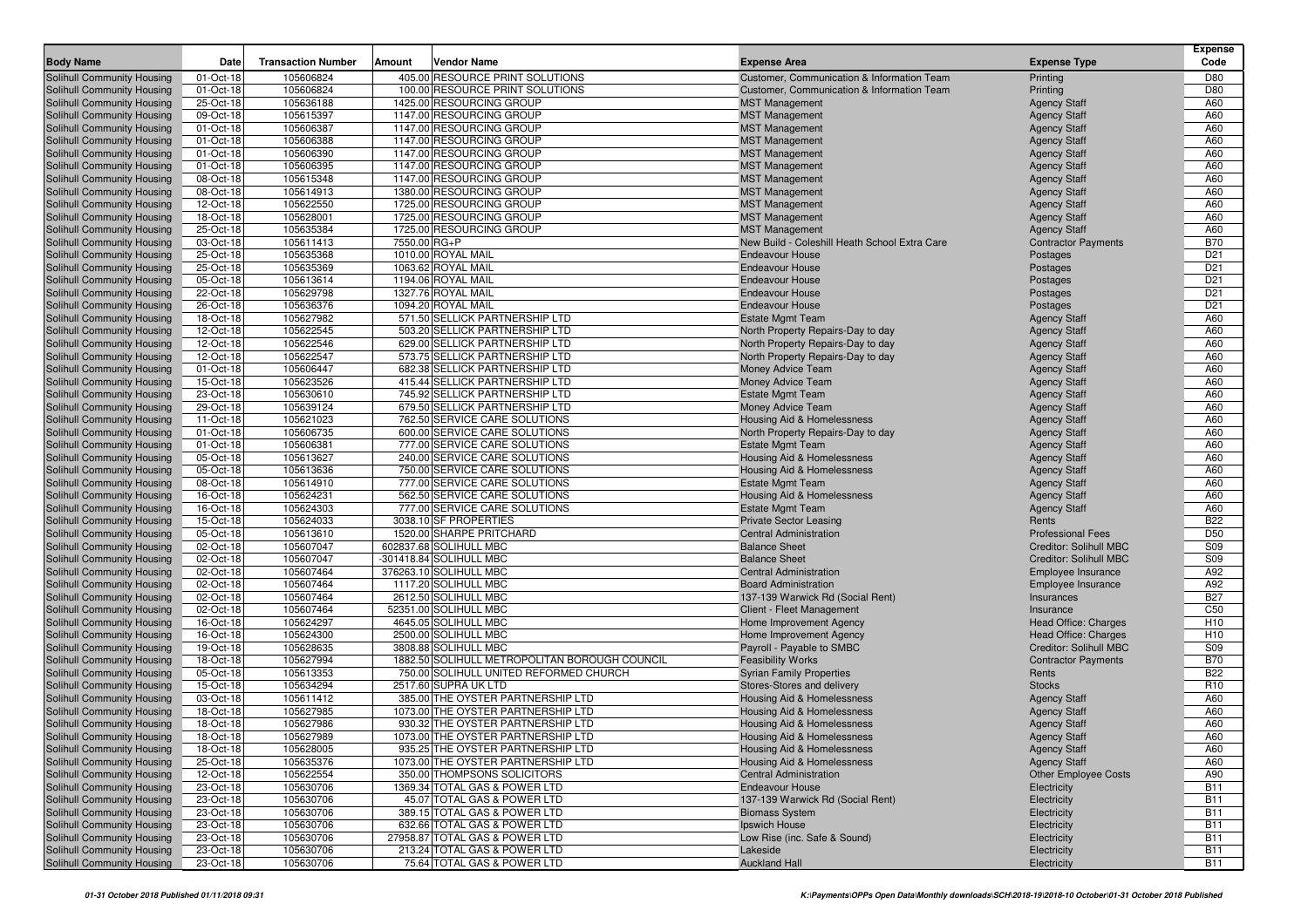| 105630706<br>39.61 TOTAL GAS & POWER LTD<br>Solihull Community Housing<br>23-Oct-18<br><b>Crabtree Hall</b><br>Electricity<br><b>B11</b><br><b>B11</b><br>Solihull Community Housing<br>23-Oct-18<br>105630706<br>39.92 TOTAL GAS & POWER LTD<br>Whar Hall Farm Community Hall<br>Electricity<br>23-Oct-18<br>105630706<br>529.03 TOTAL GAS & POWER LTD<br><b>B11</b><br>Solihull Community Housing<br>Homelessness<br>Electricity<br>23-Oct-18<br>105630706<br>1187.60 TOTAL GAS & POWER LTD<br><b>B11</b><br>Solihull Community Housing<br><b>Frontline Offices</b><br>Electricity<br>23-Oct-18<br>105630706<br>90.19 TOTAL GAS & POWER LTD<br><b>B11</b><br>Solihull Community Housing<br><b>Cesspool Emptying</b><br>Electricity<br>23-Oct-18<br><b>B11</b><br>Solihull Community Housing<br>105630706<br>1041.71 TOTAL GAS & POWER LTD<br>Business Support - MST Back Office Support<br>Electricity<br>17-Oct-18<br>105626792<br>193.43 TOTAL GAS & POWER LTD<br><b>B10</b><br>Solihull Community Housing<br><b>Endeavour House</b><br>Gas<br>17-Oct-18<br>105626792<br>1651.37 TOTAL GAS & POWER LTD<br>Safe and Sound General<br><b>B10</b><br>Solihull Community Housing<br>Gas<br>17-Oct-18<br>105626792<br>-90.67 TOTAL GAS & POWER LTD<br><b>Crabtree Hall</b><br><b>B10</b><br>Solihull Community Housing<br>Gas<br>17-Oct-18<br>105626792<br>28.61 TOTAL GAS & POWER LTD<br>Whar Hall Farm Community Hall<br><b>B10</b><br>Solihull Community Housing<br>Gas<br>17-Oct-18<br>105626792<br>91.63 TOTAL GAS & POWER LTD<br><b>B10</b><br>Solihull Community Housing<br>Homelessness<br>Gas<br>17-Oct-18<br>105626792<br>38.00 TOTAL GAS & POWER LTD<br><b>Frontline Offices</b><br><b>B10</b><br>Solihull Community Housing<br>Gas<br><b>B10</b><br>17-Oct-18<br>105626792<br>141.38 TOTAL GAS & POWER LTD<br>Solihull Community Housing<br>Business Support - MST Back Office Support<br>Gas<br>16-Oct-18<br>105624288<br>825.00 TOUCHWOOD LETTINGS<br><b>B22</b><br>Solihull Community Housing<br><b>Syrian Family Properties</b><br>Rents<br><b>B70</b><br>01-Oct-18<br>105612188<br>16992.89 TYRER BUILDING CONTRACTORS<br><b>MST</b> -Structural Works<br>Solihull Community Housing<br><b>Contractor Payments</b><br>Solihull Community Housing<br>05-Oct-18<br>105627906<br>21151.72 TYRER BUILDING CONTRACTORS<br><b>MST</b> -Structural Works<br><b>B70</b><br><b>Contractor Payments</b><br>105624211<br>1558.13 TYRER BUILDING CONTRACTORS<br><b>MST</b> -Structural Works<br><b>B70</b><br>Solihull Community Housing<br>05-Oct-18<br><b>Contractor Payments</b><br>08-Oct-18<br>105627907<br>30650.13 TYRER BUILDING CONTRACTORS<br><b>Contractor Payments</b><br><b>B70</b><br>Solihull Community Housing<br><b>MST</b> -Structural Works<br>15-Oct-18<br>105630435<br>4361.78 TYRER BUILDING CONTRACTORS<br><b>Contractor Payments</b><br><b>B70</b><br>Solihull Community Housing<br><b>MST</b> -Structural Works<br><b>B70</b><br>15-Oct-18<br>105630436<br>4496.15 TYRER BUILDING CONTRACTORS<br>Solihull Community Housing<br><b>MST</b> -Structural Works<br><b>Contractor Payments</b><br>15-Oct-18<br>105630437<br>17023.46 TYRER BUILDING CONTRACTORS<br><b>MST</b> -Structural Works<br><b>Contractor Payments</b><br><b>B70</b><br>Solihull Community Housing<br><b>B70</b><br>105608601<br>5106.34 UNITED LIVING<br><b>Contractor Payments</b><br>Solihull Community Housing<br>01-Oct-18<br>Kitchens<br>105608601<br>2553.19 UNITED LIVING<br><b>B70</b><br>Solihull Community Housing<br>01-Oct-18<br>Kitchens<br><b>Contractor Payments</b><br><b>B70</b><br>01-Oct-18<br>105608601<br>2553.19 UNITED LIVING<br>Solihull Community Housing<br>Kitchens<br><b>Contractor Payments</b><br>Solihull Community Housing<br>01-Oct-18<br>105608601<br>2553.19 UNITED LIVING<br><b>Contractor Payments</b><br><b>B70</b><br>Kitchens<br>105608601<br>2553.19 UNITED LIVING<br><b>B70</b><br>Solihull Community Housing<br>01-Oct-18<br>Kitchens<br><b>Contractor Payments</b><br><b>B70</b><br>01-Oct-18<br>105608601<br>2553.19 UNITED LIVING<br>Solihull Community Housing<br>Kitchens<br><b>Contractor Payments</b><br>01-Oct-18<br>105608601<br>2553.19 UNITED LIVING<br><b>B70</b><br>Solihull Community Housing<br>Kitchens<br><b>Contractor Payments</b><br>105608601<br>2656.39 UNITED LIVING<br><b>B70</b><br>Solihull Community Housing<br>01-Oct-18<br>Kitchens<br><b>Contractor Payments</b><br><b>B70</b><br><b>Solihull Community Housing</b><br>01-Oct-18<br>105608601<br>2553.19 UNITED LIVING<br><b>Contractor Payments</b><br>Kitchens<br><b>B70</b><br>Solihull Community Housing<br>01-Oct-18<br>105608601<br>2675.20 UNITED LIVING<br>Kitchens<br><b>Contractor Payments</b><br>01-Oct-18<br>105608601<br>2553.19 UNITED LIVING<br><b>B70</b><br>Solihull Community Housing<br>Kitchens<br><b>Contractor Payments</b><br><b>B70</b><br>Solihull Community Housing<br>01-Oct-18<br>105608601<br>2553.19 UNITED LIVING<br><b>Contractor Payments</b><br>Kitchens<br>01-Oct-18<br>105608601<br>-2553.19 UNITED LIVING<br><b>B70</b><br>Solihull Community Housing<br>Kitchens<br><b>Contractor Payments</b><br>Solihull Community Housing<br>01-Oct-18<br>105608602<br>2632.47 UNITED LIVING<br><b>B70</b><br><b>Public Sector - Major Adaptations</b><br><b>Contractor Payments</b><br>105608602<br>3177.36 UNITED LIVING<br><b>B70</b><br>Solihull Community Housing<br>01-Oct-18<br><b>Public Sector - Major Adaptations</b><br><b>Contractor Payments</b><br>105608602<br>2059.54 UNITED LIVING<br><b>B70</b><br>Solihull Community Housing<br>01-Oct-18<br><b>Public Sector - Major Adaptations</b><br><b>Contractor Payments</b><br>01-Oct-18<br>105608602<br>2666.82 UNITED LIVING<br><b>Public Sector - Major Adaptations</b><br><b>B70</b><br>Solihull Community Housing<br><b>Contractor Payments</b><br>01-Oct-18<br>105608602<br>2918.46 UNITED LIVING<br><b>Contractor Payments</b><br><b>B70</b><br>Solihull Community Housing<br><b>Public Sector - Major Adaptations</b><br>105608602<br><b>B70</b><br>Solihull Community Housing<br>01-Oct-18<br>689.30 UNITED LIVING<br><b>Public Sector - Major Adaptations</b><br><b>Contractor Payments</b><br>Solihull Community Housing<br>01-Oct-18<br>105608602<br>726.92 UNITED LIVING<br><b>Public Sector - Major Adaptations</b><br><b>B70</b><br><b>Contractor Payments</b><br><b>B70</b><br>01-Oct-18<br>105608602<br>2614.24 UNITED LIVING<br>Solihull Community Housing<br><b>Public Sector - Major Adaptations</b><br><b>Contractor Payments</b><br>01-Oct-18<br>105608602<br>1921.94 UNITED LIVING<br>Private Sector - Disabled Facilities Grants<br><b>Contractor Payments</b><br><b>B70</b><br>Solihull Community Housing<br>01-Oct-18<br>105608602<br>Private Sector - Disabled Facilities Grants<br><b>Contractor Payments</b><br><b>B70</b><br>Solihull Community Housing<br>1744.30 UNITED LIVING<br>01-Oct-18<br>105608602<br><b>B70</b><br>Solihull Community Housing<br>3206.65 UNITED LIVING<br>Private Sector - Disabled Facilities Grants<br><b>Contractor Payments</b><br>01-Oct-18<br>105608602<br>2917.04 UNITED LIVING<br>Private Sector - Disabled Facilities Grants<br><b>Contractor Payments</b><br><b>B70</b><br>Solihull Community Housing<br>01-Oct-18<br>105608602<br>2289.31 UNITED LIVING<br><b>B70</b><br>Solihull Community Housing<br>Private Sector - Disabled Facilities Grants<br><b>Contractor Payments</b><br>105608602<br>1587.18 UNITED LIVING<br><b>B70</b><br>Solihull Community Housing<br>01-Oct-18<br>Private Sector - Disabled Facilities Grants<br><b>Contractor Payments</b><br><b>B70</b><br>01-Oct-18<br>105608602<br>1302.85 UNITED LIVING<br>Private Sector - Disabled Facilities Grants<br>Solihull Community Housing<br><b>Contractor Payments</b><br>Solihull Community Housing<br>01-Oct-18<br>105608602<br>1674.38 UNITED LIVING<br><b>B70</b><br><b>Kitchens</b><br><b>Contractor Payments</b><br><b>B70</b><br>105608602<br>1905.85 UNITED LIVING<br>Solihull Community Housing<br>01-Oct-18<br>Kitchens<br><b>Contractor Payments</b><br>Solihull Community Housing<br>01-Oct-18<br>105615988<br>3099.81 UNITED LIVING<br><b>Public Sector - Major Adaptations</b><br><b>Contractor Payments</b><br><b>B70</b><br>Solihull Community Housing<br>2677.13 UNITED LIVING<br>Public Sector - Major Adaptations<br><b>Contractor Payments</b><br><b>B70</b><br>01-Oct-18<br>105615988<br><b>B70</b><br><b>Public Sector - Major Adaptations</b><br><b>Contractor Payments</b><br>Solihull Community Housing<br>01-Oct-18<br>105615988<br>2936.51 UNITED LIVING<br>Solihull Community Housing<br>01-Oct-18<br>105615988<br>3041.61 UNITED LIVING<br>Private Sector - Disabled Facilities Grants<br><b>Contractor Payments</b><br><b>B70</b><br>Solihull Community Housing<br>01-Oct-18<br>105615988<br>3064.92 UNITED LIVING<br>Private Sector - Disabled Facilities Grants<br><b>Contractor Payments</b><br><b>B70</b><br>Solihull Community Housing<br>2111.36 UNITED LIVING<br>Private Sector - Disabled Facilities Grants<br><b>Contractor Payments</b><br><b>B70</b><br>01-Oct-18<br>105615988<br>2865.00 UNITED LIVING<br>Solihull Community Housing<br>01-Oct-18<br>105615988<br><b>Contractor Payments</b><br><b>B70</b><br>Kitchens<br>Solihull Community Housing<br>01-Oct-18<br>105615988<br>2865.00 UNITED LIVING<br><b>Contractor Payments</b><br><b>B70</b><br>Kitchens<br>Solihull Community Housing<br>2085.65 UNITED LIVING<br><b>Contractor Payments</b><br><b>B70</b><br>01-Oct-18<br>105615988<br>Kitchens<br>Solihull Community Housing<br>2865.00 UNITED LIVING<br><b>Contractor Payments</b><br>01-Oct-18<br>105615988<br>Kitchens<br><b>B70</b><br>Solihull Community Housing<br>01-Oct-18<br>105615988<br>2865.00 UNITED LIVING<br><b>Contractor Payments</b><br><b>B70</b><br>Kitchens<br>2865.03 UNITED LIVING<br>Solihull Community Housing<br>01-Oct-18<br>105615988<br><b>Contractor Payments</b><br><b>B70</b><br>Kitchens | <b>Body Name</b> | Date | <b>Transaction Number</b> | Amount | <b>Vendor Name</b> | <b>Expense Area</b> | <b>Expense Type</b> | <b>Expense</b><br>Code |
|---------------------------------------------------------------------------------------------------------------------------------------------------------------------------------------------------------------------------------------------------------------------------------------------------------------------------------------------------------------------------------------------------------------------------------------------------------------------------------------------------------------------------------------------------------------------------------------------------------------------------------------------------------------------------------------------------------------------------------------------------------------------------------------------------------------------------------------------------------------------------------------------------------------------------------------------------------------------------------------------------------------------------------------------------------------------------------------------------------------------------------------------------------------------------------------------------------------------------------------------------------------------------------------------------------------------------------------------------------------------------------------------------------------------------------------------------------------------------------------------------------------------------------------------------------------------------------------------------------------------------------------------------------------------------------------------------------------------------------------------------------------------------------------------------------------------------------------------------------------------------------------------------------------------------------------------------------------------------------------------------------------------------------------------------------------------------------------------------------------------------------------------------------------------------------------------------------------------------------------------------------------------------------------------------------------------------------------------------------------------------------------------------------------------------------------------------------------------------------------------------------------------------------------------------------------------------------------------------------------------------------------------------------------------------------------------------------------------------------------------------------------------------------------------------------------------------------------------------------------------------------------------------------------------------------------------------------------------------------------------------------------------------------------------------------------------------------------------------------------------------------------------------------------------------------------------------------------------------------------------------------------------------------------------------------------------------------------------------------------------------------------------------------------------------------------------------------------------------------------------------------------------------------------------------------------------------------------------------------------------------------------------------------------------------------------------------------------------------------------------------------------------------------------------------------------------------------------------------------------------------------------------------------------------------------------------------------------------------------------------------------------------------------------------------------------------------------------------------------------------------------------------------------------------------------------------------------------------------------------------------------------------------------------------------------------------------------------------------------------------------------------------------------------------------------------------------------------------------------------------------------------------------------------------------------------------------------------------------------------------------------------------------------------------------------------------------------------------------------------------------------------------------------------------------------------------------------------------------------------------------------------------------------------------------------------------------------------------------------------------------------------------------------------------------------------------------------------------------------------------------------------------------------------------------------------------------------------------------------------------------------------------------------------------------------------------------------------------------------------------------------------------------------------------------------------------------------------------------------------------------------------------------------------------------------------------------------------------------------------------------------------------------------------------------------------------------------------------------------------------------------------------------------------------------------------------------------------------------------------------------------------------------------------------------------------------------------------------------------------------------------------------------------------------------------------------------------------------------------------------------------------------------------------------------------------------------------------------------------------------------------------------------------------------------------------------------------------------------------------------------------------------------------------------------------------------------------------------------------------------------------------------------------------------------------------------------------------------------------------------------------------------------------------------------------------------------------------------------------------------------------------------------------------------------------------------------------------------------------------------------------------------------------------------------------------------------------------------------------------------------------------------------------------------------------------------------------------------------------------------------------------------------------------------------------------------------------------------------------------------------------------------------------------------------------------------------------------------------------------------------------------------------------------------------------------------------------------------------------------------------------------------------------------------------------------------------------------------------------------------------------------------------------------------------------------------------------------------------------------------------------------------------------------------------------------------------------------------------------------------------------------------------------------------------------------------------------------------------------------------------------------------------------------------------------------------------------------------------------------------------------------------------------------------------------------------------------------------------------------------------------------------------------------------------------------------------------------------------------------------------------------------------------------------------------------------------------------------------------------------------------------------------------------------------------------------------------------------------------------------------------------------------------------------------------------------------------------------------------------------------------------------------------------------------------------------------------------------------------------------------------------------------------------------------------------------------------------------------------------------------------------------------------------------------------------------------------------------------------------------------------------------------------------------------------------------------------------------------------------------------------------------------------------------------------------------------------------------------------------------------------------------------------------------------------------------------------------------------------------------------------------------------------------------------------------------------------------------------------------------------------------------------------------------------------------------------------------------------------------------------------------------------------------------------------------------------------------------------------------------------------------------------------------------------------------------------------------------------------------------------------------------------------|------------------|------|---------------------------|--------|--------------------|---------------------|---------------------|------------------------|
|                                                                                                                                                                                                                                                                                                                                                                                                                                                                                                                                                                                                                                                                                                                                                                                                                                                                                                                                                                                                                                                                                                                                                                                                                                                                                                                                                                                                                                                                                                                                                                                                                                                                                                                                                                                                                                                                                                                                                                                                                                                                                                                                                                                                                                                                                                                                                                                                                                                                                                                                                                                                                                                                                                                                                                                                                                                                                                                                                                                                                                                                                                                                                                                                                                                                                                                                                                                                                                                                                                                                                                                                                                                                                                                                                                                                                                                                                                                                                                                                                                                                                                                                                                                                                                                                                                                                                                                                                                                                                                                                                                                                                                                                                                                                                                                                                                                                                                                                                                                                                                                                                                                                                                                                                                                                                                                                                                                                                                                                                                                                                                                                                                                                                                                                                                                                                                                                                                                                                                                                                                                                                                                                                                                                                                                                                                                                                                                                                                                                                                                                                                                                                                                                                                                                                                                                                                                                                                                                                                                                                                                                                                                                                                                                                                                                                                                                                                                                                                                                                                                                                                                                                                                                                                                                                                                                                                                                                                                                                                                                                                                                                                                                                                                                                                                                                                                                                                                                                                                                                                                                                                                                                                                                                                                                                                                                                                                                                                                                                                                                                                                                                                                                                                                                                                                                                                                                                                                                                                                                                                                                                                                                                                                                                                                                                                                                                                                                                                                                                                                                                                 |                  |      |                           |        |                    |                     |                     |                        |
|                                                                                                                                                                                                                                                                                                                                                                                                                                                                                                                                                                                                                                                                                                                                                                                                                                                                                                                                                                                                                                                                                                                                                                                                                                                                                                                                                                                                                                                                                                                                                                                                                                                                                                                                                                                                                                                                                                                                                                                                                                                                                                                                                                                                                                                                                                                                                                                                                                                                                                                                                                                                                                                                                                                                                                                                                                                                                                                                                                                                                                                                                                                                                                                                                                                                                                                                                                                                                                                                                                                                                                                                                                                                                                                                                                                                                                                                                                                                                                                                                                                                                                                                                                                                                                                                                                                                                                                                                                                                                                                                                                                                                                                                                                                                                                                                                                                                                                                                                                                                                                                                                                                                                                                                                                                                                                                                                                                                                                                                                                                                                                                                                                                                                                                                                                                                                                                                                                                                                                                                                                                                                                                                                                                                                                                                                                                                                                                                                                                                                                                                                                                                                                                                                                                                                                                                                                                                                                                                                                                                                                                                                                                                                                                                                                                                                                                                                                                                                                                                                                                                                                                                                                                                                                                                                                                                                                                                                                                                                                                                                                                                                                                                                                                                                                                                                                                                                                                                                                                                                                                                                                                                                                                                                                                                                                                                                                                                                                                                                                                                                                                                                                                                                                                                                                                                                                                                                                                                                                                                                                                                                                                                                                                                                                                                                                                                                                                                                                                                                                                                                                 |                  |      |                           |        |                    |                     |                     |                        |
|                                                                                                                                                                                                                                                                                                                                                                                                                                                                                                                                                                                                                                                                                                                                                                                                                                                                                                                                                                                                                                                                                                                                                                                                                                                                                                                                                                                                                                                                                                                                                                                                                                                                                                                                                                                                                                                                                                                                                                                                                                                                                                                                                                                                                                                                                                                                                                                                                                                                                                                                                                                                                                                                                                                                                                                                                                                                                                                                                                                                                                                                                                                                                                                                                                                                                                                                                                                                                                                                                                                                                                                                                                                                                                                                                                                                                                                                                                                                                                                                                                                                                                                                                                                                                                                                                                                                                                                                                                                                                                                                                                                                                                                                                                                                                                                                                                                                                                                                                                                                                                                                                                                                                                                                                                                                                                                                                                                                                                                                                                                                                                                                                                                                                                                                                                                                                                                                                                                                                                                                                                                                                                                                                                                                                                                                                                                                                                                                                                                                                                                                                                                                                                                                                                                                                                                                                                                                                                                                                                                                                                                                                                                                                                                                                                                                                                                                                                                                                                                                                                                                                                                                                                                                                                                                                                                                                                                                                                                                                                                                                                                                                                                                                                                                                                                                                                                                                                                                                                                                                                                                                                                                                                                                                                                                                                                                                                                                                                                                                                                                                                                                                                                                                                                                                                                                                                                                                                                                                                                                                                                                                                                                                                                                                                                                                                                                                                                                                                                                                                                                                                 |                  |      |                           |        |                    |                     |                     |                        |
|                                                                                                                                                                                                                                                                                                                                                                                                                                                                                                                                                                                                                                                                                                                                                                                                                                                                                                                                                                                                                                                                                                                                                                                                                                                                                                                                                                                                                                                                                                                                                                                                                                                                                                                                                                                                                                                                                                                                                                                                                                                                                                                                                                                                                                                                                                                                                                                                                                                                                                                                                                                                                                                                                                                                                                                                                                                                                                                                                                                                                                                                                                                                                                                                                                                                                                                                                                                                                                                                                                                                                                                                                                                                                                                                                                                                                                                                                                                                                                                                                                                                                                                                                                                                                                                                                                                                                                                                                                                                                                                                                                                                                                                                                                                                                                                                                                                                                                                                                                                                                                                                                                                                                                                                                                                                                                                                                                                                                                                                                                                                                                                                                                                                                                                                                                                                                                                                                                                                                                                                                                                                                                                                                                                                                                                                                                                                                                                                                                                                                                                                                                                                                                                                                                                                                                                                                                                                                                                                                                                                                                                                                                                                                                                                                                                                                                                                                                                                                                                                                                                                                                                                                                                                                                                                                                                                                                                                                                                                                                                                                                                                                                                                                                                                                                                                                                                                                                                                                                                                                                                                                                                                                                                                                                                                                                                                                                                                                                                                                                                                                                                                                                                                                                                                                                                                                                                                                                                                                                                                                                                                                                                                                                                                                                                                                                                                                                                                                                                                                                                                                                 |                  |      |                           |        |                    |                     |                     |                        |
|                                                                                                                                                                                                                                                                                                                                                                                                                                                                                                                                                                                                                                                                                                                                                                                                                                                                                                                                                                                                                                                                                                                                                                                                                                                                                                                                                                                                                                                                                                                                                                                                                                                                                                                                                                                                                                                                                                                                                                                                                                                                                                                                                                                                                                                                                                                                                                                                                                                                                                                                                                                                                                                                                                                                                                                                                                                                                                                                                                                                                                                                                                                                                                                                                                                                                                                                                                                                                                                                                                                                                                                                                                                                                                                                                                                                                                                                                                                                                                                                                                                                                                                                                                                                                                                                                                                                                                                                                                                                                                                                                                                                                                                                                                                                                                                                                                                                                                                                                                                                                                                                                                                                                                                                                                                                                                                                                                                                                                                                                                                                                                                                                                                                                                                                                                                                                                                                                                                                                                                                                                                                                                                                                                                                                                                                                                                                                                                                                                                                                                                                                                                                                                                                                                                                                                                                                                                                                                                                                                                                                                                                                                                                                                                                                                                                                                                                                                                                                                                                                                                                                                                                                                                                                                                                                                                                                                                                                                                                                                                                                                                                                                                                                                                                                                                                                                                                                                                                                                                                                                                                                                                                                                                                                                                                                                                                                                                                                                                                                                                                                                                                                                                                                                                                                                                                                                                                                                                                                                                                                                                                                                                                                                                                                                                                                                                                                                                                                                                                                                                                                                 |                  |      |                           |        |                    |                     |                     |                        |
|                                                                                                                                                                                                                                                                                                                                                                                                                                                                                                                                                                                                                                                                                                                                                                                                                                                                                                                                                                                                                                                                                                                                                                                                                                                                                                                                                                                                                                                                                                                                                                                                                                                                                                                                                                                                                                                                                                                                                                                                                                                                                                                                                                                                                                                                                                                                                                                                                                                                                                                                                                                                                                                                                                                                                                                                                                                                                                                                                                                                                                                                                                                                                                                                                                                                                                                                                                                                                                                                                                                                                                                                                                                                                                                                                                                                                                                                                                                                                                                                                                                                                                                                                                                                                                                                                                                                                                                                                                                                                                                                                                                                                                                                                                                                                                                                                                                                                                                                                                                                                                                                                                                                                                                                                                                                                                                                                                                                                                                                                                                                                                                                                                                                                                                                                                                                                                                                                                                                                                                                                                                                                                                                                                                                                                                                                                                                                                                                                                                                                                                                                                                                                                                                                                                                                                                                                                                                                                                                                                                                                                                                                                                                                                                                                                                                                                                                                                                                                                                                                                                                                                                                                                                                                                                                                                                                                                                                                                                                                                                                                                                                                                                                                                                                                                                                                                                                                                                                                                                                                                                                                                                                                                                                                                                                                                                                                                                                                                                                                                                                                                                                                                                                                                                                                                                                                                                                                                                                                                                                                                                                                                                                                                                                                                                                                                                                                                                                                                                                                                                                                                 |                  |      |                           |        |                    |                     |                     |                        |
|                                                                                                                                                                                                                                                                                                                                                                                                                                                                                                                                                                                                                                                                                                                                                                                                                                                                                                                                                                                                                                                                                                                                                                                                                                                                                                                                                                                                                                                                                                                                                                                                                                                                                                                                                                                                                                                                                                                                                                                                                                                                                                                                                                                                                                                                                                                                                                                                                                                                                                                                                                                                                                                                                                                                                                                                                                                                                                                                                                                                                                                                                                                                                                                                                                                                                                                                                                                                                                                                                                                                                                                                                                                                                                                                                                                                                                                                                                                                                                                                                                                                                                                                                                                                                                                                                                                                                                                                                                                                                                                                                                                                                                                                                                                                                                                                                                                                                                                                                                                                                                                                                                                                                                                                                                                                                                                                                                                                                                                                                                                                                                                                                                                                                                                                                                                                                                                                                                                                                                                                                                                                                                                                                                                                                                                                                                                                                                                                                                                                                                                                                                                                                                                                                                                                                                                                                                                                                                                                                                                                                                                                                                                                                                                                                                                                                                                                                                                                                                                                                                                                                                                                                                                                                                                                                                                                                                                                                                                                                                                                                                                                                                                                                                                                                                                                                                                                                                                                                                                                                                                                                                                                                                                                                                                                                                                                                                                                                                                                                                                                                                                                                                                                                                                                                                                                                                                                                                                                                                                                                                                                                                                                                                                                                                                                                                                                                                                                                                                                                                                                                                 |                  |      |                           |        |                    |                     |                     |                        |
|                                                                                                                                                                                                                                                                                                                                                                                                                                                                                                                                                                                                                                                                                                                                                                                                                                                                                                                                                                                                                                                                                                                                                                                                                                                                                                                                                                                                                                                                                                                                                                                                                                                                                                                                                                                                                                                                                                                                                                                                                                                                                                                                                                                                                                                                                                                                                                                                                                                                                                                                                                                                                                                                                                                                                                                                                                                                                                                                                                                                                                                                                                                                                                                                                                                                                                                                                                                                                                                                                                                                                                                                                                                                                                                                                                                                                                                                                                                                                                                                                                                                                                                                                                                                                                                                                                                                                                                                                                                                                                                                                                                                                                                                                                                                                                                                                                                                                                                                                                                                                                                                                                                                                                                                                                                                                                                                                                                                                                                                                                                                                                                                                                                                                                                                                                                                                                                                                                                                                                                                                                                                                                                                                                                                                                                                                                                                                                                                                                                                                                                                                                                                                                                                                                                                                                                                                                                                                                                                                                                                                                                                                                                                                                                                                                                                                                                                                                                                                                                                                                                                                                                                                                                                                                                                                                                                                                                                                                                                                                                                                                                                                                                                                                                                                                                                                                                                                                                                                                                                                                                                                                                                                                                                                                                                                                                                                                                                                                                                                                                                                                                                                                                                                                                                                                                                                                                                                                                                                                                                                                                                                                                                                                                                                                                                                                                                                                                                                                                                                                                                                                 |                  |      |                           |        |                    |                     |                     |                        |
|                                                                                                                                                                                                                                                                                                                                                                                                                                                                                                                                                                                                                                                                                                                                                                                                                                                                                                                                                                                                                                                                                                                                                                                                                                                                                                                                                                                                                                                                                                                                                                                                                                                                                                                                                                                                                                                                                                                                                                                                                                                                                                                                                                                                                                                                                                                                                                                                                                                                                                                                                                                                                                                                                                                                                                                                                                                                                                                                                                                                                                                                                                                                                                                                                                                                                                                                                                                                                                                                                                                                                                                                                                                                                                                                                                                                                                                                                                                                                                                                                                                                                                                                                                                                                                                                                                                                                                                                                                                                                                                                                                                                                                                                                                                                                                                                                                                                                                                                                                                                                                                                                                                                                                                                                                                                                                                                                                                                                                                                                                                                                                                                                                                                                                                                                                                                                                                                                                                                                                                                                                                                                                                                                                                                                                                                                                                                                                                                                                                                                                                                                                                                                                                                                                                                                                                                                                                                                                                                                                                                                                                                                                                                                                                                                                                                                                                                                                                                                                                                                                                                                                                                                                                                                                                                                                                                                                                                                                                                                                                                                                                                                                                                                                                                                                                                                                                                                                                                                                                                                                                                                                                                                                                                                                                                                                                                                                                                                                                                                                                                                                                                                                                                                                                                                                                                                                                                                                                                                                                                                                                                                                                                                                                                                                                                                                                                                                                                                                                                                                                                                                 |                  |      |                           |        |                    |                     |                     |                        |
|                                                                                                                                                                                                                                                                                                                                                                                                                                                                                                                                                                                                                                                                                                                                                                                                                                                                                                                                                                                                                                                                                                                                                                                                                                                                                                                                                                                                                                                                                                                                                                                                                                                                                                                                                                                                                                                                                                                                                                                                                                                                                                                                                                                                                                                                                                                                                                                                                                                                                                                                                                                                                                                                                                                                                                                                                                                                                                                                                                                                                                                                                                                                                                                                                                                                                                                                                                                                                                                                                                                                                                                                                                                                                                                                                                                                                                                                                                                                                                                                                                                                                                                                                                                                                                                                                                                                                                                                                                                                                                                                                                                                                                                                                                                                                                                                                                                                                                                                                                                                                                                                                                                                                                                                                                                                                                                                                                                                                                                                                                                                                                                                                                                                                                                                                                                                                                                                                                                                                                                                                                                                                                                                                                                                                                                                                                                                                                                                                                                                                                                                                                                                                                                                                                                                                                                                                                                                                                                                                                                                                                                                                                                                                                                                                                                                                                                                                                                                                                                                                                                                                                                                                                                                                                                                                                                                                                                                                                                                                                                                                                                                                                                                                                                                                                                                                                                                                                                                                                                                                                                                                                                                                                                                                                                                                                                                                                                                                                                                                                                                                                                                                                                                                                                                                                                                                                                                                                                                                                                                                                                                                                                                                                                                                                                                                                                                                                                                                                                                                                                                                                 |                  |      |                           |        |                    |                     |                     |                        |
|                                                                                                                                                                                                                                                                                                                                                                                                                                                                                                                                                                                                                                                                                                                                                                                                                                                                                                                                                                                                                                                                                                                                                                                                                                                                                                                                                                                                                                                                                                                                                                                                                                                                                                                                                                                                                                                                                                                                                                                                                                                                                                                                                                                                                                                                                                                                                                                                                                                                                                                                                                                                                                                                                                                                                                                                                                                                                                                                                                                                                                                                                                                                                                                                                                                                                                                                                                                                                                                                                                                                                                                                                                                                                                                                                                                                                                                                                                                                                                                                                                                                                                                                                                                                                                                                                                                                                                                                                                                                                                                                                                                                                                                                                                                                                                                                                                                                                                                                                                                                                                                                                                                                                                                                                                                                                                                                                                                                                                                                                                                                                                                                                                                                                                                                                                                                                                                                                                                                                                                                                                                                                                                                                                                                                                                                                                                                                                                                                                                                                                                                                                                                                                                                                                                                                                                                                                                                                                                                                                                                                                                                                                                                                                                                                                                                                                                                                                                                                                                                                                                                                                                                                                                                                                                                                                                                                                                                                                                                                                                                                                                                                                                                                                                                                                                                                                                                                                                                                                                                                                                                                                                                                                                                                                                                                                                                                                                                                                                                                                                                                                                                                                                                                                                                                                                                                                                                                                                                                                                                                                                                                                                                                                                                                                                                                                                                                                                                                                                                                                                                                                 |                  |      |                           |        |                    |                     |                     |                        |
|                                                                                                                                                                                                                                                                                                                                                                                                                                                                                                                                                                                                                                                                                                                                                                                                                                                                                                                                                                                                                                                                                                                                                                                                                                                                                                                                                                                                                                                                                                                                                                                                                                                                                                                                                                                                                                                                                                                                                                                                                                                                                                                                                                                                                                                                                                                                                                                                                                                                                                                                                                                                                                                                                                                                                                                                                                                                                                                                                                                                                                                                                                                                                                                                                                                                                                                                                                                                                                                                                                                                                                                                                                                                                                                                                                                                                                                                                                                                                                                                                                                                                                                                                                                                                                                                                                                                                                                                                                                                                                                                                                                                                                                                                                                                                                                                                                                                                                                                                                                                                                                                                                                                                                                                                                                                                                                                                                                                                                                                                                                                                                                                                                                                                                                                                                                                                                                                                                                                                                                                                                                                                                                                                                                                                                                                                                                                                                                                                                                                                                                                                                                                                                                                                                                                                                                                                                                                                                                                                                                                                                                                                                                                                                                                                                                                                                                                                                                                                                                                                                                                                                                                                                                                                                                                                                                                                                                                                                                                                                                                                                                                                                                                                                                                                                                                                                                                                                                                                                                                                                                                                                                                                                                                                                                                                                                                                                                                                                                                                                                                                                                                                                                                                                                                                                                                                                                                                                                                                                                                                                                                                                                                                                                                                                                                                                                                                                                                                                                                                                                                                                 |                  |      |                           |        |                    |                     |                     |                        |
|                                                                                                                                                                                                                                                                                                                                                                                                                                                                                                                                                                                                                                                                                                                                                                                                                                                                                                                                                                                                                                                                                                                                                                                                                                                                                                                                                                                                                                                                                                                                                                                                                                                                                                                                                                                                                                                                                                                                                                                                                                                                                                                                                                                                                                                                                                                                                                                                                                                                                                                                                                                                                                                                                                                                                                                                                                                                                                                                                                                                                                                                                                                                                                                                                                                                                                                                                                                                                                                                                                                                                                                                                                                                                                                                                                                                                                                                                                                                                                                                                                                                                                                                                                                                                                                                                                                                                                                                                                                                                                                                                                                                                                                                                                                                                                                                                                                                                                                                                                                                                                                                                                                                                                                                                                                                                                                                                                                                                                                                                                                                                                                                                                                                                                                                                                                                                                                                                                                                                                                                                                                                                                                                                                                                                                                                                                                                                                                                                                                                                                                                                                                                                                                                                                                                                                                                                                                                                                                                                                                                                                                                                                                                                                                                                                                                                                                                                                                                                                                                                                                                                                                                                                                                                                                                                                                                                                                                                                                                                                                                                                                                                                                                                                                                                                                                                                                                                                                                                                                                                                                                                                                                                                                                                                                                                                                                                                                                                                                                                                                                                                                                                                                                                                                                                                                                                                                                                                                                                                                                                                                                                                                                                                                                                                                                                                                                                                                                                                                                                                                                                                 |                  |      |                           |        |                    |                     |                     |                        |
|                                                                                                                                                                                                                                                                                                                                                                                                                                                                                                                                                                                                                                                                                                                                                                                                                                                                                                                                                                                                                                                                                                                                                                                                                                                                                                                                                                                                                                                                                                                                                                                                                                                                                                                                                                                                                                                                                                                                                                                                                                                                                                                                                                                                                                                                                                                                                                                                                                                                                                                                                                                                                                                                                                                                                                                                                                                                                                                                                                                                                                                                                                                                                                                                                                                                                                                                                                                                                                                                                                                                                                                                                                                                                                                                                                                                                                                                                                                                                                                                                                                                                                                                                                                                                                                                                                                                                                                                                                                                                                                                                                                                                                                                                                                                                                                                                                                                                                                                                                                                                                                                                                                                                                                                                                                                                                                                                                                                                                                                                                                                                                                                                                                                                                                                                                                                                                                                                                                                                                                                                                                                                                                                                                                                                                                                                                                                                                                                                                                                                                                                                                                                                                                                                                                                                                                                                                                                                                                                                                                                                                                                                                                                                                                                                                                                                                                                                                                                                                                                                                                                                                                                                                                                                                                                                                                                                                                                                                                                                                                                                                                                                                                                                                                                                                                                                                                                                                                                                                                                                                                                                                                                                                                                                                                                                                                                                                                                                                                                                                                                                                                                                                                                                                                                                                                                                                                                                                                                                                                                                                                                                                                                                                                                                                                                                                                                                                                                                                                                                                                                                                 |                  |      |                           |        |                    |                     |                     |                        |
|                                                                                                                                                                                                                                                                                                                                                                                                                                                                                                                                                                                                                                                                                                                                                                                                                                                                                                                                                                                                                                                                                                                                                                                                                                                                                                                                                                                                                                                                                                                                                                                                                                                                                                                                                                                                                                                                                                                                                                                                                                                                                                                                                                                                                                                                                                                                                                                                                                                                                                                                                                                                                                                                                                                                                                                                                                                                                                                                                                                                                                                                                                                                                                                                                                                                                                                                                                                                                                                                                                                                                                                                                                                                                                                                                                                                                                                                                                                                                                                                                                                                                                                                                                                                                                                                                                                                                                                                                                                                                                                                                                                                                                                                                                                                                                                                                                                                                                                                                                                                                                                                                                                                                                                                                                                                                                                                                                                                                                                                                                                                                                                                                                                                                                                                                                                                                                                                                                                                                                                                                                                                                                                                                                                                                                                                                                                                                                                                                                                                                                                                                                                                                                                                                                                                                                                                                                                                                                                                                                                                                                                                                                                                                                                                                                                                                                                                                                                                                                                                                                                                                                                                                                                                                                                                                                                                                                                                                                                                                                                                                                                                                                                                                                                                                                                                                                                                                                                                                                                                                                                                                                                                                                                                                                                                                                                                                                                                                                                                                                                                                                                                                                                                                                                                                                                                                                                                                                                                                                                                                                                                                                                                                                                                                                                                                                                                                                                                                                                                                                                                                                 |                  |      |                           |        |                    |                     |                     |                        |
|                                                                                                                                                                                                                                                                                                                                                                                                                                                                                                                                                                                                                                                                                                                                                                                                                                                                                                                                                                                                                                                                                                                                                                                                                                                                                                                                                                                                                                                                                                                                                                                                                                                                                                                                                                                                                                                                                                                                                                                                                                                                                                                                                                                                                                                                                                                                                                                                                                                                                                                                                                                                                                                                                                                                                                                                                                                                                                                                                                                                                                                                                                                                                                                                                                                                                                                                                                                                                                                                                                                                                                                                                                                                                                                                                                                                                                                                                                                                                                                                                                                                                                                                                                                                                                                                                                                                                                                                                                                                                                                                                                                                                                                                                                                                                                                                                                                                                                                                                                                                                                                                                                                                                                                                                                                                                                                                                                                                                                                                                                                                                                                                                                                                                                                                                                                                                                                                                                                                                                                                                                                                                                                                                                                                                                                                                                                                                                                                                                                                                                                                                                                                                                                                                                                                                                                                                                                                                                                                                                                                                                                                                                                                                                                                                                                                                                                                                                                                                                                                                                                                                                                                                                                                                                                                                                                                                                                                                                                                                                                                                                                                                                                                                                                                                                                                                                                                                                                                                                                                                                                                                                                                                                                                                                                                                                                                                                                                                                                                                                                                                                                                                                                                                                                                                                                                                                                                                                                                                                                                                                                                                                                                                                                                                                                                                                                                                                                                                                                                                                                                                                 |                  |      |                           |        |                    |                     |                     |                        |
|                                                                                                                                                                                                                                                                                                                                                                                                                                                                                                                                                                                                                                                                                                                                                                                                                                                                                                                                                                                                                                                                                                                                                                                                                                                                                                                                                                                                                                                                                                                                                                                                                                                                                                                                                                                                                                                                                                                                                                                                                                                                                                                                                                                                                                                                                                                                                                                                                                                                                                                                                                                                                                                                                                                                                                                                                                                                                                                                                                                                                                                                                                                                                                                                                                                                                                                                                                                                                                                                                                                                                                                                                                                                                                                                                                                                                                                                                                                                                                                                                                                                                                                                                                                                                                                                                                                                                                                                                                                                                                                                                                                                                                                                                                                                                                                                                                                                                                                                                                                                                                                                                                                                                                                                                                                                                                                                                                                                                                                                                                                                                                                                                                                                                                                                                                                                                                                                                                                                                                                                                                                                                                                                                                                                                                                                                                                                                                                                                                                                                                                                                                                                                                                                                                                                                                                                                                                                                                                                                                                                                                                                                                                                                                                                                                                                                                                                                                                                                                                                                                                                                                                                                                                                                                                                                                                                                                                                                                                                                                                                                                                                                                                                                                                                                                                                                                                                                                                                                                                                                                                                                                                                                                                                                                                                                                                                                                                                                                                                                                                                                                                                                                                                                                                                                                                                                                                                                                                                                                                                                                                                                                                                                                                                                                                                                                                                                                                                                                                                                                                                                                 |                  |      |                           |        |                    |                     |                     |                        |
|                                                                                                                                                                                                                                                                                                                                                                                                                                                                                                                                                                                                                                                                                                                                                                                                                                                                                                                                                                                                                                                                                                                                                                                                                                                                                                                                                                                                                                                                                                                                                                                                                                                                                                                                                                                                                                                                                                                                                                                                                                                                                                                                                                                                                                                                                                                                                                                                                                                                                                                                                                                                                                                                                                                                                                                                                                                                                                                                                                                                                                                                                                                                                                                                                                                                                                                                                                                                                                                                                                                                                                                                                                                                                                                                                                                                                                                                                                                                                                                                                                                                                                                                                                                                                                                                                                                                                                                                                                                                                                                                                                                                                                                                                                                                                                                                                                                                                                                                                                                                                                                                                                                                                                                                                                                                                                                                                                                                                                                                                                                                                                                                                                                                                                                                                                                                                                                                                                                                                                                                                                                                                                                                                                                                                                                                                                                                                                                                                                                                                                                                                                                                                                                                                                                                                                                                                                                                                                                                                                                                                                                                                                                                                                                                                                                                                                                                                                                                                                                                                                                                                                                                                                                                                                                                                                                                                                                                                                                                                                                                                                                                                                                                                                                                                                                                                                                                                                                                                                                                                                                                                                                                                                                                                                                                                                                                                                                                                                                                                                                                                                                                                                                                                                                                                                                                                                                                                                                                                                                                                                                                                                                                                                                                                                                                                                                                                                                                                                                                                                                                                                 |                  |      |                           |        |                    |                     |                     |                        |
|                                                                                                                                                                                                                                                                                                                                                                                                                                                                                                                                                                                                                                                                                                                                                                                                                                                                                                                                                                                                                                                                                                                                                                                                                                                                                                                                                                                                                                                                                                                                                                                                                                                                                                                                                                                                                                                                                                                                                                                                                                                                                                                                                                                                                                                                                                                                                                                                                                                                                                                                                                                                                                                                                                                                                                                                                                                                                                                                                                                                                                                                                                                                                                                                                                                                                                                                                                                                                                                                                                                                                                                                                                                                                                                                                                                                                                                                                                                                                                                                                                                                                                                                                                                                                                                                                                                                                                                                                                                                                                                                                                                                                                                                                                                                                                                                                                                                                                                                                                                                                                                                                                                                                                                                                                                                                                                                                                                                                                                                                                                                                                                                                                                                                                                                                                                                                                                                                                                                                                                                                                                                                                                                                                                                                                                                                                                                                                                                                                                                                                                                                                                                                                                                                                                                                                                                                                                                                                                                                                                                                                                                                                                                                                                                                                                                                                                                                                                                                                                                                                                                                                                                                                                                                                                                                                                                                                                                                                                                                                                                                                                                                                                                                                                                                                                                                                                                                                                                                                                                                                                                                                                                                                                                                                                                                                                                                                                                                                                                                                                                                                                                                                                                                                                                                                                                                                                                                                                                                                                                                                                                                                                                                                                                                                                                                                                                                                                                                                                                                                                                                                 |                  |      |                           |        |                    |                     |                     |                        |
|                                                                                                                                                                                                                                                                                                                                                                                                                                                                                                                                                                                                                                                                                                                                                                                                                                                                                                                                                                                                                                                                                                                                                                                                                                                                                                                                                                                                                                                                                                                                                                                                                                                                                                                                                                                                                                                                                                                                                                                                                                                                                                                                                                                                                                                                                                                                                                                                                                                                                                                                                                                                                                                                                                                                                                                                                                                                                                                                                                                                                                                                                                                                                                                                                                                                                                                                                                                                                                                                                                                                                                                                                                                                                                                                                                                                                                                                                                                                                                                                                                                                                                                                                                                                                                                                                                                                                                                                                                                                                                                                                                                                                                                                                                                                                                                                                                                                                                                                                                                                                                                                                                                                                                                                                                                                                                                                                                                                                                                                                                                                                                                                                                                                                                                                                                                                                                                                                                                                                                                                                                                                                                                                                                                                                                                                                                                                                                                                                                                                                                                                                                                                                                                                                                                                                                                                                                                                                                                                                                                                                                                                                                                                                                                                                                                                                                                                                                                                                                                                                                                                                                                                                                                                                                                                                                                                                                                                                                                                                                                                                                                                                                                                                                                                                                                                                                                                                                                                                                                                                                                                                                                                                                                                                                                                                                                                                                                                                                                                                                                                                                                                                                                                                                                                                                                                                                                                                                                                                                                                                                                                                                                                                                                                                                                                                                                                                                                                                                                                                                                                                                 |                  |      |                           |        |                    |                     |                     |                        |
|                                                                                                                                                                                                                                                                                                                                                                                                                                                                                                                                                                                                                                                                                                                                                                                                                                                                                                                                                                                                                                                                                                                                                                                                                                                                                                                                                                                                                                                                                                                                                                                                                                                                                                                                                                                                                                                                                                                                                                                                                                                                                                                                                                                                                                                                                                                                                                                                                                                                                                                                                                                                                                                                                                                                                                                                                                                                                                                                                                                                                                                                                                                                                                                                                                                                                                                                                                                                                                                                                                                                                                                                                                                                                                                                                                                                                                                                                                                                                                                                                                                                                                                                                                                                                                                                                                                                                                                                                                                                                                                                                                                                                                                                                                                                                                                                                                                                                                                                                                                                                                                                                                                                                                                                                                                                                                                                                                                                                                                                                                                                                                                                                                                                                                                                                                                                                                                                                                                                                                                                                                                                                                                                                                                                                                                                                                                                                                                                                                                                                                                                                                                                                                                                                                                                                                                                                                                                                                                                                                                                                                                                                                                                                                                                                                                                                                                                                                                                                                                                                                                                                                                                                                                                                                                                                                                                                                                                                                                                                                                                                                                                                                                                                                                                                                                                                                                                                                                                                                                                                                                                                                                                                                                                                                                                                                                                                                                                                                                                                                                                                                                                                                                                                                                                                                                                                                                                                                                                                                                                                                                                                                                                                                                                                                                                                                                                                                                                                                                                                                                                                                 |                  |      |                           |        |                    |                     |                     |                        |
|                                                                                                                                                                                                                                                                                                                                                                                                                                                                                                                                                                                                                                                                                                                                                                                                                                                                                                                                                                                                                                                                                                                                                                                                                                                                                                                                                                                                                                                                                                                                                                                                                                                                                                                                                                                                                                                                                                                                                                                                                                                                                                                                                                                                                                                                                                                                                                                                                                                                                                                                                                                                                                                                                                                                                                                                                                                                                                                                                                                                                                                                                                                                                                                                                                                                                                                                                                                                                                                                                                                                                                                                                                                                                                                                                                                                                                                                                                                                                                                                                                                                                                                                                                                                                                                                                                                                                                                                                                                                                                                                                                                                                                                                                                                                                                                                                                                                                                                                                                                                                                                                                                                                                                                                                                                                                                                                                                                                                                                                                                                                                                                                                                                                                                                                                                                                                                                                                                                                                                                                                                                                                                                                                                                                                                                                                                                                                                                                                                                                                                                                                                                                                                                                                                                                                                                                                                                                                                                                                                                                                                                                                                                                                                                                                                                                                                                                                                                                                                                                                                                                                                                                                                                                                                                                                                                                                                                                                                                                                                                                                                                                                                                                                                                                                                                                                                                                                                                                                                                                                                                                                                                                                                                                                                                                                                                                                                                                                                                                                                                                                                                                                                                                                                                                                                                                                                                                                                                                                                                                                                                                                                                                                                                                                                                                                                                                                                                                                                                                                                                                                                 |                  |      |                           |        |                    |                     |                     |                        |
|                                                                                                                                                                                                                                                                                                                                                                                                                                                                                                                                                                                                                                                                                                                                                                                                                                                                                                                                                                                                                                                                                                                                                                                                                                                                                                                                                                                                                                                                                                                                                                                                                                                                                                                                                                                                                                                                                                                                                                                                                                                                                                                                                                                                                                                                                                                                                                                                                                                                                                                                                                                                                                                                                                                                                                                                                                                                                                                                                                                                                                                                                                                                                                                                                                                                                                                                                                                                                                                                                                                                                                                                                                                                                                                                                                                                                                                                                                                                                                                                                                                                                                                                                                                                                                                                                                                                                                                                                                                                                                                                                                                                                                                                                                                                                                                                                                                                                                                                                                                                                                                                                                                                                                                                                                                                                                                                                                                                                                                                                                                                                                                                                                                                                                                                                                                                                                                                                                                                                                                                                                                                                                                                                                                                                                                                                                                                                                                                                                                                                                                                                                                                                                                                                                                                                                                                                                                                                                                                                                                                                                                                                                                                                                                                                                                                                                                                                                                                                                                                                                                                                                                                                                                                                                                                                                                                                                                                                                                                                                                                                                                                                                                                                                                                                                                                                                                                                                                                                                                                                                                                                                                                                                                                                                                                                                                                                                                                                                                                                                                                                                                                                                                                                                                                                                                                                                                                                                                                                                                                                                                                                                                                                                                                                                                                                                                                                                                                                                                                                                                                                                 |                  |      |                           |        |                    |                     |                     |                        |
|                                                                                                                                                                                                                                                                                                                                                                                                                                                                                                                                                                                                                                                                                                                                                                                                                                                                                                                                                                                                                                                                                                                                                                                                                                                                                                                                                                                                                                                                                                                                                                                                                                                                                                                                                                                                                                                                                                                                                                                                                                                                                                                                                                                                                                                                                                                                                                                                                                                                                                                                                                                                                                                                                                                                                                                                                                                                                                                                                                                                                                                                                                                                                                                                                                                                                                                                                                                                                                                                                                                                                                                                                                                                                                                                                                                                                                                                                                                                                                                                                                                                                                                                                                                                                                                                                                                                                                                                                                                                                                                                                                                                                                                                                                                                                                                                                                                                                                                                                                                                                                                                                                                                                                                                                                                                                                                                                                                                                                                                                                                                                                                                                                                                                                                                                                                                                                                                                                                                                                                                                                                                                                                                                                                                                                                                                                                                                                                                                                                                                                                                                                                                                                                                                                                                                                                                                                                                                                                                                                                                                                                                                                                                                                                                                                                                                                                                                                                                                                                                                                                                                                                                                                                                                                                                                                                                                                                                                                                                                                                                                                                                                                                                                                                                                                                                                                                                                                                                                                                                                                                                                                                                                                                                                                                                                                                                                                                                                                                                                                                                                                                                                                                                                                                                                                                                                                                                                                                                                                                                                                                                                                                                                                                                                                                                                                                                                                                                                                                                                                                                                                 |                  |      |                           |        |                    |                     |                     |                        |
|                                                                                                                                                                                                                                                                                                                                                                                                                                                                                                                                                                                                                                                                                                                                                                                                                                                                                                                                                                                                                                                                                                                                                                                                                                                                                                                                                                                                                                                                                                                                                                                                                                                                                                                                                                                                                                                                                                                                                                                                                                                                                                                                                                                                                                                                                                                                                                                                                                                                                                                                                                                                                                                                                                                                                                                                                                                                                                                                                                                                                                                                                                                                                                                                                                                                                                                                                                                                                                                                                                                                                                                                                                                                                                                                                                                                                                                                                                                                                                                                                                                                                                                                                                                                                                                                                                                                                                                                                                                                                                                                                                                                                                                                                                                                                                                                                                                                                                                                                                                                                                                                                                                                                                                                                                                                                                                                                                                                                                                                                                                                                                                                                                                                                                                                                                                                                                                                                                                                                                                                                                                                                                                                                                                                                                                                                                                                                                                                                                                                                                                                                                                                                                                                                                                                                                                                                                                                                                                                                                                                                                                                                                                                                                                                                                                                                                                                                                                                                                                                                                                                                                                                                                                                                                                                                                                                                                                                                                                                                                                                                                                                                                                                                                                                                                                                                                                                                                                                                                                                                                                                                                                                                                                                                                                                                                                                                                                                                                                                                                                                                                                                                                                                                                                                                                                                                                                                                                                                                                                                                                                                                                                                                                                                                                                                                                                                                                                                                                                                                                                                                                 |                  |      |                           |        |                    |                     |                     |                        |
|                                                                                                                                                                                                                                                                                                                                                                                                                                                                                                                                                                                                                                                                                                                                                                                                                                                                                                                                                                                                                                                                                                                                                                                                                                                                                                                                                                                                                                                                                                                                                                                                                                                                                                                                                                                                                                                                                                                                                                                                                                                                                                                                                                                                                                                                                                                                                                                                                                                                                                                                                                                                                                                                                                                                                                                                                                                                                                                                                                                                                                                                                                                                                                                                                                                                                                                                                                                                                                                                                                                                                                                                                                                                                                                                                                                                                                                                                                                                                                                                                                                                                                                                                                                                                                                                                                                                                                                                                                                                                                                                                                                                                                                                                                                                                                                                                                                                                                                                                                                                                                                                                                                                                                                                                                                                                                                                                                                                                                                                                                                                                                                                                                                                                                                                                                                                                                                                                                                                                                                                                                                                                                                                                                                                                                                                                                                                                                                                                                                                                                                                                                                                                                                                                                                                                                                                                                                                                                                                                                                                                                                                                                                                                                                                                                                                                                                                                                                                                                                                                                                                                                                                                                                                                                                                                                                                                                                                                                                                                                                                                                                                                                                                                                                                                                                                                                                                                                                                                                                                                                                                                                                                                                                                                                                                                                                                                                                                                                                                                                                                                                                                                                                                                                                                                                                                                                                                                                                                                                                                                                                                                                                                                                                                                                                                                                                                                                                                                                                                                                                                                                 |                  |      |                           |        |                    |                     |                     |                        |
|                                                                                                                                                                                                                                                                                                                                                                                                                                                                                                                                                                                                                                                                                                                                                                                                                                                                                                                                                                                                                                                                                                                                                                                                                                                                                                                                                                                                                                                                                                                                                                                                                                                                                                                                                                                                                                                                                                                                                                                                                                                                                                                                                                                                                                                                                                                                                                                                                                                                                                                                                                                                                                                                                                                                                                                                                                                                                                                                                                                                                                                                                                                                                                                                                                                                                                                                                                                                                                                                                                                                                                                                                                                                                                                                                                                                                                                                                                                                                                                                                                                                                                                                                                                                                                                                                                                                                                                                                                                                                                                                                                                                                                                                                                                                                                                                                                                                                                                                                                                                                                                                                                                                                                                                                                                                                                                                                                                                                                                                                                                                                                                                                                                                                                                                                                                                                                                                                                                                                                                                                                                                                                                                                                                                                                                                                                                                                                                                                                                                                                                                                                                                                                                                                                                                                                                                                                                                                                                                                                                                                                                                                                                                                                                                                                                                                                                                                                                                                                                                                                                                                                                                                                                                                                                                                                                                                                                                                                                                                                                                                                                                                                                                                                                                                                                                                                                                                                                                                                                                                                                                                                                                                                                                                                                                                                                                                                                                                                                                                                                                                                                                                                                                                                                                                                                                                                                                                                                                                                                                                                                                                                                                                                                                                                                                                                                                                                                                                                                                                                                                                                 |                  |      |                           |        |                    |                     |                     |                        |
|                                                                                                                                                                                                                                                                                                                                                                                                                                                                                                                                                                                                                                                                                                                                                                                                                                                                                                                                                                                                                                                                                                                                                                                                                                                                                                                                                                                                                                                                                                                                                                                                                                                                                                                                                                                                                                                                                                                                                                                                                                                                                                                                                                                                                                                                                                                                                                                                                                                                                                                                                                                                                                                                                                                                                                                                                                                                                                                                                                                                                                                                                                                                                                                                                                                                                                                                                                                                                                                                                                                                                                                                                                                                                                                                                                                                                                                                                                                                                                                                                                                                                                                                                                                                                                                                                                                                                                                                                                                                                                                                                                                                                                                                                                                                                                                                                                                                                                                                                                                                                                                                                                                                                                                                                                                                                                                                                                                                                                                                                                                                                                                                                                                                                                                                                                                                                                                                                                                                                                                                                                                                                                                                                                                                                                                                                                                                                                                                                                                                                                                                                                                                                                                                                                                                                                                                                                                                                                                                                                                                                                                                                                                                                                                                                                                                                                                                                                                                                                                                                                                                                                                                                                                                                                                                                                                                                                                                                                                                                                                                                                                                                                                                                                                                                                                                                                                                                                                                                                                                                                                                                                                                                                                                                                                                                                                                                                                                                                                                                                                                                                                                                                                                                                                                                                                                                                                                                                                                                                                                                                                                                                                                                                                                                                                                                                                                                                                                                                                                                                                                                                 |                  |      |                           |        |                    |                     |                     |                        |
|                                                                                                                                                                                                                                                                                                                                                                                                                                                                                                                                                                                                                                                                                                                                                                                                                                                                                                                                                                                                                                                                                                                                                                                                                                                                                                                                                                                                                                                                                                                                                                                                                                                                                                                                                                                                                                                                                                                                                                                                                                                                                                                                                                                                                                                                                                                                                                                                                                                                                                                                                                                                                                                                                                                                                                                                                                                                                                                                                                                                                                                                                                                                                                                                                                                                                                                                                                                                                                                                                                                                                                                                                                                                                                                                                                                                                                                                                                                                                                                                                                                                                                                                                                                                                                                                                                                                                                                                                                                                                                                                                                                                                                                                                                                                                                                                                                                                                                                                                                                                                                                                                                                                                                                                                                                                                                                                                                                                                                                                                                                                                                                                                                                                                                                                                                                                                                                                                                                                                                                                                                                                                                                                                                                                                                                                                                                                                                                                                                                                                                                                                                                                                                                                                                                                                                                                                                                                                                                                                                                                                                                                                                                                                                                                                                                                                                                                                                                                                                                                                                                                                                                                                                                                                                                                                                                                                                                                                                                                                                                                                                                                                                                                                                                                                                                                                                                                                                                                                                                                                                                                                                                                                                                                                                                                                                                                                                                                                                                                                                                                                                                                                                                                                                                                                                                                                                                                                                                                                                                                                                                                                                                                                                                                                                                                                                                                                                                                                                                                                                                                                                 |                  |      |                           |        |                    |                     |                     |                        |
|                                                                                                                                                                                                                                                                                                                                                                                                                                                                                                                                                                                                                                                                                                                                                                                                                                                                                                                                                                                                                                                                                                                                                                                                                                                                                                                                                                                                                                                                                                                                                                                                                                                                                                                                                                                                                                                                                                                                                                                                                                                                                                                                                                                                                                                                                                                                                                                                                                                                                                                                                                                                                                                                                                                                                                                                                                                                                                                                                                                                                                                                                                                                                                                                                                                                                                                                                                                                                                                                                                                                                                                                                                                                                                                                                                                                                                                                                                                                                                                                                                                                                                                                                                                                                                                                                                                                                                                                                                                                                                                                                                                                                                                                                                                                                                                                                                                                                                                                                                                                                                                                                                                                                                                                                                                                                                                                                                                                                                                                                                                                                                                                                                                                                                                                                                                                                                                                                                                                                                                                                                                                                                                                                                                                                                                                                                                                                                                                                                                                                                                                                                                                                                                                                                                                                                                                                                                                                                                                                                                                                                                                                                                                                                                                                                                                                                                                                                                                                                                                                                                                                                                                                                                                                                                                                                                                                                                                                                                                                                                                                                                                                                                                                                                                                                                                                                                                                                                                                                                                                                                                                                                                                                                                                                                                                                                                                                                                                                                                                                                                                                                                                                                                                                                                                                                                                                                                                                                                                                                                                                                                                                                                                                                                                                                                                                                                                                                                                                                                                                                                                                 |                  |      |                           |        |                    |                     |                     |                        |
|                                                                                                                                                                                                                                                                                                                                                                                                                                                                                                                                                                                                                                                                                                                                                                                                                                                                                                                                                                                                                                                                                                                                                                                                                                                                                                                                                                                                                                                                                                                                                                                                                                                                                                                                                                                                                                                                                                                                                                                                                                                                                                                                                                                                                                                                                                                                                                                                                                                                                                                                                                                                                                                                                                                                                                                                                                                                                                                                                                                                                                                                                                                                                                                                                                                                                                                                                                                                                                                                                                                                                                                                                                                                                                                                                                                                                                                                                                                                                                                                                                                                                                                                                                                                                                                                                                                                                                                                                                                                                                                                                                                                                                                                                                                                                                                                                                                                                                                                                                                                                                                                                                                                                                                                                                                                                                                                                                                                                                                                                                                                                                                                                                                                                                                                                                                                                                                                                                                                                                                                                                                                                                                                                                                                                                                                                                                                                                                                                                                                                                                                                                                                                                                                                                                                                                                                                                                                                                                                                                                                                                                                                                                                                                                                                                                                                                                                                                                                                                                                                                                                                                                                                                                                                                                                                                                                                                                                                                                                                                                                                                                                                                                                                                                                                                                                                                                                                                                                                                                                                                                                                                                                                                                                                                                                                                                                                                                                                                                                                                                                                                                                                                                                                                                                                                                                                                                                                                                                                                                                                                                                                                                                                                                                                                                                                                                                                                                                                                                                                                                                                                 |                  |      |                           |        |                    |                     |                     |                        |
|                                                                                                                                                                                                                                                                                                                                                                                                                                                                                                                                                                                                                                                                                                                                                                                                                                                                                                                                                                                                                                                                                                                                                                                                                                                                                                                                                                                                                                                                                                                                                                                                                                                                                                                                                                                                                                                                                                                                                                                                                                                                                                                                                                                                                                                                                                                                                                                                                                                                                                                                                                                                                                                                                                                                                                                                                                                                                                                                                                                                                                                                                                                                                                                                                                                                                                                                                                                                                                                                                                                                                                                                                                                                                                                                                                                                                                                                                                                                                                                                                                                                                                                                                                                                                                                                                                                                                                                                                                                                                                                                                                                                                                                                                                                                                                                                                                                                                                                                                                                                                                                                                                                                                                                                                                                                                                                                                                                                                                                                                                                                                                                                                                                                                                                                                                                                                                                                                                                                                                                                                                                                                                                                                                                                                                                                                                                                                                                                                                                                                                                                                                                                                                                                                                                                                                                                                                                                                                                                                                                                                                                                                                                                                                                                                                                                                                                                                                                                                                                                                                                                                                                                                                                                                                                                                                                                                                                                                                                                                                                                                                                                                                                                                                                                                                                                                                                                                                                                                                                                                                                                                                                                                                                                                                                                                                                                                                                                                                                                                                                                                                                                                                                                                                                                                                                                                                                                                                                                                                                                                                                                                                                                                                                                                                                                                                                                                                                                                                                                                                                                                                 |                  |      |                           |        |                    |                     |                     |                        |
|                                                                                                                                                                                                                                                                                                                                                                                                                                                                                                                                                                                                                                                                                                                                                                                                                                                                                                                                                                                                                                                                                                                                                                                                                                                                                                                                                                                                                                                                                                                                                                                                                                                                                                                                                                                                                                                                                                                                                                                                                                                                                                                                                                                                                                                                                                                                                                                                                                                                                                                                                                                                                                                                                                                                                                                                                                                                                                                                                                                                                                                                                                                                                                                                                                                                                                                                                                                                                                                                                                                                                                                                                                                                                                                                                                                                                                                                                                                                                                                                                                                                                                                                                                                                                                                                                                                                                                                                                                                                                                                                                                                                                                                                                                                                                                                                                                                                                                                                                                                                                                                                                                                                                                                                                                                                                                                                                                                                                                                                                                                                                                                                                                                                                                                                                                                                                                                                                                                                                                                                                                                                                                                                                                                                                                                                                                                                                                                                                                                                                                                                                                                                                                                                                                                                                                                                                                                                                                                                                                                                                                                                                                                                                                                                                                                                                                                                                                                                                                                                                                                                                                                                                                                                                                                                                                                                                                                                                                                                                                                                                                                                                                                                                                                                                                                                                                                                                                                                                                                                                                                                                                                                                                                                                                                                                                                                                                                                                                                                                                                                                                                                                                                                                                                                                                                                                                                                                                                                                                                                                                                                                                                                                                                                                                                                                                                                                                                                                                                                                                                                                                 |                  |      |                           |        |                    |                     |                     |                        |
|                                                                                                                                                                                                                                                                                                                                                                                                                                                                                                                                                                                                                                                                                                                                                                                                                                                                                                                                                                                                                                                                                                                                                                                                                                                                                                                                                                                                                                                                                                                                                                                                                                                                                                                                                                                                                                                                                                                                                                                                                                                                                                                                                                                                                                                                                                                                                                                                                                                                                                                                                                                                                                                                                                                                                                                                                                                                                                                                                                                                                                                                                                                                                                                                                                                                                                                                                                                                                                                                                                                                                                                                                                                                                                                                                                                                                                                                                                                                                                                                                                                                                                                                                                                                                                                                                                                                                                                                                                                                                                                                                                                                                                                                                                                                                                                                                                                                                                                                                                                                                                                                                                                                                                                                                                                                                                                                                                                                                                                                                                                                                                                                                                                                                                                                                                                                                                                                                                                                                                                                                                                                                                                                                                                                                                                                                                                                                                                                                                                                                                                                                                                                                                                                                                                                                                                                                                                                                                                                                                                                                                                                                                                                                                                                                                                                                                                                                                                                                                                                                                                                                                                                                                                                                                                                                                                                                                                                                                                                                                                                                                                                                                                                                                                                                                                                                                                                                                                                                                                                                                                                                                                                                                                                                                                                                                                                                                                                                                                                                                                                                                                                                                                                                                                                                                                                                                                                                                                                                                                                                                                                                                                                                                                                                                                                                                                                                                                                                                                                                                                                                                 |                  |      |                           |        |                    |                     |                     |                        |
|                                                                                                                                                                                                                                                                                                                                                                                                                                                                                                                                                                                                                                                                                                                                                                                                                                                                                                                                                                                                                                                                                                                                                                                                                                                                                                                                                                                                                                                                                                                                                                                                                                                                                                                                                                                                                                                                                                                                                                                                                                                                                                                                                                                                                                                                                                                                                                                                                                                                                                                                                                                                                                                                                                                                                                                                                                                                                                                                                                                                                                                                                                                                                                                                                                                                                                                                                                                                                                                                                                                                                                                                                                                                                                                                                                                                                                                                                                                                                                                                                                                                                                                                                                                                                                                                                                                                                                                                                                                                                                                                                                                                                                                                                                                                                                                                                                                                                                                                                                                                                                                                                                                                                                                                                                                                                                                                                                                                                                                                                                                                                                                                                                                                                                                                                                                                                                                                                                                                                                                                                                                                                                                                                                                                                                                                                                                                                                                                                                                                                                                                                                                                                                                                                                                                                                                                                                                                                                                                                                                                                                                                                                                                                                                                                                                                                                                                                                                                                                                                                                                                                                                                                                                                                                                                                                                                                                                                                                                                                                                                                                                                                                                                                                                                                                                                                                                                                                                                                                                                                                                                                                                                                                                                                                                                                                                                                                                                                                                                                                                                                                                                                                                                                                                                                                                                                                                                                                                                                                                                                                                                                                                                                                                                                                                                                                                                                                                                                                                                                                                                                                 |                  |      |                           |        |                    |                     |                     |                        |
|                                                                                                                                                                                                                                                                                                                                                                                                                                                                                                                                                                                                                                                                                                                                                                                                                                                                                                                                                                                                                                                                                                                                                                                                                                                                                                                                                                                                                                                                                                                                                                                                                                                                                                                                                                                                                                                                                                                                                                                                                                                                                                                                                                                                                                                                                                                                                                                                                                                                                                                                                                                                                                                                                                                                                                                                                                                                                                                                                                                                                                                                                                                                                                                                                                                                                                                                                                                                                                                                                                                                                                                                                                                                                                                                                                                                                                                                                                                                                                                                                                                                                                                                                                                                                                                                                                                                                                                                                                                                                                                                                                                                                                                                                                                                                                                                                                                                                                                                                                                                                                                                                                                                                                                                                                                                                                                                                                                                                                                                                                                                                                                                                                                                                                                                                                                                                                                                                                                                                                                                                                                                                                                                                                                                                                                                                                                                                                                                                                                                                                                                                                                                                                                                                                                                                                                                                                                                                                                                                                                                                                                                                                                                                                                                                                                                                                                                                                                                                                                                                                                                                                                                                                                                                                                                                                                                                                                                                                                                                                                                                                                                                                                                                                                                                                                                                                                                                                                                                                                                                                                                                                                                                                                                                                                                                                                                                                                                                                                                                                                                                                                                                                                                                                                                                                                                                                                                                                                                                                                                                                                                                                                                                                                                                                                                                                                                                                                                                                                                                                                                                                 |                  |      |                           |        |                    |                     |                     |                        |
|                                                                                                                                                                                                                                                                                                                                                                                                                                                                                                                                                                                                                                                                                                                                                                                                                                                                                                                                                                                                                                                                                                                                                                                                                                                                                                                                                                                                                                                                                                                                                                                                                                                                                                                                                                                                                                                                                                                                                                                                                                                                                                                                                                                                                                                                                                                                                                                                                                                                                                                                                                                                                                                                                                                                                                                                                                                                                                                                                                                                                                                                                                                                                                                                                                                                                                                                                                                                                                                                                                                                                                                                                                                                                                                                                                                                                                                                                                                                                                                                                                                                                                                                                                                                                                                                                                                                                                                                                                                                                                                                                                                                                                                                                                                                                                                                                                                                                                                                                                                                                                                                                                                                                                                                                                                                                                                                                                                                                                                                                                                                                                                                                                                                                                                                                                                                                                                                                                                                                                                                                                                                                                                                                                                                                                                                                                                                                                                                                                                                                                                                                                                                                                                                                                                                                                                                                                                                                                                                                                                                                                                                                                                                                                                                                                                                                                                                                                                                                                                                                                                                                                                                                                                                                                                                                                                                                                                                                                                                                                                                                                                                                                                                                                                                                                                                                                                                                                                                                                                                                                                                                                                                                                                                                                                                                                                                                                                                                                                                                                                                                                                                                                                                                                                                                                                                                                                                                                                                                                                                                                                                                                                                                                                                                                                                                                                                                                                                                                                                                                                                                                 |                  |      |                           |        |                    |                     |                     |                        |
|                                                                                                                                                                                                                                                                                                                                                                                                                                                                                                                                                                                                                                                                                                                                                                                                                                                                                                                                                                                                                                                                                                                                                                                                                                                                                                                                                                                                                                                                                                                                                                                                                                                                                                                                                                                                                                                                                                                                                                                                                                                                                                                                                                                                                                                                                                                                                                                                                                                                                                                                                                                                                                                                                                                                                                                                                                                                                                                                                                                                                                                                                                                                                                                                                                                                                                                                                                                                                                                                                                                                                                                                                                                                                                                                                                                                                                                                                                                                                                                                                                                                                                                                                                                                                                                                                                                                                                                                                                                                                                                                                                                                                                                                                                                                                                                                                                                                                                                                                                                                                                                                                                                                                                                                                                                                                                                                                                                                                                                                                                                                                                                                                                                                                                                                                                                                                                                                                                                                                                                                                                                                                                                                                                                                                                                                                                                                                                                                                                                                                                                                                                                                                                                                                                                                                                                                                                                                                                                                                                                                                                                                                                                                                                                                                                                                                                                                                                                                                                                                                                                                                                                                                                                                                                                                                                                                                                                                                                                                                                                                                                                                                                                                                                                                                                                                                                                                                                                                                                                                                                                                                                                                                                                                                                                                                                                                                                                                                                                                                                                                                                                                                                                                                                                                                                                                                                                                                                                                                                                                                                                                                                                                                                                                                                                                                                                                                                                                                                                                                                                                                                 |                  |      |                           |        |                    |                     |                     |                        |
|                                                                                                                                                                                                                                                                                                                                                                                                                                                                                                                                                                                                                                                                                                                                                                                                                                                                                                                                                                                                                                                                                                                                                                                                                                                                                                                                                                                                                                                                                                                                                                                                                                                                                                                                                                                                                                                                                                                                                                                                                                                                                                                                                                                                                                                                                                                                                                                                                                                                                                                                                                                                                                                                                                                                                                                                                                                                                                                                                                                                                                                                                                                                                                                                                                                                                                                                                                                                                                                                                                                                                                                                                                                                                                                                                                                                                                                                                                                                                                                                                                                                                                                                                                                                                                                                                                                                                                                                                                                                                                                                                                                                                                                                                                                                                                                                                                                                                                                                                                                                                                                                                                                                                                                                                                                                                                                                                                                                                                                                                                                                                                                                                                                                                                                                                                                                                                                                                                                                                                                                                                                                                                                                                                                                                                                                                                                                                                                                                                                                                                                                                                                                                                                                                                                                                                                                                                                                                                                                                                                                                                                                                                                                                                                                                                                                                                                                                                                                                                                                                                                                                                                                                                                                                                                                                                                                                                                                                                                                                                                                                                                                                                                                                                                                                                                                                                                                                                                                                                                                                                                                                                                                                                                                                                                                                                                                                                                                                                                                                                                                                                                                                                                                                                                                                                                                                                                                                                                                                                                                                                                                                                                                                                                                                                                                                                                                                                                                                                                                                                                                                                 |                  |      |                           |        |                    |                     |                     |                        |
|                                                                                                                                                                                                                                                                                                                                                                                                                                                                                                                                                                                                                                                                                                                                                                                                                                                                                                                                                                                                                                                                                                                                                                                                                                                                                                                                                                                                                                                                                                                                                                                                                                                                                                                                                                                                                                                                                                                                                                                                                                                                                                                                                                                                                                                                                                                                                                                                                                                                                                                                                                                                                                                                                                                                                                                                                                                                                                                                                                                                                                                                                                                                                                                                                                                                                                                                                                                                                                                                                                                                                                                                                                                                                                                                                                                                                                                                                                                                                                                                                                                                                                                                                                                                                                                                                                                                                                                                                                                                                                                                                                                                                                                                                                                                                                                                                                                                                                                                                                                                                                                                                                                                                                                                                                                                                                                                                                                                                                                                                                                                                                                                                                                                                                                                                                                                                                                                                                                                                                                                                                                                                                                                                                                                                                                                                                                                                                                                                                                                                                                                                                                                                                                                                                                                                                                                                                                                                                                                                                                                                                                                                                                                                                                                                                                                                                                                                                                                                                                                                                                                                                                                                                                                                                                                                                                                                                                                                                                                                                                                                                                                                                                                                                                                                                                                                                                                                                                                                                                                                                                                                                                                                                                                                                                                                                                                                                                                                                                                                                                                                                                                                                                                                                                                                                                                                                                                                                                                                                                                                                                                                                                                                                                                                                                                                                                                                                                                                                                                                                                                                                 |                  |      |                           |        |                    |                     |                     |                        |
|                                                                                                                                                                                                                                                                                                                                                                                                                                                                                                                                                                                                                                                                                                                                                                                                                                                                                                                                                                                                                                                                                                                                                                                                                                                                                                                                                                                                                                                                                                                                                                                                                                                                                                                                                                                                                                                                                                                                                                                                                                                                                                                                                                                                                                                                                                                                                                                                                                                                                                                                                                                                                                                                                                                                                                                                                                                                                                                                                                                                                                                                                                                                                                                                                                                                                                                                                                                                                                                                                                                                                                                                                                                                                                                                                                                                                                                                                                                                                                                                                                                                                                                                                                                                                                                                                                                                                                                                                                                                                                                                                                                                                                                                                                                                                                                                                                                                                                                                                                                                                                                                                                                                                                                                                                                                                                                                                                                                                                                                                                                                                                                                                                                                                                                                                                                                                                                                                                                                                                                                                                                                                                                                                                                                                                                                                                                                                                                                                                                                                                                                                                                                                                                                                                                                                                                                                                                                                                                                                                                                                                                                                                                                                                                                                                                                                                                                                                                                                                                                                                                                                                                                                                                                                                                                                                                                                                                                                                                                                                                                                                                                                                                                                                                                                                                                                                                                                                                                                                                                                                                                                                                                                                                                                                                                                                                                                                                                                                                                                                                                                                                                                                                                                                                                                                                                                                                                                                                                                                                                                                                                                                                                                                                                                                                                                                                                                                                                                                                                                                                                                                 |                  |      |                           |        |                    |                     |                     |                        |
|                                                                                                                                                                                                                                                                                                                                                                                                                                                                                                                                                                                                                                                                                                                                                                                                                                                                                                                                                                                                                                                                                                                                                                                                                                                                                                                                                                                                                                                                                                                                                                                                                                                                                                                                                                                                                                                                                                                                                                                                                                                                                                                                                                                                                                                                                                                                                                                                                                                                                                                                                                                                                                                                                                                                                                                                                                                                                                                                                                                                                                                                                                                                                                                                                                                                                                                                                                                                                                                                                                                                                                                                                                                                                                                                                                                                                                                                                                                                                                                                                                                                                                                                                                                                                                                                                                                                                                                                                                                                                                                                                                                                                                                                                                                                                                                                                                                                                                                                                                                                                                                                                                                                                                                                                                                                                                                                                                                                                                                                                                                                                                                                                                                                                                                                                                                                                                                                                                                                                                                                                                                                                                                                                                                                                                                                                                                                                                                                                                                                                                                                                                                                                                                                                                                                                                                                                                                                                                                                                                                                                                                                                                                                                                                                                                                                                                                                                                                                                                                                                                                                                                                                                                                                                                                                                                                                                                                                                                                                                                                                                                                                                                                                                                                                                                                                                                                                                                                                                                                                                                                                                                                                                                                                                                                                                                                                                                                                                                                                                                                                                                                                                                                                                                                                                                                                                                                                                                                                                                                                                                                                                                                                                                                                                                                                                                                                                                                                                                                                                                                                                                 |                  |      |                           |        |                    |                     |                     |                        |
|                                                                                                                                                                                                                                                                                                                                                                                                                                                                                                                                                                                                                                                                                                                                                                                                                                                                                                                                                                                                                                                                                                                                                                                                                                                                                                                                                                                                                                                                                                                                                                                                                                                                                                                                                                                                                                                                                                                                                                                                                                                                                                                                                                                                                                                                                                                                                                                                                                                                                                                                                                                                                                                                                                                                                                                                                                                                                                                                                                                                                                                                                                                                                                                                                                                                                                                                                                                                                                                                                                                                                                                                                                                                                                                                                                                                                                                                                                                                                                                                                                                                                                                                                                                                                                                                                                                                                                                                                                                                                                                                                                                                                                                                                                                                                                                                                                                                                                                                                                                                                                                                                                                                                                                                                                                                                                                                                                                                                                                                                                                                                                                                                                                                                                                                                                                                                                                                                                                                                                                                                                                                                                                                                                                                                                                                                                                                                                                                                                                                                                                                                                                                                                                                                                                                                                                                                                                                                                                                                                                                                                                                                                                                                                                                                                                                                                                                                                                                                                                                                                                                                                                                                                                                                                                                                                                                                                                                                                                                                                                                                                                                                                                                                                                                                                                                                                                                                                                                                                                                                                                                                                                                                                                                                                                                                                                                                                                                                                                                                                                                                                                                                                                                                                                                                                                                                                                                                                                                                                                                                                                                                                                                                                                                                                                                                                                                                                                                                                                                                                                                                                 |                  |      |                           |        |                    |                     |                     |                        |
|                                                                                                                                                                                                                                                                                                                                                                                                                                                                                                                                                                                                                                                                                                                                                                                                                                                                                                                                                                                                                                                                                                                                                                                                                                                                                                                                                                                                                                                                                                                                                                                                                                                                                                                                                                                                                                                                                                                                                                                                                                                                                                                                                                                                                                                                                                                                                                                                                                                                                                                                                                                                                                                                                                                                                                                                                                                                                                                                                                                                                                                                                                                                                                                                                                                                                                                                                                                                                                                                                                                                                                                                                                                                                                                                                                                                                                                                                                                                                                                                                                                                                                                                                                                                                                                                                                                                                                                                                                                                                                                                                                                                                                                                                                                                                                                                                                                                                                                                                                                                                                                                                                                                                                                                                                                                                                                                                                                                                                                                                                                                                                                                                                                                                                                                                                                                                                                                                                                                                                                                                                                                                                                                                                                                                                                                                                                                                                                                                                                                                                                                                                                                                                                                                                                                                                                                                                                                                                                                                                                                                                                                                                                                                                                                                                                                                                                                                                                                                                                                                                                                                                                                                                                                                                                                                                                                                                                                                                                                                                                                                                                                                                                                                                                                                                                                                                                                                                                                                                                                                                                                                                                                                                                                                                                                                                                                                                                                                                                                                                                                                                                                                                                                                                                                                                                                                                                                                                                                                                                                                                                                                                                                                                                                                                                                                                                                                                                                                                                                                                                                                                 |                  |      |                           |        |                    |                     |                     |                        |
|                                                                                                                                                                                                                                                                                                                                                                                                                                                                                                                                                                                                                                                                                                                                                                                                                                                                                                                                                                                                                                                                                                                                                                                                                                                                                                                                                                                                                                                                                                                                                                                                                                                                                                                                                                                                                                                                                                                                                                                                                                                                                                                                                                                                                                                                                                                                                                                                                                                                                                                                                                                                                                                                                                                                                                                                                                                                                                                                                                                                                                                                                                                                                                                                                                                                                                                                                                                                                                                                                                                                                                                                                                                                                                                                                                                                                                                                                                                                                                                                                                                                                                                                                                                                                                                                                                                                                                                                                                                                                                                                                                                                                                                                                                                                                                                                                                                                                                                                                                                                                                                                                                                                                                                                                                                                                                                                                                                                                                                                                                                                                                                                                                                                                                                                                                                                                                                                                                                                                                                                                                                                                                                                                                                                                                                                                                                                                                                                                                                                                                                                                                                                                                                                                                                                                                                                                                                                                                                                                                                                                                                                                                                                                                                                                                                                                                                                                                                                                                                                                                                                                                                                                                                                                                                                                                                                                                                                                                                                                                                                                                                                                                                                                                                                                                                                                                                                                                                                                                                                                                                                                                                                                                                                                                                                                                                                                                                                                                                                                                                                                                                                                                                                                                                                                                                                                                                                                                                                                                                                                                                                                                                                                                                                                                                                                                                                                                                                                                                                                                                                                                 |                  |      |                           |        |                    |                     |                     |                        |
|                                                                                                                                                                                                                                                                                                                                                                                                                                                                                                                                                                                                                                                                                                                                                                                                                                                                                                                                                                                                                                                                                                                                                                                                                                                                                                                                                                                                                                                                                                                                                                                                                                                                                                                                                                                                                                                                                                                                                                                                                                                                                                                                                                                                                                                                                                                                                                                                                                                                                                                                                                                                                                                                                                                                                                                                                                                                                                                                                                                                                                                                                                                                                                                                                                                                                                                                                                                                                                                                                                                                                                                                                                                                                                                                                                                                                                                                                                                                                                                                                                                                                                                                                                                                                                                                                                                                                                                                                                                                                                                                                                                                                                                                                                                                                                                                                                                                                                                                                                                                                                                                                                                                                                                                                                                                                                                                                                                                                                                                                                                                                                                                                                                                                                                                                                                                                                                                                                                                                                                                                                                                                                                                                                                                                                                                                                                                                                                                                                                                                                                                                                                                                                                                                                                                                                                                                                                                                                                                                                                                                                                                                                                                                                                                                                                                                                                                                                                                                                                                                                                                                                                                                                                                                                                                                                                                                                                                                                                                                                                                                                                                                                                                                                                                                                                                                                                                                                                                                                                                                                                                                                                                                                                                                                                                                                                                                                                                                                                                                                                                                                                                                                                                                                                                                                                                                                                                                                                                                                                                                                                                                                                                                                                                                                                                                                                                                                                                                                                                                                                                                                 |                  |      |                           |        |                    |                     |                     |                        |
|                                                                                                                                                                                                                                                                                                                                                                                                                                                                                                                                                                                                                                                                                                                                                                                                                                                                                                                                                                                                                                                                                                                                                                                                                                                                                                                                                                                                                                                                                                                                                                                                                                                                                                                                                                                                                                                                                                                                                                                                                                                                                                                                                                                                                                                                                                                                                                                                                                                                                                                                                                                                                                                                                                                                                                                                                                                                                                                                                                                                                                                                                                                                                                                                                                                                                                                                                                                                                                                                                                                                                                                                                                                                                                                                                                                                                                                                                                                                                                                                                                                                                                                                                                                                                                                                                                                                                                                                                                                                                                                                                                                                                                                                                                                                                                                                                                                                                                                                                                                                                                                                                                                                                                                                                                                                                                                                                                                                                                                                                                                                                                                                                                                                                                                                                                                                                                                                                                                                                                                                                                                                                                                                                                                                                                                                                                                                                                                                                                                                                                                                                                                                                                                                                                                                                                                                                                                                                                                                                                                                                                                                                                                                                                                                                                                                                                                                                                                                                                                                                                                                                                                                                                                                                                                                                                                                                                                                                                                                                                                                                                                                                                                                                                                                                                                                                                                                                                                                                                                                                                                                                                                                                                                                                                                                                                                                                                                                                                                                                                                                                                                                                                                                                                                                                                                                                                                                                                                                                                                                                                                                                                                                                                                                                                                                                                                                                                                                                                                                                                                                                                 |                  |      |                           |        |                    |                     |                     |                        |
|                                                                                                                                                                                                                                                                                                                                                                                                                                                                                                                                                                                                                                                                                                                                                                                                                                                                                                                                                                                                                                                                                                                                                                                                                                                                                                                                                                                                                                                                                                                                                                                                                                                                                                                                                                                                                                                                                                                                                                                                                                                                                                                                                                                                                                                                                                                                                                                                                                                                                                                                                                                                                                                                                                                                                                                                                                                                                                                                                                                                                                                                                                                                                                                                                                                                                                                                                                                                                                                                                                                                                                                                                                                                                                                                                                                                                                                                                                                                                                                                                                                                                                                                                                                                                                                                                                                                                                                                                                                                                                                                                                                                                                                                                                                                                                                                                                                                                                                                                                                                                                                                                                                                                                                                                                                                                                                                                                                                                                                                                                                                                                                                                                                                                                                                                                                                                                                                                                                                                                                                                                                                                                                                                                                                                                                                                                                                                                                                                                                                                                                                                                                                                                                                                                                                                                                                                                                                                                                                                                                                                                                                                                                                                                                                                                                                                                                                                                                                                                                                                                                                                                                                                                                                                                                                                                                                                                                                                                                                                                                                                                                                                                                                                                                                                                                                                                                                                                                                                                                                                                                                                                                                                                                                                                                                                                                                                                                                                                                                                                                                                                                                                                                                                                                                                                                                                                                                                                                                                                                                                                                                                                                                                                                                                                                                                                                                                                                                                                                                                                                                                                 |                  |      |                           |        |                    |                     |                     |                        |
|                                                                                                                                                                                                                                                                                                                                                                                                                                                                                                                                                                                                                                                                                                                                                                                                                                                                                                                                                                                                                                                                                                                                                                                                                                                                                                                                                                                                                                                                                                                                                                                                                                                                                                                                                                                                                                                                                                                                                                                                                                                                                                                                                                                                                                                                                                                                                                                                                                                                                                                                                                                                                                                                                                                                                                                                                                                                                                                                                                                                                                                                                                                                                                                                                                                                                                                                                                                                                                                                                                                                                                                                                                                                                                                                                                                                                                                                                                                                                                                                                                                                                                                                                                                                                                                                                                                                                                                                                                                                                                                                                                                                                                                                                                                                                                                                                                                                                                                                                                                                                                                                                                                                                                                                                                                                                                                                                                                                                                                                                                                                                                                                                                                                                                                                                                                                                                                                                                                                                                                                                                                                                                                                                                                                                                                                                                                                                                                                                                                                                                                                                                                                                                                                                                                                                                                                                                                                                                                                                                                                                                                                                                                                                                                                                                                                                                                                                                                                                                                                                                                                                                                                                                                                                                                                                                                                                                                                                                                                                                                                                                                                                                                                                                                                                                                                                                                                                                                                                                                                                                                                                                                                                                                                                                                                                                                                                                                                                                                                                                                                                                                                                                                                                                                                                                                                                                                                                                                                                                                                                                                                                                                                                                                                                                                                                                                                                                                                                                                                                                                                                                 |                  |      |                           |        |                    |                     |                     |                        |
|                                                                                                                                                                                                                                                                                                                                                                                                                                                                                                                                                                                                                                                                                                                                                                                                                                                                                                                                                                                                                                                                                                                                                                                                                                                                                                                                                                                                                                                                                                                                                                                                                                                                                                                                                                                                                                                                                                                                                                                                                                                                                                                                                                                                                                                                                                                                                                                                                                                                                                                                                                                                                                                                                                                                                                                                                                                                                                                                                                                                                                                                                                                                                                                                                                                                                                                                                                                                                                                                                                                                                                                                                                                                                                                                                                                                                                                                                                                                                                                                                                                                                                                                                                                                                                                                                                                                                                                                                                                                                                                                                                                                                                                                                                                                                                                                                                                                                                                                                                                                                                                                                                                                                                                                                                                                                                                                                                                                                                                                                                                                                                                                                                                                                                                                                                                                                                                                                                                                                                                                                                                                                                                                                                                                                                                                                                                                                                                                                                                                                                                                                                                                                                                                                                                                                                                                                                                                                                                                                                                                                                                                                                                                                                                                                                                                                                                                                                                                                                                                                                                                                                                                                                                                                                                                                                                                                                                                                                                                                                                                                                                                                                                                                                                                                                                                                                                                                                                                                                                                                                                                                                                                                                                                                                                                                                                                                                                                                                                                                                                                                                                                                                                                                                                                                                                                                                                                                                                                                                                                                                                                                                                                                                                                                                                                                                                                                                                                                                                                                                                                                                 |                  |      |                           |        |                    |                     |                     |                        |
|                                                                                                                                                                                                                                                                                                                                                                                                                                                                                                                                                                                                                                                                                                                                                                                                                                                                                                                                                                                                                                                                                                                                                                                                                                                                                                                                                                                                                                                                                                                                                                                                                                                                                                                                                                                                                                                                                                                                                                                                                                                                                                                                                                                                                                                                                                                                                                                                                                                                                                                                                                                                                                                                                                                                                                                                                                                                                                                                                                                                                                                                                                                                                                                                                                                                                                                                                                                                                                                                                                                                                                                                                                                                                                                                                                                                                                                                                                                                                                                                                                                                                                                                                                                                                                                                                                                                                                                                                                                                                                                                                                                                                                                                                                                                                                                                                                                                                                                                                                                                                                                                                                                                                                                                                                                                                                                                                                                                                                                                                                                                                                                                                                                                                                                                                                                                                                                                                                                                                                                                                                                                                                                                                                                                                                                                                                                                                                                                                                                                                                                                                                                                                                                                                                                                                                                                                                                                                                                                                                                                                                                                                                                                                                                                                                                                                                                                                                                                                                                                                                                                                                                                                                                                                                                                                                                                                                                                                                                                                                                                                                                                                                                                                                                                                                                                                                                                                                                                                                                                                                                                                                                                                                                                                                                                                                                                                                                                                                                                                                                                                                                                                                                                                                                                                                                                                                                                                                                                                                                                                                                                                                                                                                                                                                                                                                                                                                                                                                                                                                                                                                 |                  |      |                           |        |                    |                     |                     |                        |
|                                                                                                                                                                                                                                                                                                                                                                                                                                                                                                                                                                                                                                                                                                                                                                                                                                                                                                                                                                                                                                                                                                                                                                                                                                                                                                                                                                                                                                                                                                                                                                                                                                                                                                                                                                                                                                                                                                                                                                                                                                                                                                                                                                                                                                                                                                                                                                                                                                                                                                                                                                                                                                                                                                                                                                                                                                                                                                                                                                                                                                                                                                                                                                                                                                                                                                                                                                                                                                                                                                                                                                                                                                                                                                                                                                                                                                                                                                                                                                                                                                                                                                                                                                                                                                                                                                                                                                                                                                                                                                                                                                                                                                                                                                                                                                                                                                                                                                                                                                                                                                                                                                                                                                                                                                                                                                                                                                                                                                                                                                                                                                                                                                                                                                                                                                                                                                                                                                                                                                                                                                                                                                                                                                                                                                                                                                                                                                                                                                                                                                                                                                                                                                                                                                                                                                                                                                                                                                                                                                                                                                                                                                                                                                                                                                                                                                                                                                                                                                                                                                                                                                                                                                                                                                                                                                                                                                                                                                                                                                                                                                                                                                                                                                                                                                                                                                                                                                                                                                                                                                                                                                                                                                                                                                                                                                                                                                                                                                                                                                                                                                                                                                                                                                                                                                                                                                                                                                                                                                                                                                                                                                                                                                                                                                                                                                                                                                                                                                                                                                                                                                 |                  |      |                           |        |                    |                     |                     |                        |
|                                                                                                                                                                                                                                                                                                                                                                                                                                                                                                                                                                                                                                                                                                                                                                                                                                                                                                                                                                                                                                                                                                                                                                                                                                                                                                                                                                                                                                                                                                                                                                                                                                                                                                                                                                                                                                                                                                                                                                                                                                                                                                                                                                                                                                                                                                                                                                                                                                                                                                                                                                                                                                                                                                                                                                                                                                                                                                                                                                                                                                                                                                                                                                                                                                                                                                                                                                                                                                                                                                                                                                                                                                                                                                                                                                                                                                                                                                                                                                                                                                                                                                                                                                                                                                                                                                                                                                                                                                                                                                                                                                                                                                                                                                                                                                                                                                                                                                                                                                                                                                                                                                                                                                                                                                                                                                                                                                                                                                                                                                                                                                                                                                                                                                                                                                                                                                                                                                                                                                                                                                                                                                                                                                                                                                                                                                                                                                                                                                                                                                                                                                                                                                                                                                                                                                                                                                                                                                                                                                                                                                                                                                                                                                                                                                                                                                                                                                                                                                                                                                                                                                                                                                                                                                                                                                                                                                                                                                                                                                                                                                                                                                                                                                                                                                                                                                                                                                                                                                                                                                                                                                                                                                                                                                                                                                                                                                                                                                                                                                                                                                                                                                                                                                                                                                                                                                                                                                                                                                                                                                                                                                                                                                                                                                                                                                                                                                                                                                                                                                                                                                 |                  |      |                           |        |                    |                     |                     |                        |
|                                                                                                                                                                                                                                                                                                                                                                                                                                                                                                                                                                                                                                                                                                                                                                                                                                                                                                                                                                                                                                                                                                                                                                                                                                                                                                                                                                                                                                                                                                                                                                                                                                                                                                                                                                                                                                                                                                                                                                                                                                                                                                                                                                                                                                                                                                                                                                                                                                                                                                                                                                                                                                                                                                                                                                                                                                                                                                                                                                                                                                                                                                                                                                                                                                                                                                                                                                                                                                                                                                                                                                                                                                                                                                                                                                                                                                                                                                                                                                                                                                                                                                                                                                                                                                                                                                                                                                                                                                                                                                                                                                                                                                                                                                                                                                                                                                                                                                                                                                                                                                                                                                                                                                                                                                                                                                                                                                                                                                                                                                                                                                                                                                                                                                                                                                                                                                                                                                                                                                                                                                                                                                                                                                                                                                                                                                                                                                                                                                                                                                                                                                                                                                                                                                                                                                                                                                                                                                                                                                                                                                                                                                                                                                                                                                                                                                                                                                                                                                                                                                                                                                                                                                                                                                                                                                                                                                                                                                                                                                                                                                                                                                                                                                                                                                                                                                                                                                                                                                                                                                                                                                                                                                                                                                                                                                                                                                                                                                                                                                                                                                                                                                                                                                                                                                                                                                                                                                                                                                                                                                                                                                                                                                                                                                                                                                                                                                                                                                                                                                                                                                 |                  |      |                           |        |                    |                     |                     |                        |
|                                                                                                                                                                                                                                                                                                                                                                                                                                                                                                                                                                                                                                                                                                                                                                                                                                                                                                                                                                                                                                                                                                                                                                                                                                                                                                                                                                                                                                                                                                                                                                                                                                                                                                                                                                                                                                                                                                                                                                                                                                                                                                                                                                                                                                                                                                                                                                                                                                                                                                                                                                                                                                                                                                                                                                                                                                                                                                                                                                                                                                                                                                                                                                                                                                                                                                                                                                                                                                                                                                                                                                                                                                                                                                                                                                                                                                                                                                                                                                                                                                                                                                                                                                                                                                                                                                                                                                                                                                                                                                                                                                                                                                                                                                                                                                                                                                                                                                                                                                                                                                                                                                                                                                                                                                                                                                                                                                                                                                                                                                                                                                                                                                                                                                                                                                                                                                                                                                                                                                                                                                                                                                                                                                                                                                                                                                                                                                                                                                                                                                                                                                                                                                                                                                                                                                                                                                                                                                                                                                                                                                                                                                                                                                                                                                                                                                                                                                                                                                                                                                                                                                                                                                                                                                                                                                                                                                                                                                                                                                                                                                                                                                                                                                                                                                                                                                                                                                                                                                                                                                                                                                                                                                                                                                                                                                                                                                                                                                                                                                                                                                                                                                                                                                                                                                                                                                                                                                                                                                                                                                                                                                                                                                                                                                                                                                                                                                                                                                                                                                                                                                 |                  |      |                           |        |                    |                     |                     |                        |
|                                                                                                                                                                                                                                                                                                                                                                                                                                                                                                                                                                                                                                                                                                                                                                                                                                                                                                                                                                                                                                                                                                                                                                                                                                                                                                                                                                                                                                                                                                                                                                                                                                                                                                                                                                                                                                                                                                                                                                                                                                                                                                                                                                                                                                                                                                                                                                                                                                                                                                                                                                                                                                                                                                                                                                                                                                                                                                                                                                                                                                                                                                                                                                                                                                                                                                                                                                                                                                                                                                                                                                                                                                                                                                                                                                                                                                                                                                                                                                                                                                                                                                                                                                                                                                                                                                                                                                                                                                                                                                                                                                                                                                                                                                                                                                                                                                                                                                                                                                                                                                                                                                                                                                                                                                                                                                                                                                                                                                                                                                                                                                                                                                                                                                                                                                                                                                                                                                                                                                                                                                                                                                                                                                                                                                                                                                                                                                                                                                                                                                                                                                                                                                                                                                                                                                                                                                                                                                                                                                                                                                                                                                                                                                                                                                                                                                                                                                                                                                                                                                                                                                                                                                                                                                                                                                                                                                                                                                                                                                                                                                                                                                                                                                                                                                                                                                                                                                                                                                                                                                                                                                                                                                                                                                                                                                                                                                                                                                                                                                                                                                                                                                                                                                                                                                                                                                                                                                                                                                                                                                                                                                                                                                                                                                                                                                                                                                                                                                                                                                                                                                 |                  |      |                           |        |                    |                     |                     |                        |
|                                                                                                                                                                                                                                                                                                                                                                                                                                                                                                                                                                                                                                                                                                                                                                                                                                                                                                                                                                                                                                                                                                                                                                                                                                                                                                                                                                                                                                                                                                                                                                                                                                                                                                                                                                                                                                                                                                                                                                                                                                                                                                                                                                                                                                                                                                                                                                                                                                                                                                                                                                                                                                                                                                                                                                                                                                                                                                                                                                                                                                                                                                                                                                                                                                                                                                                                                                                                                                                                                                                                                                                                                                                                                                                                                                                                                                                                                                                                                                                                                                                                                                                                                                                                                                                                                                                                                                                                                                                                                                                                                                                                                                                                                                                                                                                                                                                                                                                                                                                                                                                                                                                                                                                                                                                                                                                                                                                                                                                                                                                                                                                                                                                                                                                                                                                                                                                                                                                                                                                                                                                                                                                                                                                                                                                                                                                                                                                                                                                                                                                                                                                                                                                                                                                                                                                                                                                                                                                                                                                                                                                                                                                                                                                                                                                                                                                                                                                                                                                                                                                                                                                                                                                                                                                                                                                                                                                                                                                                                                                                                                                                                                                                                                                                                                                                                                                                                                                                                                                                                                                                                                                                                                                                                                                                                                                                                                                                                                                                                                                                                                                                                                                                                                                                                                                                                                                                                                                                                                                                                                                                                                                                                                                                                                                                                                                                                                                                                                                                                                                                                                 |                  |      |                           |        |                    |                     |                     |                        |
|                                                                                                                                                                                                                                                                                                                                                                                                                                                                                                                                                                                                                                                                                                                                                                                                                                                                                                                                                                                                                                                                                                                                                                                                                                                                                                                                                                                                                                                                                                                                                                                                                                                                                                                                                                                                                                                                                                                                                                                                                                                                                                                                                                                                                                                                                                                                                                                                                                                                                                                                                                                                                                                                                                                                                                                                                                                                                                                                                                                                                                                                                                                                                                                                                                                                                                                                                                                                                                                                                                                                                                                                                                                                                                                                                                                                                                                                                                                                                                                                                                                                                                                                                                                                                                                                                                                                                                                                                                                                                                                                                                                                                                                                                                                                                                                                                                                                                                                                                                                                                                                                                                                                                                                                                                                                                                                                                                                                                                                                                                                                                                                                                                                                                                                                                                                                                                                                                                                                                                                                                                                                                                                                                                                                                                                                                                                                                                                                                                                                                                                                                                                                                                                                                                                                                                                                                                                                                                                                                                                                                                                                                                                                                                                                                                                                                                                                                                                                                                                                                                                                                                                                                                                                                                                                                                                                                                                                                                                                                                                                                                                                                                                                                                                                                                                                                                                                                                                                                                                                                                                                                                                                                                                                                                                                                                                                                                                                                                                                                                                                                                                                                                                                                                                                                                                                                                                                                                                                                                                                                                                                                                                                                                                                                                                                                                                                                                                                                                                                                                                                                                 |                  |      |                           |        |                    |                     |                     |                        |
|                                                                                                                                                                                                                                                                                                                                                                                                                                                                                                                                                                                                                                                                                                                                                                                                                                                                                                                                                                                                                                                                                                                                                                                                                                                                                                                                                                                                                                                                                                                                                                                                                                                                                                                                                                                                                                                                                                                                                                                                                                                                                                                                                                                                                                                                                                                                                                                                                                                                                                                                                                                                                                                                                                                                                                                                                                                                                                                                                                                                                                                                                                                                                                                                                                                                                                                                                                                                                                                                                                                                                                                                                                                                                                                                                                                                                                                                                                                                                                                                                                                                                                                                                                                                                                                                                                                                                                                                                                                                                                                                                                                                                                                                                                                                                                                                                                                                                                                                                                                                                                                                                                                                                                                                                                                                                                                                                                                                                                                                                                                                                                                                                                                                                                                                                                                                                                                                                                                                                                                                                                                                                                                                                                                                                                                                                                                                                                                                                                                                                                                                                                                                                                                                                                                                                                                                                                                                                                                                                                                                                                                                                                                                                                                                                                                                                                                                                                                                                                                                                                                                                                                                                                                                                                                                                                                                                                                                                                                                                                                                                                                                                                                                                                                                                                                                                                                                                                                                                                                                                                                                                                                                                                                                                                                                                                                                                                                                                                                                                                                                                                                                                                                                                                                                                                                                                                                                                                                                                                                                                                                                                                                                                                                                                                                                                                                                                                                                                                                                                                                                                                 |                  |      |                           |        |                    |                     |                     |                        |